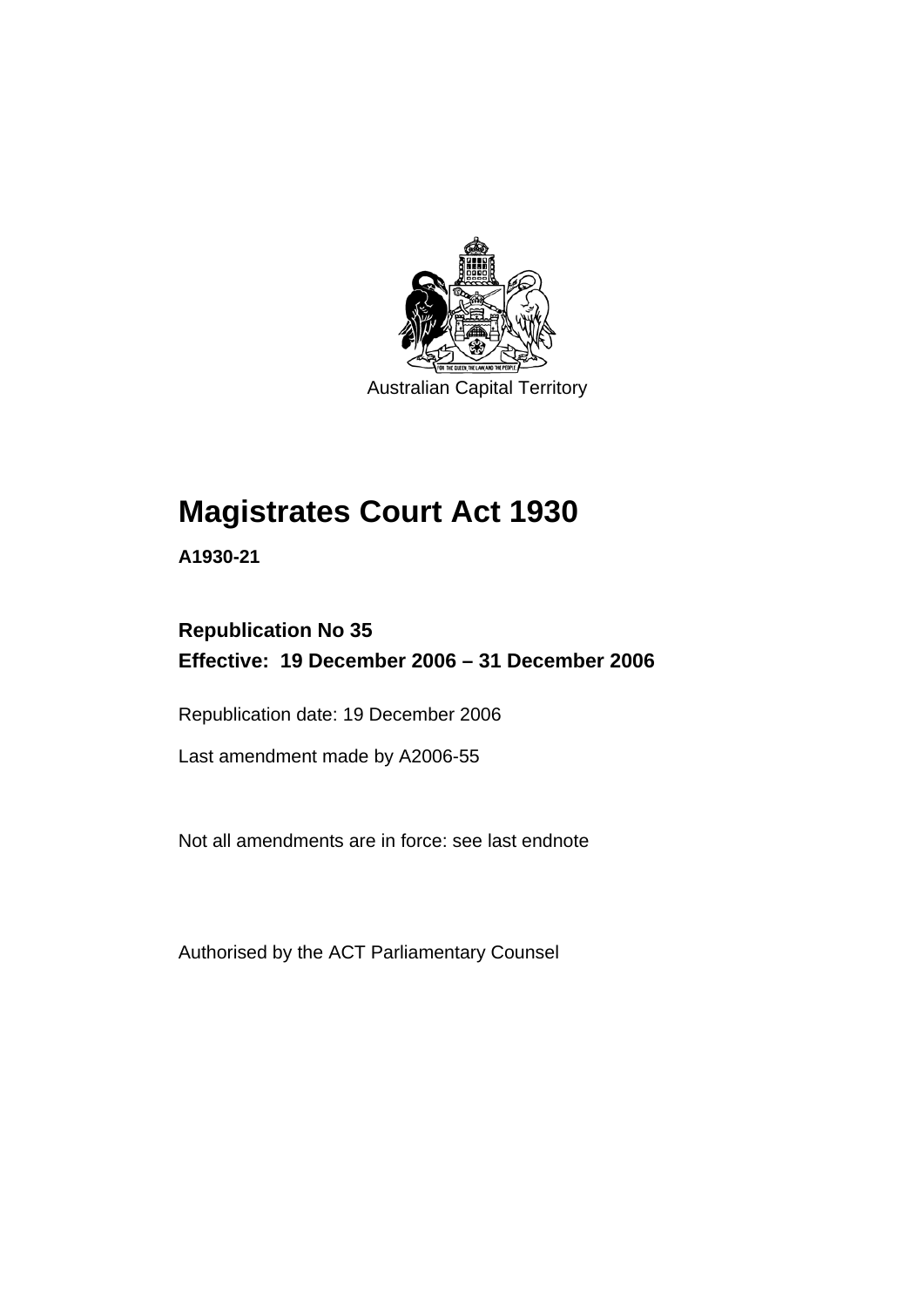#### **About this republication**

#### **The republished law**

This is a republication of the *Magistrates Court Act 1930* (including any amendment made under the *Legislation Act 2001*, part 11.3 (Editorial changes)) as in force on 19 December 2006*.*  It also includes any amendment, repeal or expiry affecting the republished law to 19 December 2006.

The legislation history and amendment history of the republished law are set out in endnotes 3 and 4.

#### **Kinds of republications**

The Parliamentary Counsel's Office prepares 2 kinds of republications of ACT laws (see the ACT legislation register at www.legislation.act.gov.au):

- authorised republications to which the *Legislation Act 2001* applies
- unauthorised republications.

The status of this republication appears on the bottom of each page.

#### **Editorial changes**

The *Legislation Act 2001*, part 11.3 authorises the Parliamentary Counsel to make editorial amendments and other changes of a formal nature when preparing a law for republication. Editorial changes do not change the effect of the law, but have effect as if they had been made by an Act commencing on the republication date (see *Legislation Act 2001*, s 115 and s 117). The changes are made if the Parliamentary Counsel considers they are desirable to bring the law into line, or more closely into line, with current legislative drafting practice.

This republication does not include amendments made under part 11.3 (see endnote 1).

#### **Uncommenced provisions and amendments**

If a provision of the republished law has not commenced or is affected by an uncommenced amendment, the symbol  $\mathbf{U}$  appears immediately before the provision heading. The text of the uncommenced provision or amendment appears only in the last endnote.

#### **Modifications**

If a provision of the republished law is affected by a current modification, the symbol  $\mathbf{M}$ appears immediately before the provision heading. The text of the modifying provision appears in the endnotes. For the legal status of modifications, see *Legislation Act 2001*, section 95.

#### **Penalties**

The value of a penalty unit for an offence against this republished law at the republication date is—

- (a) if the person charged is an individual—\$100; or
- (b) if the person charged is a corporation—\$500.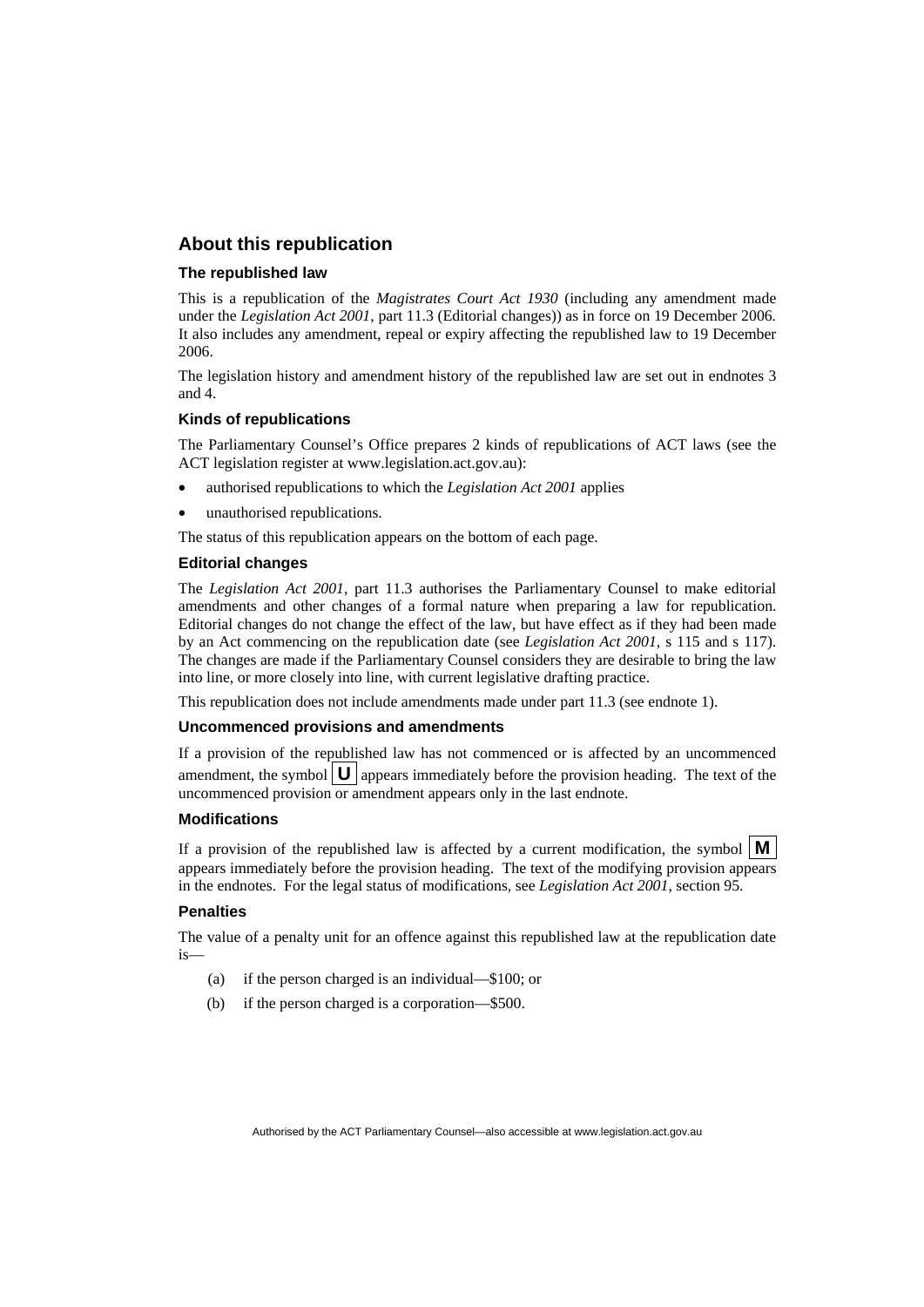

# **Magistrates Court Act 1930**

## **Contents**

|                  |                                          | Page           |
|------------------|------------------------------------------|----------------|
| <b>Chapter 1</b> | <b>Preliminary</b>                       |                |
| 1                | Name of Act                              | 2              |
| 2                | Dictionary                               | $\overline{2}$ |
| 3                | <b>Notes</b>                             | 2              |
| <b>Chapter 2</b> | <b>Magistrates Court and magistrates</b> |                |
| <b>Part 2.1</b>  | The court                                |                |
| 4                | Constitution of court                    | 3              |
| 5                | Arrangement of court business            | 4              |

| R35      |  |
|----------|--|
| 19/12/06 |  |

Magistrates Court Act 1930 Effective: 19/12/06-31/12/06 contents 1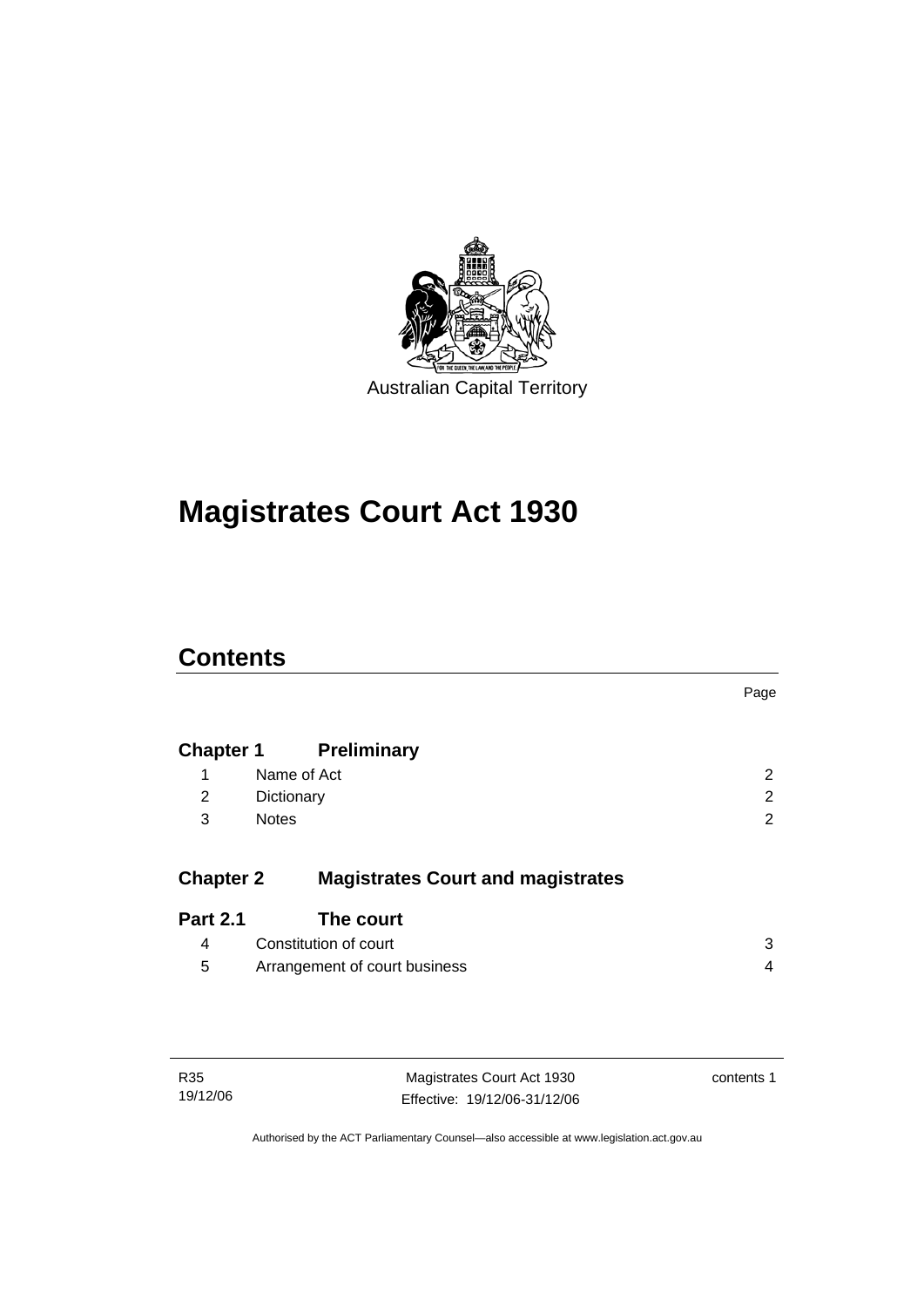#### **Contents**

|                                                                |                                                             | Page           |
|----------------------------------------------------------------|-------------------------------------------------------------|----------------|
| <b>Part 2.2</b><br>Appointment and jurisdiction of magistrates |                                                             |                |
| Division 2.2.1                                                 | Magistrates other than special magistrates                  |                |
| 6                                                              | Meaning of <i>magistrate</i> in div 2.2.1                   | 5              |
| $\overline{7}$                                                 | Appointment of Chief Magistrate and other magistrates       | 5              |
| 7A                                                             | Eligibility for appointment as magistrate                   | 5              |
| 7B                                                             | Seniority of magistrates                                    | 6              |
| 7C                                                             | Conditions of appointment of magistrates                    | 6              |
| 7D                                                             | Term of appointment of magistrates                          | 6              |
| 7E                                                             | <b>Acting Chief Magistrate</b>                              | 6              |
| 7F                                                             | Retirement                                                  | $\overline{7}$ |
| 7G                                                             | Magistrates not to do other work                            | $\overline{7}$ |
| 7H                                                             | Rights of public servants                                   | $\overline{7}$ |
| Division 2.2.2                                                 | <b>Special magistrates</b>                                  |                |
| 8                                                              | Appointment of special magistrates                          | 8              |
| 8A                                                             | Term of appointment of special magistrates                  | 8              |
| 8B                                                             | Conditions of appointment of special magistrates            | 8              |
| Division 2.2.3                                                 | <b>Registrar and other court officers</b>                   |                |
| 9                                                              | Appointment of registrar etc                                | 9              |
| <b>9A</b>                                                      | Staff assisting registrar                                   | 9              |
| 9B                                                             | Registrar's functions                                       | 9              |
| <b>Division 2.2.4</b>                                          | <b>Jurisdiction of magistrates</b>                          |                |
| 10P                                                            | Oath etc of office                                          | 9              |
| 11                                                             | Acts done beyond ACT                                        | 10             |
| 12                                                             | Acts by magistrate out of court etc                         | 10             |
| 13                                                             | Issue of writ of execution after case decided               | 11             |
| 15                                                             | Process not invalid only because of death of magistrate etc | 11             |
| 16                                                             | Order instead of mandamus                                   | 11             |
| 17                                                             | Magistrates may exercise functions of justices of peace     | 11             |
| <b>Part 2.3</b>                                                | Protection of magistrates in execution of their<br>office   |                |
| 17A                                                            | Magistrate sued for act not within jurisdiction             | 12             |

| contents 2 | Magistrates Court Act 1930   | R35      |
|------------|------------------------------|----------|
|            | Effective: 19/12/06-31/12/06 | 19/12/06 |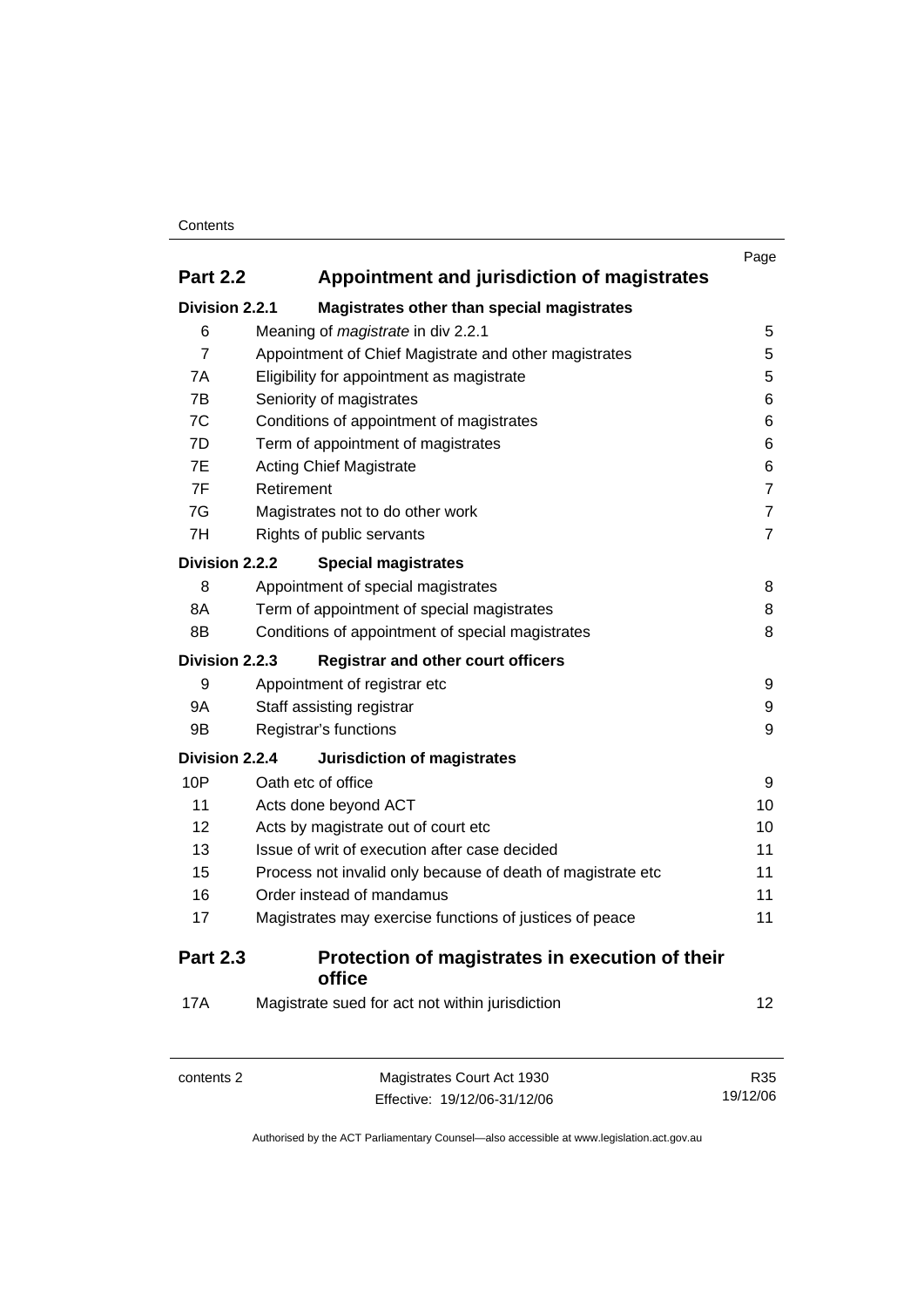|                 |                                                                                       | Page |
|-----------------|---------------------------------------------------------------------------------------|------|
| 17B             | No action against magistrate after order nisi to quash conviction has<br>been granted | 13   |
|                 |                                                                                       |      |
| 17C             | Warrant or writ by magistrate on order of court                                       | 13   |
| 17D             | No action for acts done under Supreme Court order                                     | 13   |
| 17E             | No action if proceeding confirmed on appeal                                           | 13   |
| 17F             | Actions in cases prohibited                                                           | 14   |
| 17G             | Payment into court                                                                    | 14   |
| 17H             | No action against magistrate for judicial acts in Magistrates Court                   | 14   |
| 17 <sup>1</sup> | Magistrate sued for acts within magistrate's jurisdiction only liable in              |      |
|                 | case of malice and absence of reasonable and probable cause                           | 15   |
| 17J             | Verdict for defendant                                                                 | 15   |
| 17K             | Damages                                                                               | 15   |

## **Chapter 3 Criminal proceedings**

| <b>Part 3.1</b> | <b>Preliminary</b>                                                                |    |
|-----------------|-----------------------------------------------------------------------------------|----|
| 18A             | Definitions for ch 3                                                              | 16 |
| <b>Part 3.2</b> | <b>Criminal jurisdiction</b>                                                      |    |
| 19              | Jurisdiction of court                                                             | 17 |
| 21              | Jurisdiction of court if defendant absent from ACT                                | 17 |
| 22              | Proceeding of court if it considers offence should be dealt with on<br>indictment | 17 |
| <b>Part 3.3</b> | <b>Beginning criminal proceedings</b>                                             |    |
| Division 3.3.1  | <b>Beginning criminal proceedings-general</b>                                     |    |
| 25              | Informations                                                                      | 18 |
| Division 3.3.2  | <b>Informations</b>                                                               |    |
| 26              | Laying of informations                                                            | 18 |
| 27              | Description of people and property and of offences                                | 18 |
| 28              | Power of court to amend information                                               | 18 |
| 29              | Court may adjourn hearing if amendment made                                       | 19 |
| 30              | Form of information                                                               | 19 |

| R35      | Magistrates Court Act 1930   | contents 3 |
|----------|------------------------------|------------|
| 19/12/06 | Effective: 19/12/06-31/12/06 |            |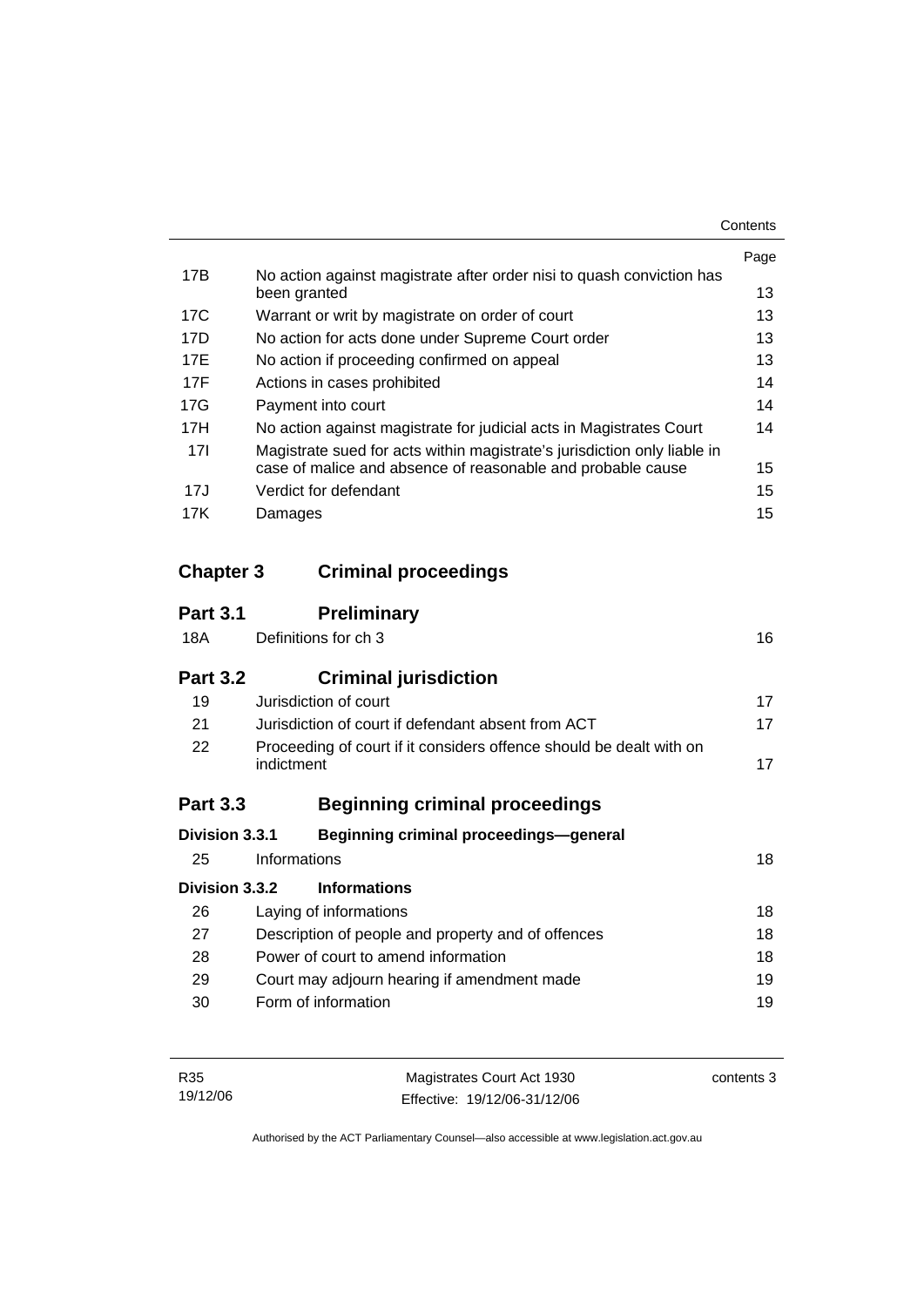#### **Contents**

|                 |                                                                  | Page     |
|-----------------|------------------------------------------------------------------|----------|
| Division 3.3.3  | <b>Summonses</b>                                                 |          |
| 37              | When magistrate may issue summons                                | 19       |
| 38              | Form of summons                                                  | 20       |
| 41              | Service of summons                                               | 20       |
| Division 3.3.4  | Warrants                                                         |          |
| 42              | Issue of warrant and summons                                     | 21       |
| 43              | Procedure on filing indictment                                   | 21       |
| 44              | Direction of warrant                                             | 22       |
| 45              | Any police officer may execute warrant                           | 23       |
| 47              | Form of arrest warrant                                           | 23       |
| 48              | Warrant to be in force till executed                             | 23       |
| 49              | Sunday warrants                                                  | 23       |
| <b>Part 3.4</b> | <b>Hearing of criminal proceedings</b>                           |          |
| Division 3.4.1  | Hearing of criminal proceedings-general                          |          |
| 53              | Conduct of case generally                                        | 24       |
| 54              | If both parties present in court to hear case                    | 24       |
| Division 3.4.2  | <b>Warrants for witnesses</b>                                    |          |
| 63              | Warrant to bring witness to court                                | 25       |
| 64              | Warrant in the first instance                                    | 25       |
| Division 3.4.3  | Remand                                                           |          |
| 70              | Remand of defendant                                              | 25       |
| 72              | Bringing remanded defendant before court                         | 26       |
| 72A             | Bail application hearings-audiovisual links                      | 27       |
| 72B             | Defendant's appearance in non-bail proceedings—audiovisual links | 27       |
| Division 3.4.4  | <b>Committal and recognisance</b>                                |          |
| 73A             | Extended application of div 3.4.4                                | 28       |
| 74              | Remand of defendant before decision                              | 28       |
| 75              | Remand of witness or defendant after decision                    | 28       |
| 76              | Witnesses may be discharged on recognisance                      | 29       |
| 77              | Recognisances                                                    | 29       |
| 78              | Issue of warrant for non-appearance                              | 29       |
| 79              | Recognisances taken out of court                                 | 29       |
| contents 4      | Magistrates Court Act 1930                                       | R35      |
|                 | Effective: 19/12/06-31/12/06                                     | 19/12/06 |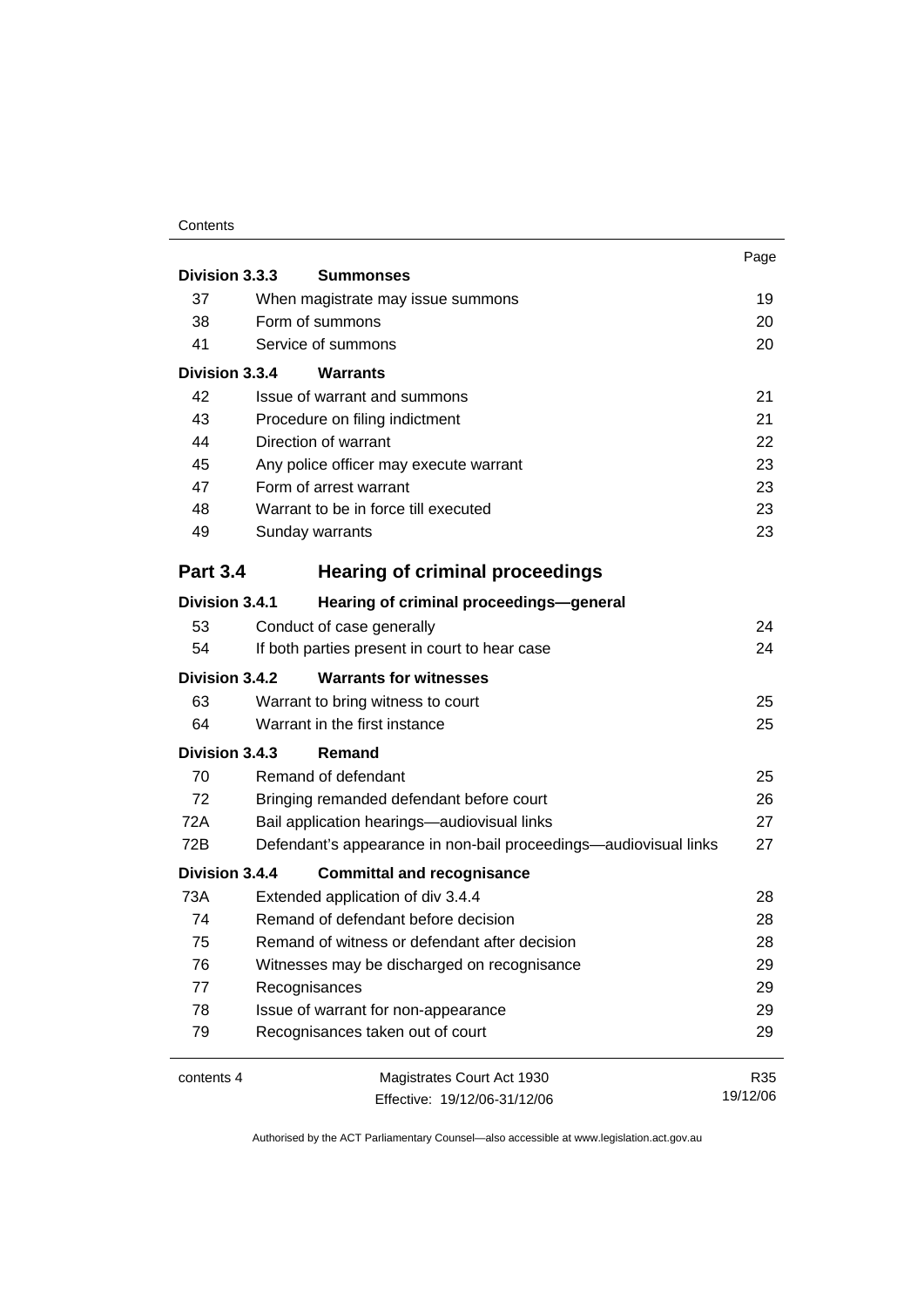|                 |                                                                             | Contents   |
|-----------------|-----------------------------------------------------------------------------|------------|
| 80              | Forfeited recognisances-how enforced                                        | Page<br>30 |
|                 |                                                                             |            |
| Division 3.4.5  | <b>Adjournment of criminal proceedings</b>                                  |            |
| 83              | Magistrate may adjourn court generally                                      | 30         |
| 84              | Particular cases may be adjourned                                           | 30         |
| 85              | Proceeding if either party not present at adjourned hearing                 | 31         |
| 86              | Proceeding if both parties present at adjourned hearing                     | 31         |
| 87              | Witness to attend adjourned etc hearing                                     | 31         |
| 88              | Postponement of hearing                                                     | 32         |
| <b>Part 3.5</b> | <b>Proceedings for indictable offences</b>                                  |            |
| Division 3.5.1  | <b>Preliminary</b>                                                          |            |
| 88A             | Meaning of jury in pt 3.5                                                   | 33         |
| Division 3.5.2  | Indictable offences-beginning of proceedings                                |            |
| 89              | Disobedience of summons                                                     | 33         |
| 89A             | Accused person may be excused from attendance before court                  | 34         |
| 90              | Procedure if informant proposes to tender written statements to court       | 35         |
| 90AA            | Written statements may be admitted in evidence                              | 37         |
| 90AB            | Preliminary examination if written statements not tendered                  | 39         |
| 90ABA           | Attendance not required under s 90AA or s 90AB if order made under s<br>89A | 40         |
| 90A             | Plea of guilty in committal proceeding                                      | 40         |
| 91              | Court may discharge accused                                                 | 43         |
| 92              | Proceeding if evidence sufficient to put accused on trial                   | 44         |
| 92A             | Committal for sentence for indictable offence tried summarily               | 45         |
| 92B             | Depositions as evidence                                                     | 45         |
| 93              | Admissions and confessions                                                  | 46         |
| Division 3.5.3  | Indictable offences-proceedings after hearing of<br>evidence                |            |
| 94              | Discharge or committal for trial                                            | 46         |
| 95              | Depositions of dead or absent people                                        | 46         |
| 96              | Evidence for defence                                                        | 47         |
| Division 3.5.4  | Indictable offences-costs                                                   |            |
| 97              | Discontinued proceeding                                                     | 47         |
| R35             | Magistrates Court Act 1930                                                  | contents 5 |
| 19/12/06        | Effective: 19/12/06-31/12/06                                                |            |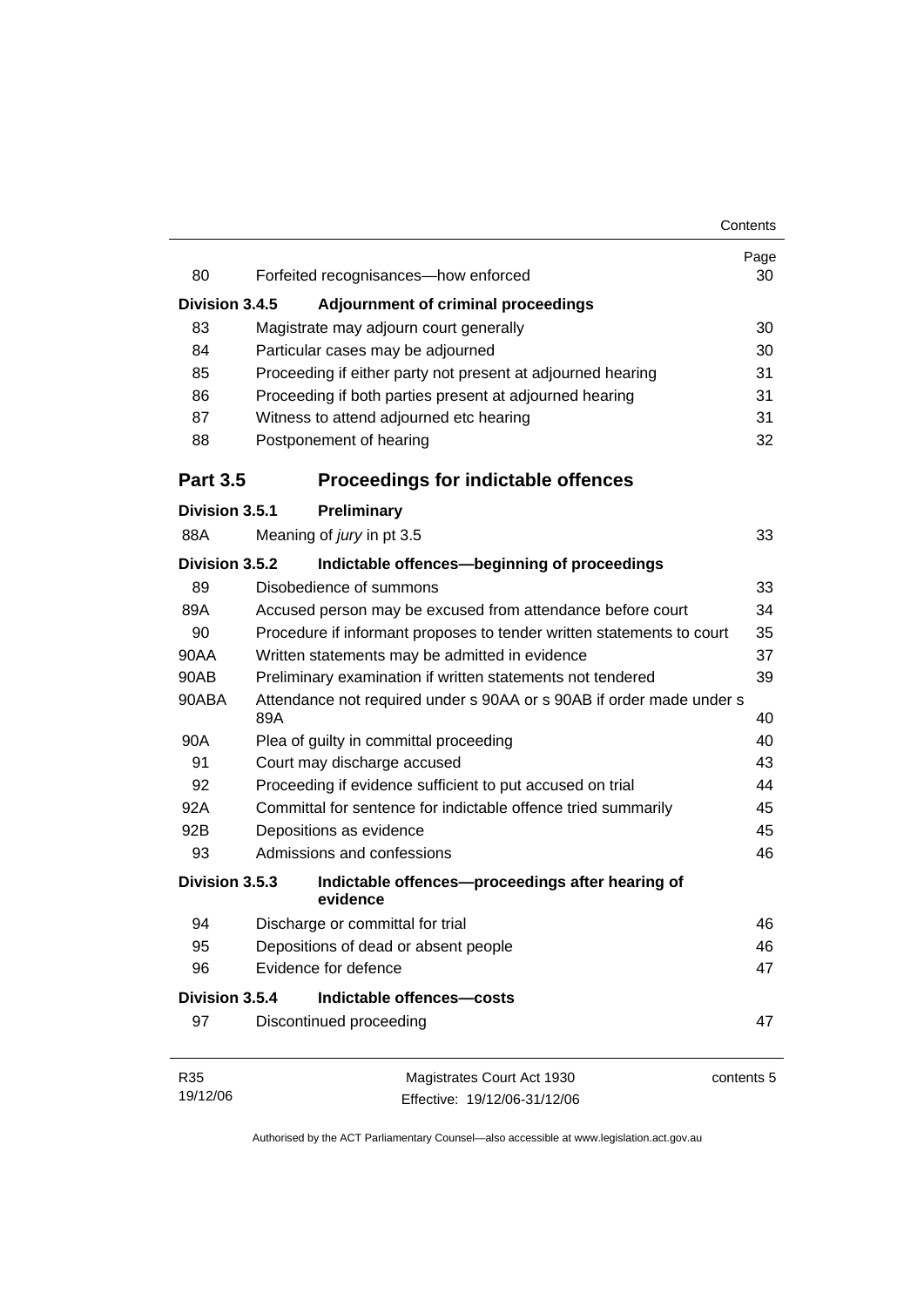### **Contents**

|                 |                                     |                                                           | Page |
|-----------------|-------------------------------------|-----------------------------------------------------------|------|
| Division 3.5.5  |                                     | Indictable offences-witness recognisances                 |      |
| 103             | Recognisance of witnesses etc       |                                                           | 48   |
| 104             |                                     | Signature of magistrate-notice to witnesses               | 48   |
| 105             |                                     | Court may remand noncompliant witness                     | 49   |
| Division 3.5.6  |                                     | Indictable offences-other provisions                      |      |
| 105A            |                                     | Meaning of certified copy of depositions in div 3.5.6     | 49   |
| 106             |                                     | Giving depositions etc to director of public prosecutions | 50   |
| 107             |                                     | Giving documents to proper officer of court               | 50   |
| 108             |                                     | Accused person may obtain copies of depositions etc       | 51   |
| <b>Part 3.6</b> |                                     | Proceedings for offences punishable summarily             |      |
| 108A            |                                     | Indictable offences dealt with summarily                  | 52   |
| 109             |                                     | Dismissal or adjournment in absence of informant          | 52   |
| 110             | Hearing in absence of defendant     |                                                           | 53   |
| 111             |                                     | Adjournment if defendant does not appear                  | 54   |
| 113             |                                     | Proceeding at hearing on defendant's confession           | 54   |
| 114             |                                     | If defendant does not admit the case                      | 55   |
| 115             | Conduct of summary proceeding       |                                                           | 55   |
| <b>Part 3.7</b> |                                     | Service and pleading by post for certain                  |      |
|                 | offences                            |                                                           |      |
| 116A            | Definitions for pt 3.7              |                                                           | 56   |
| 116AA           |                                     | Meaning of prescribed offence for pt 3.7                  | 56   |
| 116B            |                                     | Service of summons for prescribed offence                 | 57   |
| 116BA           | Giving of notice by registrar       |                                                           | 58   |
| 116C            | Proof of service                    |                                                           | 58   |
| 116D            | Pleas to prescribed offence         |                                                           | 59   |
| 116E            | Procedure if plea of guilty entered |                                                           | 59   |
| 116F            |                                     | Procedure if notice of intention to defend given          | 60   |
| 116FA           |                                     | Procedure if defendant pleads not guilty                  | 60   |
| 116G            |                                     | Procedure if defendant does not plead                     | 61   |
| 116H            | Restricted penalties under pt 3.7   |                                                           | 62   |
| <b>116l</b>     |                                     | Consequences of conviction in absence of defendant        | 63   |
|                 |                                     |                                                           |      |

| contents 6 | Magistrates Court Act 1930   | R35      |
|------------|------------------------------|----------|
|            | Effective: 19/12/06-31/12/06 | 19/12/06 |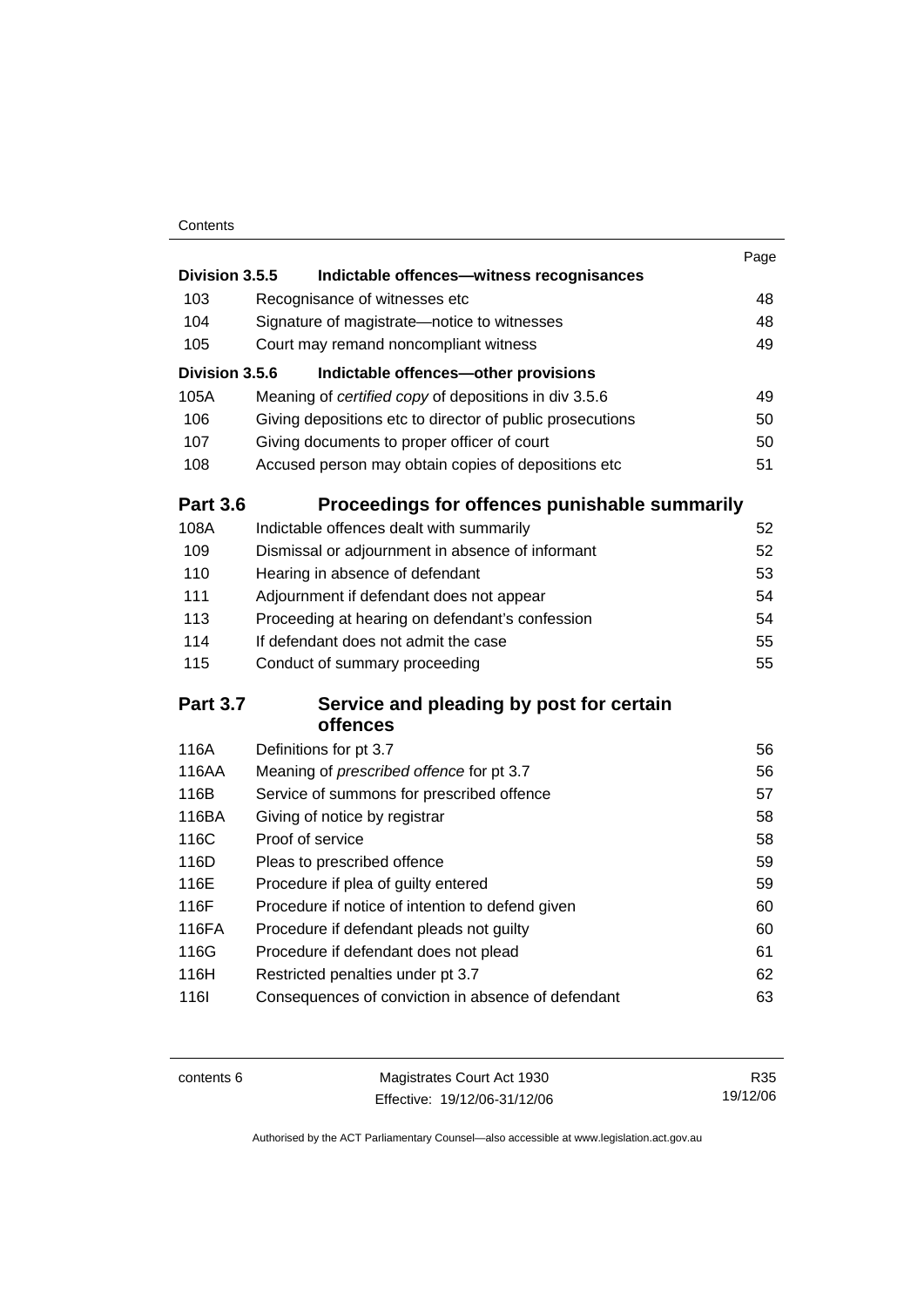| Contents |
|----------|
|----------|

|                 |                                                                   | Page       |
|-----------------|-------------------------------------------------------------------|------------|
| <b>Part 3.8</b> | Infringement notices for certain offences                         |            |
| Division 3.8.1  | Preliminary                                                       |            |
| 117             | Definitions for pt 3.8                                            | 64         |
| 118             | Purpose and effect of pt 3.8                                      | 66         |
| 119             | Regulations about infringement notice offences                    | 66         |
| Division 3.8.2  | Infringement and reminder notices                                 |            |
| 120             | Service of infringement notices                                   | 67         |
| 121             | Contents of infringement notices                                  | 68         |
| 122             | Additional information in infringement notices                    | 69         |
| 123             | Time for payment of infringement notice penalty                   | 70         |
| 124             | Extension of time to pay penalty                                  | 71         |
| 125             | Effect of payment of infringement notice penalty                  | 71         |
| 126             | Application for withdrawal of infringement notice                 | 72         |
| 127             | Withdrawal of infringement notice                                 | 72         |
| 128             | Guidelines about withdrawal of infringement notices               | 73         |
| 129             | Reminder notices                                                  | 74         |
| 130             | Contents of reminder notices                                      | 74         |
| 131             | Additional information in reminder notices                        | 75         |
| Division 3.8.3  | Additional provisions for vehicle-related offences                |            |
| 131A            | Meaning of infringement notice                                    | 77         |
| 131B            | Service of infringement notice on responsible person for vehicles | 77         |
| 131C            | Liability for vehicle-related offences                            | 79         |
| 131D            | Illegal user declarations                                         | 80         |
| 131E            | Known offender declarations                                       | 81         |
| 131F            | Sold vehicle declarations                                         | 83         |
| 131G            | Unknown offender declarations                                     | 84         |
| Division 3.8.4  | Disputing liability for infringement notices                      |            |
| 132             | Disputing liability for infringement notice offence               | 86         |
| 133             | Extension of time to dispute liability                            | 86         |
| 134             | Procedure if liability disputed                                   | 87         |
| Division 3.8.5  | Infringement notices-other provisions                             |            |
| 134A            | Authorised people for infringement notice offences                | 88         |
| R35             | Magistrates Court Act 1930                                        | contents 7 |
| 19/12/06        | Effective: 19/12/06-31/12/06                                      |            |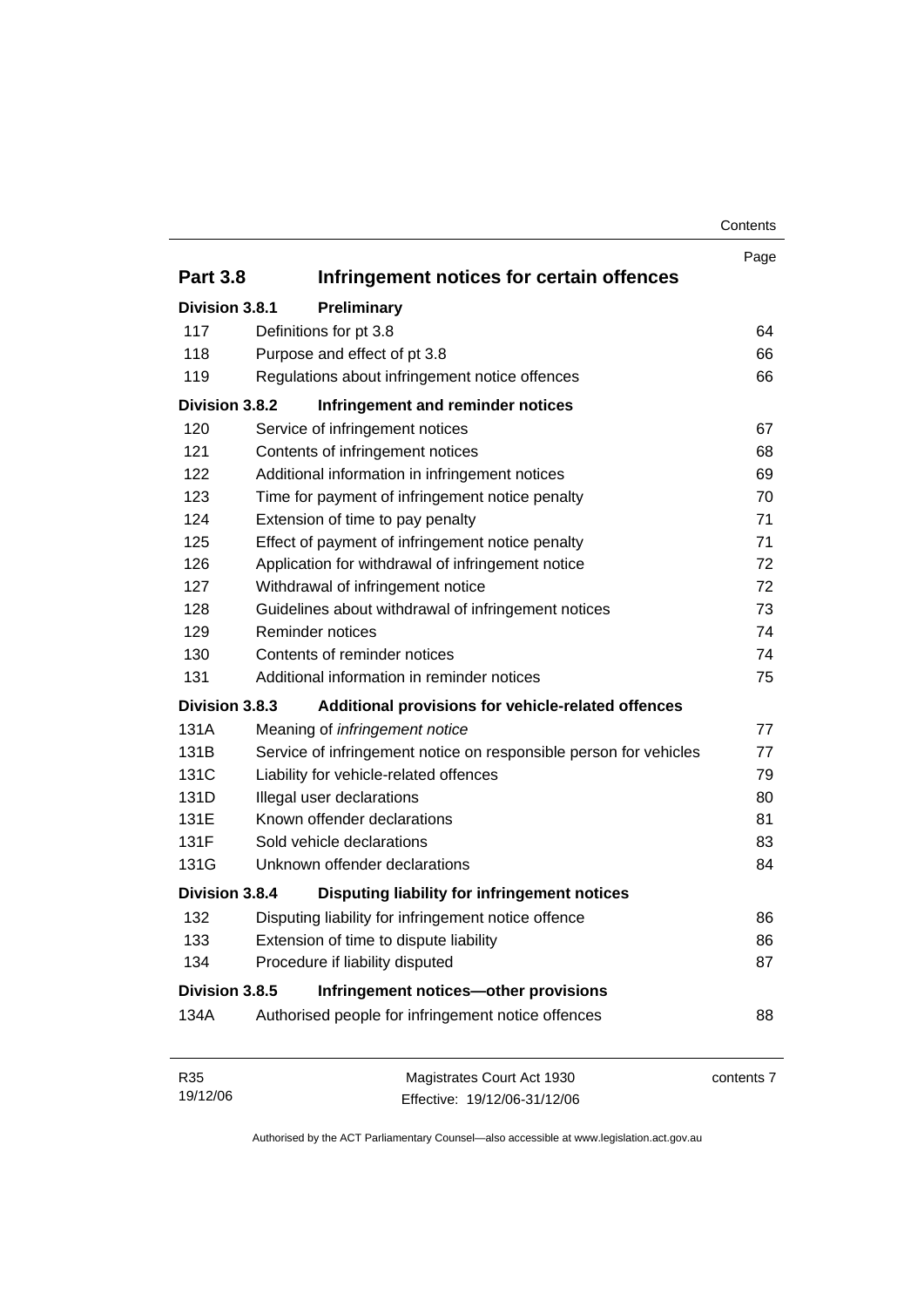#### **Contents**

| 135<br>136      | Delegation of administering authority's functions<br>Evidentiary certificates | Page<br>89<br>89 |
|-----------------|-------------------------------------------------------------------------------|------------------|
| <b>Part 3.9</b> | <b>Enforcement of criminal decisions</b>                                      |                  |
| Division 3.9.1  | Enforcement of criminal decisions-general                                     |                  |
| 141             | Minute of decision and notice to defendant                                    | 91               |
| 142             | Formal convictions and orders                                                 | 92               |
| 143             | Consequences if information dismissed                                         | 92               |
| 144             | Copies of informations and other documents                                    | 92               |
| Division 3.9.2  | <b>Enforcement of fines</b>                                                   |                  |
| 146             | Definitions for div 3.9.2                                                     | 93               |
| 147             | Payment of fine                                                               | 94               |
| 147A            | Notice of address etc                                                         | 94               |
| 147B            | Access to particulars of address                                              | 95               |
| 147C            | Doubtful service                                                              | 95               |
| 148             | Court may allow time to pay                                                   | 96               |
| 149             | Penalty notice                                                                | 97               |
| 150             | Default                                                                       | 98               |
| 151             | Default notice                                                                | 98               |
| 152             | Special arrangements                                                          | 99               |
| 153             | Notice for suspension of driver licence etc                                   | 100              |
| 154             | Access to personal information                                                | 101              |
| 154D            | Fine defaulters-imprisonment                                                  | 101              |
| 157             | Outstanding fine discharged by payment                                        | 102              |
| 158             | Outstanding fine satisfied by imprisonment                                    | 103              |
| 160             | Conviction or order quashed or set aside                                      | 103              |
| 161             | Other enforcement provisions not affected                                     | 103              |
| Division 3.9.3  | Reciprocal enforcement of fines against bodies corporate                      |                  |
| 166A            | Definitions for div 3.9.3                                                     | 104              |
| 166B            | Declarations relating to reciprocating courts                                 | 104              |
| 166C            | Enforcement of fine                                                           | 105              |
| 166D            | Effect of enforcement by reciprocating court                                  | 107              |
| 166E            | Registrar to notify payment of territory fine                                 | 107              |
| contents 8      | Magistrates Court Act 1930<br>Effective: 19/12/06-31/12/06                    | R35<br>19/12/06  |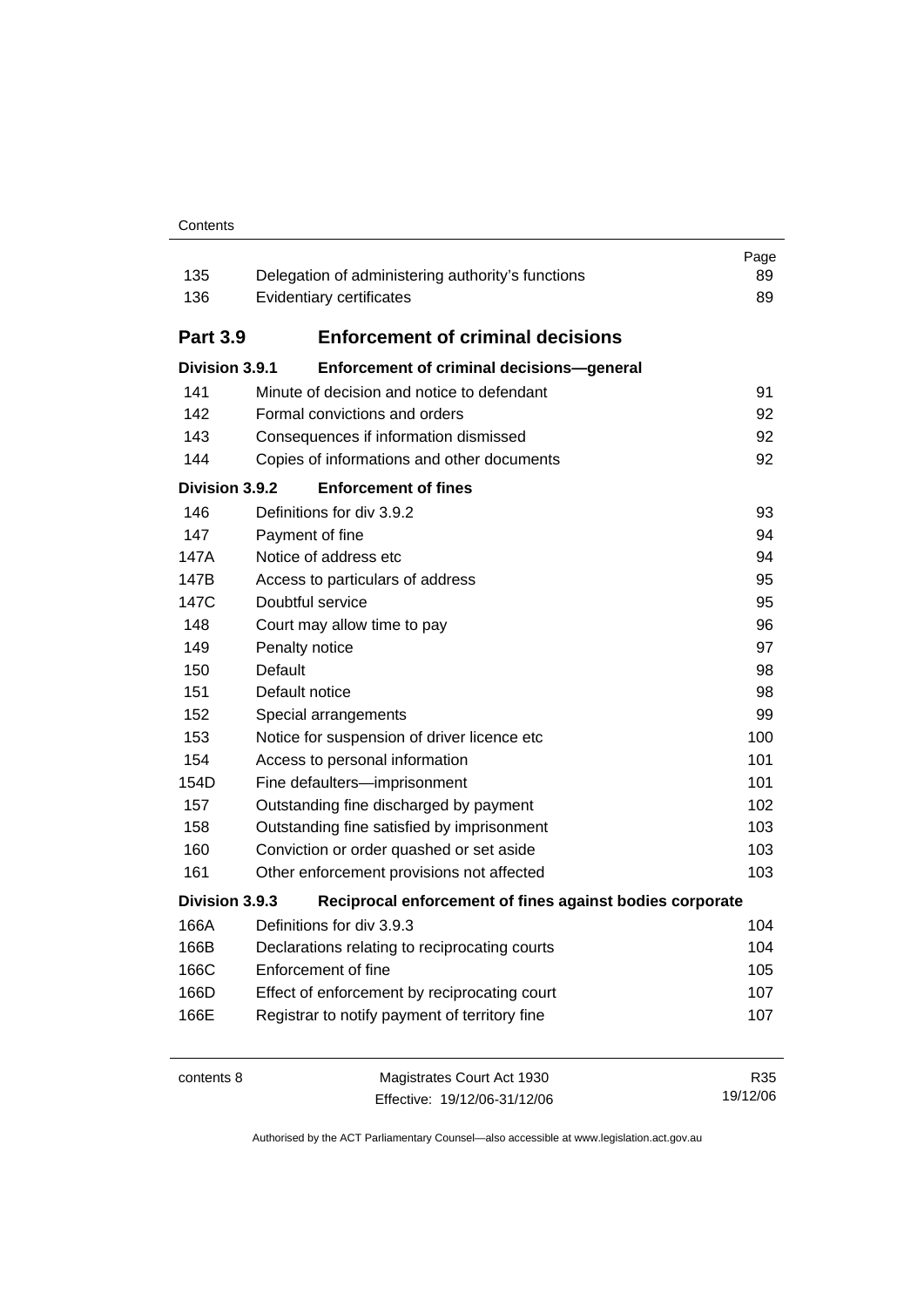|                  |                                                                     | Contents   |
|------------------|---------------------------------------------------------------------|------------|
|                  |                                                                     | Page       |
| Division 3.9.4   | Enforcement of criminal decisions-other provisions                  |            |
| 184              | Enforcement of costs against informant                              | 107        |
| 191              | Accounts to be kept of amounts received                             | 108        |
| 193              | Forfeited goods may be sold                                         | 108        |
| 194              | Writ of execution not void for form only                            | 108        |
| 195              | Convictions etc to be given to Supreme Court registrar              | 108        |
| <b>Part 3.10</b> | <b>Criminal appeals</b>                                             |            |
| Division 3.10.1  | <b>Criminal appeals-jurisdiction of Supreme Court</b>               |            |
| 207              | Jurisdiction of Supreme Court                                       | 109        |
| Division 3.10.2  | <b>Appeals in criminal matters</b>                                  |            |
| 208              | Appeals to which div 3.10.2 applies                                 | 109        |
| 209              | Institution of appeal                                               | 111        |
| 210              | Substituted service of notice of appeal                             | 112        |
| 214              | Appeals in cases other than civil cases                             | 112        |
| 216              | Stay of execution pending appeal in certain cases                   | 113        |
| 218              | Orders by Supreme Court on appeals                                  | 114        |
| 219              | Barring right of appeal under div 3.10.2 if order to review granted | 114        |
| Division 3.10.2A | Reference appeals in criminal matters                               |            |
| 219A             | What is a reference appeal?                                         | 115        |
| 219AB            | Reference appeal following acquittal on indictment                  | 115        |
| 219AC            | Who may be heard at reference appeal                                | 115        |
| 219AD            | Reference appeal decision does not affect trial verdict             | 116        |
| Division 3.10.3  | Orders to review in criminal matters                                |            |
| 219B             | Appeals by way of orders to review                                  | 116        |
| 219C             | Grant of order nisi to review                                       | 117        |
| 219D             | Security for costs and stay of execution                            | 119        |
| 219E             | Non-appearance of applicant                                         | 120        |
| 219F             | Powers of Supreme Court                                             | 120        |
| Division 3.10.4  | <b>Criminal appeals-other provisions</b>                            |            |
| 222              | Control of Supreme Court over summary convictions                   | 122        |
| 223              | Amendment of documents                                              | 123        |
| 224              | In cases of certiorari                                              | 123        |
| R35              | Magistrates Court Act 1930                                          | contents 9 |
| 19/12/06         | Effective: 19/12/06-31/12/06                                        |            |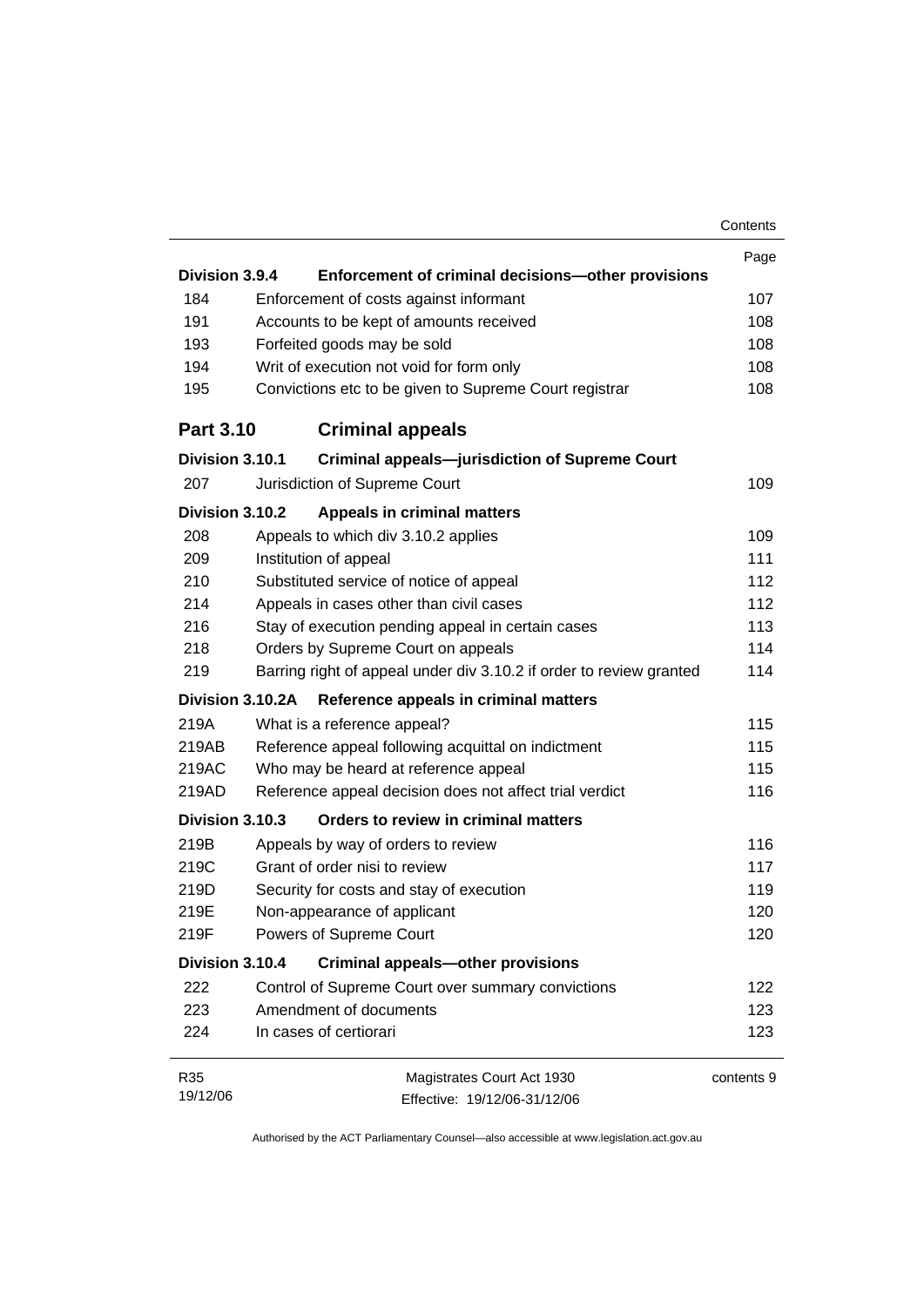|                  |                                                                                             | Page |
|------------------|---------------------------------------------------------------------------------------------|------|
| 225              | Notice dispensed with                                                                       | 124  |
| 226              | Power of court to admit to bail                                                             | 124  |
| 227              | Respecting the amendment of convictions etc                                                 | 124  |
| 228              | No summons or information                                                                   | 125  |
| 229              | Distribution of penalty                                                                     | 125  |
| 230              | Provisions applicable in relation to security given for costs of appeal                     | 126  |
| <b>Part 3.11</b> | <b>Costs in criminal matters</b>                                                            |      |
| 244              | Award of costs in criminal matters                                                          | 127  |
| <b>Part 3.12</b> | <b>Securities in criminal matters</b>                                                       |      |
| 249              | Securities taken under Act                                                                  | 128  |
| 250              | Recovery of amount due under security                                                       | 128  |
| 252              | Sums paid by surety may be recovered from principal                                         | 128  |
| 253              | Payment enforced by security                                                                | 129  |
| 254              | Enforcement of recognisance                                                                 | 129  |
|                  |                                                                                             |      |
| <b>Chapter 4</b> | <b>Civil proceedings</b>                                                                    |      |
| <b>Part 4.1</b>  | <b>Preliminary</b>                                                                          |      |
| 256              | Application of ch 4                                                                         | 131  |
| <b>Part 4.2</b>  | <b>Civil jurisdiction</b>                                                                   |      |
| 257              | Personal actions at law-amount or value                                                     | 132  |
| 258              | Power of court to grant relief                                                              | 133  |
| 259              | Rules of equity to prevail                                                                  | 133  |
| 260              | Nuisance                                                                                    | 134  |
| 261              | Disputed debts                                                                              | 134  |
| 262              | Cause of action arising, or defendant resident, outside ACT                                 | 134  |
| 263              | Requests under conventions relating to legal proceedings in civil and<br>commercial matters | 135  |
| 264              | Proceedings affecting title to land                                                         | 135  |
| 265              | Disputes under Residential Tenancies Act                                                    | 135  |
| 266              | Complaints under Utilities Act, pt 12                                                       | 136  |

contents 10 Magistrates Court Act 1930 Effective: 19/12/06-31/12/06

R35 19/12/06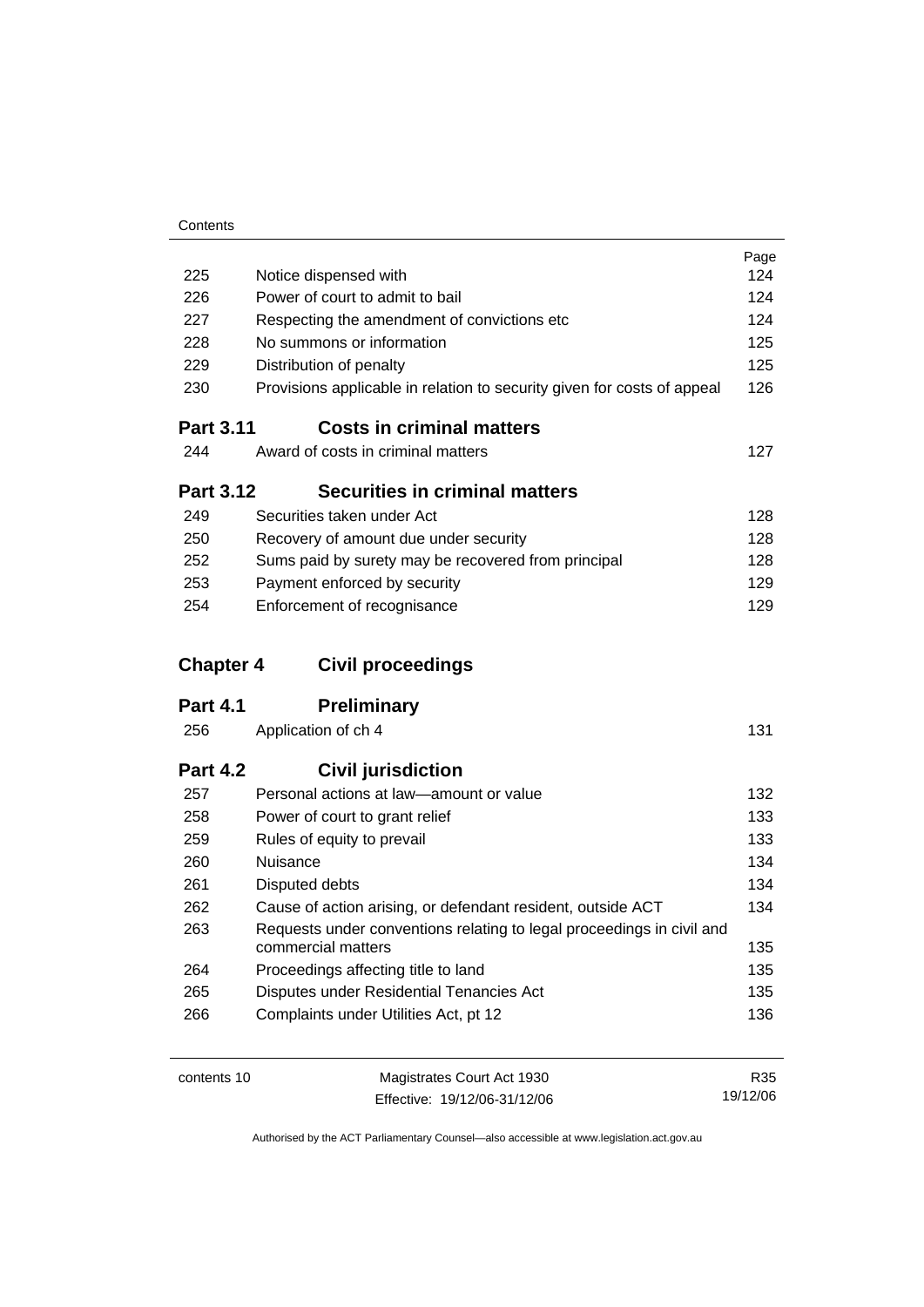|                  |                                                                | Contents |
|------------------|----------------------------------------------------------------|----------|
|                  |                                                                | Page     |
| <b>Part 4.3</b>  | <b>Case stated for Supreme Court</b>                           |          |
| 267              | Case stated                                                    | 137      |
| <b>Part 4.4</b>  | <b>Transfer of proceedings from or to Supreme</b><br>Court     |          |
| 268              | Transfer of action from Supreme Court                          | 138      |
| 269              | Procedure on transfer of action from Supreme Court             | 138      |
| 270              | Removal of proceedings into Supreme Court                      | 139      |
| 271              | Stay of proceedings                                            | 139      |
| <b>Part 4.5</b>  | Civil appeals                                                  |          |
| 272              | Definitions for pt 4.5                                         | 140      |
| 273              | Jurisdiction                                                   | 140      |
| 274              | Cases in which appeal may be brought                           | 140      |
| 275              | Appeals-Small Claims Court                                     | 141      |
| 276              | Evidence on appeal                                             | 141      |
| 277              | Powers of Supreme Court on appeal                              | 141      |
| <b>Part 4.6</b>  | <b>Small Claims Court</b>                                      |          |
| 278              | Definitions for pt 4.6                                         | 143      |
| 279              | <b>Small Claims Court</b>                                      | 144      |
| 280              | Referees-appointment                                           | 144      |
| 281              | Referees-functions                                             | 145      |
| 282              | Referees-oath or affirmation of office                         | 145      |
| 283              | Jurisdiction                                                   | 145      |
| 284              | \$10 000 limit                                                 | 146      |
| 285              | Admissibility of conference proceedings in inquiries           | 147      |
| 286              | Small Claims Court's seal                                      | 147      |
| <b>Chapter 5</b> | <b>Miscellaneous</b>                                           |          |
| <b>Part 5.1</b>  | <b>Offences</b>                                                |          |
| 292              | Failure to comply with order in nuisance action                | 148      |
| 294              | Failure to comply with judgment for delivery of detained goods | 148      |

| R35      | Magistrates Court Act 1930   | contents 11 |
|----------|------------------------------|-------------|
| 19/12/06 | Effective: 19/12/06-31/12/06 |             |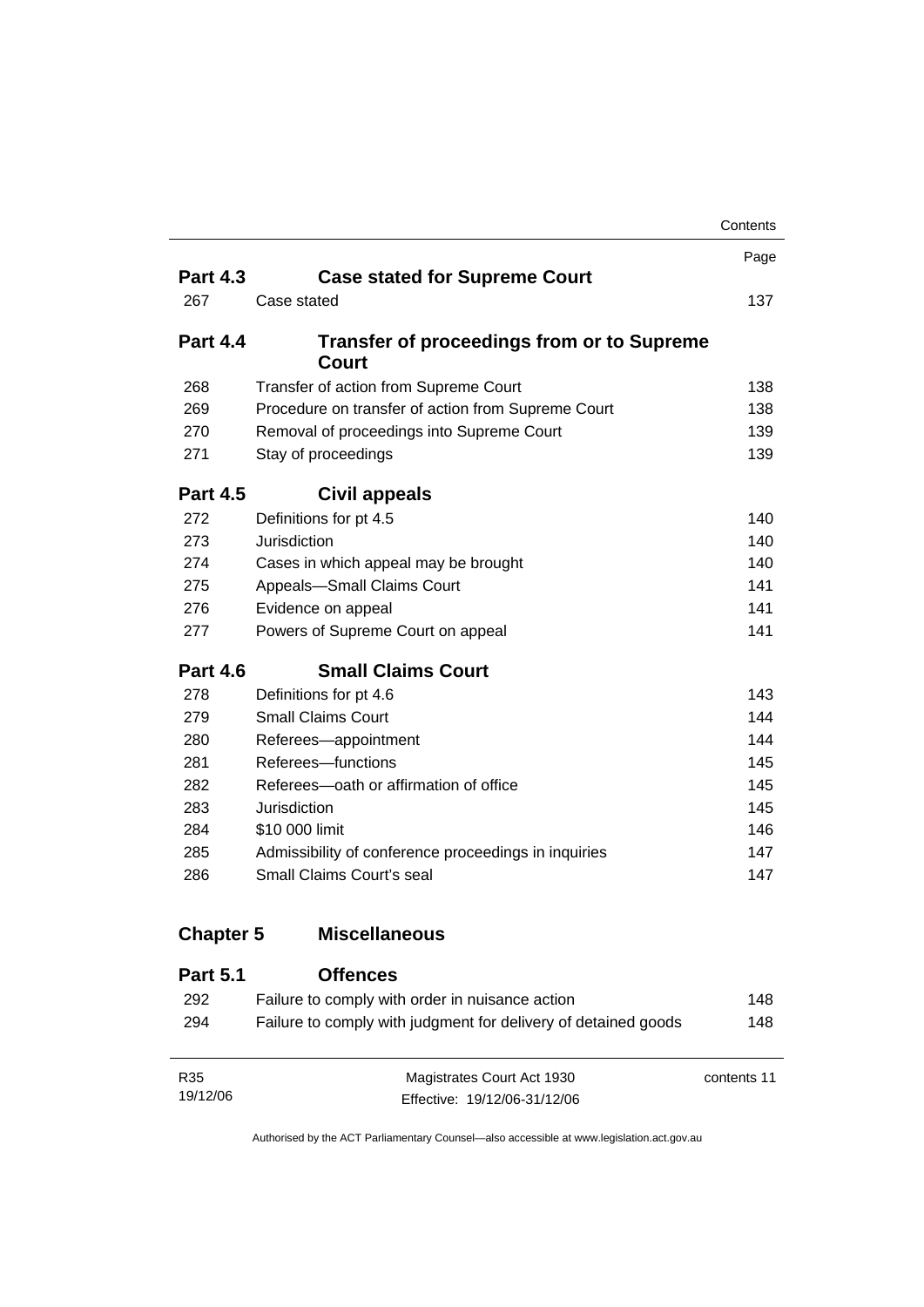| Contents |
|----------|
|----------|

|                   |                                                                                 | Page |
|-------------------|---------------------------------------------------------------------------------|------|
| 295               | False or misleading statement by garnishee                                      | 148  |
| 296               | Obligations of judgment creditor if garnishee pays too much                     | 148  |
| 297               | Notice to be given if judgment debtor ceases employment                         | 149  |
| 298               | Prejudice to employee                                                           | 149  |
| 299               | Interference with seized property etc                                           | 150  |
| 302               | Contravention of Small Claims Court order in trespass proceeding                | 151  |
| <b>Part 5.2</b>   | <b>Other</b>                                                                    |      |
| 307               | Contempt of court                                                               | 152  |
| 308               | Magistrates Court's seal                                                        | 152  |
| 309               | Directions about procedure etc                                                  | 153  |
| 310               | Hearings generally to be in public                                              | 154  |
| 311               | Appearance by audiovisual or audio links etc                                    | 155  |
| 312               | Failure to give evidence-committal                                              | 156  |
| 314               | Registrar to give directions for preparation of transcript                      | 157  |
| 315               | Applications for transcripts                                                    | 158  |
| 316               | Record of proceedings                                                           | 160  |
| 317               | Record of proceedings and transcript                                            | 161  |
| 318               | Person about to leave ACT may be ordered to be examined or produce<br>documents | 163  |
| 319               | Witnesses' rights and liabilities                                               | 164  |
| 320               | Depositions to be given to registrar                                            | 164  |
| 321               | Regulation-making power                                                         | 164  |
| <b>Schedule 1</b> | Oath and affirmation of office                                                  | 165  |
| <b>Dictionary</b> |                                                                                 | 166  |
| <b>Endnotes</b>   |                                                                                 |      |
| 1                 | About the endnotes                                                              | 172  |
| $\overline{c}$    | Abbreviation key                                                                | 172  |
| 3                 | Legislation history                                                             | 173  |

| contents 12 | Magistrates Court Act 1930   | R35      |
|-------------|------------------------------|----------|
|             | Effective: 19/12/06-31/12/06 | 19/12/06 |

4 Amendment history 190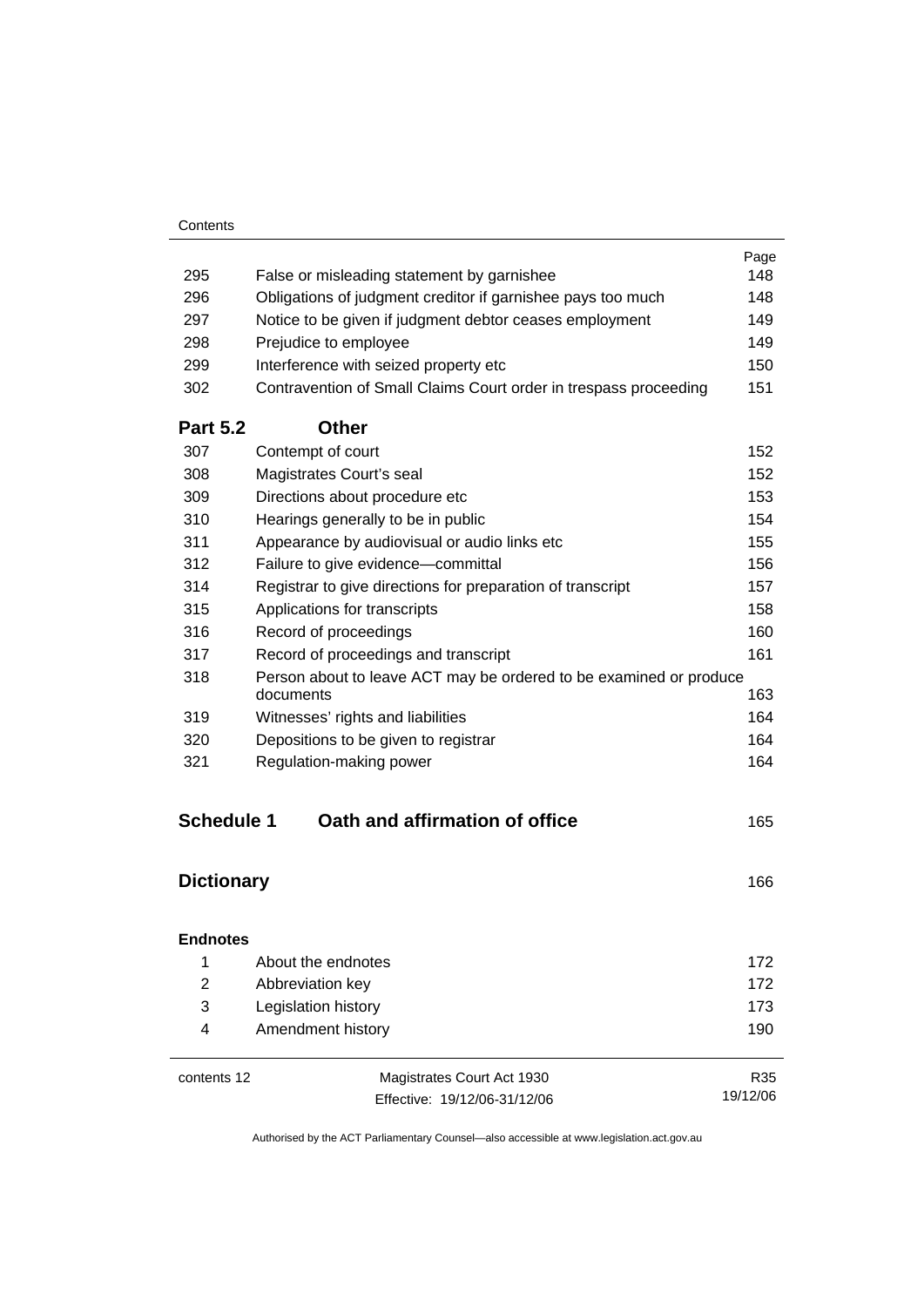**Contents** 

|                        | Page |
|------------------------|------|
| Earlier republications | 246  |
| Uncommenced amendments | 252  |

contents 13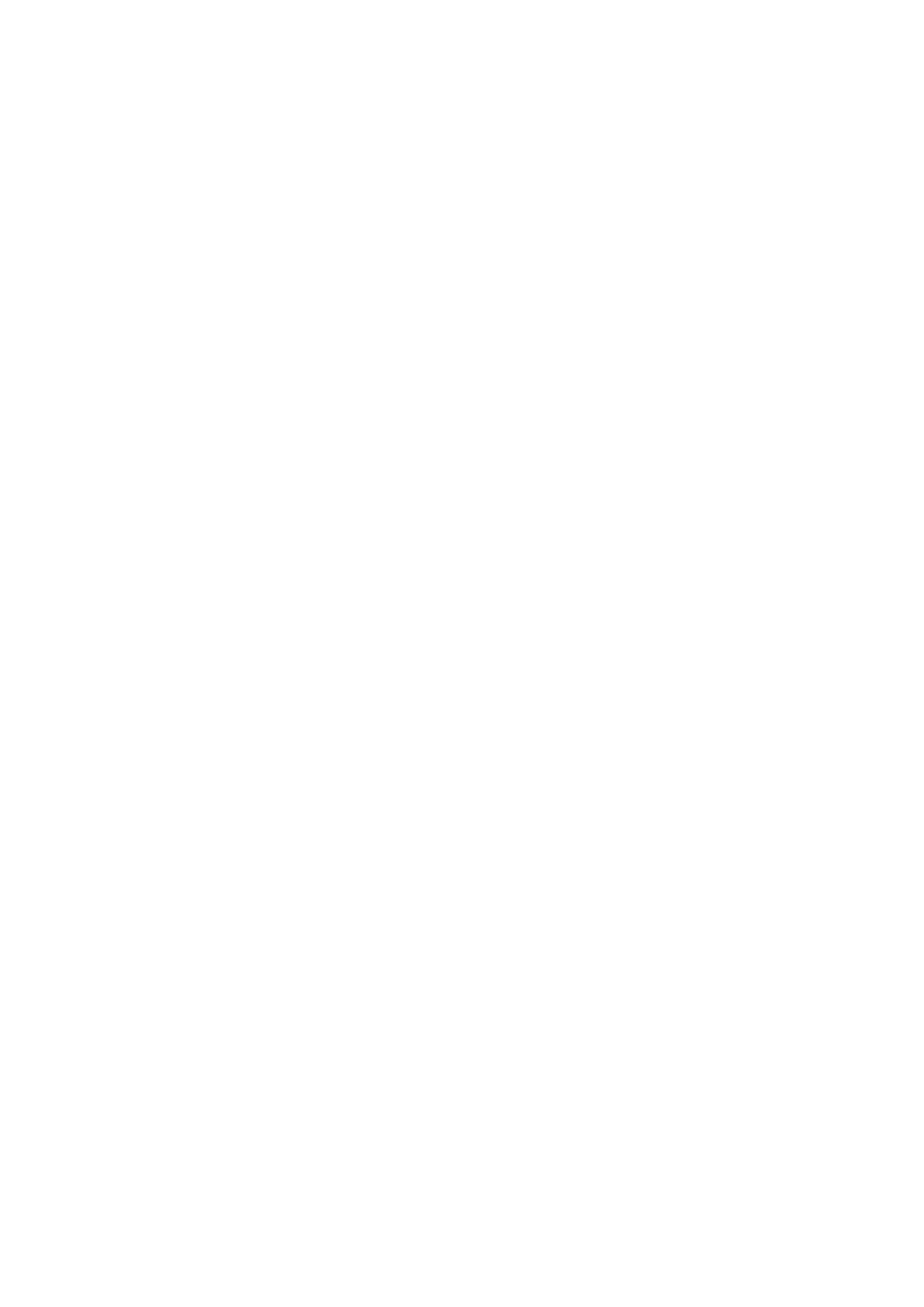

Australian Capital Territory

# **Magistrates Court Act 1930**

An Act to establish a Magistrates Court, to provide for the appointment of magistrates, and for other purposes

R35 19/12/06

l

Magistrates Court Act 1930 Effective: 19/12/06-31/12/06 page 1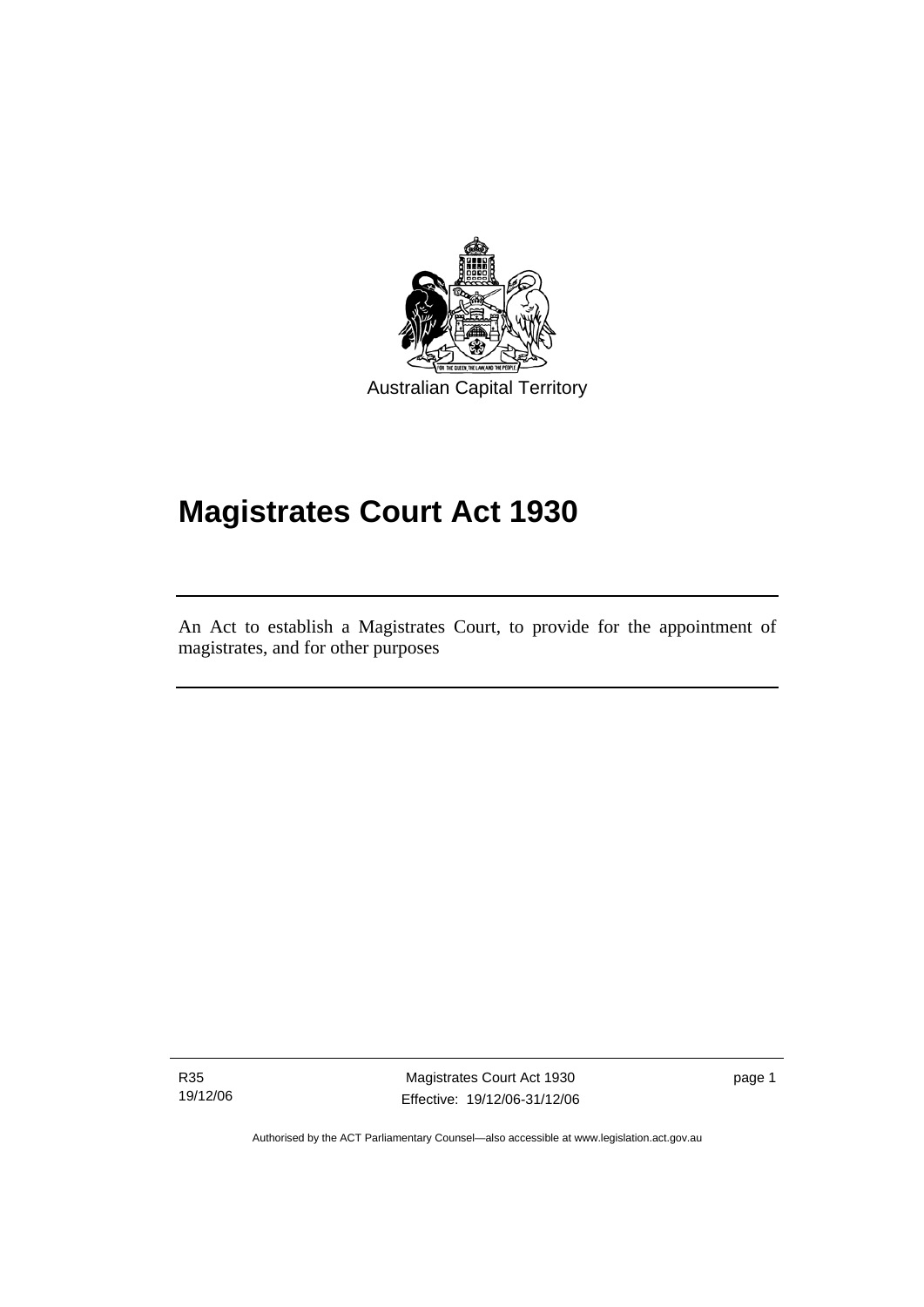#### **Chapter 1** Preliminary

Section 1

## **Chapter 1 Preliminary**

#### **1 Name of Act**

This Act is the *Magistrates Court Act 1930*.

#### **2 Dictionary**

The dictionary at the end of this Act is part of this Act.

*Note 1* The dictionary at the end of this Act defines certain terms used in this Act, and includes references (*signpost definitions*) to other terms defined elsewhere.

> For example, the signpost definition '*vehicle*, for part 3.8 (Infringement notices for certain offences)—see the *Road Transport (Vehicle Registration) Act 1999*, dictionary.' means that the term 'vehicle' is defined in that dictionary and the definition applies to part 3.8.

*Note* 2 A definition in the dictionary (including a signpost definition) applies to the entire Act unless the definition, or another provision of the Act, provides otherwise or the contrary intention otherwise appears (see Legislation Act,  $s$  155 and  $s$  156 (1)).

#### **3 Notes**

A note included in this Act is explanatory and is not part of this Act.

*Note* See the Legislation Act, s 127 (1), (4) and (5) for the legal status of notes.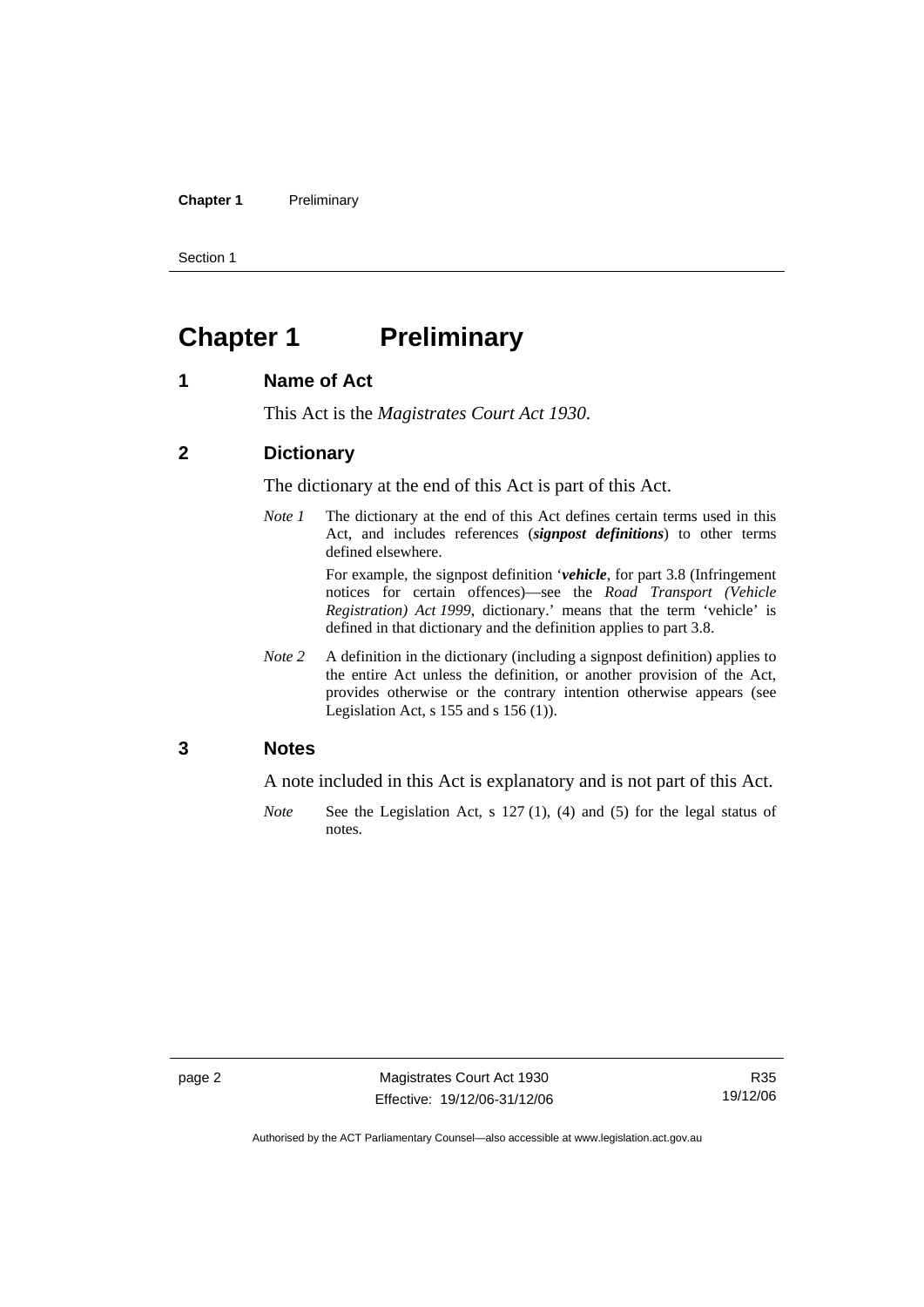Section 4

## **Chapter 2 Magistrates Court and magistrates**

## **Part 2.1 The court**

## **4 Constitution of court**

- (1) The Magistrates Court is continued in existence.
- (2) The jurisdiction of the court may be exercised by a magistrate (other than a special magistrate) or by 1 or more special magistrates.
- (3) If 2 or more special magistrates are divided in opinion on a case, the case must be—
	- (a) if there is a majority—decided according to the decision of the majority; or
	- (b) if the court is equally divided in opinion—adjourned for hearing and decision by a magistrate (other than a special magistrate).
- (4) The rules may provide for the jurisdiction of the court otherwise exercisable by a magistrate to be exercised by the registrar, in the cases and subject to the conditions prescribed under the rules.
- (5) For the purposes of the exercise of jurisdiction given to the registrar under the rules, this Act has effect, subject to this section, as if the court consisted of the magistrates and the registrar.
- (6) In this section:

*registrar* includes deputy registrar.

page 3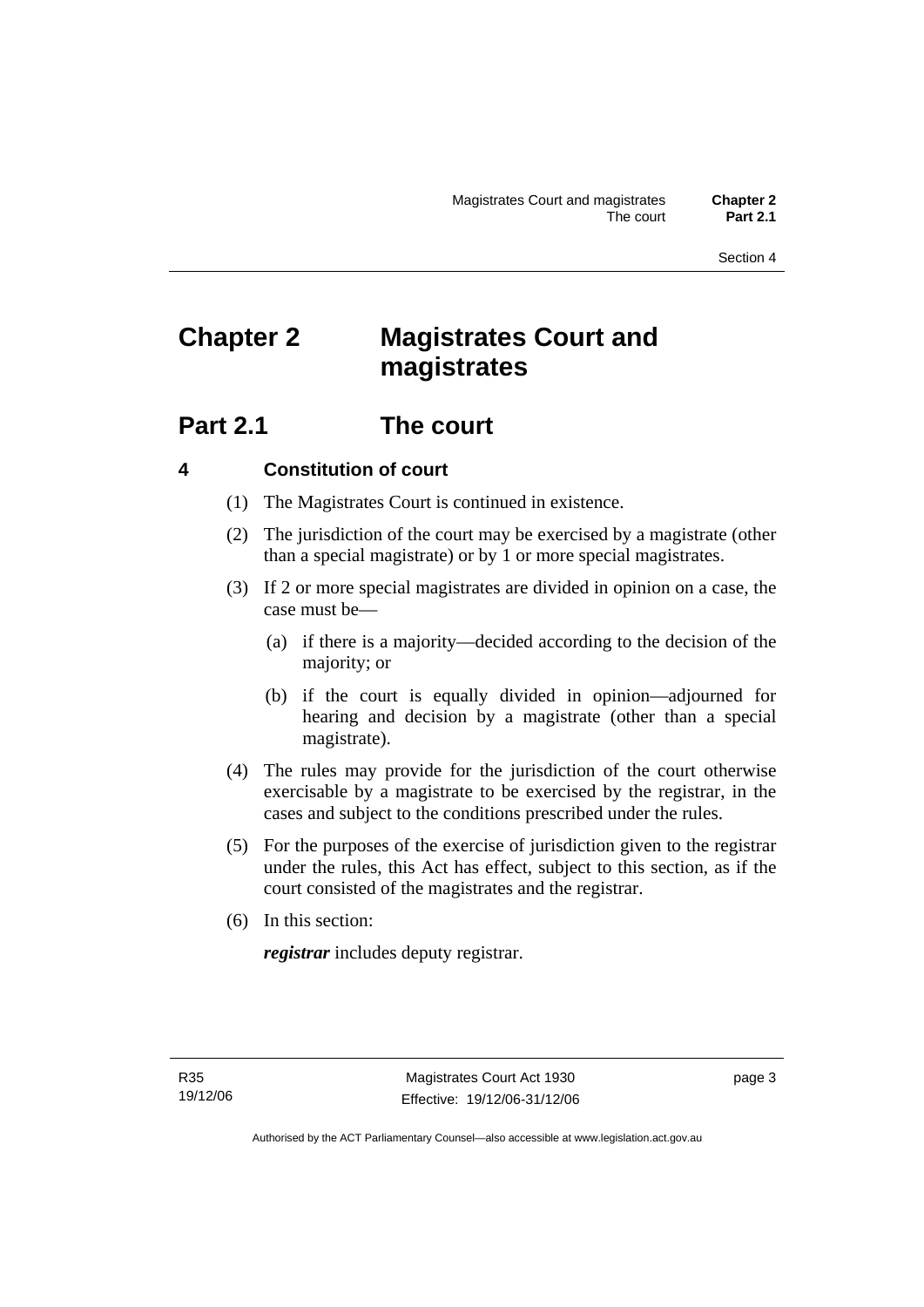**Chapter 2** Magistrates Court and magistrates<br>**Part 2.1** The court The court

Section 5

## **5 Arrangement of court business**

- (1) The Chief Magistrate is responsible for ensuring the orderly and prompt discharge of the Magistrates Court's business.
- (2) The Chief Magistrate may, subject to consultation with the magistrates that is appropriate and practicable, make arrangements about a magistrate who is to constitute the court in particular matters or classes of matters.
- (3) In this section:

*magistrate* includes special magistrate.

page 4 Magistrates Court Act 1930 Effective: 19/12/06-31/12/06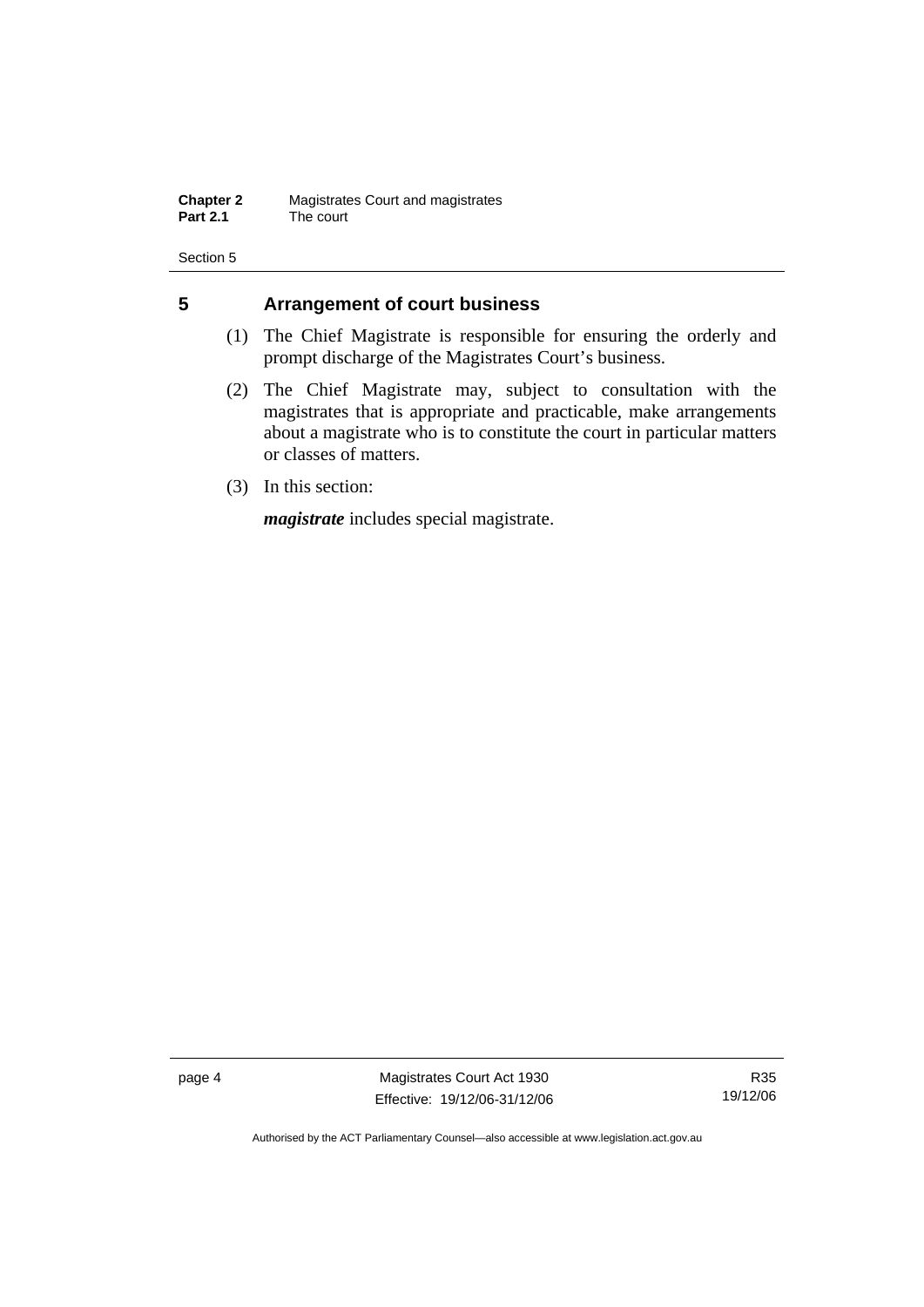Magistrates Court and magistrates **Chapter 2**  Appointment and jurisdiction of magistrates **Part 2.2**  Magistrates other than special magistrates

Section 6

## **Part 2.2 Appointment and jurisdiction of magistrates**

## **Division 2.2.1 Magistrates other than special magistrates**

## **6 Meaning of** *magistrate* **in div 2.2.1**

In this division:

*magistrate* means—

- (a) the Chief Magistrate; or
- (b) a person who is appointed under section 7 as a magistrate.

## **7 Appointment of Chief Magistrate and other magistrates**

- (1) There is to be a Chief Magistrate and other magistrates.
- (2) The Chief Magistrate and other magistrates are appointed by the Executive.
	- *Note* For the making of appointments (including acting appointments), see the Legislation Act, pt 19.3.
- (3) If a magistrate is appointed as the Chief Magistrate, the person stops holding the position of magistrate.

## **7A Eligibility for appointment as magistrate**

A person is not eligible for appointment as a magistrate unless the person is a lawyer and has been a lawyer for at least 5 years.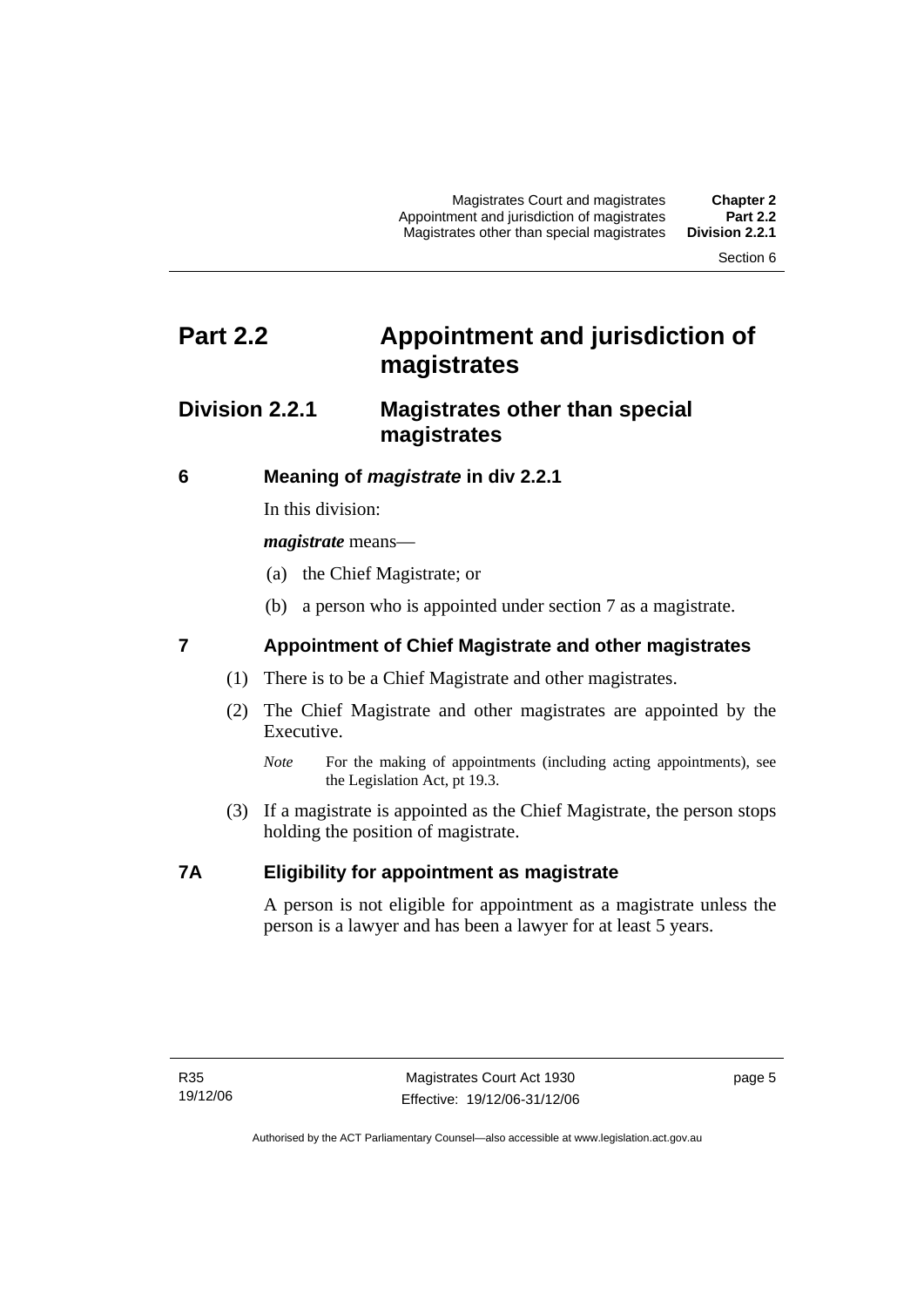**Chapter 2** Magistrates Court and magistrates<br>**Part 2.2** Appointment and jurisdiction of magi **Part 2.2** Appointment and jurisdiction of magistrates<br>**Division 2.2.1** Magistrates other than special magistrates **Division 2.2.1** Magistrates other than special magistrates

Section 7B

### **7B Seniority of magistrates**

Magistrates other than the Chief Magistrate have seniority according to—

- (a) the dates their appointments took effect; or
- (b) if the appointments of 2 or more of them took effect on the same date—the precedence given to them by the instruments of their appointment.

## **7C Conditions of appointment of magistrates**

A magistrate holds the position on the conditions (if any) about matters not provided for under this Act or another territory law that are decided by the Executive.

### **7D Term of appointment of magistrates**

- (1) A magistrate is appointed for the term ending when the magistrate turns 65 years old.
	- *Note 1* The *Judicial Commissions Act 1994*, s 4 provides that a magistrate may only be removed from office in accordance with that Act.
	- *Note 2* A magistrate's appointment also ends if the magistrate resigns (see Legislation Act, s 210).
- (2) A person who is at least 65 years old must not be appointed as a magistrate.

## **7E Acting Chief Magistrate**

- (1) The Executive may appoint a magistrate to act as Chief Magistrate.
	- *Note* See the Legislation Act, s 209, div 19.3.2 and div 19.3.2A about acting appointments.
- (2) If no appointment is made under subsection (1), the senior magistrate who is in the ACT and is able and willing to act must act as Chief Magistrate.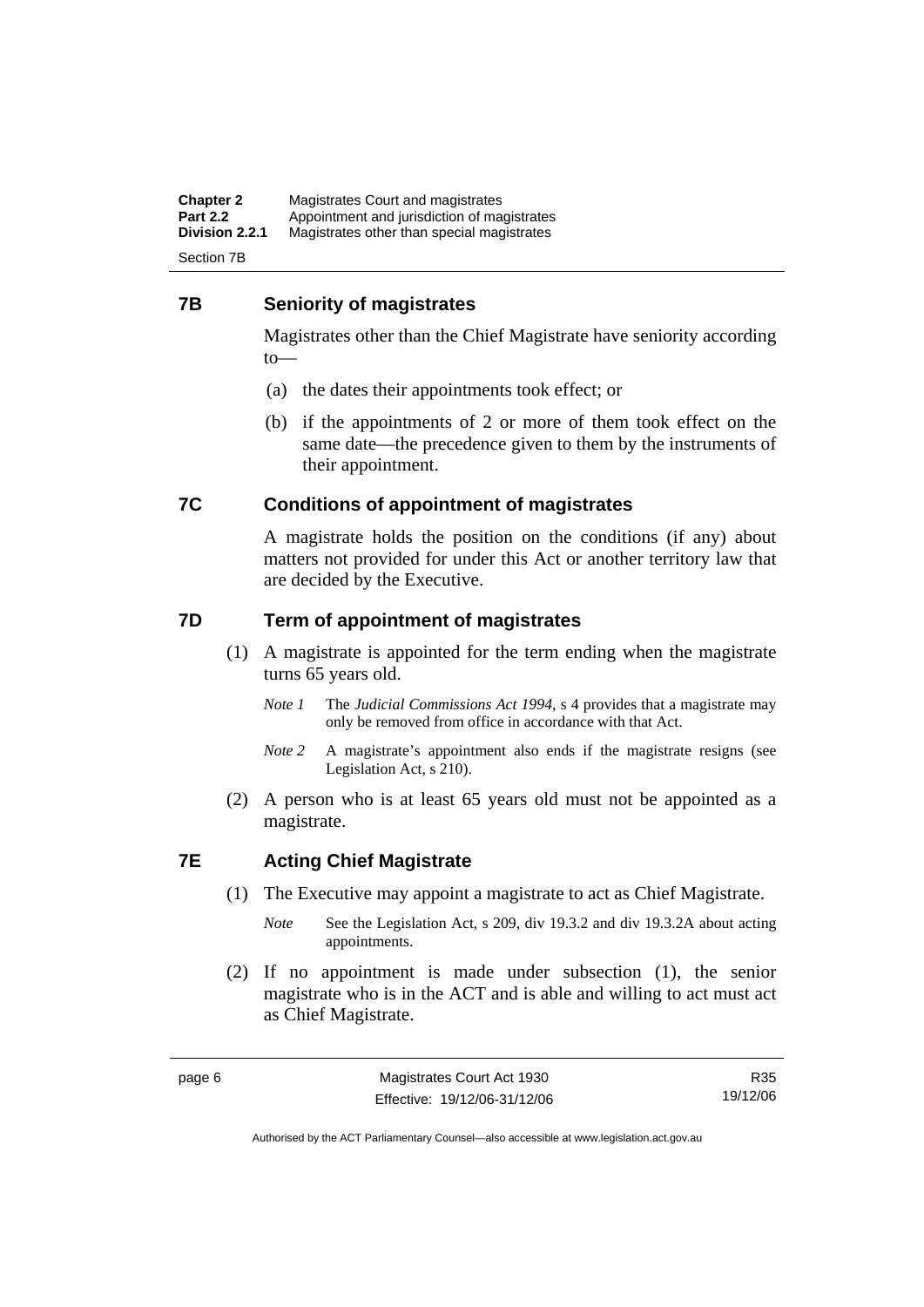## Section 7F

## **7F Retirement**

- (1) This section applies if a magistrate is—
	- (a) an eligible employee for the *Superannuation Act 1976* (Cwlth); or
	- (b) a member of the superannuation scheme for the *Superannuation Act 1990* (Cwlth).
- (2) The Executive may retire the magistrate on the ground of invalidity with the magistrate's consent.

### **7G Magistrates not to do other work**

- (1) A magistrate must not practise as a lawyer.
- (2) A magistrate must not, without the Attorney-General's written consent—
	- (a) engage in remunerative employment otherwise than in connection with duties as a magistrate; or
	- (b) accept appointment to another position under a law of the Territory, the Commonwealth, a State or another Territory.
- (3) The Attorney-General must consult with the Chief Magistrate before giving consent.

### **7H Rights of public servants**

- (1) A magistrate who was a public servant or APS employee immediately before his or her appointment keeps his or her existing and accruing rights.
- (2) In this section:

*APS employee*—see the *Public Service Act 1999* (Cwlth), section 7.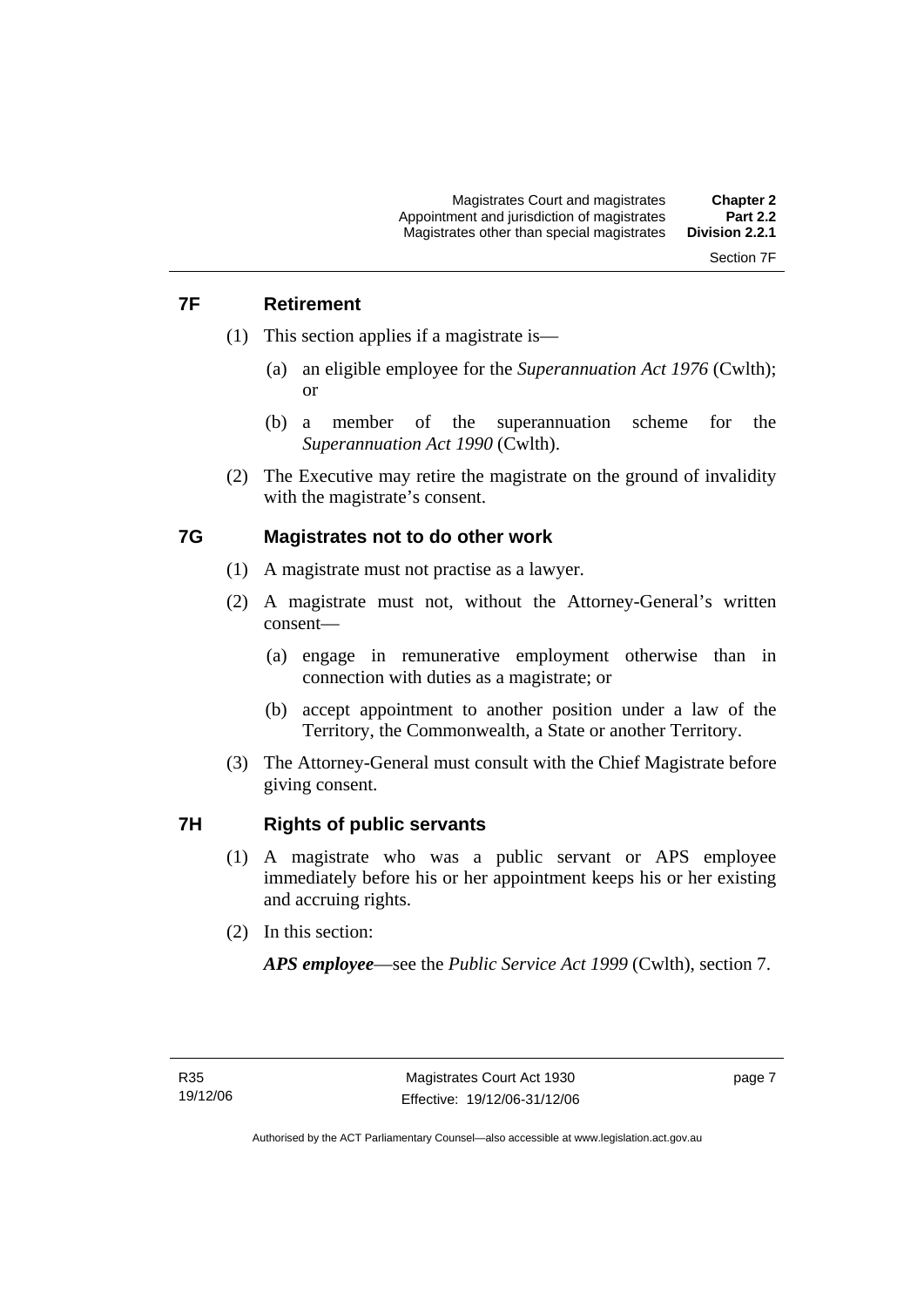| <b>Chapter 2</b> | Magistrates Court and magistrates           |
|------------------|---------------------------------------------|
| <b>Part 2.2</b>  | Appointment and jurisdiction of magistrates |
| Division 2.2.2   | Special magistrates                         |
|                  |                                             |

Section 8

## **Division 2.2.2 Special magistrates**

## **8 Appointment of special magistrates**

The Executive may appoint special magistrates.

*Note* For the making of appointments (including acting appointments), see the Legislation Act, pt 19.3.

## **8A Term of appointment of special magistrates**

- (1) A special magistrate is appointed—
	- (a) for the term mentioned in the instrument of appointment; or
	- (b) if a term is not mentioned—for the term ending when the special magistrate turns 70 years old.
	- *Note 1* The *Judicial Commissions Act 1994*, s 4 provides that a magistrate may only be removed from office in accordance with that Act.
	- *Note* 2 A special magistrate's appointment also ends if the special magistrate resigns (see Legislation Act, s 210).
- (2) A person who is at least 70 years old must not be appointed as a special magistrate.
- (3) A person must not be appointed as a special magistrate for a term that extends beyond the person's 70th birthday.

## **8B Conditions of appointment of special magistrates**

A special magistrate holds the position on the conditions (if any) about matters not provided for under this Act or another territory law that are decided by the Executive.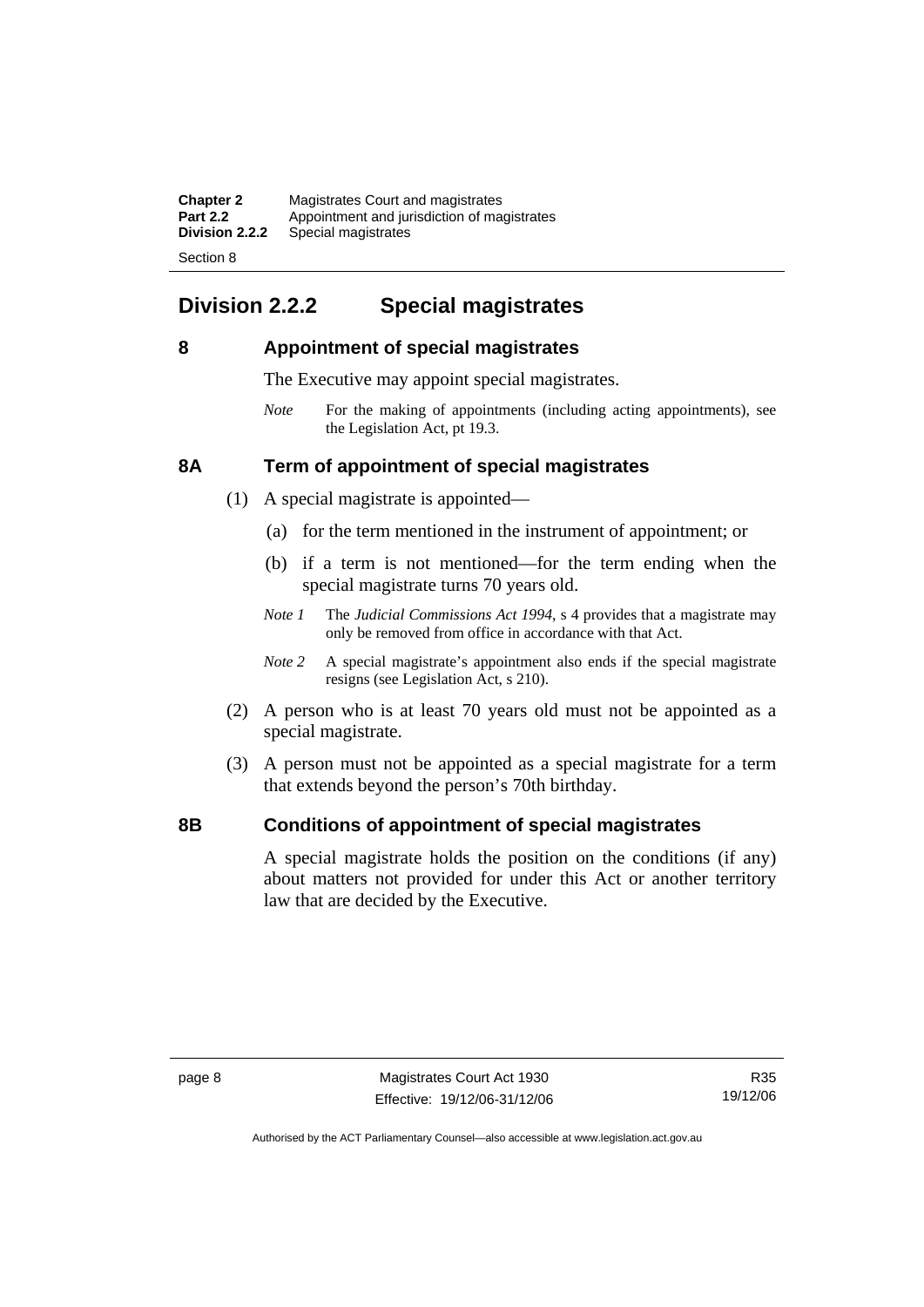Section 9

## **Division 2.2.3 Registrar and other court officers**

## **9 Appointment of registrar etc**

- (1) The Minister may appoint a registrar of the Magistrates Court.
	- *Note 1* For the making of appointments (including acting appointments), see the Legislation Act, pt 19.3.
	- *Note* 2 In particular, an appointment may be made by naming a person or nominating the occupant of a position (see Legislation Act, s 207).
- (2) The registrar may appoint the deputy registrars of the court, bailiffs and other officers that are required.
- (3) In subsection (2):

*registrar* does not include a deputy registrar.

#### **9A Staff assisting registrar**

The staff assisting the registrar are to be employed under the *Public Sector Management Act 1994*.

## **U 9B Registrar's functions**

The registrar must exercise the functions that are given to the registrar under this Act or another territory law or that the Chief Magistrate directs.

## **Division 2.2.4 Jurisdiction of magistrates**

### **10P Oath etc of office**

 (1) A person appointed as the Chief Magistrate, a magistrate or special magistrate must not exercise the functions given to a magistrate under any territory law unless the person has sworn an oath or made an affirmation in accordance with the form in schedule 1.

page 9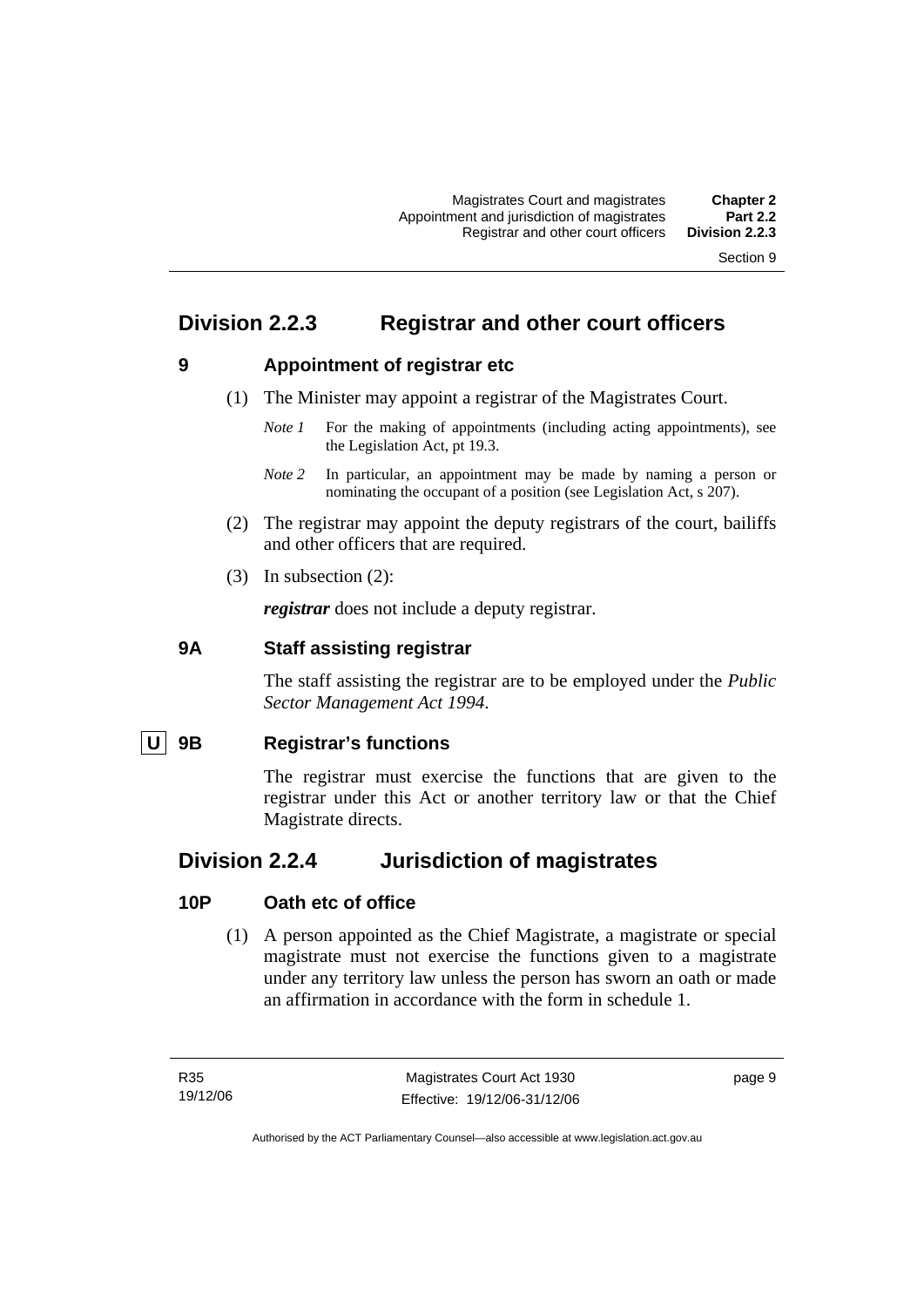| <b>Chapter 2</b> | Magistrates Court and magistrates           |
|------------------|---------------------------------------------|
| <b>Part 2.2</b>  | Appointment and jurisdiction of magistrates |
| Division 2.2.4   | Jurisdiction of magistrates                 |
| Section 11       |                                             |

 (2) The oath must be sworn or affirmation made before the Chief Justice.

### **11 Acts done beyond ACT**

- (1) An act done by a magistrate, because of his or her office, outside the ACT for the purpose of authenticating the signature of a person to an instrument intended to take effect in the ACT is, unless the act is required by law to be done in the ACT, effective for any territory law.
- (2) An oath or affirmation administered by a magistrate, because of his or her office, outside the ACT in any case in which an oath or affirmation may be administered by a magistrate is, unless the oath or affirmation is required by law to be administered in the ACT, effective for any territory law.

### **12 Acts by magistrate out of court etc**

- (1) Any magistrate out of court or the registrar may do all or any of the following:
	- (a) receive an information;
	- (b) issue a summons or warrant on an information;
	- (c) issue a summons or warrant to compel the attendance of a witness;
	- (d) do anything else that is necessary and preliminary to a hearing.
- (2) Without limiting subsection (1), if a law in force in the ACT provides that an information or complaint may be laid or made before, or a summons or warrant issued by, a court or justice of the peace, the information or complaint may be laid or made, and the summons or warrant may be issued, by a magistrate or the registrar.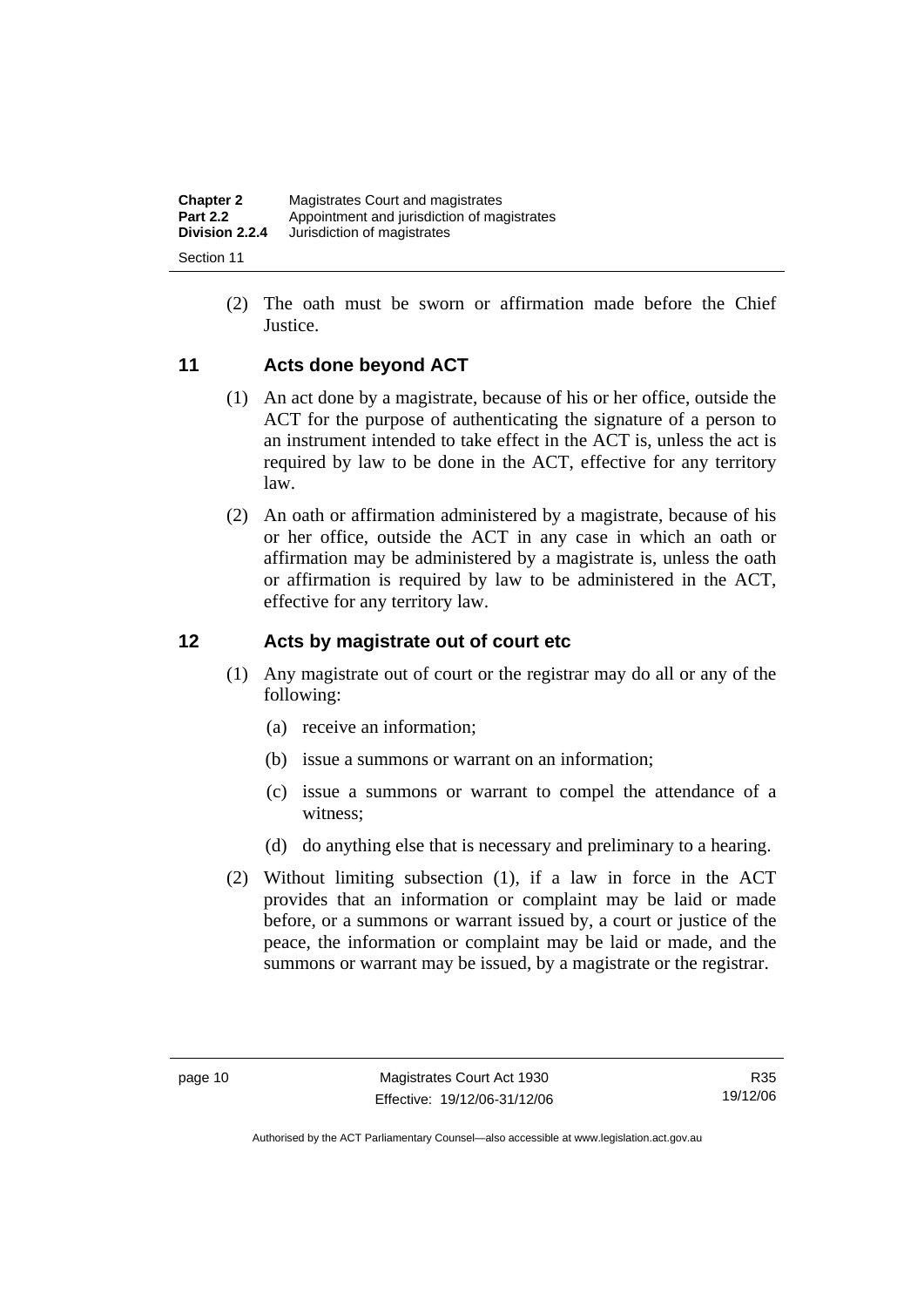#### Section 13

#### **U** 13 **ISSUE OF Writ of execution after case decided**

After a case has been heard and decided, any magistrate or the registrar may issue a writ of execution for the purposes of the case.

## **U** 15 Process not invalid only because of death of magistrate **etc**

A summons, warrant or writ issued by a magistrate or registrar is not invalid only because of the magistrate or registrar dying or otherwise ceasing to hold the position.

### **U 16 Order instead of mandamus**

- (1) If a magistrate or registrar refuses to do any act relating to the duties of his or her office as a magistrate or registrar, the party requiring the act to be done may apply to the Supreme Court, on affidavit of the facts, for an order calling on the magistrate or registrar and also the party to be affected by the act to show cause why the act should not be done, and if, after due service of the order, good cause is not shown against it, the Supreme Court may make the order absolute, with or without payment of costs.
- (2) A magistrate or registrar on being served with an order absolute must obey the order, and do the act required by it to be done.

#### **17 Magistrates may exercise functions of justices of peace**

If under any law in force in the ACT, anything is required or permitted to be done before, to or by a justice of the peace, it may be done before, to or by a magistrate.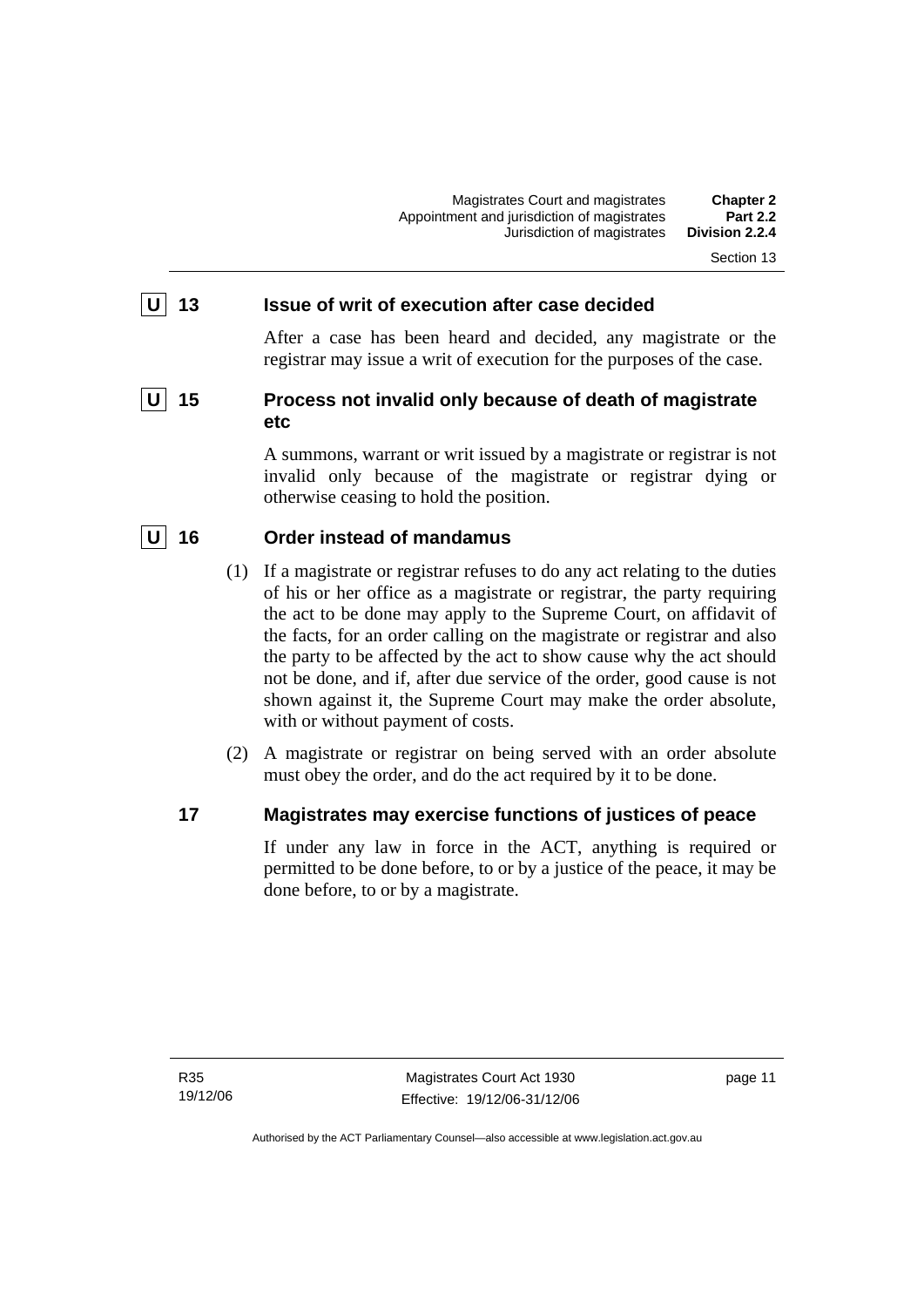Section 17A

## **Part 2.3 Protection of magistrates in execution of their office**

## **17A Magistrate sued for act not within jurisdiction**

- (1) Any person injured by an act done by a magistrate in a matter in which by law the magistrate has no jurisdiction or in which the magistrate has exceeded his or her jurisdiction, or by an act done under any conviction or order made or warrant or writ issued by a magistrate in any such matter, may maintain in the Supreme Court an action against the magistrate without alleging in his or her statement of claim that the act complained of was done maliciously and without reasonable and probable cause.
- (2) No such action is maintainable for anything done under any such conviction or order until after the conviction or order has been quashed or set aside on appeal.
- (3) No such action is maintainable for anything done under any such warrant that was issued by the magistrate to procure the appearance of the person charged, and that has been followed by a conviction or order in the same matter, until after the conviction or order has been so quashed or set aside.
- (4) If the lastmentioned warrant has not been followed by a conviction or order, or if it is a warrant on an information of an alleged indictable offence, and if a summons was issued previously to the warrant being issued, and the summons was served on the person charged either personally or by leaving it for the person with someone at the person's last-known or usual home or business address, and the person did not appear according to the exigency of the summons, in that case no action is maintainable against the magistrate for anything done under the warrant.

page 12 Magistrates Court Act 1930 Effective: 19/12/06-31/12/06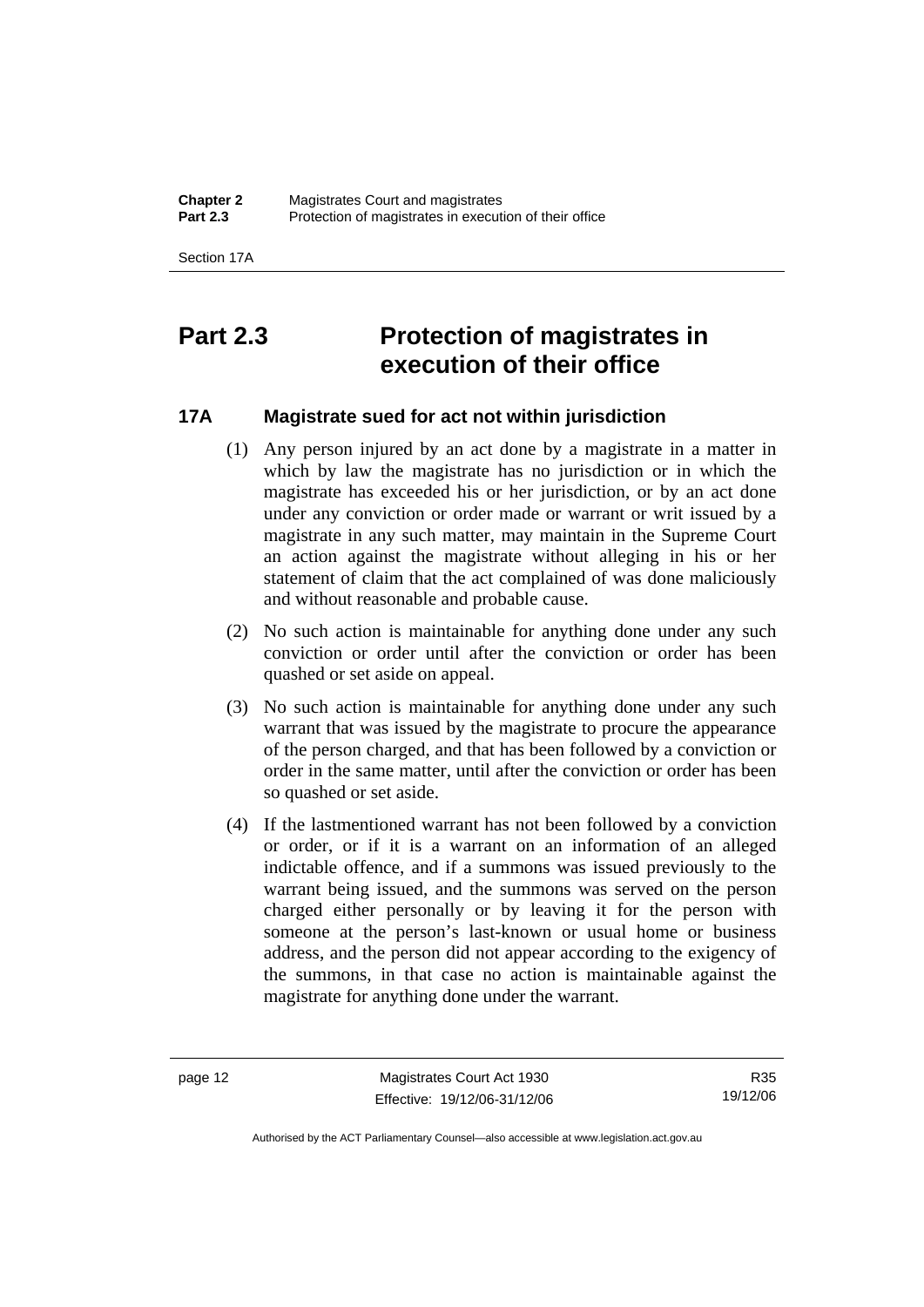## **17B No action against magistrate after order nisi to quash conviction has been granted**

If an order to show cause why a conviction or order should not be quashed has been granted, an action is not maintainable against the magistrate constituting the court by which the conviction or order in question was made in relation to any proceeding taken under, or matter arising out of, the conviction or order.

## **U 17C Warrant or writ by magistrate on order of court**

If a conviction or order is made by the court and a committal order or writ of execution is issued for the conviction or order by a magistrate bona fide and without collusion, an action in relation to any defect in the conviction or order or any want of jurisdiction in the court making the conviction or order is maintainable only against the magistrate constituting the court that made the conviction or order.

## **17D No action for acts done under Supreme Court order**

An action is not maintainable against a magistrate for doing an act if the magistrate does the act in accordance with a Supreme Court order.

## **U** 17E No action if proceeding confirmed on appeal

If a committal order or writ of execution is issued by a magistrate on a conviction or order that, either before or after the granting of the committal order or writ, is confirmed on appeal, an action is not maintainable against the magistrate who granted the committal order or writ for anything done under it because of any defect in the conviction or order.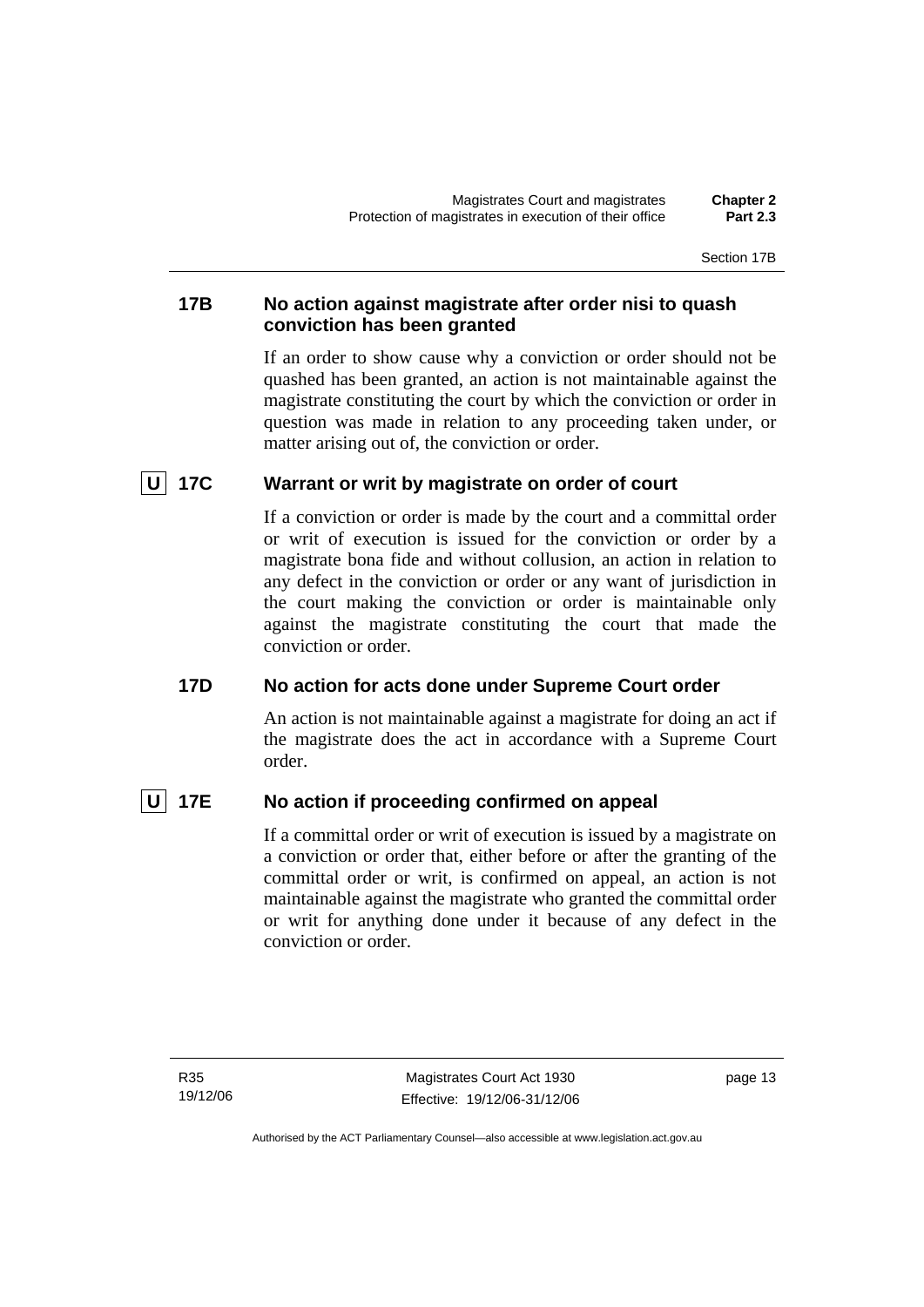| <b>Chapter 2</b> | Magistrates Court and magistrates                      |
|------------------|--------------------------------------------------------|
| <b>Part 2.3</b>  | Protection of magistrates in execution of their office |

Section 17F

### **17F Actions in cases prohibited**

If any action, which by this Act is declared to be not maintainable, is brought against a magistrate, the Supreme Court, on application of the defendant, and on affidavit of the facts, may set aside or stay the proceeding with or without costs.

### **17G Payment into court**

- (1) After an action under this part has been started but before the case has been heard, a defendant may pay into court the amount the defendant considers appropriate.
- (2) Judgment must be given for the defendant if the Supreme Court at the trial considers that the plaintiff is not entitled to damages beyond the amount paid into court, and the amount paid into court, or the part of it that is enough to meet the defendant's costs, must be paid out of court to the defendant, and the rest (if any) must be paid to the plaintiff.
- (3) If the plaintiff accepts the amount paid into court in satisfaction of the plaintiff's damages in the action, the plaintiff may apply to the Supreme Court for an order for the payment of the amount out of court to the plaintiff, with or without costs.
- (4) If the Supreme Court makes the order, the action is decided and the order is a bar to any other action for the same cause.

### **17H No action against magistrate for judicial acts in Magistrates Court**

An action must not be brought in the Magistrates Court against a magistrate in relation to anything done by the magistrate in the execution of the magistrate's office.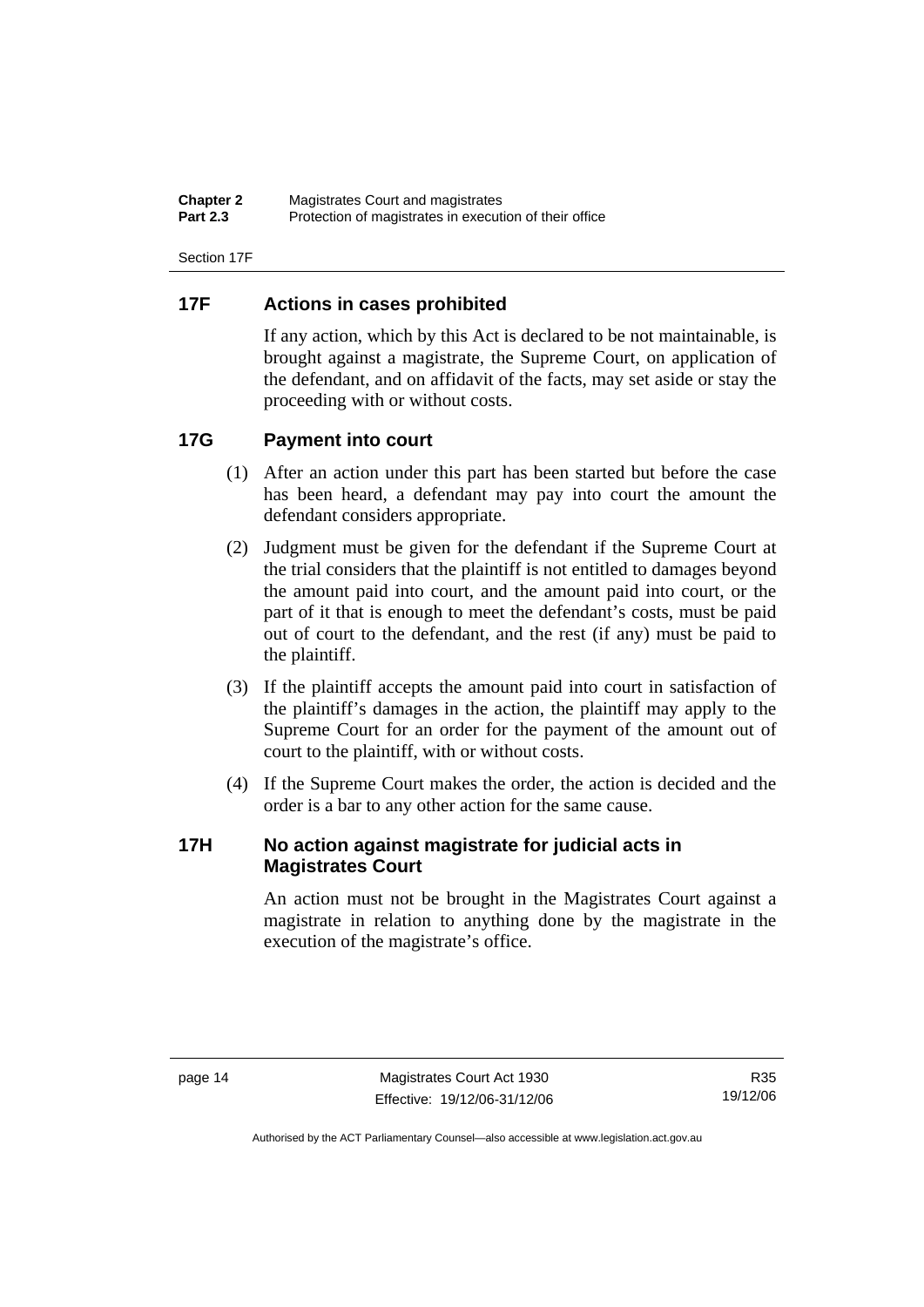### **17I Magistrate sued for acts within magistrate's jurisdiction only liable in case of malice and absence of reasonable and probable cause**

In an action against a magistrate for any act done by the magistrate in the execution of the magistrate's duty as a magistrate in relation to any matter within the magistrate's jurisdiction as a magistrate, it must be expressly alleged in the statement of claim that the act was done maliciously and without reasonable and probable cause, and if the allegations are denied, and at the trial of the action the plaintiff fails to prove them, judgment must be given for the defendant.

## **17J Verdict for defendant**

If the plaintiff in an action against a magistrate does not prove the cause of action at the trial, judgment must be given for the defendant.

## **17K Damages**

 $If$ <sub> $\equiv$ </sub>

- (a) the plaintiff in an action against a magistrate is entitled to recover, and seeks to recover a penalty or other amount paid or raised as a result of a conviction, judgment or order or to recover damages for imprisonment; and
- (b) it is proved that the plaintiff was guilty of the offence or liable to pay the amount or, for imprisonment, did not undergo any greater punishment than could have been imposed for the offence of which the plaintiff was convicted;

the plaintiff is not entitled to recover the penalty or other amount paid or raised or, for imprisonment, damages greater than 1 cent, or any costs in the action.

page 15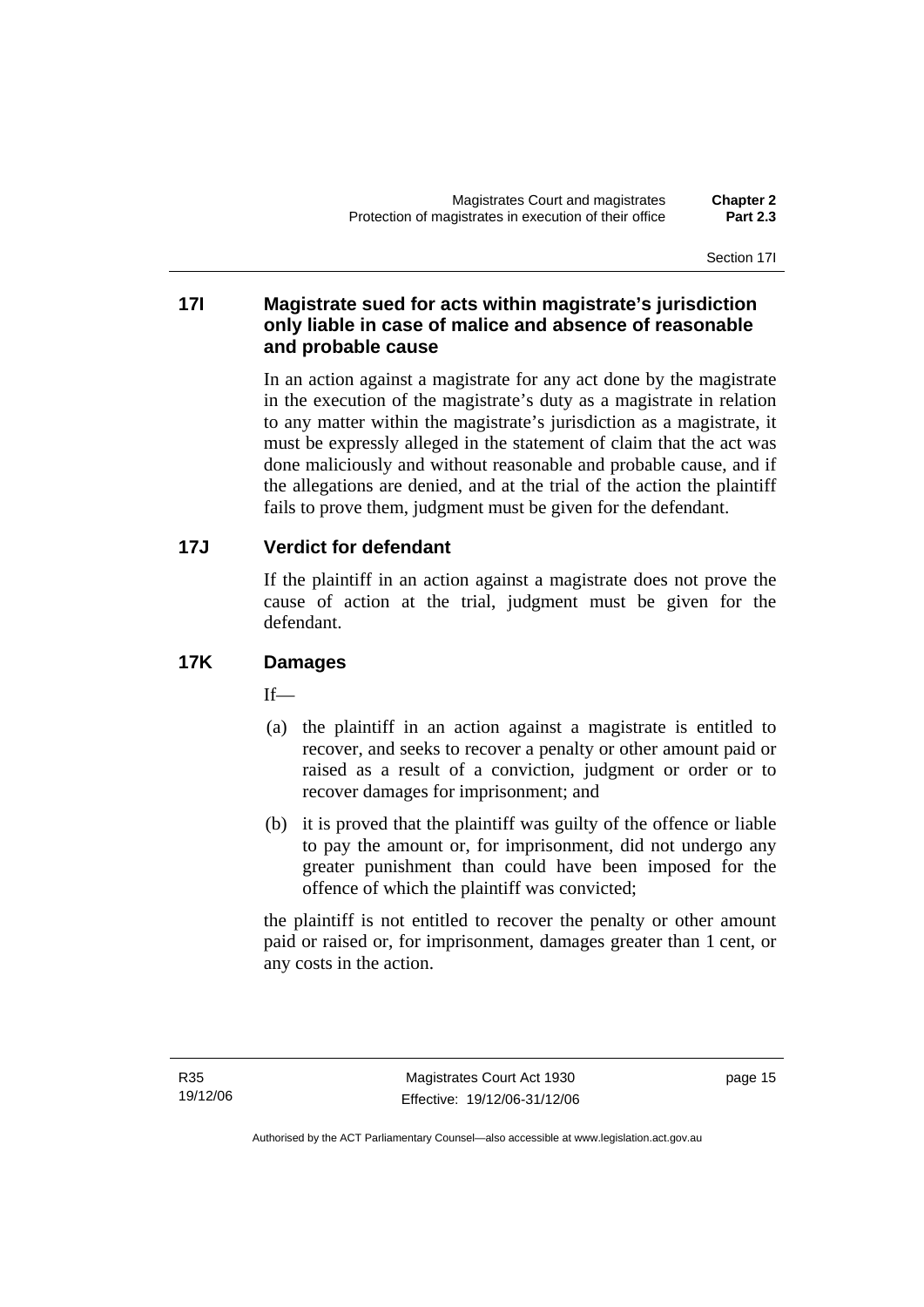**Chapter 3 Criminal proceedings Part 3.1** Preliminary

Section 18A

## **Chapter 3 Criminal proceedings**

## Part 3.1 **Preliminary**

## **18A Definitions for ch 3**

In this chapter:

*Crimes Act* means the *Crimes Act 1900*.

*decision* includes a committal for trial, admission to bail, and a conviction, order or other decision.

*defendant* means a person against whom an information is laid.

page 16 Magistrates Court Act 1930 Effective: 19/12/06-31/12/06

R35 19/12/06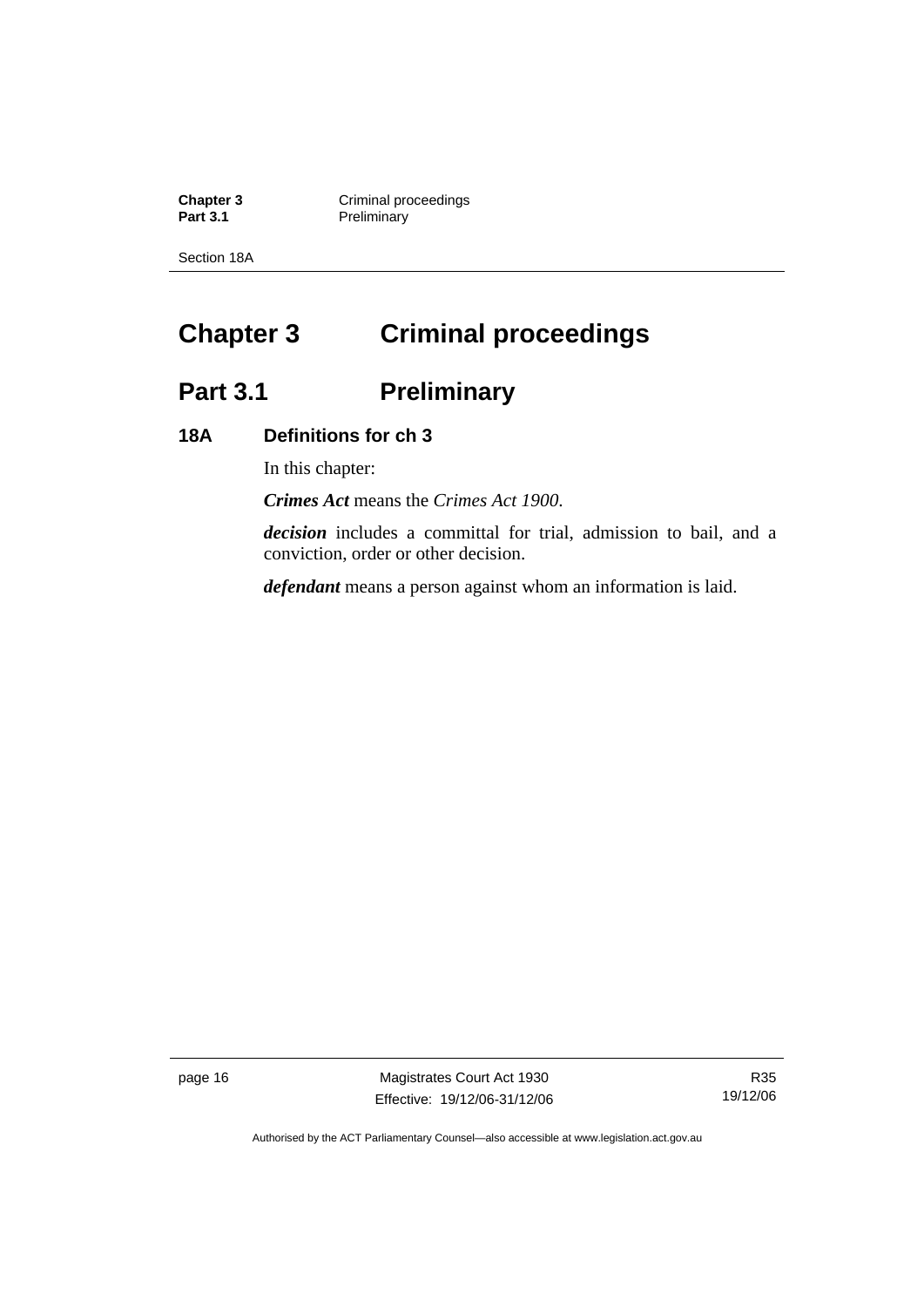Section 19

## **Part 3.2 Criminal jurisdiction**

## **19 Jurisdiction of court**

If, by any law in force in the ACT, any offence is punishable on summary conviction or any person is made liable to a penalty or punishment or to pay an amount for any offence, act or omission, and no other provision is made for the trial of the person committing the offence, the matter may be heard and decided by the court in a summary way under the provisions of this Act.

## **21 Jurisdiction of court if defendant absent from ACT**

The court has jurisdiction even though the defendant is not in the ACT.

## **22 Proceeding of court if it considers offence should be dealt with on indictment**

If, for an information in relation to an offence that is punishable either summarily or on indictment it appears to the court, on the close of the case for the prosecution, that the offence ought to be dealt with on indictment, the court must abstain from adjudication on the information and must deal with the case for the purpose of committal for trial only.

R35 19/12/06

Magistrates Court Act 1930 Effective: 19/12/06-31/12/06 page 17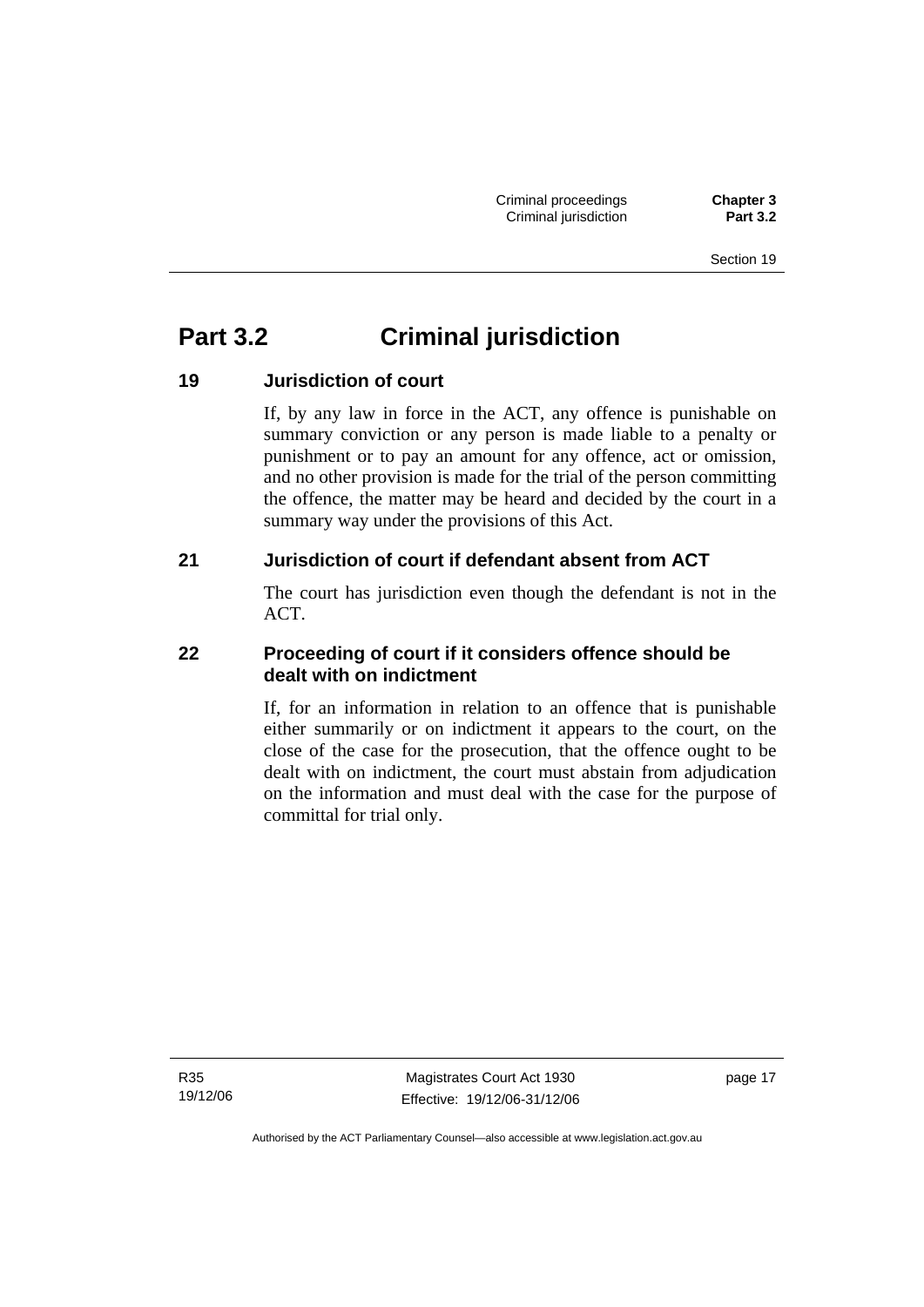| <b>Chapter 3</b> | Criminal proceedings                   |
|------------------|----------------------------------------|
| <b>Part 3.3</b>  | Beginning criminal proceedings         |
| Division 3.3.1   | Beginning criminal proceedings-general |
| Section 25       |                                        |

## **Part 3.3 Beginning criminal proceedings**

## **Division 3.3.1 Beginning criminal proceedings general**

### **25 Informations**

A proceeding may be started in the court by information laid by the informant or by a lawyer or anyone else representing the informant.

## **Division 3.3.2 Informations**

### **26 Laying of informations**

An information may be laid before a magistrate in any case where a person has committed or is suspected of having committed, in the ACT, an indictable offence or an offence that may be dealt with summarily as provided in section 19.

## **27 Description of people and property and of offences**

- (1) Such description of people or things as would be sufficient in an indictment is sufficient in informations.
- (2) The description of any offence in the words of the Act, ordinance, law, order, by-law, regulation, or other instrument creating the offence, or in similar words, is sufficient in law.

### **28 Power of court to amend information**

 (1) If at the hearing of any information or summons any objection is taken to an alleged defect in it in substance or form or if objection is taken to any variance between the information or summons and the evidence adduced at the hearing of it, the court may make any amendment in the information or summons that appears to it to be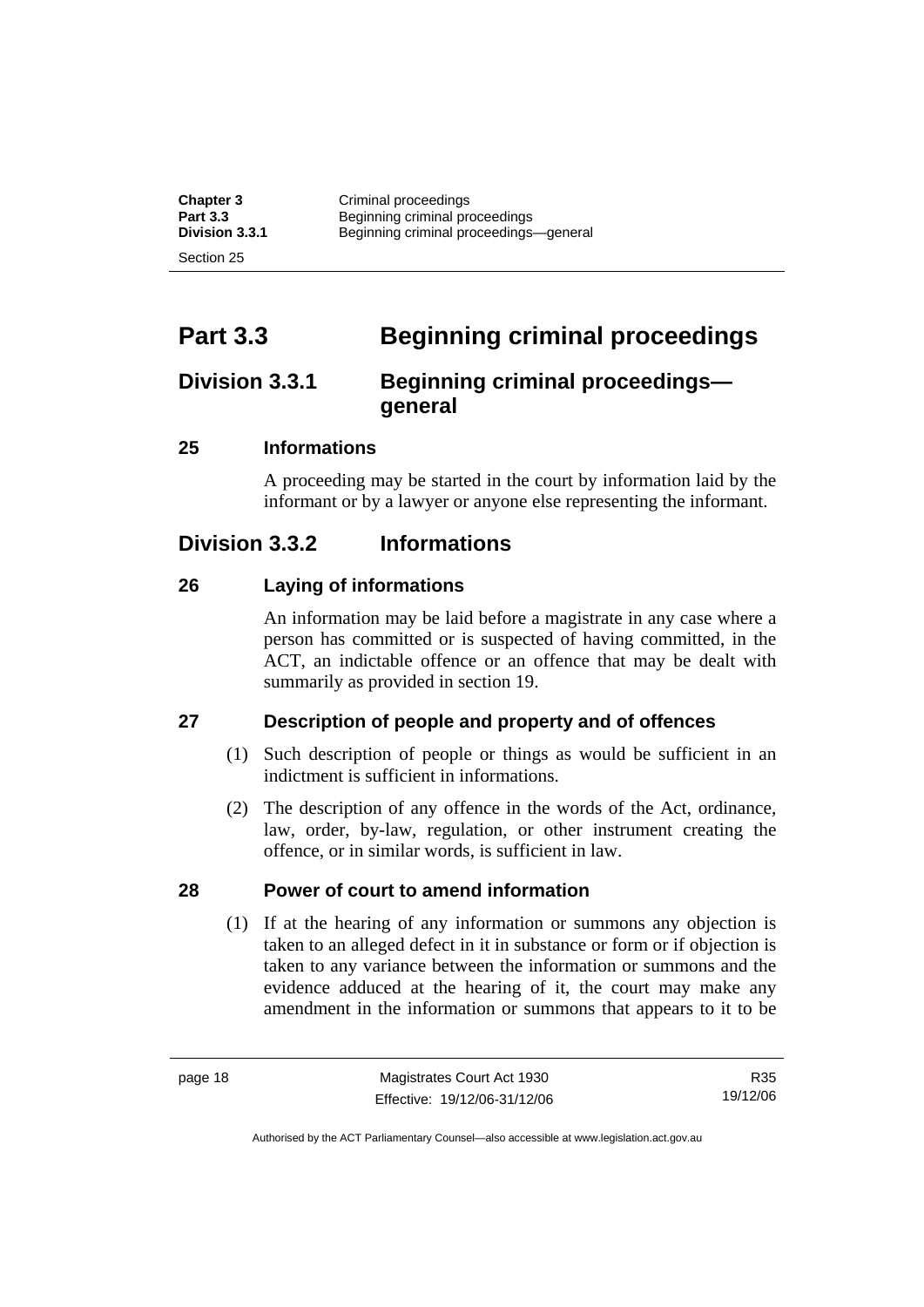| <b>Chapter 3</b> | Criminal proceedings<br>Beginning criminal proceedings<br>Summonses |  |
|------------------|---------------------------------------------------------------------|--|
| <b>Part 3.3</b>  |                                                                     |  |
| Division 3.3.3   |                                                                     |  |
| Section 29       |                                                                     |  |

desirable or to be necessary to enable the real question in dispute to be decided.

 (2) The court must not make an amendment under subsection (1) if it considers that the amendment cannot be made without injustice to the defendant.

## **29 Court may adjourn hearing if amendment made**

If in any case where an amendment in an information or summons has been made under section 28 the court considers that the defendant has been misled by the form in which the information or summons has been made out, it may adjourn the hearing of the case for the period it considers appropriate and may make any order about the costs of the adjournment it considers appropriate.

### **30 Form of information**

- (1) If a warrant is intended to be issued in the first instance against the person charged, the information must be in writing and on oath.
- (2) The oath may be made by the informant or someone else.
- (3) If a summons instead of a warrant is intended to be issued in the first instance against the person charged, the information may be made orally and without oath.
- (4) Subsection (3) applies whether or not the law under which the information is laid requires it to be in writing.

## **Division 3.3.3 Summonses**

## **37 When magistrate may issue summons**

If an information is laid before a magistrate, the magistrate may issue a summons.

page 19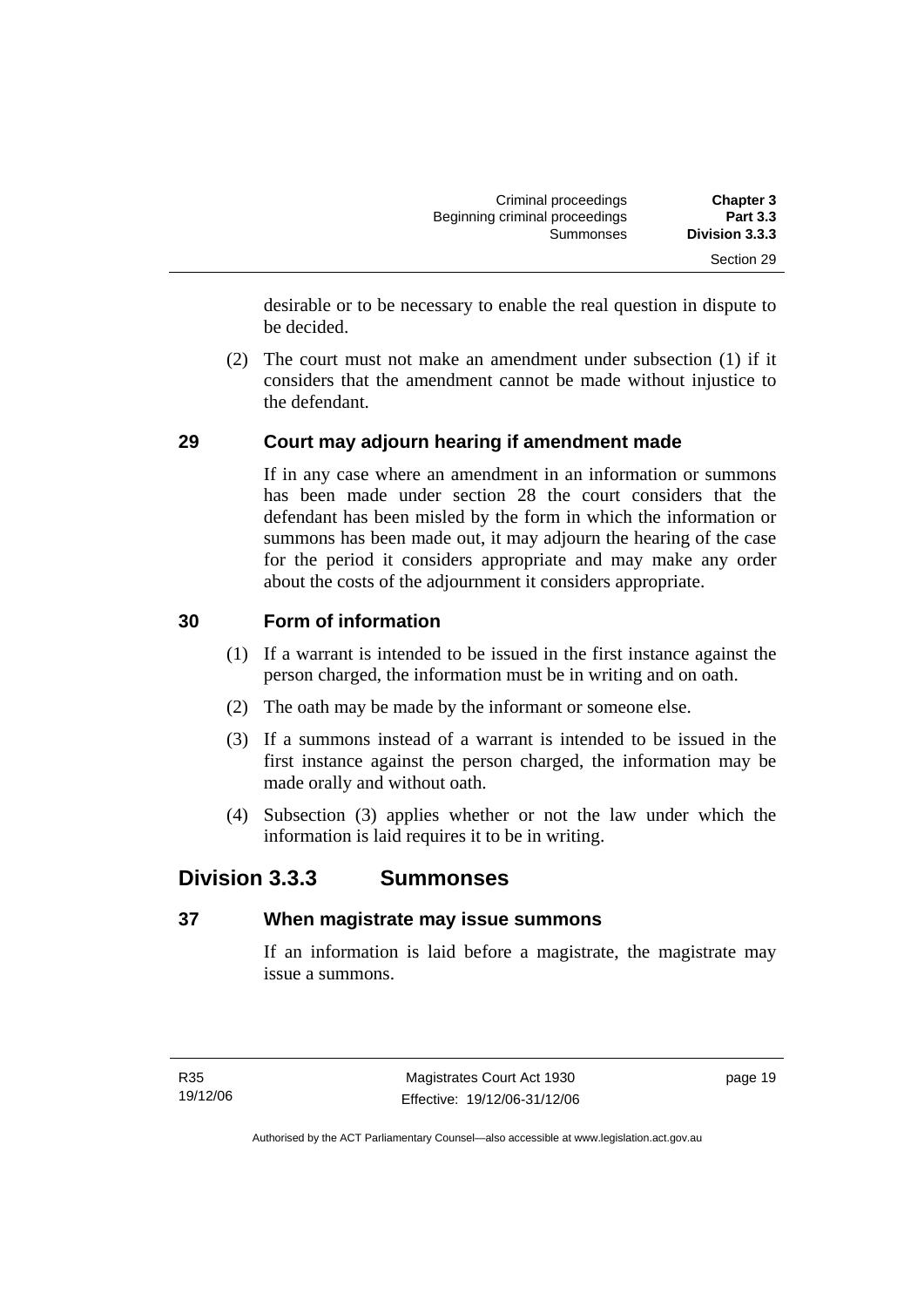| <b>Chapter 3</b><br><b>Part 3.3</b> | Criminal proceedings<br>Beginning criminal proceedings |
|-------------------------------------|--------------------------------------------------------|
| Division 3.3.3                      | Summonses                                              |
| Section 38                          |                                                        |

#### **38 Form of summons**

A summons issued in the case of an information must be directed to the defendant, and must state shortly the matter of the information and require the defendant to appear at a certain time and place before the court, to answer to the information and to be further dealt with according to law.

### **41 Service of summons**

- (1) A summons issued in relation to an information may be served on the person to whom it is directed by—
	- (a) giving a copy of the summons to the person; or
	- (b) by leaving a copy of the summons at the last-known or usual home or business address of the person with someone who appears to be at least 16 years old and to live or be employed at the address.
- (2) Service of a summons under subsection (1) must be effected at least 72 hours before the time appointed in the summons for the hearing of the information.
- (3) If it appears to the court or a magistrate or the registrar, by statement on oath or by affidavit, that from any cause service in accordance with subsections (1) and (2) cannot be effected, the court or magistrate or the registrar may extend the time for hearing.
- (4) Service of a summons in accordance with this section may be proved by the oath of the person who served it or by affidavit or otherwise.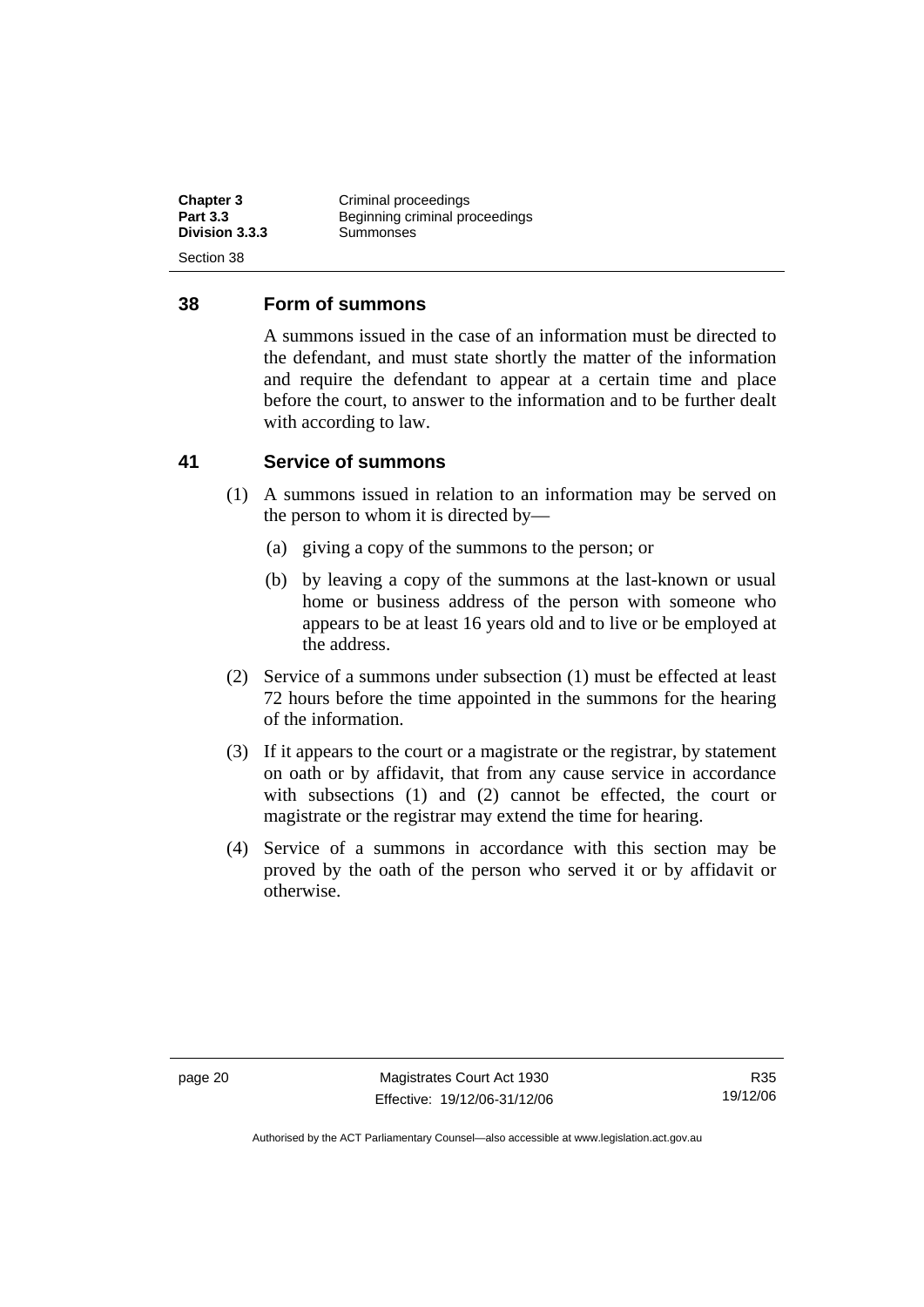## **Division 3.3.4 Warrants**

#### **42 Issue of warrant and summons**

- (1) This section applies if—
	- (a) an information is laid before a magistrate under division 3.3.2 against a person for an offence; and
	- (b) the information is substantiated by the oath of the informant or a witness; and
	- (c) the person is not in custody.
- (2) The magistrate may issue a warrant for the person's arrest, and for bringing the person before the court to answer to the information and to be further dealt with according to law.
- (3) However, the magistrate may issue a summons instead of the warrant if the magistrate considers it appropriate.
- (4) The issue of the summons does not prevent a magistrate from issuing a warrant at any time before or after the time mentioned in the summons for the person's appearance.
- (5) However, subsection (4) does not authorise the issue of a warrant to bring the person before the court to answer to the information if a summons has been served on the person for the offence in accordance with section 116B (Service of summons for prescribed offence).

## **U 43 Procedure on filing indictment**

 (1) If an indictment in relation to an offence committed in the ACT has been filed in the Supreme Court by the Attorney-General, Attorney-General of the Commonwealth or other officer, authority or person duly appointed in that behalf against any person then at large, whether on bail or not, the registrar of the Supreme Court must at any time after the end of the then sittings of the court if the person

page 21

Authorised by the ACT Parliamentary Counsel—also accessible at www.legislation.act.gov.au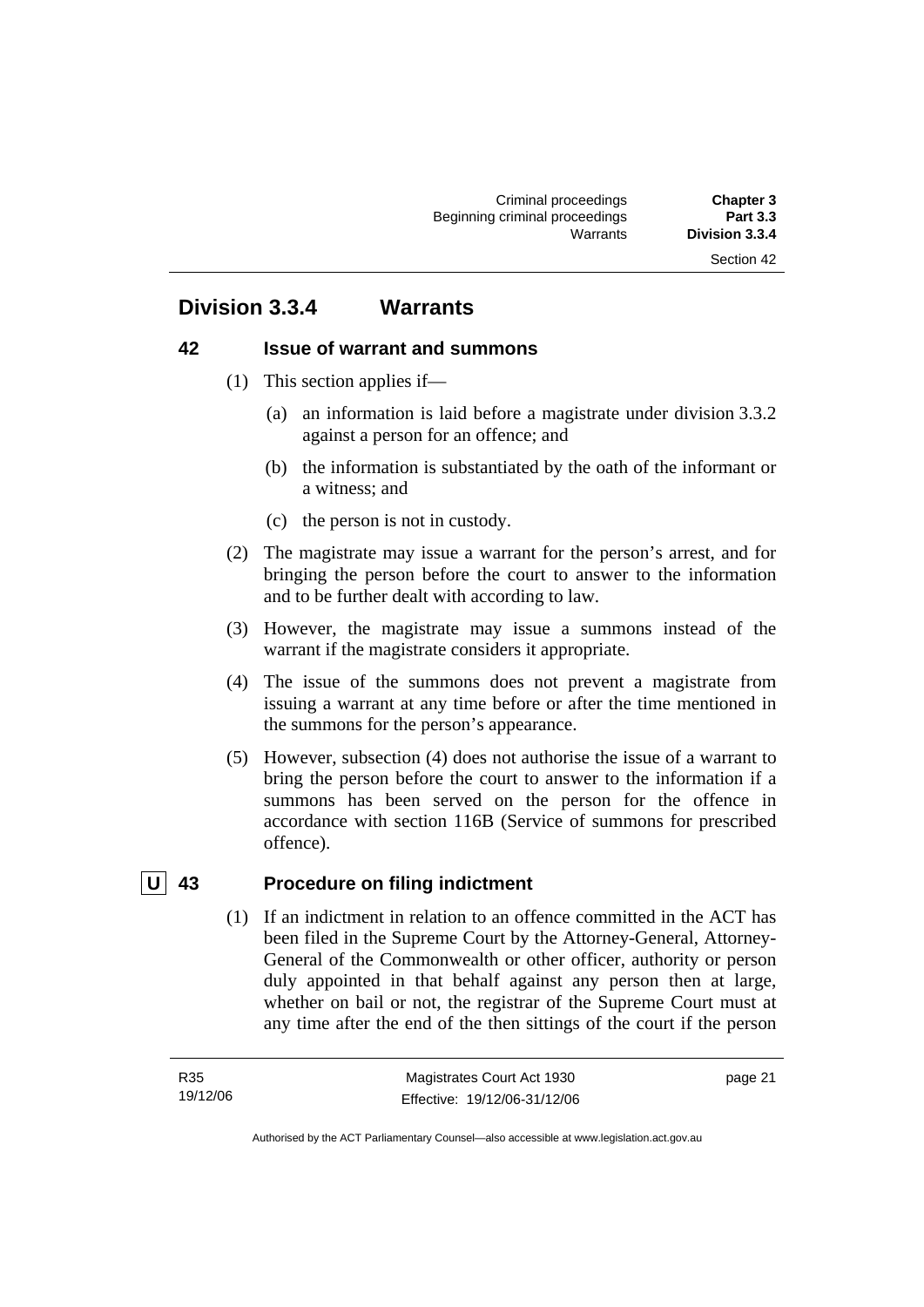| <b>Chapter 3</b><br><b>Part 3.3</b> | Criminal proceedings<br>Beginning criminal proceedings |
|-------------------------------------|--------------------------------------------------------|
| Division 3.3.4                      | Warrants                                               |
| Section 44                          |                                                        |

so indicted has not already appeared and pleaded to the indictment, on application by or on behalf of the prosecutor, grant to the prosecutor or person applying on the prosecutor's behalf a certificate that the indictment has been filed.

- (2) On production of the certificate to a magistrate, the magistrate must—
	- (a) if the person indicted is, at the time of both the application for and the production of the certificate, detained at a correctional centre (including a NSW correctional centre) for any other offence—on proof on oath that the person is the person charged in the indictment, issue a warrant directing the person in charge of the correctional centre to detain the person until, by a writ of habeas corpus, the person is removed from custody for the purpose of being tried on the indictment, or until the person is otherwise removed or discharged out of custody by due course of law; and
	- (b) in any other case—issue a warrant to apprehend the person so indicted and to cause the person to be brought before the court to be dealt with according to law and the court when any person apprehended under any such warrant is brought before it must on proof on oath that the person is the person charged and named in the indictment, and without further inquiry commit the person for trial or admit the person to bail in accordance with the *Bail Act 1992*.

#### **44 Direction of warrant**

A warrant to apprehend a defendant that the defendant may answer to an information may be directed either to any police officer by name or generally to all police officers within the ACT, without naming them, or to both.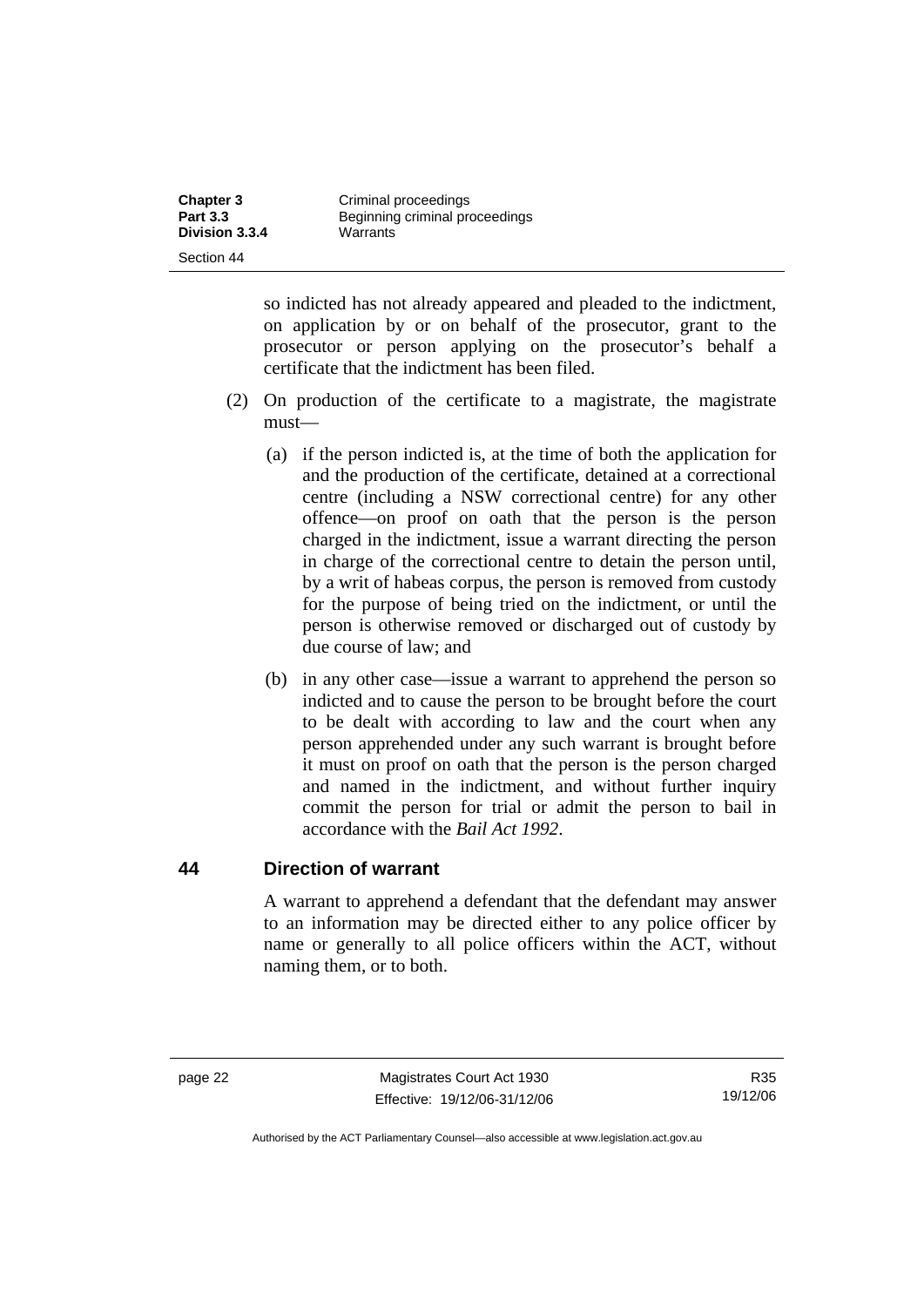| <b>Chapter 3</b> | Criminal proceedings           |
|------------------|--------------------------------|
| <b>Part 3.3</b>  | Beginning criminal proceedings |
| Division 3.3.4   | Warrants                       |
| Section 45       |                                |

#### **45 Any police officer may execute warrant**

If a warrant is directed to all police officers, any police officer may execute the warrant as if it were directed specially to the police officer by name.

#### **47 Form of arrest warrant**

A warrant issued on an information must—

- (a) briefly state the offence or matter of the information; and
- (b) name or otherwise describe the person against whom it is issued; and
- (c) order the police officers to whom it is directed to—
	- (i) arrest the person; and
	- (ii) bring the person before the court to answer the information and to be further dealt with according to law.

#### **48 Warrant to be in force till executed**

A warrant need not be returnable at any particular time, but may remain in force until executed.

#### **49 Sunday warrants**

A magistrate may issue a warrant on an information of an indictable offence, or a search warrant, on a Sunday as on any other day.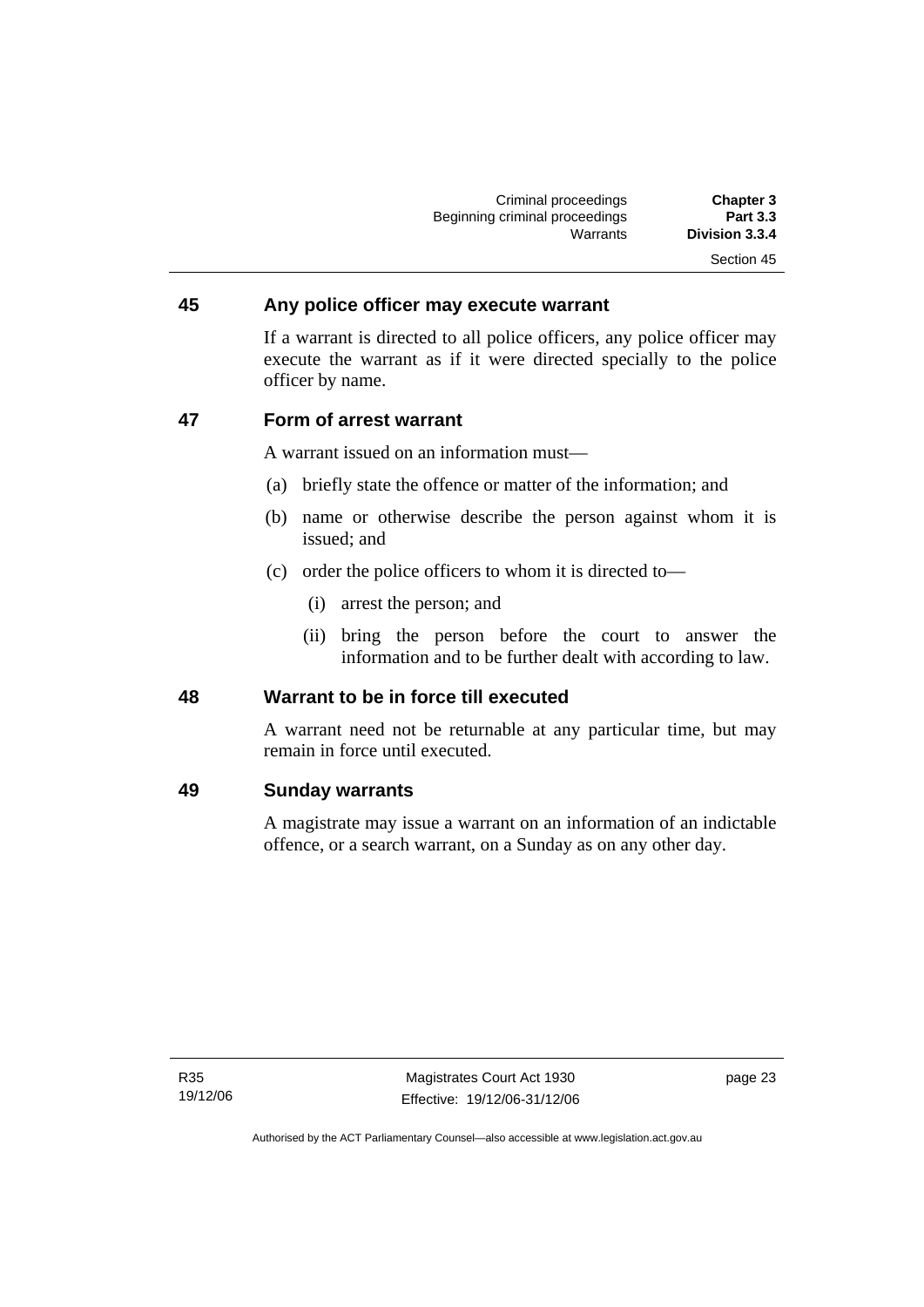| <b>Chapter 3</b>      | Criminal proceedings                    |
|-----------------------|-----------------------------------------|
| <b>Part 3.4</b>       | Hearing of criminal proceedings         |
| <b>Division 3.4.1</b> | Hearing of criminal proceedings-general |
| Section 53            |                                         |

# **Part 3.4 Hearing of criminal proceedings**

## **Division 3.4.1 Hearing of criminal proceedings general**

#### **53 Conduct of case generally**

- (1) The informant may—
	- (a) conduct his or her case personally or by a lawyer; and
	- (b) examine and cross-examine the witnesses giving evidence for or against the informant; and
	- (c) if the defendant gives any evidence or examines any witness about anything other than general character—call and examine witnesses in reply.
- (2) The defendant may—
	- (a) fully answer and defend personally or by a lawyer; and
	- (b) give evidence; and
	- (c) examine and cross-examine the witnesses giving evidence for or against the defendant.

#### **54 If both parties present in court to hear case**

The court must hear and decide an information if both parties to the information appear personally or by lawyers or anyone else appearing for them.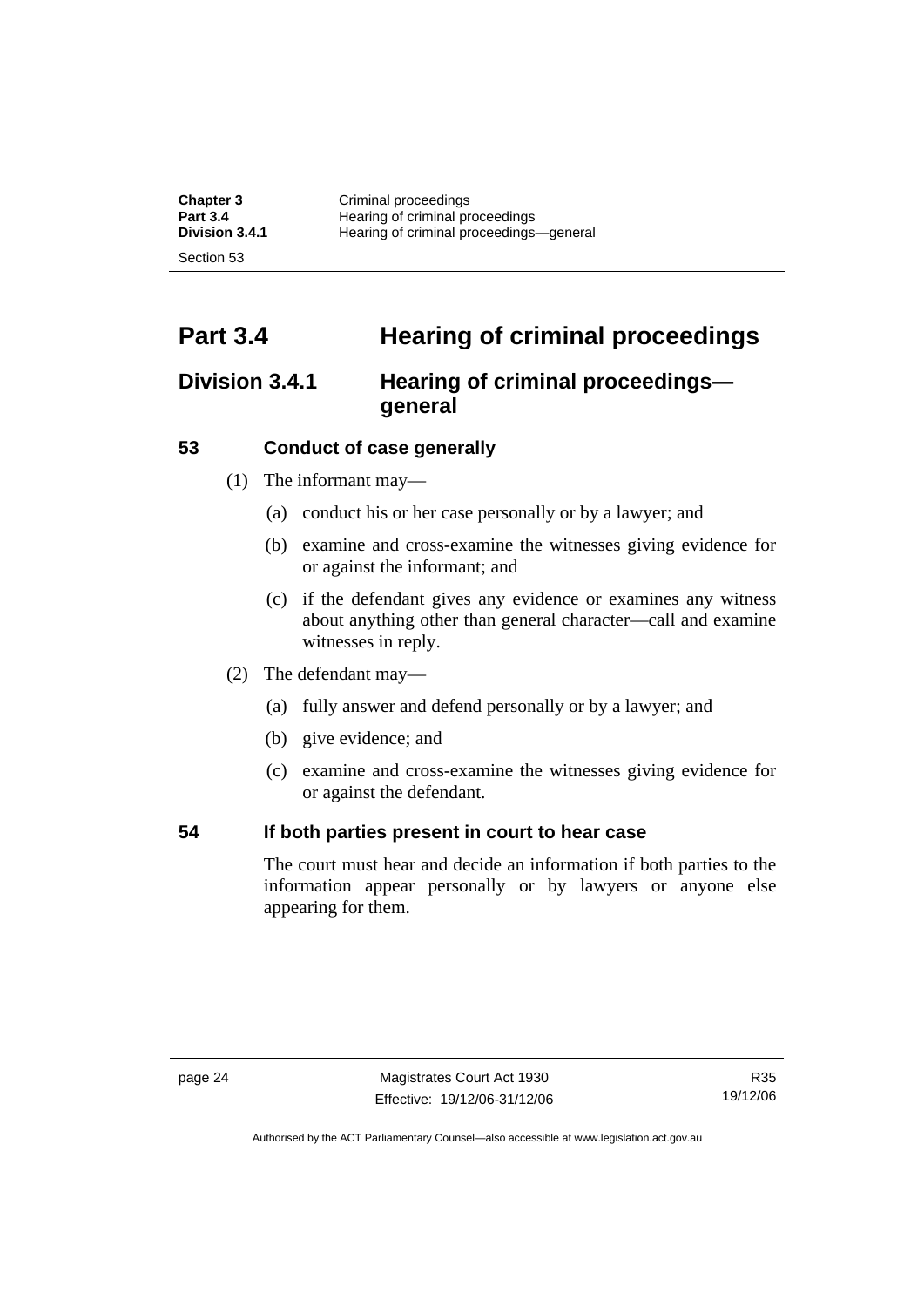## **Division 3.4.2 Warrants for witnesses**

## **63 Warrant to bring witness to court**

If a witness—

- (a) has been informed of the time and place for the hearing; and
- (b) has been requested, has given an undertaking, or has been served with a subpoena, to appear at the hearing to give evidence; and
- (c) the witness does not appear in accordance with the request, undertaking or subpoena and does not provide to the court a reasonable explanation for his or her non-appearance;

the court may issue a warrant requiring the witness to be brought before the court at the time and place specified in the warrant to give evidence.

## **64 Warrant in the first instance**

If a magistrate is satisfied by evidence on oath that it is probable that a person whose evidence is desired will not attend to give evidence without being compelled to do so, then, instead of issuing a subpoena, the magistrate may issue a warrant in the first instance.

# **Division 3.4.3 Remand**

## **70 Remand of defendant**

- (1) This section applies if the court considers it is necessary or desirable to adjourn the hearing of a proceeding for an indictable offence—
	- (a) because of the absence of witnesses; or
	- (b) for any other reasonable cause.

page 25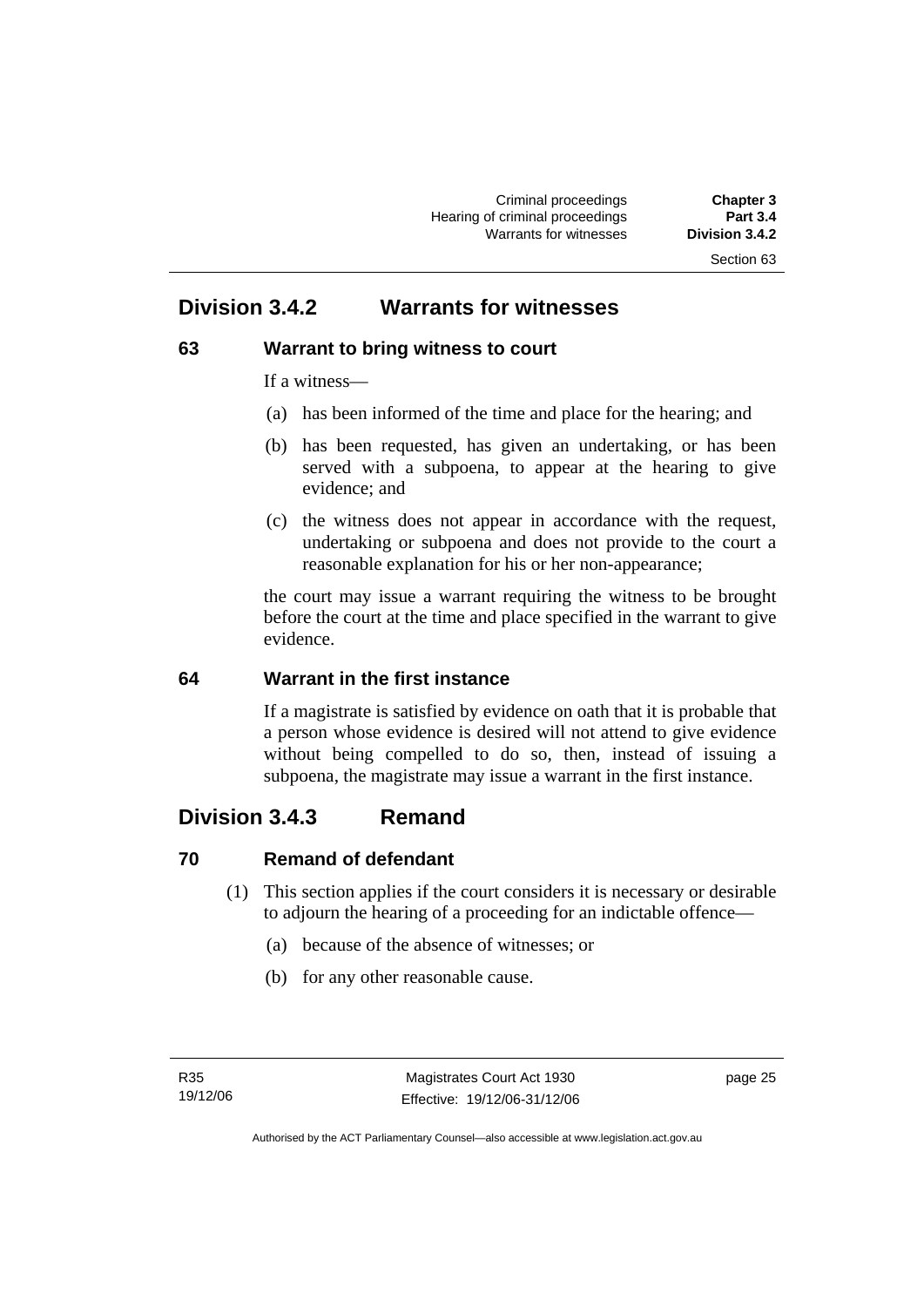- (2) The court may—
	- (a) adjourn the hearing; and
	- (b) order the remand of the defendant into custody for a stated period; and
	- (c) order the chief executive to arrange for the defendant to be brought before the court at a stated time and place for the hearing.
	- *Note* The court must issue a warrant for the remand of the defendant in the chief executive's custody (see *Crimes (Sentence Administration) Act 2005*, s 17).
- (3) If the period of remand is not longer than 3 days, the order may be made orally.
	- *Note* The *Crimes (Sentence Administration) Act 2005*, pt 3.2 provides for the chief executive to have custody of the defendant during the remand.
- (4) Any single period of remand under this section must be no longer than—
	- (a) 28 days; or
	- (b) if the defendant chooses to be remanded for a longer period without review—a longer period that the court considers reasonable.

#### **72 Bringing remanded defendant before court**

The court may order that a defendant remanded under section 70 be brought before the court at any time during the period for which the defendant was remanded.

*Note* The *Crimes (Sentence Administration) Act 2005*, pt 3.2 and pt 3.3 provide for the chief executive to have custody of the defendant during the remand and to bring the defendant before the court as ordered by the court.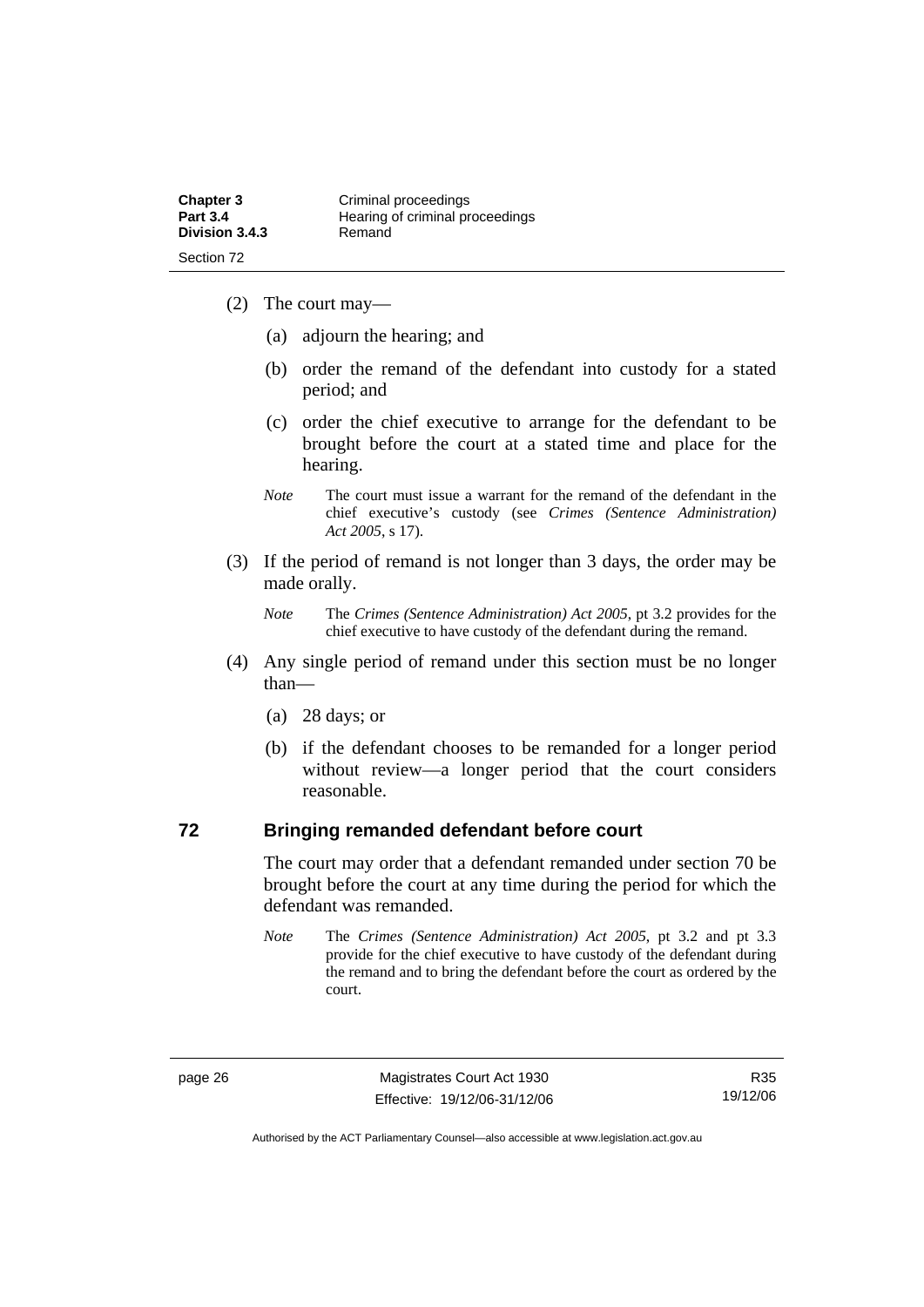#### **72A Bail application hearings—audiovisual links**

- (1) This section applies if—
	- (a) a person in custody is entitled to appear, or is required to appear or be brought, before the court for the hearing of an application for bail; and
	- (b) the hearing could be conducted using an audiovisual link between the court and the place of custody.
- (2) Unless the court directs otherwise, the hearing must be conducted using the audiovisual link.
- (3) The court may amend or revoke a direction under subsection (2)—
	- (a) at any time; and
	- (b) on its own initiative or on application by a party to the bail proceeding.
- (4) In this section:

*audiovisual link*—see the *Evidence (Miscellaneous Provisions) Act 1991*, dictionary.

#### **72B Defendant's appearance in non-bail proceedings audiovisual links**

- (1) This section applies if the court gives a direction under the *Evidence (Miscellaneous Provisions) Act 1991*, section 20 (Territory courts may take evidence and submissions from outside ACT) or section 32 (1) (Use of link in proceedings) in relation to any part of a proceeding in relation to a defendant remanded under—
	- (a) section 70 (Remand of defendant); or
	- (b) section 72 (Bringing remanded defendant before court).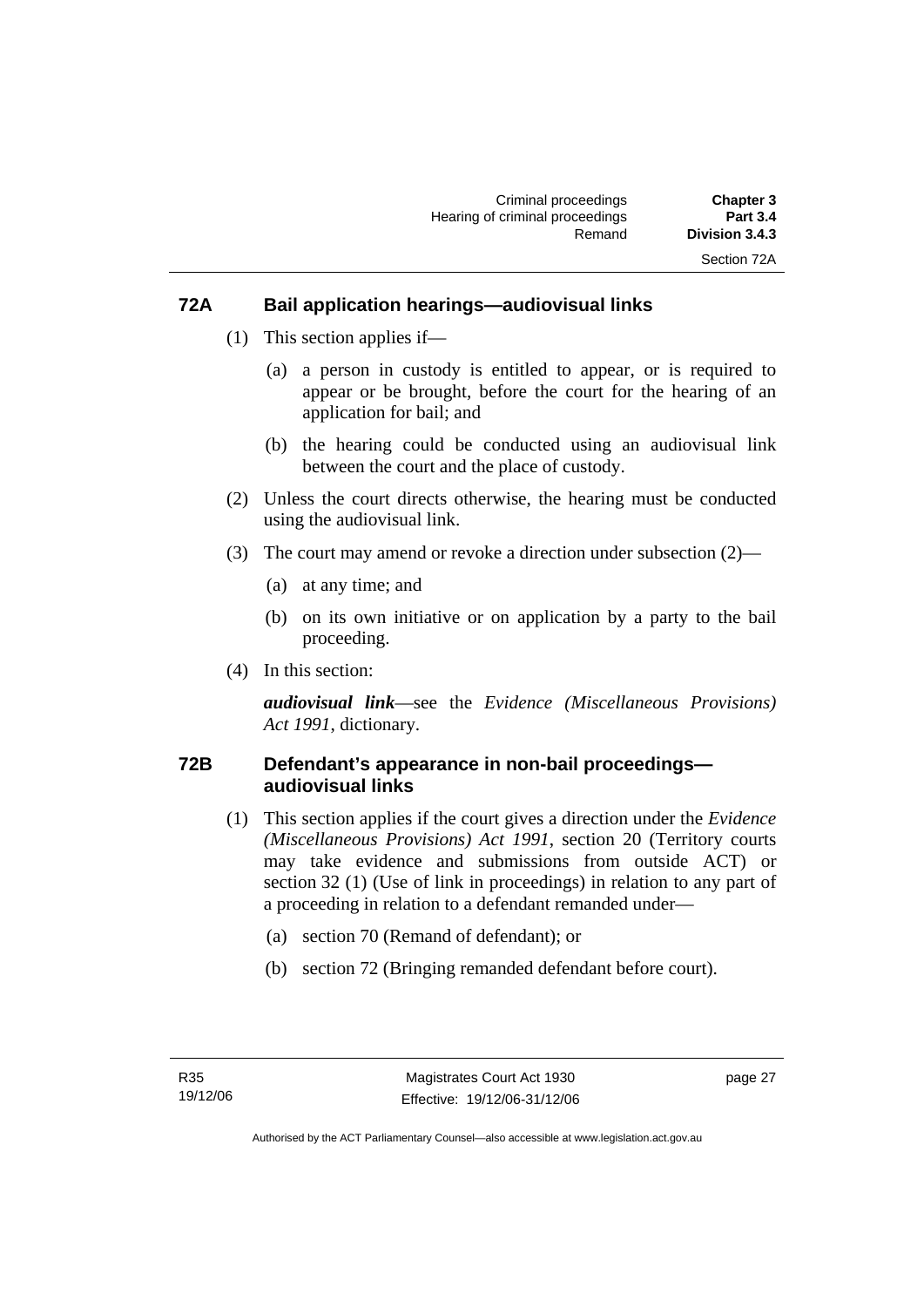| <b>Chapter 3</b> | Criminal proceedings            |
|------------------|---------------------------------|
| <b>Part 3.4</b>  | Hearing of criminal proceedings |
| Division 3.4.4   | Committal and recognisance      |
| Section 73A      |                                 |

 (2) The chief executive must make arrangements to ensure that the evidence can be taken, or the submission made, in accordance with the court's direction.

## **Division 3.4.4 Committal and recognisance**

#### **73A Extended application of div 3.4.4**

- (1) This division applies in relation to a person for whom a warrant prescribed under the rules has been issued under the rules as if all necessary changes, and any changes prescribed under the rules, were made.
- (2) This section does not limit any other application of this division.

#### **74 Remand of defendant before decision**

The court may, at any time before the court gives its decision in a case, order that the defendant be remanded in custody.

- *Note 1* The court must issue a warrant for the remand of the defendant in the chief executive's custody (see *Crimes (Sentence Administration) Act 2005*, s 17).
- *Note 2* The *Crimes (Sentence Administration) Act 2005*, pt 3.2 provides for the chief executive to have custody of the defendant during the remand.

#### **75 Remand of witness or defendant after decision**

- (1) If the court commits a witness or a person sought to be made a witness, it must order that the witness or person be remanded in custody.
- (2) If the court commits a defendant, it must order that the defendant be remanded in custody.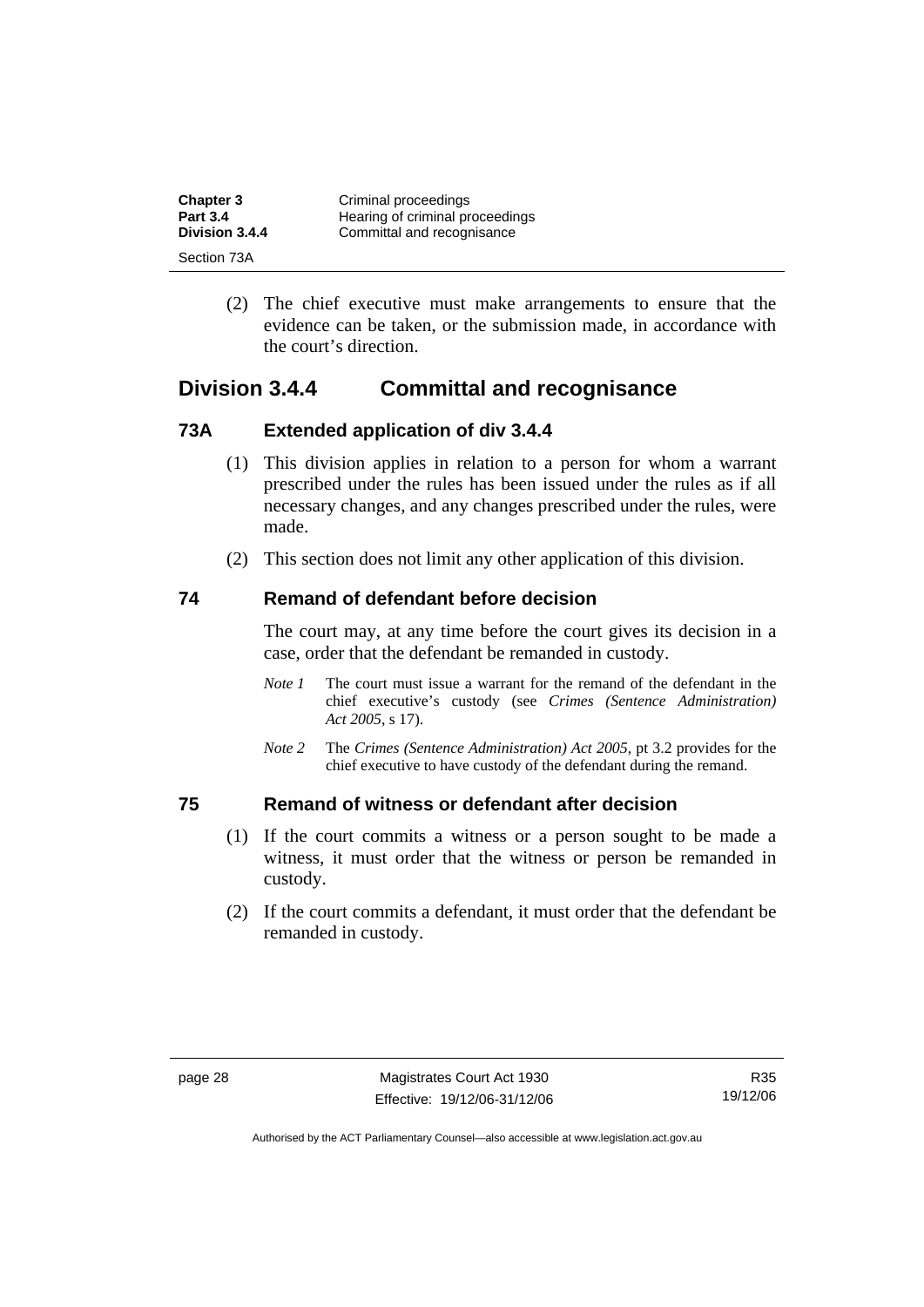Criminal proceedings **Chapter 3 Hearing of criminal proceedings** Committal and recognisance **Division 3.4.4**  Section 76

#### **76 Witnesses may be discharged on recognisance**

A witness, other than a witness committed under section 312 (Failure to give evidence—committal), or person sought to be made a witness may be discharged on recognisance.

#### **77 Recognisances**

If the court is authorised to discharge the witness, or person sought to be made a witness, on recognisance, it may order his or her discharge on his or her entering into a recognisance, with or without a surety or sureties at its discretion, conditioned for his or her appearance at the time and place to which the hearing is adjourned, or that is named in the recognisance.

#### **78 Issue of warrant for non-appearance**

If the witness, or person sought to be made a witness, does not appear at the time and place mentioned in the recognisance, the court may adjourn the hearing, and may issue a warrant for his or her apprehension in accordance with division 3.3.4 (Warrants).

#### **79 Recognisances taken out of court**

- (1) A recognisance under this Act need not be entered into before the court, but may be entered into by the parties before—
	- (a) a magistrate; or
	- (b) the registrar; or
	- (c) a police officer in charge of a police station; or
	- (d) if a party is at a correctional centre—the person in charge of the centre.
- (2) The provisions of this Act in relation to recognisances taken before the court apply in relation to the recognisance as if it had been entered into before the court.

page 29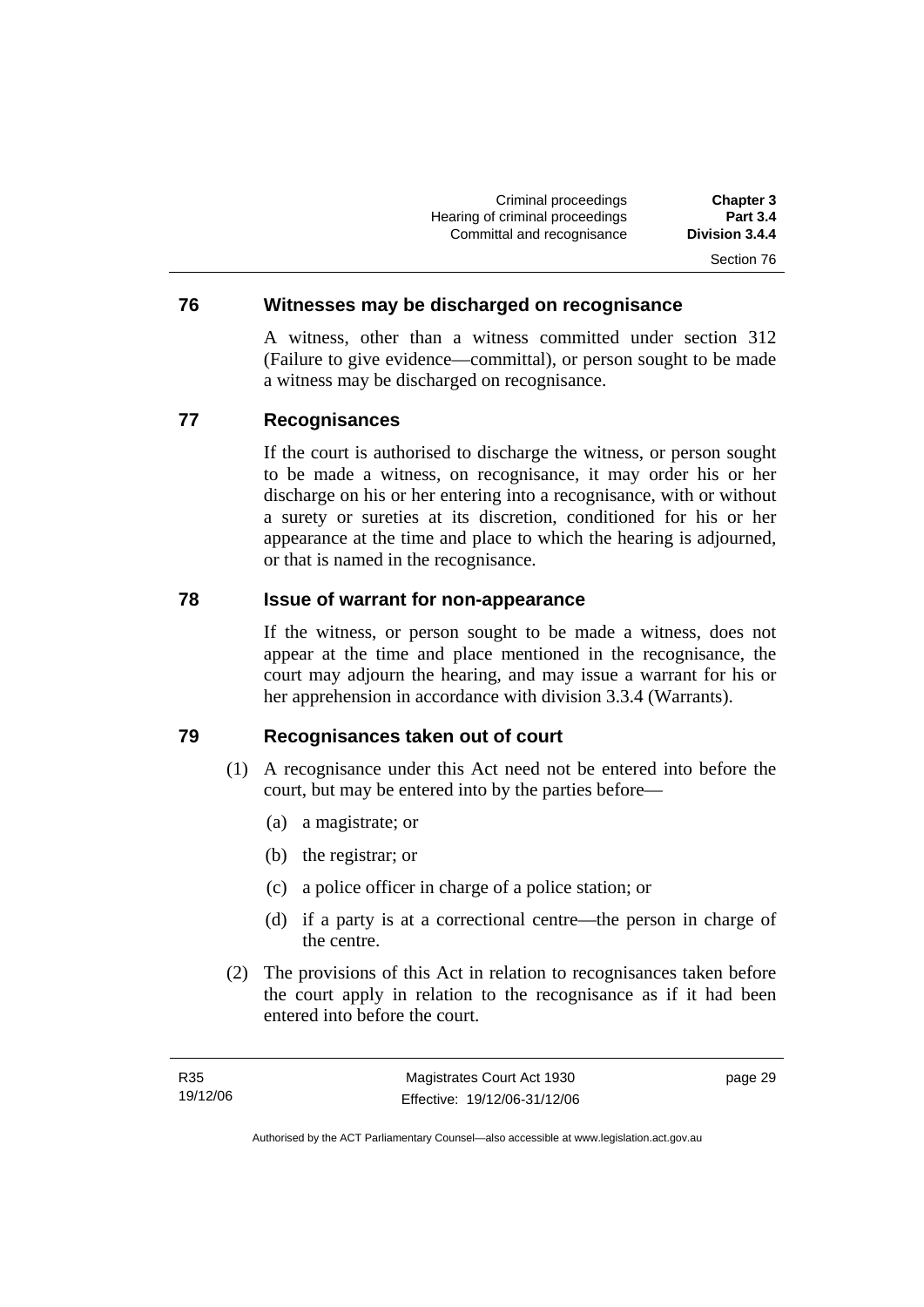| <b>Chapter 3</b> | Criminal proceedings                |
|------------------|-------------------------------------|
| <b>Part 3.4</b>  | Hearing of criminal proceedings     |
| Division 3.4.5   | Adjournment of criminal proceedings |
| -Section 80      |                                     |

#### **80 Forfeited recognisances—how enforced**

If the conditions, or any of them, in a recognisance entered by a witness or a person sought to be made a witness are not complied with, any magistrate may certify on the back of the recognisance in what respect the conditions have not been observed, and give it to the proper officer, to be proceeded on in a similar way as other recognisances, and that certificate is taken to be deemed sufficient prima facie evidence of the recognisance having been forfeited.

## **Division 3.4.5 Adjournment of criminal proceedings**

#### **83 Magistrate may adjourn court generally**

If all the cases have not been heard and decided at any sitting of the court, the magistrate may adjourn the cases remaining unheard or undecided, either to the next day appointed for the holding of the court or to the other time the magistrate considers appropriate.

#### **84 Particular cases may be adjourned**

- (1) Before or during the hearing or further hearing of an information, the magistrate may adjourn the hearing or further hearing.
- (2) The magistrate may, by order, release the defendant (whether or not on bail) or remand the defendant in custody.
	- *Note 1* If the court remands the defendant in custody it must issue a warrant for the defendant's remand in the chief executive's custody (see *Crimes (Sentence Administration) Act 2005*, s 17).
	- *Note 2* The *Crimes (Sentence Administration) Act 2005*, part 3.2 provides for the chief executive to have custody of the defendant during the remand.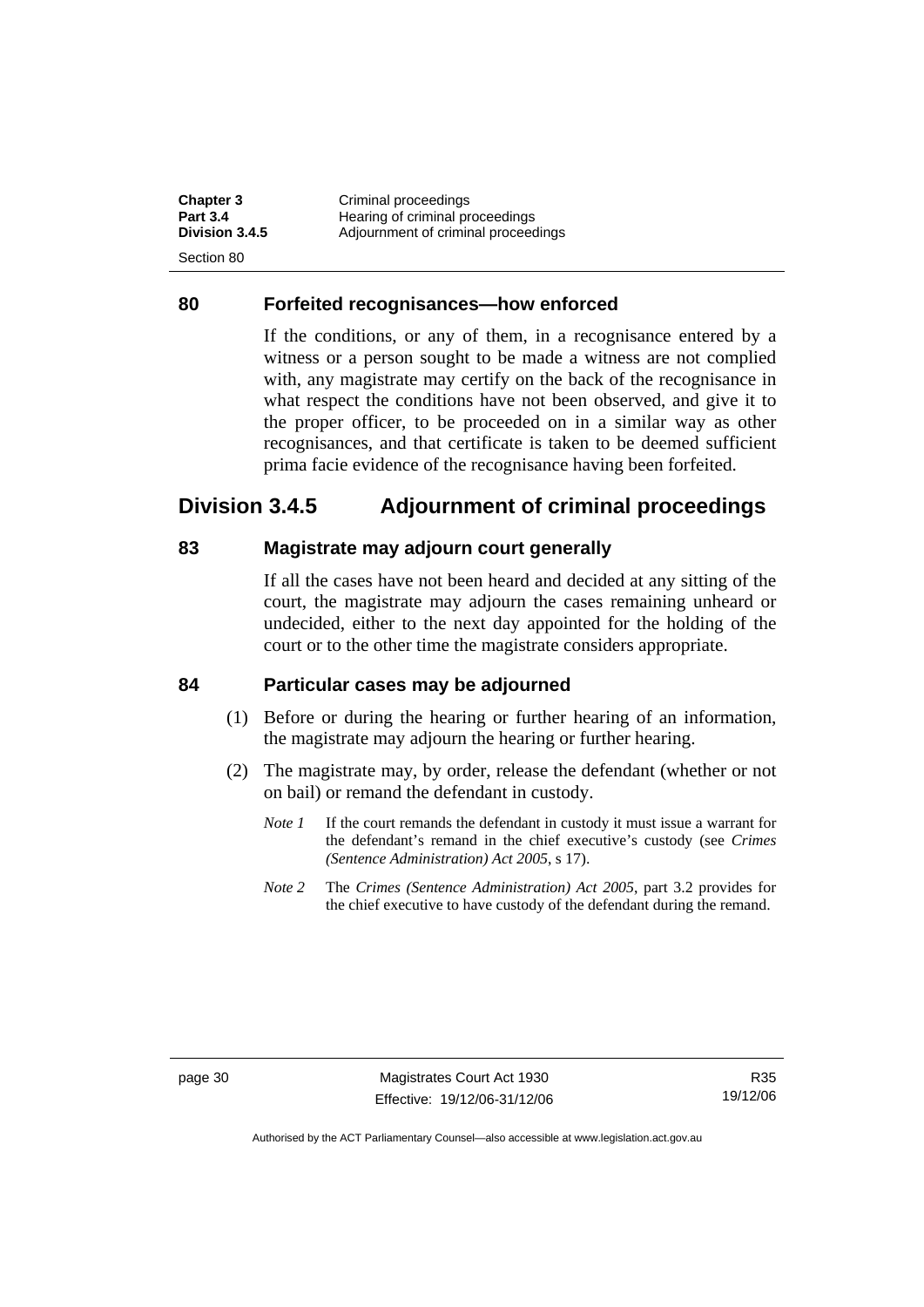Section 85

#### **85 Proceeding if either party not present at adjourned hearing**

- (1) This section applies if either or both of the parties do not appear personally or by lawyers or anyone else appearing for them at the time and place to which the hearing or further hearing is adjourned.
- (2) The court may—
	- (a) go ahead with the hearing or further hearing as if the party or parties were present; or
	- (b) if the informant does not appear—dismiss the information, with or without costs as the court considers just.

#### **86 Proceeding if both parties present at adjourned hearing**

- (1) This section applies if the parties appear personally or by lawyers or anyone else appearing for them at the time and place to which the hearing or further hearing is adjourned.
- (2) The court may go ahead with the hearing or further hearing.

## **87 Witness to attend adjourned etc hearing**

- (1) This section applies to a person who is required by summons to attend a hearing to give evidence or produce a document if the hearing is adjourned or postponed.
- (2) The person must attend at the time and place to which the hearing is adjourned or postponed without the issue or service of a further summons.
- (3) However, the person is entitled to additional expenses for attending.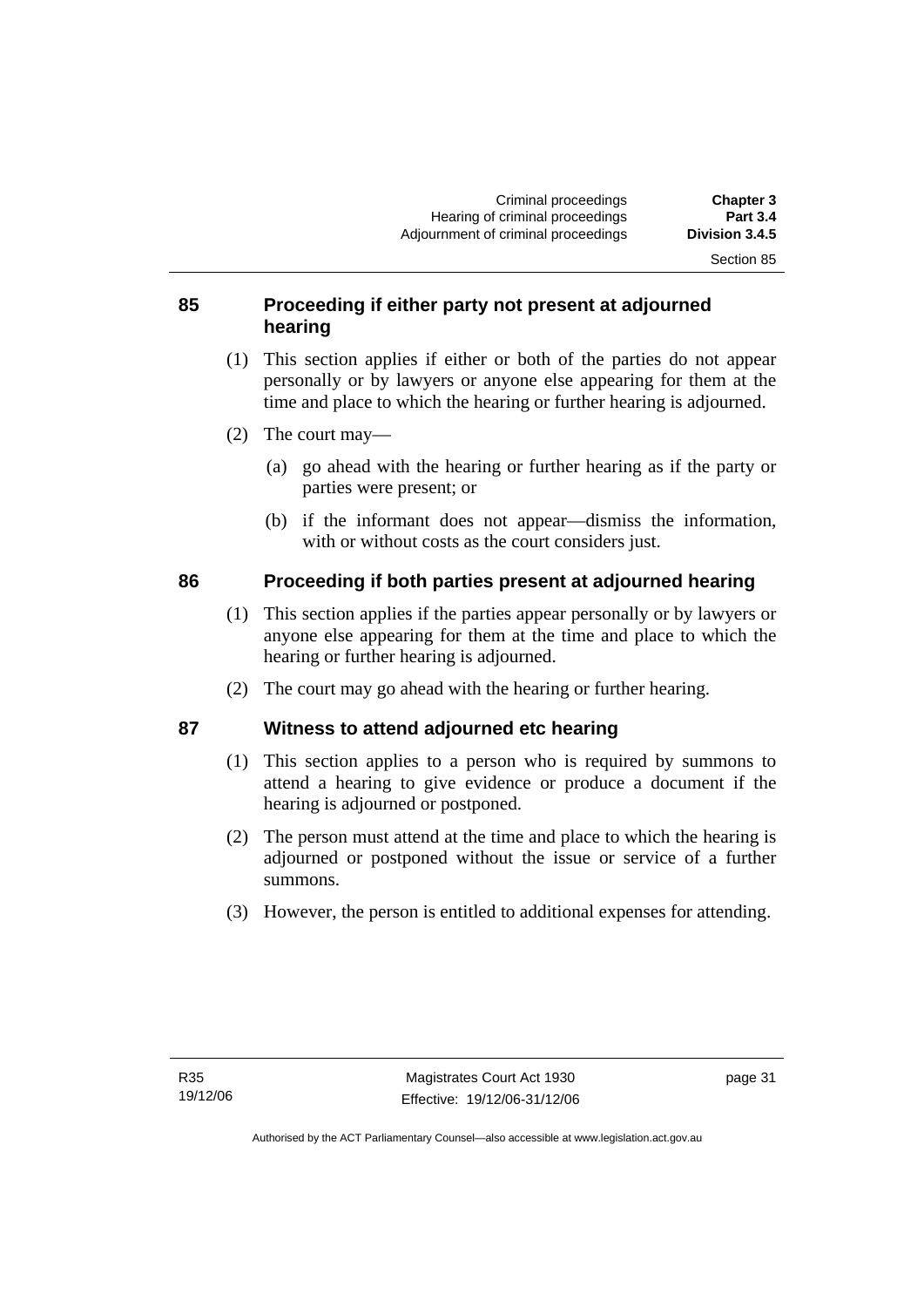**Chapter 3 Criminal proceedings**<br> **Part 3.4 Hearing of criminal proceedings Part 3.4 Hearing of criminal proceedings**<br> **Division 3.4.5** Adjournment of criminal proceedings **Division 3.4.5** Adjournment of criminal proceedings Section 88

#### **88 Postponement of hearing**

If, on the return of any summons or at any adjournment of the hearing or at the time to which the hearing is postponed, a magistrate is not present, the registrar may, and after the lapse of an hour, at the request of the informant, must, postpone the hearing until the next day when a court will be held at the place mentioned in the summons or to which the case has been so adjourned.

page 32 Magistrates Court Act 1930 Effective: 19/12/06-31/12/06

R35 19/12/06

Authorised by the ACT Parliamentary Counsel—also accessible at www.legislation.act.gov.au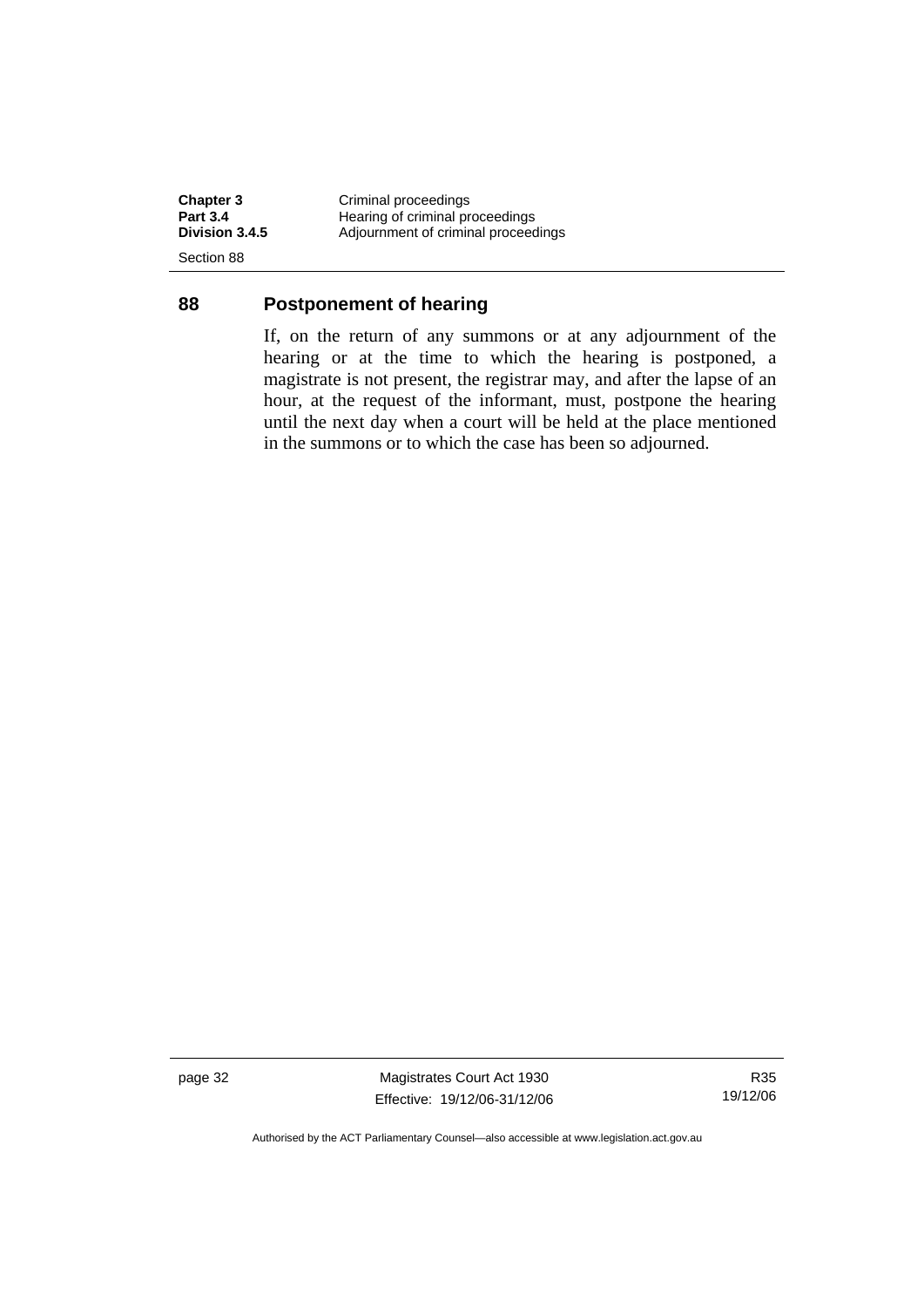# **Part 3.5** Proceedings for indictable **offences**

## **Division 3.5.1 Preliminary**

#### **88A Meaning of** *jury* **in pt 3.5**

In this part:

*jury* means a reasonable jury properly instructed.

## **Division 3.5.2 Indictable offences—beginning of proceedings**

#### **89 Disobedience of summons**

- (1) This section applies if—
	- (a) a person is alleged by an information to have committed an indictable offence; and
	- (b) a summons is issued against the person; and
	- (c) the person does not appear before the court at the time and place mentioned in the summons; and
	- (d) the court is satisfied, on oath, that the summons was properly served on the person a reasonable time before the time mentioned in the summons for the appearance; and
	- (e) the information is substantiated by the oath of the informant or a witness.
- (2) The court may issue a warrant for the person's arrest and for bringing the person before the court to answer to the information and to be further dealt with according to law.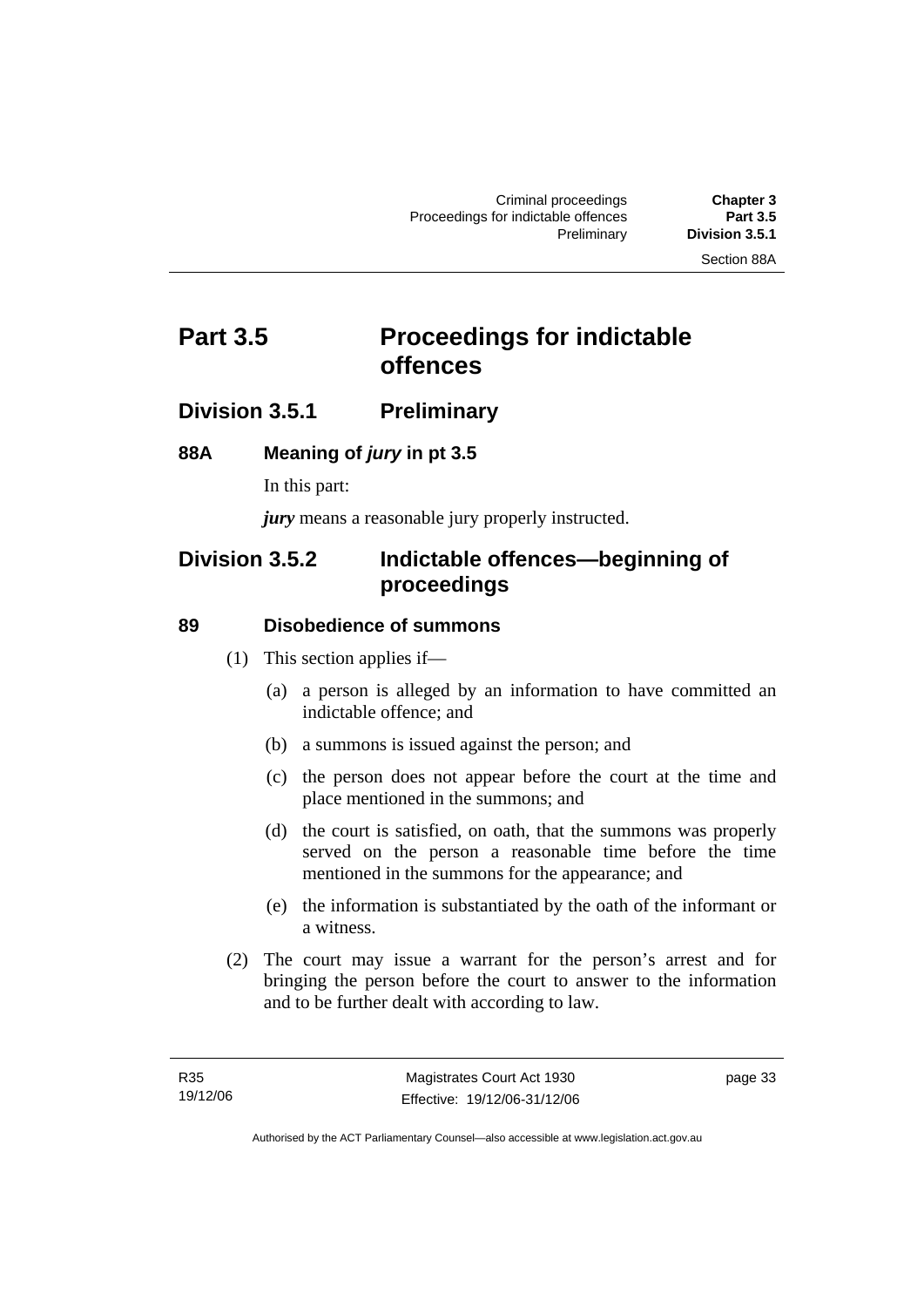| <b>Chapter 3</b>      | Criminal proceedings                         |
|-----------------------|----------------------------------------------|
| <b>Part 3.5</b>       | Proceedings for indictable offences          |
| <b>Division 3.5.2</b> | Indictable offences—beginning of proceedings |
| Section 89A           |                                              |

 (3) This section does not apply if an order has been made under section 89A (1) excusing the person from attending before the court.

#### **89A Accused person may be excused from attendance before court**

- $(1)$  If—
	- (a) an information for an indictable offence has been laid; and
	- (b) a summons has been issued against the person named in the information;

the court may, on an application made by or on behalf of the person, by order excuse the person from attendance before the court to answer the information or for any other purpose in connection with the proceeding begun by the information.

- (2) An order under subsection (1) may be made—
	- (a) at any time after the issue of the summons and before the completion of the taking of evidence for the prosecution; and
	- (b) whether or not any evidence has been taken in the proceeding; and
	- (c) whether or not the applicant for the order is before the court or has attended before the court in relation to the proceeding.
- (3) The court must not make an order under subsection (1) unless the court has been informed, by or on behalf of the applicant, that the applicant is represented by a lawyer for the purposes of the proceeding.
- (4) The court may, at any time during a proceeding begun by an information for an indictable offence, direct the informant to give to a person in relation to whom an order has been made under subsection (1) written notice requiring the person to attend before the court, for the purposes of the proceeding, at the time and place specified by the court.

| page 34 | Magistrates Court Act 1930   | R35      |
|---------|------------------------------|----------|
|         | Effective: 19/12/06-31/12/06 | 19/12/06 |

Authorised by the ACT Parliamentary Counsel—also accessible at www.legislation.act.gov.au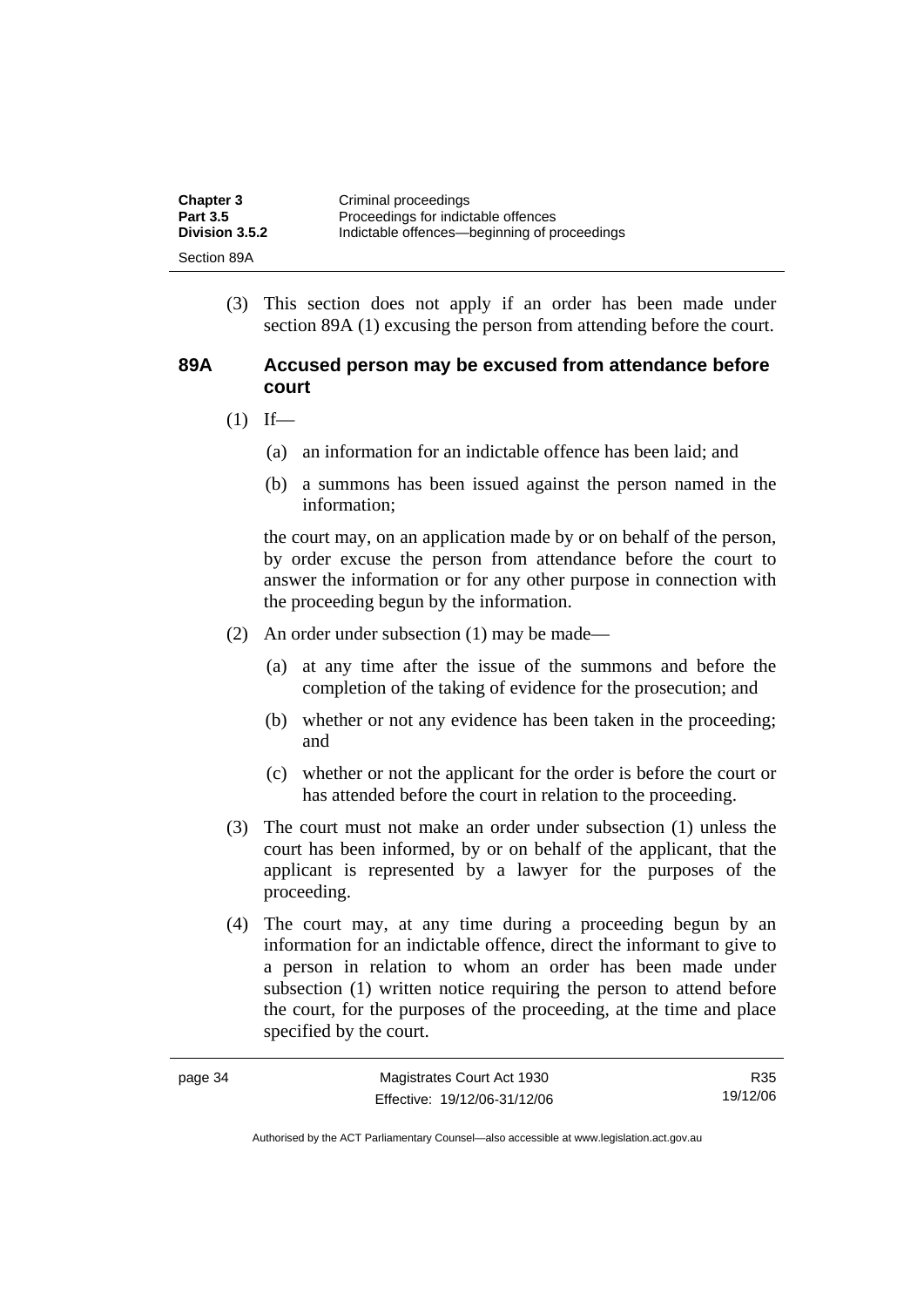#### $(5)$  If—

- (a) a person has been excused, under subsection (1), from attendance before the court; and
- (b) after all the evidence for the prosecution has been taken, the court is of the opinion, having regard to all the evidence before it, that the evidence is capable of satisfying a jury beyond reasonable doubt that the person has committed an indictable offence;

the court must direct the informant to give to the person a written notice requiring the person to attend, at the time and place specified by the court, to be dealt with in accordance with section 92.

- (6) A notice under subsection (4) or (5) may be given to a person by—
	- (a) giving a copy of the notice to the person; or
	- (b) leaving a copy of the notice at the last-known or usual home or business address of the person with someone who appears to be at least 16 years old and to live or be employed at the address.
- (7) The giving of a notice under subsection (4) or (5) may be proved in the same way as the service of a summons.
- (8) If an accused person does not attend before the court in accordance with a notice under subsection (4) or (5), the court may issue a warrant for the arrest of the person and for bringing the person before the court at the time and place specified in the warrant.

#### **90 Procedure if informant proposes to tender written statements to court**

 (1) If a person is alleged to have committed an indictable offence, the informant, not later than 14 days, or any shorter period the court may approve, before the date fixed for the taking of the preliminary examination, may give to the person a written notice—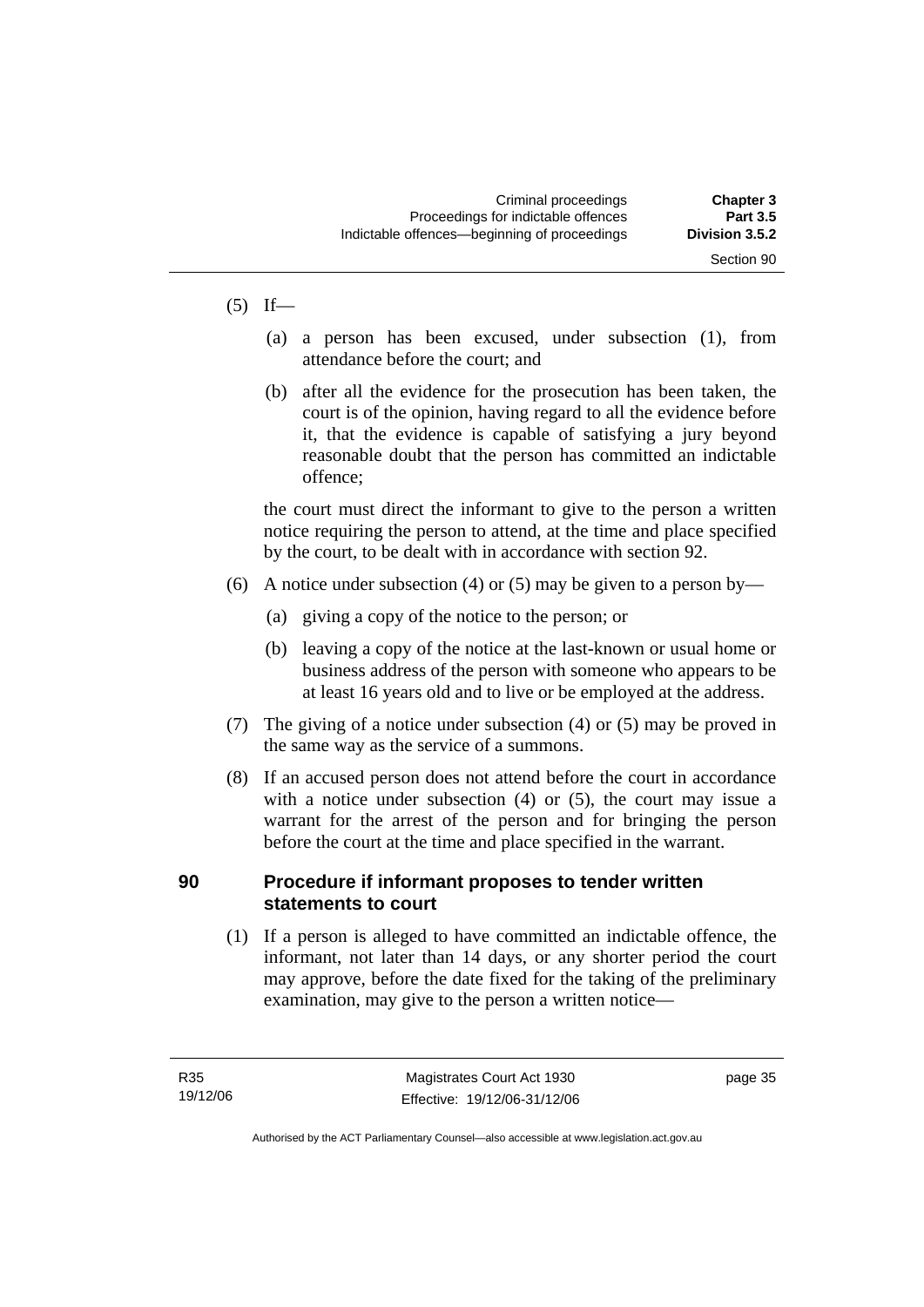| <b>Chapter 3</b> | Criminal proceedings                         |
|------------------|----------------------------------------------|
| <b>Part 3.5</b>  | Proceedings for indictable offences          |
| Division 3.5.2   | Indictable offences—beginning of proceedings |
| Section 90       |                                              |

- (a) informing the person of the time and place of the preliminary examination; and
- (b) stating that the court will be asked to admit written statements as evidence without requiring the attendance of the people who made the statements; and
- (c) setting out the terms of this section and section 90AA.
- (2) A notice under subsection (1) is not duly given unless it is accompanied by—
	- (a) a copy of the information; and
	- (b) a list of people who have made written statements that the informant proposes to tender to the court at the preliminary examination; and
	- (c) a copy of each of the statements; and
	- (d) a list of the documents and things (if any) mentioned in the statements that the informant proposes to tender to the court at the preliminary examination; and
	- (e) if a thing, other than a document, cannot adequately be described in that list—a photograph of the thing; and
	- (f) a copy of each document mentioned in the list.
- (3) A notice and accompanying documents may be given to an accused person in any way in which a summons issued in relation to an information may be served under any provision of this Act.
- (4) The giving of a notice under subsection (3) may be proved in the same way as the service of a summons.
- (5) If a notice has been given to an accused person under this section, the informant, not later than 7 days, or any shorter period the court may approve, before the date set down for the preliminary examination, must file with the registrar a copy of the notice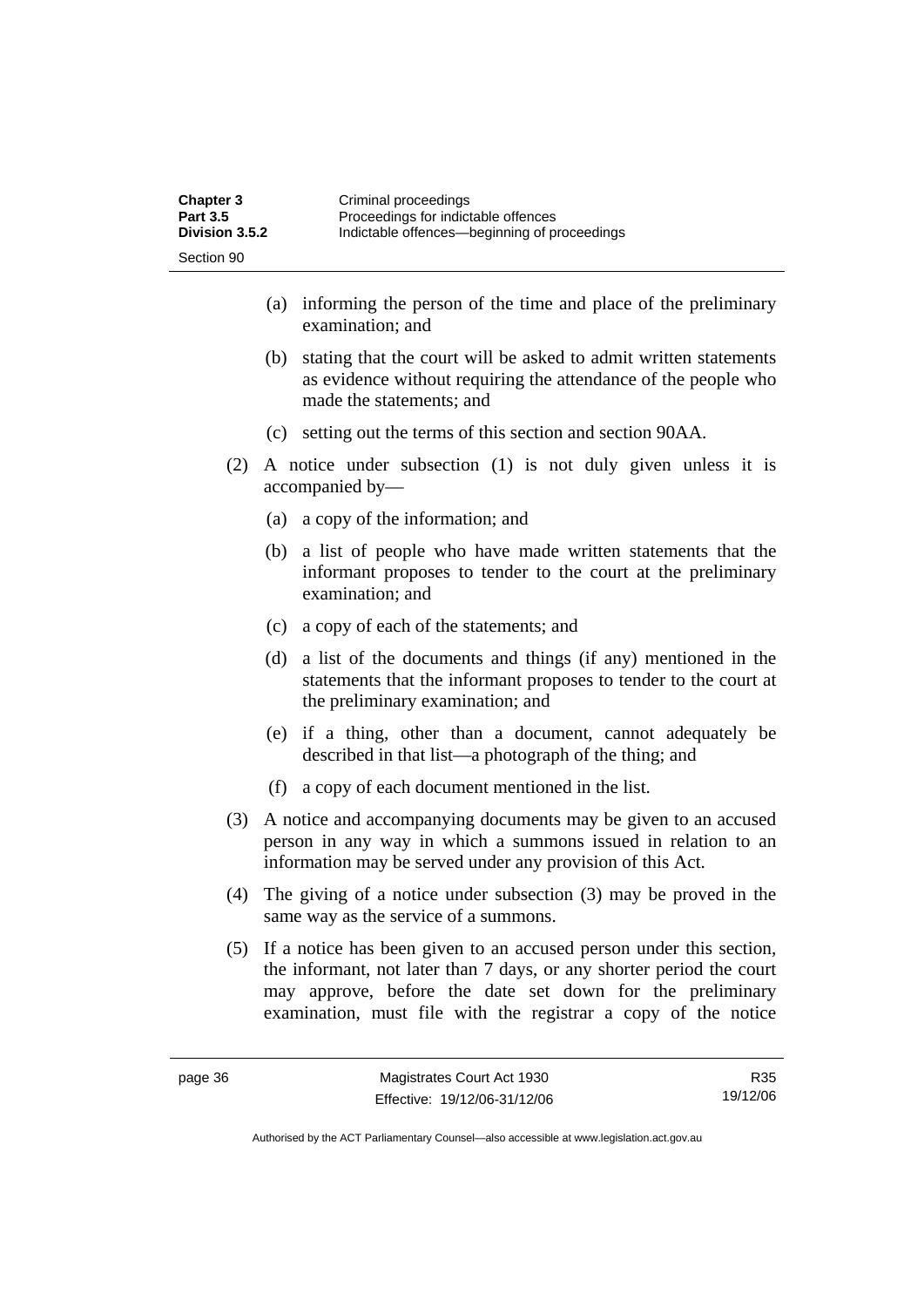Section 90AA

together with a copy of each document and photograph accompanying the notice.

- (6) If copies are filed with the registrar under subsection (5), the registrar must give them before the preliminary examination to the magistrate constituting the court for the preliminary examination.
- (7) The informant, if so requested by the accused person or a lawyer representing the accused person must, before the taking of the preliminary examination, permit the accused person or the accused person's lawyer to inspect the documents and things mentioned in the list (if any) given to the accused person under subsection (2) (d).

#### **90AA Written statements may be admitted in evidence**

- (1) If the informant has given notice to the accused person in accordance with section 90, the court at the preliminary examination may admit a written statement (a copy of which accompanied the notice) as evidence of the matters in the statement.
- (2) The statement is the deposition of the person who made it if admitted into evidence.
- (3) A written statement must not be admitted in evidence by the court unless—
	- (a) it is made in the form of a statutory declaration; and
	- (b) it contains a statement that the person who made it—
		- (i) is at least 18 years old; or
		- (ii) is at least 14 years old but younger than 18 years old; and
	- (c) it contains a statement that, before the person signed it, the person who made it read the statement or had it read to the person.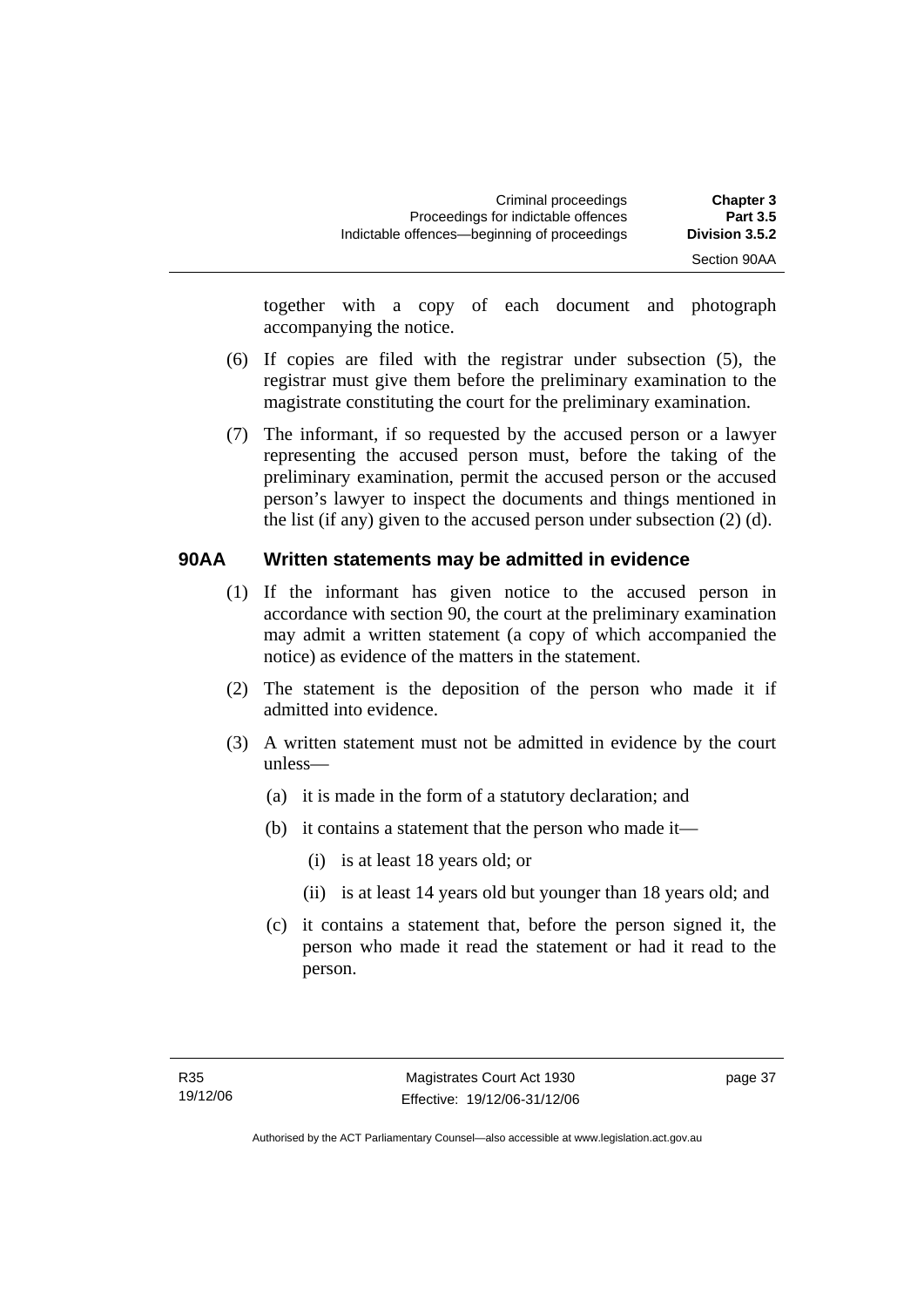| <b>Chapter 3</b> | Criminal proceedings                         |
|------------------|----------------------------------------------|
| <b>Part 3.5</b>  | Proceedings for indictable offences          |
| Division 3.5.2   | Indictable offences—beginning of proceedings |
| Section 90AA     |                                              |

- (4) If a person has made a written statement that, apart from this subsection, would be admissible under subsection (1), that statement is not admissible if the accused person, not later than 5 days before the date set down for the preliminary examination, gives written notice to the informant that the person requires the attendance at the preliminary examination of the person who made the statement.
- (5) If the accused person gives written notice to the informant under subsection (4), the person must file a copy of the notice with the registrar.
- (6) If an accused person has given notice under subsection (4), the person may, at any time before the preliminary examination, notify the informant in writing that the person withdraws that notice and this section applies as if the notice under subsection (4) had not been given.
- (7) Despite the failure by an accused person to give notice under subsection (4), the person may object at the preliminary examination to a written statement being tendered in evidence and the court may, if it considers appropriate, uphold the objection and require the person who made the statement to attend and give evidence to the court.
- (8) If, under this section, the court admits a written statement, the court may, on its own initiative, require the person who made the statement to attend before the court to give evidence.
- (9) If it appears to the court that any part of a written statement tendered in evidence under this section is inadmissible according to the rules of evidence, the court may, if the statement is otherwise admissible under this section, admit that statement, but, if it does so, must identify the part that is inadmissible and must, with reference to that part, write on the statement the words 'ruled inadmissible' or words to that effect.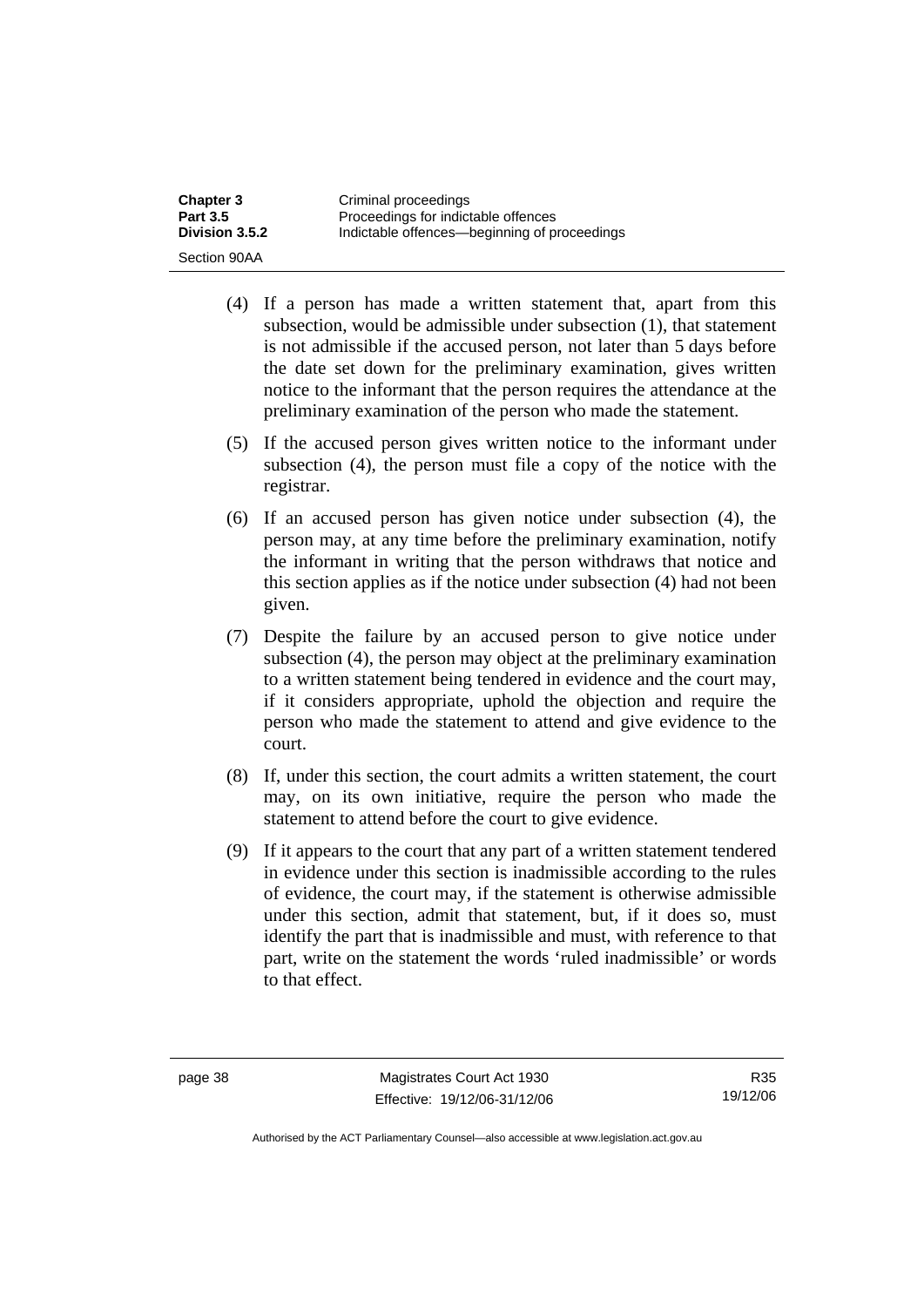| Criminal proceedings                         | <b>Chapter 3</b> |
|----------------------------------------------|------------------|
| Proceedings for indictable offences          | <b>Part 3.5</b>  |
| Indictable offences—beginning of proceedings | Division 3.5.2   |
|                                              | Section 90AB     |

- (10) If the court admits a written statement under this section, the informant, or a lawyer representing the informant, may call the person who made the statement to give oral evidence and the person and any other witnesses, other than witnesses called by the accused person, who attend before the court—
	- (a) must be examined in the presence or hearing of the accused person and, if the accused person wishes, in the presence or hearing of a lawyer representing the accused person; and
	- (b) may be cross-examined by the accused person or his or her lawyer.

#### **90AB Preliminary examination if written statements not tendered**

- (1) This section applies if—
	- (a) a person is alleged to have committed an indictable offence; and
	- (b) a notice has not been given to the person in accordance with section 90.
- (2) The court must take the preliminary examination or statement on oath of anyone (a *sworn person*) who knows the facts and circumstances of the case.
- (3) The examination or statement must be taken in the presence or hearing of—
	- (a) the person; and
	- (b) if the person asks—a lawyer representing the person.
- (4) The person or the person's lawyer may cross-examine a sworn person.

page 39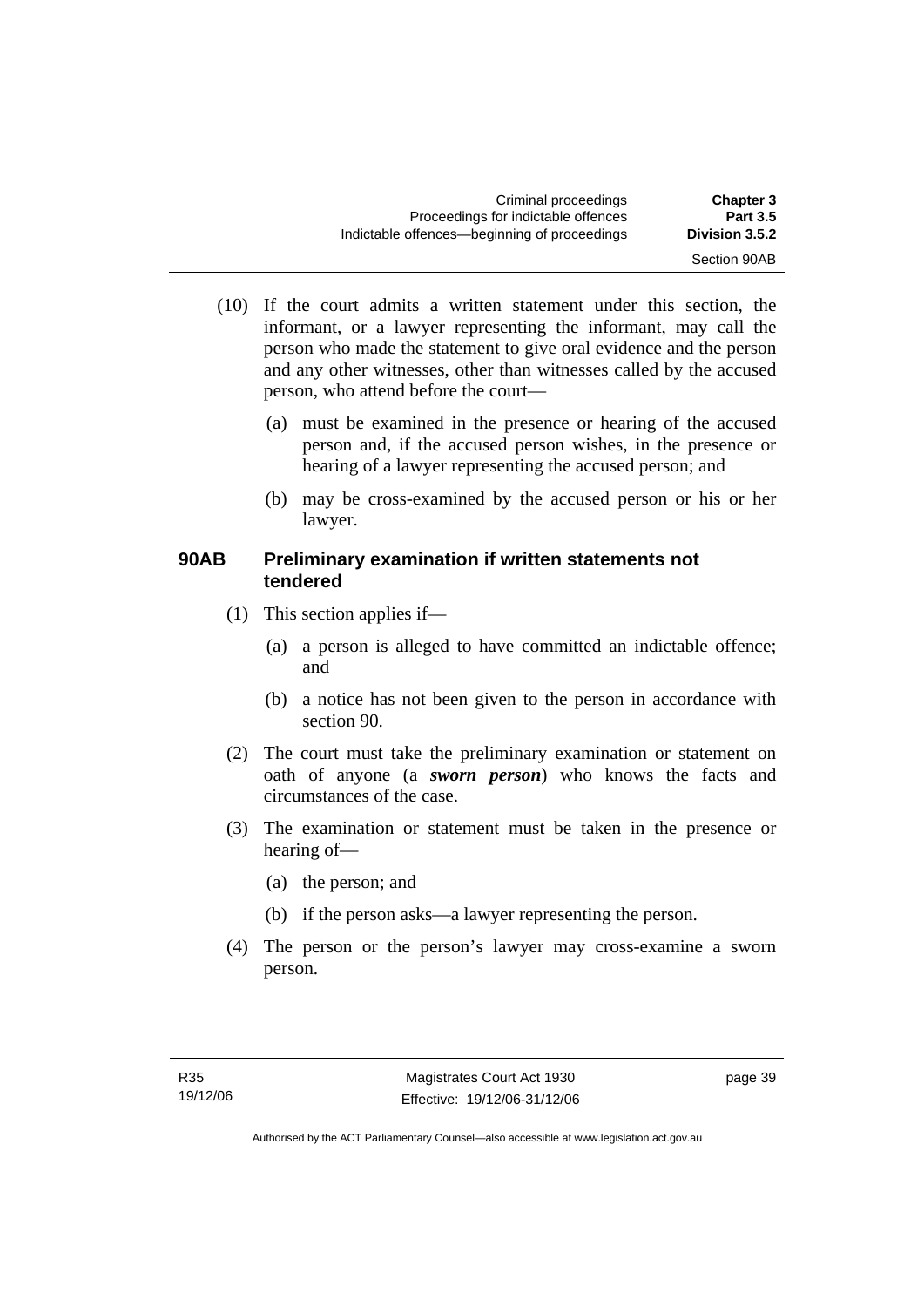| <b>Chapter 3</b> | Criminal proceedings                         |
|------------------|----------------------------------------------|
| <b>Part 3.5</b>  | Proceedings for indictable offences          |
| Division 3.5.2   | Indictable offences—beginning of proceedings |
| Section 90ABA    |                                              |

#### **90ABA Attendance not required under s 90AA or s 90AB if order made under s 89A**

An accused person is not required to be present during the preliminary examination under section 90AA (10) or section 90AB if the person is excused from attendance during the examination under section 89A.

#### **90A Plea of guilty in committal proceeding**

- (1) This section does not apply in relation to a person charged with an indictable offence punishable by imprisonment for life.
- (2) Subsections (3), (4), (5) and (6) do not apply in relation to a person charged with an offence in relation to which the Crimes Act, section 375 applies.
- (3) A person (the *accused person*) who is before the court charged with an indictable offence may at any stage of the proceeding plead guilty to the charge.
- (4) The court may accept or reject the plea but the rejection of the plea at any stage of the proceeding does not prevent the accused person from pleading guilty under this section at a later stage of the proceeding and the court may accept or reject the plea at that later stage.
- (5) If the court rejects the plea, the proceeding before the court must continue as if the plea had not been made.
- $(6)$  If—
	- (a) the court accepts the plea; and
	- (b) any of the following subparagraphs applies to the offence:
		- (i) the offence is under a law in force in the ACT punishable either on indictment or summary conviction;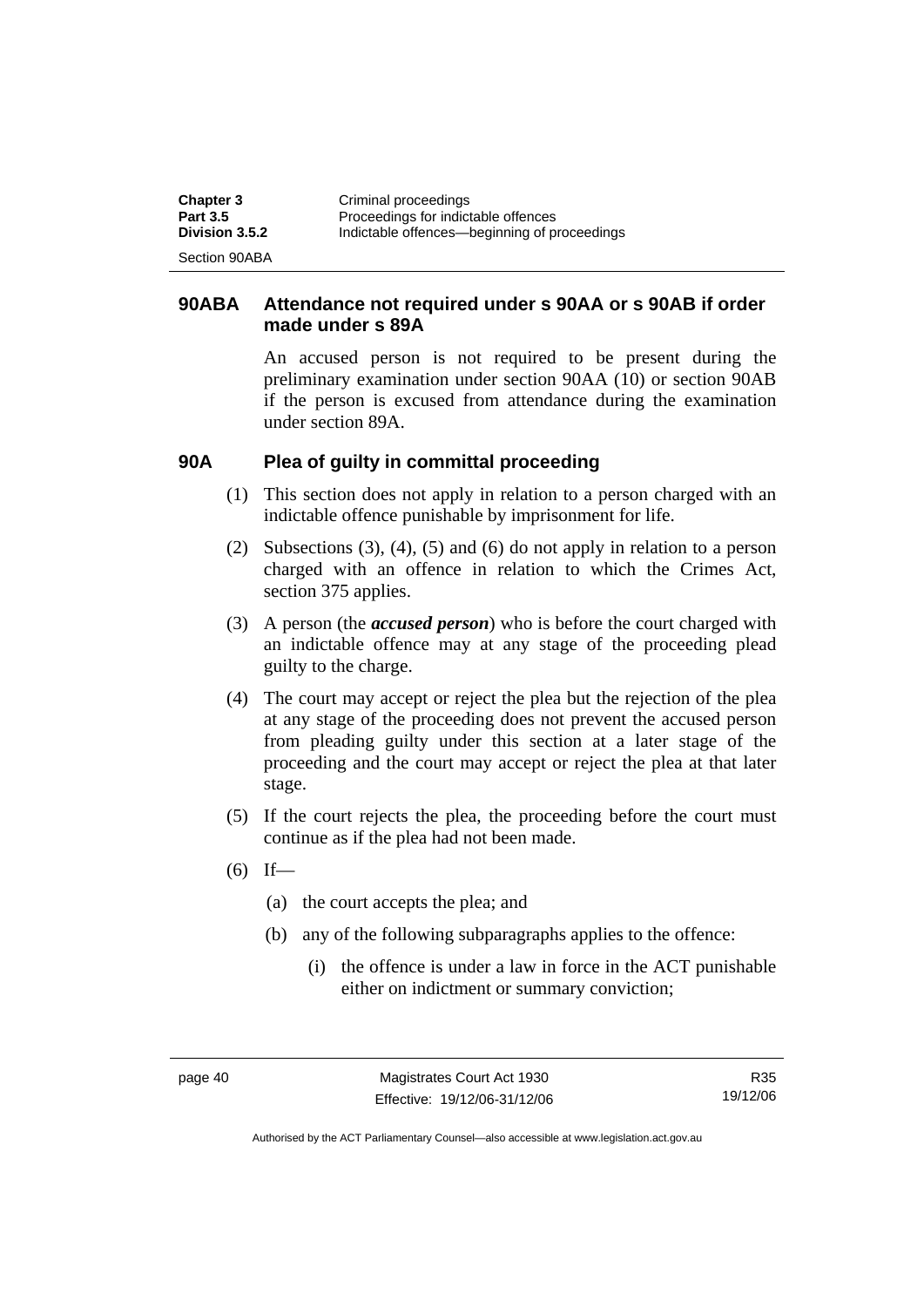- (ii) the offence may be dealt with summarily without the accused person's consent;
- (iii) the offence may be dealt with summarily if the accused person consents and the accused person consents to it being dealt with summarily;
- (iv) the offence may be dealt with summarily if the prosecutor requests and the prosecutor requests that it be dealt with summarily; and
- (c) it appears to the court that it is proper to deal with the case summarily;

the court may, without hearing further evidence, sentence or otherwise deal with the accused person and finally dispose of the charge and all incidental matters.

- $(7)$  If—
	- (a) the court accepts the plea; and
	- (b) any of the following subparagraphs applies to the offence:
		- (i) it does not appear to the court that it is proper to deal with the case summarily;
		- (ii) the offence is punishable only on indictment;
		- (iii) the offence may be dealt with summarily if the accused person consents, but the accused person does not consent to it being dealt with summarily;
		- (iv) the offence may be dealt with summarily if the prosecutor requests, but the prosecutor does not request that it be dealt with summarily;
		- (v) this subsection applies to the accused person under the Crimes Act, section 375;

page 41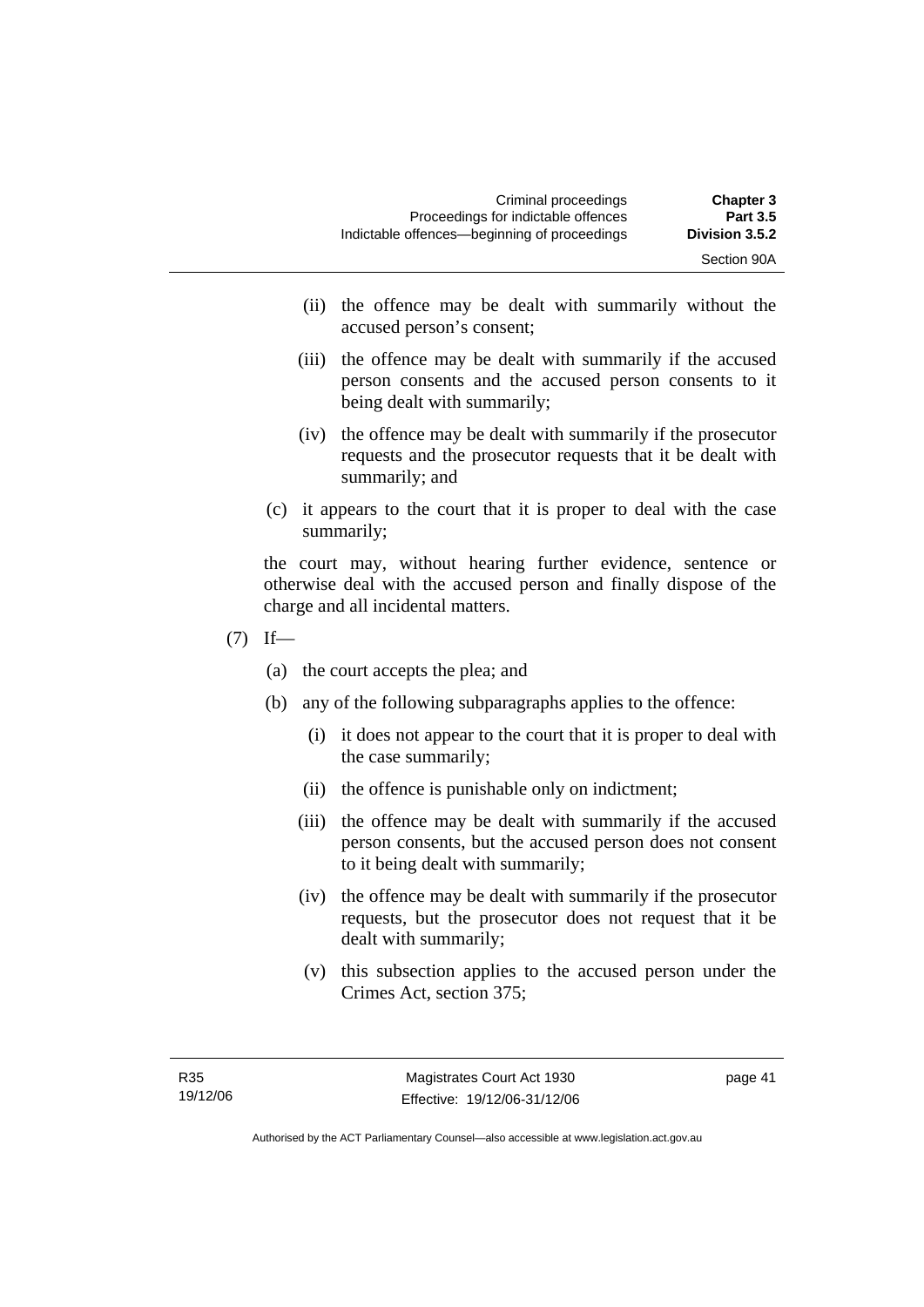| <b>Chapter 3</b> | Criminal proceedings                         |
|------------------|----------------------------------------------|
| <b>Part 3.5</b>  | Proceedings for indictable offences          |
| Division 3.5.2   | Indictable offences—beginning of proceedings |
| Section 90A      |                                              |

the Magistrates Court must commit the accused person to the sittings of the Supreme Court that the Supreme Court directs and the Supreme Court must deal with the accused person in accordance with subsections (8) to (13).

- (8) A committal under subsection (7) is taken, for all purposes relating to the venue or change of venue of a proceeding consequent on the committal, to be a committal for trial.
- (9) The Supreme Court may order that the proceeding before the Magistrates Court where the accused person pleaded guilty be continued at a time and place stated in the order.
- (10) The Supreme Court must make an order under subsection (9) if—
	- (a) it appears to the Supreme Court from the information or evidence given to or before it that the facts in relation to which the accused person was charged before the Magistrates Court do not support the charge to which the accused person pleaded guilty; or
	- (b) the accused person or a lawyer representing the accused person or informant asks that the order be made.
- (11) Except if an order is made under subsection (9), the Supreme Court has the same powers of sentencing or otherwise dealing with the accused person and of finally disposing of the charge and of all incidental matters as it would have had if the accused person, on arraignment at any sittings of the court, had pleaded guilty to the offence charged on an indictment filed by the Attorney-General or the Attorney-General of the Commonwealth.
- (12) The procedure relating to committal for trial applies, as nearly as may be, to a committal under subsection (7) and bail may be granted as on a committal for trial, but a person must not be bound over to give evidence on a committal under that subsection unless the court otherwise orders.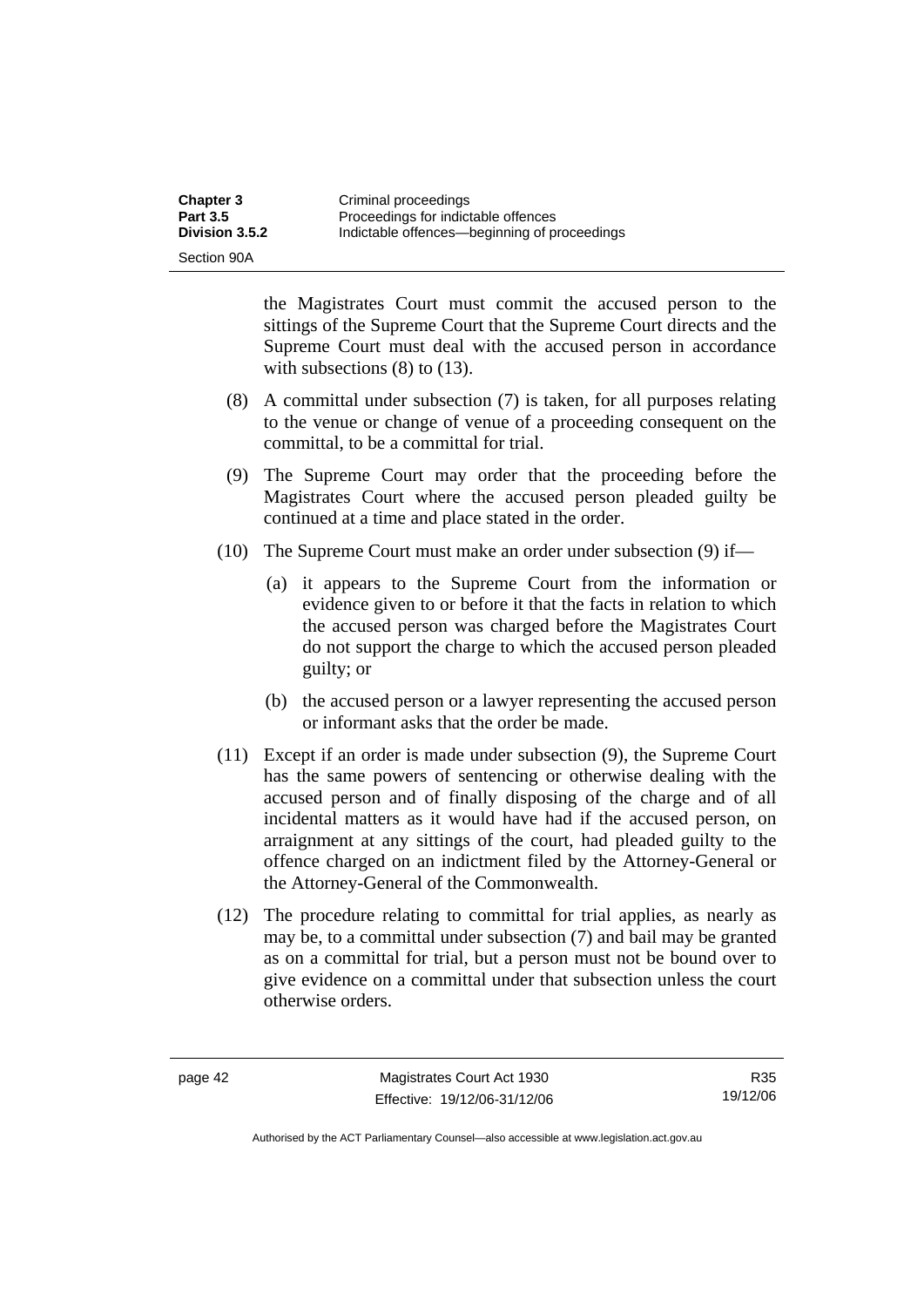| <b>Chapter 3</b><br><b>Part 3.5</b> | Criminal proceedings<br>Proceedings for indictable offences |
|-------------------------------------|-------------------------------------------------------------|
| Division 3.5.2                      | Indictable offences—beginning of proceedings                |
| Section 91                          |                                                             |

- (13) If an order is made by the Supreme Court under subsection (9) that the proceeding before a court where an accused person pleaded guilty be continued at a time and place stated in the order—
	- (a) the proceeding must be continued in all respects as if the accused person had not pleaded guilty and as if the proceeding had been adjourned by the court to the time and place so stated; and
	- (b) the Supreme Court may exercise any power that the Magistrates Court might have exercised under division 3.4.3 (Remand) if the order had been an order made by the Magistrates Court adjourning the proceeding to the stated time and place, and that division applies in relation to the accused person.

## **91 Court may discharge accused**

When all the evidence offered by the prosecution in relation to the indictable offence with which the accused person is charged has been taken, the court must—

- (a) if the court is of the opinion, having regard to all the evidence before it, that the evidence is capable of satisfying a jury beyond reasonable doubt that the person has committed an indictable offence—proceed in accordance with section 92; or
- (b) if the court is not of the opinion mentioned in paragraph (a) and the person is in custody in relation to the offence immediately order that the person be released from custody in relation to the offence.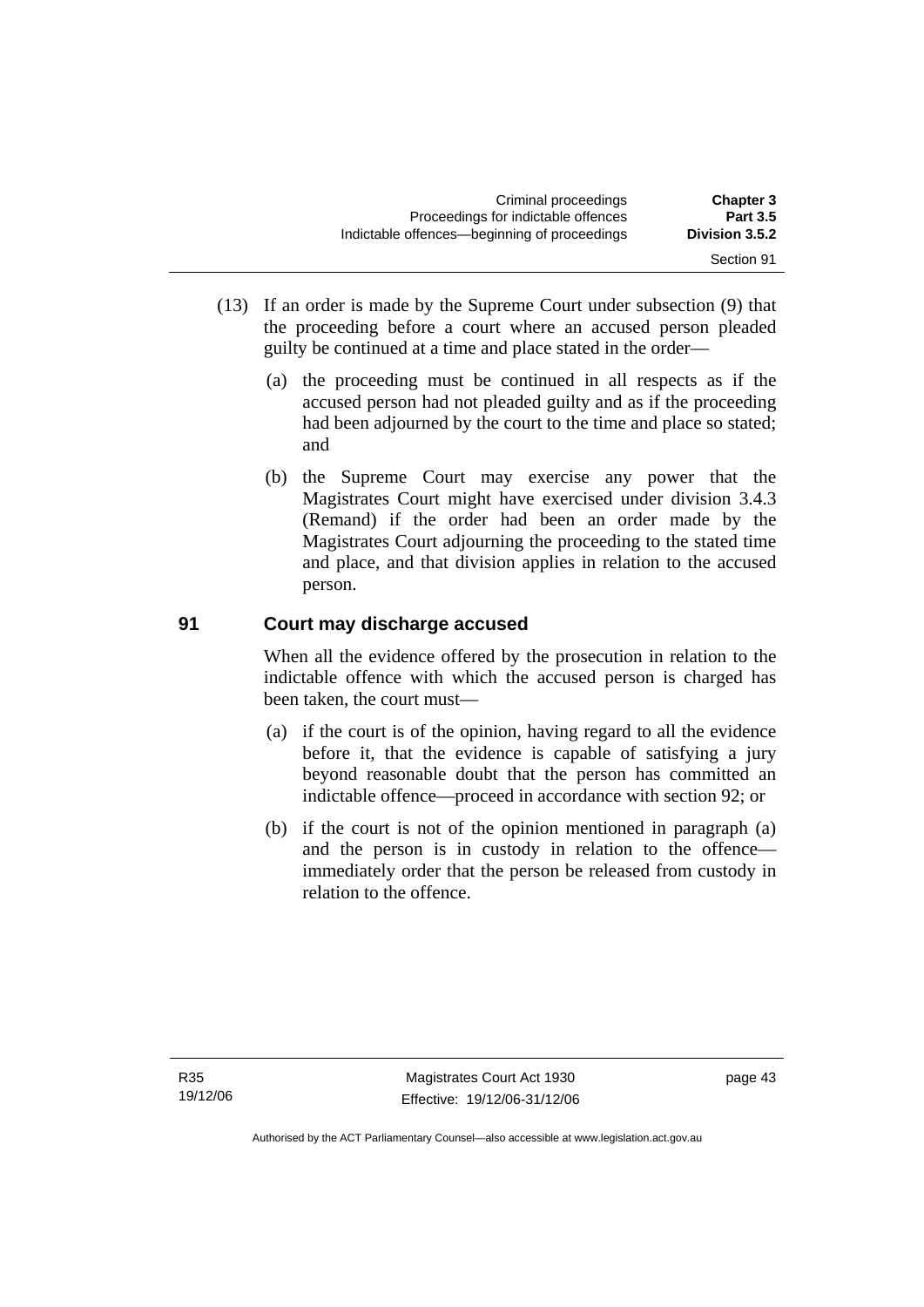| <b>Chapter 3</b> | Criminal proceedings                         |
|------------------|----------------------------------------------|
| <b>Part 3.5</b>  | Proceedings for indictable offences          |
| Division 3.5.2   | Indictable offences—beginning of proceedings |
| Section 92       |                                              |

#### **92 Proceeding if evidence sufficient to put accused on trial**

 (1) If the court is of the opinion, having regard to the evidence for the prosecution, that the evidence is capable of satisfying a jury beyond reasonable doubt that the accused person has committed an indictable offence, the court must charge the accused person with the offence and must say to the accused person these words, or words to the like effect:

'Do you wish to say anything in answer to the charge? You are not obliged to say anything unless you desire to do so; but whatever you say may be given in evidence against you on your trial. You are clearly to understand that you have nothing to hope from any promise or favour, and nothing to fear from any threat that may have been held out to you to induce you to make any admission or confession of your guilt; but whatever you now say may be given in evidence against you on your trial, notwithstanding any such promise or threat.'.

- (2) Subsection (1) does not apply in relation to a person charged with an indictable offence if the court has decided to dispose of the case summarily under a law in force in the ACT.
- (3) If the court commits the accused person for trial before the Supreme Court, any statement made by the person in reply to the question mentioned in subsection (1) is, on the trial of the accused person, admissible as evidence.
- (4) Whether or not the accused person makes a statement in reply to the question mentioned in subsection (1), the magistrate must ask the person if the person wishes to give evidence himself or herself or to call any witnesses on his or her behalf and, if the accused person or any other person then gives evidence, the prosecutor is at liberty to cross-examine the witness and to adduce evidence in reply.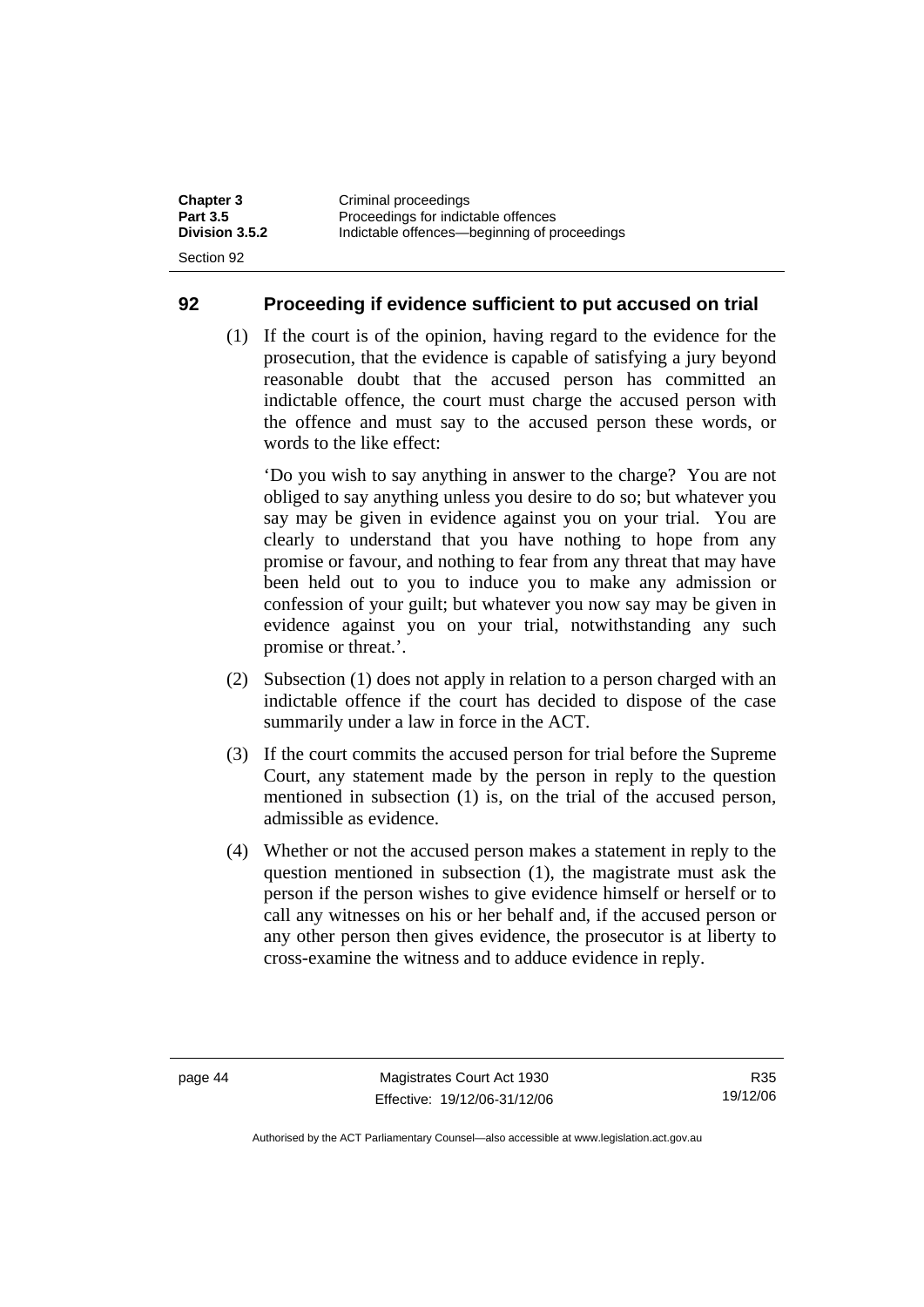Section 92A

#### **92A Committal for sentence for indictable offence tried summarily**

- (1) On the summary conviction of a person charged with an indictable offence, the court may, if it appears to it that because of the character and antecedents of the person it is desirable that sentence be passed on the person by the Supreme Court, commit the person for sentence to the sittings of the Supreme Court that the court directs.
- (2) If the court commits a person for sentence under subsection (1), the court must deal with the person in the same way as a person who is committed for trial under section 94 (b).
- (3) The Supreme Court has the same powers of sentencing or otherwise dealing with a person committed for sentence under this section as it would have had if the person had been convicted in that court.

#### **92B Depositions as evidence**

If—

- (a) a person is charged with an indictable offence; and
- (b) the person has not admitted the truth of the charge; and
- (c) the court has decided to dispose of the case summarily under a law in force in the ACT;

the depositions of the witnesses who gave evidence for the prosecution at the preliminary hearing are taken to be evidence given on the hearing of the charge and the witnesses, or any of them, must, if so required by the prosecutor or the defendant, be called or recalled for examination or cross-examination.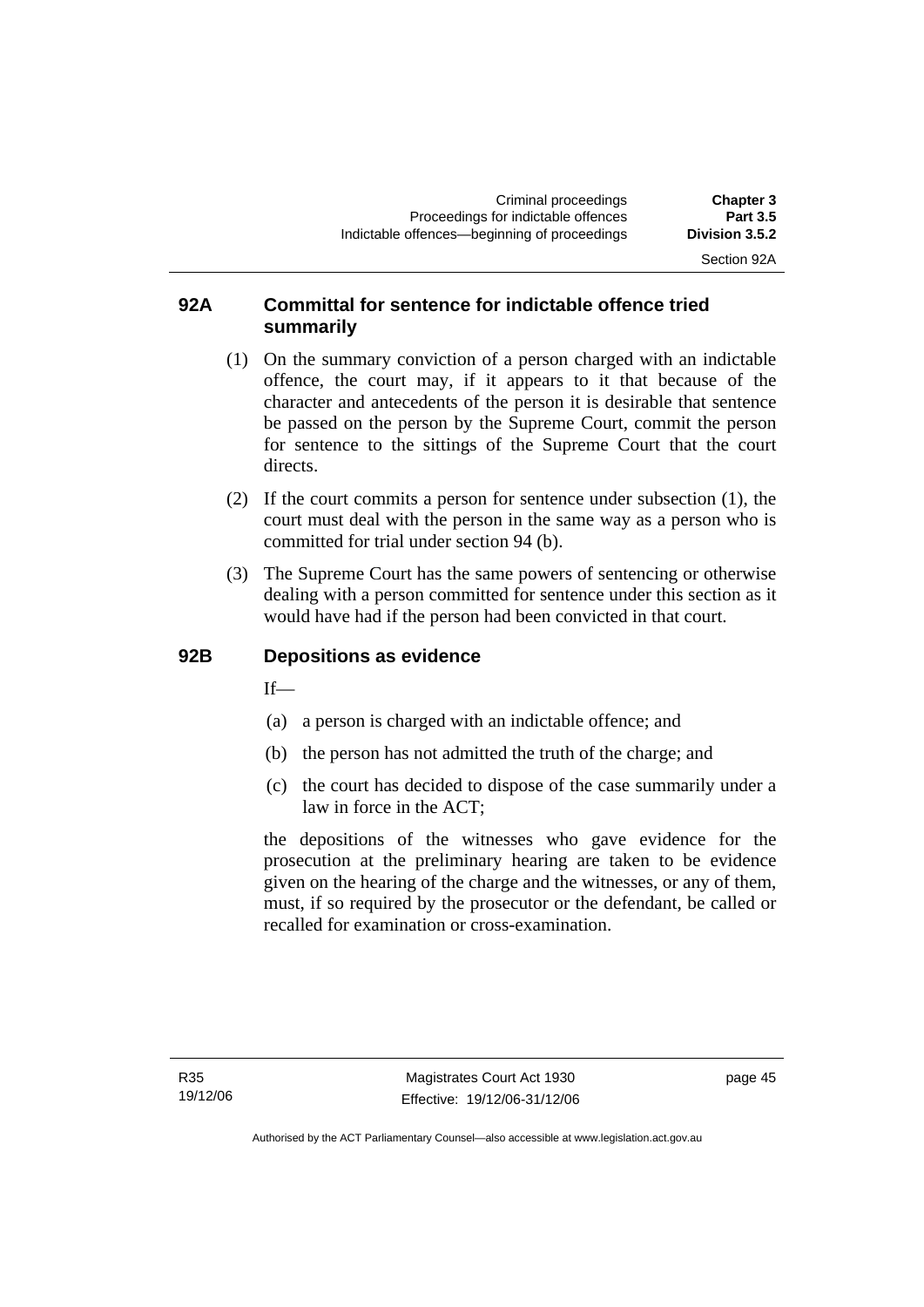| <b>Chapter 3</b> | Criminal proceedings                                      |
|------------------|-----------------------------------------------------------|
| <b>Part 3.5</b>  | Proceedings for indictable offences                       |
| Division 3.5.3   | Indictable offences—proceedings after hearing of evidence |
| Section 93       |                                                           |

#### **93 Admissions and confessions**

This Act does not prevent the prosecutor in any case from giving in evidence any admission or confession or other statement of the defendant made at any time if it is admissible as evidence against the defendant.

## **Division 3.5.3 Indictable offences—proceedings after hearing of evidence**

#### **94 Discharge or committal for trial**

When all the evidence for the prosecution and the defence have been taken in relation to the indictable offence with which the accused person is charged, the court must—

- (a) if the court is of the opinion, having regard to all the evidence before it, that a jury would not convict the person of an indictable offence and the person is in custody in relation to the offence—immediately order that the person be released from custody in relation to the offence; or
- (b) in any other case—commit the defendant for trial for the offence.
- *Note 1* For the meaning of *commit* a person for trial, see the Legislation Act, dict, pt 1.
- *Note 2* The court must issue a warrant for the remand of the defendant in the chief executive's custody (see *Crimes (Sentence Administration) Act 2005*, s 17).

#### **95 Depositions of dead or absent people**

If, on the trial of a person who has previously been charged before the court with an indictable offence and committed for trial, it is proved—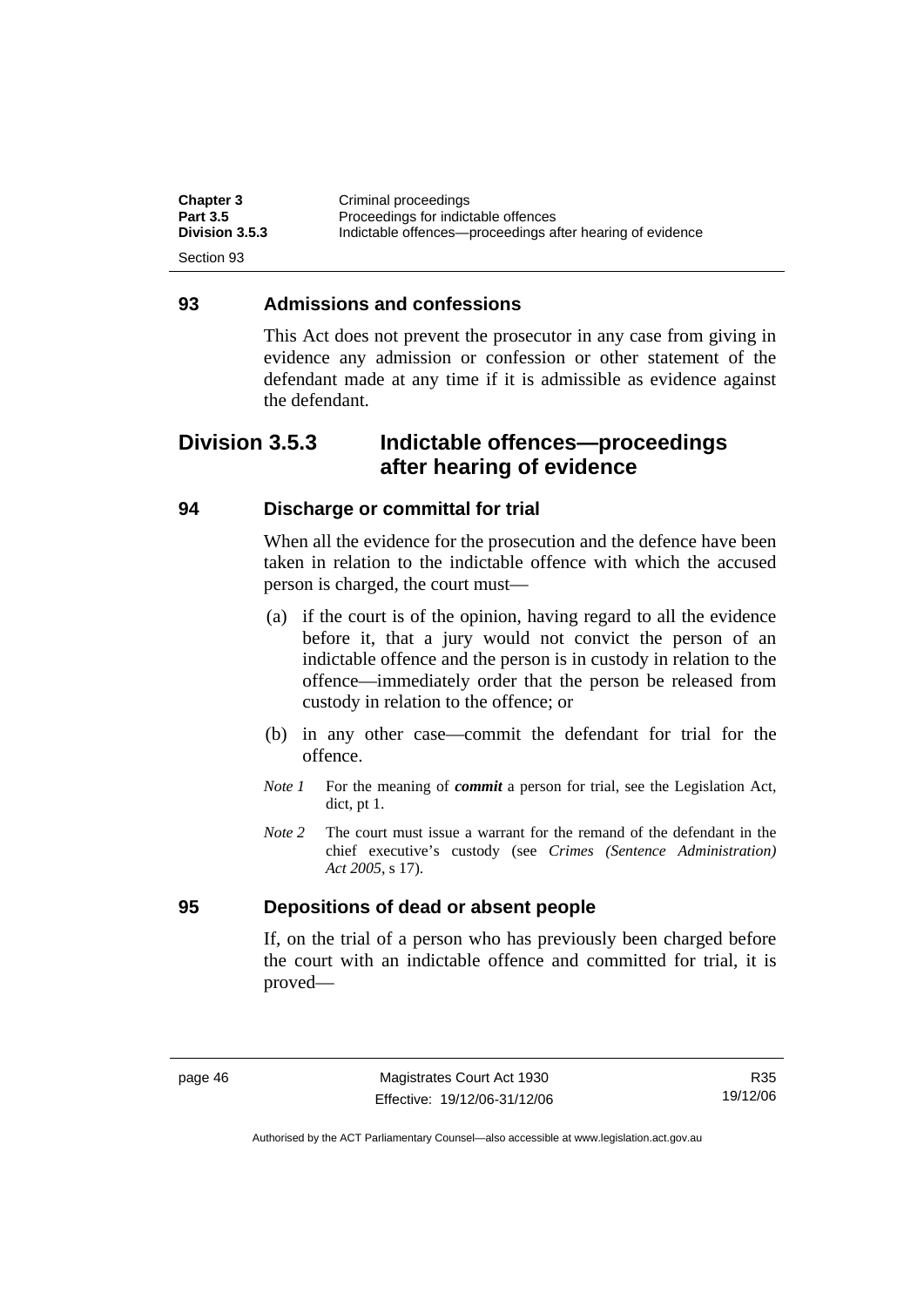- (a) that a witness whose depositions were taken at the hearing of the charge before the magistrate is dead or so ill as not to be able to travel or to give evidence, or is absent from Australia; and
- (b) that the depositions of the witness were taken in the presence of the accused person; and
- (c) that the accused person or a lawyer representing the accused person had a full opportunity of cross-examining the witness;

the depositions are admissible as evidence—

- (d) if taken in the way specified in section 316 (3)—be read as evidence at the trial of the accused person without further proof unless it is proved that the magistrate by whom the depositions purport to have been signed did not in fact sign them; or
- (e) if recorded by 1 of the ways specified in section 316 (2)—be read as evidence at the trial of the accused person if it is proved that the record is a correct record of the depositions and that the transcript is a correct transcript of that record.

#### **96 Evidence for defence**

If a person is charged with an indictable offence as such, the court is bound to hear any evidence tendered on the person's behalf tending to show that the defendant is not guilty of the offence with which the defendant is charged.

## **Division 3.5.4 Indictable offences—costs**

#### **97 Discontinued proceeding**

#### $If$ —

 (a) in a proceeding under this part, the court is of the opinion that the evidence for the prosecution is not capable of satisfying a jury beyond reasonable doubt that the accused person has

| R35      | Magistrates Court Act 1930   | page 47 |
|----------|------------------------------|---------|
| 19/12/06 | Effective: 19/12/06-31/12/06 |         |

Authorised by the ACT Parliamentary Counsel—also accessible at www.legislation.act.gov.au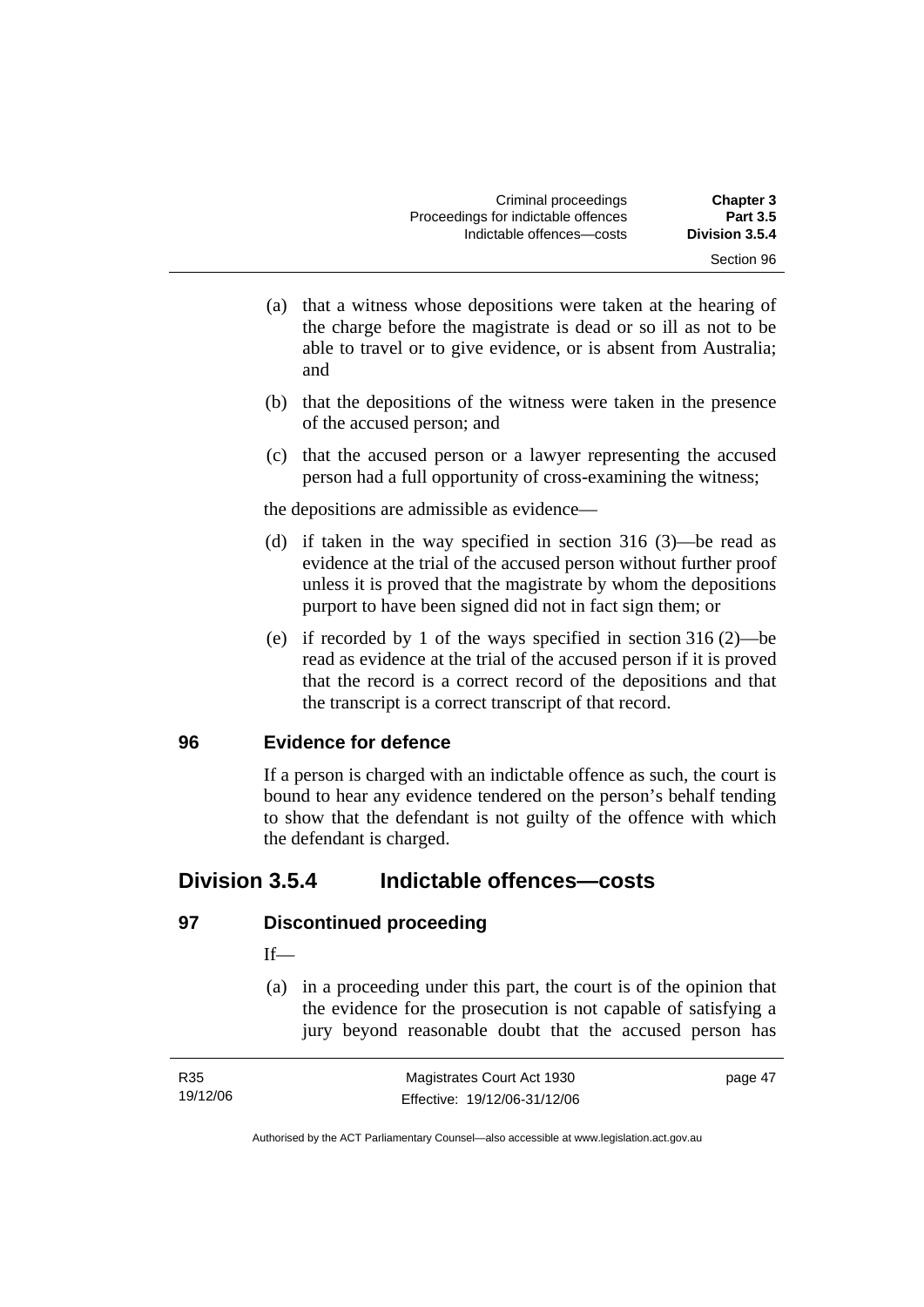| <b>Chapter 3</b> | Criminal proceedings                      |
|------------------|-------------------------------------------|
| <b>Part 3.5</b>  | Proceedings for indictable offences       |
| Division 3.5.5   | Indictable offences—witness recognisances |
| Section 103      |                                           |

committed an indictable offence or is of the opinion, having regard to all the evidence before it, that a jury would not convict the defendant of an indictable offence; or

 (b) a proceeding under this part is discontinued for any other reason;

the court may order that the informant pay to the defendant the costs the court considers just.

## **Division 3.5.5 Indictable offences—witness recognisances**

#### **103 Recognisance of witnesses etc**

- (1) The court may bind by recognisance every person whose written statement was admitted in evidence under section 90AA, or who was examined before it, to appear at the court at which the defendant is to be tried, and then and there to give evidence against the defendant.
- (2) The recognisance must particularly specify the profession, trade, or calling of every person who enters into it, together with the person's full name and place of residence.

#### **104 Signature of magistrate—notice to witnesses**

Every such recognisance must be duly acknowledged by every person who enters into it, and must be subscribed by the magistrate before whom it is acknowledged, and a notice of it signed by the magistrate must at the same time be given to every person bound by it.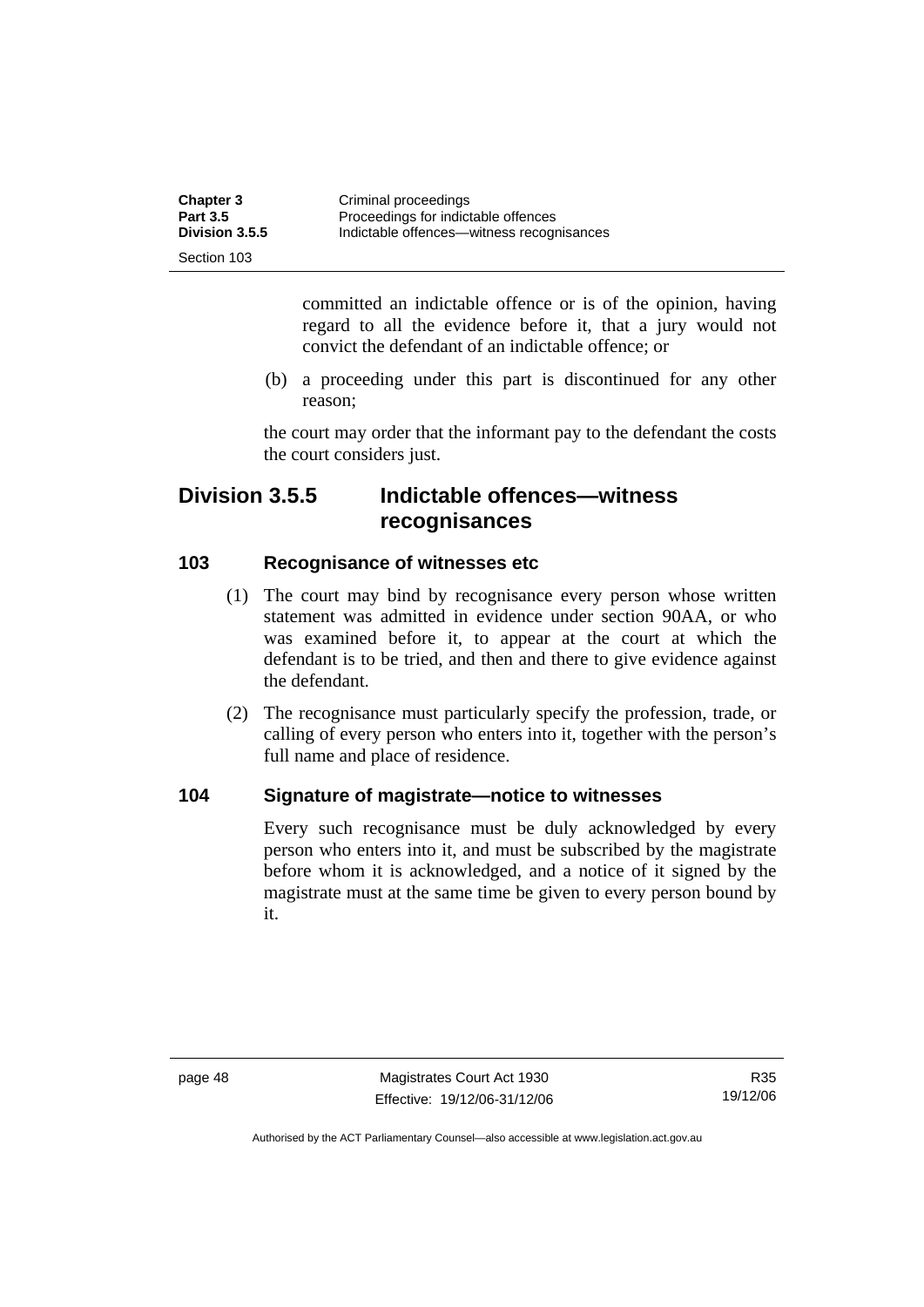Criminal proceedings **Chapter 3**  Proceedings for indictable offences **Part 3.5**<br> **Part 3.5 Part 3.5 6**<br> **Proceeding a contract of the contract of the Proceeding State Proceeding Contract Proceeding Contract Proceeding Contract Proceeding Contract Procee** Indictable offences-other provisions

## Section 105

#### **105 Court may remand noncompliant witness**

 (1) If a witness fails to enter into a recognisance, the court may order the remand of the witness in custody until after the defendant's trial, unless the witness enters into the recognisance before a magistrate.

- (2) If the witness is remanded under this section, a magistrate may order the chief executive to release the witness from custody in accordance with the order if—
	- (a) the defendant is not committed for trial for the offence with which the defendant is charged; or
	- (b) the relevant officer declines to file an information against the defendant for the offence; or
	- (c) the witness enters into the recognisance before a magistrate.

## **Division 3.5.6 Indictable offences—other provisions**

#### **105A Meaning of** *certified copy* **of depositions in div 3.5.6**

In this division:

*certified copy*, of depositions, means—

- (a) if a record of the deposition was made in accordance with section 316 (2)—a transcript of the record certified in accordance with section 314 (2); or
- (b) if the depositions were taken down in writing and signed in accordance with section 316 (3)—the depositions as taken down and signed.

*Note* The *Crimes (Sentence Administration) Act 2005*, pt 3.2 provides for the chief executive to have custody of the defendant during the remand.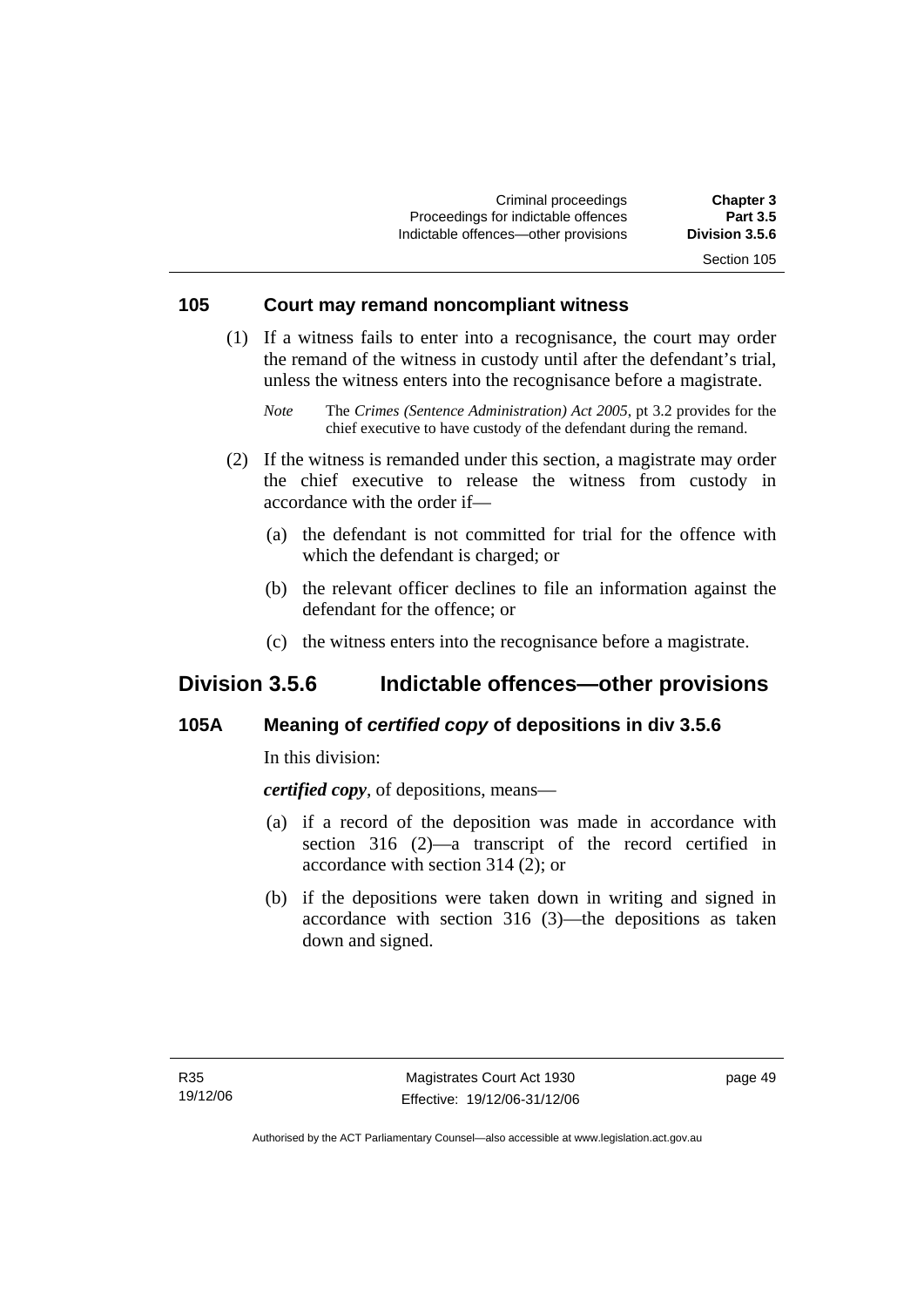| <b>Chapter 3</b> | Criminal proceedings                 |
|------------------|--------------------------------------|
| <b>Part 3.5</b>  | Proceedings for indictable offences  |
| Division 3.5.6   | Indictable offences—other provisions |
| Section 106      |                                      |

#### **106 Giving depositions etc to director of public prosecutions**

- (1) If a defendant is committed for trial or for sentence, the court must as soon as possible after the conclusion of the case before it, give to the director of public prosecutions or a person authorised by the director of public prosecutions all informations, examinations, depositions, statements, bail undertakings and other documents sworn taken or acknowledged in the case.
- (2) In this section:

*depositions* means a certified copy of depositions.

*statement* includes a certified copy of the statement (if any) made by a defendant in reply to the question mentioned in section 92 (1).

#### **U** 107 Giving documents to proper officer of court

- (1) After being given the documents and before the day of trial, the director of public prosecutions or a person authorised by the director of public prosecutions has and is subject to the same duties and liabilities in relation to the documents on a certiorari directed to him or her, or on a rule or order directed to him or her instead of that writ, as the court would have had and been subject to on a certiorari to it if the documents had not been given.
- (2) The director of public prosecutions, a person authorised by the director of public prosecutions, the person representing the director of public prosecutions or the person representing the informant, must, at any time after the opening of the Supreme Court at the sitting at which the trial is to be had, give the documents or any of them to the proper officer of the Supreme Court, if the presiding judge so directs.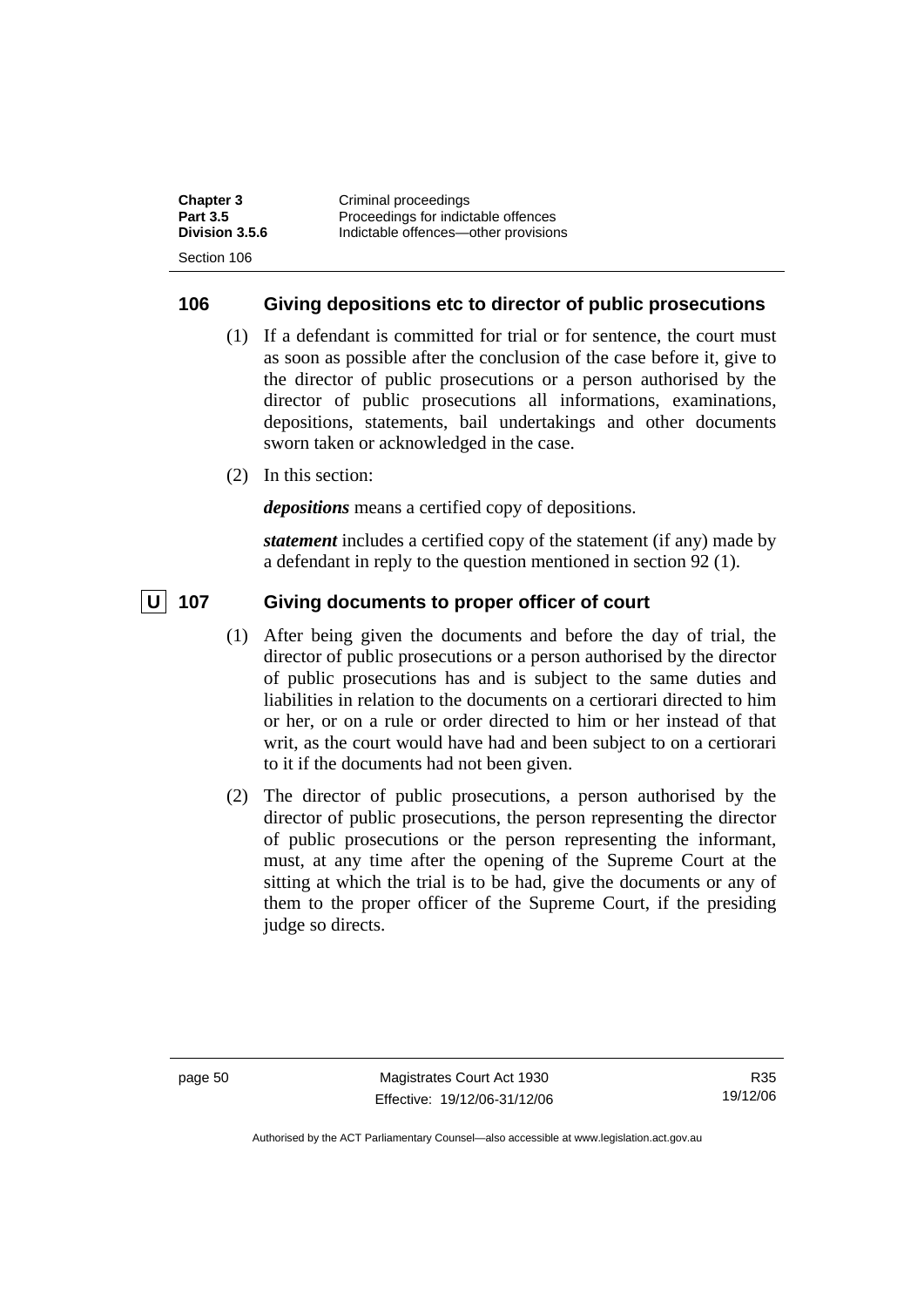#### **108 Accused person may obtain copies of depositions etc**

- (1) This section applies if—
	- (a) a person is charged with an indictable offence; and
	- (b) the Magistrates Court commits the person for trial before the Supreme Court.
- (2) At any time before the person's trial before the Supreme Court starts, the person may apply to the registrar—
	- (a) for certified copies of depositions in the case; and
	- (b) for the evidence given on the cross-examination or the examination of any witnesses in the case.
- (3) The registrar must give the person the certified copies of depositions and the evidence applied for under subsection (2).
- (4) If the person is in custody, the person having the custody of the person must give any application under subsection (2) to the registrar.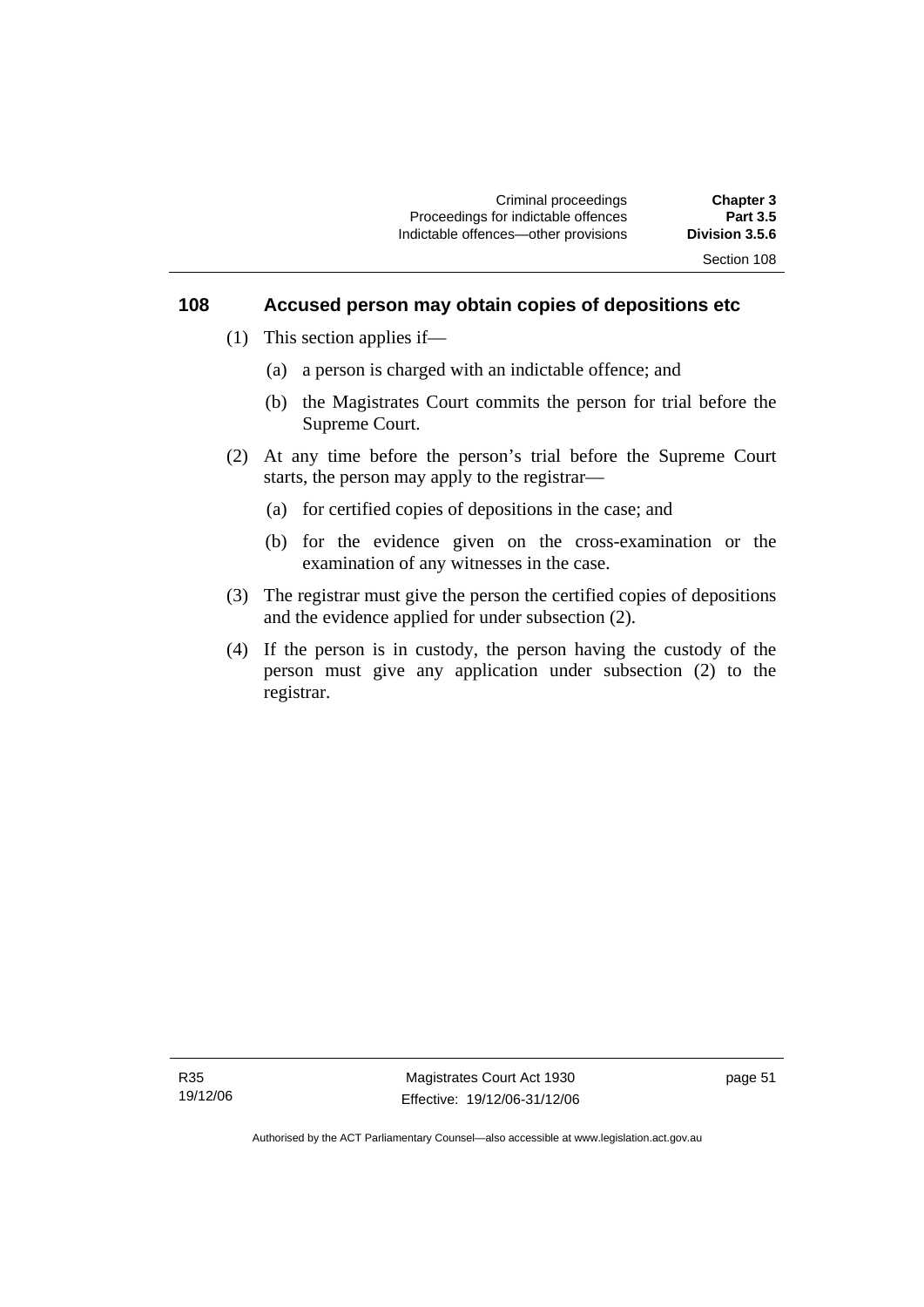**Chapter 3 Criminal proceedings**<br>**Part 3.6 Proceedings** for offen Proceedings for offences punishable summarily

Section 108A

# **Part 3.6 Proceedings for offences punishable summarily**

#### **108A Indictable offences dealt with summarily**

 $If$ —

- (a) a person is charged with an indictable offence; and
- (b) the court has decided to dispose of the case summarily under a law in force in the ACT;

this part applies, so far as it is applicable, to the summary disposal of the case.

#### **109 Dismissal or adjournment in absence of informant**

- $(1)$  If—
	- (a) the defendant appears (whether voluntarily, in accordance with a summons or under a warrant) at the time and place for the hearing of an information in relation to an offence punishable summarily; and
	- (b) the informant, having been notified of the time and place for the hearing, does not appear either personally or by a lawyer appearing for the informant;

the court must, subject to subsection (2), dismiss the information.

 (2) The court may, if it considers it is appropriate to do so, adjourn to another day the hearing of an information that would otherwise be dismissed under subsection (1).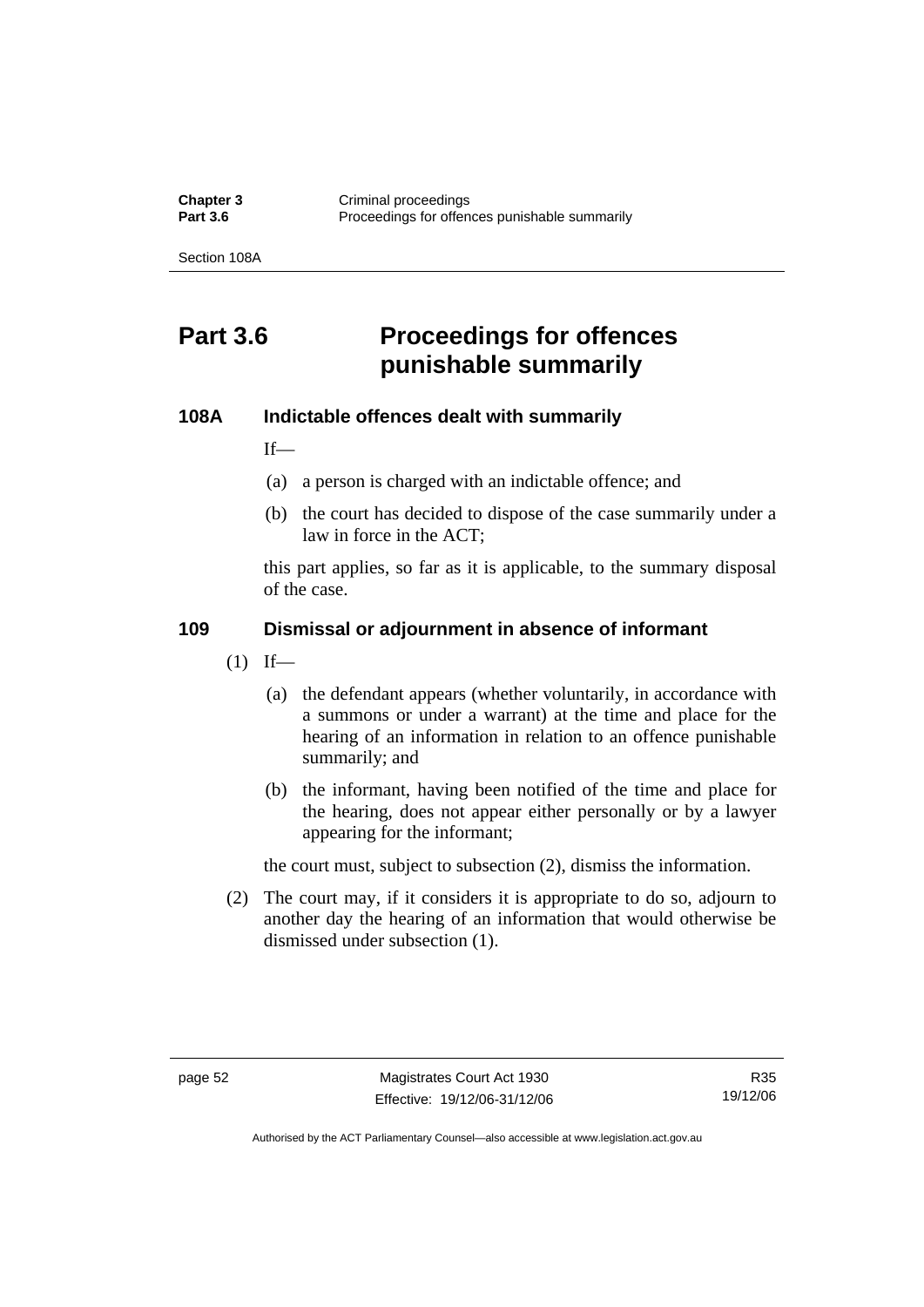#### Section 110

#### **110 Hearing in absence of defendant**

- (1) If a summons has been served in accordance with section 41 and the defendant does not appear when called, the court may either—
	- (a) proceed to hear and decide the case in the absence of the defendant; or
	- (b) on oath being made before it, substantiating the matter of the information to its satisfaction, issue a warrant for the arrest of the defendant and to bring the defendant before the court to answer to the information and be further dealt with according to law.
- (2) If the court proceeds under subsection  $(1)$  (a)—
	- (a) the evidence of the informant or another person may be given orally; or
	- (b) a written statement made by the informant or another person may be admitted as evidence of the matters contained in it.
- (3) A written statement admitted in evidence constitutes the depositions of the person who made the statement.
- (4) A written statement must not be admitted in evidence unless it is sworn before—
	- (a) a lawyer; or
	- (b) a justice of the peace; or
	- (c) the registrar; or
	- (d) a person prescribed by regulation or rule.
- (5) If the court admits a written statement in evidence it may, on its own initiative, adjourn the hearing of the information and require the person who made the statement to attend before the court to give evidence.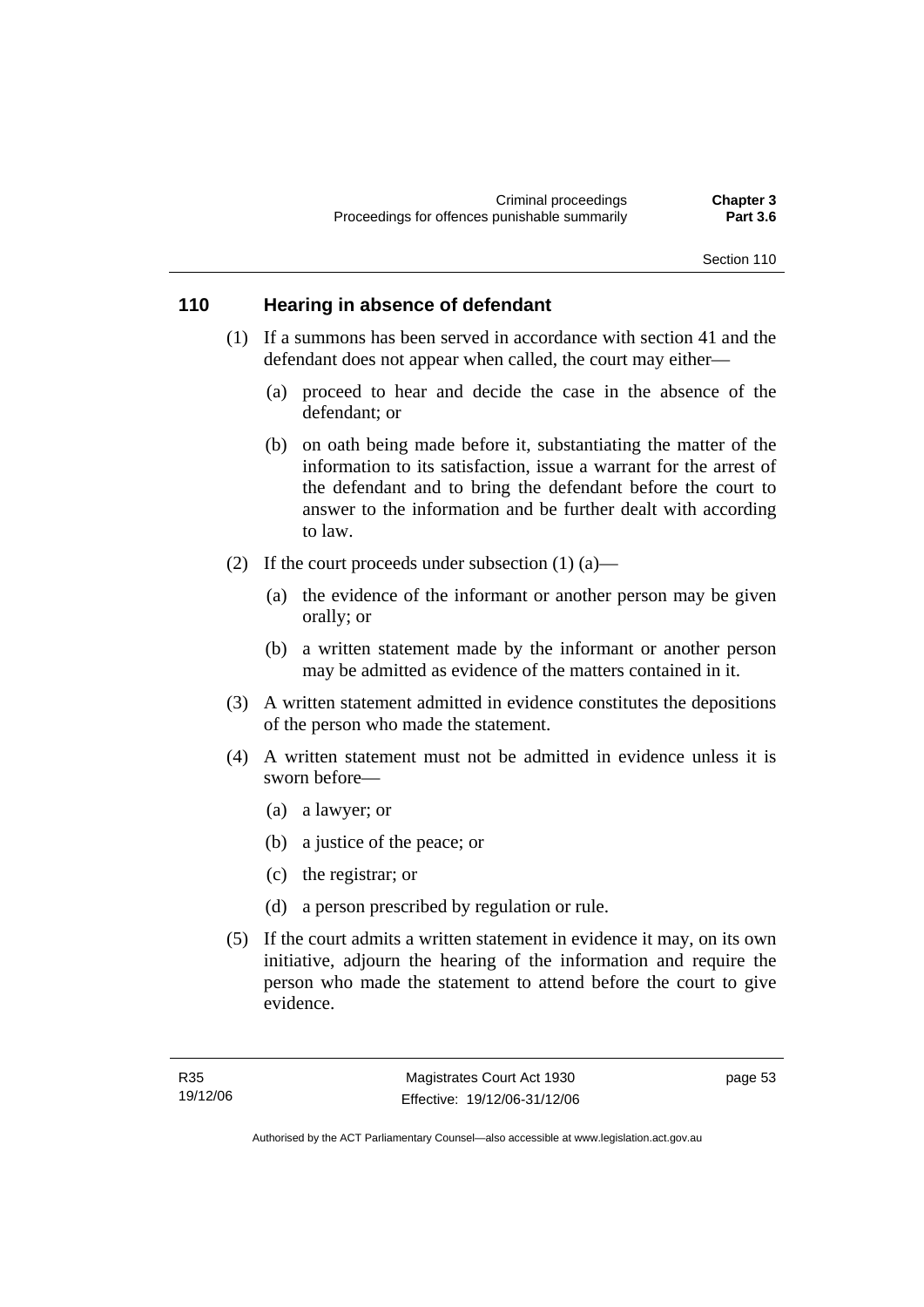| <b>Chapter 3</b> | Criminal proceedings                          |
|------------------|-----------------------------------------------|
| <b>Part 3.6</b>  | Proceedings for offences punishable summarily |

#### Section 111

 (6) Although a part of a written statement tendered in evidence under this section is inadmissible according to the rules of evidence, the statement is nevertheless admissible under this section as evidence of the matters contained in the remainder of that statement, but, if the court admits such a statement, the court must identify the part that is inadmissible and must, with reference to that part, write on the statement 'ruled inadmissible' or words to that effect.

#### **111 Adjournment if defendant does not appear**

- (1) This section applies if—
	- (a) the defendant does not appear before the court for the hearing of the information; and
	- (b) the court has issued a warrant for the defendant's arrest.
- (2) The court must adjourn the hearing until the defendant is arrested.
- (3) If the defendant is arrested under the warrant, the defendant must be detained in custody until the defendant can be brought before the court at a time and place fixed by the court.
- (4) The court must give the informant notice of the time and place fixed.

#### **113 Proceeding at hearing on defendant's confession**

If the defendant is present at the hearing, the substance of the information must be stated to the defendant, and the defendant must be asked if the defendant has any cause to show why the defendant should not be convicted or why an order should not be made against the defendant, and if the defendant has no cause to show, the court may convict the defendant, or make an order against the defendant accordingly.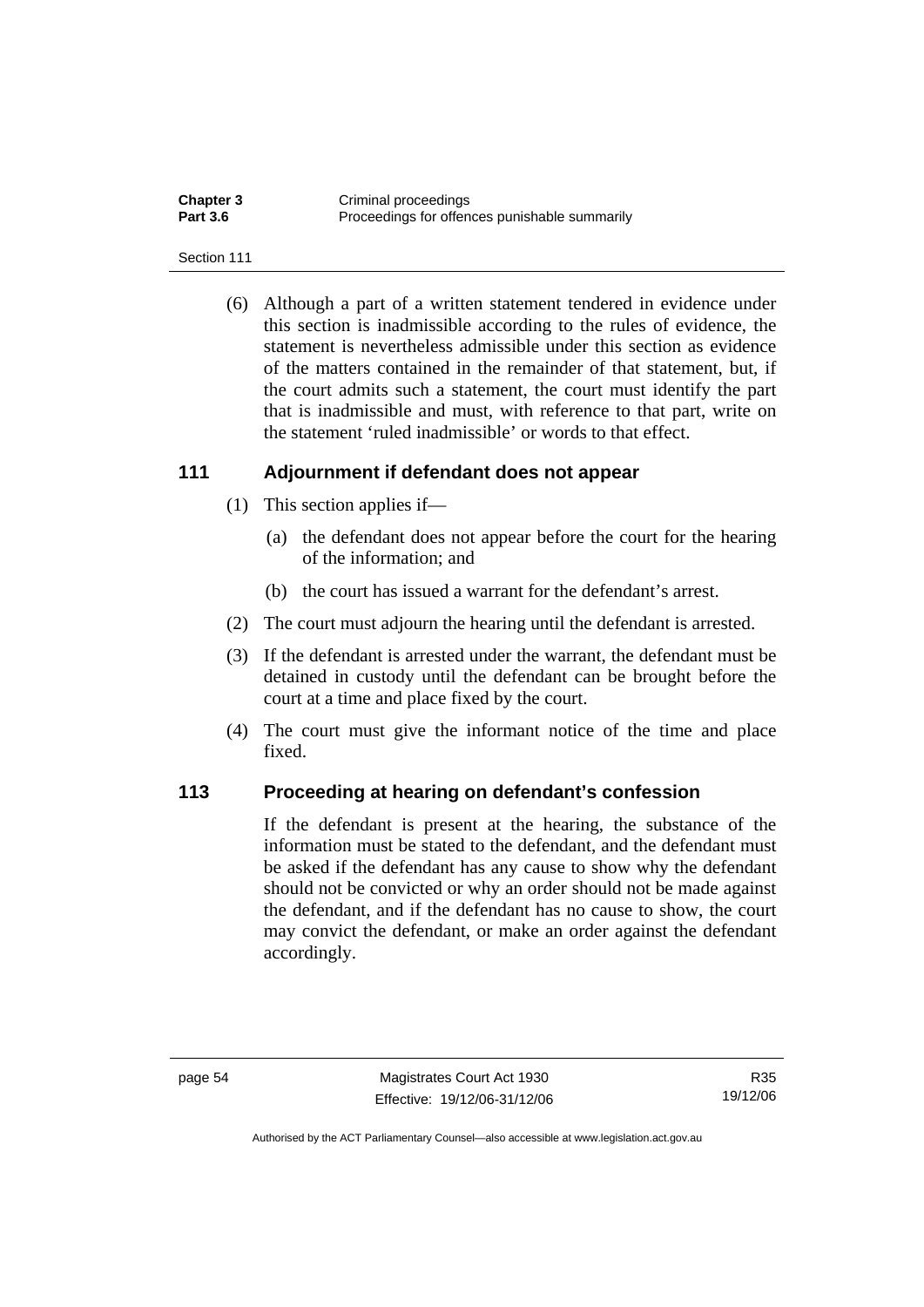#### **114 If defendant does not admit the case**

- (1) This section applies if the defendant does not admit the truth of the information.
- (2) The court must hear—
	- (a) the informant and the informant's witnesses (if any); and
	- (b) if the defendant wants to give evidence—the defendant; and
	- (c) the defendant's witnesses (if any); and
	- (d) if the defendant has given evidence other than about the defendant's general character—the informant's witnesses in reply (if any).
- (3) Having heard each party and the evidence, the court must decide the information and do 1 of the following as justice requires:
	- (a) convict the defendant;
	- (b) make an order on the defendant;
	- (c) dismiss the information.

#### **115 Conduct of summary proceeding**

- (1) The defendant or a lawyer representing the defendant may address the court after all the evidence for the informant and the evidence (if any) for the defendant and for the informant in reply has been given.
- (2) The informant or a lawyer representing the informant may make a closing address.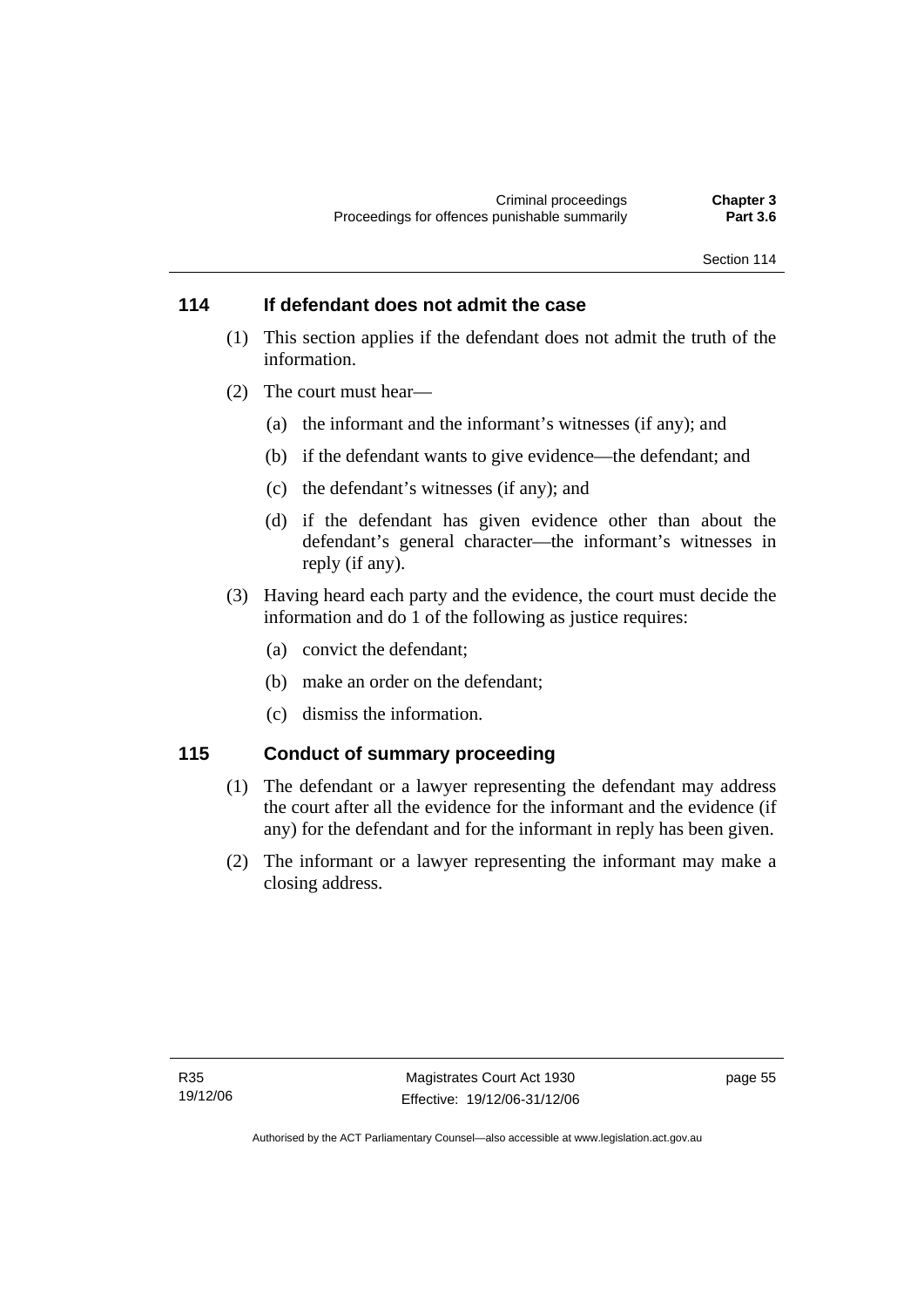**Chapter 3 Criminal proceedings**<br> **Part 3.7 Capacity** Service and pleading Service and pleading by post for certain offences

Section 116A

# Part 3.7 Service and pleading by post for **certain offences**

#### **116A Definitions for pt 3.7**

(1) In this part:

*defendant* means a person who has been properly served with a summons in accordance with section 116B.

*law in force in the ACT* includes a statute of the Australian National University about parking or traffic.

 (2) For this part (other than section 116B (2)), a *notice to defendant form*, *notice of intention to defend form* and *plea of guilty form* includes a copy of the form printed on the back of a copy of a summons.

#### **116AA Meaning of** *prescribed offence* **for pt 3.7**

- (1) For this part, an offence against a law in force in the ACT is a *prescribed offence* in relation to a person if—
	- (a) for an offence against the road transport legislation—the maximum fine that can be imposed on the person for the offence is 30 penalty units; or
	- (b) for any other offence—the maximum fine that can be imposed on the person for the offence is 10 penalty units.
- (2) In subsection (1):

*road transport legislation* means the following:

- (a) the *Road Transport (Dimensions and Mass) Act 1990*;
- (b) the *Road Transport (Driver Licensing) Act 1990*;
- (c) the *Road Transport (General) Act 1999*;

R35 19/12/06

Authorised by the ACT Parliamentary Counsel—also accessible at www.legislation.act.gov.au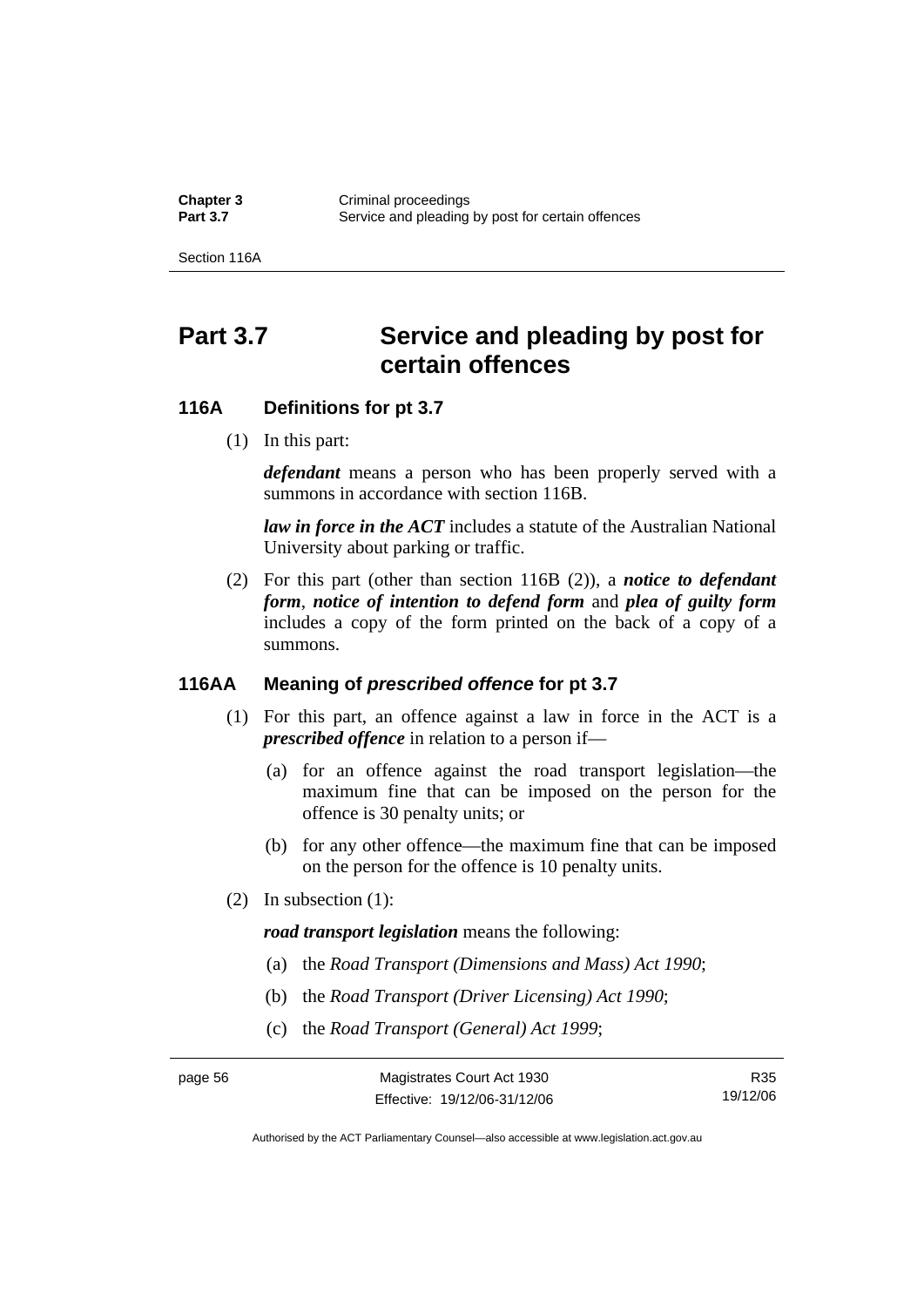- (d) the *Road Transport (Public Passenger Services) Act 2001*;
- (e) the *Road Transport (Safety and Traffic Management) Act 1999*;
- (f) the *Road Transport (Vehicle Registration) Act 1999*;
- (g) any other Act or any regulation prescribed by regulation.
- *Note 1* A reference to an Act includes a reference to the statutory instruments made or in force under the Act, including any regulation (see Legislation Act, s 104).
- *Note 2* A reference to an Act includes a reference to a provision of an Act, and a reference to a subordinate law includes a reference to a provision of a subordinate law (see Legislation Act, s 7 and s 8).

## **116B Service of summons for prescribed offence**

- (1) A summons for a person in relation to a prescribed offence may be served on the person—
	- (a) by giving 2 copies of the summons to the person; or
	- (b) by sending 2 copies of the summons by prepaid post, addressed to the person, at the person's last-known home or business address; or
	- (c) by leaving 2 copies of the summons at the person's last-known home or business address with someone who appears to be at least 16 years old and to live or be employed at the address.
- (2) One copy of a summons in relation to a prescribed offence served in accordance with this section must have the notice to defendant form printed on the back of it, and the other copy of that summons so served must have the notice of intention to defend form and the plea of guilty form printed on the back of it.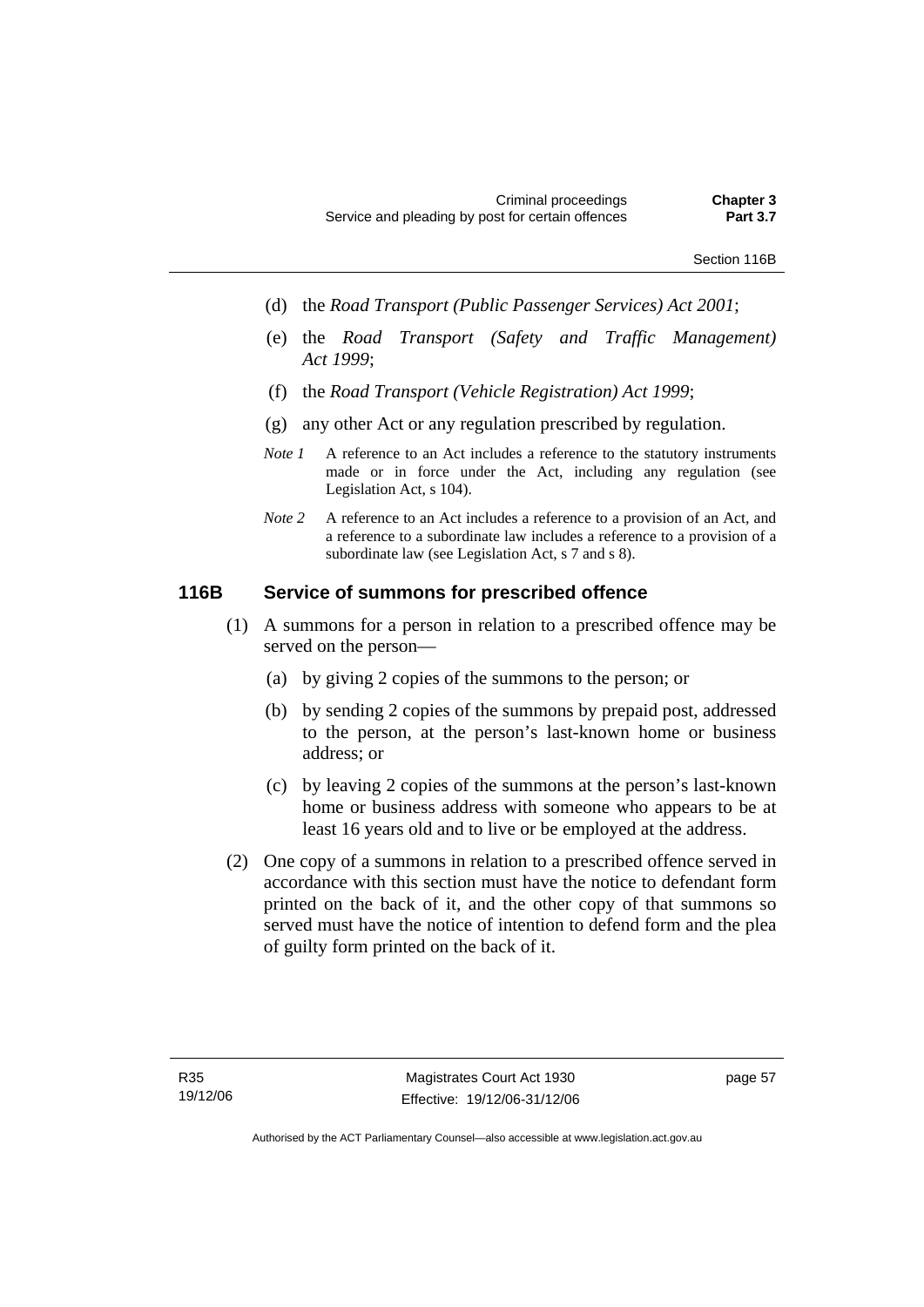| <b>Chapter 3</b> | Criminal proceedings                              |
|------------------|---------------------------------------------------|
| <b>Part 3.7</b>  | Service and pleading by post for certain offences |

Section 116BA

- (3) Service of a summons on a person in relation to a prescribed offence in a way mentioned in subsection (1) (a) or (c) must be made not less than 14 days before the day the person is required by the summons to appear before the court.
- (4) If a summons in relation to a prescribed offence is served in accordance with this section in the way mentioned in subsection (1) (b), the 2 copies of the summons must be sent by post not less than 21 days before the day when the person to whom it is directed is required by the summons to appear before the court.
	- *Note* If a form is approved under the *Court Procedures Act 2004* for this provision, the form must be used.

## **116BA Giving of notice by registrar**

If the registrar is required to give notice to a person under this part, the notice may be given by sending the notice by prepaid post, addressed to the person, at the person's last-known home or business address.

## **116C Proof of service**

- (1) Service of a summons or notice for this part may be proved by the oath of the person who served it, by affidavit or otherwise.
- (2) For this part, if—
	- (a) a summons has been served in accordance with section 116B; and
	- (b) a copy of the summons is returned to the registrar with the notice of intention to defend form or the plea of guilty form completed;

the defendant is taken, unless the contrary is proved, to have completed and signed the form so completed and to have returned the form to the registrar.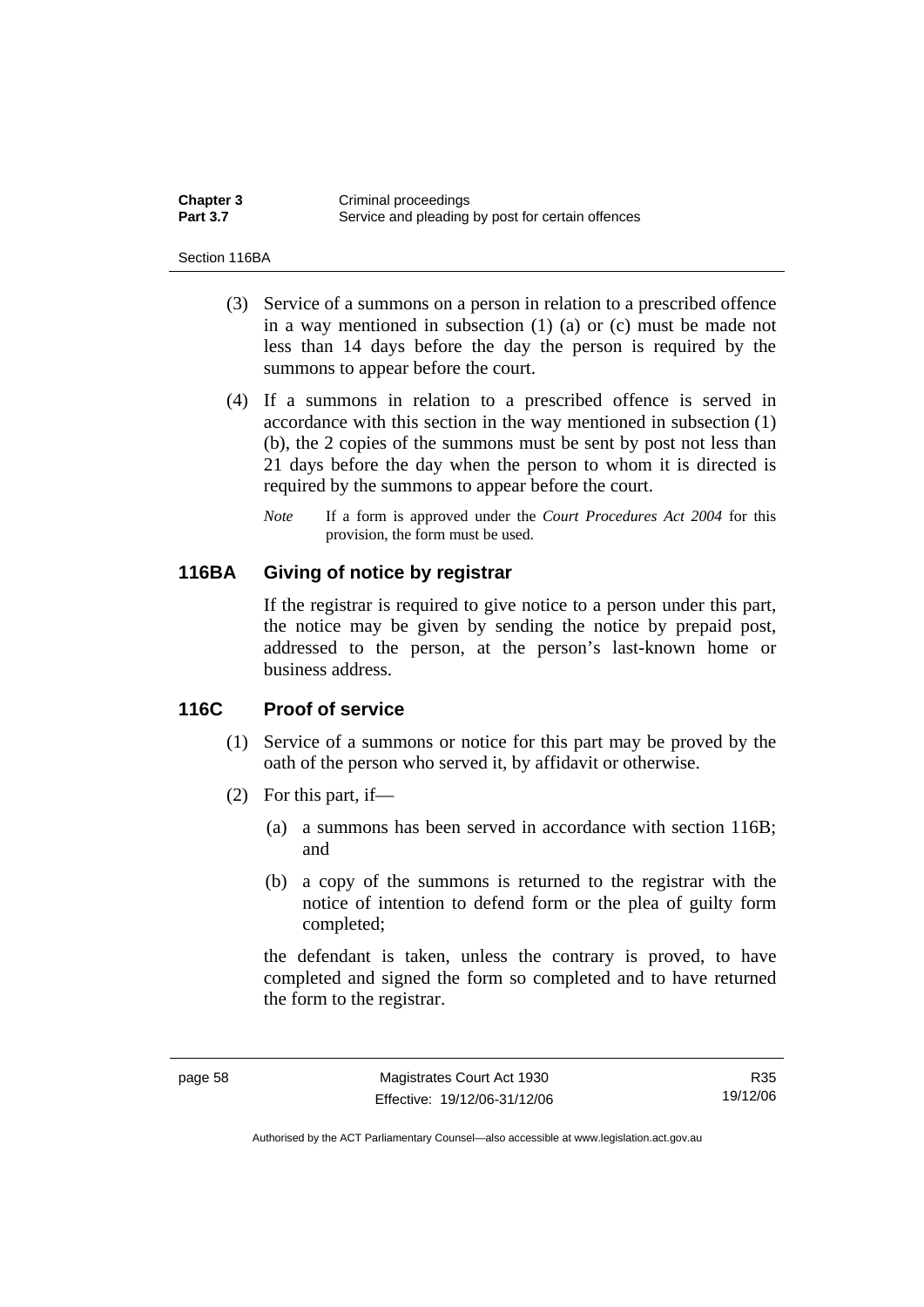- (3) The plea of guilty form must be signed in the presence of 1 of the following people:
	- (a) the registrar;
	- (b) a lawyer;
	- (c) a justice of the peace;
	- (d) a person prescribed by regulation or rule.

# **116D Pleas to prescribed offence**

A defendant may—

- (a) without prejudice to any other means of pleading guilty, enter a plea of guilty by completing the plea of guilty form and returning the form, whether by post or otherwise, to the registrar; or
- (b) give notice of his or her intention to defend by completing the notice of intention to defend form and returning the form, whether by post or otherwise, to the registrar.

# **116E Procedure if plea of guilty entered**

- $(1)$  If—
	- (a) a defendant enters a plea of guilty in accordance with section 116D; and
	- (b) the defendant—
		- (i) does not appear at the hearing; or
		- (ii) appears but does not withdraw his or her plea of guilty; and
	- (c) the court accepts the plea of guilty;

the court must record a plea of guilty and decide the proceeding accordingly.

| R35      | Magistrates Court Act 1930   | page 59 |
|----------|------------------------------|---------|
| 19/12/06 | Effective: 19/12/06-31/12/06 |         |

Authorised by the ACT Parliamentary Counsel—also accessible at www.legislation.act.gov.au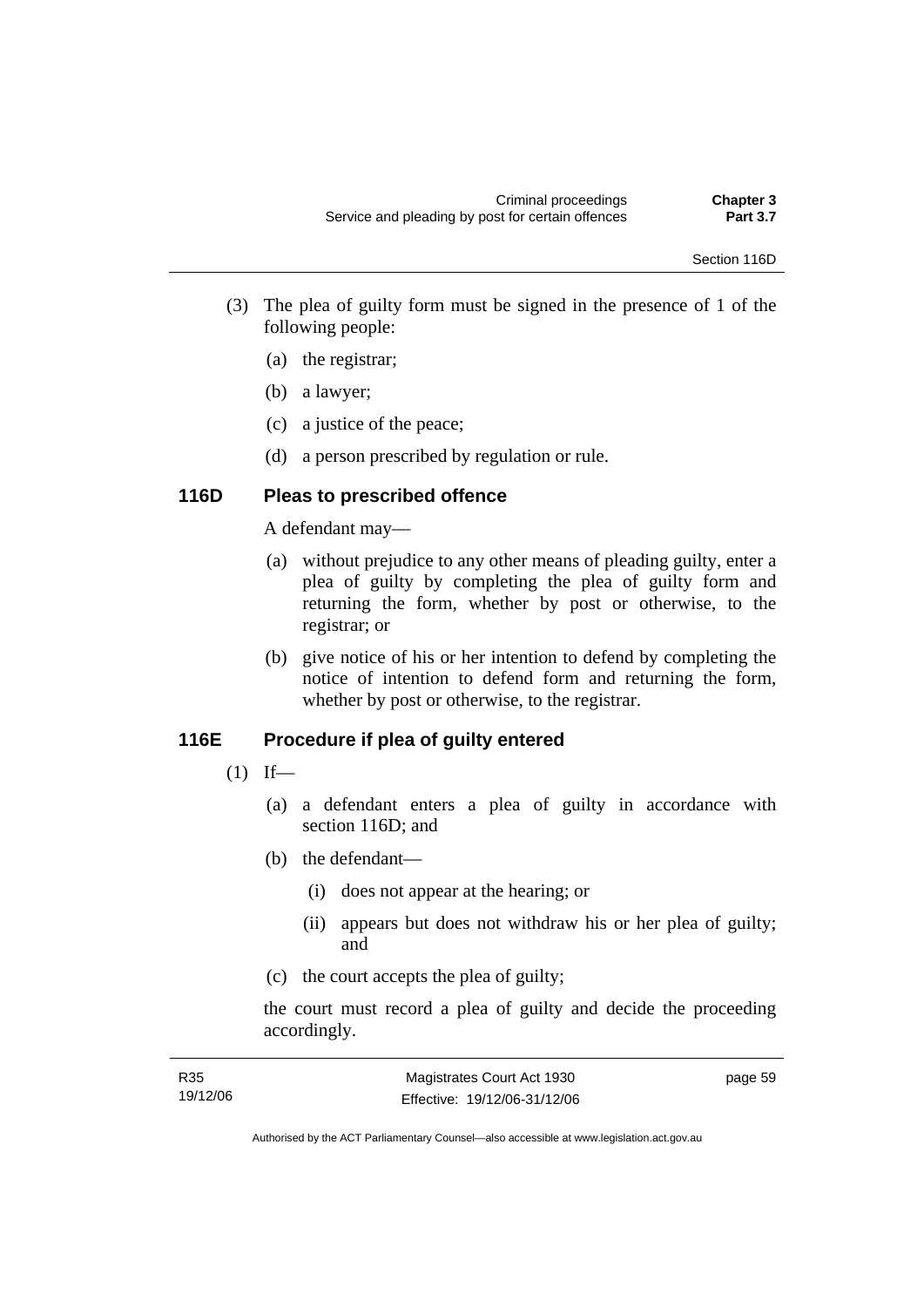| <b>Chapter 3</b> | Criminal proceedings                              |
|------------------|---------------------------------------------------|
| <b>Part 3.7</b>  | Service and pleading by post for certain offences |

Section 116F

- (2) The court must, in deciding a proceeding under subsection (1), have regard to the matters (if any) drawn to the attention of the court in the plea of guilty and must give to the matters the weight that to the court considers proper.
- (3) If the court declines to accept a plea of guilty entered in accordance with section 116D—
	- (a) the court must adjourn the hearing and fix a time and place for the hearing of the proceeding; and
	- (b) if the defendant is not before the court—the registrar must give to the defendant notice of the time and place fixed.
- (4) If a defendant does not appear at the time and place fixed under subsection (3), the court may hear and decide the proceeding in the absence of the defendant.

## **116F Procedure if notice of intention to defend given**

If a defendant returns the notice of intention to defend form to the registrar before the day when the defendant is required by the summons to appear before the court—

- (a) the court must fix a time and place for the hearing of the proceeding; and
- (b) the registrar must give to the defendant notice of the time and place fixed.

## **116FA Procedure if defendant pleads not guilty**

If the defendant appears before the court at the time and place at which the defendant is required by the summons to appear and pleads not guilty, the court must adjourn the hearing, fix a time and place for the hearing of the proceeding and inform the defendant of the time and place fixed.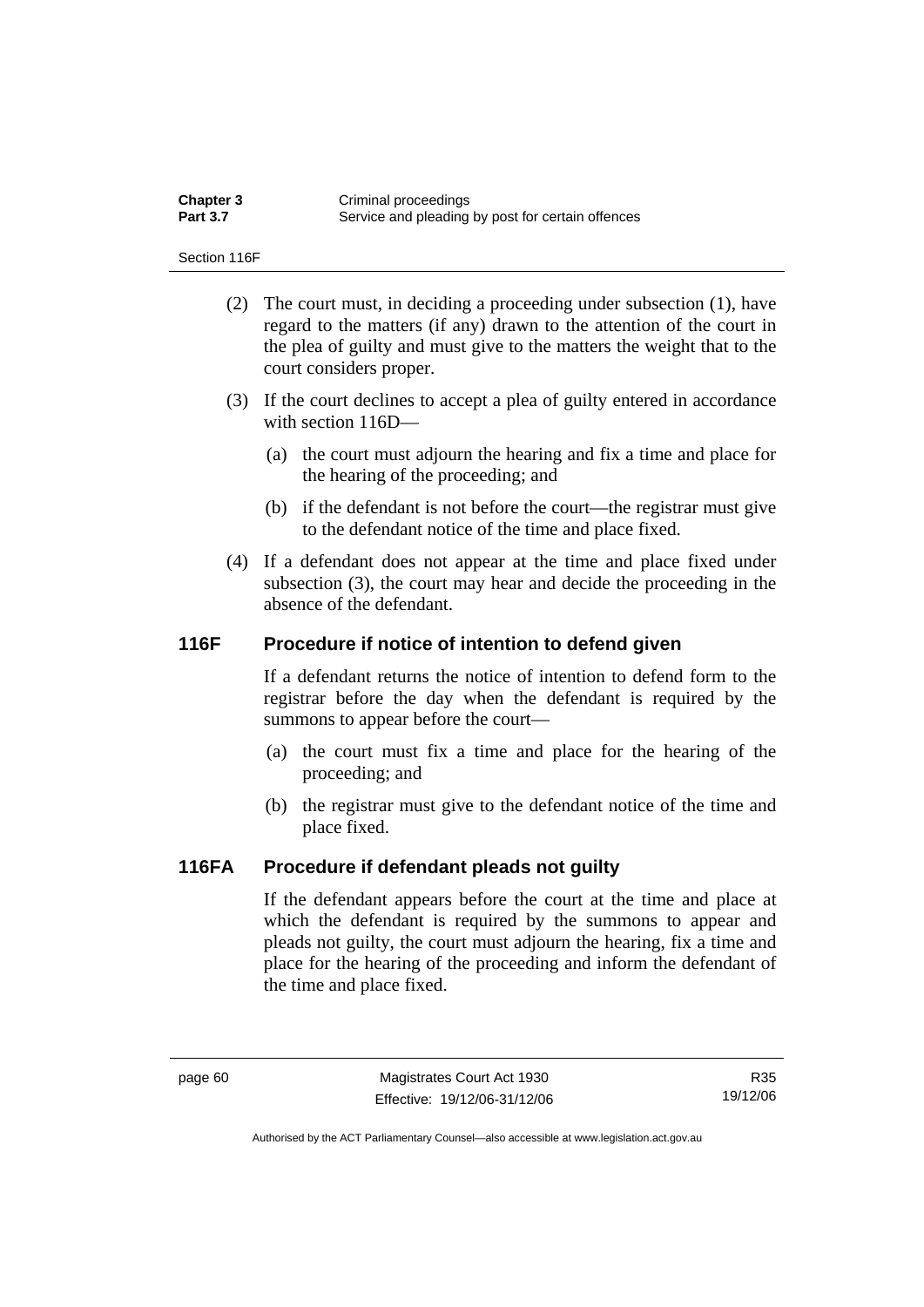Criminal proceedings **Chapter 3**  Service and pleading by post for certain offences

Section 116G

## **116G Procedure if defendant does not plead**

 $If$ <sub>—</sub>

- (a) a summons has been served in accordance with section 116B; and
- (b) either—
	- (i) the defendant does not enter a plea of guilty in accordance with section 116D or return the notice of intention to defend form to the registrar before the day when the defendant is required by the summons to appear before the court, and does not appear before the court at the time and place specified in the summons; or
	- (ii) the defendant does not appear before the court at the time and place specified in the notice given to the defendant in accordance with section 116F or fixed by the court in accordance with section 116FA; and
- (c) the court is satisfied—
	- (i) that the matters alleged in the summons are reasonably sufficient to inform the defendant of the offence alleged against the defendant; and
	- (ii) that the matters alleged in the summons constitute the offence charged in the summons;

the court may convict the defendant of the offence charged in the summons.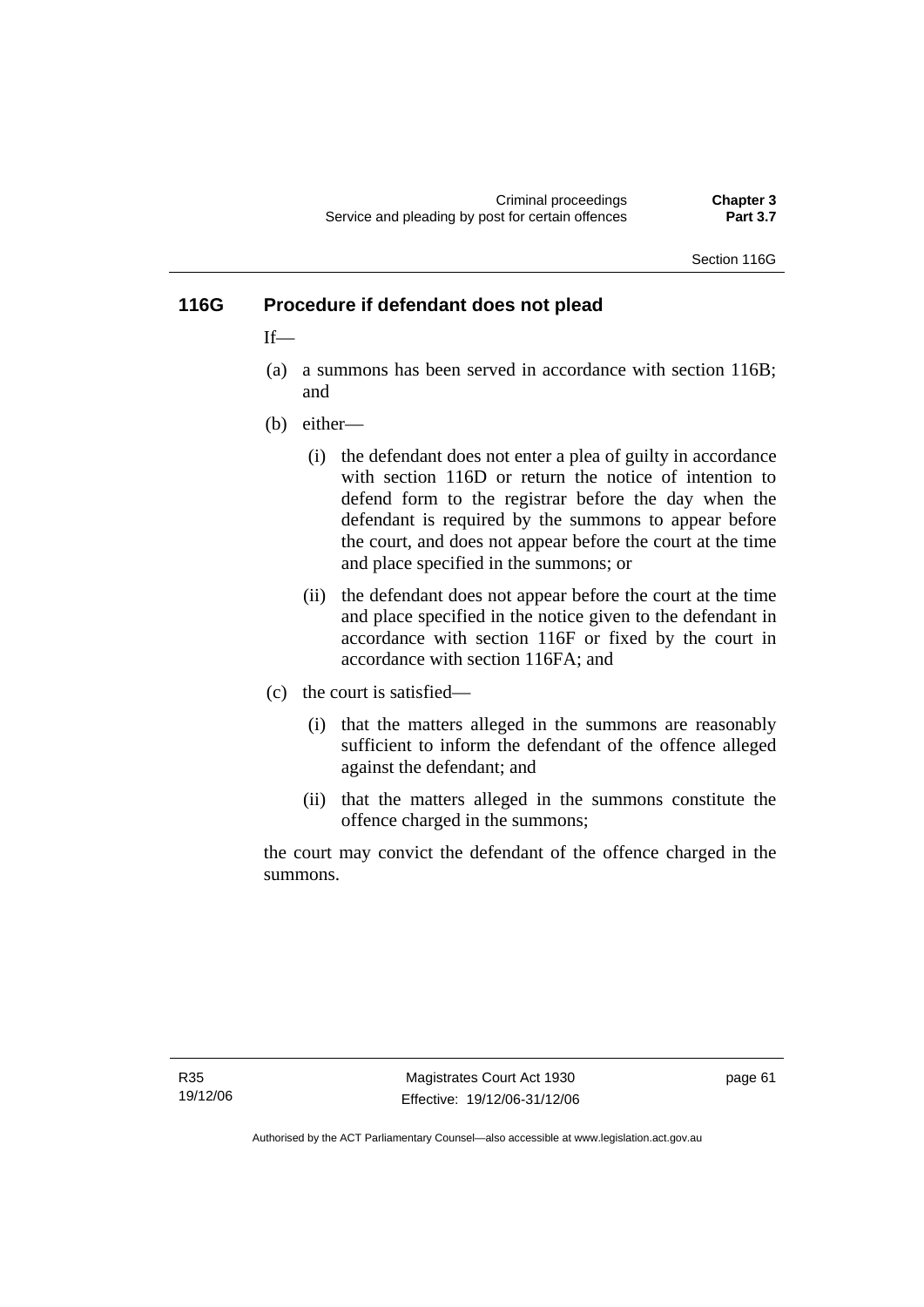| Chapter 3       | Criminal proceedings                              |
|-----------------|---------------------------------------------------|
| <b>Part 3.7</b> | Service and pleading by post for certain offences |

Section 116H

## **116H Restricted penalties under pt 3.7**

- (1) Subject to subsection (3), if—
	- (a) a defendant is convicted under this part of an offence against a law mentioned in a paragraph of section 116AA (1); and
	- (b) at the time that the defendant is sentenced, the defendant is not before the court or is not represented before the court by a lawyer;

the only penalty that the court may impose is a fine of an amount not exceeding the amount mentioned in that paragraph.

- $(2)$  If—
	- (a) the court convicts a defendant of an offence against a law mentioned in a paragraph of section 116AA (1); and
	- (b) the law provides in effect that a penalty other than a fine may be imposed on the defendant; and
	- (c) when the defendant is sentenced, the defendant is not before the court or is not represented before the court by a lawyer; and
	- (d) the court considers that a penalty other than a fine may be appropriate;

the court must adjourn the hearing and fix a time and place for sentence.

- (3) The registrar must give the defendant notice of the time and place fixed.
- (4) If a defendant convicted of an offence against a law mentioned in a paragraph of section 116AA (1) does not appear at the time and place fixed under subsection (2), the court, in the absence of the defendant, may impose on the defendant any penalty that is applicable under that law.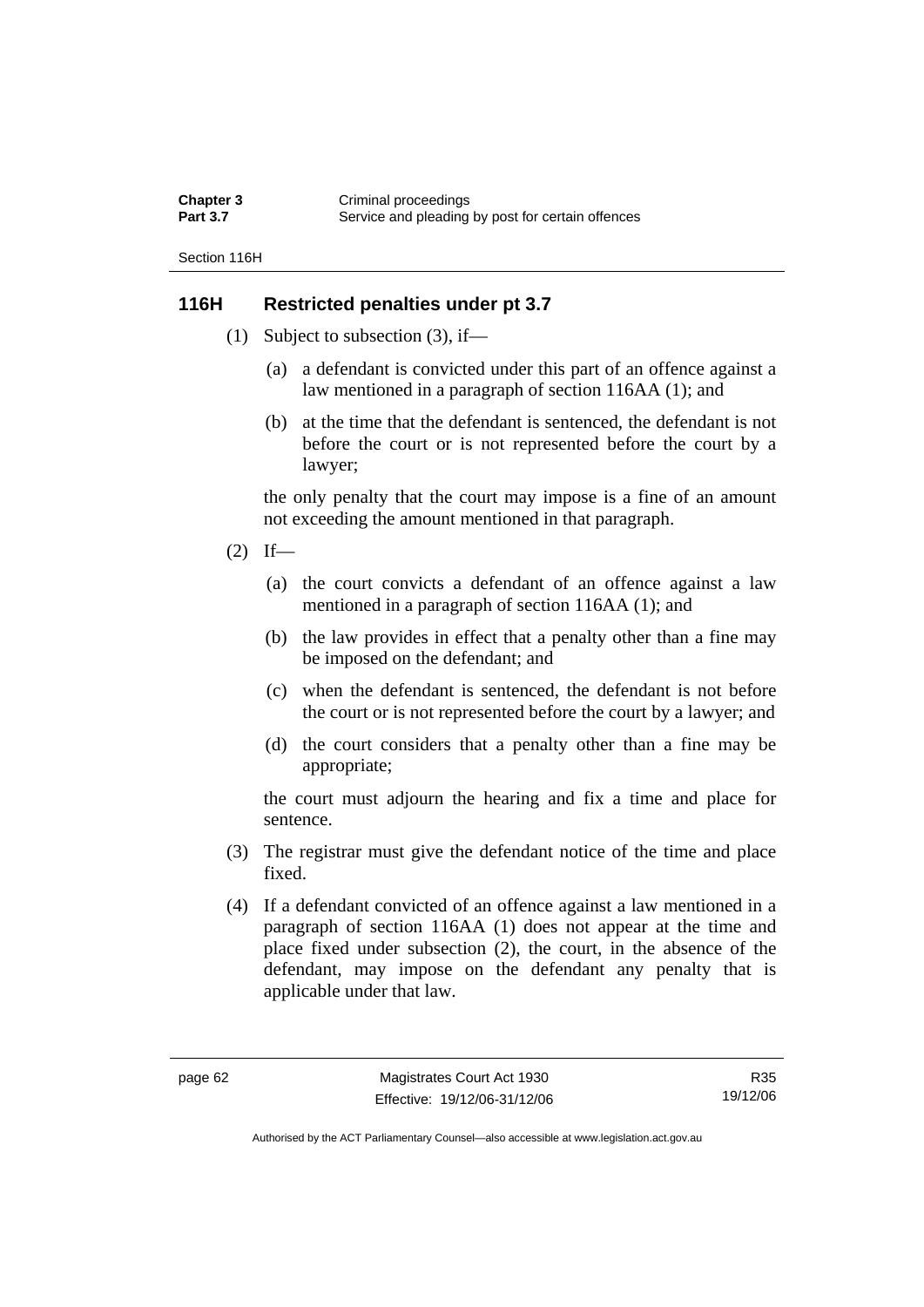#### Section 116I

## **116I Consequences of conviction in absence of defendant**

If a defendant is, in his or her absence, convicted of an offence, the registrar must give to the defendant written notice of—

- (a) the conviction and order of the court; and
- (b) the penalty (if any) imposed by the court, and the way in which and the time by which the penalty is required to be discharged; and
- (c) unless the proceeding is decided in accordance with section 116E (1), the defendant's right to apply for the setting aside of the conviction or order in accordance with the rules.

R35 19/12/06

Magistrates Court Act 1930 Effective: 19/12/06-31/12/06 page 63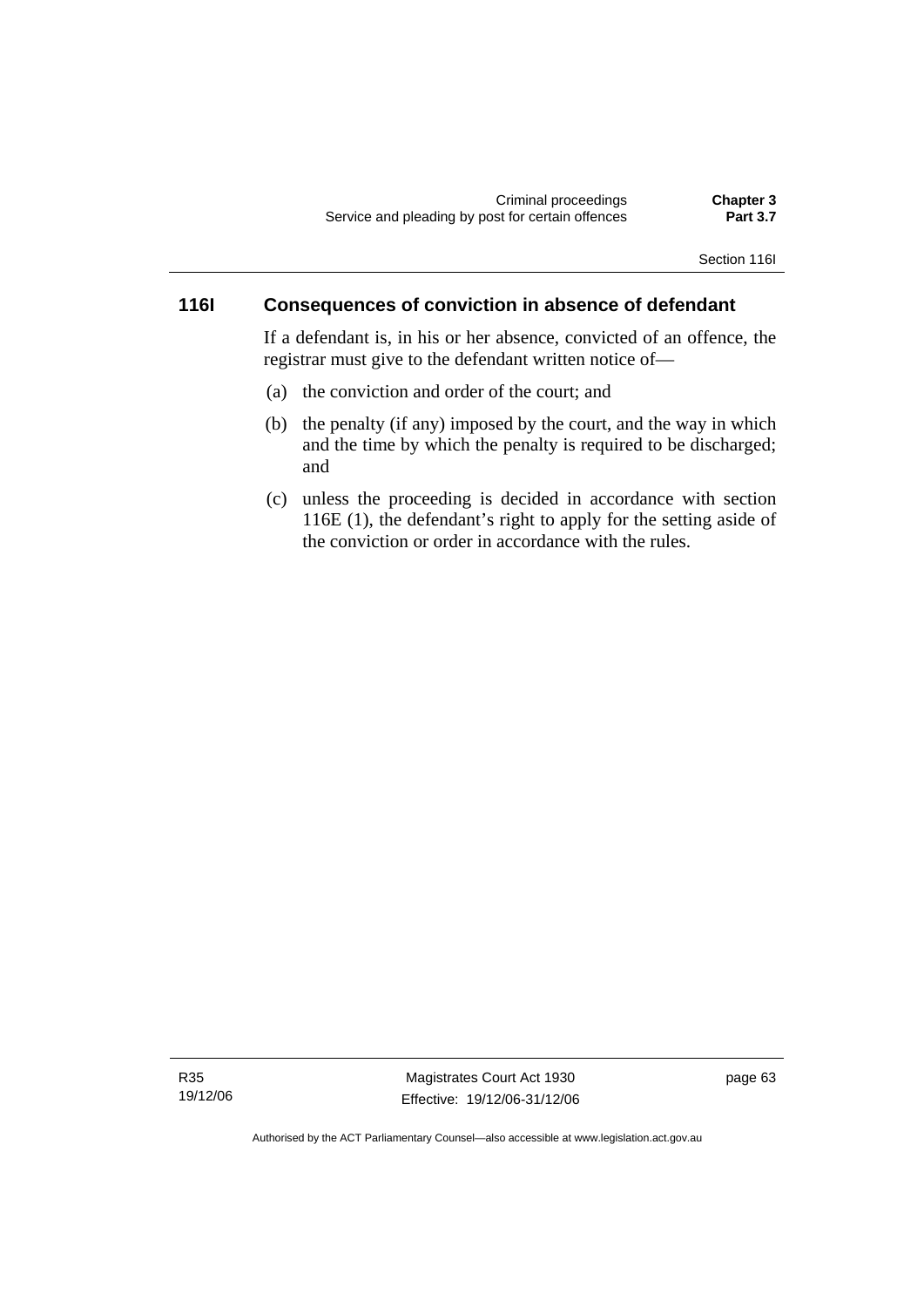| <b>Chapter 3</b>      | Criminal proceedings                      |
|-----------------------|-------------------------------------------|
| <b>Part 3.8</b>       | Infringement notices for certain offences |
| <b>Division 3.8.1</b> | Preliminary                               |
| Section 117           |                                           |

**Part 3.8 Infringement notices for certain offences** 

# **Division 3.8.1 Preliminary**

## **117 Definitions for pt 3.8**

In this part:

*administering authority*, for an infringement notice offence, means the entity that, under the regulations, is the administering authority for the offence.

*another jurisdiction* means a jurisdiction other than the ACT.

*authorised person*—see section 134A (3).

*date of service*, of an infringement notice or reminder notice that has been, or is to be, served on a person, means the date the notice is served on the person.

*driver*, of a vehicle, means the person who is driving the vehicle.

*home address*, of a person, means the address of the place where the person usually lives.

*illegal user declaration*—see section 131D.

*infringement notice* means a notice under section 120 (Service of infringement notices).

*infringement notice offence* means an offence declared under the regulations to be an offence to which this part applies.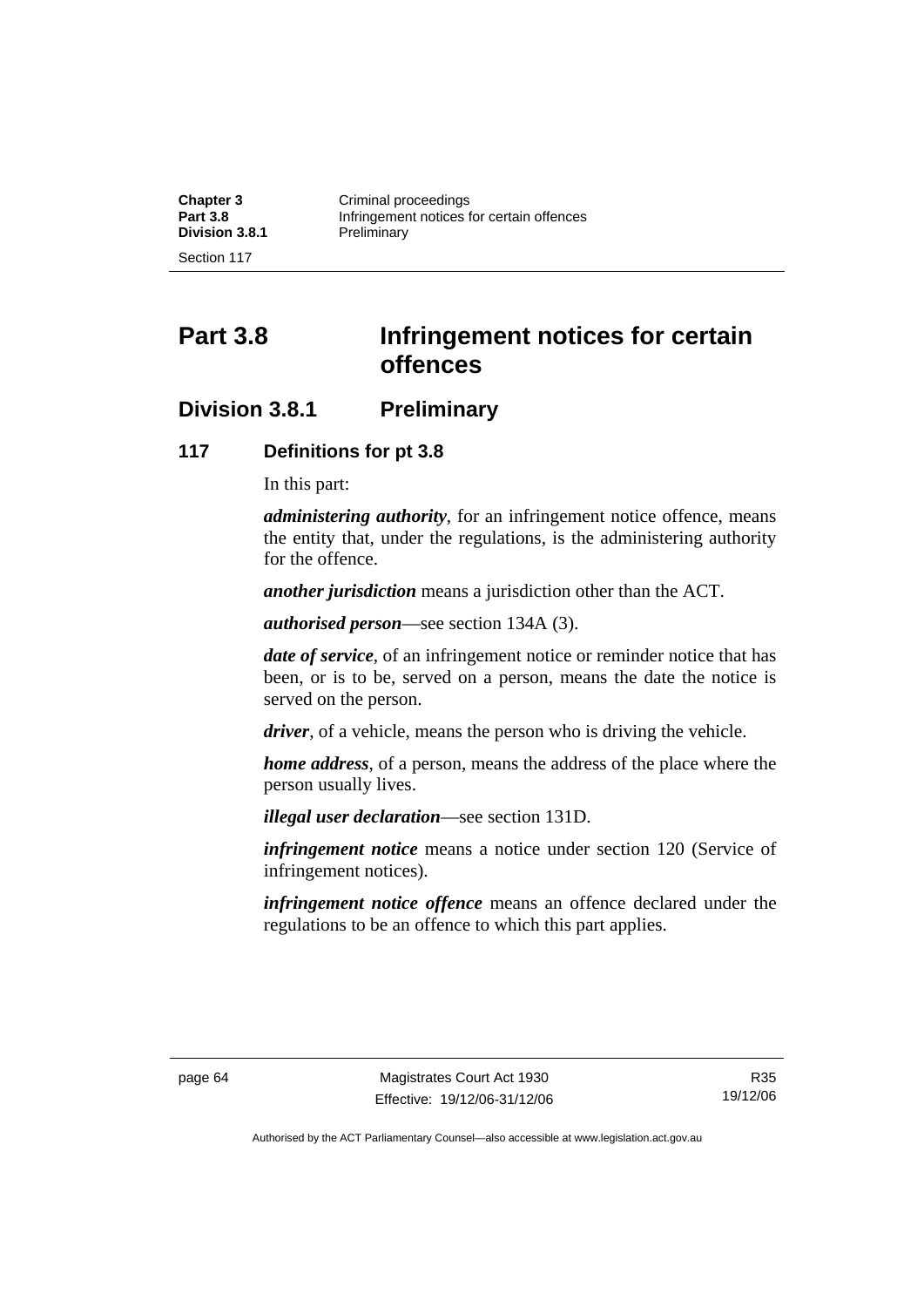| <b>Chapter 3</b> | Criminal proceedings                      |
|------------------|-------------------------------------------|
| <b>Part 3.8</b>  | Infringement notices for certain offences |
| Division 3.8.1   | Preliminary                               |
| Section 117      |                                           |

*infringement notice penalty*, for a person for an infringement notice offence, means—

- (a) the amount prescribed by regulation as the penalty payable by the person for the offence under an infringement notice for the offence; or
- (b) if a reminder notice has also been served on the person for the offence—the total of the amount mentioned in paragraph (a) and the amount prescribed by regulation as the amount payable by the person for the cost of serving the reminder notice.

*known offender declaration*—see section 131E.

*registered*, for a vehicle, means registered under the *Road Transport (Vehicle Registration) Act 1999*.

*reminder notice* means a notice under section 129 (Reminder notices).

*responsible person*, for a vehicle—see the *Road Transport (General) Act 1999*, section 10 and section 11.

*sold vehicle declaration*—see section 131F.

*unknown offender declaration*—see section 131G.

*vehicle*—see the *Road Transport (Vehicle Registration) Act 1999*, dictionary.

*vehicle-related offence* means an infringement notice offence that—

- (a) involves a vehicle; and
- (b) is declared by regulation to be an offence to which division 8.2A applies.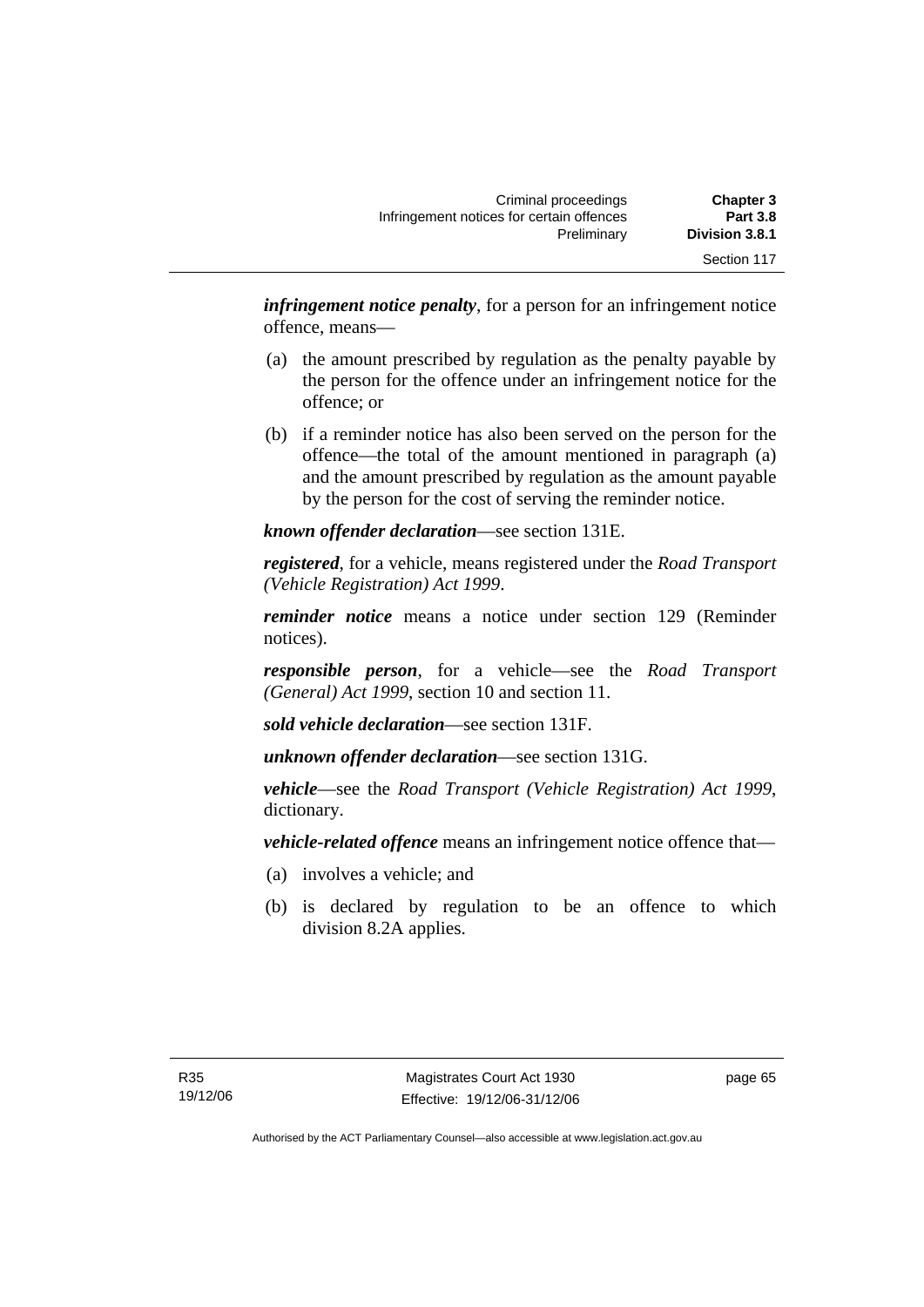| <b>Chapter 3</b>              | Criminal proceedings                      |
|-------------------------------|-------------------------------------------|
| <b>Part 3.8</b>               | Infringement notices for certain offences |
| Division 3.8.1<br>Section 118 | Preliminary                               |

## **118 Purpose and effect of pt 3.8**

- (1) The purpose of this part is to create a system of infringement notices for certain offences as an alternative to prosecution.
- (2) This part does not—
	- (a) require an infringement or reminder notice to be served on a person; or
	- (b) affect the liability of a person to be prosecuted for an offence if—
		- (i) an infringement or reminder notice is not served on the person for the offence; or
		- (ii) the person does not comply with an infringement or reminder notice served on the person for the offence; or
		- (iii) an infringement notice served on the person for the offence is withdrawn; or
	- (c) prevent the service of 2 or more infringement notices on a person for an offence; or
	- (d) limit or otherwise affect the penalty that may be imposed by a court on a person for an offence.

## **119 Regulations about infringement notice offences**

- (1) A regulation may prescribe an offence for the definition of *infringement notice offence* in section 117 by—
	- (a) stating the offence; or
	- (b) referring to the provision creating the offence; or
	- (c) providing that all offences, or all offences except for stated offences, against an Act or subordinate law are infringement notice offences.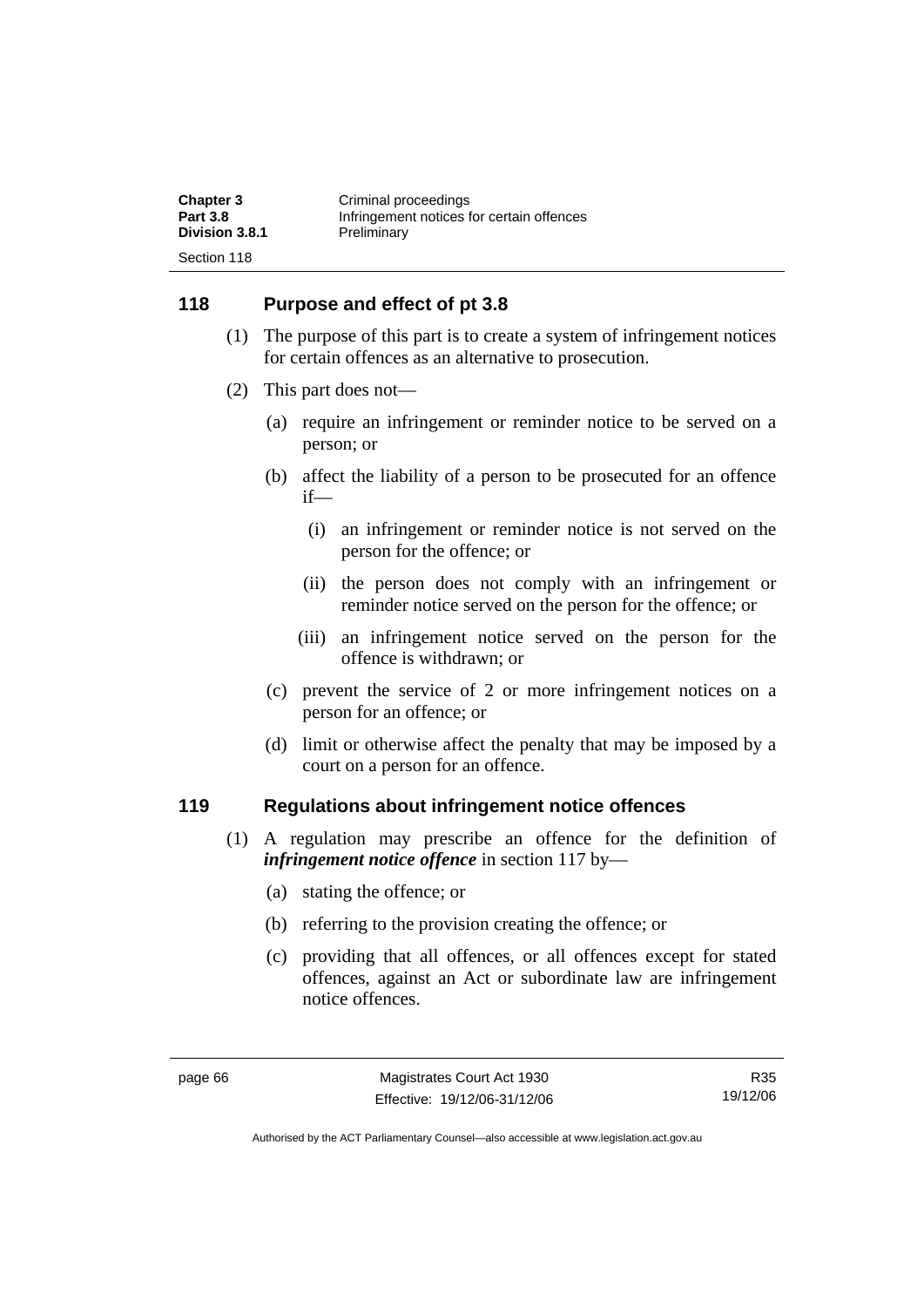- (2) Subsection (1) does not limit the way that a regulation may prescribe an offence for that definition.
- (3) A regulation may, for the definition of infringement notice penalty in section 117, prescribe—
	- (a) an amount as the penalty payable by anyone for an offence if it is dealt with under this part; or
	- (b) different amounts as the penalties payable for different offences if they are dealt with under this part; or
	- (c) different amounts as the penalties payable for the same kind of offence committed by different people or in different circumstances if the offence is dealt with under this part.
- (4) However, an infringement notice penalty prescribed for a person for an offence must not exceed the maximum fine that could be imposed by a court on the person for the offence.
- (5) Subsection (3) does not limit the way that a regulation may prescribe an amount for that definition.

# **Division 3.8.2 Infringement and reminder notices**

# **120 Service of infringement notices**

- (1) If an authorised person believes, on reasonable grounds, that a person has committed an infringement notice offence, the authorised person may serve a notice (an *infringement notice*) on the person for the offence.
- (2) To remove any doubt, an authorised person may not serve an infringement notice on a person under this section for an offence after the end of the time within which a prosecution may be brought for the offence.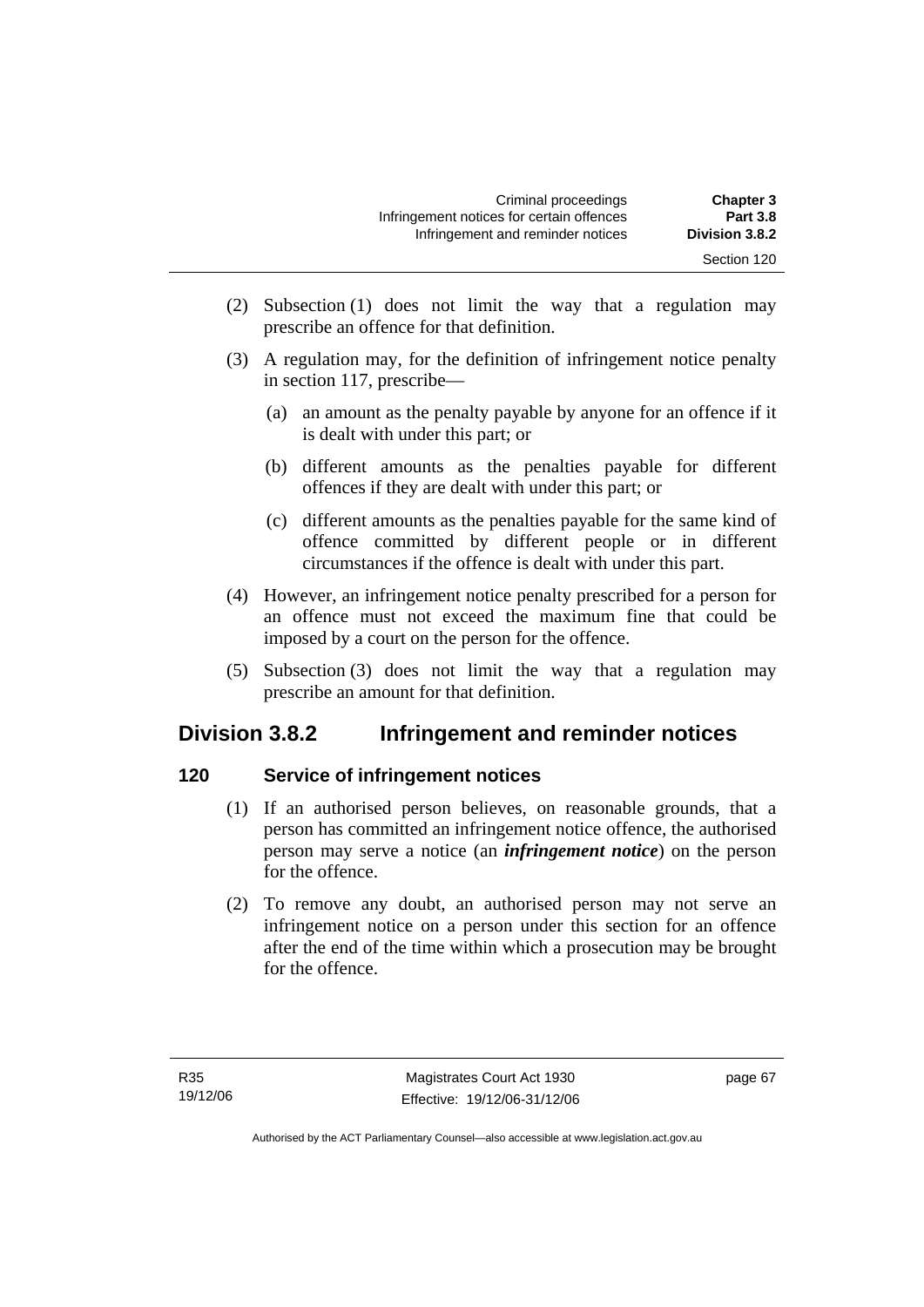| <b>Chapter 3</b> | Criminal proceedings                      |
|------------------|-------------------------------------------|
| <b>Part 3.8</b>  | Infringement notices for certain offences |
| Division 3.8.2   | Infringement and reminder notices         |
| Section 121      |                                           |

 (3) This section does not prevent an infringement notice for a vehiclerelated offence being served on a person under section 131B (Service of infringement notice on responsible person for vehicle).

## **121 Contents of infringement notices**

- (1) An infringement notice served on a person by an authorised person for an infringement notice offence must—
	- (a) be identified by a unique number; and
	- (b) state the date of service of the notice; and
	- (c) state—
		- (i) the full name, or surname and initials, and address of the person on whom the notice is served; or
		- (ii) the particulars that are, under the regulations, identifying particulars for the person; and
	- (d) give brief details of the offence, including the Act or subordinate law, and the provision of it, contravened by the person, and—
		- (i) if the offence took place over a period—the period, or approximate period, when the offence was committed; or
		- (ii) in any other case—the place where the offence was committed and the date and approximate time of the offence; and
	- (e) state the infringement notice penalty payable by the person for the offence; and
	- (f) contain the information required by section 122 (Additional information in infringement notices); and
	- (g) identify the authorised person in accordance with the regulations; and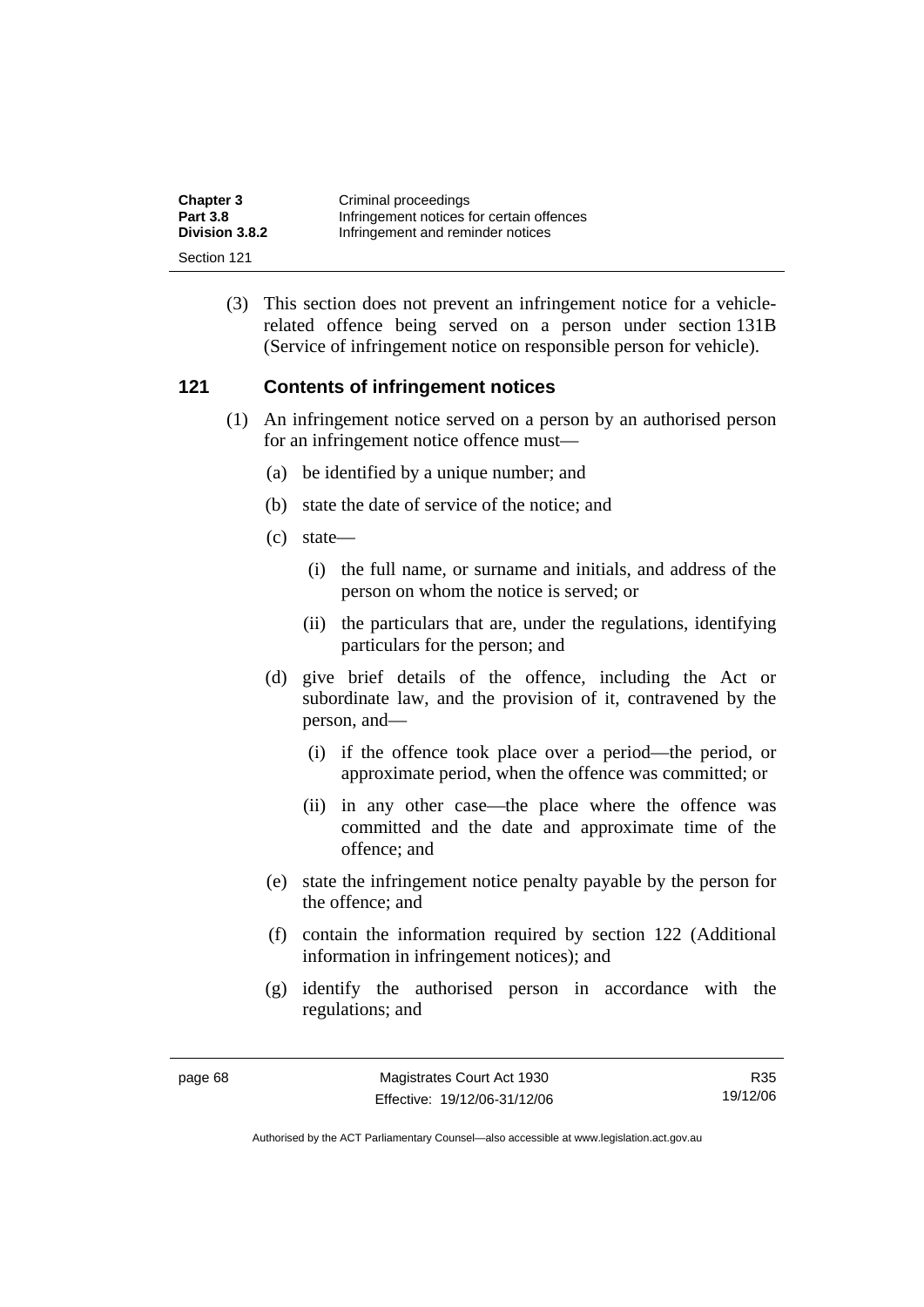- (h) include any other information required by regulation and any additional information that the administering authority considers appropriate.
- (2) A regulation may provide that subsection (1) (c) does not apply to an infringement notice.

# **122 Additional information in infringement notices**

- (1) The infringement notice must also tell the person on whom it is served that—
	- (a) the person may pay the infringement notice penalty for the offence or dispute liability for the offence within 28 days after the day when the notice is served on the person (the *date of service* of the notice); and
	- (b) the person may apply to the administering authority for additional time in which to pay the penalty or dispute liability for the offence; and
	- (c) the notice may be withdrawn before or after the penalty is paid; and
	- (d) if the person pays the penalty within the 28 days (or any additional time allowed by the administering authority), then, unless the infringement notice is withdrawn and any penalty refunded—
		- (i) any liability of the person for the offence is discharged; and
		- (ii) the person will not be prosecuted in court for the offence; and
		- (iii) the person will not be taken to have been convicted of the offence; and
	- (e) if the person wishes to dispute liability for the offence, the issue may be referred to the Magistrates Court; and

| R <sub>35</sub> | Magistrates Court Act 1930   | page 69 |
|-----------------|------------------------------|---------|
| 19/12/06        | Effective: 19/12/06-31/12/06 |         |

Authorised by the ACT Parliamentary Counsel—also accessible at www.legislation.act.gov.au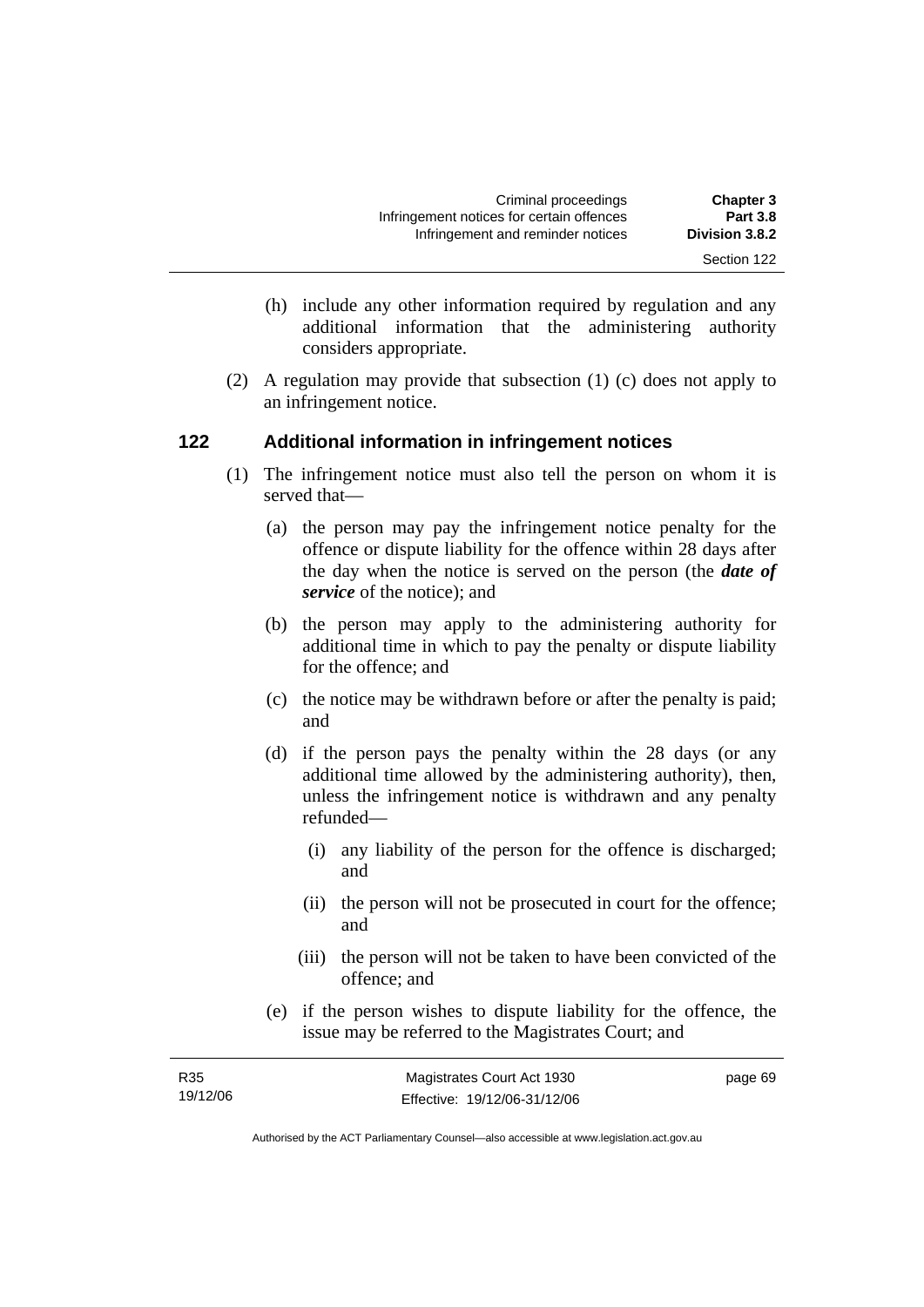| <b>Chapter 3</b> | Criminal proceedings                      |
|------------------|-------------------------------------------|
| <b>Part 3.8</b>  | Infringement notices for certain offences |
| Division 3.8.2   | Infringement and reminder notices         |
| Section 123      |                                           |

- (f) if the Magistrates Court finds against the person or the person is prosecuted in court for the offence, the person may be convicted of the offence and ordered to pay a penalty and costs, and be subject to other court orders; and
- (g) if the person does not pay the infringement notice penalty, or disputes liability for the offence, within the 28 days (or any additional time allowed by the administering authority), a reminder notice may be served on the person for the offence or the person may be prosecuted in court for the offence; and
- (h) if a reminder notice is served on the person, the infringement notice penalty is increased by the amount payable by the person for the cost of serving the reminder notice.
- (2) In addition, the infringement notice must—
	- (a) explain how the person may pay the infringement notice penalty or dispute liability for the offence; and
	- (b) explain how the person may apply for additional time to pay the infringement notice penalty or dispute liability for the offence.

## **123 Time for payment of infringement notice penalty**

The infringement notice penalty payable by a person under an infringement notice or reminder notice is payable—

- (a) within 28 days after the date of service of the notice; or
- (b) if the person applies to the administering authority within the 28 days for additional time to pay and the additional time is allowed—within the additional time allowed by the administering authority; or
- (c) if the person applies to the administering authority within the 28 days for additional time to pay and the application is refused—within 7 days after the day the person is told of the

R35 19/12/06

Authorised by the ACT Parliamentary Counsel—also accessible at www.legislation.act.gov.au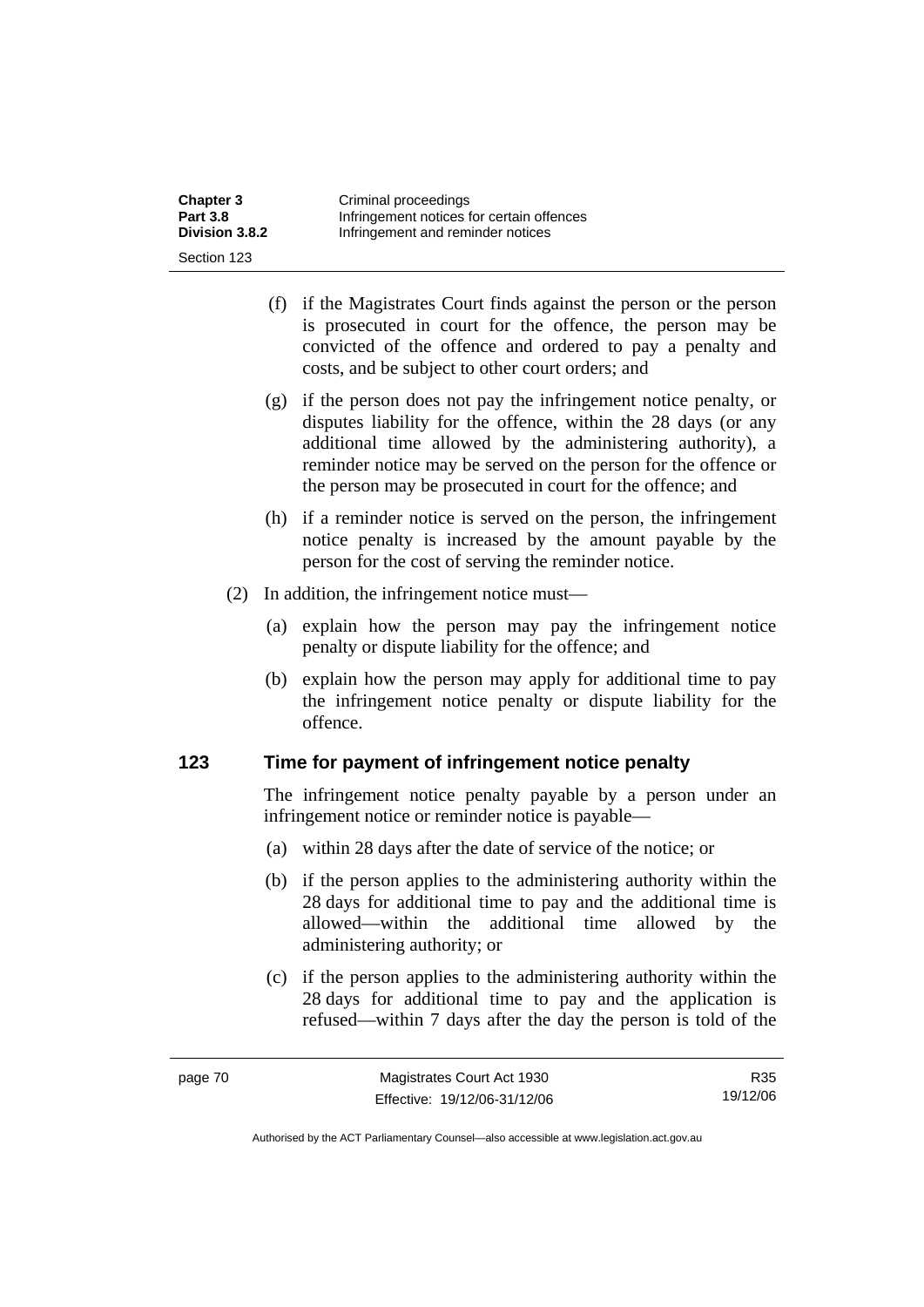refusal or 28 days after the date of service of the notice, whichever is later.

# **124 Extension of time to pay penalty**

- (1) The person on whom an infringement notice or reminder notice is served may apply, in writing, to the administering authority, within 28 days after the date of service of the notice, for a stated additional time (of not longer than 6 months) in which to pay the infringement notice penalty.
- (2) The administering authority must—
	- (a) allow or refuse to allow the additional time; and
	- (b) tell the person in writing of the decision and, if the decision is a refusal, the reasons for it.

# **125 Effect of payment of infringement notice penalty**

- (1) This section applies if—
	- (a) an infringement notice has been served on a person for an infringement notice offence; and
	- (b) the person pays the infringement notice penalty for the offence in accordance with this part; and
	- (c) when the payment is made, the infringement notice had not been withdrawn and an information had not been laid in the Magistrates Court against the person for the offence.
	- *Note* Section 127 (Withdrawal of infringement notice) provides for the withdrawal at any time of an infringement notice that has been served on a person. If s 125 applied to the infringement notice offence, it ceases to apply, and is taken never to have applied, on the withdrawal of the notice (see s  $127(4)$ ).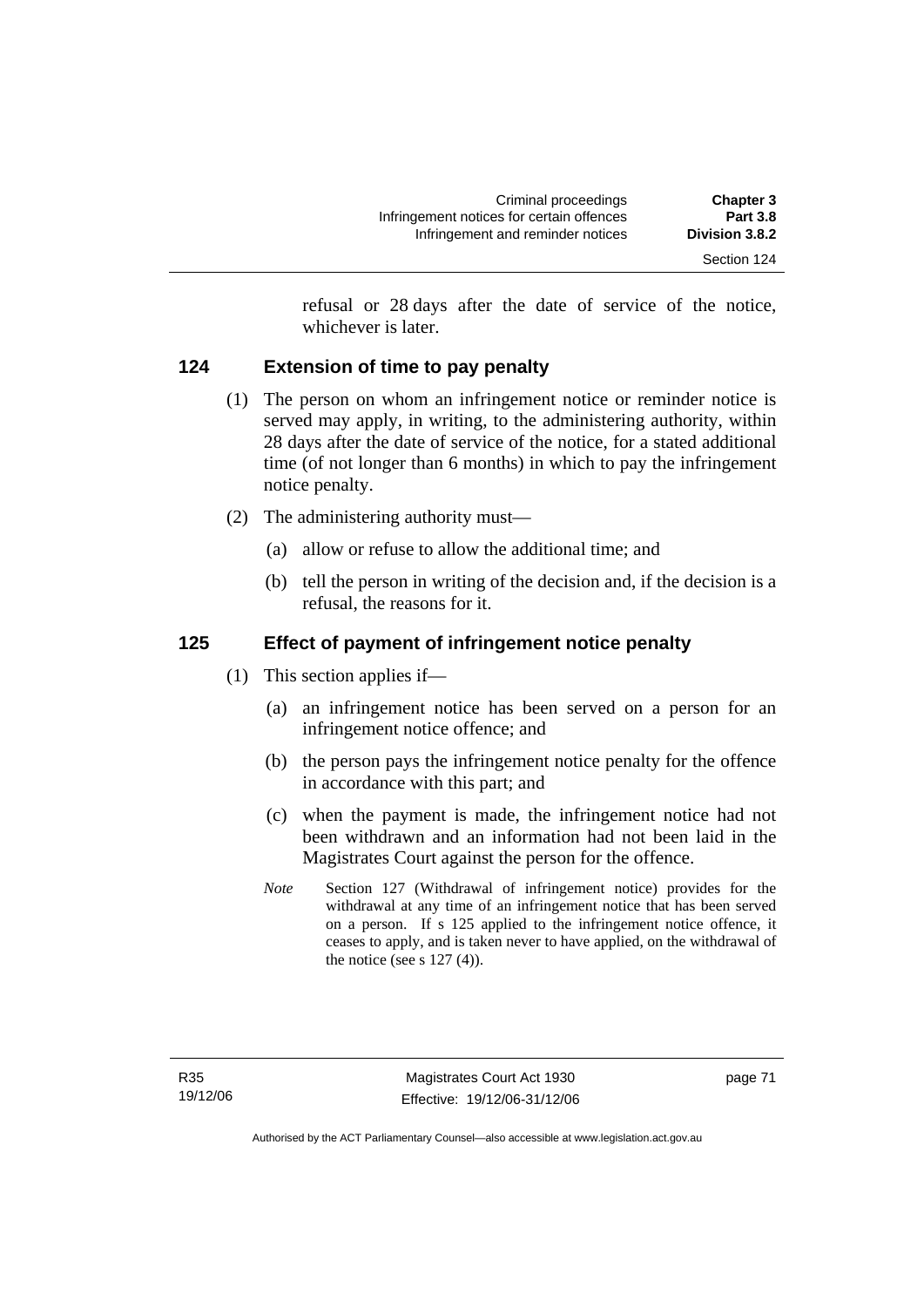| <b>Chapter 3</b> | Criminal proceedings                      |
|------------------|-------------------------------------------|
| <b>Part 3.8</b>  | Infringement notices for certain offences |
| Division 3.8.2   | Infringement and reminder notices         |
| Section 126      |                                           |

- (2) If this section applies—
	- (a) any liability of the person for the offence is discharged; and
	- (b) the person must not be prosecuted in a court for the offence; and
	- (c) the person is not taken to have been convicted of the offence.
- (3) If 2 or more infringement notices were served on the person for the offence, then, unless all the infringement notices have been withdrawn, subsection (2) applies to the person in relation to the offence if the person pays, in accordance with this part, the infringement notice penalty in relation to any of the notices (together with any costs and disbursements payable under this part in relation to the notice).

## **126 Application for withdrawal of infringement notice**

- (1) The person on whom an infringement notice for an infringement notice offence is served may apply to the administering authority, in writing, for the withdrawal of the notice within 28 days after the day when the infringement notice, or a reminder notice for the offence, is served on the person (or any additional time allowed by the administering authority).
- (2) The administering authority must—
	- (a) withdraw the notice or refuse to withdraw the notice; and
	- (b) tell the person in writing of the decision and, if the decision is a refusal, the reasons for it.

#### **127 Withdrawal of infringement notice**

- (1) This section applies to an infringement notice that has been served on a person for an infringement notice offence.
- (2) The administering authority may, by notice served on the person, withdraw the infringement notice, whether or not—

R35 19/12/06

Authorised by the ACT Parliamentary Counsel—also accessible at www.legislation.act.gov.au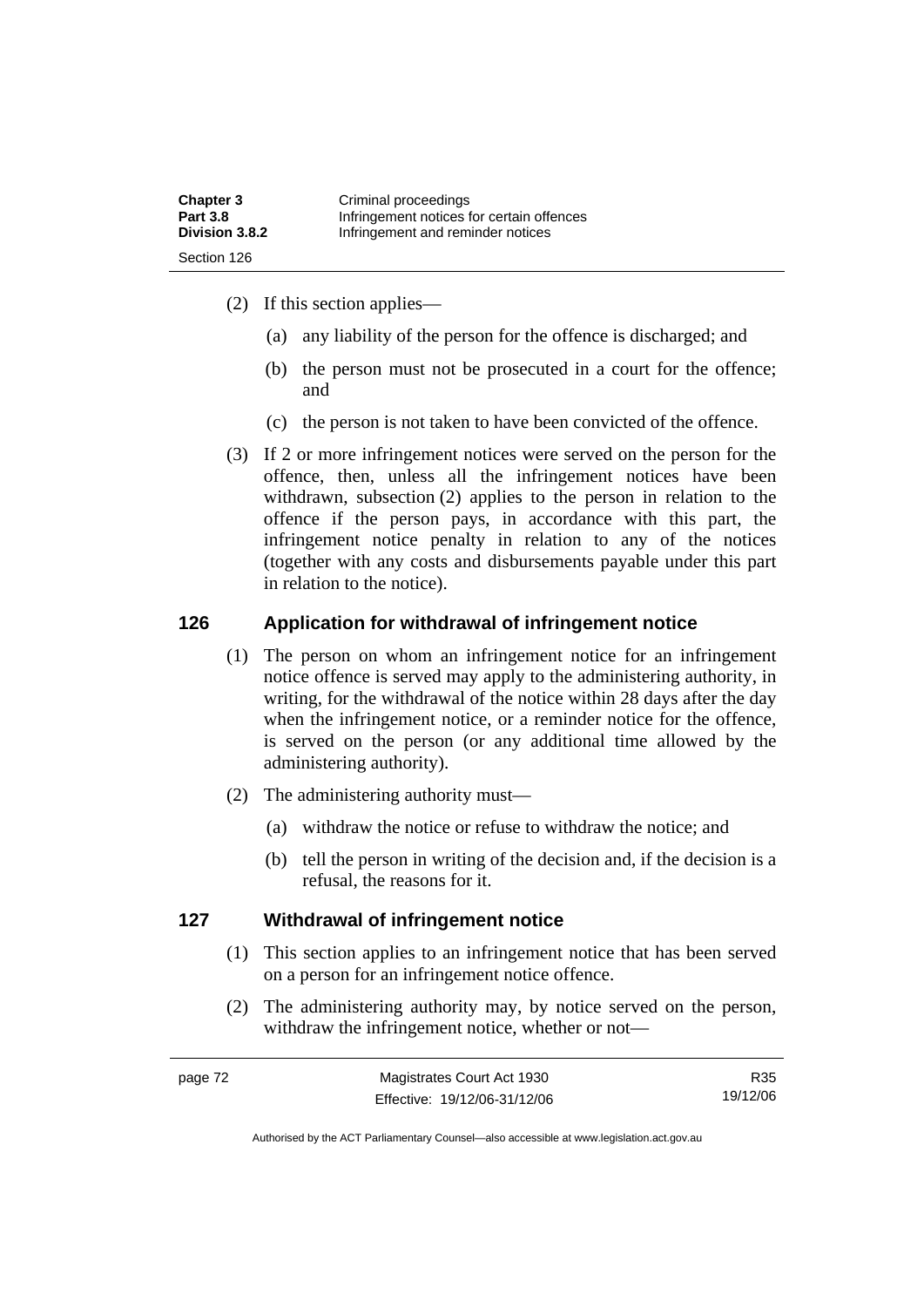- (a) the person has made an application for the withdrawal of the infringement notice; or
- (b) the infringement notice penalty (or part of it) has been paid for the offence; or
- (c) the person has disputed liability for the infringement notice offence.
- (3) The notice must—
	- (a) include the number of the infringement notice and the date of service of the infringement notice; and
	- (b) tell the person that the infringement notice is withdrawn and, in general terms, about subsection (4).
- (4) On service of the notice—
	- (a) this part ceases to apply to the infringement notice; and
	- (b) if the infringement notice penalty (or part of it) has been paid—the amount paid must be repaid by the administering authority; and
	- (c) if section 125 (Effect of payment of infringement notice penalty) applies to the offence—the section ceases to apply, and is taken never to have applied, to the offence; and
	- (d) a proceeding for the offence may be taken in a court against anyone (including the person) as if the infringement notice had not been served on the person.

# **128 Guidelines about withdrawal of infringement notices**

 (1) The Minister may, in writing, issue guidelines about the exercise of an administering authority's functions under section 126 (Application for withdrawal of infringement notice), section 127 (Withdrawal of infringement notice) or section 133 (Extension of time to dispute liability).

page 73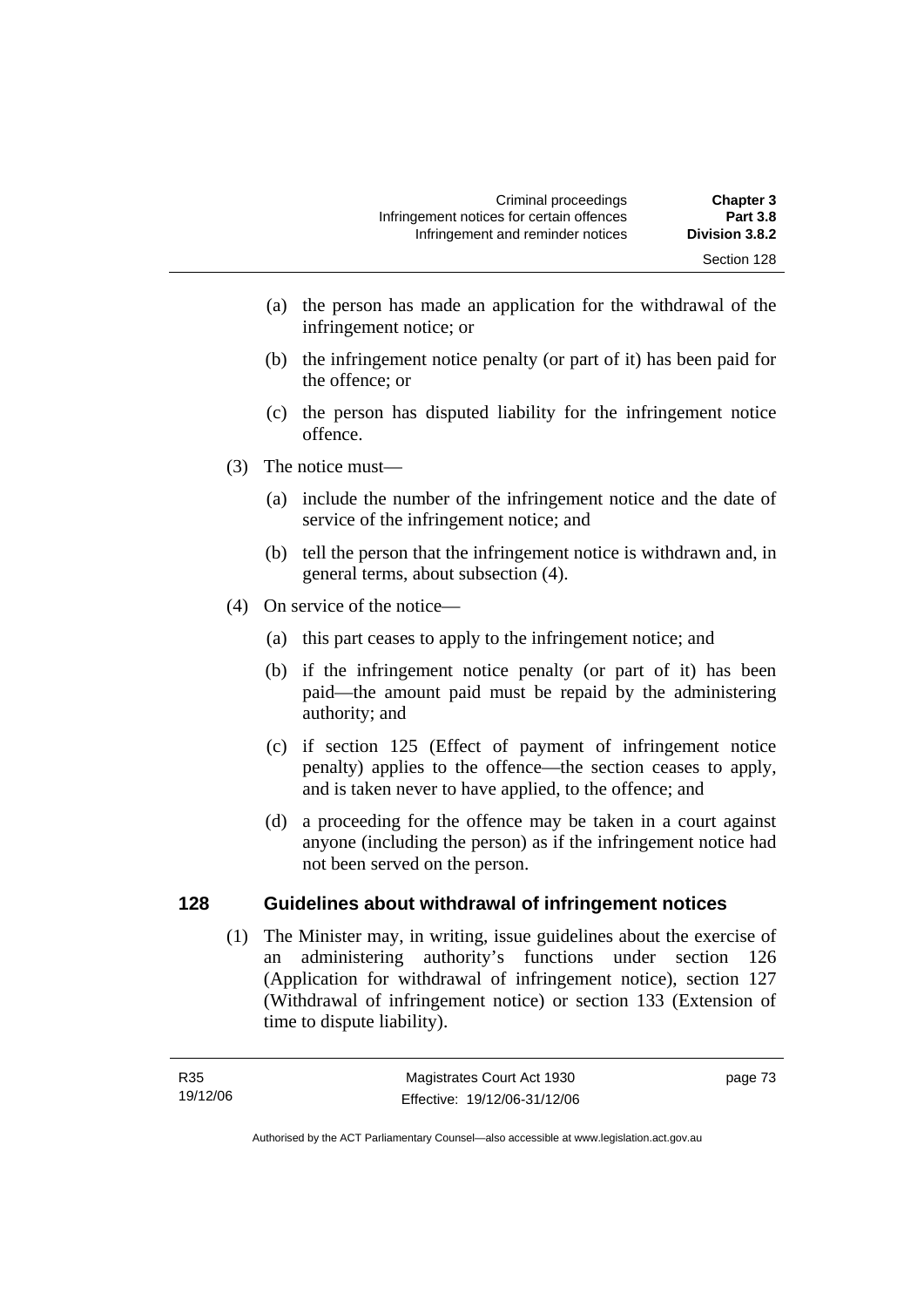| <b>Chapter 3</b> | Criminal proceedings                      |
|------------------|-------------------------------------------|
| <b>Part 3.8</b>  | Infringement notices for certain offences |
| Division 3.8.2   | Infringement and reminder notices         |
| Section 129      |                                           |

- (2) The administering authority for an infringement notice offence must comply with any guidelines applying to the offence.
- (3) A guideline is a disallowable instrument.
	- *Note* A disallowable instrument must be notified, and presented to the Legislative Assembly, under the Legislation Act*.*

## **129 Reminder notices**

An authorised person may serve a notice (a *reminder notice*) on a person if—

- (a) an infringement notice has been served on the person for an infringement notice offence; and
- (b) the infringement notice has not been withdrawn; and
- (c) the infringement notice penalty has not been paid to the administering authority within the time for payment under this part; and
- (d) written notice disputing liability has not been given to the administering authority in accordance with this part; and
- (e) a reminder notice has not previously been served on the person for the offence.

## **130 Contents of reminder notices**

A reminder notice served on a person by an authorised person for an infringement notice offence must—

- (a) be identified by a unique number; and
- (b) include the following information:
	- (i) the Act or subordinate law, and the provision of it, contravened by the person;
	- (ii) the number of the infringement notice served on the person for the offence;

| page 74 | Magistrates Court Act 1930   | R35      |
|---------|------------------------------|----------|
|         | Effective: 19/12/06-31/12/06 | 19/12/06 |

Authorised by the ACT Parliamentary Counsel—also accessible at www.legislation.act.gov.au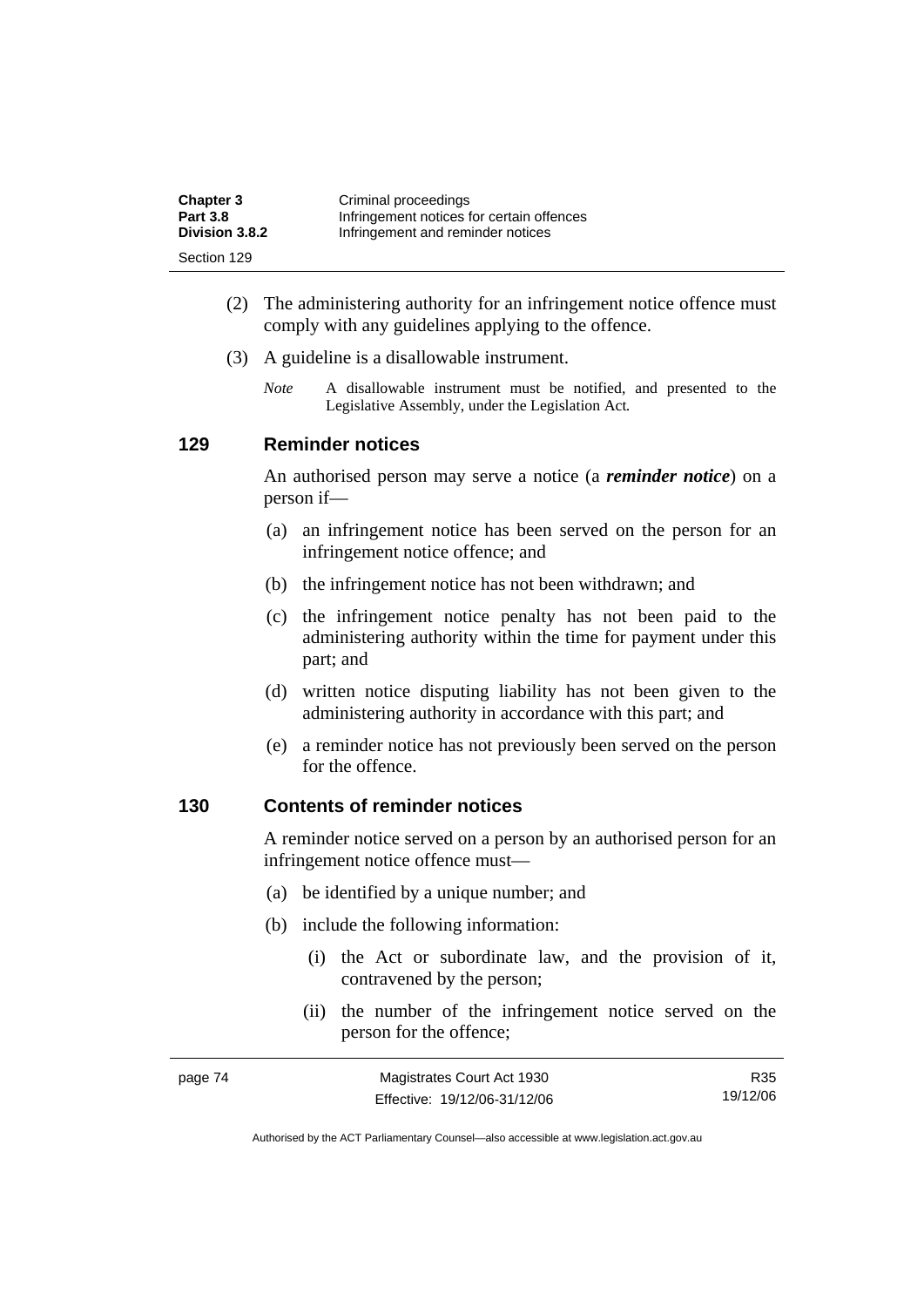- (iii) the date of service of the infringement notice; and
- (c) state the date of service of the reminder notice; and
- (d) state the infringement notice penalty that is now payable by the person for the offence; and
- (e) contain the information required by section 131 (Additional information in reminder notices); and
- (f) identify the authorised person in accordance with the regulations; and
- (g) include any other information required by regulation and any additional information that the administering authority considers appropriate.

## **131 Additional information in reminder notices**

- (1) The reminder notice must also tell the person on whom it is served that—
	- (a) the infringement notice penalty for the offence has not been paid; and
	- (b) the infringement notice has not been withdrawn; and
	- (c) written notice disputing liability has not been received by the administering authority from the person for the offence; and
	- (d) the infringement notice penalty for the offence has been increased by the amount payable by the person for the cost of serving the reminder notice; and
	- (e) the person may pay the infringement notice penalty that is now payable by the person for the offence or dispute liability for the offence within 28 days after the day when the reminder notice is served on the person (the *date of service* of the notice); and

page 75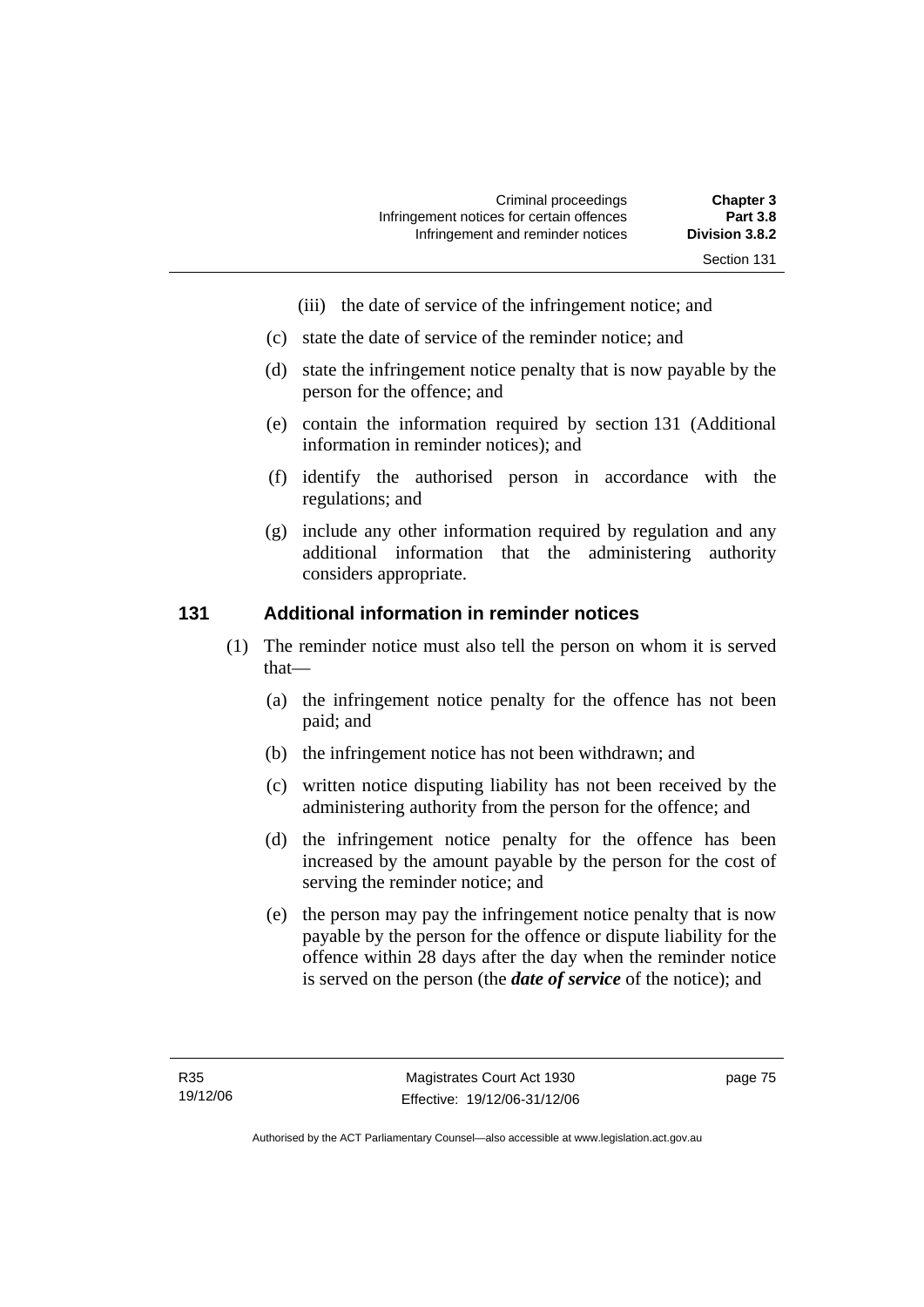| <b>Chapter 3</b> | Criminal proceedings                      |
|------------------|-------------------------------------------|
| <b>Part 3.8</b>  | Infringement notices for certain offences |
| Division 3.8.2   | Infringement and reminder notices         |
| Section 131      |                                           |

- (f) the person may apply to the administering authority for additional time in which to pay the penalty or dispute liability for the offence; and
- (g) the infringement notice may be withdrawn before or after the penalty is paid; and
- (h) if the person pays the penalty within the 28 days (or any additional time allowed by the administering authority), then, unless the infringement notice is withdrawn and any penalty refunded—
	- (i) any liability of the person for the offence is discharged; and
	- (ii) the person will not be prosecuted in court for the offence; and
	- (iii) the person will not be taken to have been convicted of the offence; and
- (i) if the person wishes to dispute liability for the offence, the issue may be referred to the Magistrates Court; and
- (j) if the Magistrates Court finds against the person or the person is prosecuted in court for the offence, the person may be convicted of the offence and ordered to pay a penalty and costs, and be subject to other court orders; and
- (k) if the person does not pay the infringement notice penalty, or dispute liability for the offence, within the 28 days (or any additional time allowed by the administering authority), the person may be prosecuted in court for the offence.
- (2) In addition, the reminder notice must—
	- (a) explain how the person may pay the infringement notice penalty or dispute liability for the offence; and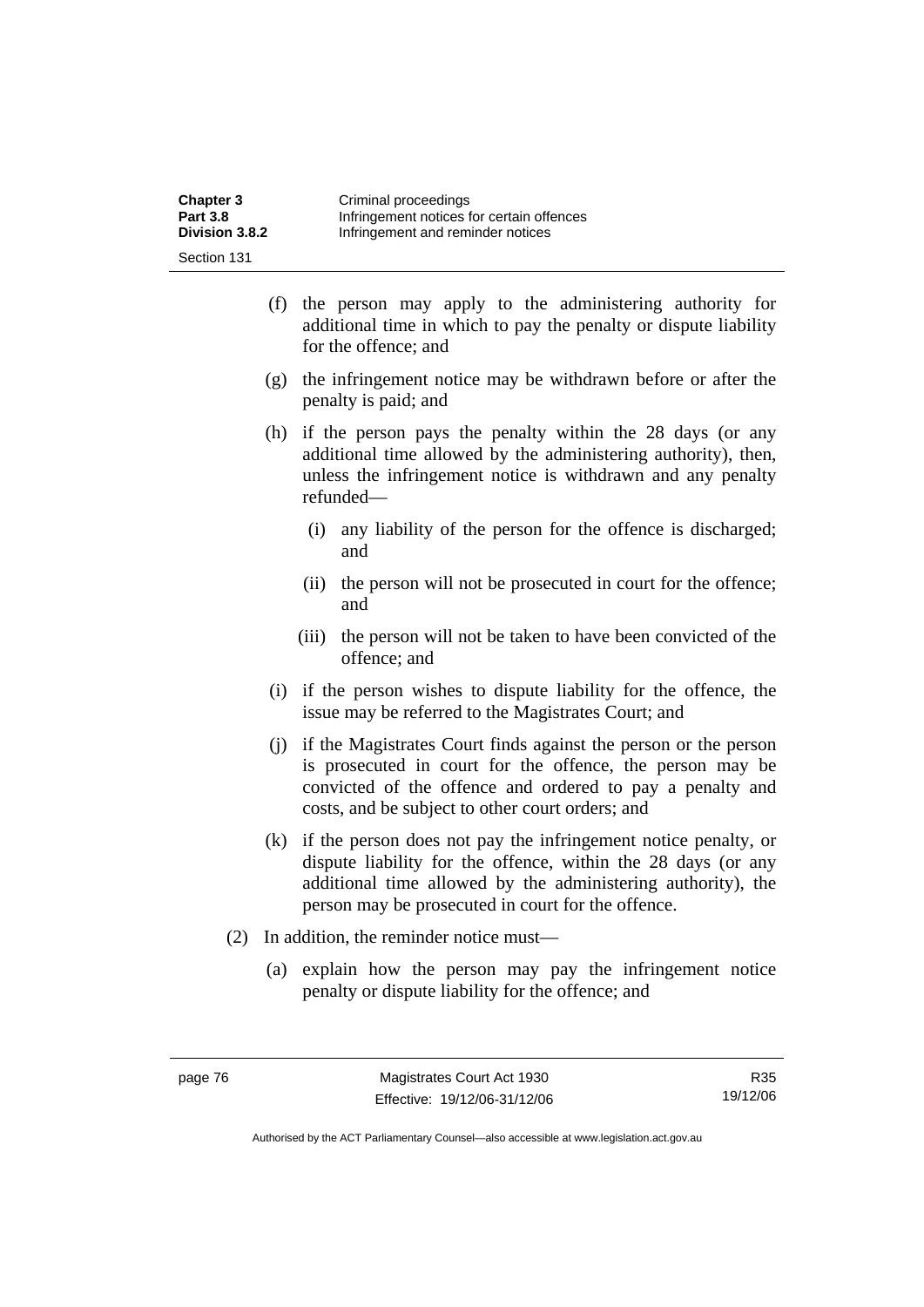(b) explain how the person may apply for additional time to pay the infringement notice penalty or dispute liability for the

# **Division 3.8.3 Additional provisions for vehiclerelated offences**

# **131A Meaning of** *infringement notice*

In this division:

offence.

*infringement notice* means an infringement notice for a vehicle-related offence.

# **131B Service of infringement notice on responsible person for vehicles**

- (1) This section applies if an authorised person believes, on reasonable grounds, that a vehicle-related offence has been committed.
- (2) The authorised person may serve an infringement notice for the offence on—
	- (a) the responsible person for the vehicle at the time of the offence; or
	- (b) if there is more than 1 responsible person for the vehicle at that time—each or any of them.
	- *Note 1* For how documents may be served, see the Legislation Act, pt 19.5
	- *Note 2* Subsections (3) and (4) provide additional ways for serving infringement notices (see Legislation Act, s 251 (1)).
- (3) If the infringement notice is to be served on a person under this section by post and the vehicle is registered under a law of another jurisdiction corresponding to the *Road Transport (Vehicle Registration) Act 1999*, the notice may be served by sending it by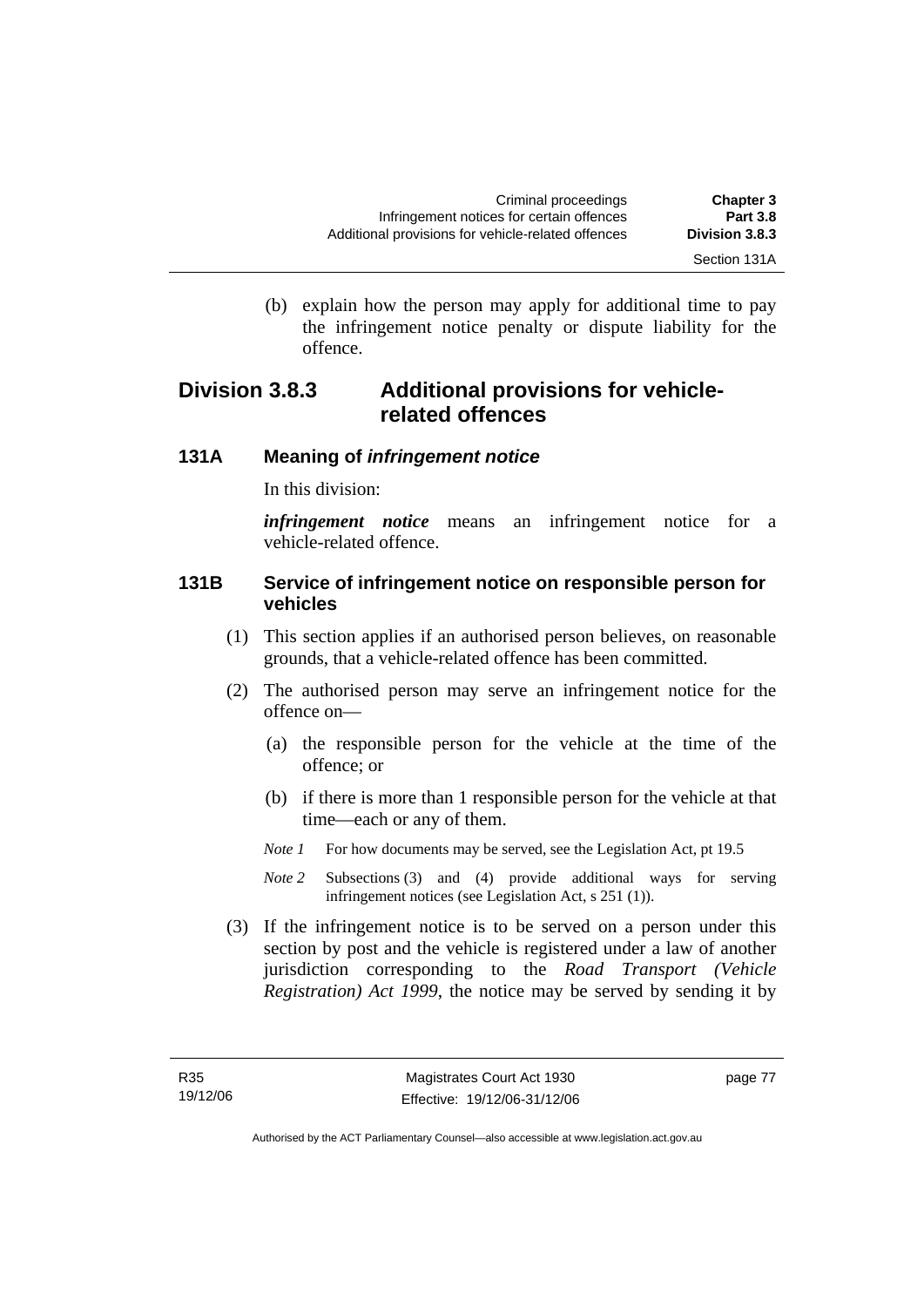| <b>Chapter 3</b> | Criminal proceedings                               |
|------------------|----------------------------------------------------|
| <b>Part 3.8</b>  | Infringement notices for certain offences          |
| Division 3.8.3   | Additional provisions for vehicle-related offences |
| Section 131B     |                                                    |

prepaid post, addressed to the person, to the latest address of the person in the registration records kept under that law.

- (4) An infringement notice for a vehicle-related offence may be served by securely placing or attaching the notice, addressed to the responsible person (without further description), on or to the vehicle in a conspicuous position.
- (5) If an infringement notice is served in the way mentioned in subsection (4), it is taken to have been served, on the day that it is placed on or attached to the vehicle, on—
	- (a) the responsible person for the vehicle; or
	- (b) if there is more than 1 responsible person for the vehicle at that time—each of them.
- (6) A person must not remove, deface or interfere with an infringement notice placed on, or attached to, a vehicle unless the person is the driver of the vehicle or the responsible person (or a responsible person) for the vehicle.

Maximum penalty: 20 penalty units.

- (7) A regulation may provide that an infringement notice for a vehiclerelated offence may only be served on a person under this section within the prescribed period after the day the offence was committed.
- (8) To remove any doubt, an authorised person may not serve an infringement notice on a person under this section for an offence after—
	- (a) if a regulation under subsection (7) prescribes a period for the offence—the end of the prescribed period; or
	- (b) in any other case—the end of the time within which a prosecution may be brought against the person for the offence.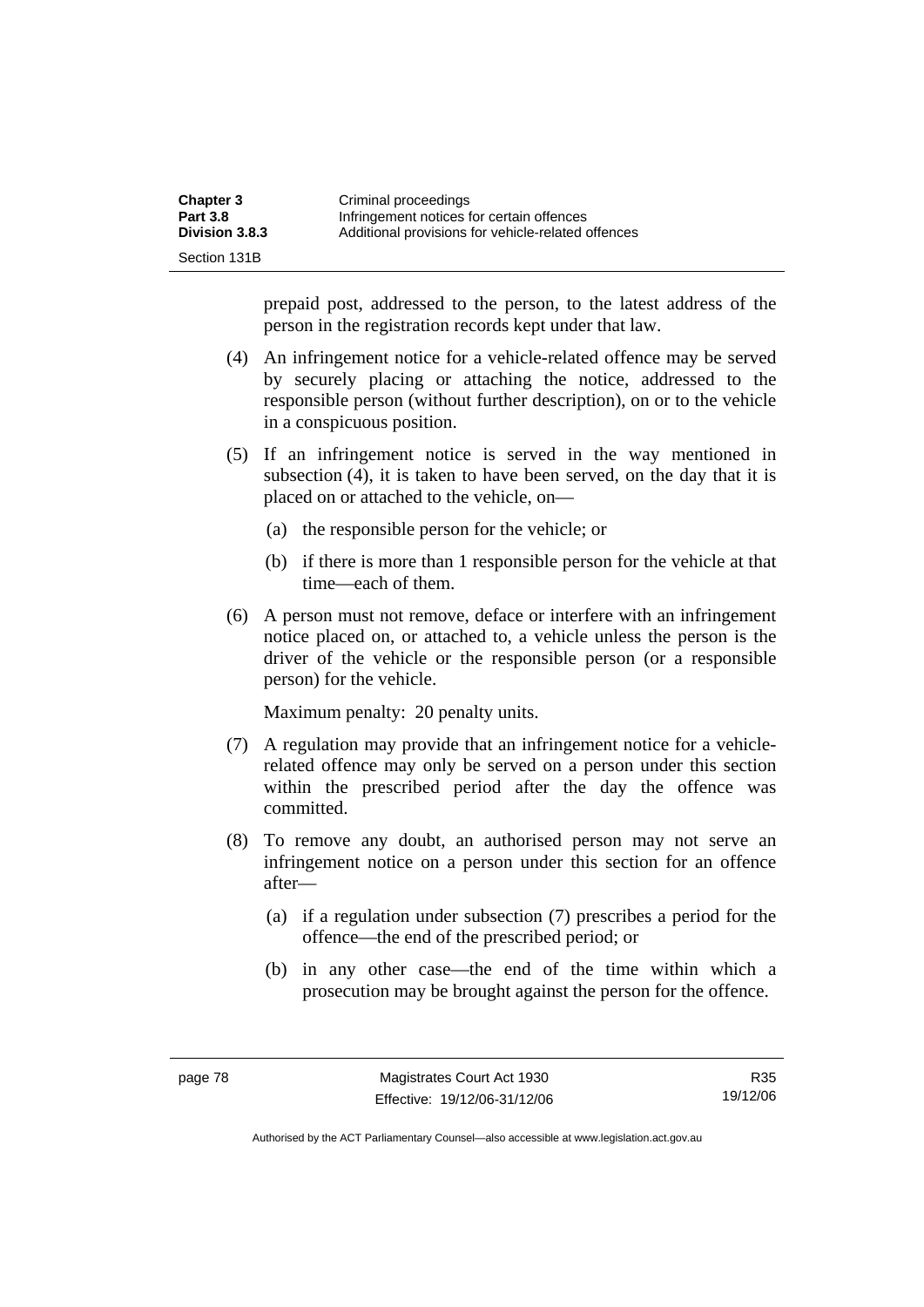(9) This section does not prevent an infringement notice for a vehiclerelated offence being served on a person under section 120 (Service of infringement notices).

# **131C Liability for vehicle-related offences**

- (1) If an infringement notice for a vehicle-related offence is served on a person under section 131B, the person is liable for the offence, and may be convicted of and punished for the offence, even though the person who actually committed the offence (the *actual offender*) may have been someone else.
- (2) If the actual offender is not the responsible person (or a responsible person) for the vehicle at the time of the offence, subsection (1) does not affect the liability of the actual offender, but—
	- (a) an additional penalty for the offence may not be recovered from or imposed on the actual offender if an infringement notice penalty for the offence has been paid by, or a penalty has been imposed on, the responsible person (or a responsible person) for the vehicle at that time; and
	- (b) an additional penalty for the offence may not be recovered from or imposed on the responsible person (or a responsible person) for the vehicle at that time if an infringement notice penalty for the offence has been paid by, or a penalty has been imposed on, the actual offender.
- (3) However, in a prosecution against a responsible person for a vehicle-related offence, it is a defence if the responsible person establishes—
	- (a) that the vehicle was stolen, or illegally taken or used, at the time of the offence; or
	- (b) that the person made and gave to the administering authority a known offender declaration in accordance with section 131E (Known offender declaration) for the offence; or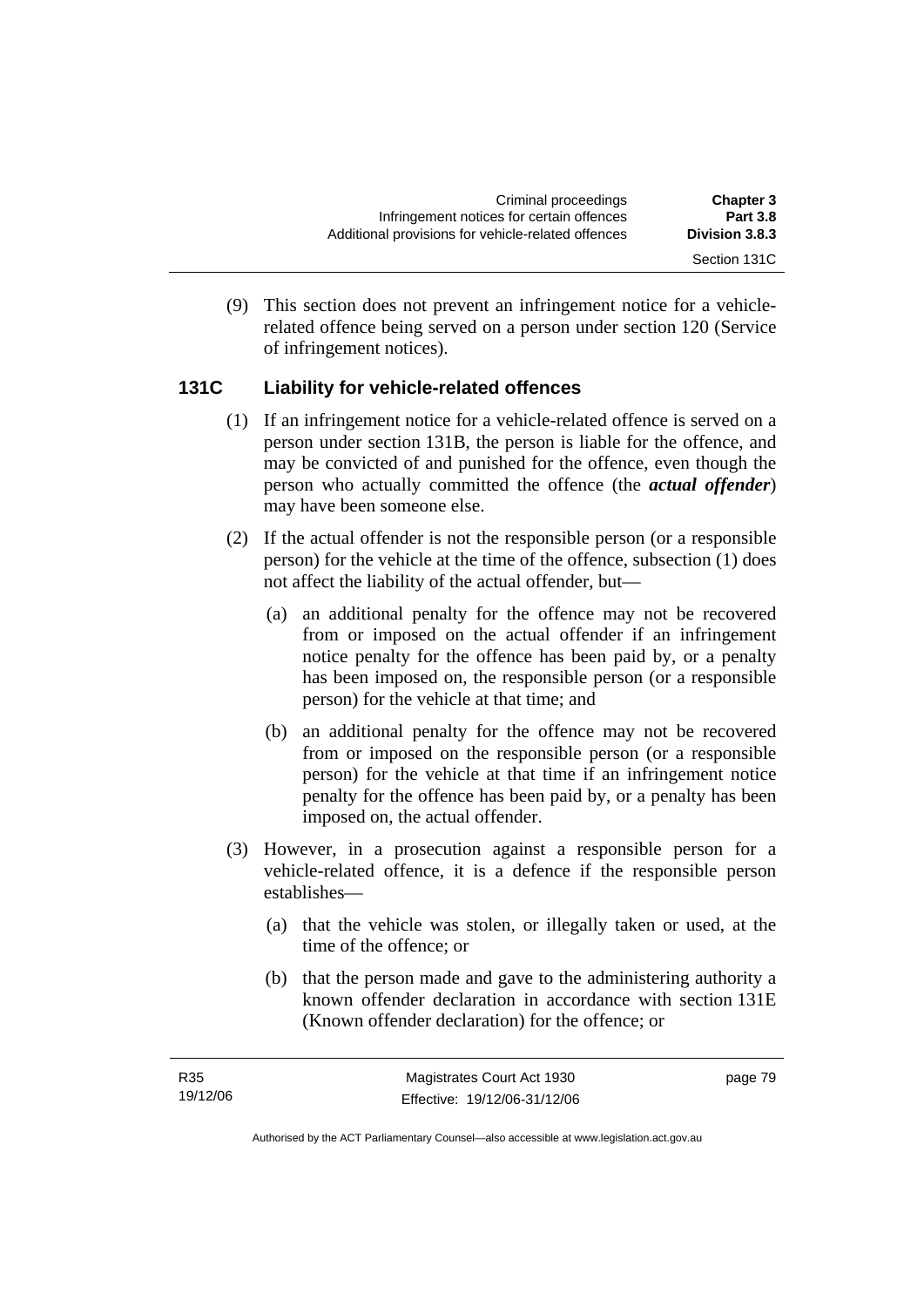| <b>Chapter 3</b> | Criminal proceedings                               |
|------------------|----------------------------------------------------|
| <b>Part 3.8</b>  | Infringement notices for certain offences          |
| Division 3.8.3   | Additional provisions for vehicle-related offences |
| Section 131D     |                                                    |

- (c) that the vehicle (or all of the person's interest in the vehicle) had been sold or disposed of by the person before the time of the offence, and that at that time the person did not have an interest in the vehicle; or
- (d) that the person—
	- (i) was not the driver of the vehicle at the time of the offence; and
	- (ii) does not know, and could not with reasonable diligence have found out, the name and address of the driver of the vehicle at that time.

# **131D Illegal user declarations**

- (1) This section applies if—
	- (a) an infringement notice for a vehicle-related offence is served on a person under section 131B (Service of infringement notice on responsible person for vehicles); and
	- (b) the person makes a statutory declaration (an *illegal user declaration*) stating that the vehicle was stolen, or illegally taken or used, at the time of the offence and providing all relevant facts supporting that statement, including details of where and when the matter was reported to the police; and
	- (c) the person gives the illegal user declaration to the administering authority within 28 days after the day when the infringement notice, or a reminder notice for the offence, is served on the person (or any additional time allowed by the administering authority).
- (2) An infringement notice for the offence may be served under section 120 (Service of infringement notices) on the person (if any) stated in the illegal user declaration as the person (the *named offender*) who was illegally in charge of the vehicle at the time of the offence.

| page 80 | Magistrates Court Act 1930   | R <sub>35</sub> |
|---------|------------------------------|-----------------|
|         | Effective: 19/12/06-31/12/06 | 19/12/06        |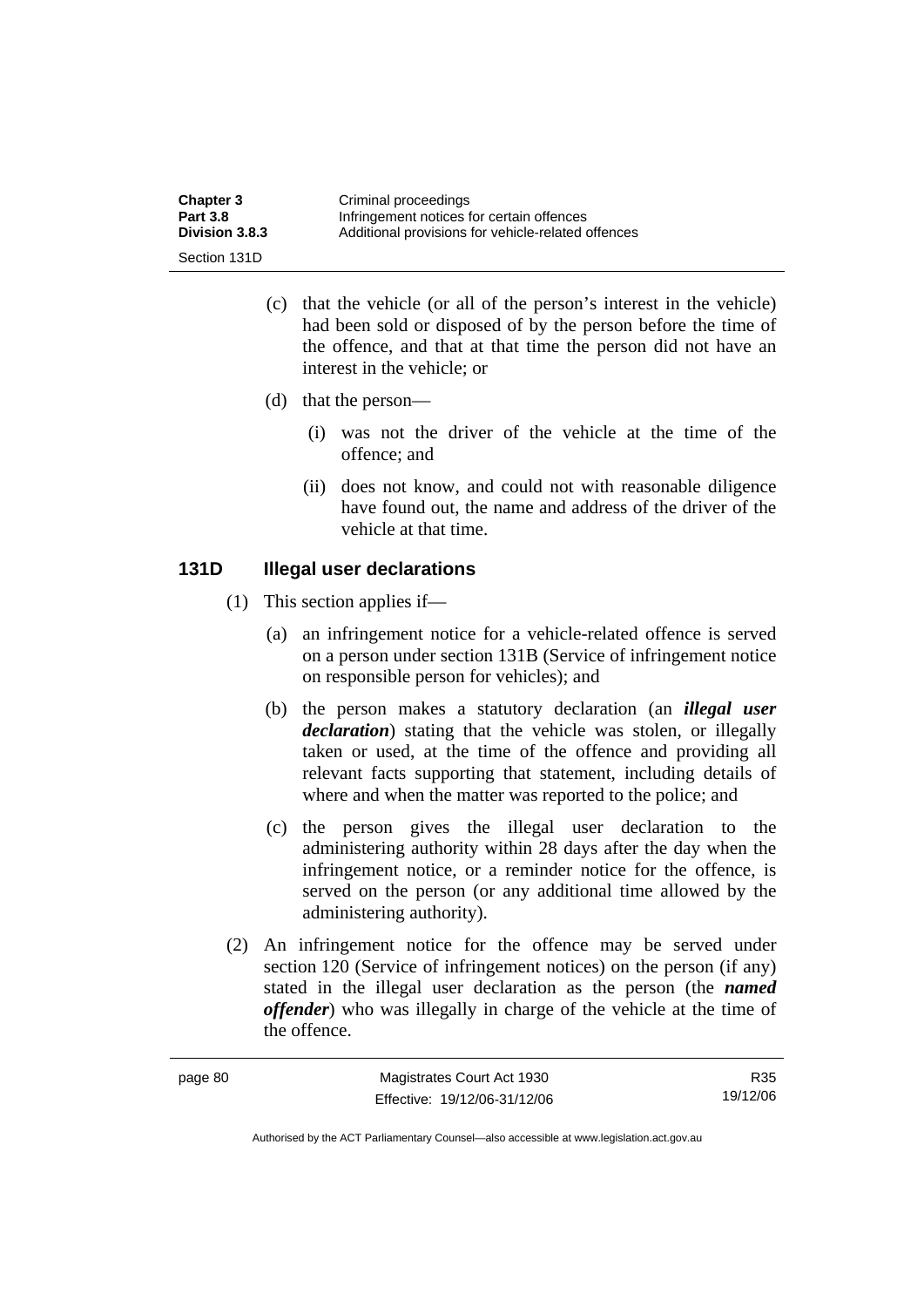- (3) If a document (including an infringement notice or reminder notice) is to be served on the named offender under this part by post in relation to the offence, the document may be addressed to the named offender at his or her home or business address stated in the illegal user declaration.
- (4) Section 131C (Liability for vehicle-related offences) and section 131E (Known offender declarations) apply as if the named offender were the responsible person for the vehicle at the time of the offence and the infringement notice had been served on the named offender under section 131B.
- (5) However, a proceeding for the offence may be brought in a court against the named offender only if a copy of the illegal user declaration has been served on the named offender by an authorised person.
- (6) In a proceeding against the named offender for the offence, the illegal user declaration is evidence that the named offender was the driver of the vehicle at the time of the offence.

# **131E Known offender declarations**

- (1) This section applies if—
	- (a) an infringement notice for a vehicle-related offence is served on a person under section 131B (Service of infringement notice on responsible person for vehicles); and
	- (b) the person makes a statutory declaration (a *known offender declaration*) stating—
		- (i) if the person is an individual—
			- (A) that the person was not the driver of the vehicle at the time of the offence and did not commit the offence; and

page 81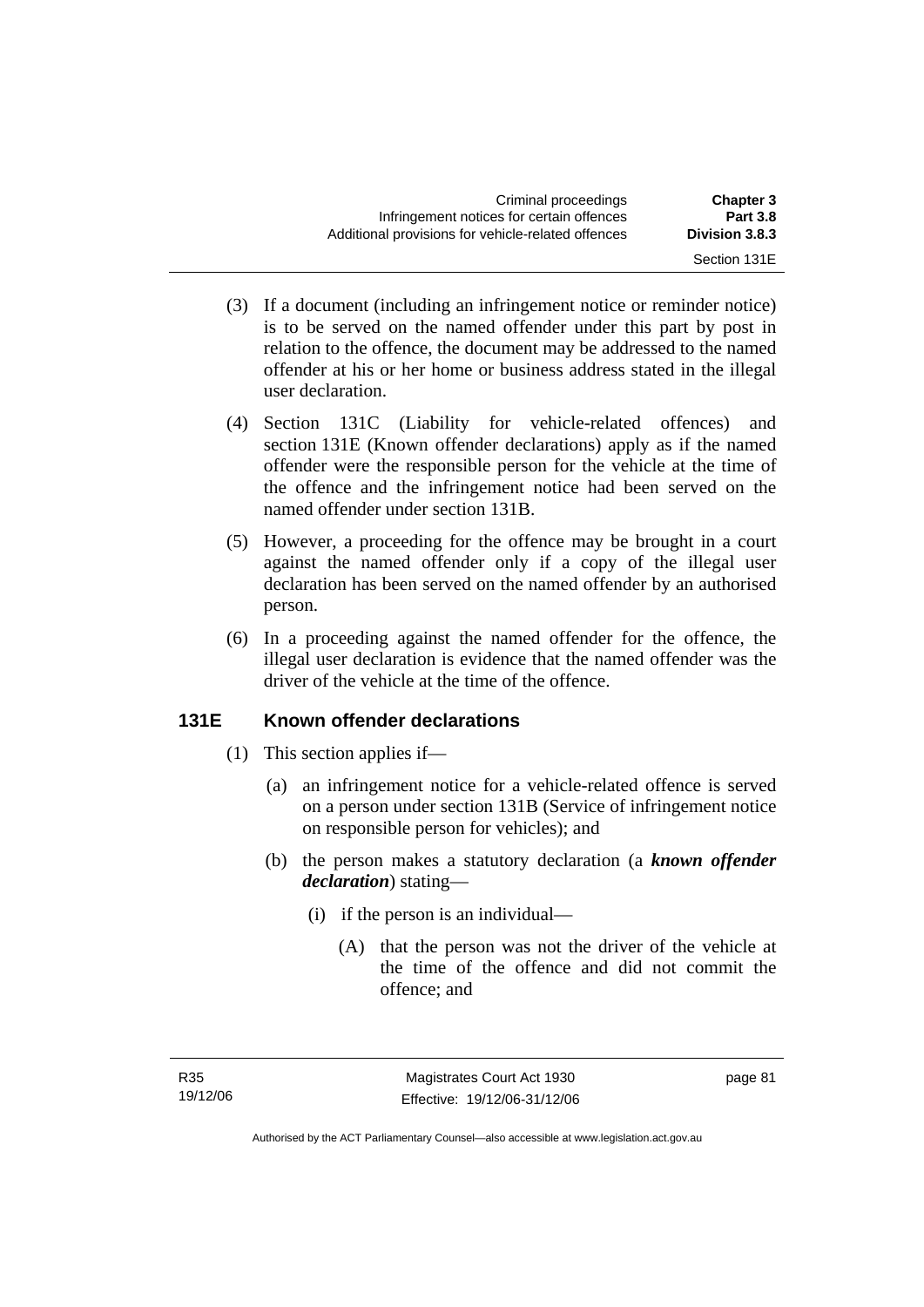| <b>Chapter 3</b><br><b>Part 3.8</b><br>Division 3.8.3 |           | Criminal proceedings<br>Infringement notices for certain offences<br>Additional provisions for vehicle-related offences                                                                                                                                                                                        |
|-------------------------------------------------------|-----------|----------------------------------------------------------------------------------------------------------------------------------------------------------------------------------------------------------------------------------------------------------------------------------------------------------------|
| Section 131E                                          |           |                                                                                                                                                                                                                                                                                                                |
|                                                       |           | the name and home or business address of the person<br>(B)<br>(the <i>named offender</i> ) who was the driver of the<br>vehicle at that time; and                                                                                                                                                              |
|                                                       |           | (C) all relevant facts supporting those statements; or                                                                                                                                                                                                                                                         |
|                                                       | (ii)      | if the person is a corporation—the name and home or<br>business address of the person (also the <i>named offender</i> )<br>who was the driver of the vehicle at the time of the<br>offence and all relevant facts supporting that statement; or                                                                |
|                                                       | (iii)     | for a vehicle-related offence under an Act declared by<br>regulation to be an Act to which this subparagraph<br>applies—the person saw another named person (also the<br><i>named offender</i> ) do the act the subject of the offence and<br>stating—                                                         |
|                                                       |           | (A) the address of the named offender; and                                                                                                                                                                                                                                                                     |
|                                                       |           | (B) if the person does not know the other person's<br>address—the reasons why the person does not know<br>the address; and                                                                                                                                                                                     |
|                                                       |           | (c) the person gives the known offender declaration to the<br>administering authority within 28 days after the day when the<br>infringement notice, or a reminder notice for the offence, is<br>served on the person (or any additional time allowed by the<br>administering authority).                       |
| (2)                                                   | offender. | An infringement notice for the offence may be served under<br>section 120 (Service of infringement notices) on the named                                                                                                                                                                                       |
| (3)                                                   |           | If a document (including an infringement notice or reminder notice)<br>is to be served on the named offender under this part by post in<br>relation to the offence, the document may be addressed to the named<br>offender at his or her home or business address stated in the known<br>offender declaration. |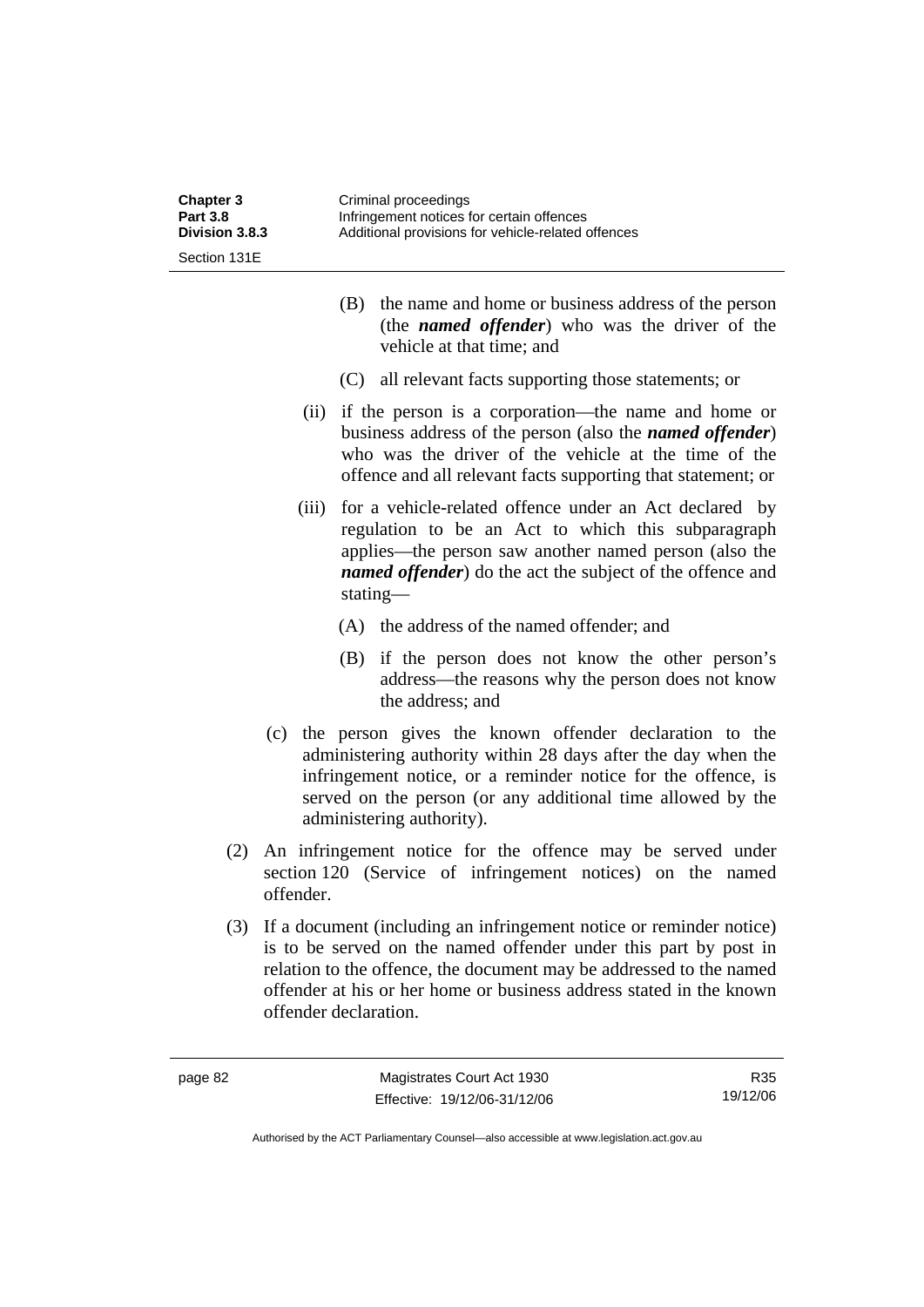- Section 131F
- (4) Section 131C (Liability for vehicle-related offences), this section and section 131F apply as if the named offender were the responsible person for the vehicle at the time of the offence and the infringement notice had been served on the named offender under section 131B.
- (5) However, a proceeding for the offence may be brought in a court against the named offender only if a copy of the known offender declaration has been served on the named offender by an authorised person.
- (6) In a proceeding against the named offender for the offence, the known offender declaration is evidence that the named offender was the offender at the time of the offence.

# **131F Sold vehicle declarations**

- (1) This section applies if—
	- (a) an infringement notice for a vehicle-related offence is served on a person under section 131B (Service of infringement notice on responsible person for vehicles); and
	- (b) the person makes a statutory declaration (a *sold vehicle declaration*) stating that the vehicle (or all of the person's interest in the vehicle) had been sold or otherwise disposed of by the person before the time of the offence and providing all relevant facts supporting that statement, including—
		- (i) the name and home or business address of the person (the *buyer*) to whom the vehicle (or the person's interest in the vehicle) was sold or disposed of by the person; and
		- (ii) the date and, if relevant to the offence, time of the sale or disposal; and
		- (iii) if an agent made the sale or disposal for the person—the name and home or business address of the agent; and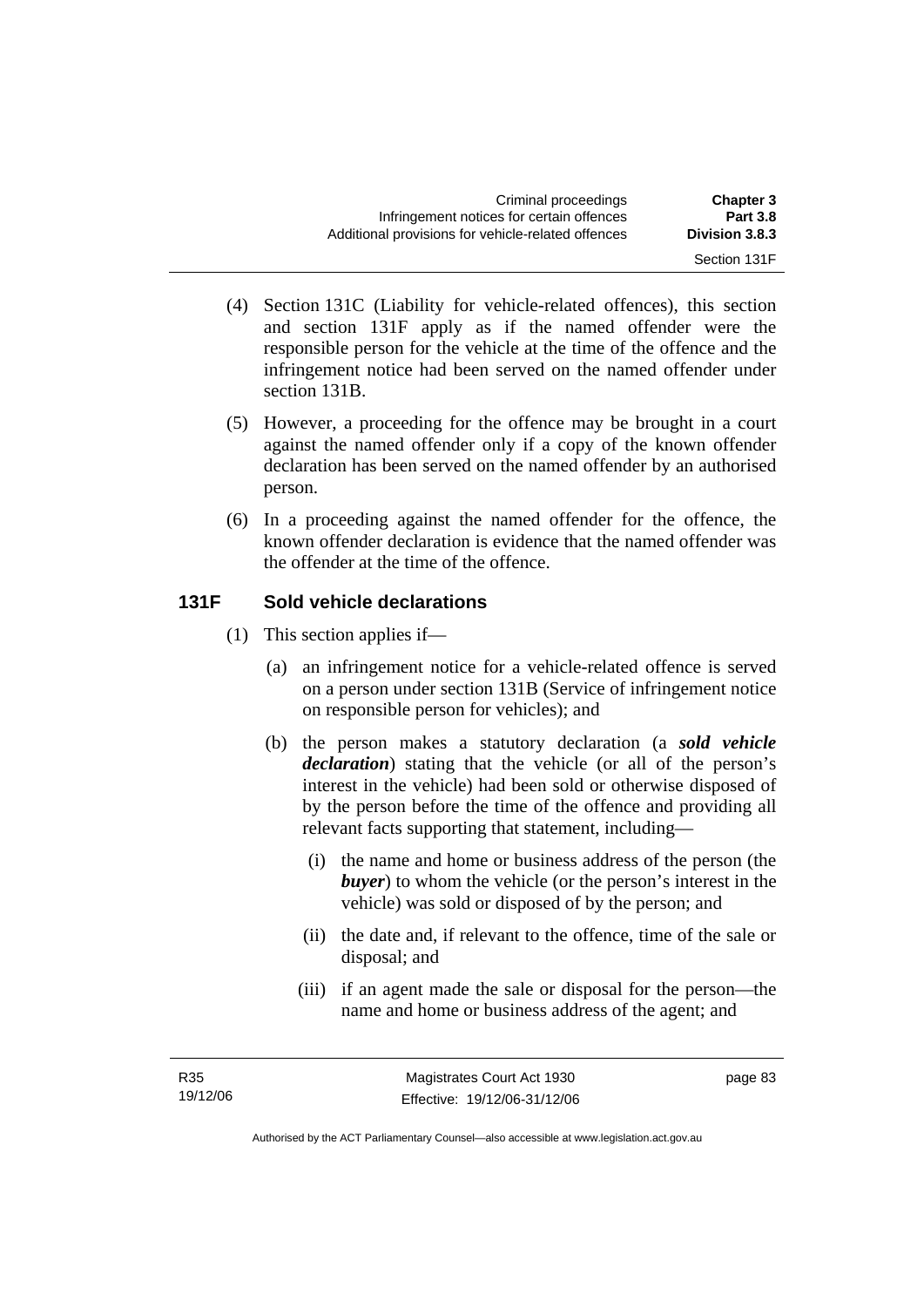| <b>Chapter 3</b> | Criminal proceedings                               |
|------------------|----------------------------------------------------|
| <b>Part 3.8</b>  | Infringement notices for certain offences          |
| Division 3.8.3   | Additional provisions for vehicle-related offences |
| Section 131G     |                                                    |

- (iv) whether the person had any interest in the vehicle at the time of the offence; and
- (c) the person gives the sold vehicle declaration to the administering authority within 28 days after the day when the infringement notice, or a reminder notice for the offence, is served on the person (or any additional time allowed by the administering authority).
- (2) An infringement notice for the offence may be served under section 120 (Service of infringement notices) on the buyer.
- (3) If a document (including an infringement notice or reminder notice) is to be served on the buyer under this part by post in relation to the offence, the document may be addressed to the buyer at his or her home or business address stated in the sold vehicle declaration.
- (4) Section 131C (Liability for vehicle-related offences), section 131E and this section apply as if the buyer were a responsible person for the vehicle at the time of the offence and the infringement notice had been served on the buyer under section 131B.
- (5) However, a proceeding for the offence may be brought in a court against the buyer only if a copy of the sold vehicle declaration has been served on the buyer by an authorised person.
- (6) In a proceeding against the buyer for the offence, the sold vehicle declaration is evidence that the buyer was the responsible person for the vehicle at the time of the offence.

## **131G Unknown offender declarations**

If an infringement notice for a vehicle-related offence is served on a person under section 131B (Service of infringement notice on responsible person for vehicles), the person may—

 (a) make a statutory declaration (an *unknown offender declaration*) stating—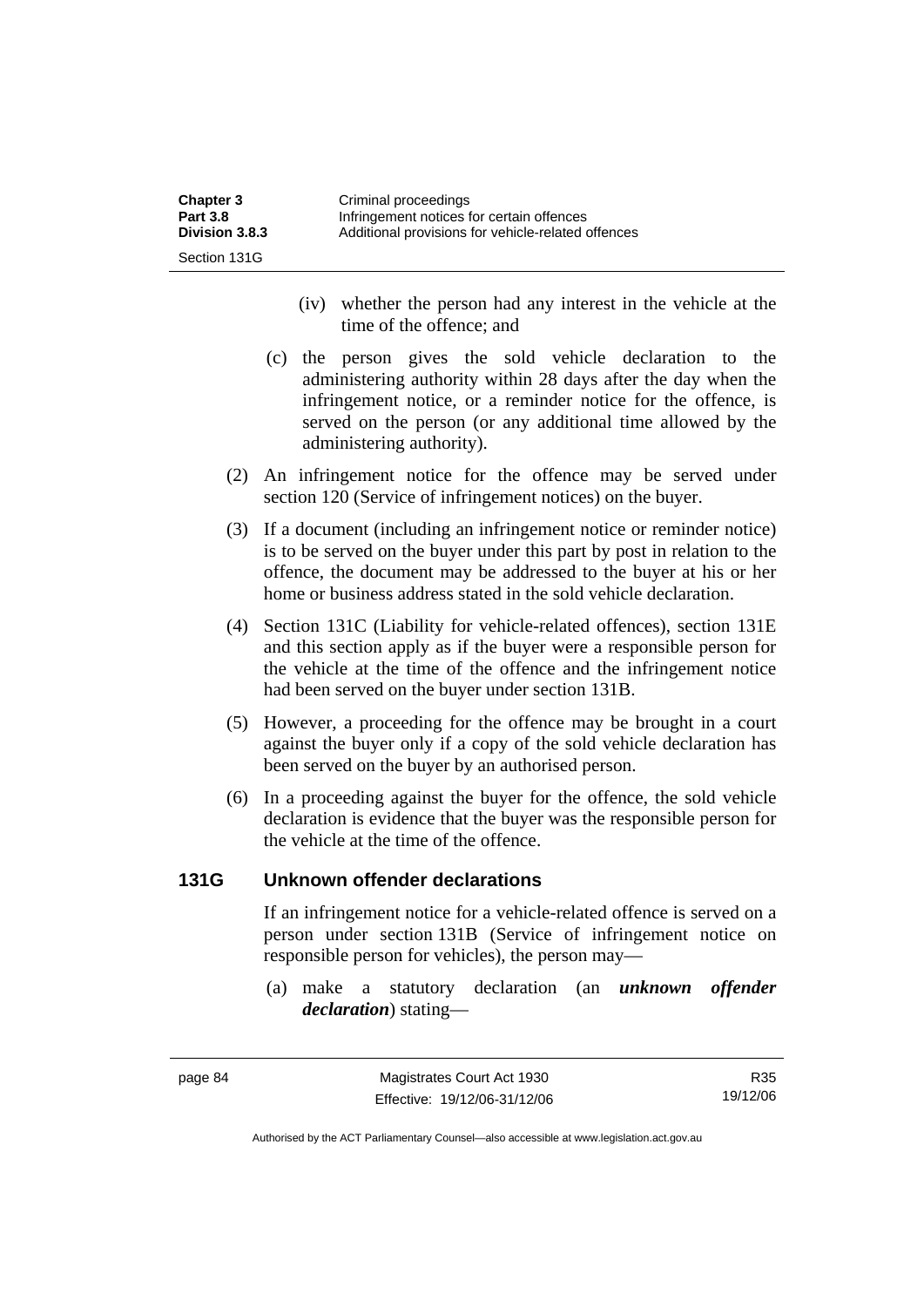Section 131G

- (i) that—
	- (A) if the person is an individual—the person was not the driver of the vehicle at the time of the offence and did not commit the offence; or
	- (B) if the person is a corporation—the vehicle was not being used for the corporation's purposes at the time of the offence; and
- (ii) that the person has made inquiries to find out who was—
	- (A) the driver of the vehicle at that time; or
	- (B) for a vehicle-related offence under an Act declared by regulation to be an Act to which this subparagraph applies—the offender was at that time; and
- (iii) that the person does not know, and has not been able to find out, who was the driver of the vehicle, or the offender, at that time; and
- (iv) the nature and extent of the inquiries made by the person; and
- (b) give the unknown offender declaration to the administering authority within 28 days after the day when the infringement notice, or a reminder notice for the offence, is served on the person (or any additional time allowed by the administering authority).

page 85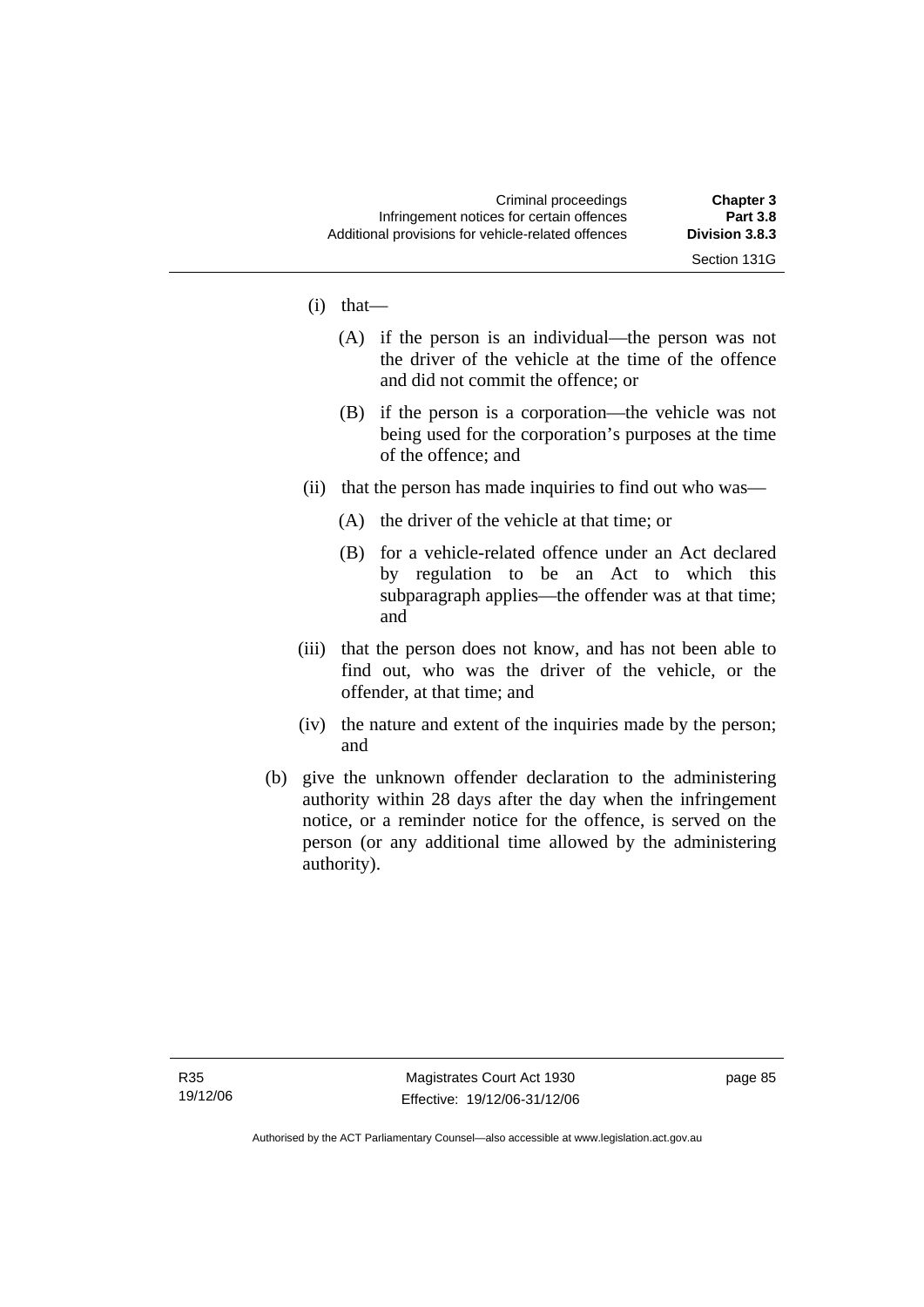| <b>Chapter 3</b> | Criminal proceedings                         |
|------------------|----------------------------------------------|
| <b>Part 3.8</b>  | Infringement notices for certain offences    |
| Division 3.8.4   | Disputing liability for infringement notices |
| Section 132      |                                              |

# **Division 3.8.4 Disputing liability for infringement notices**

## **132 Disputing liability for infringement notice offence**

- (1) A person on whom an infringement notice or reminder notice has been served for an infringement notice offence may dispute liability for the offence by written notice given to the administering authority.
- (2) The notice must set out the grounds on which the person relies.
- (3) The notice must be given to the administering authority—
	- (a) within 28 days after the date of service of the infringement notice or reminder notice; or
	- (b) if the person applies to the administering authority within the 28 days for additional time to dispute liability for the offence and the additional time is allowed—within the additional time allowed by the administering authority; or
	- (c) if the person applies to the administering authority within the 28 days for additional time to dispute liability for the offence and the application is refused—within 7 days after the day the person is told of the refusal or 28 days after the date of service of the infringement notice or reminder notice, whichever is later.

## **133 Extension of time to dispute liability**

- (1) The person on whom an infringement notice or reminder notice is served may apply, in writing, to the administering authority, within 28 days after the date of service of the notice, for a stated additional time in which to dispute liability for the offence.
- (2) The administering authority must—
	- (a) allow or refuse to allow the additional time; and

R35 19/12/06

Authorised by the ACT Parliamentary Counsel—also accessible at www.legislation.act.gov.au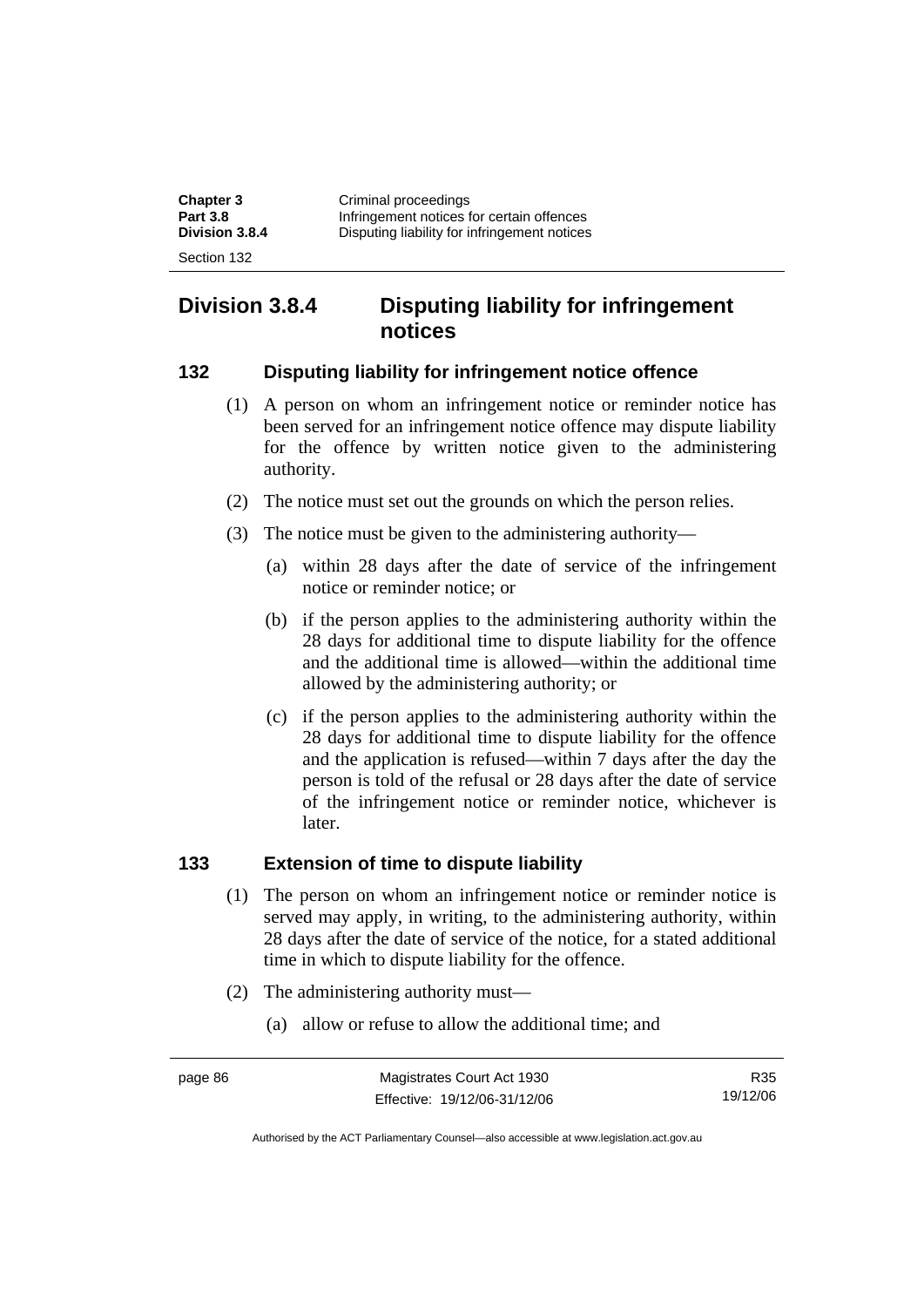(b) tell the person in writing of the decision and, if the decision is a refusal, the reasons for it.

# **134 Procedure if liability disputed**

- (1) This section applies if a person disputes liability for an infringement notice offence by giving the administering authority a notice in accordance with section 132 (Disputing liability for infringement notice offence).
- (2) The administering authority may lay an information in the Magistrates Court against the person for the offence within 60 days after being given the notice.
- (3) The administering authority must discontinue a proceeding brought against the person for the offence if, before the hearing of the proceeding, the person pays the total of—
	- (a) the infringement notice penalty; and
	- (b) the costs (if any) prescribed by regulation for beginning the proceeding; and
	- (c) the disbursements (if any) incurred by the administering authority up to the day payment is made.
- (4) If subsection (3) applies, section 125 (Effect of payment of infringement notice penalty) also applies to the person in relation to the offence, even though the person paid the infringement notice penalty for the offence after an information had been laid in the Magistrates Court against the person for the offence.
- (5) If the administering authority does not lay an information in the Magistrates Court against the person for the offence within 60 days after being given the notice, the administering authority must—
	- (a) tell the person, in writing, that no further action will be taken against the person for the offence; and
	- (b) take no further action against the person for the offence.

| R35      | Magistrates Court Act 1930   | page 87 |
|----------|------------------------------|---------|
| 19/12/06 | Effective: 19/12/06-31/12/06 |         |

Authorised by the ACT Parliamentary Counsel—also accessible at www.legislation.act.gov.au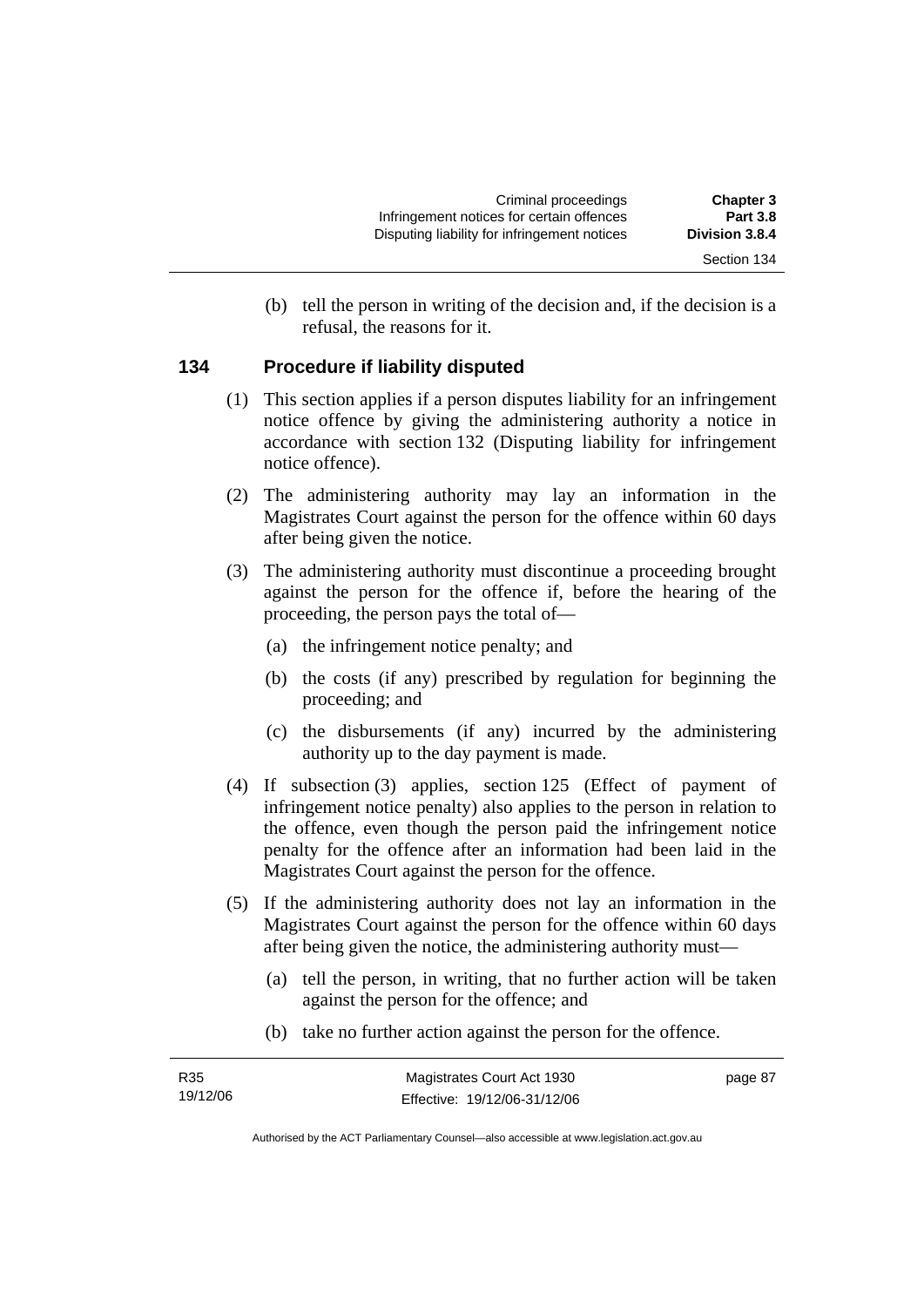| <b>Chapter 3</b> | Criminal proceedings                      |
|------------------|-------------------------------------------|
| <b>Part 3.8</b>  | Infringement notices for certain offences |
| Division 3.8.5   | Infringement notices—other provisions     |
| Section 134A     |                                           |

- (6) To remove any doubt, subsection (2) does not permit the administering authority to lay an information against a person for an offence after the end of the time within which, apart from this section, a prosecution may be brought against the person for the offence.
	- *Note* For the time within which a prosecution must be begun, see the Legislation Act, s 192.

# **Division 3.8.5 Infringement notices—other provisions**

## **134A Authorised people for infringement notice offences**

- (1) The administering authority for an infringement notice offence may appoint a person to be an authorised person to serve infringement notices or reminder notices.
- *Note 1* For the making of appointments (including acting appointments), see the Legislation Act, pt 19.3.
- *Note 2* In particular, a person may be appointed for a particular provision of a law (see Legislation Act, s 7 (3)) and an appointment may be made by naming a person or nominating the occupant of a position (see s 207).
- (2) A regulation may prescribe a person to be an authorised person for the service of infringement notices or reminder notices.
- (3) In this part:

#### *authorised person* means—

- (a) for an infringement notice for an infringement notice offence—
	- (i) the administering authority; or
	- (ii) a person who is appointed under this section by the administering authority to serve an infringement notice for the offence; or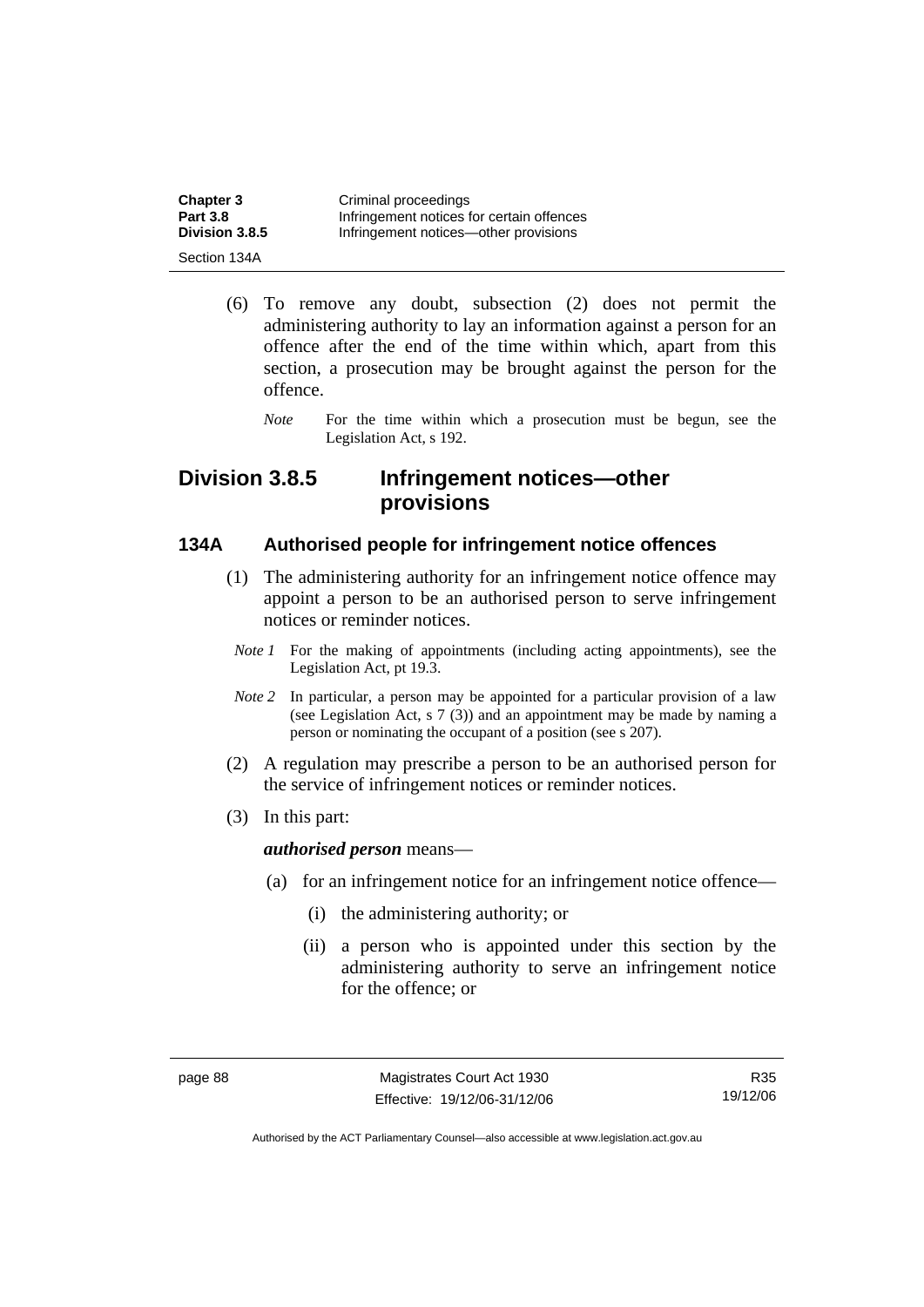- (iii) anyone else who, under the regulations, may serve an infringement notice for the offence; or
- (b) for a reminder notice for an infringement notice offence—
	- (i) the administering authority; or
	- (ii) a person who is appointed under this section by the administering authority to serve a reminder notice for the offence; or
	- (iii) anyone else who, under the regulations, may serve a reminder notice for the offence.

# **135 Delegation of administering authority's functions**

- (1) The administering authority for an infringement notice offence may delegate the administering authority's functions under this part to an authorised person or a person prescribed by regulation.
- (2) A person prescribed by regulation for subsection (1) may delegate the functions delegated to the person under that subsection to anyone else.
	- *Note* For the making of delegations and the exercise of delegated functions, see Legislation Act, pt 19.4.

# **136 Evidentiary certificates**

- (1) This section applies to a proceeding for an infringement notice offence.
- (2) A certificate that appears to be signed by or on behalf of the administering authority, and states any matter relevant to anything done or not done under this part in relation to the offence, is evidence of the matter.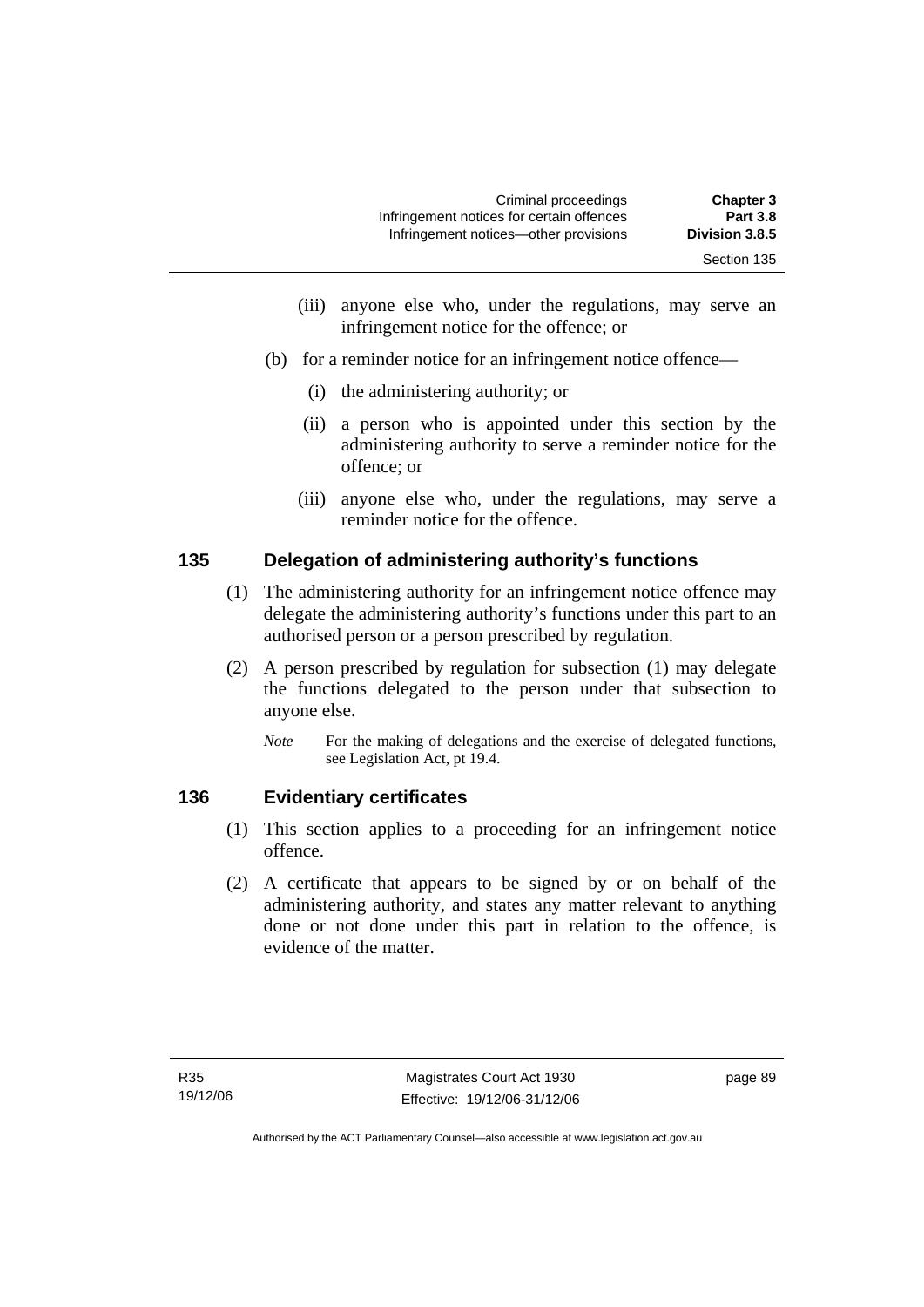| <b>Chapter 3</b> | Criminal proceedings                      |
|------------------|-------------------------------------------|
| <b>Part 3.8</b>  | Infringement notices for certain offences |
| Division 3.8.5   | Infringement notices—other provisions     |
| Section 136      |                                           |

- (3) Without limiting subsection (2), a certificate given under that subsection may state any of the following:
	- (a) a stated infringement notice or reminder notice was served by a stated authorised person in a stated way on a stated person on a stated date for a stated infringement notice offence;
	- (b) the administering authority did not allow additional time, or allowed stated additional time, for payment of the infringement notice penalty or to dispute liability for the offence;
	- (c) the infringement notice penalty was not paid within the time in which it was required to be paid under this part;
	- (d) the infringement notice has not been withdrawn or was withdrawn on a stated date;
	- (e) a stated address was, on a stated date, the latest business, home or email address, or fax number, of a stated person recorded in a register or other record kept by the administering authority;
	- (f) an infringement notice penalty has not been paid by, or a penalty has not been imposed on, a stated person or anyone for the offence.
- (4) A court must accept a certificate given under this section as proof of the matters stated in it if there is no evidence to the contrary.

page 90 Magistrates Court Act 1930 Effective: 19/12/06-31/12/06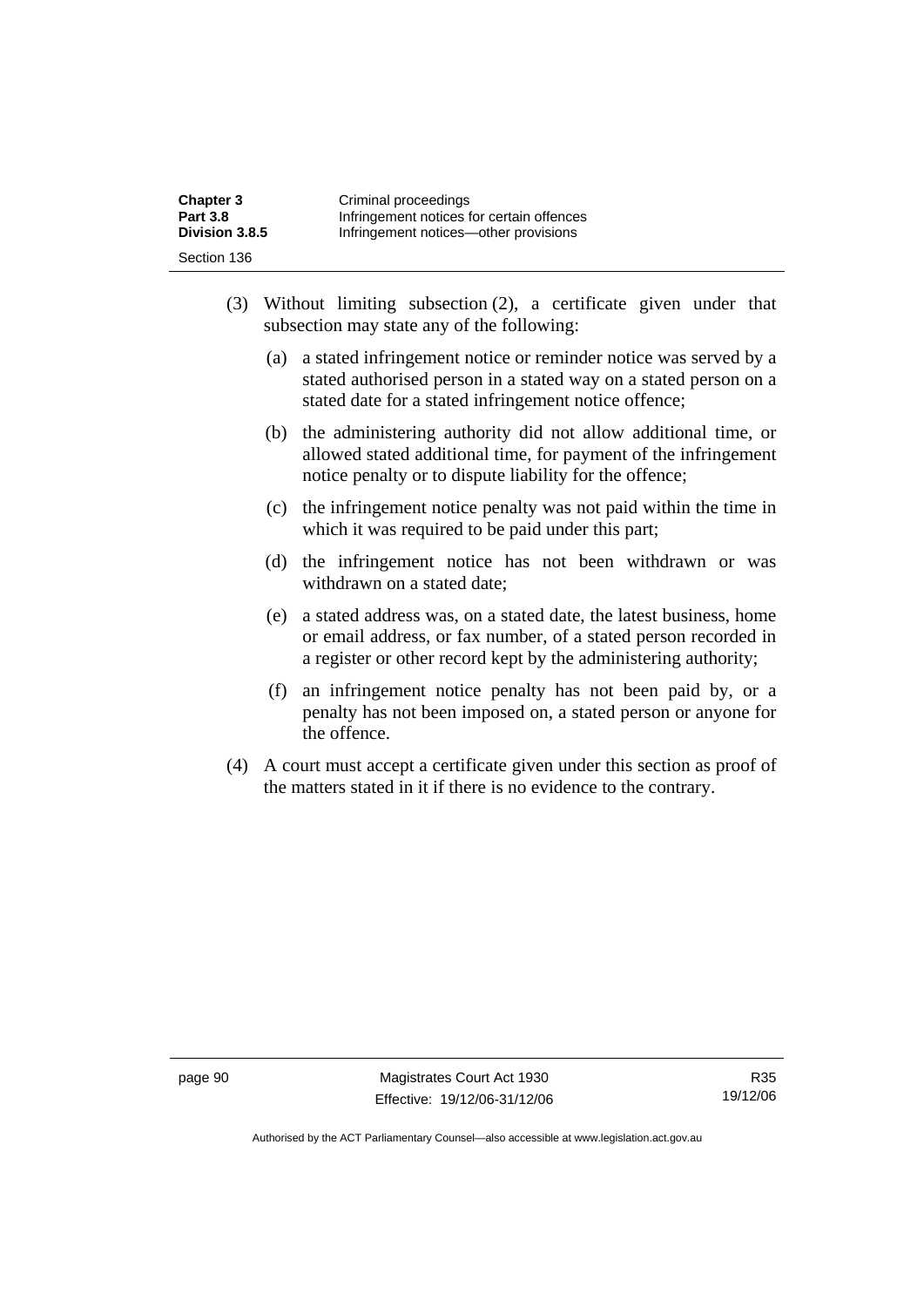# **Part 3.9 Enforcement of criminal decisions**

# **Division 3.9.1 Enforcement of criminal decisions general**

## **U** 141 Minute of decision and notice to defendant

- (1) If the court convicts or makes an order against a defendant—
	- (a) a minute or memorandum of the conviction or order must be made and signed by the magistrate exercising the jurisdiction of the court; and
	- (b) the defendant must be notified in writing of the conviction or order.
	- *Note* If the defendant is sentenced to imprisonment, the court must issue a warrant for the imprisonment of the defendant in the chief executive's custody (see *Crimes (Sentence Administration) Act 2005*, s 12).
- (2) A minute or memorandum under subsection (1) (a) must specify the amount of any levy imposed under the *Victims of Crime (Financial Assistance) Act 1983*, part 5.
- (3) Failure to comply with subsection (1) does not invalidate a conviction or order or the enforcement of a conviction or order.
- (4) The minute must not form part of—
	- (a) a warrant under the *Crimes (Sentence Administration) Act 2005*, section 12 (Warrant for imprisonment); or
	- (b) a writ of execution.
- (5) A document purporting to be a copy of the minute or memorandum signed by the registrar is prima facie evidence in all courts of law of the making of the conviction or order.

| R <sub>35</sub> | Magistrates Court Act 1930   | page 91 |
|-----------------|------------------------------|---------|
| 19/12/06        | Effective: 19/12/06-31/12/06 |         |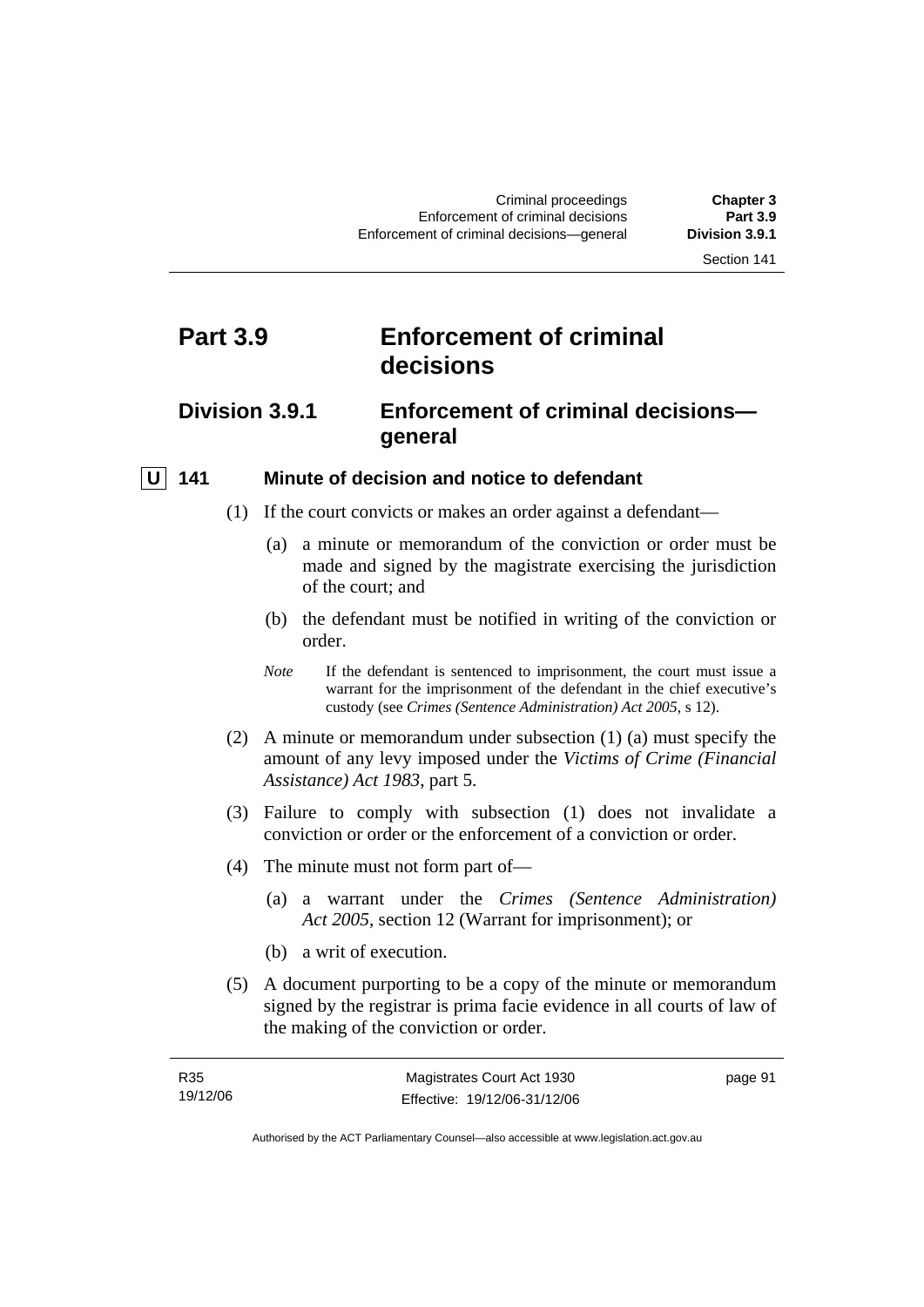| <b>Chapter 3</b> | Criminal proceedings                      |
|------------------|-------------------------------------------|
| <b>Part 3.9</b>  | Enforcement of criminal decisions         |
| Division 3.9.1   | Enforcement of criminal decisions-qeneral |
| Section 142      |                                           |

## **U 142 Formal convictions and orders**

- (1) The conviction or order must, if required, be drawn up by the court in proper form and be filed by the registrar in the court's records.
- (2) It is not necessary for a court formally to draw up a conviction or order or any other record of a decision, unless it is demanded by a party to the proceeding for the purpose of an appeal against the decision, or is required for the purpose of a return to a writ of habeas corpus or other writ from the Supreme Court.

## **143 Consequences if information dismissed**

- (1) The court must make an order of dismissal if the court dismisses an information.
- (2) The court must give the defendant a certificate of dismissal signed by the adjudicating magistrate or the registrar if the defendant applies for it.
- (3) If a certificate of dismissal is produced to a court—
	- (a) the court must accept it as proof of the matters stated in it if there is no evidence to the contrary; and
	- (b) it is a bar to any other information or proceeding in any court (other than an appeal) for the same matter against the same party.

## **144 Copies of informations and other documents**

- (1) On application, the registrar must give an applicant a copy of—
	- (a) an information; or
	- (b) a minute or memorandum of a conviction or order; or
	- (c) a formal conviction or order; or
	- (d) a committal order.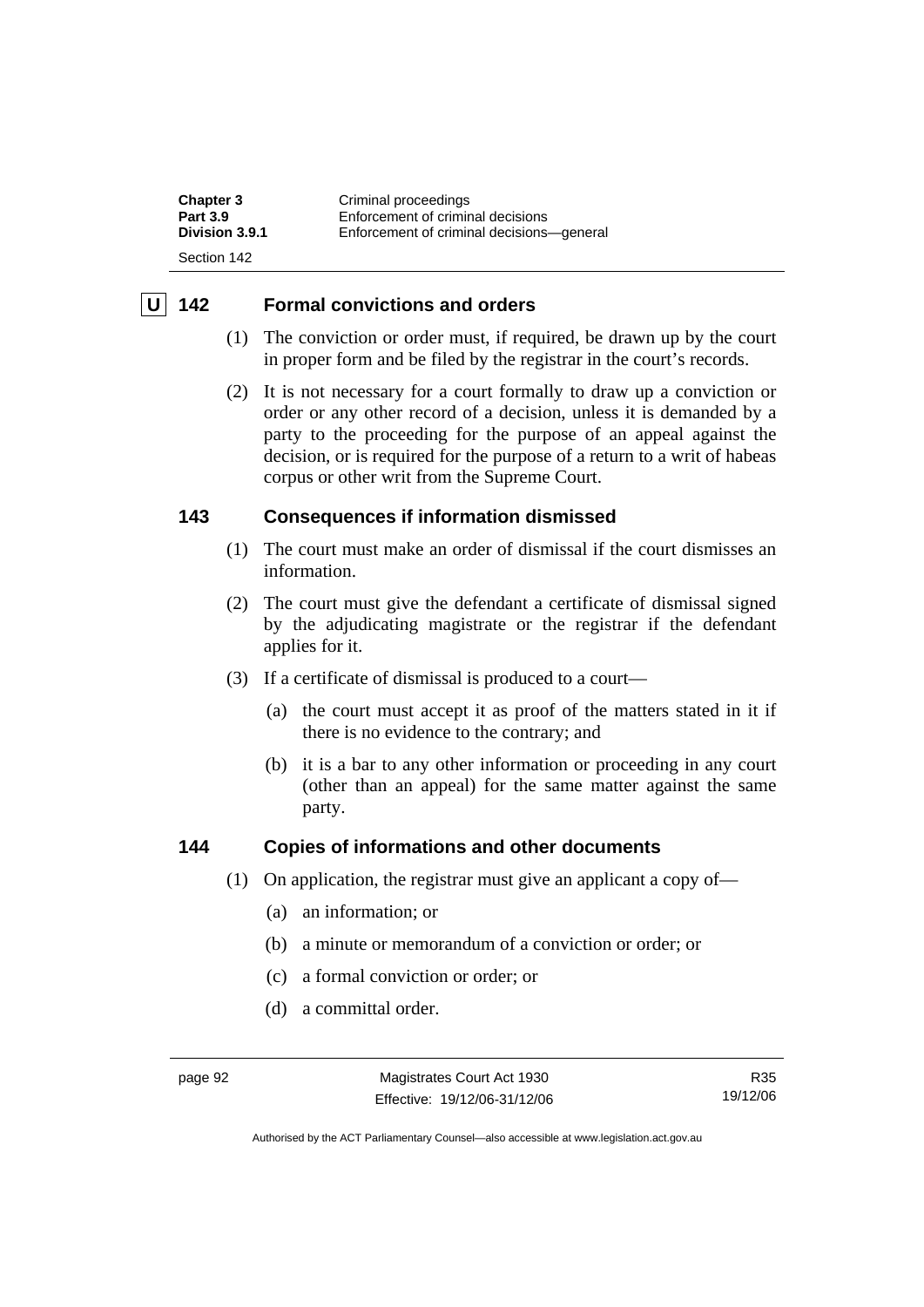| <b>Chapter 3</b> | Criminal proceedings              |
|------------------|-----------------------------------|
| <b>Part 3.9</b>  | Enforcement of criminal decisions |
| Division 3.9.2   | Enforcement of fines              |
| Section 146      |                                   |

- (2) The registrar may refuse an application under subsection (1) if—
	- (a) the applicant is not a party to the relevant proceeding; and
	- (b) the registrar or a magistrate is not satisfied that the applicant has a good reason for being given that copy.

# **Division 3.9.2 Enforcement of fines**

### **146 Definitions for div 3.9.2**

In this division:

*default notice* means a notice in force under section 151 and includes any variation under section 152.

#### *fine* means—

- (a) a fine payable under a fine order under the *Crimes (Sentencing) Act 2005*; or
- (b) a fee or charge payable to the Territory that is imposed by a court in a proceeding for an offence; or
- (c) costs payable to the Territory under a court order in a proceeding for an offence; or
- (d) a levy imposed under the *Victims of Crime (Financial Assistance) Act 1983*; or
- (e) an amount payable to the Territory under a reparation order under the *Crimes (Sentencing) Act 2005*; or
	- *Note* A reparation order under the *Crimes Act 1900*, s 350 (repealed) is taken to be a reparation order under the *Crimes (Sentencing) Act 2005* (see that Act, s 142).
- (f) a financial penalty imposed, otherwise than under the *Crimes (Sentencing) Act 2005*, in relation to an offence.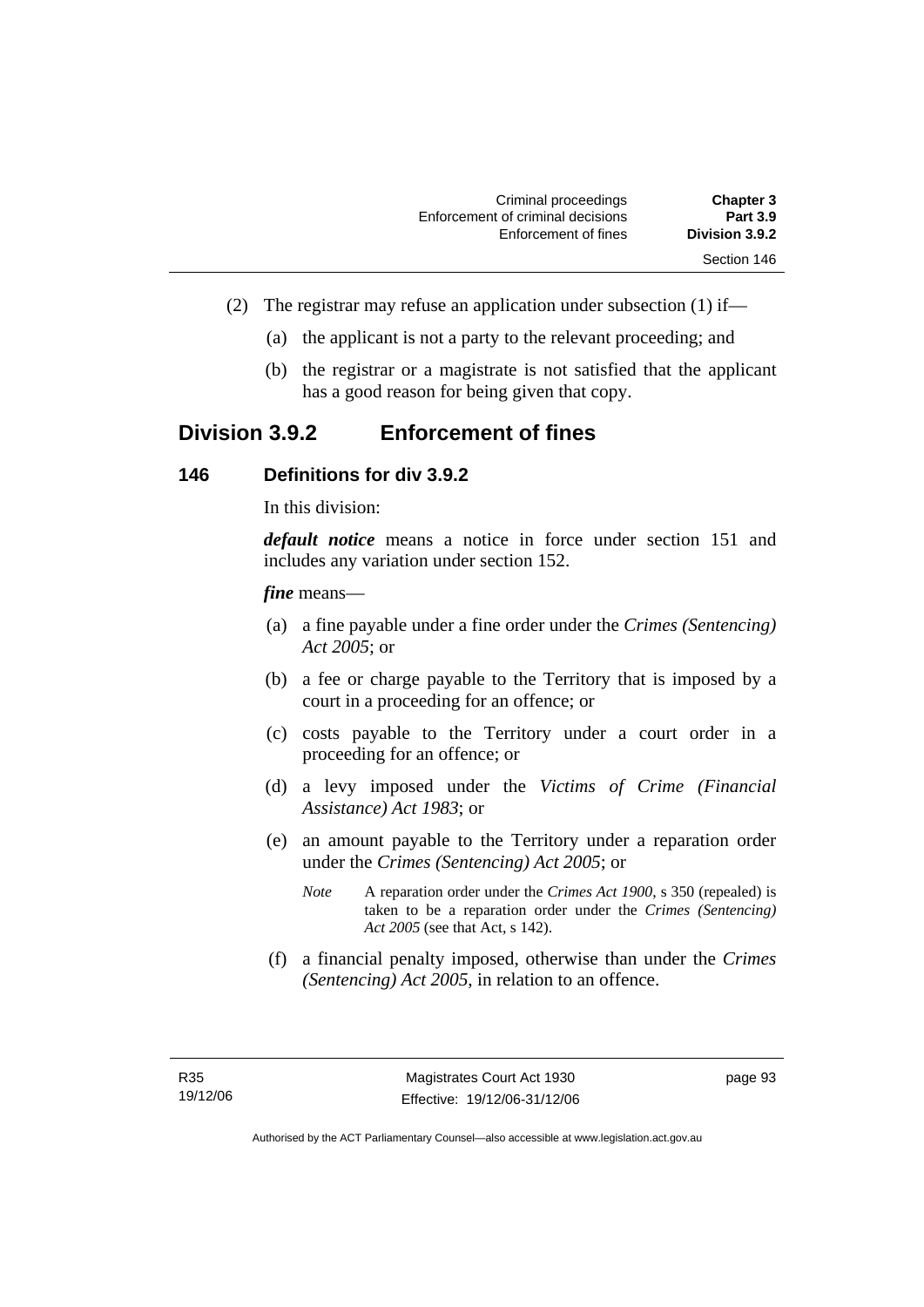| <b>Chapter 3</b> | Criminal proceedings              |
|------------------|-----------------------------------|
| <b>Part 3.9</b>  | Enforcement of criminal decisions |
| Division 3.9.2   | Enforcement of fines              |
| Section 147      |                                   |

*fine defaulter* means a person to whom a default notice has been given who subsequently defaults in payment of the relevant outstanding fine.

*government agency* means—

- (a) an administrative unit; or
- (b) ACTEW Corporation Limited; or
- (c) a territory entity prescribed by regulation.

*outstanding fine*, in relation to a person, means the total of—

- (a) the whole or any part of a fine that the person is liable to pay; and
- (b) the whole or any part of an administrative fee that the person is liable to pay in relation to the fine.

*penalty notice* means a notice in force under section 149, and includes any variation under section 152.

*territory entity*—see the *Auditor-General Act 1996*, dictionary.

### **147 Payment of fine**

A fine is payable in accordance with this division to the registrar.

## **147A Notice of address etc**

 (1) A person on whom a fine is imposed must not, without reasonable excuse, fail to give to the registrar particulars of his or her address within 7 days after the day when the fine is imposed.

Maximum penalty: 5 penalty units.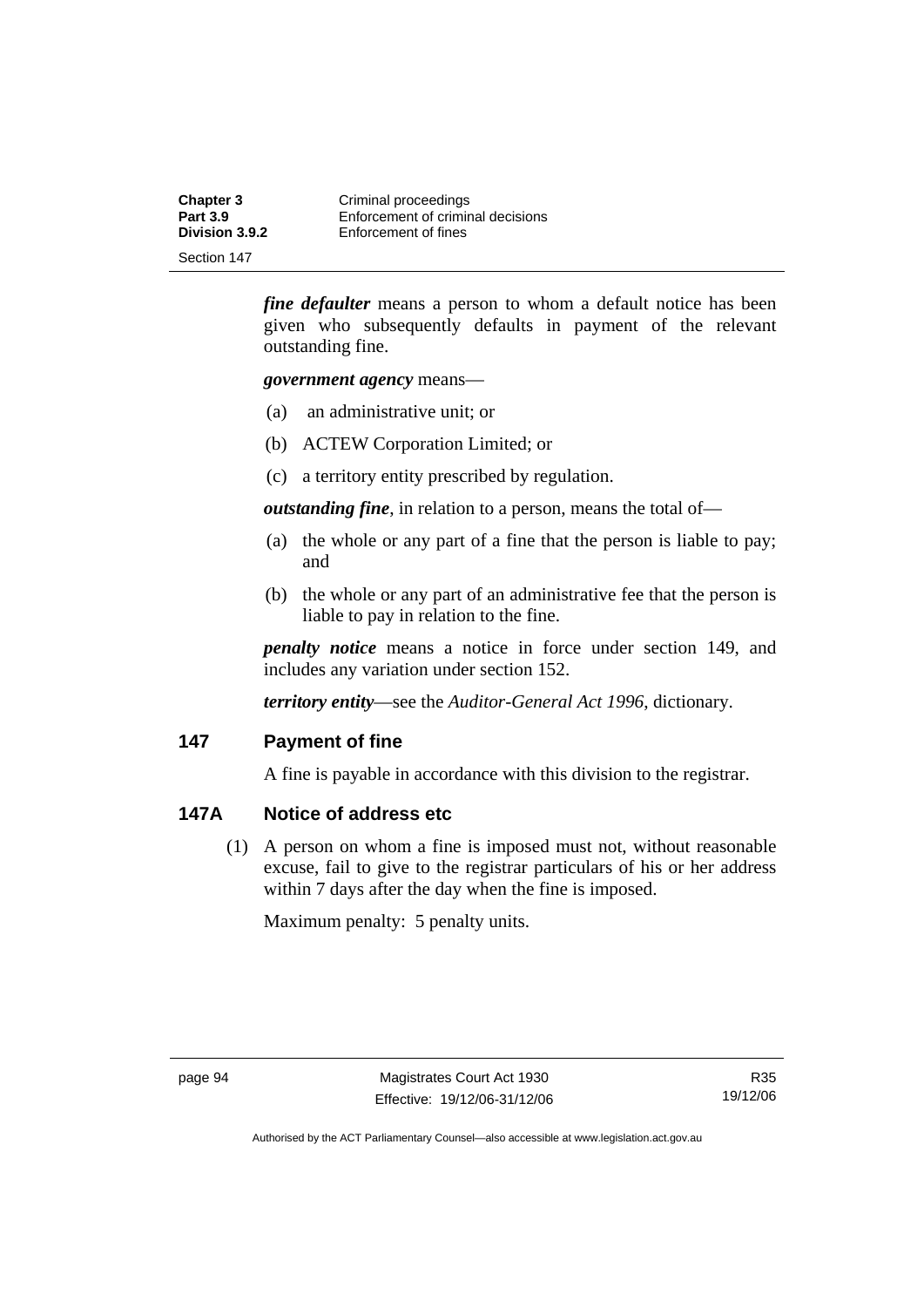| <b>Chapter 3</b> | Criminal proceedings              |
|------------------|-----------------------------------|
| <b>Part 3.9</b>  | Enforcement of criminal decisions |
| Division 3.9.2   | Enforcement of fines              |
| Section 147B     |                                   |

 (2) A person who is liable to pay a fine and who changes address before the fine and any relevant administrative fee are paid must not, without reasonable excuse, fail to give to the registrar particulars of the new address within 7 days after changing address.

Maximum penalty: 5 penalty units.

 (3) A person who is liable to pay a fine, and any relevant administrative fee, must not, without reasonable excuse, fail to give the registrar evidence of his or her address when required to do so by the registrar.

Maximum penalty: 5 penalty units.

# **147B Access to particulars of address**

- (1) For this division, the registrar may, in writing, require—
	- (a) the commissioner for housing; or
	- (b) the chief police officer; or
	- (c) the chief executive (however described) of a government agency;

to give the registrar any particulars held by the person about an address of a specified person who is liable to pay a fine.

 (2) A person to whom such a requirement is given must comply with it as far as practicable.

# **147C Doubtful service**

- (1) This section applies if—
	- (a) a document has been served on a person for this division, other than by personal service; and
	- (b) the registrar is satisfied that—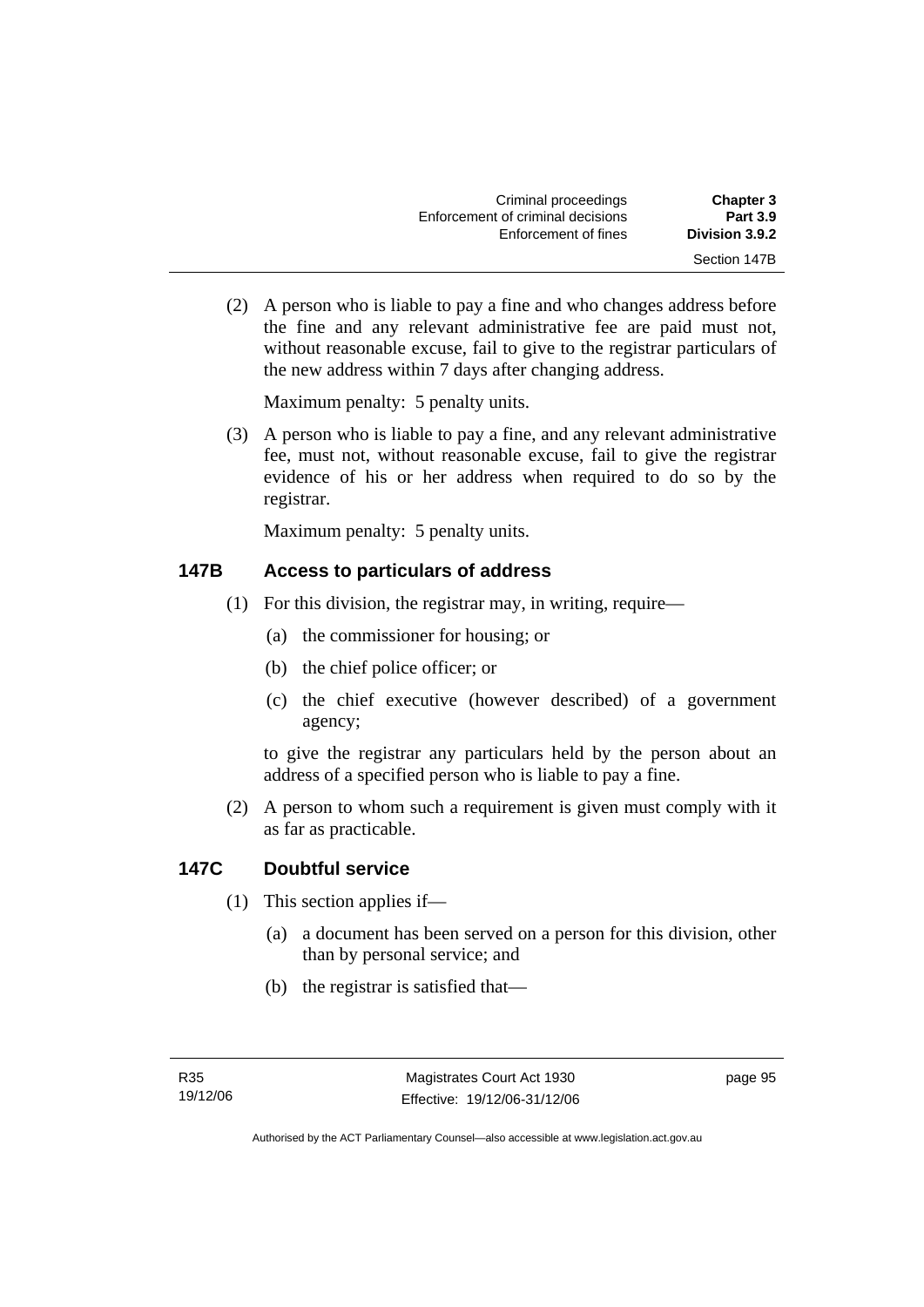| <b>Chapter 3</b> | Criminal proceedings              |
|------------------|-----------------------------------|
| <b>Part 3.9</b>  | Enforcement of criminal decisions |
| Division 3.9.2   | Enforcement of fines              |
| Section 148      |                                   |

- (i) the document has not come to the knowledge of the person; or
- (ii) doubt exists whether the document has come to the knowledge of the person.
- (2) If this section applies, the registrar must not take any further action under this division in relation to the person unless—
	- (a) the document has been served again on the person in the way the registrar considers appropriate; and
	- (b) the registrar is satisfied that the document has come to the knowledge of the person.

#### **148 Court may allow time to pay**

- (1) If the court imposes a fine on a person for an offence, the court—
	- (a) must allow time for payment, if the summons for the offence was served in accordance with section 116B; or
	- (b) may allow time for payment, in any other case.
- (2) For a fine mentioned in subsection (1) (a), the time allowed by the court must be not less than 14 days from the date of conviction.
- (3) In addition to allowing time for the payment of an amount, the court may direct that the person liable to pay the amount give security, to the satisfaction of the person specified by the court, with or without sureties, for the payment of the amount.
- (4) The security mentioned in subsection (3) must be given, and may be enforced, in the way provided by this Act.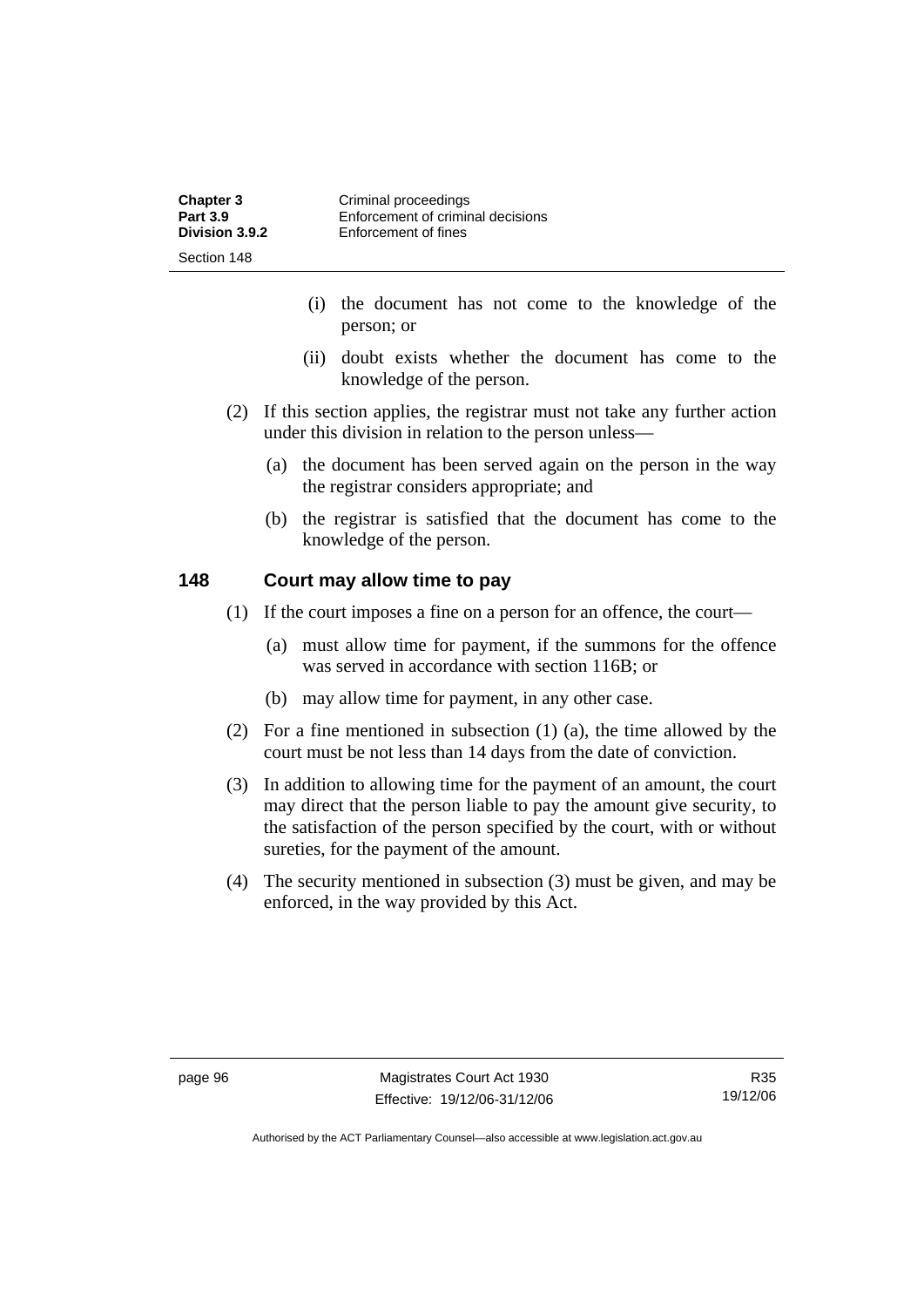#### **149 Penalty notice**

- (1) If the registrar of the Supreme Court gives to the registrar a certificate of conviction that indicates that a person is liable to pay a fine as a result of a conviction or order made by the Supreme Court, the registrar must give the person a penalty notice about the fine.
- (2) If a person is liable to pay a fine as a result of a conviction or order by the court, the notice of the conviction or order required by section 116I or section 141 (1) (b) must contain a penalty notice about the fine.
- (3) A penalty notice about a fine must—
	- (a) specify the amount of the fine and the due date for payment; and
	- (b) if the fine is payable by instalments—specify the amount of each instalment and the due date for payment; and
	- (c) contain a statement to the effect that if the fine or any instalment is not paid by the due date the person is liable for the administrative fee under section 150 in addition to the fine; and
	- (d) contain a statement to the effect that, under section 152, the registrar may, on application, approve an arrangement about the payment of the fine; and
	- (e) indicate the obligation to notify the registrar of any change of address under section 147A.
- (4) If a penalty notice is varied under section 152, the notice must specify particulars of the approved arrangement for payment as so varied.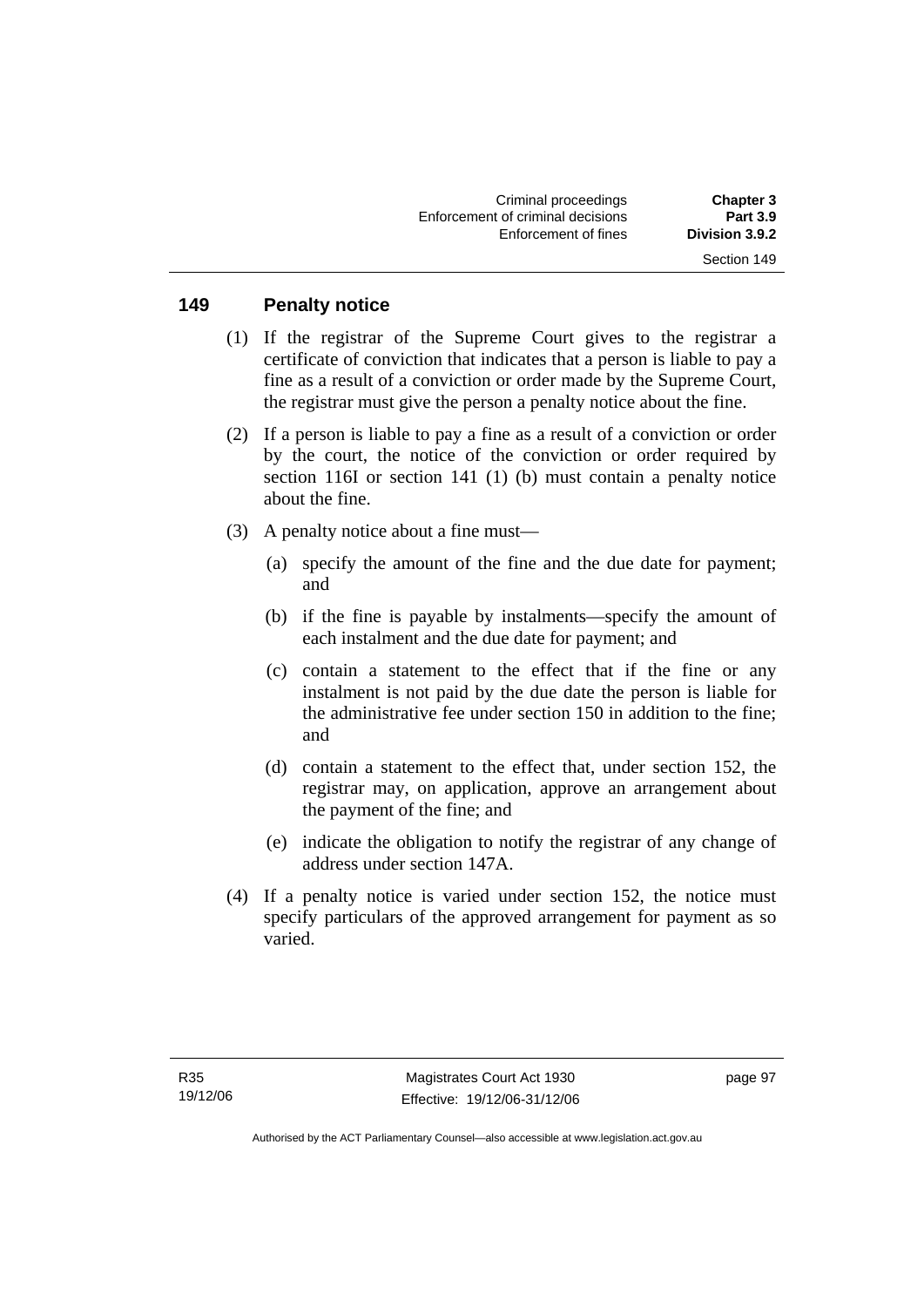| <b>Chapter 3</b> | Criminal proceedings              |
|------------------|-----------------------------------|
| <b>Part 3.9</b>  | Enforcement of criminal decisions |
| Division 3.9.2   | Enforcement of fines              |
| Section 150      |                                   |

# **150 Default**

- (1) If a person defaults in payment of a fine to which a penalty notice relates—
	- (a) the person is liable to pay to the Territory, in addition to the amount of the fine that remains unpaid, the administrative fee determined under the *Court Procedures Act 2004*, part 3 (Court and tribunal fees) for this paragraph; and
	- (b) the registrar must give a default notice to the person.
- (2) If a person to whom a default notice has been given subsequently defaults in payment of the fine, the registrar must give notice of the default to the road transport authority under section 153.
- (3) For this division, a person defaults in payment of a fine or any relevant administrative fee if the person fails to pay any part of the amount payable by—
	- (a) the due date specified in the relevant penalty notice; or
	- (b) if a default notice has been issued in relation to the amount the due date specified in the default notice.

### **151 Default notice**

- (1) A default notice under section 150 must—
	- (a) specify the default to which the notice relates; and
	- (b) indicate that, subject to section 152, the amount of the fine remaining unpaid and the relevant administrative fee are due on the date or dates specified in the notice; and
	- (c) contain a statement indicating the consequences under section 150 (2) of a default in payment of an amount to which the notice relates; and

R35 19/12/06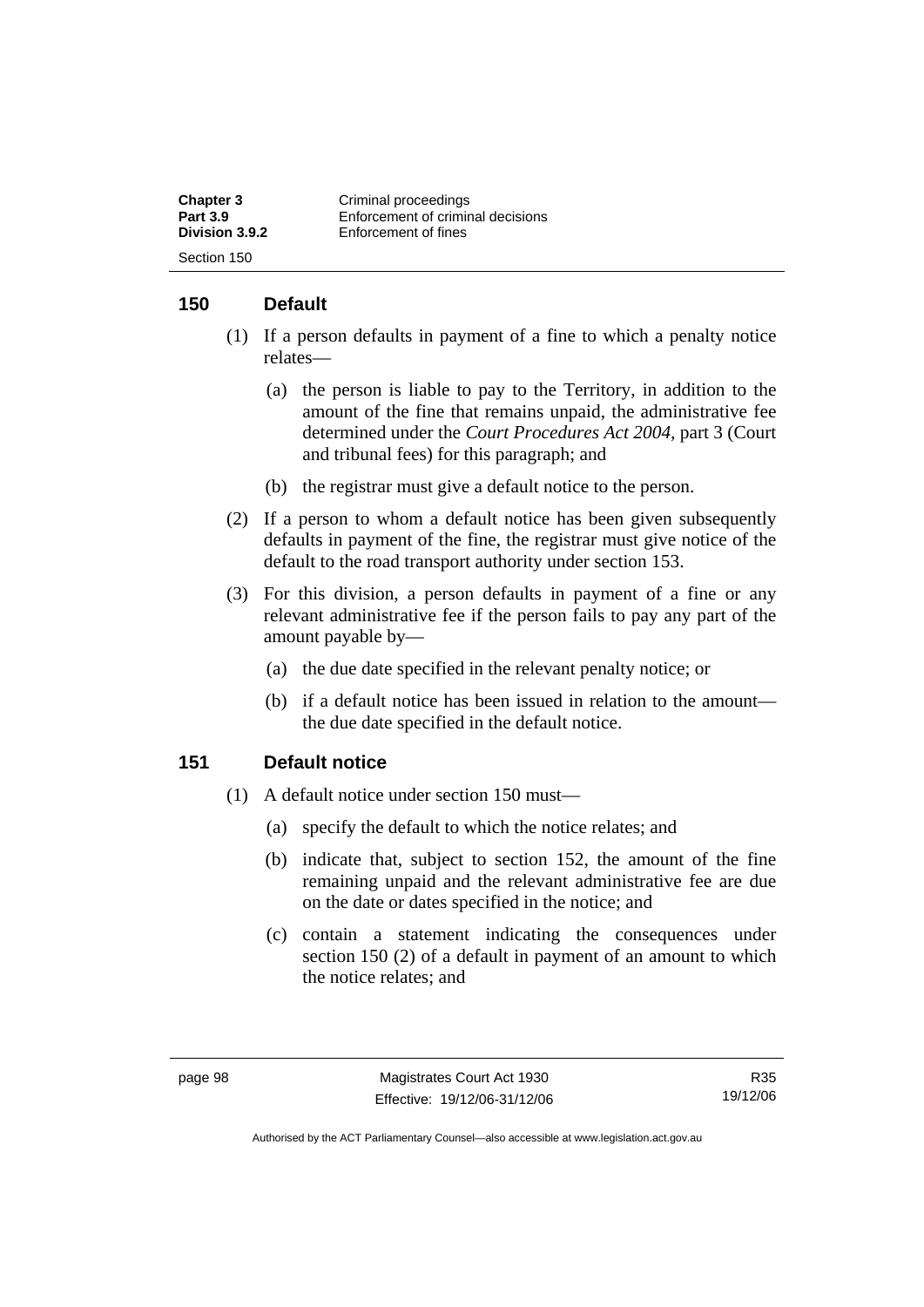- (d) contain a statement to the effect that, under section 152, the registrar may, on application, approve an arrangement about the payment of the fine; and
- (e) indicate the obligation to notify the registrar of any change of address under section 147A.
- (2) The registrar may specify in a default notice matters about a person's property or financial circumstances that are to be set out in any application by the person for approval of a special arrangement under section 152.
- (3) If a default notice is varied under section 152, the notice must specify particulars of the approved arrangement for payment as so varied.

# **152 Special arrangements**

- (1) The registrar may, on application, approve in writing an arrangement for—
	- (a) further time for the payment of all or any part of a fine or administrative fee, or an instalment of such an amount; or
	- (b) payment of all or any part of a fine or administrative fee by instalments.
- (2) An arrangement under subsection (1) (a) may also be made in relation to an amount that is overdue for payment under a previous approved arrangement.
- (3) To the extent to which an approval for time to pay all or any part of a fine or instalment is inconsistent with an order of a court, the order has no effect.
- (4) An application for an approval must—
	- (a) be made in writing; and
	- (b) specify the grounds on which it is made; and

page 99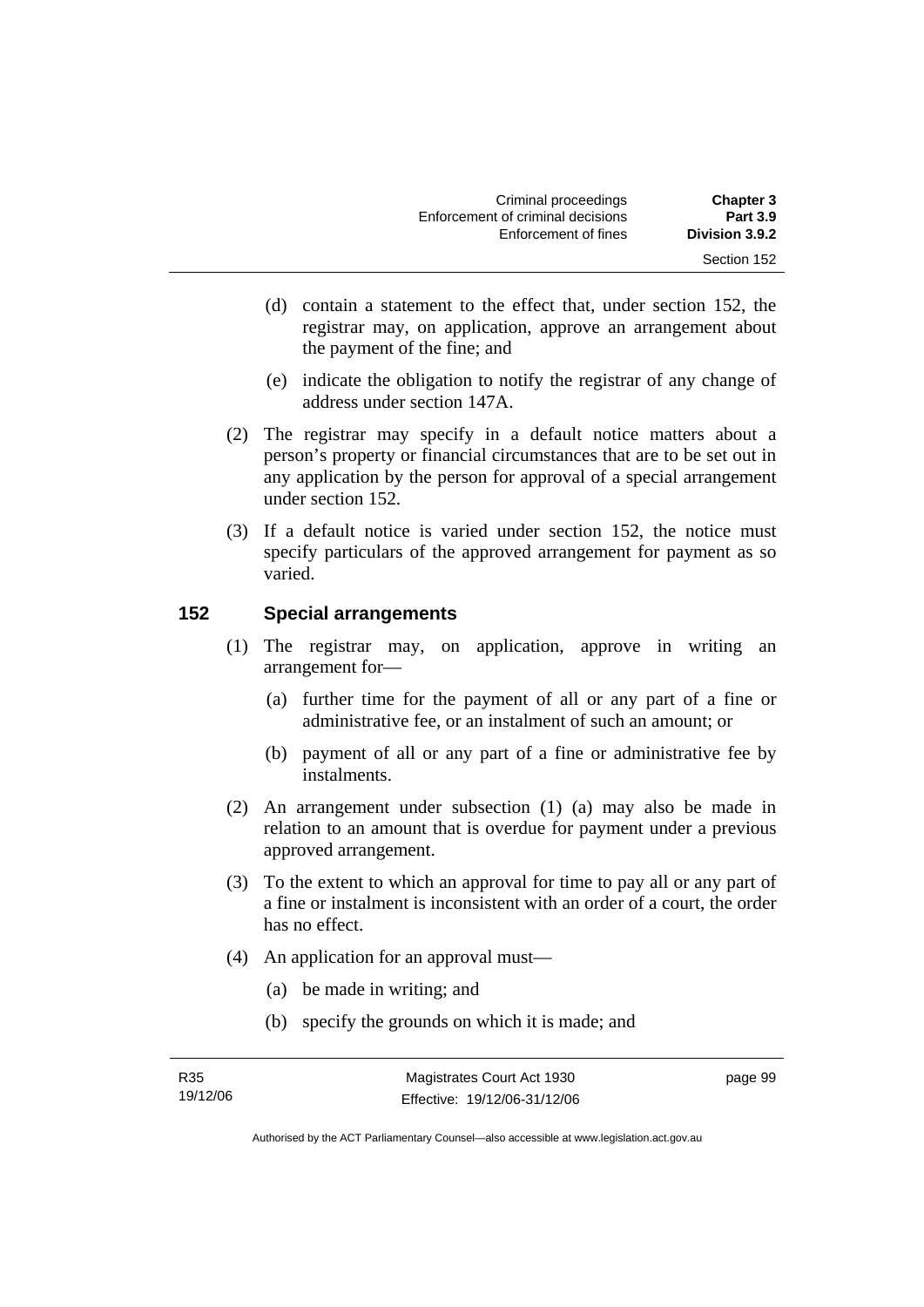| <b>Chapter 3</b> | Criminal proceedings              |
|------------------|-----------------------------------|
| <b>Part 3.9</b>  | Enforcement of criminal decisions |
| Division 3.9.2   | Enforcement of fines              |
| Section 153      |                                   |

- (c) be lodged with the registrar by the date, or within the period, ascertained in accordance with the current penalty notice, or current default notice, about the fine; and
- (d) for an applicant to whom a default notice has been given contain any particulars requested by the registrar in the notice.
- (5) A person committed under section 154D (Fine defaulters imprisonment) is not entitled to make an application.
- (6) If an approval concerns a fine for which a penalty notice or a default notice has been given to a person, the registrar must vary the notice  $by-$ 
	- (a) altering the notice in accordance with the approval; or
	- (b) reissuing the notice, revised in accordance with the approval.

#### **153 Notice for suspension of driver licence etc**

- (1) The registrar must notify the road transport authority of the name, address and date of birth of each person who, after being given a default notice for a fine, defaults in payment of the outstanding fine.
- (2) If notice is given under subsection (1) and the registrar subsequently approves an arrangement under section 152, the registrar must notify the road transport authority of the approval.
- (3) If notice has been given under subsection (1) and no later notice has been given under subsection (2), the registrar must notify the road transport authority if—
	- (a) the outstanding fine is paid; or
	- (b) the outstanding fine has been remitted by the Executive; or
		- *Note 1* For the remission of a fine by the Executive, see the *Crimes (Sentence Administration) Act 2005*, s 313 (Remission of penalties).

R35 19/12/06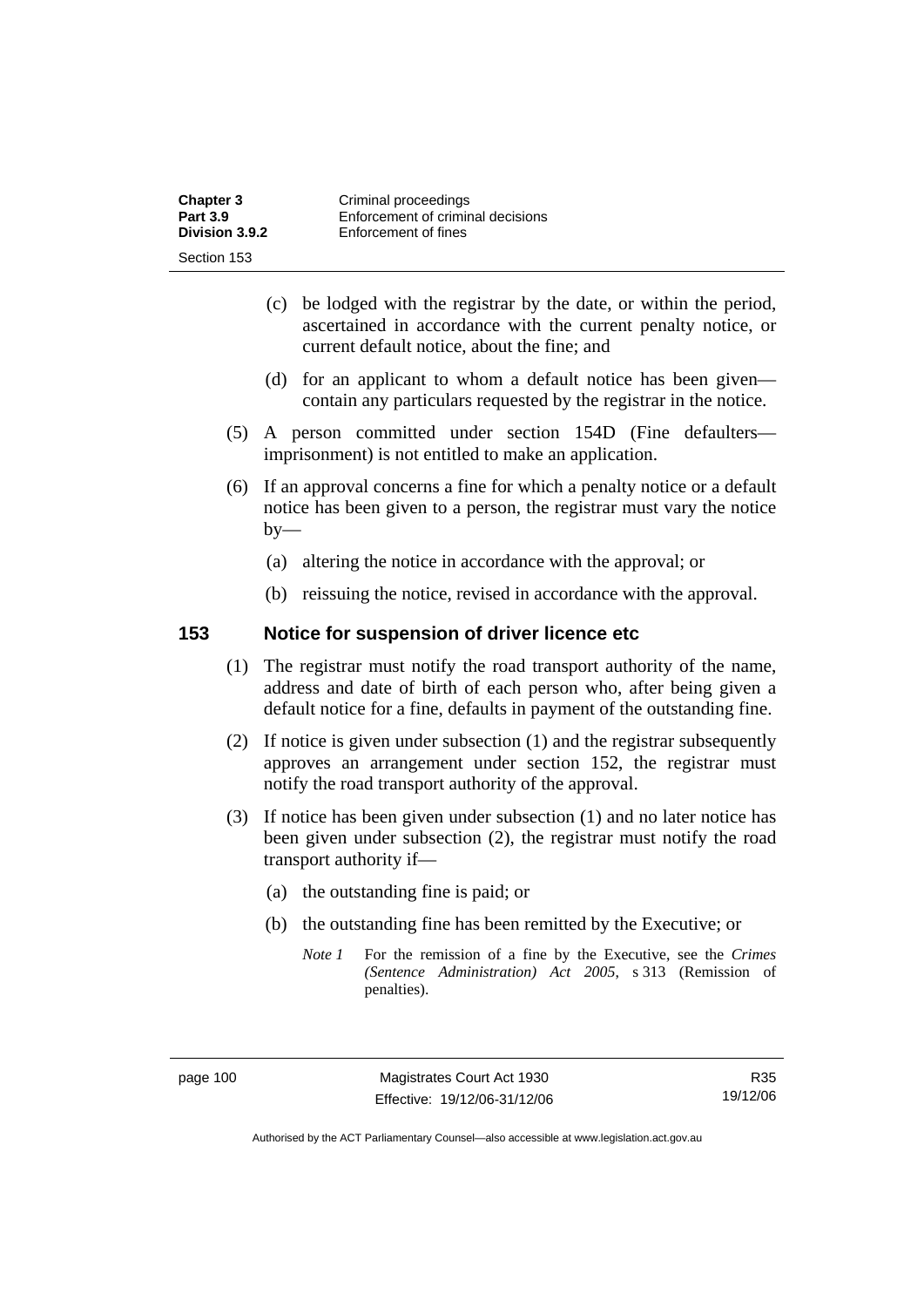| <b>Chapter 3</b> | Criminal proceedings              |
|------------------|-----------------------------------|
| <b>Part 3.9</b>  | Enforcement of criminal decisions |
| Division 3.9.2   | Enforcement of fines              |
| Section 154      |                                   |

*Note 2* A fine also may have been remitted under this Act, s 159 (repealed) or the *Crimes Act 1900*, s 434 (repealed).

- (c) the person has completed serving a period of imprisonment because of an order under section 154D (Fine defaulters imprisonment); or
- (d) the conviction or order that gave rise to the liability to pay the fine is quashed or set aside.

# **154 Access to personal information**

- (1) For the purpose of ensuring the payment of an outstanding fine, the registrar may, in writing, require any of the following people to give the registrar specified particulars of personal information held by the person about the relevant fine defaulter:
	- (a) the commissioner for housing;
	- (b) the chief police officer;
	- (c) the chief executive (however described) of a government agency.
- (2) A person to whom a requirement is given must comply with it as far as practicable.
- (3) In this section:

*personal information* means particulars about the financial circumstances or criminal record of a fine defaulter.

### **154D Fine defaulters—imprisonment**

- (1) The registrar must order the imprisonment of a fine defaulter if—
	- (a) satisfied that all reasonable action has been taken under this division to secure payment and there is no reasonable likelihood of the outstanding fine being paid; and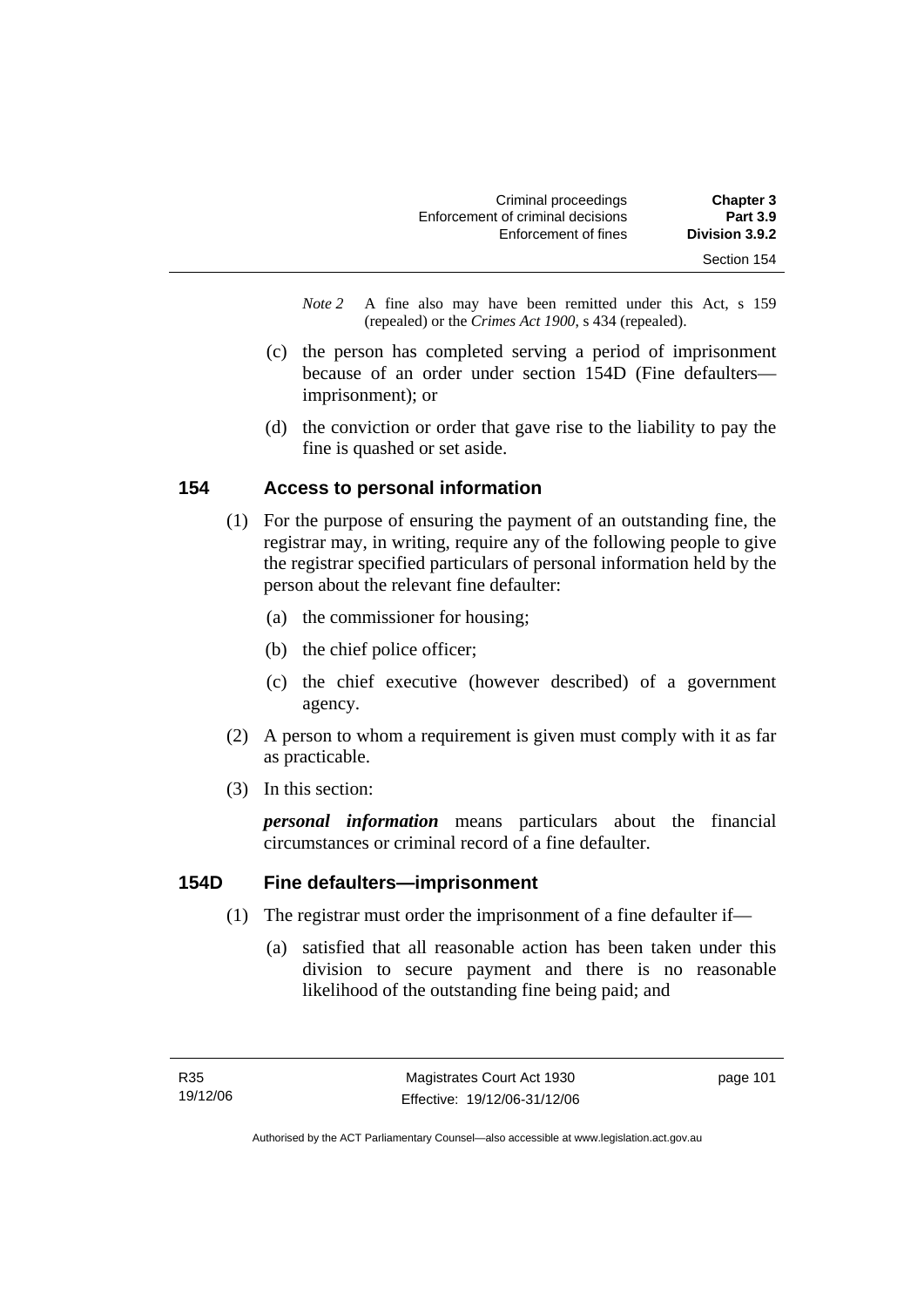| <b>Chapter 3</b> | Criminal proceedings              |
|------------------|-----------------------------------|
| <b>Part 3.9</b>  | Enforcement of criminal decisions |
| Division 3.9.2   | Enforcement of fines              |
| Section 157      |                                   |

- (b) the outstanding fine has not been remitted by the Executive.
- *Note 1* The registrar must issue a warrant for the imprisonment of the person in the chief executive's custody (see *Crimes (Sentence Administration) Act 2005*, s 12).
- *Note 2* For the remission of a fine by the Executive, see the *Crimes (Sentence Administration) Act 2005*, s 313 (Remission of penalties).
- *Note 3* A fine also may have been remitted under this Act, s 159 (repealed) or the *Crimes Act 1900*, s 434 (repealed).
- (2) The order, or any warrant under the *Crimes (Sentence Administration) Act 2005*, section 12 (Warrant for imprisonment), must not be given effect if the amount of the outstanding fine is paid to the Territory, or to someone acting for the Territory, before the person is imprisoned.
- (3) The period for which the fine defaulter must be committed is the lesser of—
	- (a) a period worked out at the rate of 1 day for each \$100, or part of \$100, of the outstanding fine; or
	- (b) 6 months.
- (4) This section does not apply to a person if the person's liability to pay the fine is derived from a reparation order under the *Crimes (Sentencing) Act 2005*.
	- *Note* A reparation order under the *Crimes Act 1900*, s 350 (repealed) is taken to be a reparation order under the *Crimes (Sentencing) Act 2005* (see that Act, s 142).

#### **157 Outstanding fine discharged by payment**

- (1) This section applies if—
	- (a) a person is imprisoned under section 154D; and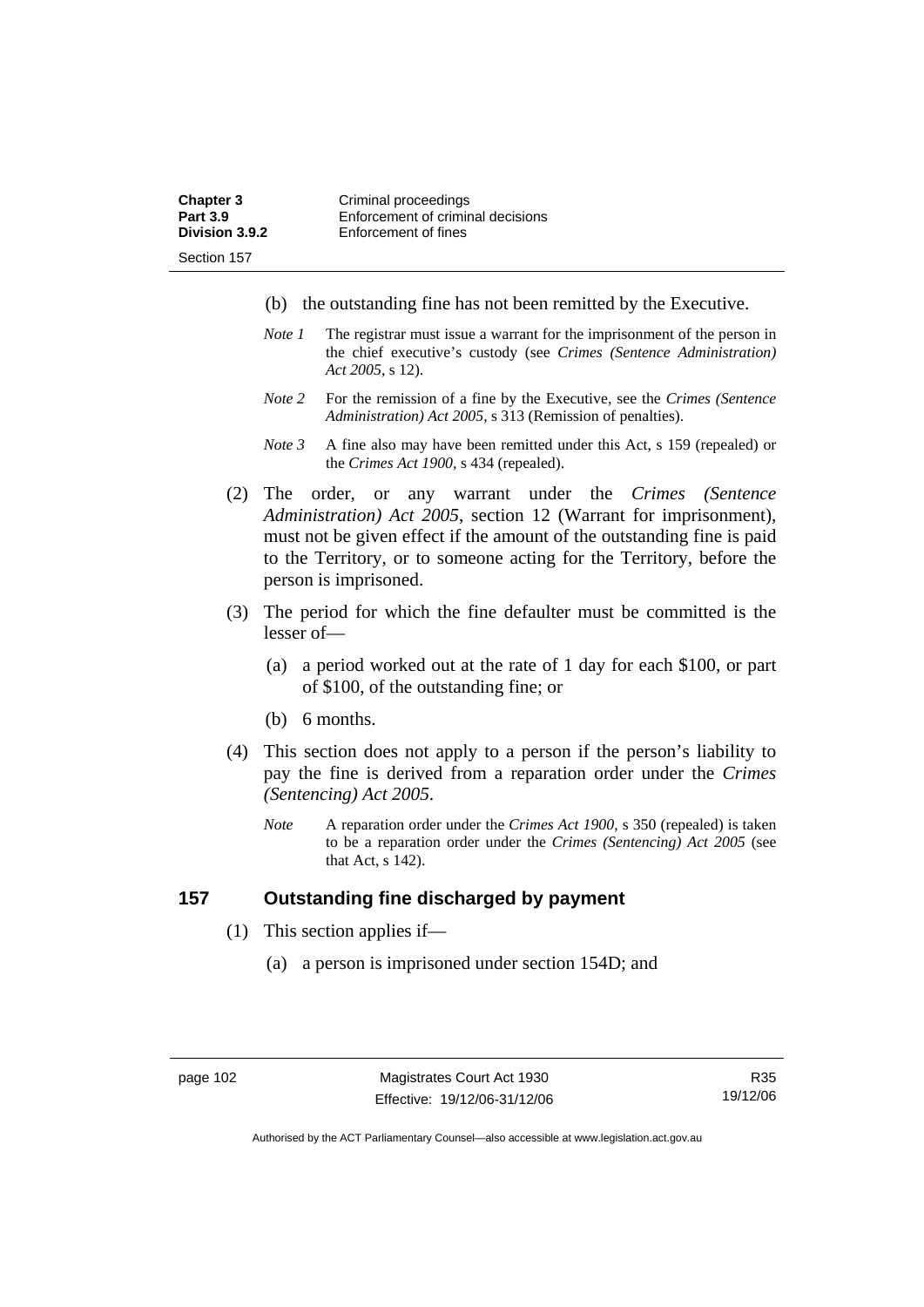| <b>Chapter 3</b> | Criminal proceedings              |
|------------------|-----------------------------------|
| <b>Part 3.9</b>  | Enforcement of criminal decisions |
| Division 3.9.2   | Enforcement of fines              |
| Section 158      |                                   |

- (b) an amount is paid to the Territory (through the registrar or the chief executive) to discharge an amount of the outstanding fine.
- (2) If the amount paid completely discharges the outstanding fine, the chief executive must release the person from imprisonment immediately, unless the person must otherwise be lawfully detained.

# **158 Outstanding fine satisfied by imprisonment**

A person imprisoned under section 154D (Fine defaulters imprisonment) discharges the person's liability to pay the outstanding fine—

- (a) at the rate of \$100 for each day or part of a day for which the person is detained under the warrant; or
- (b) if the person is committed for 6 months—at the end of the 6-month period.

### **160 Conviction or order quashed or set aside**

If the conviction or order that gave rise to a person's liability to pay a fine is quashed or set aside, the registrar must, in addition to notifying the road transport authority under section 153 (3) (d)—

- (a) refund to the person any amount paid in relation to the fine; and
- (b) refund to the person any amount paid in relation to a relevant administrative fee.

# **161 Other enforcement provisions not affected**

This division shall not be taken to affect the operation of any other law in force in the ACT that provides for the recovery or enforcement of a fine.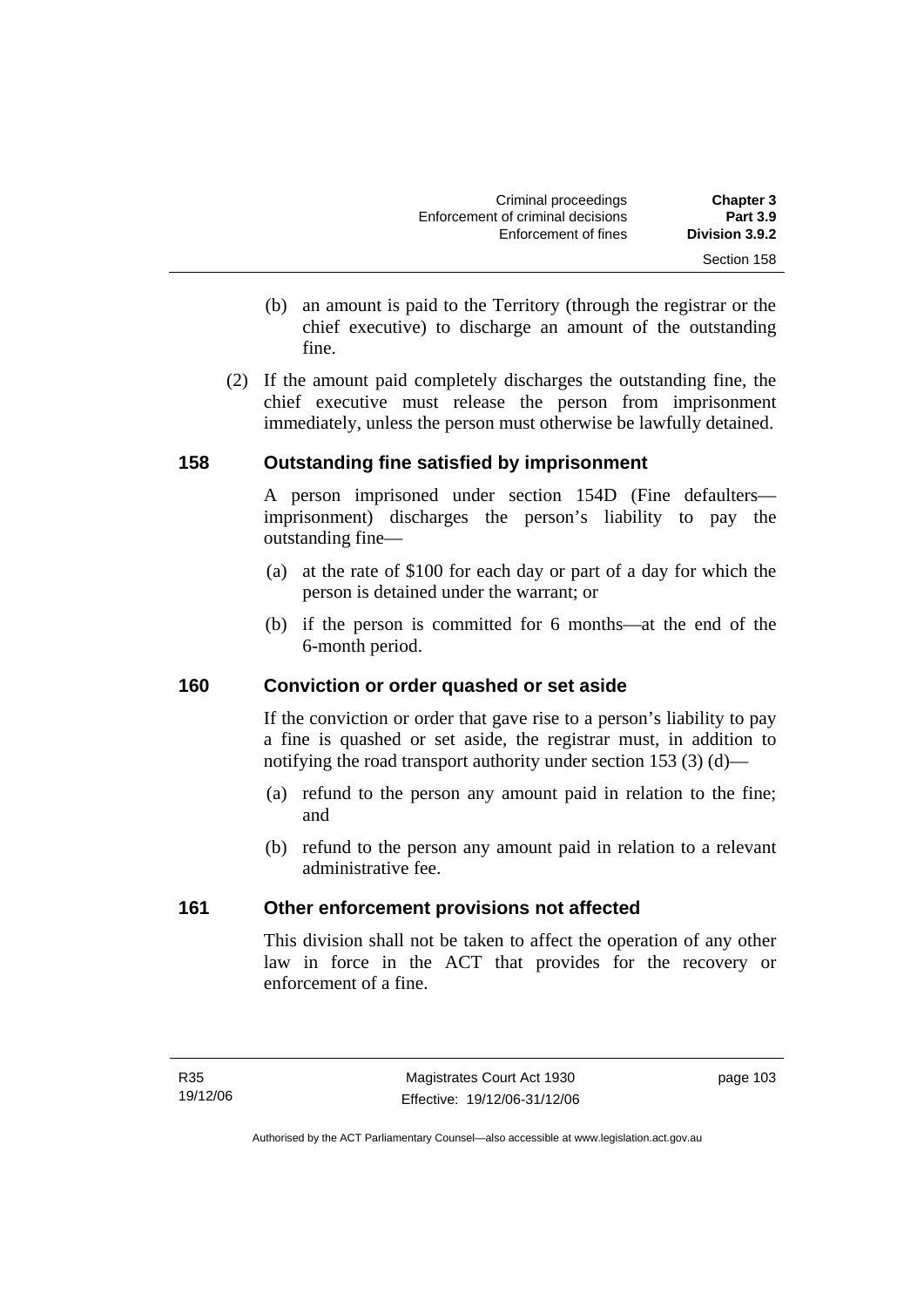| <b>Chapter 3</b> | Criminal proceedings                                     |
|------------------|----------------------------------------------------------|
| <b>Part 3.9</b>  | Enforcement of criminal decisions                        |
| Division 3.9.3   | Reciprocal enforcement of fines against bodies corporate |
| Section 166A     |                                                          |

# **Division 3.9.3 Reciprocal enforcement of fines against bodies corporate**

#### **166A Definitions for div 3.9.3**

In this division:

*conviction* means a conviction or order entered or made by a court in the exercise of summary jurisdiction in a proceeding for an offence.

*fine* includes—

- (a) a financial penalty, financial forfeiture and financial compensation; and
- (b) fees, charges and costs payable by a body corporate under an order made in a proceeding in which a conviction was entered in relation to the body corporate.

*reciprocating court* means a court declared under section 166B to be a reciprocating court.

*relevant officer*, in relation to a reciprocating court, means the registrar or other corresponding officer of the court.

*State* includes a Territory other than the Australian Capital Territory.

*territory fine* means a fine payable under a conviction of the court.

#### **166B Declarations relating to reciprocating courts**

- (1) If a State has laws providing for the enforcement in the State of a territory fine against a body corporate, the Attorney-General may, in writing, declare a court of summary jurisdiction in the State to be a reciprocating court.
- (2) A declaration is a notifiable instrument.

*Note* A notifiable instrument must be notified under the Legislation Act.

| page 104 | Magistrates Court Act 1930   | R35      |
|----------|------------------------------|----------|
|          | Effective: 19/12/06-31/12/06 | 19/12/06 |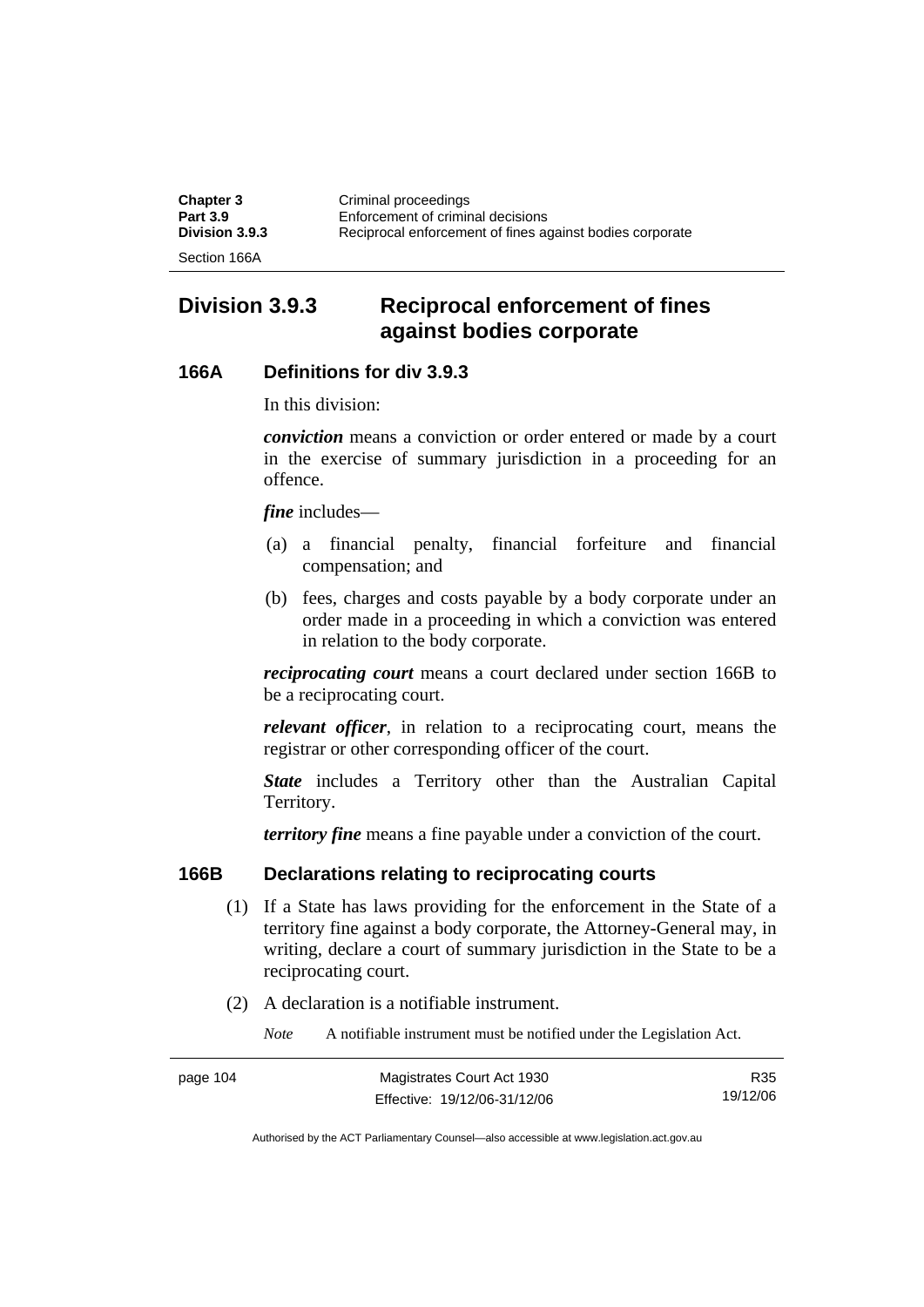Section 166C

# **U 166C Enforcement of fine**

- $(1)$  If—
	- (a) a fine is payable by a body corporate under a conviction of a reciprocating court; and
	- (b) the registrar receives a written request from the relevant officer of the reciprocating court for the enforcement of the conviction accompanied by—
		- (i) a copy, certified by the relevant officer to be correct, of the conviction; and
		- (ii) a certificate signed by the relevant officer stating the amount of the fine that remains unpaid;

the registrar must register the conviction by filing in the court the certified copy of the conviction and noting the date of the registration on the copy.

- (2) On the registration of a conviction under subsection (1)—
	- (a) the conviction is taken, for this part, to be a conviction of the court adjudging payment of a fine by the body corporate in the amount stated as unpaid in the certificate mentioned in subsection (1) (b); and
	- (b) the registrar must issue a writ of execution for the purpose of recovering the amount mentioned in paragraph (a); and
	- (c) subject to this section, this Act and the rules applying to civil proceedings in the Magistrates Court apply in relation to a writ issued under paragraph (b) as if the writ had been issued in relation to a conviction of the court.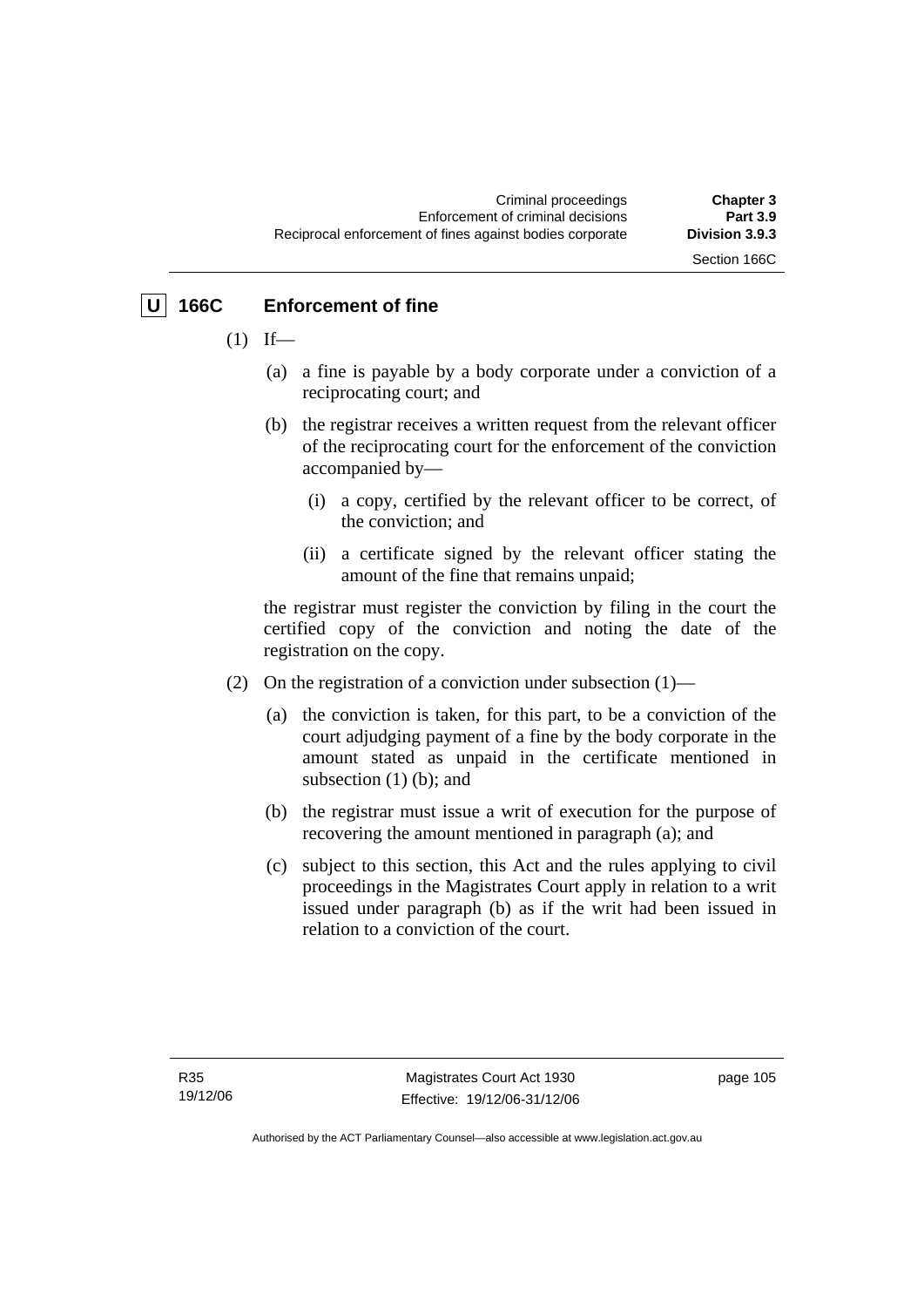| <b>Chapter 3</b>      | Criminal proceedings                                     |
|-----------------------|----------------------------------------------------------|
| <b>Part 3.9</b>       | Enforcement of criminal decisions                        |
| <b>Division 3.9.3</b> | Reciprocal enforcement of fines against bodies corporate |
| Section 166C          |                                                          |

- (3) If a request is made under this section in relation to a fine payable under a conviction of a reciprocating court and the registrar later receives a notification from the relevant officer of the reciprocating court of payment of an amount in satisfaction in whole or part of the amount of the fine, the registrar must note the particulars of the payment on the certified copy of the conviction filed in the court.
- $(4)$  If—
	- (a) a writ is issued under subsection (2) in relation to a fine; and
	- (b) before execution, the registrar receives a notification mentioned in subsection (3) in relation to the fine;

the registrar must arrange for the return of the writ.

- (5) On the return of the writ, the registrar must—
	- (a) if the amount of the fine has been paid in full—withdraw the writ; or
	- (b) if part of the amount of the fine remains unpaid—amend the writ to show the amount still unpaid.
- (6) If a writ is amended under subsection (4), the writ must be enforced in relation to the amount of the fine for the time being shown in the writ as unpaid.
- (7) If an amount of money is paid to the registrar in satisfaction in whole or in part of a fine payable under a conviction registered under subsection (1), the registrar must remit the amount to the relevant officer of the reciprocating court by which the conviction was entered.
- (8) For this section, a document that purports to have been signed by the relevant officer of a reciprocating court is taken to have been so signed unless the contrary is proved.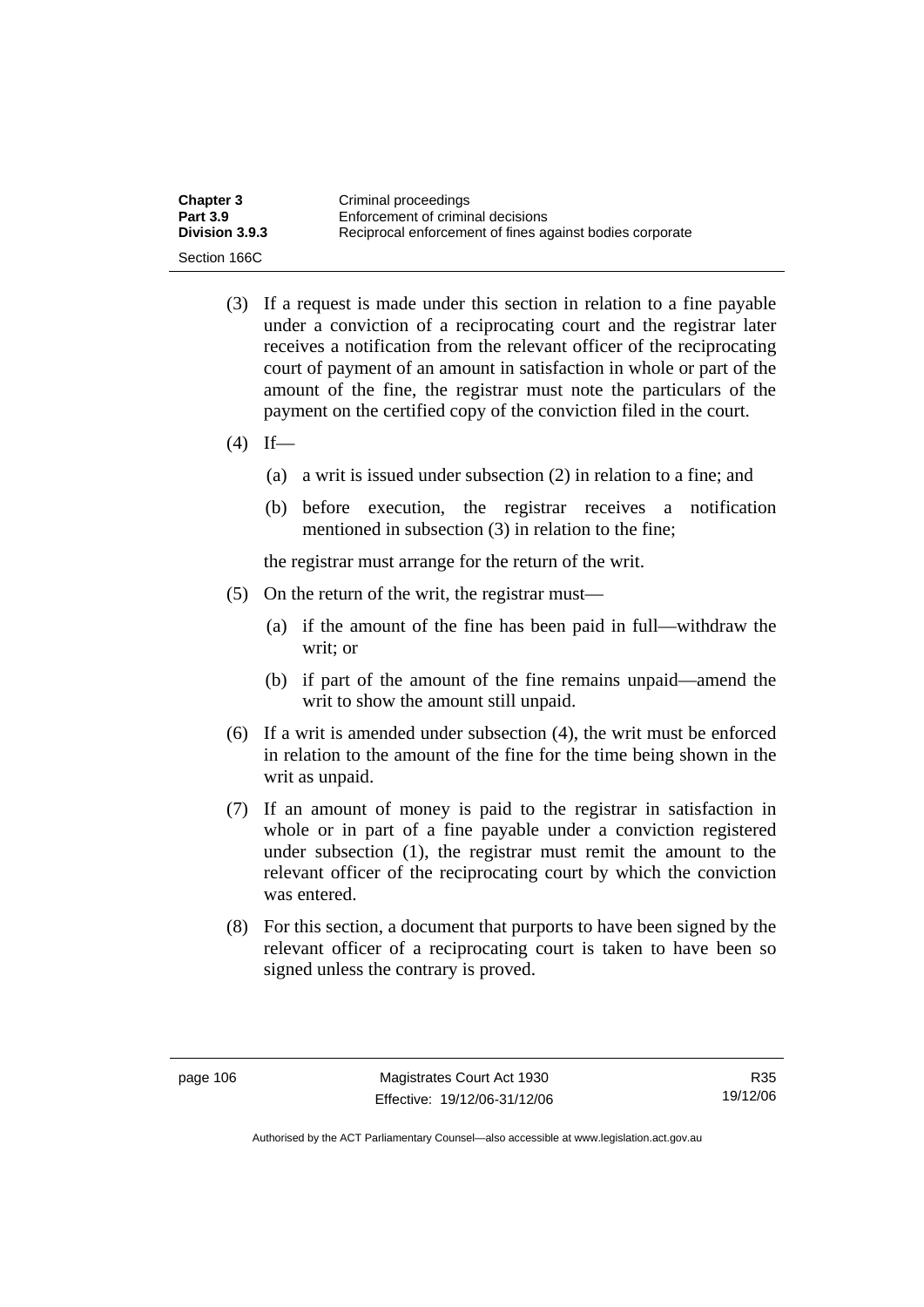# Section 166D

# **166D Effect of enforcement by reciprocating court**

An amount received by the registrar from a reciprocating court in satisfaction in whole or in part of a territory fine must be applied by the registrar as if the amount had been paid to the registrar by the body corporate by which the fine was payable in satisfaction in whole or in part of the fine.

# **166E Registrar to notify payment of territory fine**

If—

- (a) a conviction of the court under which a fine is payable is registered by the relevant officer of a reciprocating court; and
- (b) an amount is received by the registrar in satisfaction in whole or in part of the fine;

the registrar must, as soon as practicable, notify the relevant officer of the amount of that payment.

# **Division 3.9.4 Enforcement of criminal decisions other provisions**

### **184 Enforcement of costs against informant**

If a court orders an informant in a criminal proceeding to pay costs to a defendant, the order operates as a judgment given or entered in relation to a claim for the payment of money and is enforceable accordingly.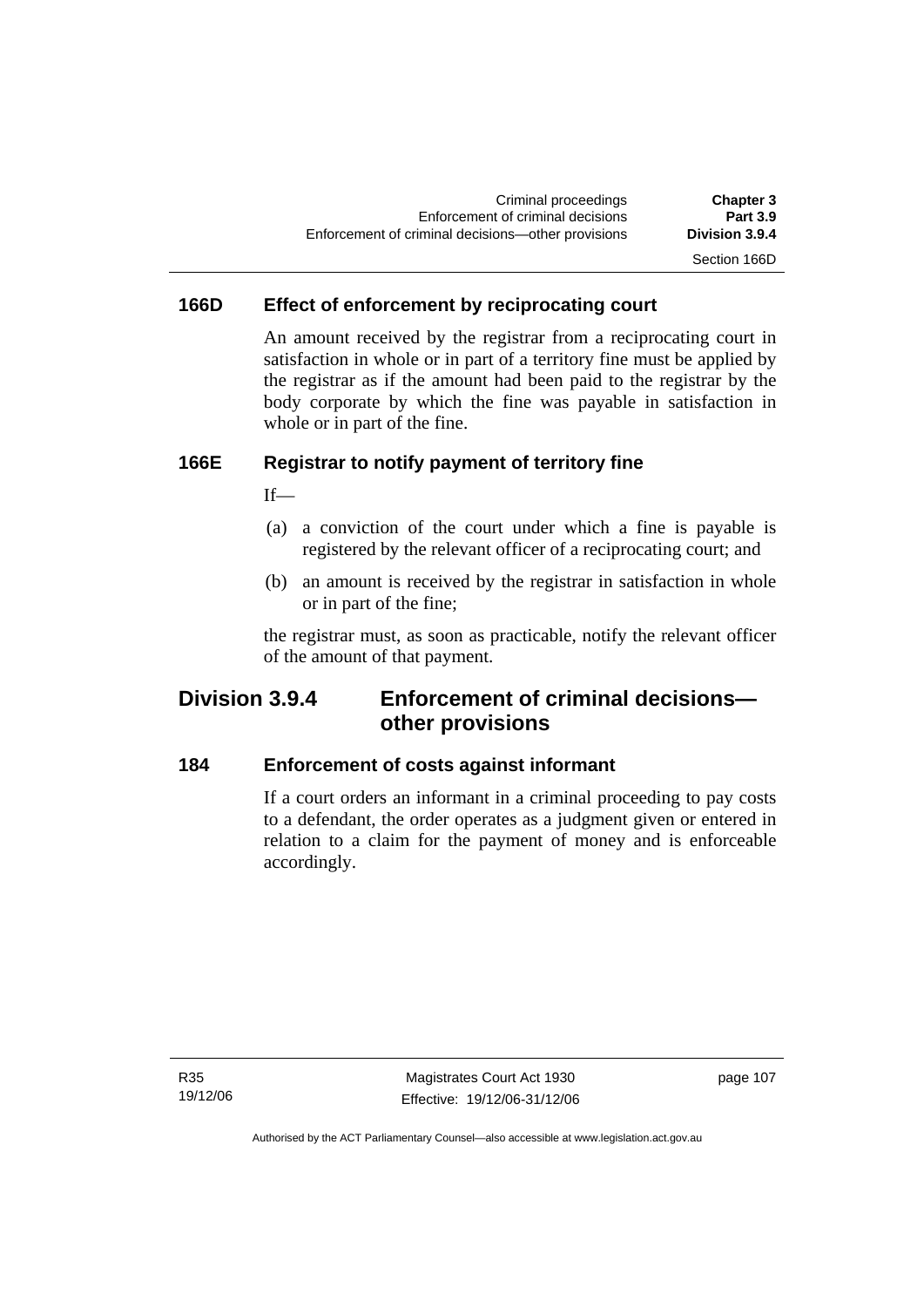| <b>Chapter 3</b> | Criminal proceedings                               |
|------------------|----------------------------------------------------|
| <b>Part 3.9</b>  | Enforcement of criminal decisions                  |
| Division 3.9.4   | Enforcement of criminal decisions—other provisions |
| Section 191      |                                                    |

#### **191 Accounts to be kept of amounts received**

Every registrar and person in charge of a correctional centre must keep a true and exact account of all amounts received by him or her under or because of any conviction or order, showing the people from whom and the time when the amounts were received and to whom and when the amounts were paid.

Maximum penalty: 1 penalty unit.

### **193 Forfeited goods may be sold**

Except where otherwise provided, all forfeitures, not financial, that are incurred in relation to an offence triable by the court or that may be enforced by the court, may be sold or disposed of or dealt with in the way that the court directs, and the proceeds of the sale must be applied in a similar way as if the proceeds were a fine imposed under the Act, ordinance or law on which the proceeding for forfeiture is founded.

#### **U** 194 Writ of execution not void for form only

A writ of execution is not void only because of a defect or error in it if there is a conviction or order that is valid, or that may be amended and made valid, under this Act to support it.

#### **195 Convictions etc to be given to Supreme Court registrar**

- (1) This section applies if a person is convicted of an indictable offence by the court or an information in relation to an indictable offence is dismissed by the court.
- (2) The court must immediately give the registrar of the Supreme Court a copy of the conviction and recognisances or a copy of the certificate of dismissal (if any).
- (3) The court must keep a conviction and dismissal book and record each conviction or dismissal in it.

R35 19/12/06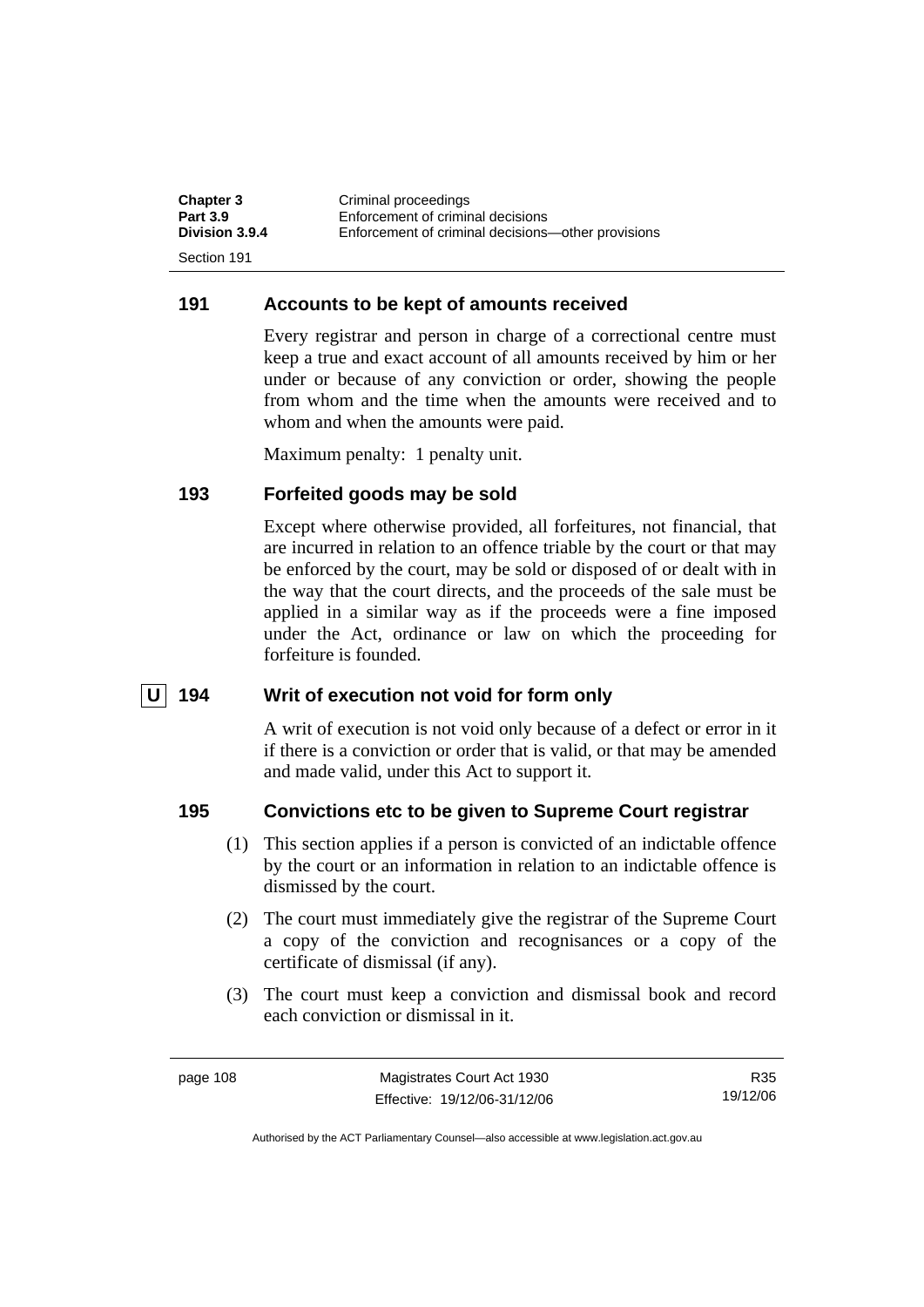#### Section 207

# **Part 3.10 Criminal appeals**

# **Division 3.10.1 Criminal appeals—jurisdiction of Supreme Court**

### **207 Jurisdiction of Supreme Court**

- (1) The appellate jurisdiction of the Supreme Court in relation to decisions of the Magistrates Court under this Act (other than chapter 4 (Civil proceedings)) extends to the hearing and deciding of the following appeals and to no others:
	- (a) appeals to which division 3.10.2 (Appeals in criminal matters) applies;
	- (b) reference appeals under division 3.10.2A (Reference appeals in criminal matters);
	- (c) appeals from decisions of the Magistrates Court by way of orders to review under division 3.10.3 (Orders to review in criminal matters).
- (2) This part does not limit the operation of any other Act that makes provisions in relation to the appellate jurisdiction of the Supreme Court.

# **Division 3.10.2 Appeals in criminal matters**

### **208 Appeals to which div 3.10.2 applies**

- (1) Each of the following appeals is an appeal to which this division applies:
	- (a) an appeal by any of the following from a decision of the Magistrates Court under the Crimes Act, section 315A (2)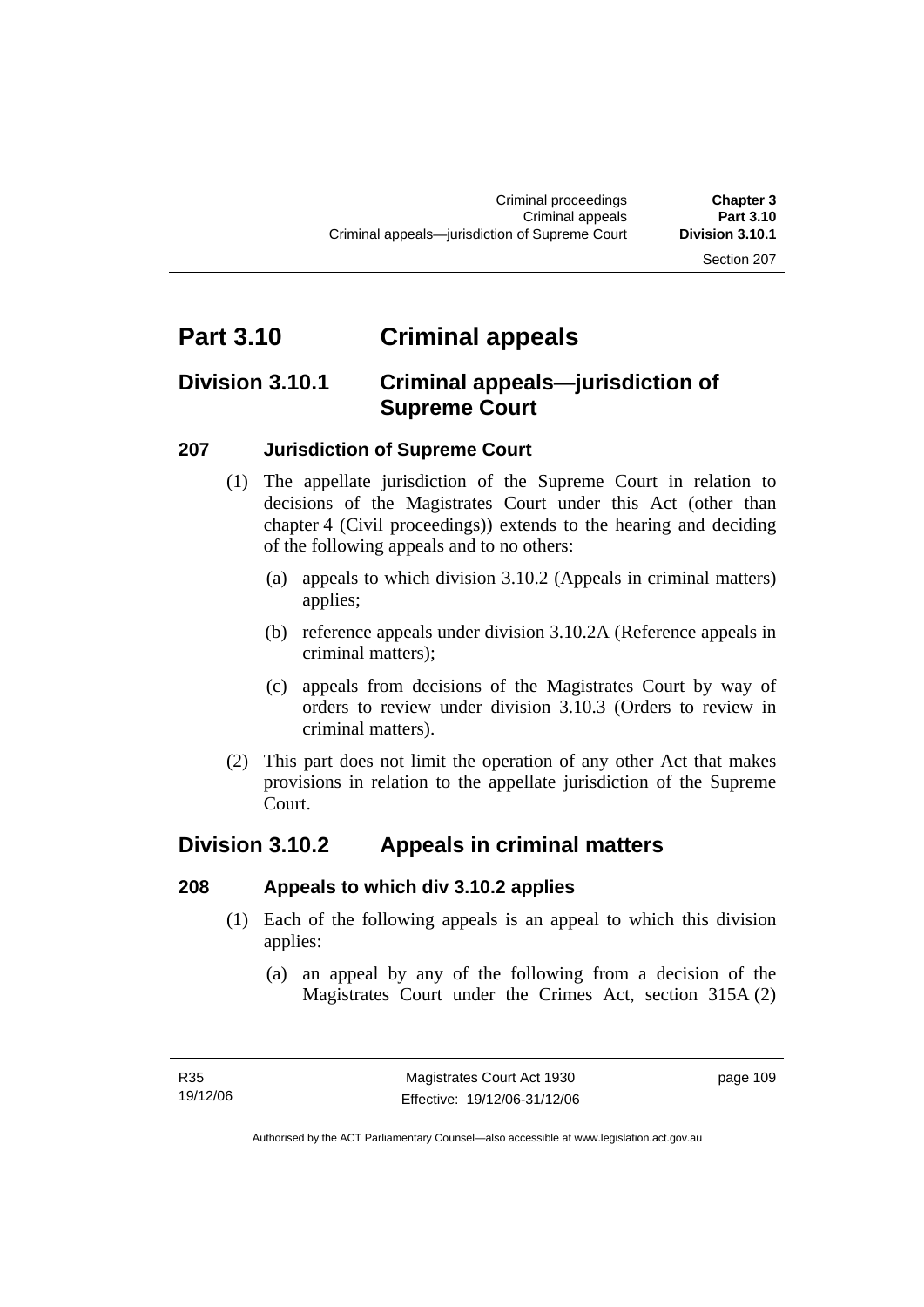or (3) (Investigation into fitness to plead) or section 315D (7) (Person found temporarily unfit to plead):

- (i) the person whose fitness to plead was decided;
- (ii) anyone who appeared at the proceeding in which the decision was made;
- (iii) anyone else with the leave of the court;
- (b) an appeal, by the person convicted, from a conviction for an offence dealt with by the Magistrates Court under this Act, part 3.6 (Proceedings for offences punishable summarily) or part 3.7 (Service and pleading by post for certain offences) or under the Crimes Act, section 375;
- (c) an appeal, by the person against whom the order is made, from an order made under this Act, section 113 or section 114 in a proceeding dealt with by the Magistrates Court under this Act, part 3.6 or under the Crimes Act, section 375;
- (d) an appeal from a sentence or penalty imposed by the Magistrates Court by a person convicted of an offence dealt with by that court under this Act, section 90A, part 3.6 or part 3.7, or under the Crimes Act, section 375, whether or not the person appeals against the conviction in relation to which the sentence or penalty was imposed;
- (e) an appeal from an order of the court under any of the following provisions of the *Crimes (Sentencing) Act 2005*:
	- (i) part 3.2 (Sentences of imprisonment);
	- (ii) part 3.3 (Non-custodial sentences);
	- (iii) part 3.4 (Non-association and place restriction orders);
	- (iv) part 3.5 (Deferred sentence orders);

R35 19/12/06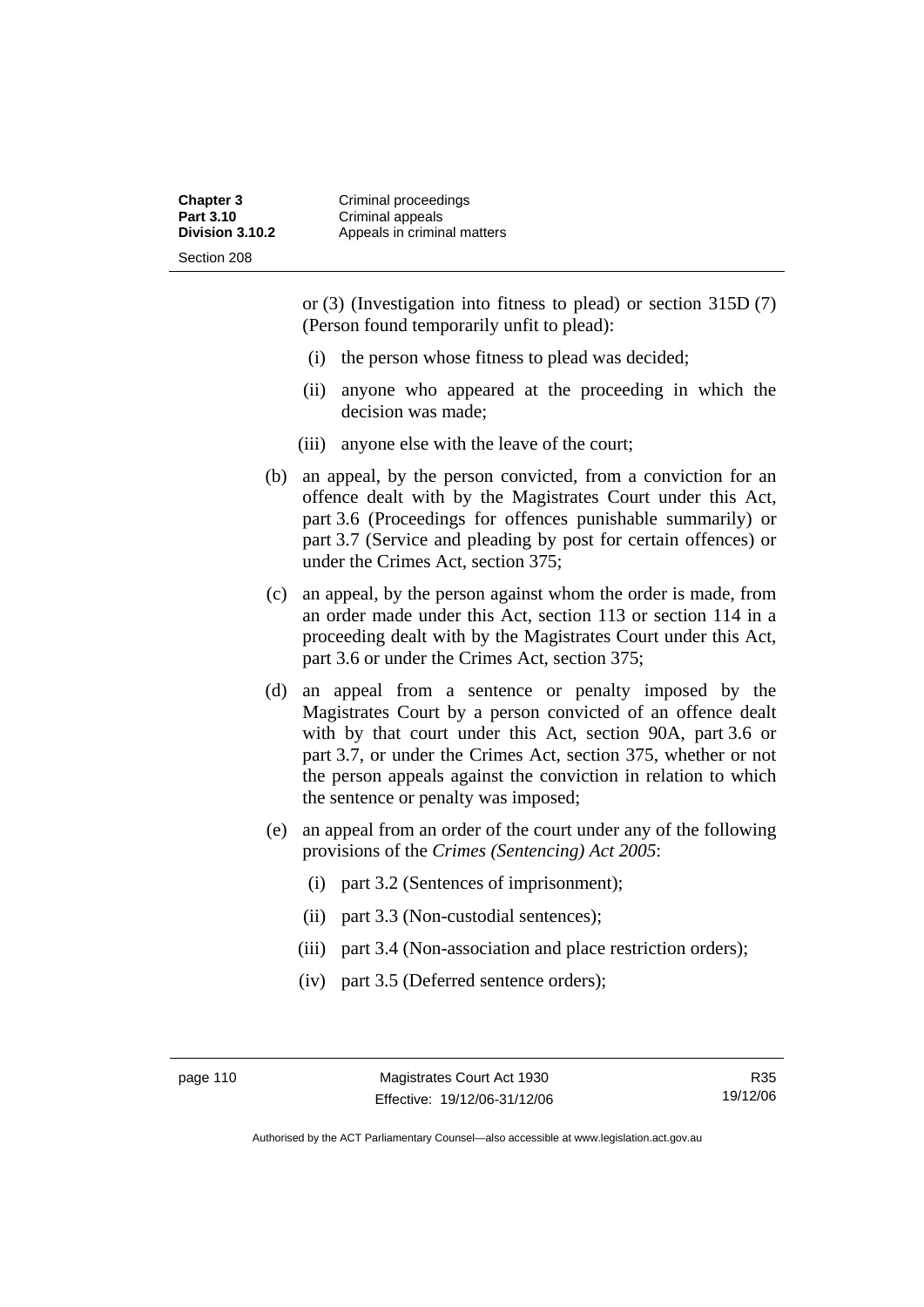- (v) part 3.6 (Combination sentences);
- *Note* Orders under the *Crimes Act 1900*, pt 18 (Conditional release of offenders) are taken to be orders under the *Crimes (Sentencing) Act 2005* (see *Crimes (Sentence Administration) Act 2005*, ch 16).
- (f) an appeal from an order of the court under the *Crimes (Sentence Administration) Act 2005,* part 6.6 (Good behaviour orders—amendment and discharge).
- (3) Subsection (1) does not affect any power that the Supreme Court has, apart from this Act, to grant bail or to vary the conditions of bail.

# **U** 209 Institution of appeal

- (1) An appeal must be instituted by the appellant filing a notice of appeal in the office of the registrar of the Supreme Court within the period of 28 days after the conviction was entered, the order or decision was made or the sentence or penalty imposed, or within any further time the Supreme Court allows.
- (2) As soon as practicable after instituting the appeal, the appellant must—
	- (a) file a copy of the notice of appeal with the Magistrates Court; and
	- (b) serve a copy of the notice of appeal on—
		- (i) for an appeal mentioned in section  $208(1)(a)$ —each other person mentioned in that paragraph; and
		- (ii) for any other appeal—the informant.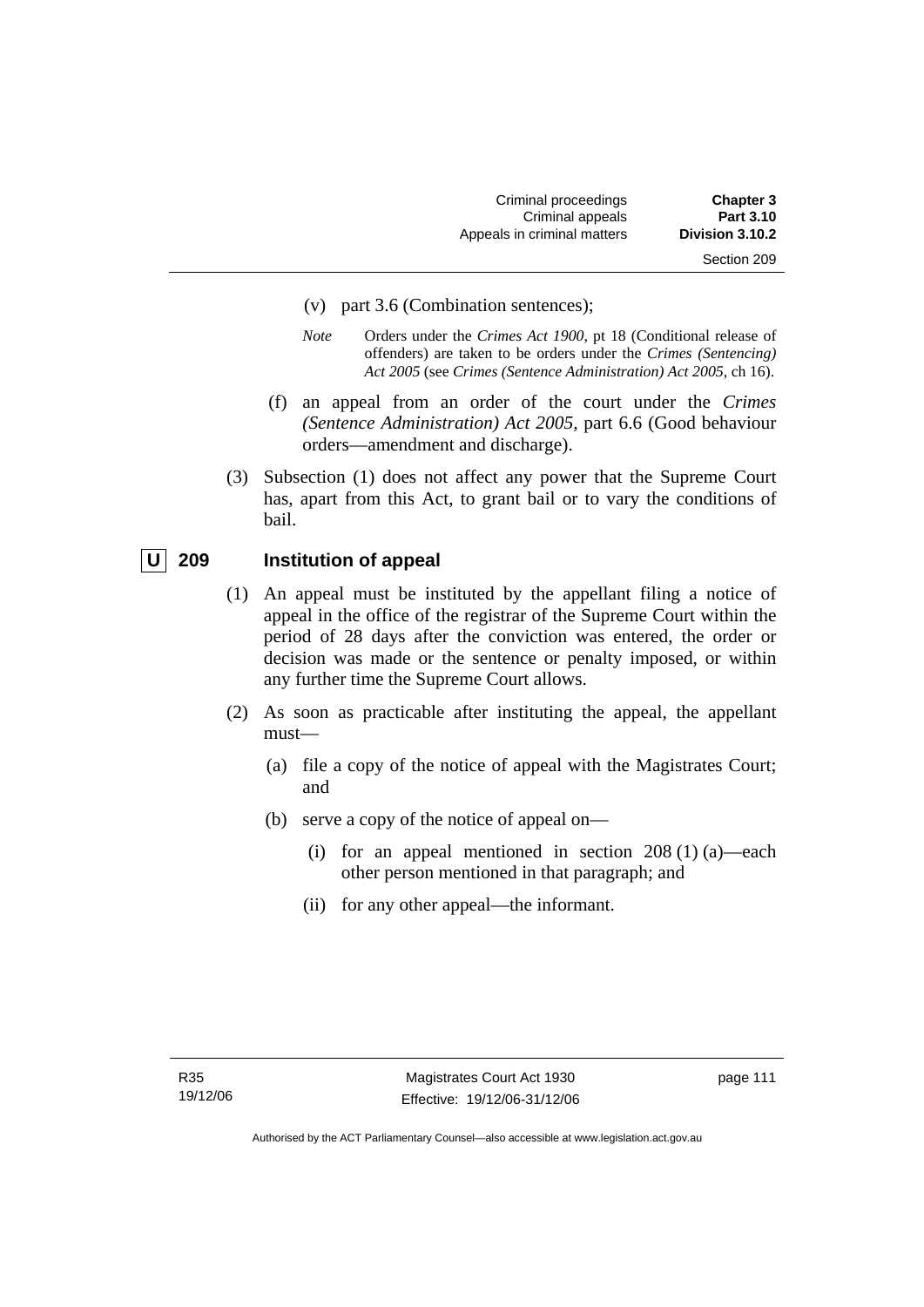**Chapter 3 Criminal proceedings**<br>**Part 3.10 Criminal appeals Part 3.10 Criminal appeals**<br>**Division 3.10.2 Appeals in crimin Division 3.10.2** Appeals in criminal matters Section 210

## **210 Substituted service of notice of appeal**

- (1) If it appears to the Supreme Court, on an application made for an order under this section, that personal service of a notice of appeal under section 209 on a person on whom it is required to be served cannot be effected, the Supreme Court may make the order for substituted or other service the Supreme Court considers just.
- (2) The Supreme Court may, on an application made for an order under this subsection, dispense with service of a notice of appeal if the court considers it necessary or expedient to do so.
- (3) An order under subsection (2) may be made subject to the conditions (if any) the Supreme Court considers appropriate.

# **214 Appeals in cases other than civil cases**

- (1) This section applies to an appeal mentioned in section 208 (Appeals to which div 3.10.2 applies).
- (2) In an appeal to which this section applies, the Supreme Court must have regard to the evidence given in the proceeding out of which the appeal arose, and has power to draw inferences of fact.
- (3) In an appeal to which this section applies, the Supreme Court must—
	- (a) if it considers it necessary or expedient to do so in the interests of justice—
		- (i) order the production of a document or anything else that was an exhibit in, or was otherwise connected with, the proceeding out of which the appeal arose and that appears to it to be necessary to produce for deciding the appeal; and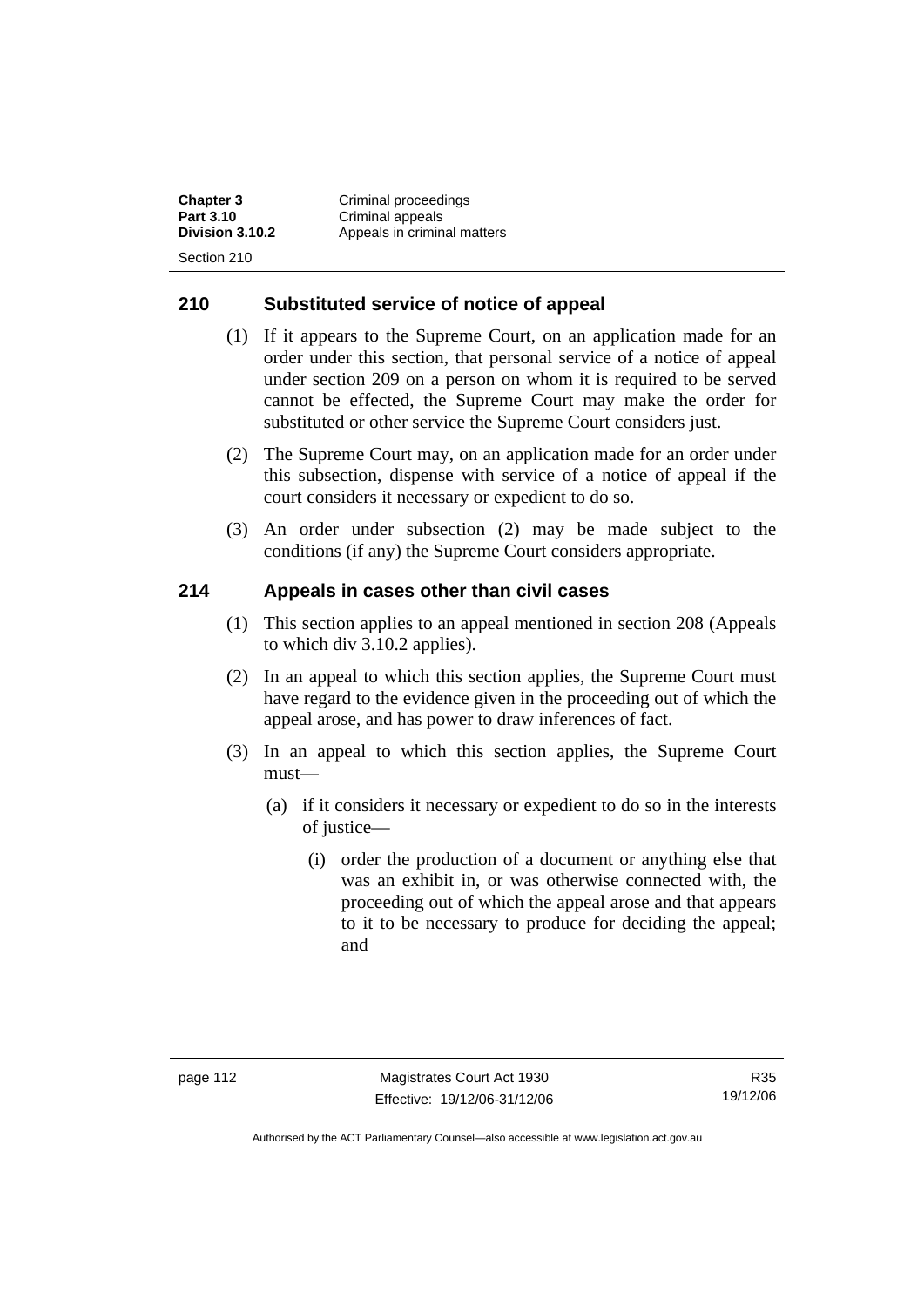- (ii) order any person who was, or would have been if the person had been called, a compellable witness in the proceeding to attend for examination before the Supreme Court; and
- (iii) receive the evidence, if tendered, of any witness; and
- (b) receive evidence with the consent of the parties to the appeal.
- (4) If evidence is tendered in an appeal to which this section applies, the Supreme Court must, unless satisfied that the evidence would not afford any ground for allowing the appeal, receive the evidence if—
	- (a) it appears to the Supreme Court that the evidence is likely to be credible and would have been admissible in the proceeding out of the which the appeal arose on an issue relevant to the appeal; and
	- (b) the Supreme Court is satisfied that the evidence was not adduced in the proceeding and there is a reasonable explanation for the failure to adduce it.

# **216 Stay of execution pending appeal in certain cases**

- (1) If an appeal to which this division applies has been duly instituted, the enforcement or execution of the decision, conviction, order, sentence or penalty appealed from is stayed until the appeal is concluded or is abandoned or discontinued and, if the appellant is in custody, the appellant may, if not detained for any other cause, be granted bail in accordance with the *Bail Act 1992*.
- (2) If the appellant in custody in relation to whom the enforcement or execution of a conviction is stayed—
	- (a) is not granted bail under the *Bail Act 1992*; or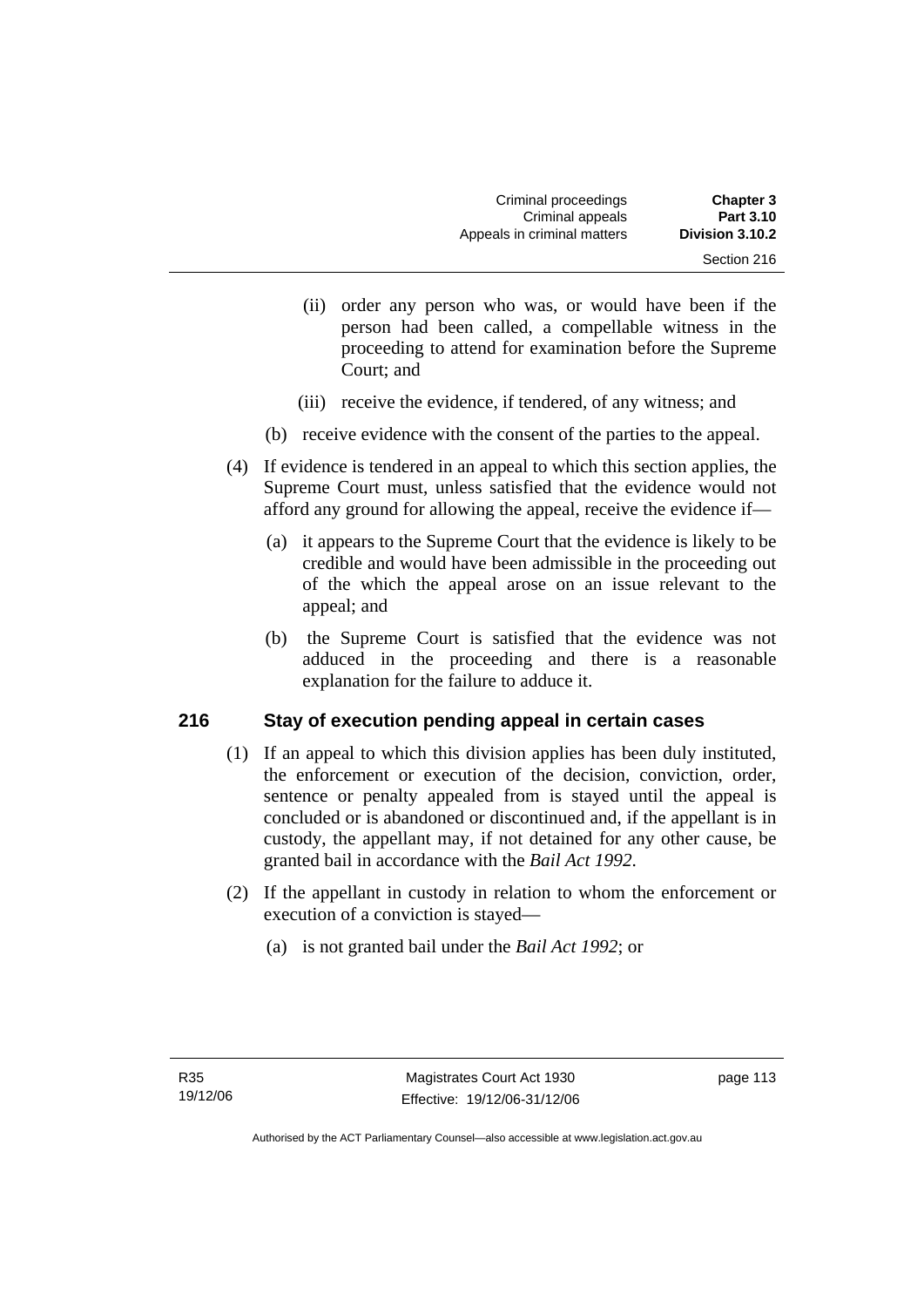| <b>Chapter 3</b> | Criminal proceedings        |
|------------------|-----------------------------|
| Part 3.10        | Criminal appeals            |
| Division 3.10.2  | Appeals in criminal matters |
| Section 218      |                             |

(b) is not detained for any other cause;

the court or a magistrate may order the person be remanded in custody.

*Note* The court must issue a warrant for the remand of the defendant in the chief executive's custody (see *Crimes (Sentence Administration) Act 2005*, s 17).

### **218 Orders by Supreme Court on appeals**

- (1) On an appeal to which this division applies, the Supreme Court may—
	- (a) confirm, reverse or vary the conviction, order, sentence, penalty or decision appealed from; or
	- (b) give the judgment, or make the order, that, in all the circumstances, it considers appropriate, or refuse to make an order; or
	- (c) set aside the conviction, order, sentence, penalty or decision appealed from, in whole or in part, and remit the proceeding to the Magistrates Court for further hearing and decision, subject to the directions the Supreme Court considers appropriate.
- (2) A judgment or order of the Supreme Court under subsection (1) (a) or (b) has effect as if it were a decision of the Magistrates Court and may be enforced by the Magistrates Court accordingly.

# **219 Barring right of appeal under div 3.10.2 if order to review granted**

 (1) If an order nisi to review a decision of the Magistrates Court has been granted under division 3.10.3 (Orders to review in criminal matters) to a person entitled to appeal against that decision to the Supreme Court under this division, the person ceases to be entitled to appeal to the Supreme Court under this division.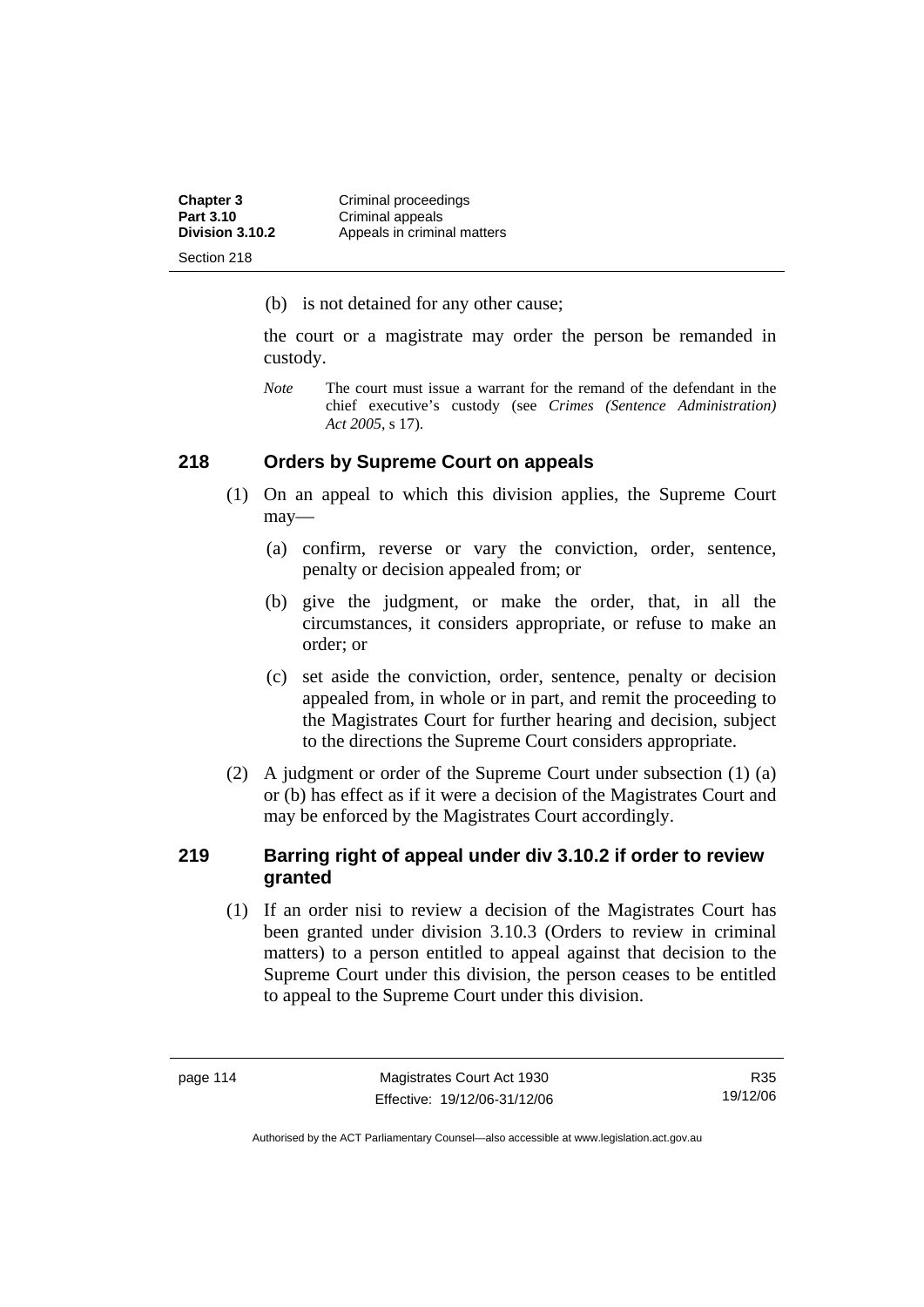(2) If an order nisi to review a decision of the Magistrates Court is granted under division 3.10.3 to a person after the person has instituted an appeal to the Supreme Court under this division against that decision, the appeal is taken to have been withdrawn.

# **Division 3.10.2A Reference appeals in criminal matters**

# **219A What is a reference appeal?**

In this division:

*reference appeal*—see section 219AB (2).

# **U** 219AB Reference appeal following acquittal on indictment

- (1) This section applies if a person has been tried on indictment in the Magistrates Court and acquitted in relation to all or part of the indictment.
- (2) The Supreme Court may, on application by the Attorney-General or director of public prosecutions (the *applicant*), hear and decide (by a *reference appeal*) any question of law arising at or in relation to the trial.
- (3) An application must be made within 6 weeks after the end of the trial, or within any longer period allowed by the Supreme Court.

# **219AC Who may be heard at reference appeal**

- (1) Each of the following people (each *interested party*) may be heard in a reference appeal:
	- (a) a person charged at the trial;
	- (b) a person who seeks to be heard, if the court is satisfied that the person has a sufficient interest in the appeal to be heard.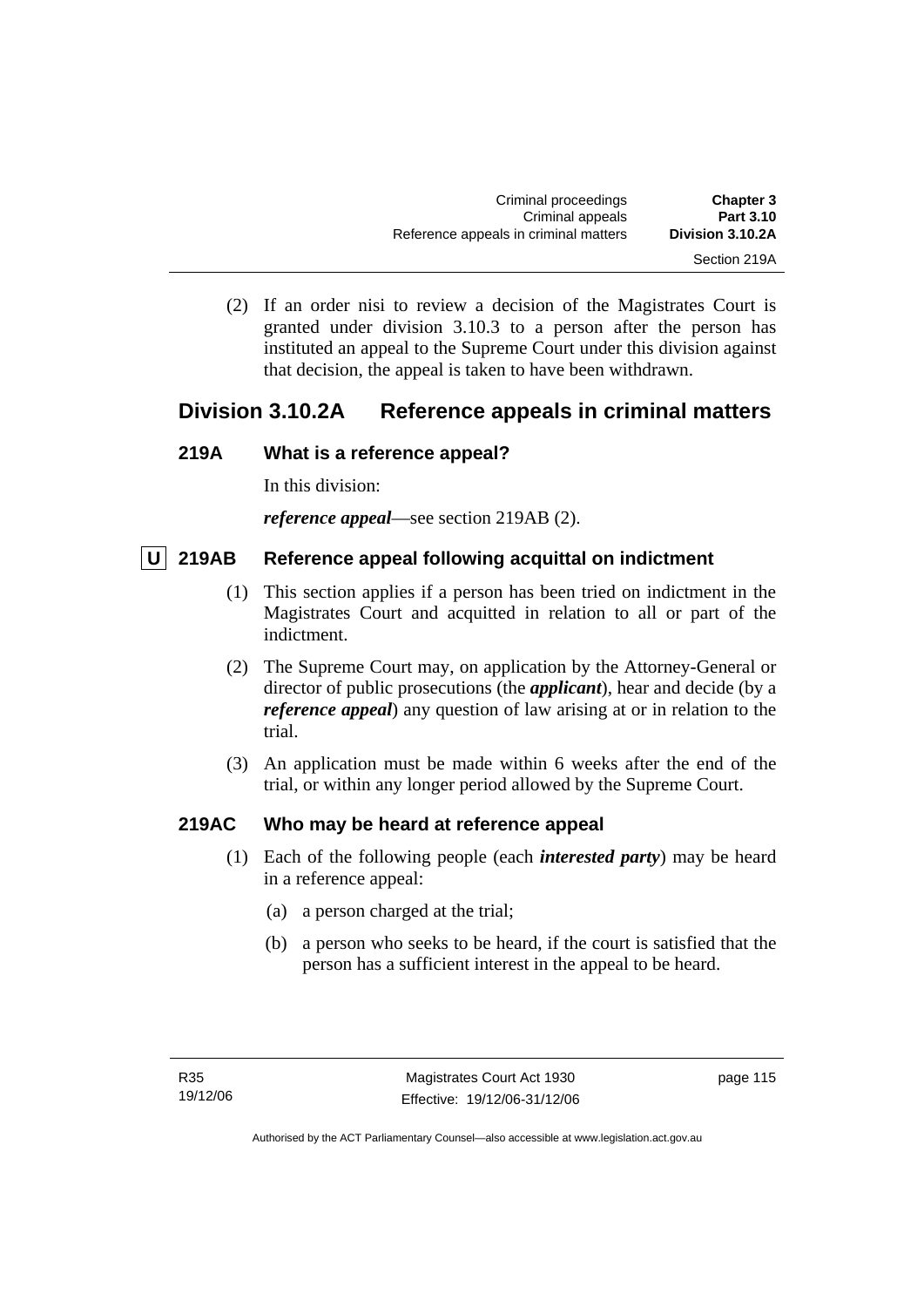| <b>Chapter 3</b> | Criminal proceedings                 |
|------------------|--------------------------------------|
| Part 3.10        | Criminal appeals                     |
| Division 3.10.3  | Orders to review in criminal matters |
| Section 219AD    |                                      |

- (2) If an interested party is not represented in the appeal, the applicant must instruct counsel to argue the reference appeal on the party's behalf.
- (3) The reasonable costs of legal representation of an interested party are payable by the Territory.

#### **219AD Reference appeal decision does not affect trial verdict**

The decision on a reference appeal does not invalidate or affect any verdict or decision given at the trial.

# **Division 3.10.3 Orders to review in criminal matters**

#### **219B Appeals by way of orders to review**

- (1) Each of the following is a decision of the Magistrates Court from which an appeal by way of order to review may be made in accordance with this division:
	- (a) an order of the Magistrates Court dismissing an information dealt with by that court under this Act, part 3.6 (Proceedings for offences punishable summarily) or part 3.7 (Service and pleading by post for certain offences) or under the Crimes Act, section 375;
	- (b) a conviction by the Magistrates Court for an offence dealt with by that court under this Act, part 3.6 or part 3.7 or under the Crimes Act, section 375;
	- (c) an order made under this Act, section 113 or section 114 in a proceeding dealt with by the Magistrates Court under this Act, part 3.6 or under the Crimes Act, section 375;
	- (d) a decision of the Magistrates Court not to commit a person to the Supreme Court for sentence under section 92A;
	- (e) a decision of the Magistrates Court to dispose of a case summarily under the Crimes Act, section 375 (6) or (7);

| page 116 | Magistrates Court Act 1930   | R35.     |
|----------|------------------------------|----------|
|          | Effective: 19/12/06-31/12/06 | 19/12/06 |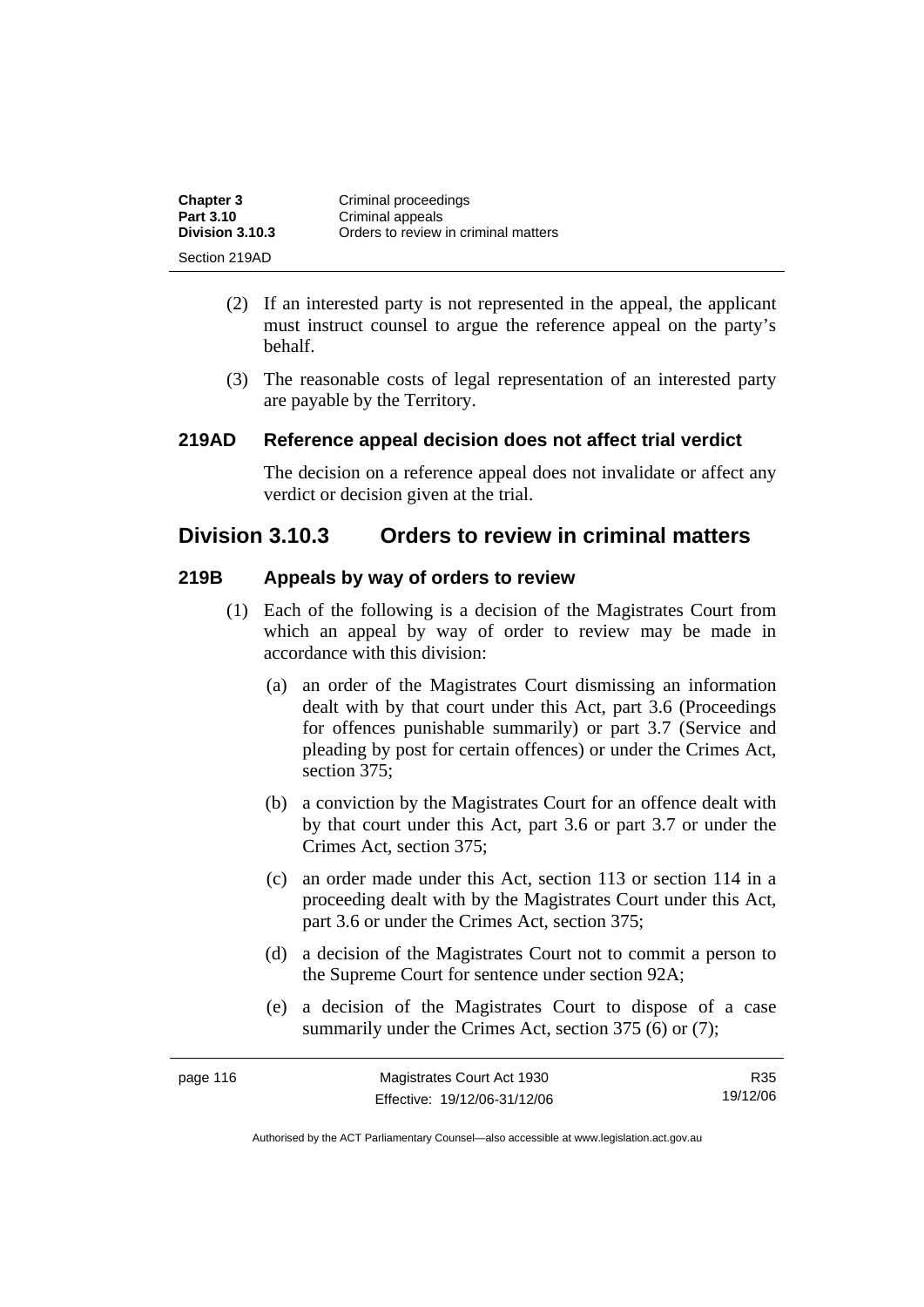| <b>Chapter 3</b> | Criminal proceedings                 |
|------------------|--------------------------------------|
| Part 3.10        | Criminal appeals                     |
| Division 3.10.3  | Orders to review in criminal matters |
| Section 219C     |                                      |

- (f) a sentence or penalty imposed by the Magistrates Court for an offence dealt with by that court under this Act, section 90A, part 3.6 or part 3.7 or under the Crimes Act, section 375.
- (2) In subsection  $(1)$  (f):

*sentence or penalty* includes a sentence or penalty imposed by an order of the Magistrates Court under—

- (a) any of the following provisions of the *Crimes (Sentencing) Act 2005*:
	- (i) part 3.2 (Sentences of imprisonment);
	- (ii) part 3.3 (Non-custodial sentences);
	- (iii) part 3.4 (Non-association and place restriction orders);
	- (iv) part 3.5 (Deferred sentence orders);
	- (v) part 3.6 (Combination sentences); or
	- *Note* Orders under the *Crimes Act 1900*, pt 18 (Conditional release of offenders) are taken to be orders under the *Crimes (Sentencing) Act 2005* (see *Crimes (Sentence Administration) Act 2005*, ch 16).
- (b) the *Crimes (Sentence Administration) Act 2005,* part 6.6 (Good behaviour orders—amendment and discharge).

# **219C Grant of order nisi to review**

- (1) This section applies if—
	- (a) within 28 days of the making of an order of a kind mentioned in section 219B (1) (a) or within any further time the Supreme Court allows, an application is made by the informant in the proceeding before the Magistrates Court; or
	- (b) within 28 days of the making of a decision of a kind mentioned in section 219B (1) (d), (e) or (f), an application is made by the informant in the proceeding before the Magistrates Court; or

page 117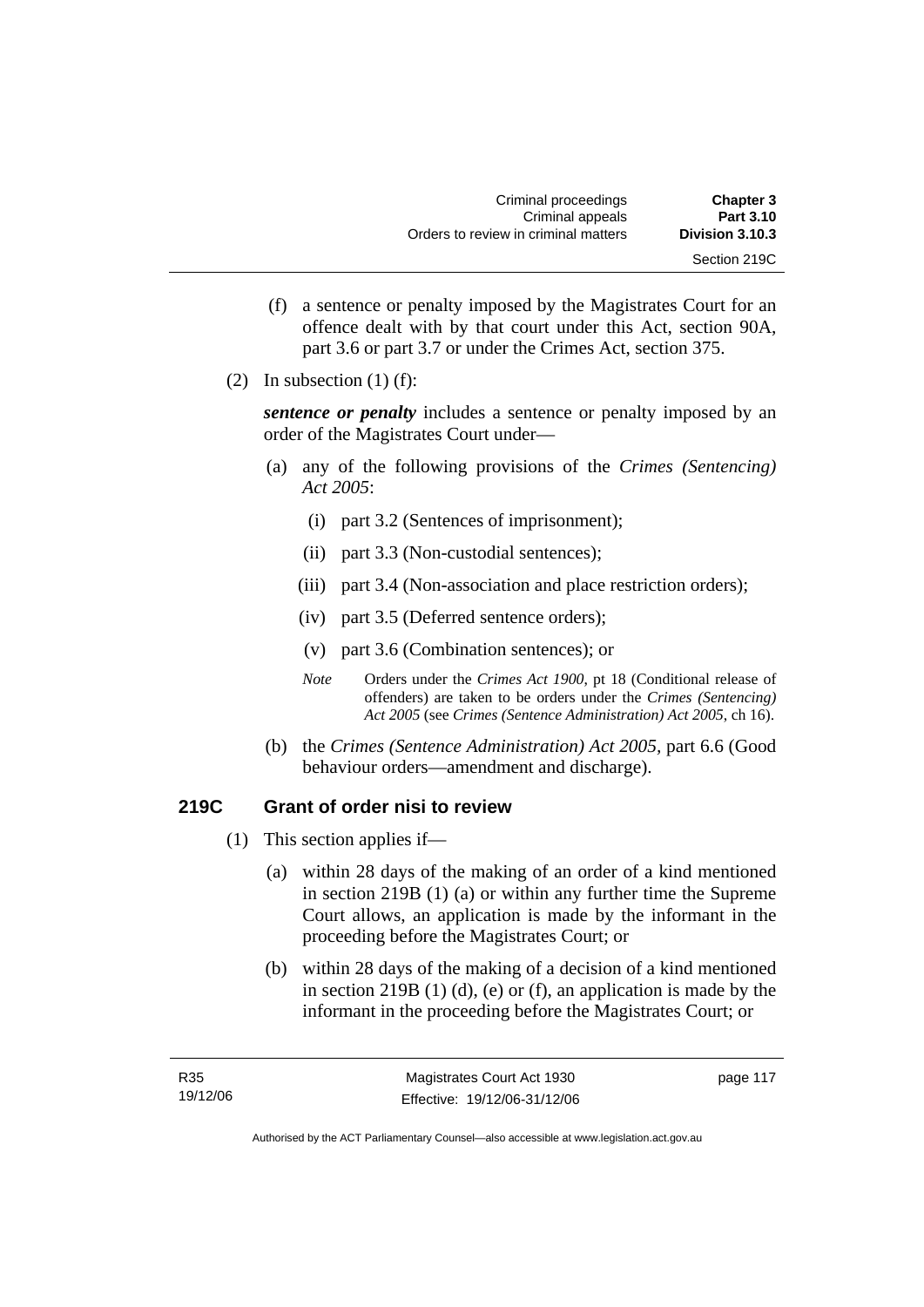- (c) within 28 days after—
	- (i) the entering of a conviction of a kind mentioned in section 219B (1) (b); or
	- (ii) the making of an order of a kind mentioned in section 219B (1) (c);

or within any further time the Supreme Court allows, an application is made by the defendant in the proceeding before the Magistrates Court.

- (2) The Supreme Court may grant an order nisi calling on the other party to the proceeding to show cause, on a date specified in the order nisi, why the decision of the Magistrates Court should not be reviewed on any 1 or more of the following grounds:
	- (a) that there was a prima facie case of error or mistake on the part of the Magistrates Court;
	- (b) that the Magistrates Court did not have jurisdiction or authority to make the decision;
	- (c) that the decision of the Magistrates Court should not in law have been made;
	- (d) that, in the circumstances of the case, a decision of a kind mentioned in section 219B (1) (d) or (e) should not have been made;
	- (e) that a sentence or penalty of a kind mentioned in section 219B (1) (f) was manifestly inadequate or otherwise in error.
- (3) On an application for an order to review a decision of the Magistrates Court or on an application made after the making of such an order, the Supreme Court may, if it considers appropriate, make an order requiring the magistrate by whom the Magistrates Court was constituted to give to the Supreme Court a report setting

R35 19/12/06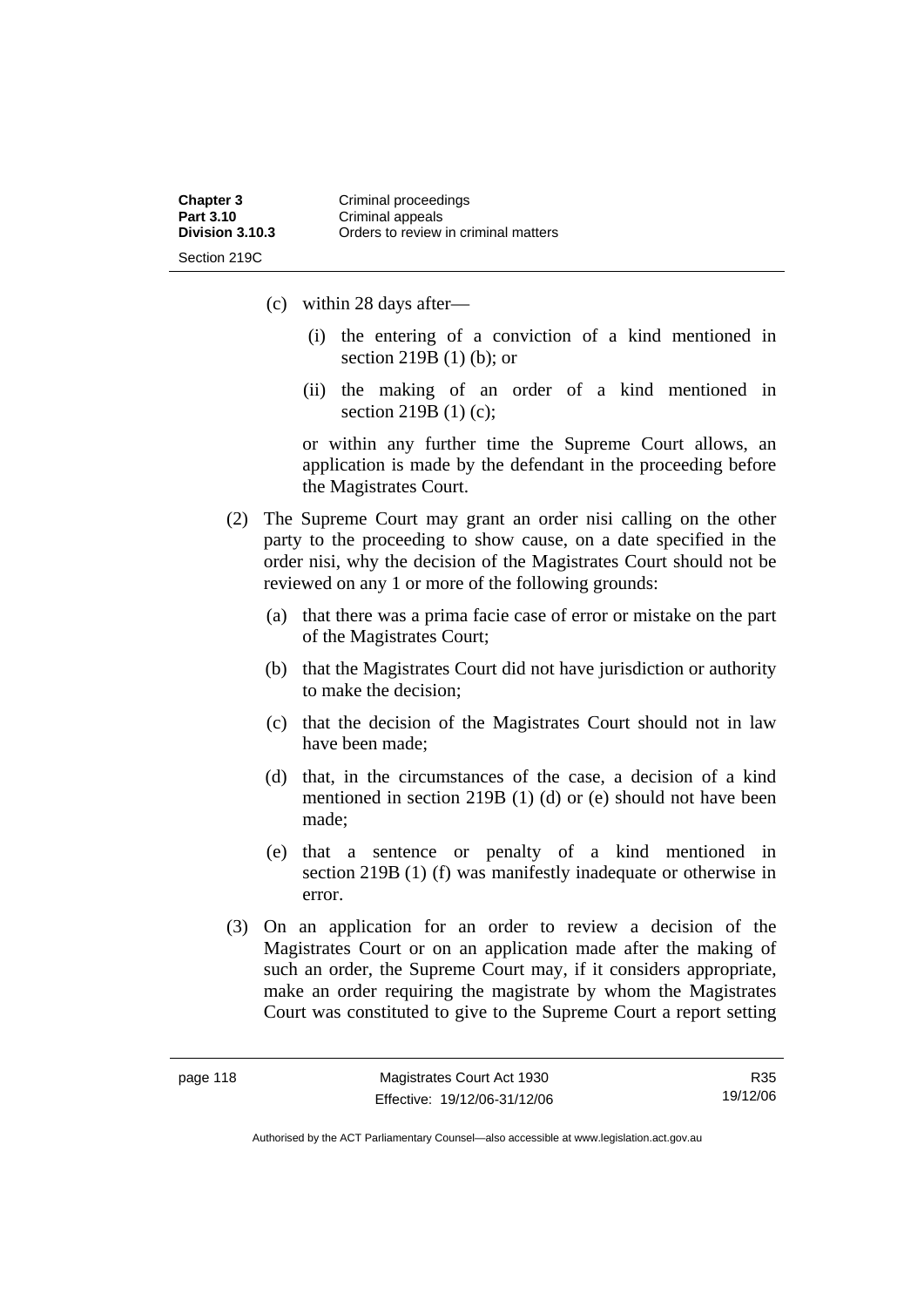| <b>Chapter 3</b> | Criminal proceedings                 |
|------------------|--------------------------------------|
| <b>Part 3.10</b> | Criminal appeals                     |
| Division 3.10.3  | Orders to review in criminal matters |
| Section 219D     |                                      |

out the reasons for the decision of the Magistrates Court and any facts or matters that in the view of the magistrate were relevant to the decision of the Magistrates Court.

# **U** 219D Security for costs and stay of execution

- (1) The Supreme Court, in granting an order nisi under section 219C (2)—
	- (a) may order that the person on whose application the order is made give, within the time specified in the order or within any further time the Supreme Court allows, security in the amount the Supreme Court considers appropriate for the costs of the appeal; and
	- (b) may order that the enforcement or execution of the decision of the Magistrates Court be stayed pending the hearing of the appeal; and
	- (c) may, if the appellant is in custody and is not detained for any other cause, grant the appellant bail in accordance with the *Bail Act 1992*; and
	- (d) if the order nisi is made in relation to a decision of a kind mentioned in section 219B (1) (d) or (e) and, after making that decision, the Magistrates Court has, under the Crimes Act, section 375, heard and decided a case and sentenced or otherwise dealt with the defendant according to law—may order that the enforcement of any further decision made by the Magistrates Court in relation to the case be stayed.
- (2) If the Supreme Court grants an order nisi in relation to an application by the informant in relation to a decision of the Magistrates Court of a kind mentioned in section 219B (1) (d) or (e), the proceeding in the Magistrates Court is stayed until the appeal is concluded, abandoned or discontinued.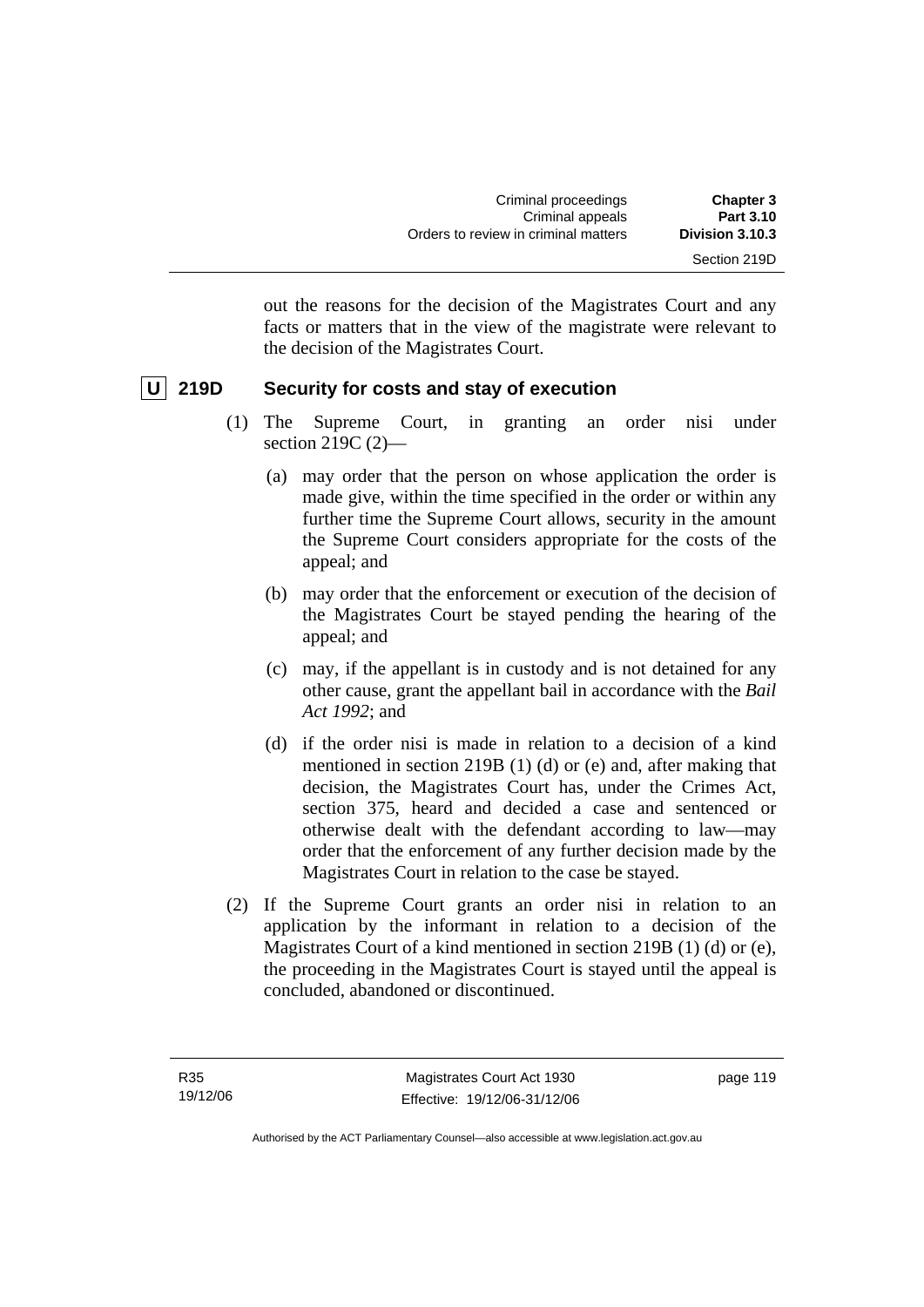| <b>Chapter 3</b> | Criminal proceedings                 |
|------------------|--------------------------------------|
| Part 3.10        | Criminal appeals                     |
| Division 3.10.3  | Orders to review in criminal matters |
| Section 219E     |                                      |

 (3) If security for the costs of the appeal is not given in accordance with the order of the Supreme Court, the Supreme Court may, on an application made by the person called on to show cause by the order nisi, revoke the order nisi.

### **U 219E Non-appearance of applicant**

If the person on whose application the order nisi has been granted under section 219C (2) fails to appear on the date specified in the order or on any date to which the hearing is adjourned, the Supreme Court may discharge the order.

# **U 219F Powers of Supreme Court**

- (1) On the return of an order nisi to review a decision of the Magistrates Court, the Supreme Court, on consideration of the evidence before the Magistrates Court, and any further evidence called by leave of the Supreme Court—
	- (a) may, if satisfied that the decision of the Magistrates Court should be confirmed, discharge the order nisi; or
	- (b) may set aside or quash, in whole or in part, or otherwise vary or amend, the decision of the Magistrates Court.
- (2) If, under subsection (1) (b), the Supreme Court sets aside, quashes or otherwise varies or amends a decision of the Magistrates Court, the Supreme Court may—
	- (a) for a decision mentioned in section 219B (1) (d)—order that the Magistrates Court commit the person to whom the decision relates to the Supreme Court for sentence under section 92A; or
	- (b) for a decision mentioned in section 219B (1) (e)—order that the Magistrates Court continue the preliminary examination of the person to whom the decision relates in accordance with part 3.5; or

R35 19/12/06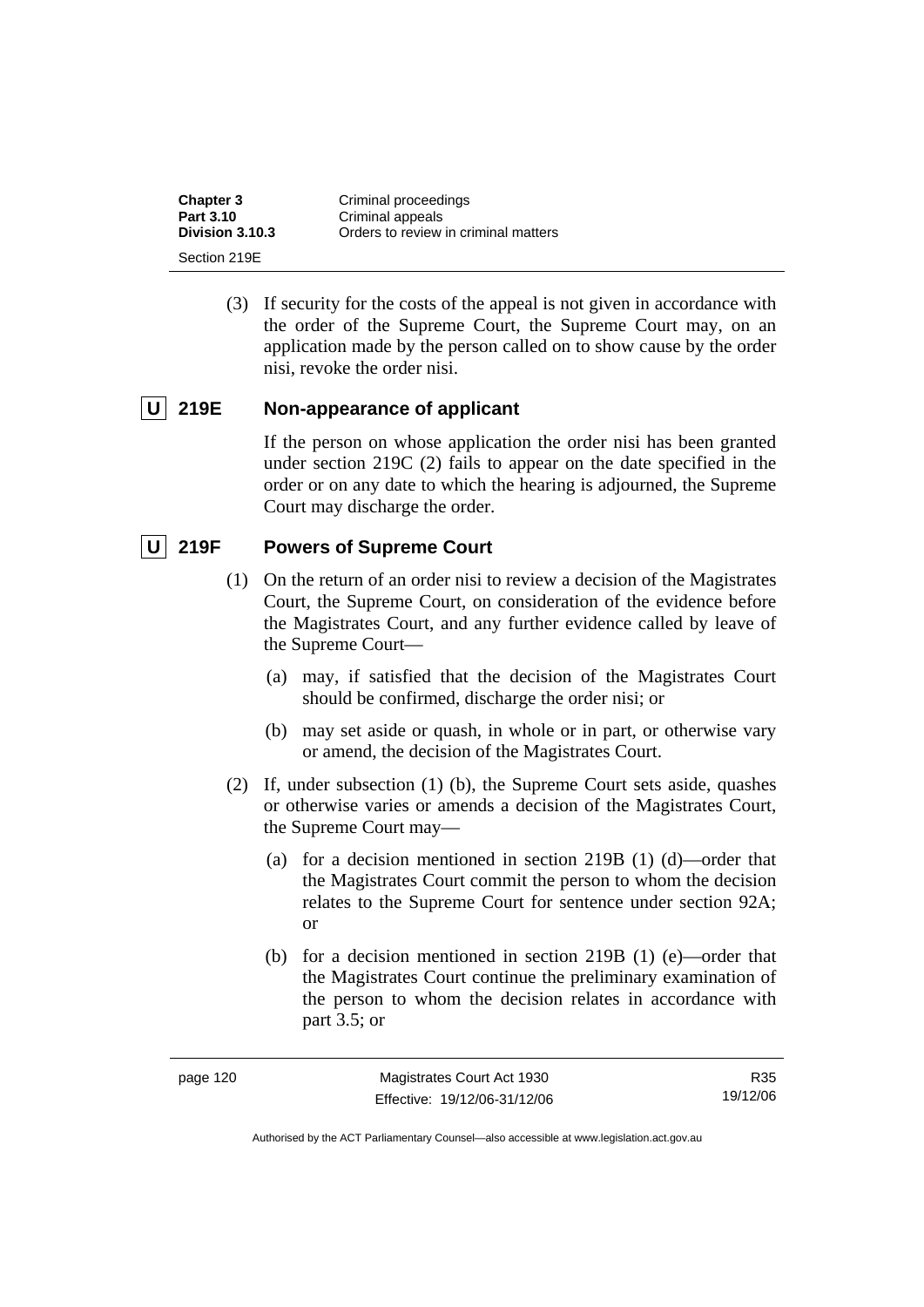- (c) for a decision mentioned in section 219B (1) (f)—
	- (i) impose the sentence or penalty the Supreme Court considers appropriate; or
	- (ii) by order, exercise any power that the Magistrates Court might have exercised; or
- (d) in any other case—
	- (i) remit the matter to the Magistrates Court for rehearing or for further hearing with or without directions of law; or
	- (ii) make any further order, including an order granting any relief that the Supreme Court is empowered to grant on certiorari, mandamus, prohibition or habeas corpus, the Supreme Court considers necessary to decide the matter finally.
- (3) For the purpose of—
	- (a) correcting any defect or error in the proceeding before the Magistrates Court; or
	- (b) enabling the matter to be decided on the merits;

the Supreme Court may make the amendments of the proceeding in the Magistrates Court it considers appropriate.

- (4) For subsections (1) (b) and (2) (c), the Supreme Court must not—
	- (a) vary a sentence or penalty such that the sentence or penalty as varied could not have been imposed by the Magistrates Court; or
	- (b) impose a sentence or penalty that could not have been imposed by the Magistrates Court.
- (5) The Supreme Court may, despite the ground or any of the grounds on which the order nisi to review a decision of the Magistrates Court was granted has been established, discharge the order nisi if the

| R35      | Magistrates Court Act 1930   | page 121 |
|----------|------------------------------|----------|
| 19/12/06 | Effective: 19/12/06-31/12/06 |          |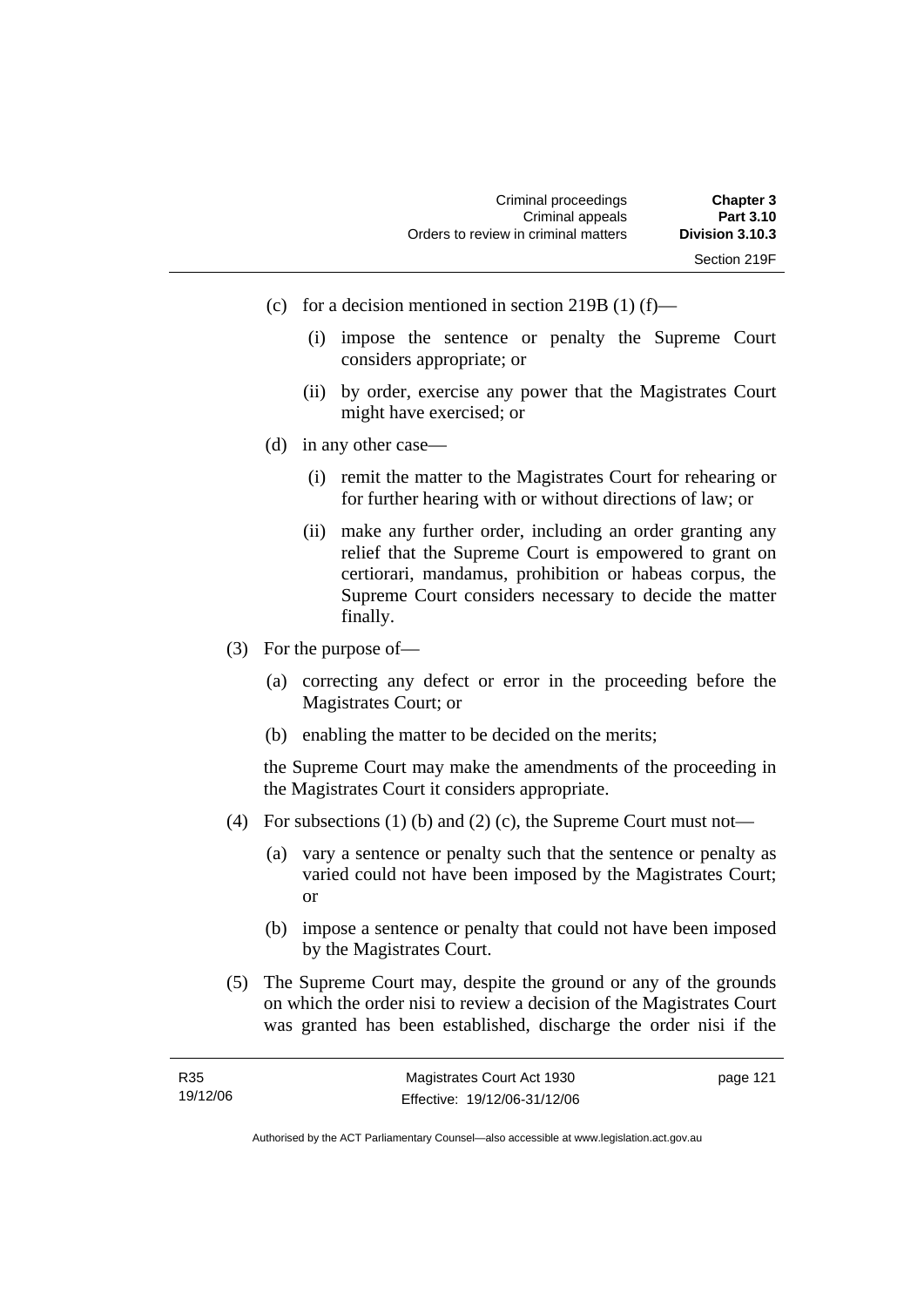| <b>Chapter 3</b> | Criminal proceedings              |
|------------------|-----------------------------------|
| Part 3.10        | Criminal appeals                  |
| Division 3.10.4  | Criminal appeals—other provisions |
| Section 222      |                                   |

Supreme Court is of the opinion that no substantial miscarriage of justice has happened.

- (6) On the discharge of an order nisi to review a decision of the Magistrates Court, that decision may be enforced, executed or given effect to as if the order nisi had not been granted.
- (7) If, in relation to a sentence or penalty mentioned in section 219B (1) (f), the Supreme Court—
	- (a) varies a sentence or penalty under subsection (1) (b); or
	- (b) imposes a sentence or penalty or makes an order under subsection (2) (b):

the sentence or penalty as varied or imposed or the order made has effect as if it were a decision of the Magistrates Court and may be enforced by the Magistrates Court accordingly.

- (8) On an appeal under this division from an order, decision, sentence or penalty mentioned in section 219B (1) (a), (d), (e) or (f), the Supreme Court must order that the costs of and incidental to the appeal are payable by the appellant.
- (9) Subsection (8) applies whether the Supreme Court orders that the order nisi be discharged or exercises any of the other powers given to it by this section.

# **Division 3.10.4 Criminal appeals—other provisions**

# **U** 222 Control of Supreme Court over summary convictions

 (1) A person brought before the Supreme Court, on habeas corpus, must not be discharged from custody because any defect or error in a committal order of the Magistrates Court, unless the court, or the magistrate constituting the court, and the prosecutor or other party interested in supporting the committal order have received reasonable and sufficient notice of the intention to apply for the discharge.

R35 19/12/06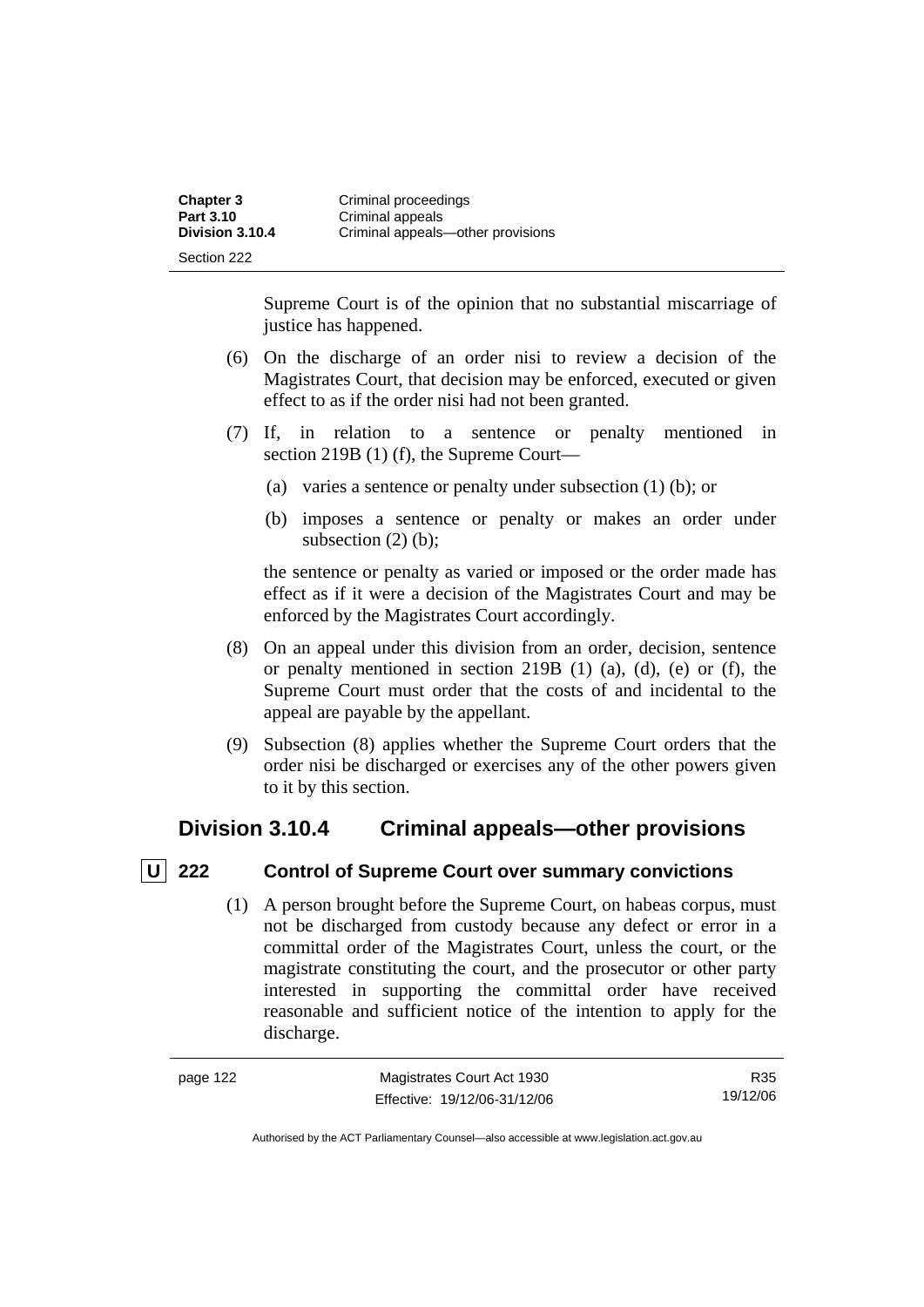| <b>Chapter 3</b><br><b>Part 3.10</b> | Criminal proceedings<br>Criminal appeals |
|--------------------------------------|------------------------------------------|
| Division 3.10.4                      | Criminal appeals—other provisions        |
| Section 223                          |                                          |

 (2) The notice must require them to give to the Supreme Court the conviction, judgment or order (if any) on which the committal was founded, together with the depositions and information intended to be relied on in support of the conviction, judgment or order, or certified copies of them.

### **223 Amendment of documents**

- (1) This section applies if—
	- (a) a document mentioned in section 222 (2) is given to the Supreme Court; and
	- (b) the offence charged or intended to be charged by the document appears to have been established; and
	- (c) the Magistrates Court's judgment appears to be in substance justified; and
	- (d) the defects or errors appear to be defects of form only or mistakes not affecting the substance of the proceeding before the Magistrates Court.
- (2) The Supreme Court must allow the committal order, and may allow the conviction or judgment, to be immediately amended as necessary in accordance with the facts.
- (3) The person committed must then be remanded to the person's former custody.

#### **U 224 In cases of certiorari**

The like proceedings as mentioned in section 222 and section 223 must be had, and the like amendments may and must be allowed to be made, in relation to every order brought before the Supreme Court by writ of certiorari, and after amendment in any such case the order may be enforced in the proper way, and must in all respects and for all purposes be regarded and dealt with as if it had been drawn up originally as amended.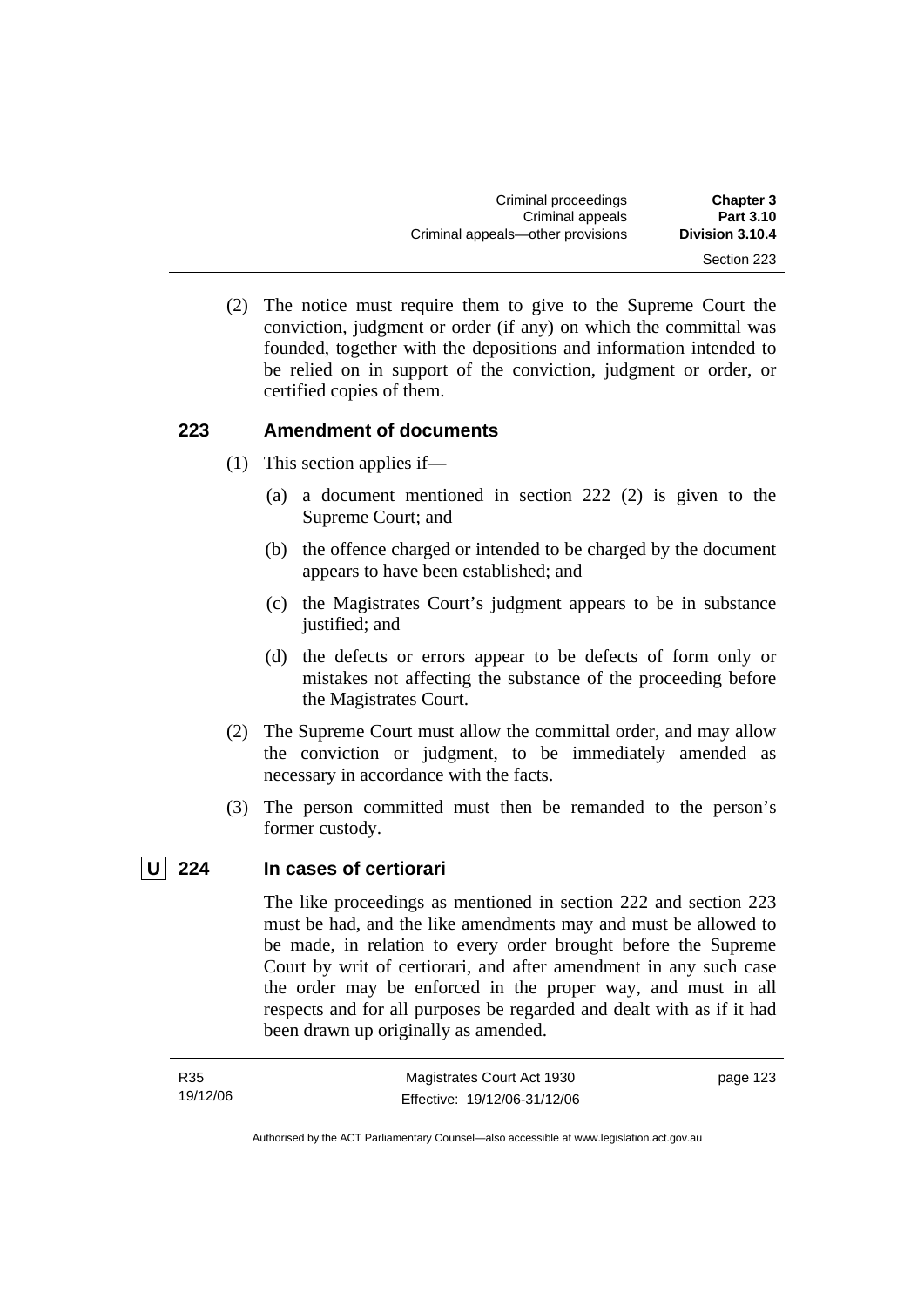**Chapter 3 Criminal proceedings**<br>**Part 3.10 Criminal appeals Part 3.10 Criminal appeals**<br> **Division 3.10.4 Criminal appeals Division 3.10.4** Criminal appeals—other provisions Section 225

# **U 225 Notice dispensed with**

- (1) The notice required by section 222 may be given either before or after the issue of the writ of habeas corpus, or certiorari.
- (2) When at the time of applying for the writ—
	- (a) copies of the conviction or order and depositions are produced; or
	- (b) in cases of committal for trial or for sentence all informations, depositions, and statements have been given, as provided in section 106, to the director of public prosecutions or a person authorised by the director of public prosecutions;

the Supreme Court may dispense with the notice.

# **U 226 Power of court to admit to bail**

- (1) If any person imprisoned or detained under a summary conviction or order is brought up by writ of habeas corpus, and the Supreme Court postpones the final decision of the case, the Supreme Court may admit the person to bail in accordance with the *Bail Act 1992*.
- (2) If the judgment of the Supreme Court is against any person so brought up, the Supreme Court may remand the person to his or her former custody, there to serve the rest of the term for which the person was committed.

# **227 Respecting the amendment of convictions etc**

 (1) Whenever the facts or evidence appearing by the depositions in substance support the decision of the Magistrates Court, if the decision does not extend beyond the information, and if the facts or evidence would have justified the court in making any necessary allegation or finding omitted in the decision, or in the formal conviction or order, or any warrant issued under the adjudication, the powers of amendment given by section 223 may be exercised, and if in a conviction there is some excess that may (consistently

| page 124 | Magistrates Court Act 1930   | R35      |
|----------|------------------------------|----------|
|          | Effective: 19/12/06-31/12/06 | 19/12/06 |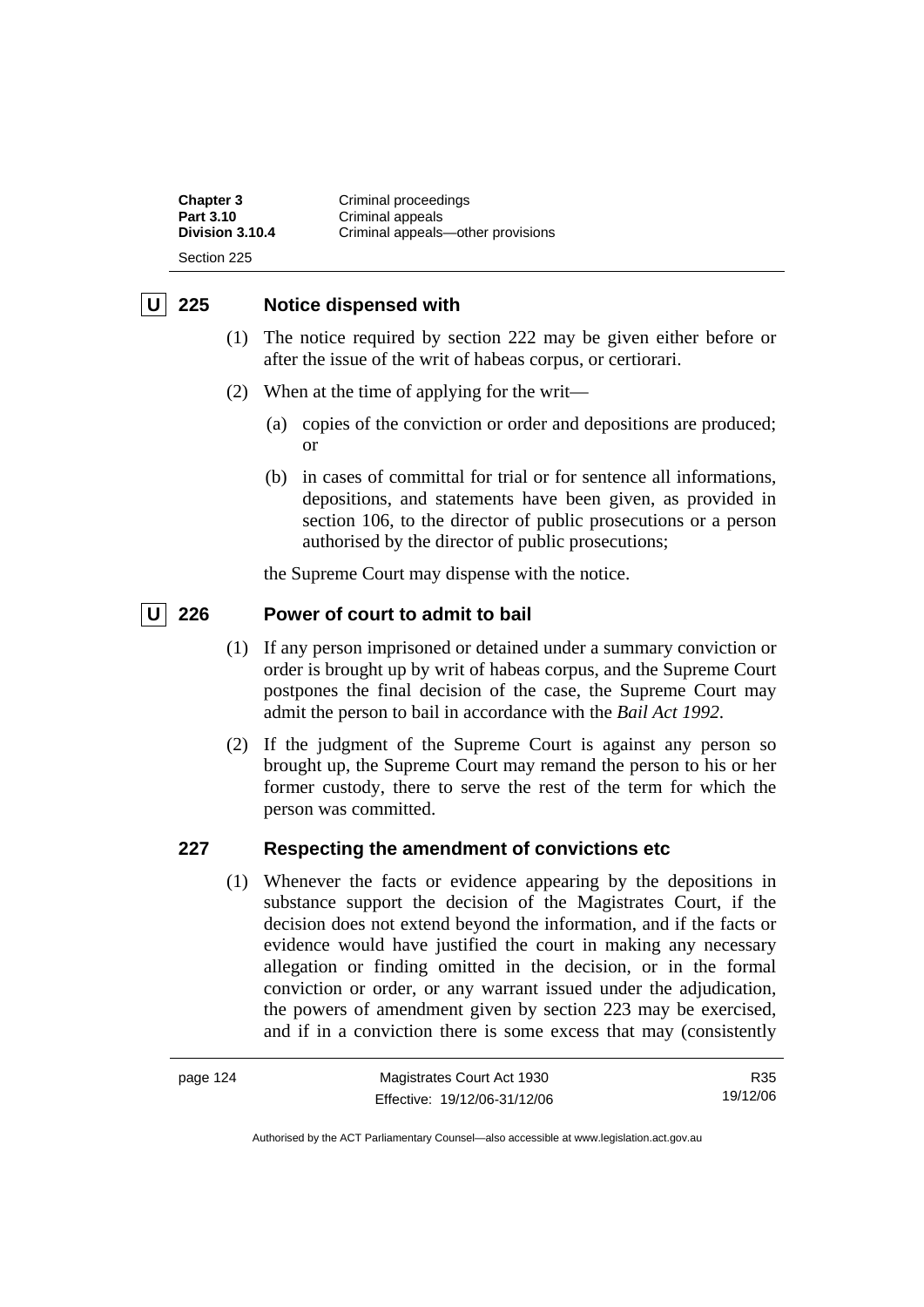| <b>Chapter 3</b> | Criminal proceedings              |
|------------------|-----------------------------------|
| <b>Part 3.10</b> | Criminal appeals                  |
| Division 3.10.4  | Criminal appeals—other provisions |
| Section 228      |                                   |

with the merits of the case) be corrected, the conviction must be amended accordingly and must stand good for the remainder.

 (2) All amendments are subject to the order about costs and otherwise the Supreme Court considers appropriate.

### **228 No summons or information**

- (1) This section applies to a conviction or order in a case if—
	- (a) a relevant person is present at the hearing of the case; and
	- (b) there is no summons or information (or an amendment of a summons or information) in relation to the person; and
	- (c) the person does not object at the hearing about the matter mentioned in paragraph (b).
- (2) The conviction or order stands.
- (3) In this section:

*relevant person* means—

- (a) a convicted person; or
- (b) a person against whom an order has been made; or
- (c) a person whose goods have been condemned or ordered to be sold as forfeited.

### **229 Distribution of penalty**

A conviction or an order is not defeated for the want of any distribution, or for a wrong distribution of the penalty or forfeiture.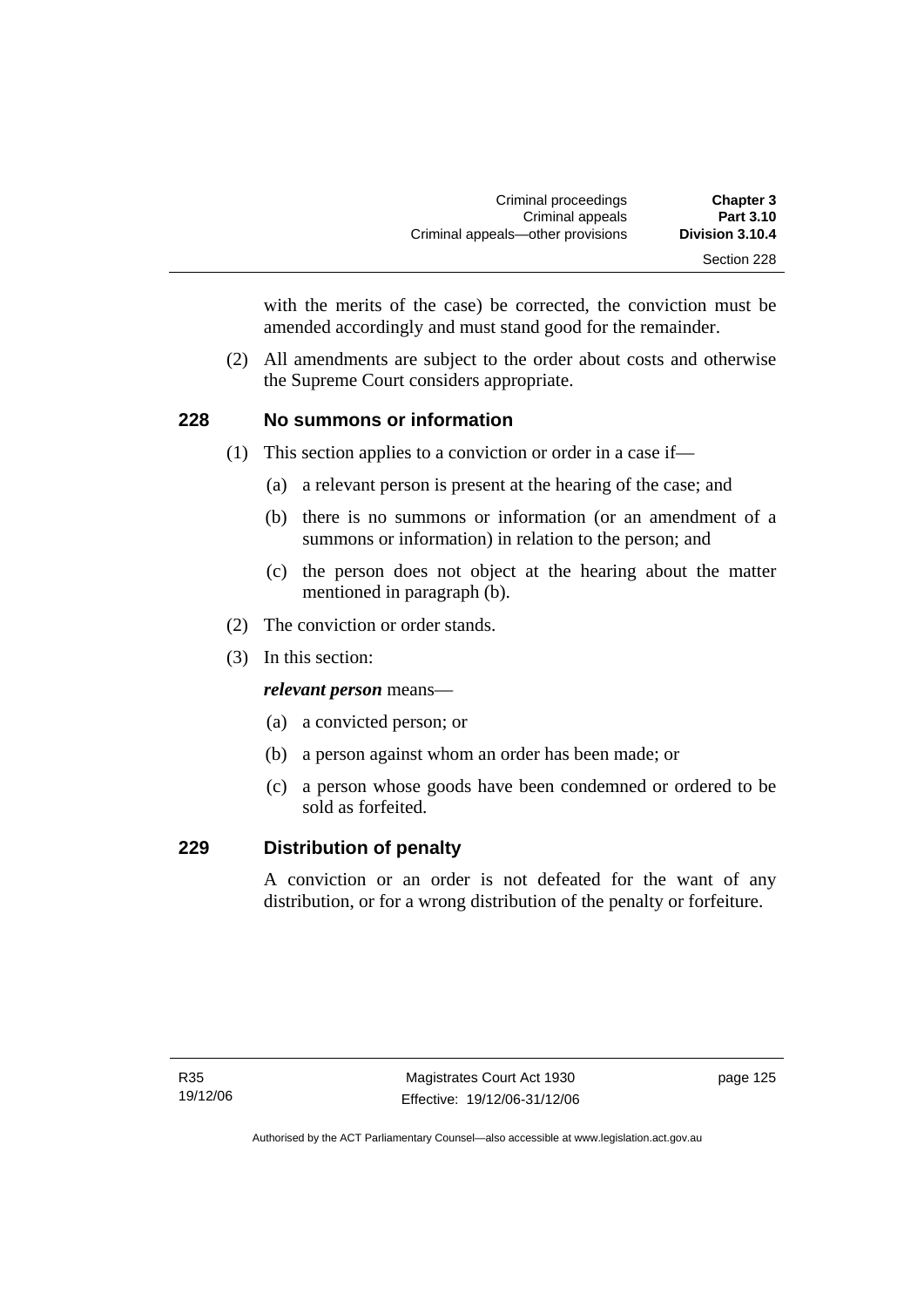**Chapter 3 Criminal proceedings**<br>**Part 3.10 Criminal anneals Part 3.10 Criminal appeals**<br> **Division 3.10.4 Criminal appeals Division 3.10.4** Criminal appeals—other provisions Section 230

# **230 Provisions applicable in relation to security given for costs of appeal**

- (1) If security is given, in accordance with an order made under section 219D, by deposit of an amount with the registrar, the registrar must—
	- (a) if, on the deciding of the appeal, the costs of and incidental to the appeal are not ordered to be paid by the appellant to the respondent—repay the amount deposited to the person by whom it was deposited; or
	- (b) if, on deciding of the appeal, the costs of and incidental to the appeal are ordered to be paid by the appellant to the respondent, the amount payable has been ascertained and the whole or any part of that amount has not been paid to the respondent—apply the amount deposited in, or towards, satisfaction of the amount of costs unpaid and repay the balance (if any) to the person by whom it was deposited.
- (2) If security is given by bond, the registrar must, if the costs of and incidental to the appeal are ordered to be paid by the appellant to the respondent, give the bond to the respondent who may enforce the bond according to its tenor.

page 126 Magistrates Court Act 1930 Effective: 19/12/06-31/12/06

R35 19/12/06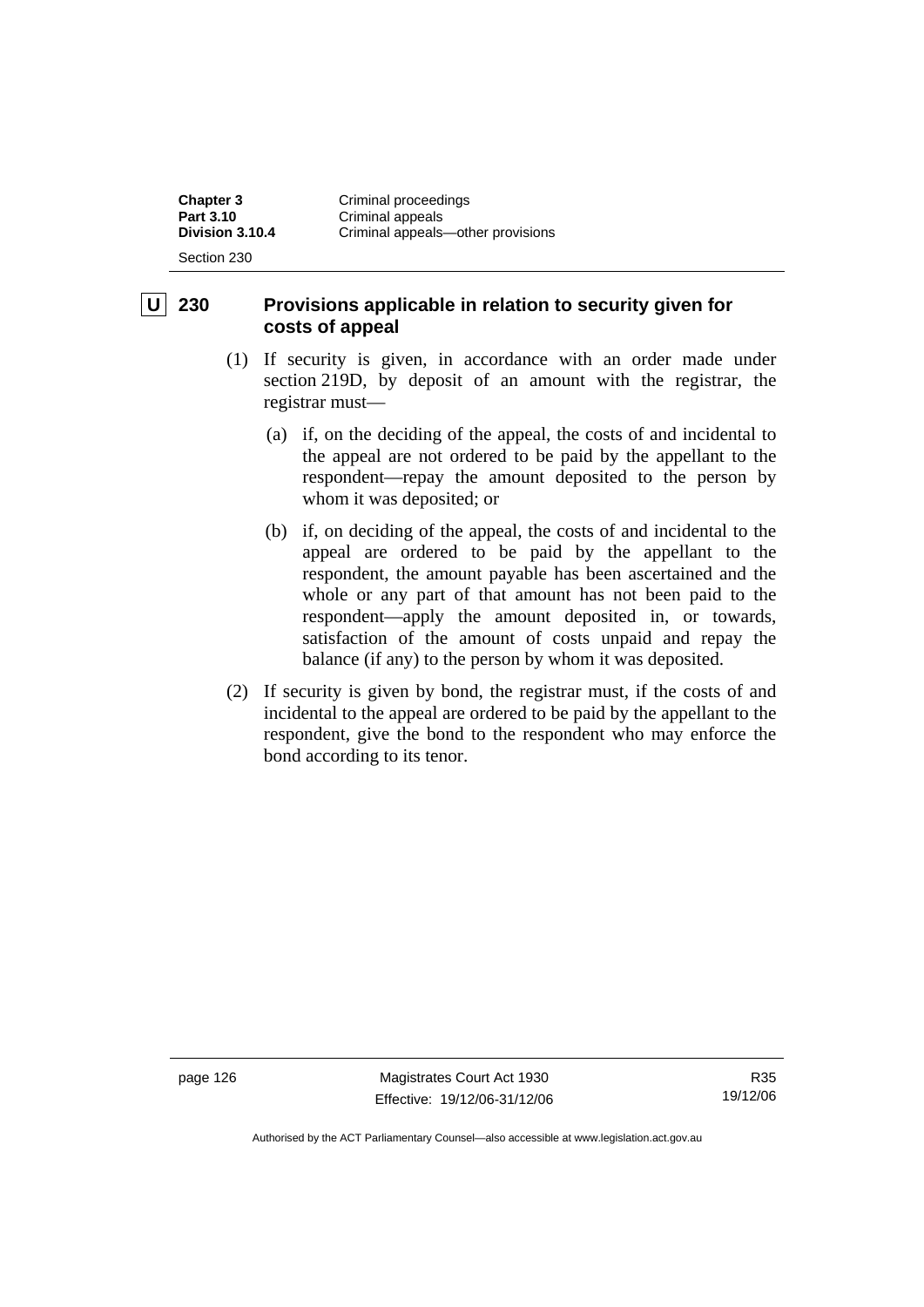# **Part 3.11 Costs in criminal matters**

# **244 Award of costs in criminal matters**

The power of the court to award costs and the award of costs by the court is subject to the following provisions:

- (a) if the court makes a conviction or order in favour of the informant—it may in its discretion award and order that the defendant must pay to the informant the costs it considers just and reasonable;
- (b) if the court dismisses the information, or makes an order in favour of the defendant—it may in its discretion award and order that the informant must pay to the defendant the costs it considers just and reasonable;
- (c) the amounts so allowed for costs must in all cases be specified in the conviction or order or order of dismissal;
- (d) an amount awarded or ordered to be paid by an informant, or to a defendant, for costs may be recovered under the rules about the enforcement of judgments of the court in civil proceedings;
- (e) if any case is adjourned—the court may in its discretion order that the costs of and occasioned by the adjournment be paid by any party to any other party;
- (f) the costs of people present to give evidence or produce documents, whether they have been examined or not, or have or have not produced documents must, unless otherwise ordered by the court, be allowed to them though they have not been subpoenaed.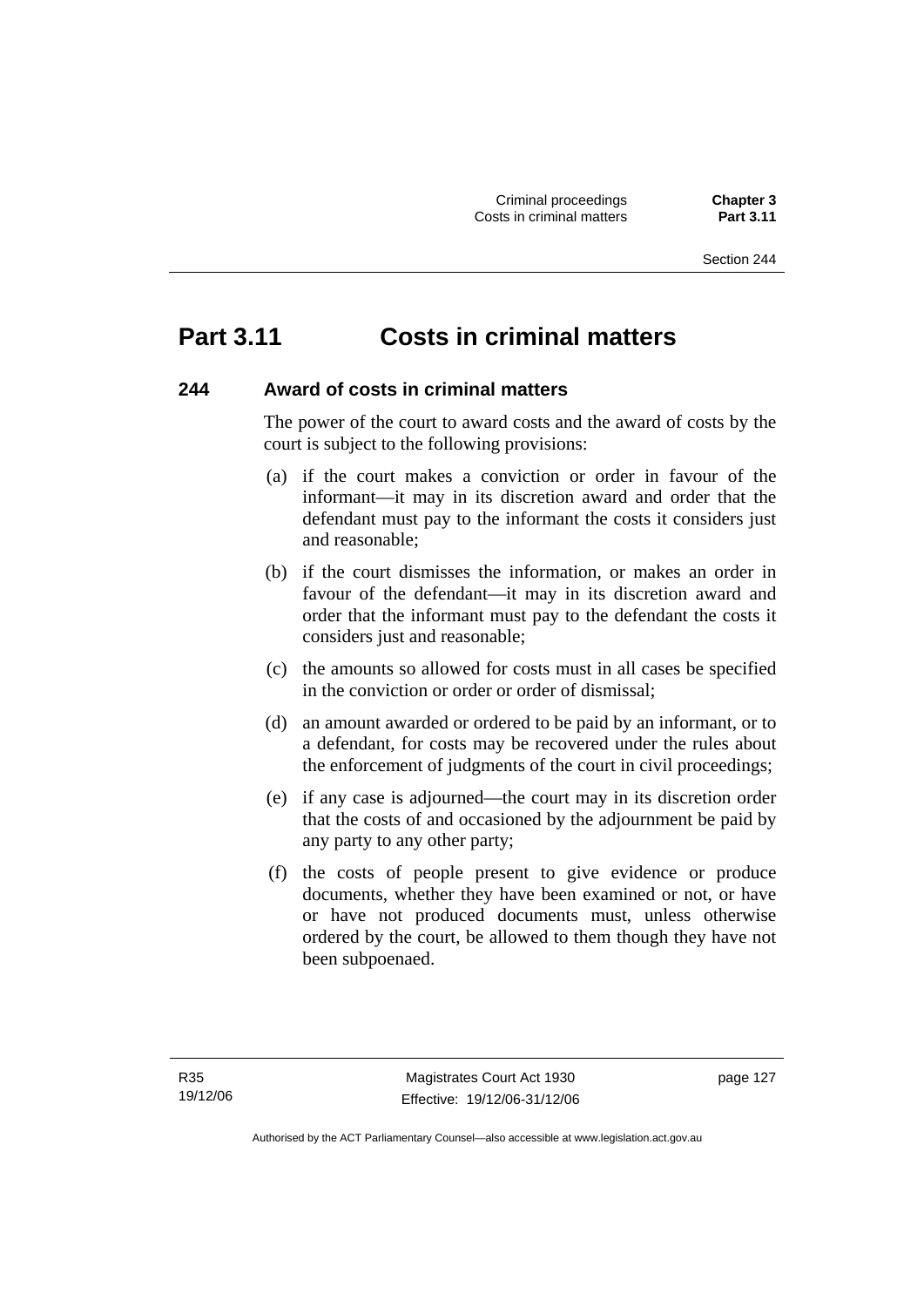**Chapter 3 Criminal proceedings**<br>**Part 3.12 Conservant Securities in criminal Securities in criminal matters** 

Section 249

# **Part 3.12 Securities in criminal matters**

#### **249 Securities taken under Act**

- (1) A person must give security under this Act (other than chapter 4 (Civil proceedings)), whether as principal or surety, either by the deposit of an amount with the registrar, or by an oral or written acknowledgment of the undertaking or condition by which, and of the amount for which, the person is bound.
	- *Note* If a form is approved under the *Court Procedures Act 2004* for this provision, the form must be used.
- (2) Record of the security having been made may be provided by entry of it in the court's records.

#### **250 Recovery of amount due under security**

Any amount becoming due under a security under this Act (other than chapter 4 (Civil proceedings)) is recoverable on a claim by a police officer or by the registrar or by some other person authorised by the court.

# **252 Sums paid by surety may be recovered from principal**

Any amount paid by a surety on behalf of his or her principal in relation to a security under this Act (other than chapter 4 (Civil proceedings)), together with all costs, charges and expenses incurred by the surety in relation to the security, is taken to be a debt due to the surety from the principal, and may be recovered on a claim by the surety.

R35 19/12/06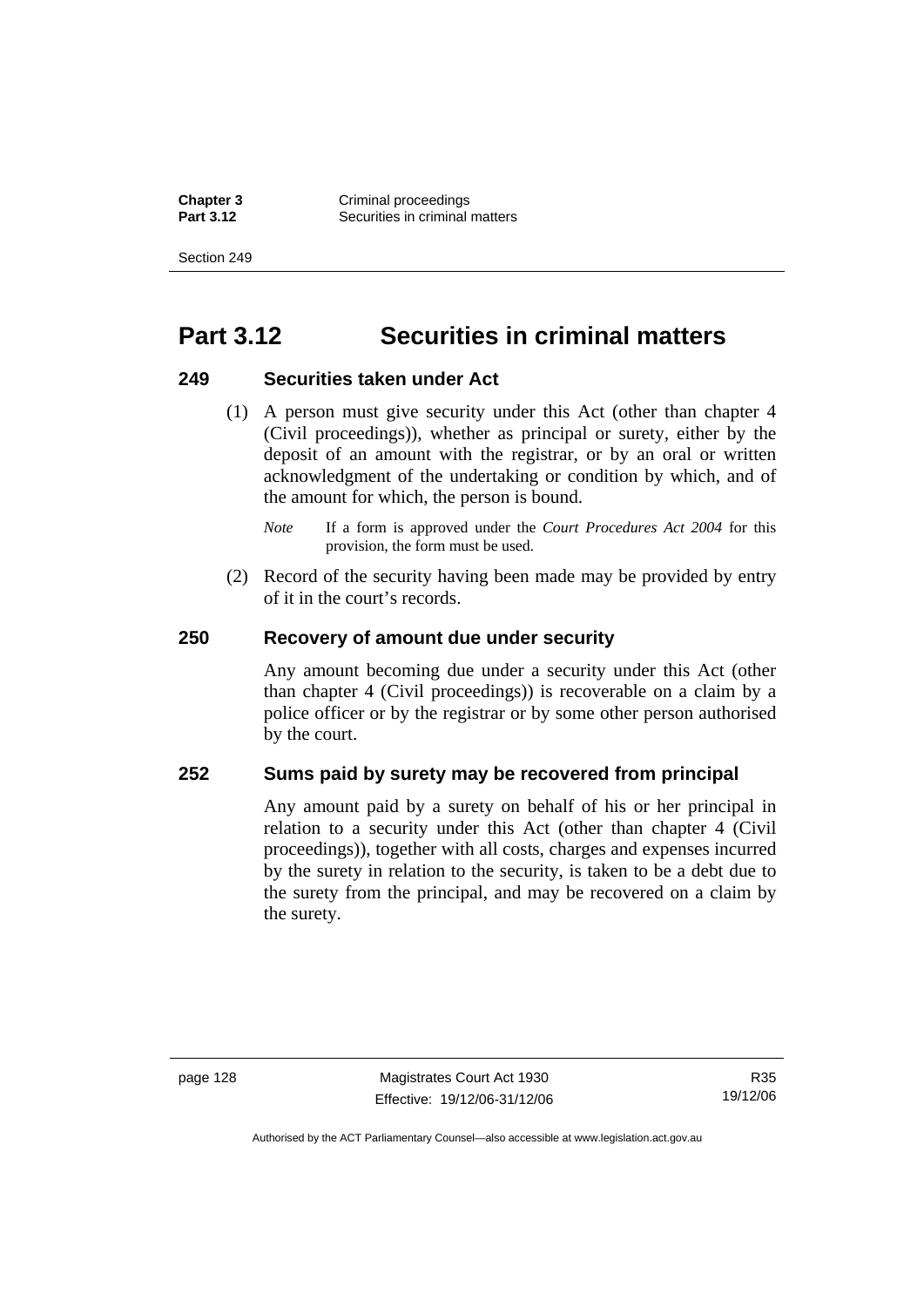Criminal proceedings **Chapter 3 Securities in criminal matters** 

#### Section 253

#### **253 Payment enforced by security**

If security is given under this Act (other than chapter 4 (Civil proceedings)) for payment of an amount, the payment must be enforced by means of the security in substitution for other means of enforcing the payment.

#### **U 254 Enforcement of recognisance**

- $(1)$  If—
	- (a) a witness or a person sought to be made a witness has entered into a recognisance for this Act; and
	- (b) the court is satisfied that the witness or person sought to be made a witness has failed to comply with a condition of the recognisance;

the court may declare the recognisance to be forfeited and may make an order that the witness or person sought to be made a witness pay the whole or a part of the amount in which the witness or person is bound under the recognisance.

- $(2)$  If—
	- (a) the court has declared a recognisance to be forfeited under subsection (1); and
	- (b) a person is bound by the recognisance as surety for the performance of that condition;

the court may make an order that the person mentioned in paragraph (b) pay the whole or a part of the amount in which the person is bound under the recognisance.

 (3) An order made under subsection (1) or (2) may be enforced as if it were a judgment entered on a claim by the registrar.

page 129

Authorised by the ACT Parliamentary Counsel—also accessible at www.legislation.act.gov.au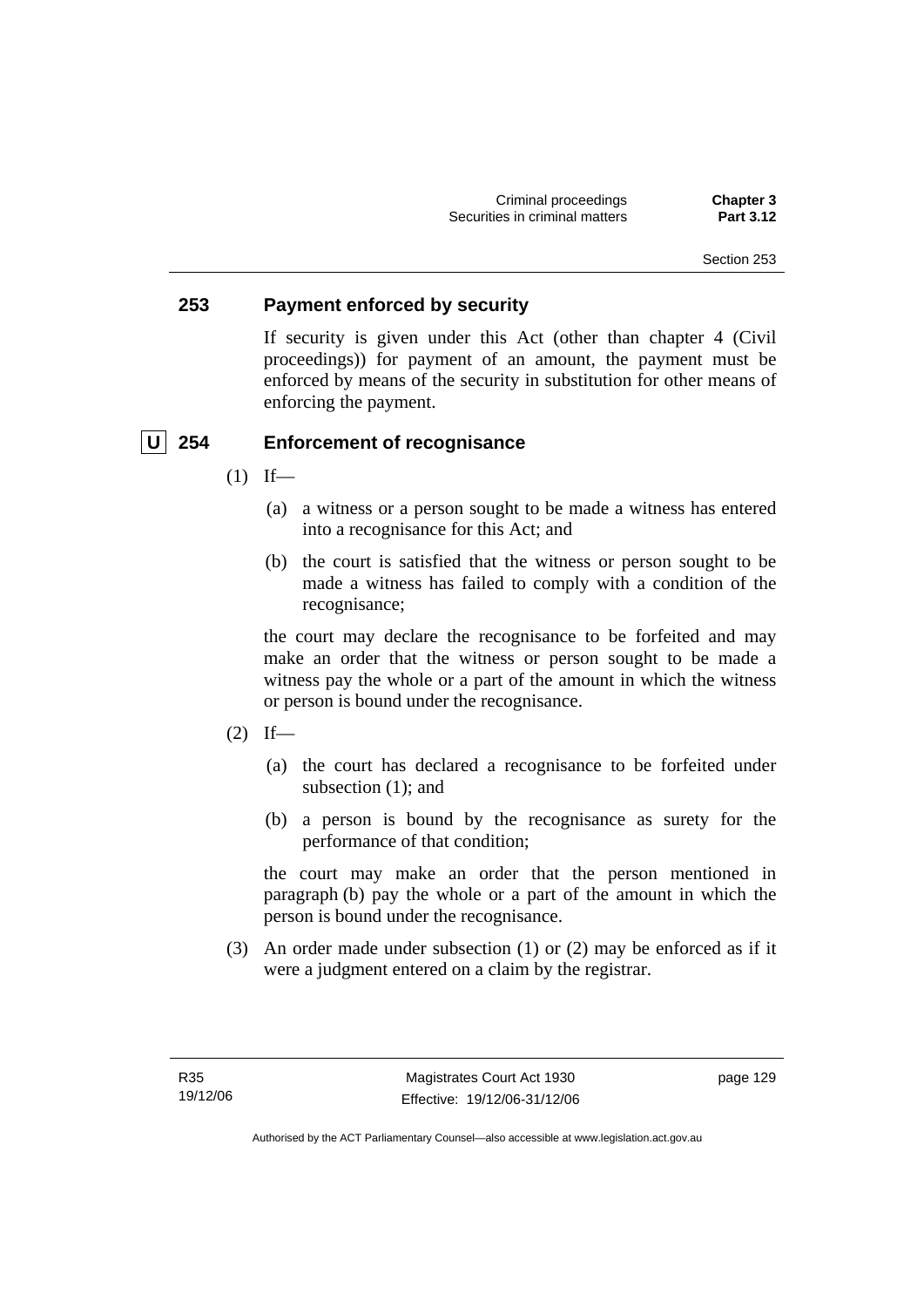- (4) Subject to subsection (5), the court may, on application by a person against whom an order has been made under subsection (1) or (2)—
	- (a) vary the order by reducing the amount payable under the order; or
	- (b) revoke the order and, if the order was made under subsection (1), revoke the declaration that the recognisance is forfeited.

## $(5)$  If—

- (a) the court has made an order under subsection (1) or (2); and
- (b) a writ of execution has been issued; and
- (c) property has been sold under the writ;

the court must not make an order under subsection (4).

 (6) It is not necessary that, for the purpose of hearing an application under subsection (4), the court be constituted by the magistrate who made the order to which the application relates.

page 130 Magistrates Court Act 1930 Effective: 19/12/06-31/12/06

R35 19/12/06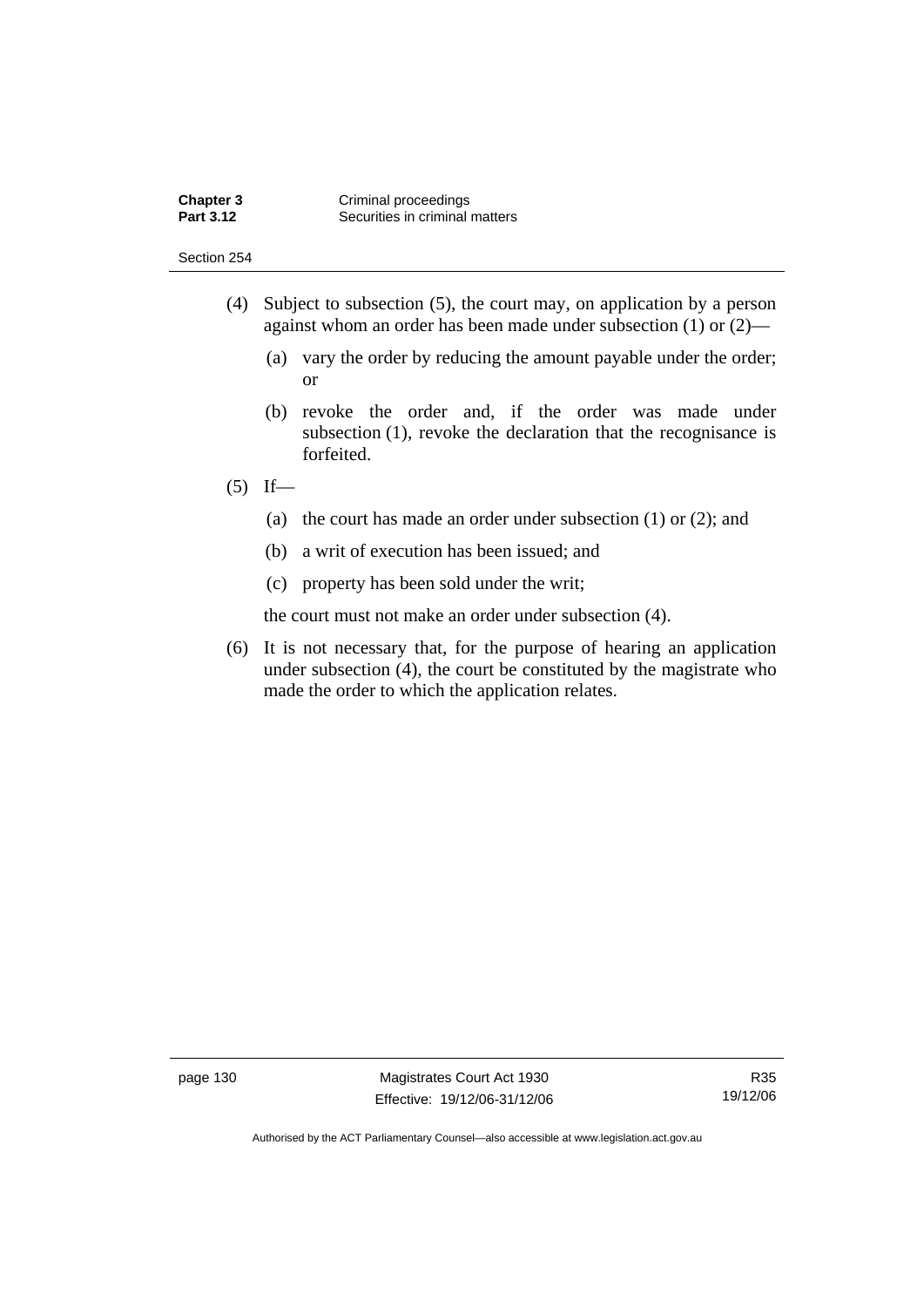# **Chapter 4 Civil proceedings**

# **Part 4.1 Preliminary**

# **256 Application of ch 4**

This chapter does not apply in relation to—

- (a) a proceeding under the *Domestic Violence and Protection Orders Act 2001*; or
- (b) a proceeding under the *Workers Compensation Act 1951*; or
- (c) a proceeding on an information for an offence.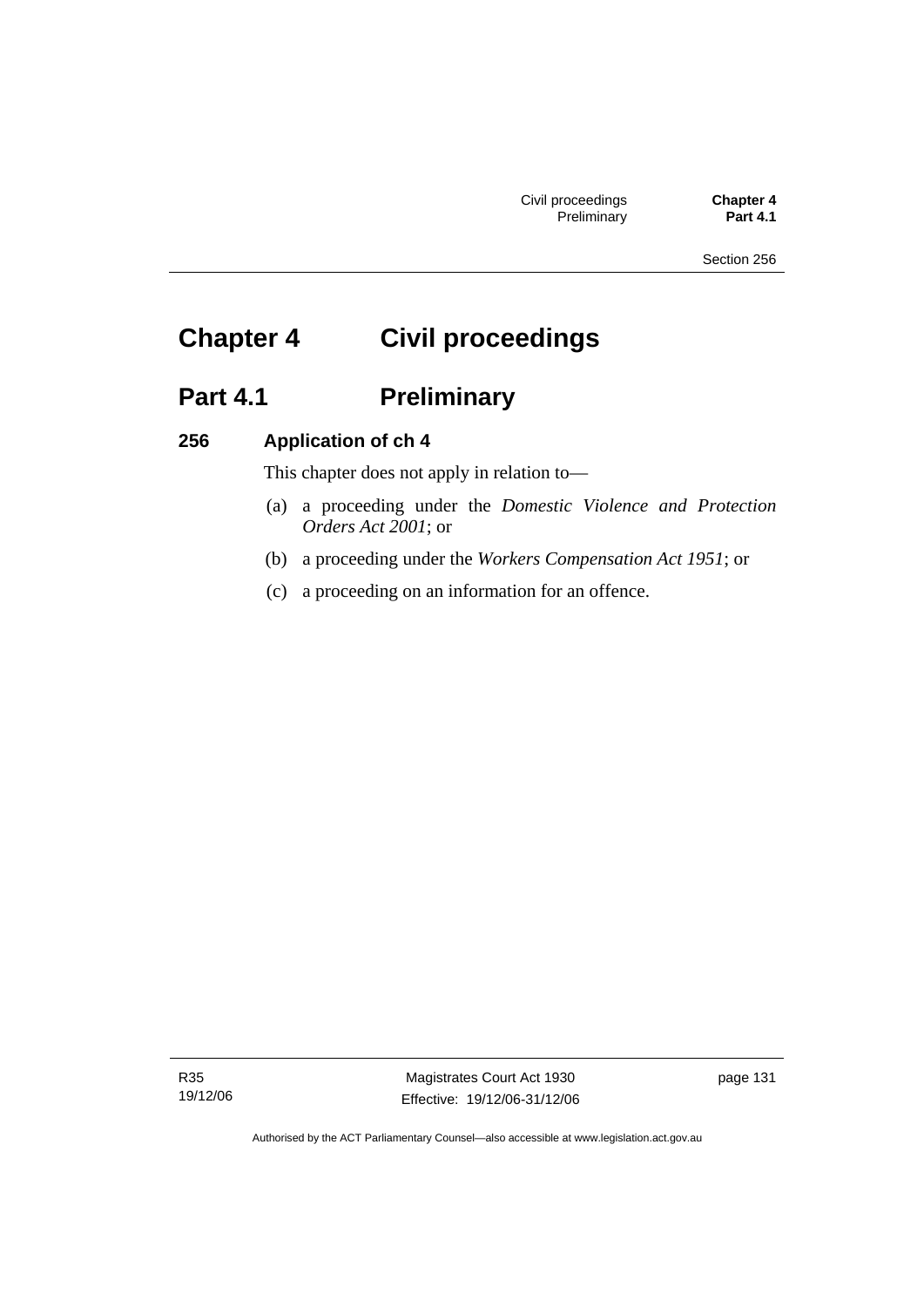**Chapter 4 Civil proceedings**<br> **Part 4.2 Civil invisition Civil jurisdiction** 

Section 257

# **Part 4.2 Civil jurisdiction**

#### **257 Personal actions at law—amount or value**

- (1) The Magistrates Court has jurisdiction to hear and decide any personal action at law if the amount claimed is not more than \$50 000, including a personal action at law if—
	- (a) the amount claimed is the amount owing on a balance of account, after an admitted set-off or otherwise; or
	- (b) any amount in excess of \$50 000 to which the plaintiff may be entitled in relation to the cause of action is abandoned in accordance with the rules.
- (2) If the amount claimed in a personal action includes interest up to judgment, or a lump sum instead of interest, in accordance with the rules, the interest is disregarded in working out whether or not the court has jurisdiction.
- (3) For this section, a *personal action at law* includes an action relating to the detention of goods, and the amount claimed in the action is the value of the goods plus any amount claimed for damages for the detention of the goods.
- (4) Subsection (1) does not limit the court's jurisdiction if, under another law in force in the ACT, an amount may be recovered by action in the court (even if the amount is more than \$50 000).
- (5) The court's jurisdiction under subsection (1) is additional to any jurisdiction that the court has under any other law in force in the ACT.

R35 19/12/06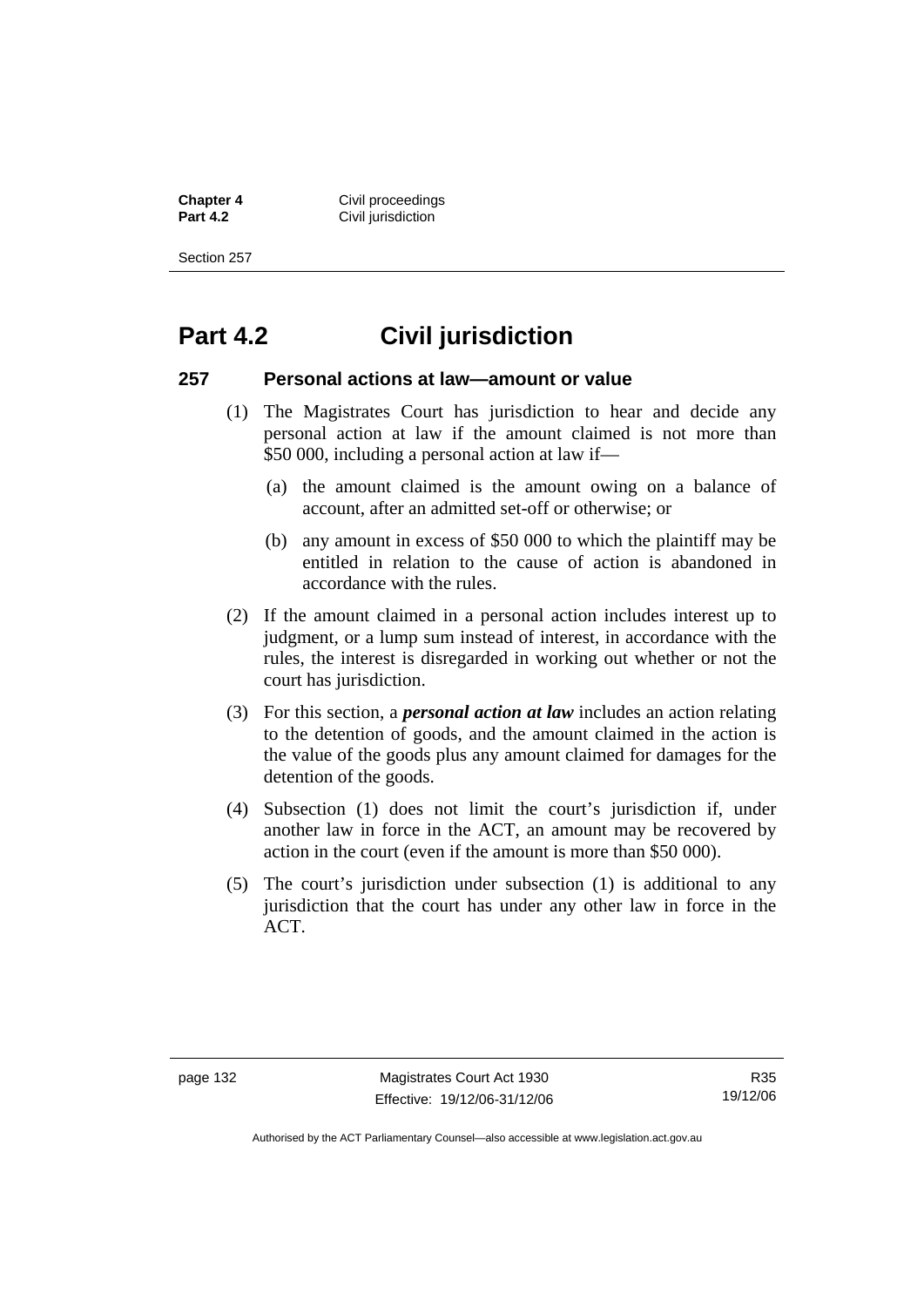## **258 Power of court to grant relief**

- (1) In any proceeding that the Magistrates Court has jurisdiction to hear and decide—
	- (a) the court may grant any relief, redress or remedy that the Supreme Court may grant in a similar action in that court, and for that purpose the Magistrates Court may make any order that the Supreme Court may make; and
	- (b) the court must give effect to any ground of defence, counterclaim or set-off, whether equitable or legal, in the same way and to the same extent that the Supreme Court would do.
- (2) For the exercise by the Magistrates Court of its powers under subsection (1) in any proceeding—
	- (a) a magistrate constituting the court has, as well as any other powers under this Act, all the powers of a judge in a similar action in the Supreme Court; and
	- (b) the registrar, bailiff or other appropriate officer of the Magistrates Court must exercise any function that a corresponding officer of the Supreme Court would exercise in a similar action in that court in accordance with the practice and procedure of that court.
- (3) In exercising a function mentioned in subsection (2), the registrar, a bailiff or other officer of the court must comply with this Act, the rules and any order of the Magistrates Court.

# **259 Rules of equity to prevail**

In any proceeding in the Magistrates Court, if there is a conflict between the rules of equity and the rules of common law, the rules of equity prevail.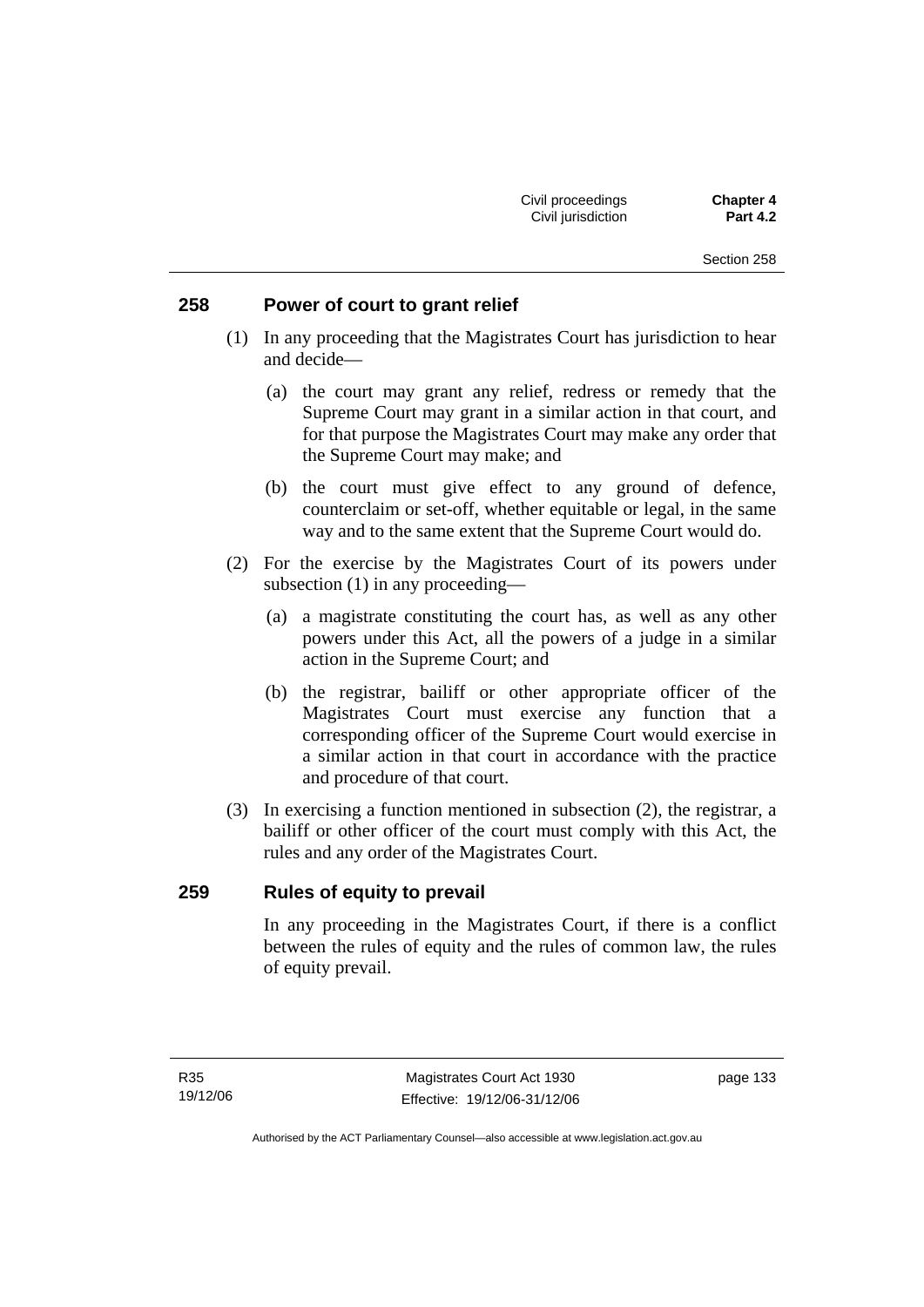**Chapter 4 Civil proceedings**<br> **Part 4.2 Civil invisition Civil jurisdiction** 

Section 260

#### **260 Nuisance**

- (1) The Magistrates Court has the same jurisdiction as the Supreme Court to hear and decide a civil action for nuisance.
- (2) In a civil action for nuisance, the Magistrates Court may grant the same relief as the Supreme Court may grant in a similar action in that court.

#### **261 Disputed debts**

- (1) The Magistrates Court may, in a proceeding in the court, declare that—
	- (a) a person is or is not indebted to someone else; or
	- (b) a person is or is not indebted to someone else in a stated amount; or
	- (c) a person is or is not indebted to someone else in an amount that is more than a stated amount.
- (2) This section applies only in relation to a debt that is not more than \$50 000.

## **262 Cause of action arising, or defendant resident, outside ACT**

The Magistrates Court has jurisdiction to hear and decide a proceeding if—

- (a) the defendant was resident in the ACT when the claim was served on the defendant, even though all of the cause of action in the proceeding arose outside the ACT; or
- (b) both of the following apply, even though the defendant is not in the ACT: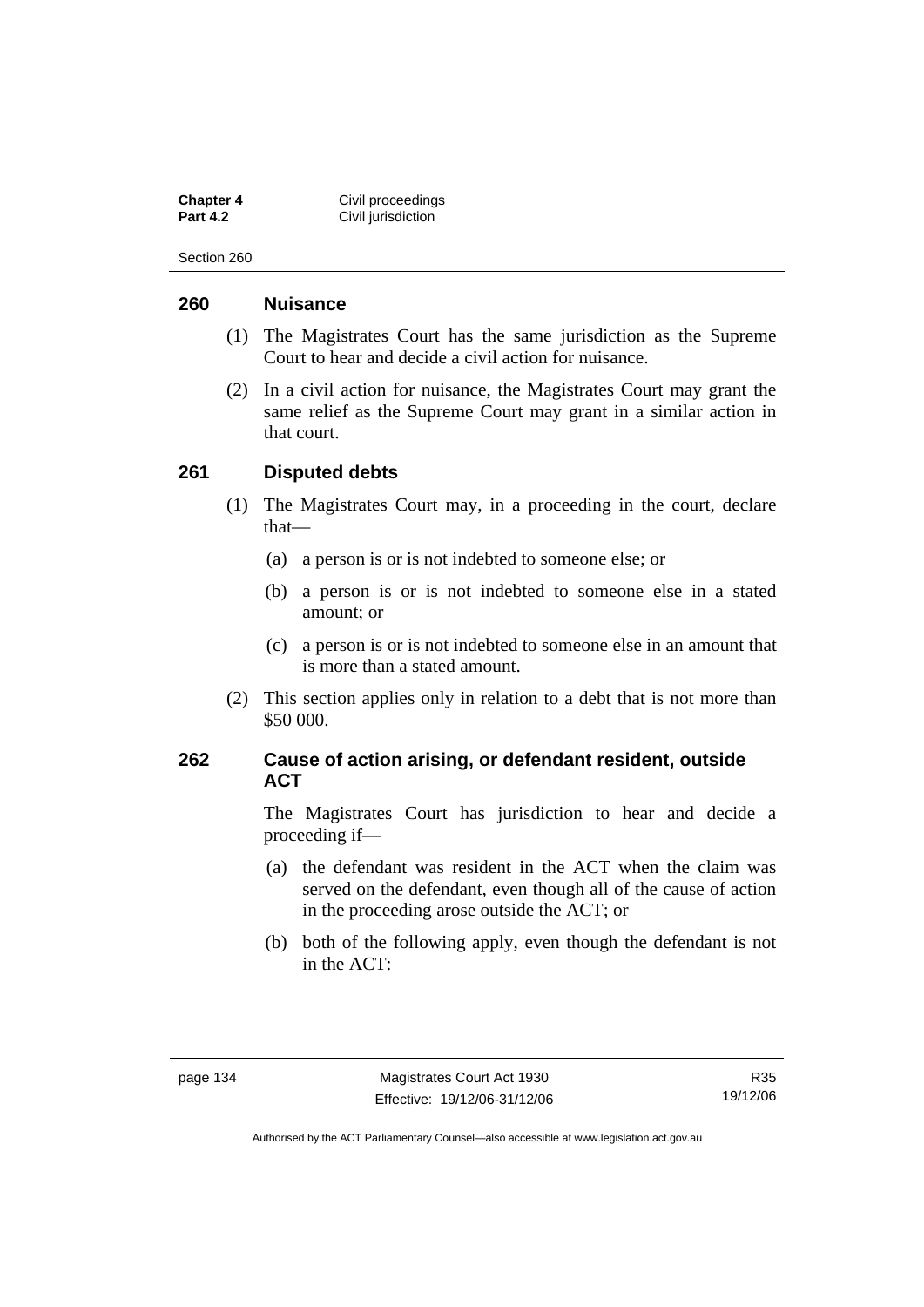- (i) a material part of the cause of action in the proceeding arose in the ACT, even though part of the cause of action arose outside the ACT;
- (ii) the claim is served on the defendant in Australia or an external territory.

# **263 Requests under conventions relating to legal proceedings in civil and commercial matters**

- (1) The Magistrates Court has jurisdiction to make any order or take any action necessary to comply with a request received from the consular or other authority of a relevant foreign country for serving documents in the ACT or taking evidence in the ACT.
- (2) In this section:

*relevant foreign country*—a foreign country is a *relevant foreign country* if a convention relating to legal proceedings in civil and commercial matters is in force between the country and Australia.

# **264 Proceedings affecting title to land**

- (1) The Magistrates Court does not have jurisdiction to hear and decide a proceeding in which the title to land is genuinely in question.
- (2) However, the jurisdiction of the Magistrates Court to hear and decide a proceeding is not affected only because the title to land incidentally comes in question in the proceeding.
- (3) In a proceeding mentioned in subsection (2), a judgment is not evidence of title to land.

# **265 Disputes under Residential Tenancies Act**

The Magistrates Court does not have jurisdiction in relation to a dispute to which the *Residential Tenancies Act 1997* applies if the amount in dispute is not more than \$10 000.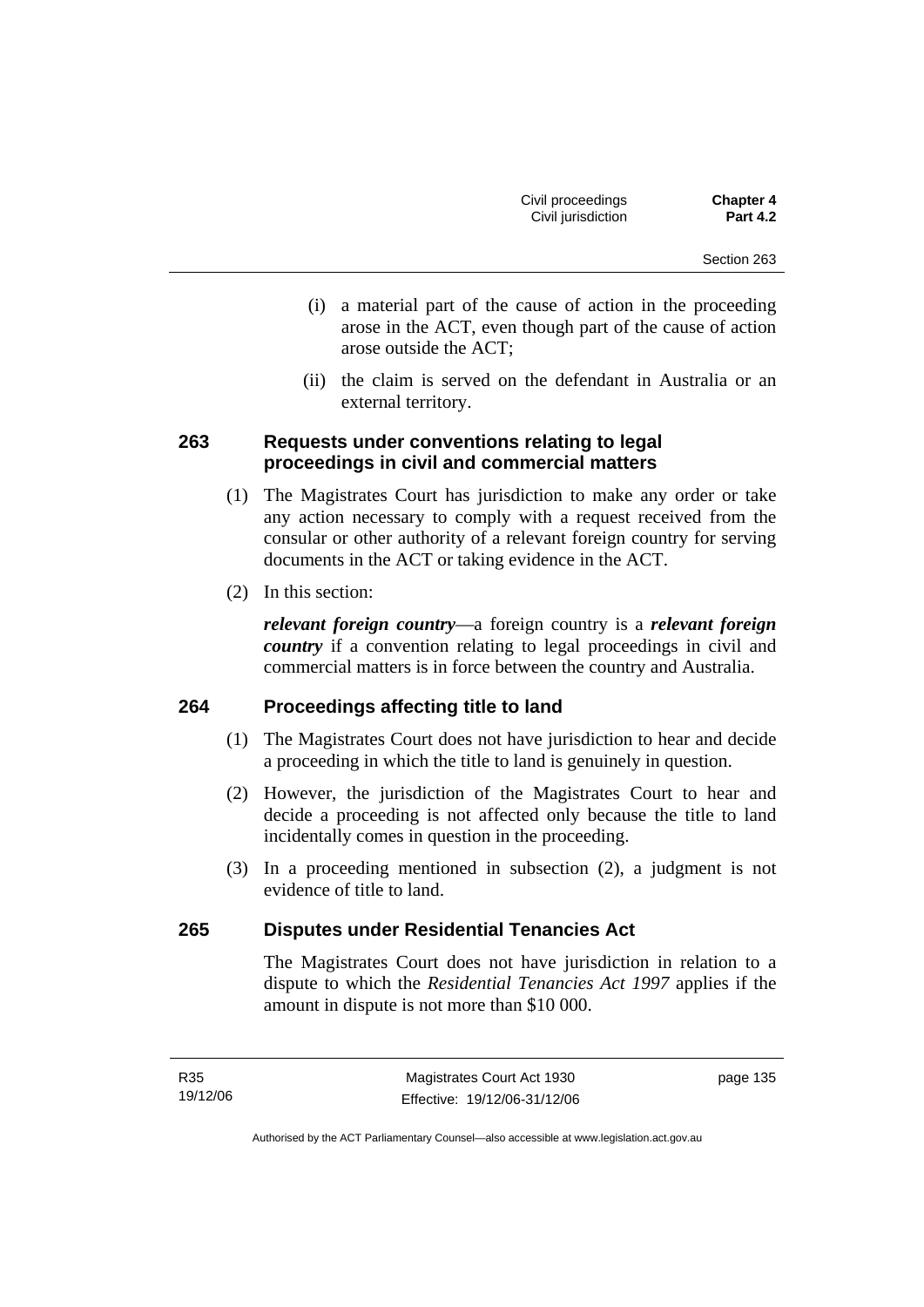**Chapter 4 Civil proceedings Part 4.2 Civil jurisdiction** 

Section 266

# **266 Complaints under Utilities Act, pt 12**

The Magistrates Court does not have jurisdiction in relation to a matter to the extent to which it is the subject of—

- (a) a complaint under the *Utilities Act 2000*, part 12 (Complaints); or
- (b) a direction or declaration of the essential services consumer council under that part.

page 136 Magistrates Court Act 1930 Effective: 19/12/06-31/12/06

R35 19/12/06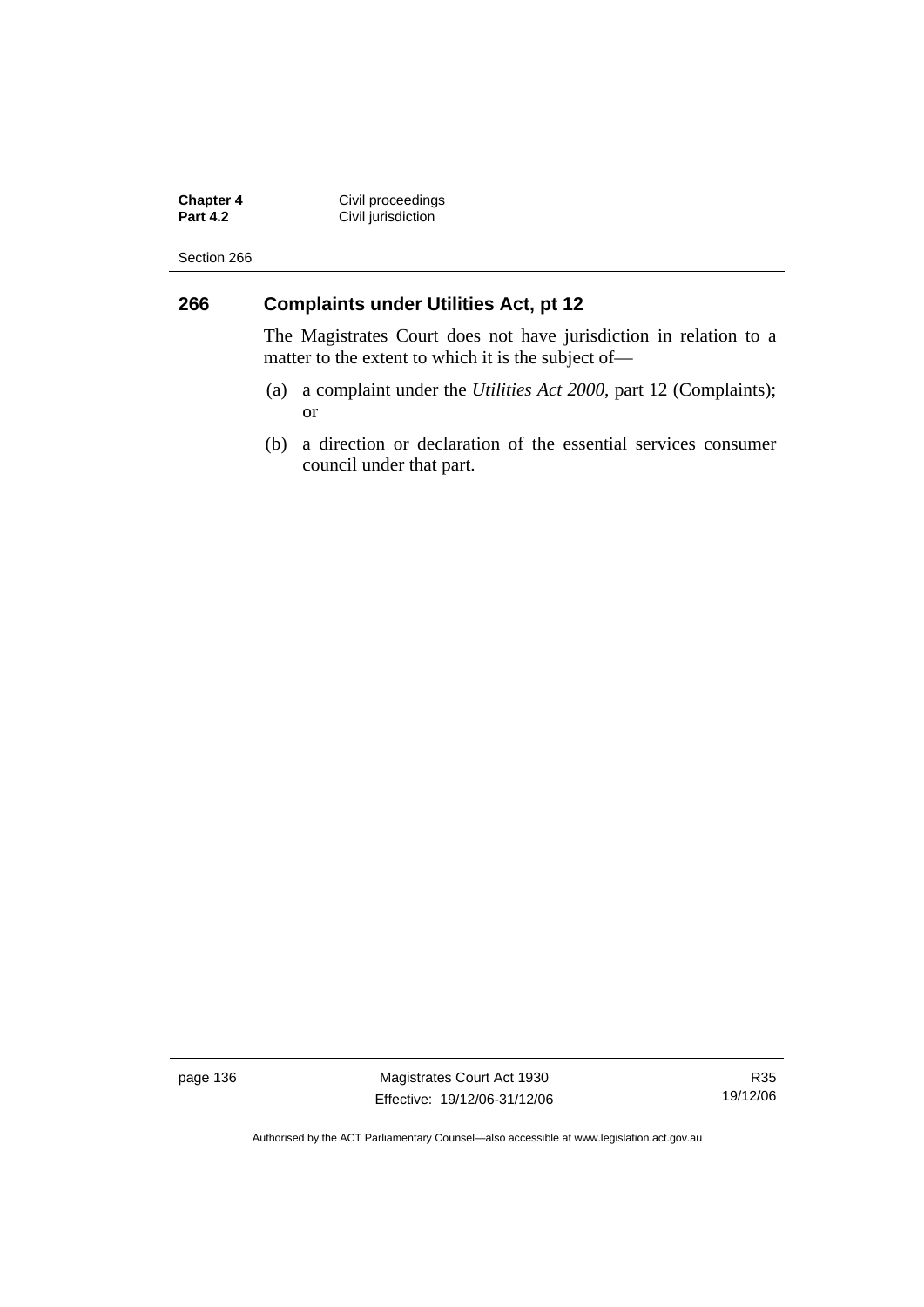# **Part 4.3 Case stated for Supreme Court**

## **267 Case stated**

- (1) On the application of a party to a proceeding in the Magistrates Court, the court may state, in the form of a special case, any question of law that arises in the proceeding for the opinion of the Supreme Court.
- (2) The Supreme Court has jurisdiction to hear and decide a case stated under this section.
- (3) This section does not apply to a proceeding in the Small Claims Court.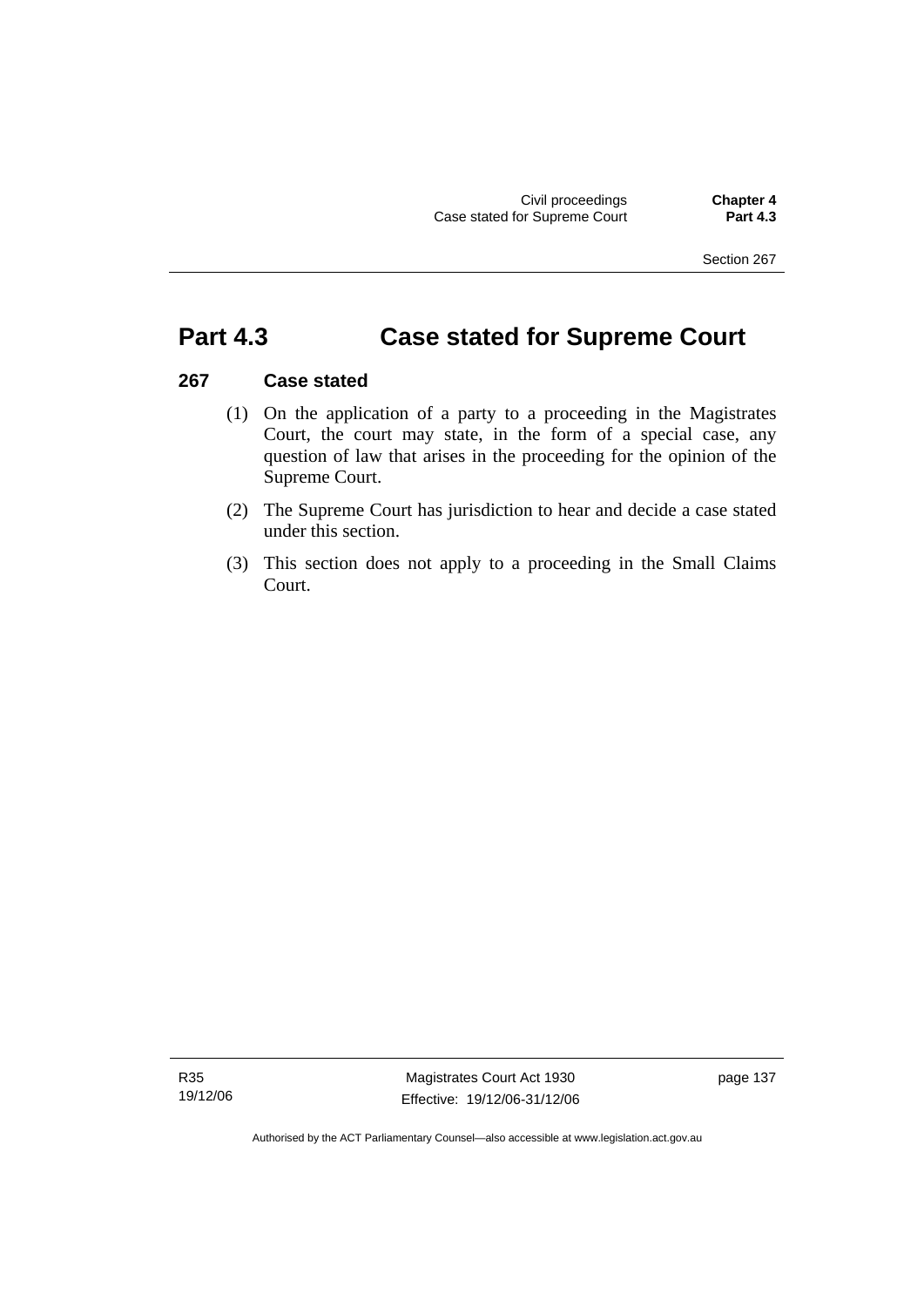**Chapter 4 Civil proceedings**<br>**Part 4.4 CHAPTER CONSIDER Part 4.4** Transfer of proceedings from or to Supreme Court

Section 268

# **Part 4.4 Transfer of proceedings from or to Supreme Court**

#### **268 Transfer of action from Supreme Court**

- (1) This section applies if a proceeding in relation to the cause of action on which a prescribed action pending in the Supreme Court is founded could properly have been begun in the Magistrates Court.
- (2) The Supreme Court may, on the application of a party to the action or its own initiative, order that the action be transferred to the Magistrates Court if it considers it just to do so.
- (3) In subsection (1):

*prescribed action* means an action in which the amount claimed (whether initially or as reduced by payment, admitted set-off or otherwise) is not more than the amount for which the Magistrates Court has jurisdiction under this chapter.

#### **U 269 Procedure on transfer of action from Supreme Court**

- (1) This section applies if the Supreme Court has made an order under section 268 that an action pending in the Supreme Court be transferred to the Magistrates Court.
- (2) A party to the action may file in the Magistrates Court a copy of the order, a copy of each of the pleadings (if any) in the action and any other relevant documents filed in the Supreme Court.
- (3) When the copies have been filed, the action—
	- (a) stops being an action in the Supreme Court; and
	- (b) becomes a proceeding in the Magistrates Court.
- (4) The proceeding is taken to have been begun in the Magistrates Court on the day the action was begun in the Supreme Court.

| page 138 | Magistrates Court Act 1930   | R35      |
|----------|------------------------------|----------|
|          | Effective: 19/12/06-31/12/06 | 19/12/06 |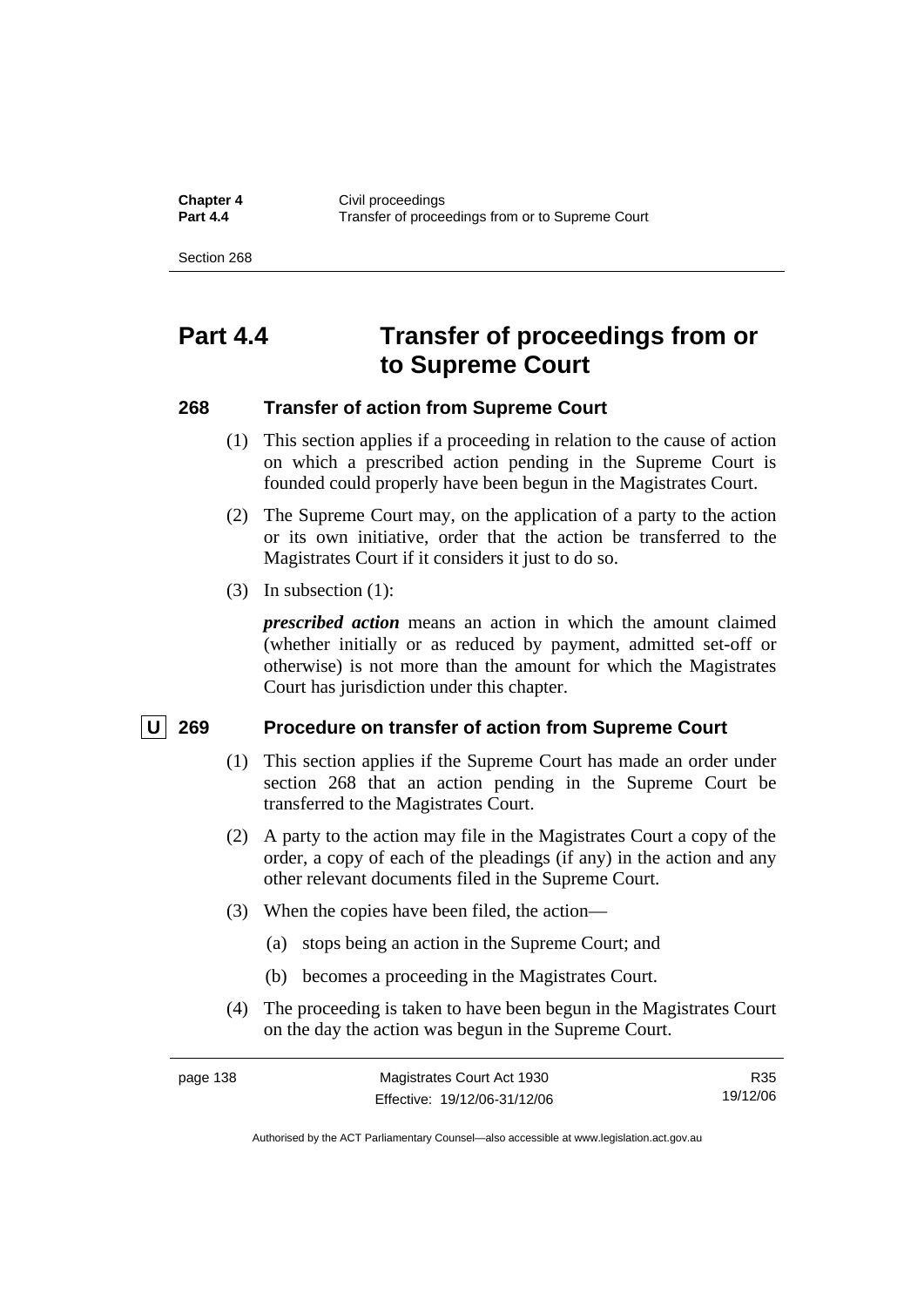- (5) Costs in the proceeding are to be allowed—
	- (a) for costs incurred before the order under section 268 was made (including the costs of getting the order) and the costs of getting the copies mentioned in subsection (2)—in accordance with the rules under the *Court Procedures Act 2004* applying to the Supreme Court, but subject to any Supreme Court order; and
	- (b) for costs incurred after the order was made (not including the costs of getting the copies)—in accordance with the rules applying to the Magistrates Court.
- (6) If costs mentioned in subsection (5) (a) are to be taxed, the costs must be taxed by the registrar in accordance with the rules applying to the Supreme Court.

# **270 Removal of proceedings into Supreme Court**

On the application of a party to a proceeding in the Magistrates Court, the Supreme Court may order that the proceeding be removed into the Supreme Court on the conditions about costs, security for the amount claimed or costs, or otherwise, that the Supreme Court considers just.

# **271 Stay of proceedings**

- (1) This section applies if an application under section 270 to have a proceeding in the Magistrates Court removed into the Supreme Court is pending.
- (2) On the application of a party to the proceeding, the Supreme Court may order that the proceeding be stayed until the application under section 270 is decided or until the Supreme Court orders otherwise.
- (3) An order that a proceeding be stayed takes effect immediately on a copy of the order being filed in the Magistrates Court.

page 139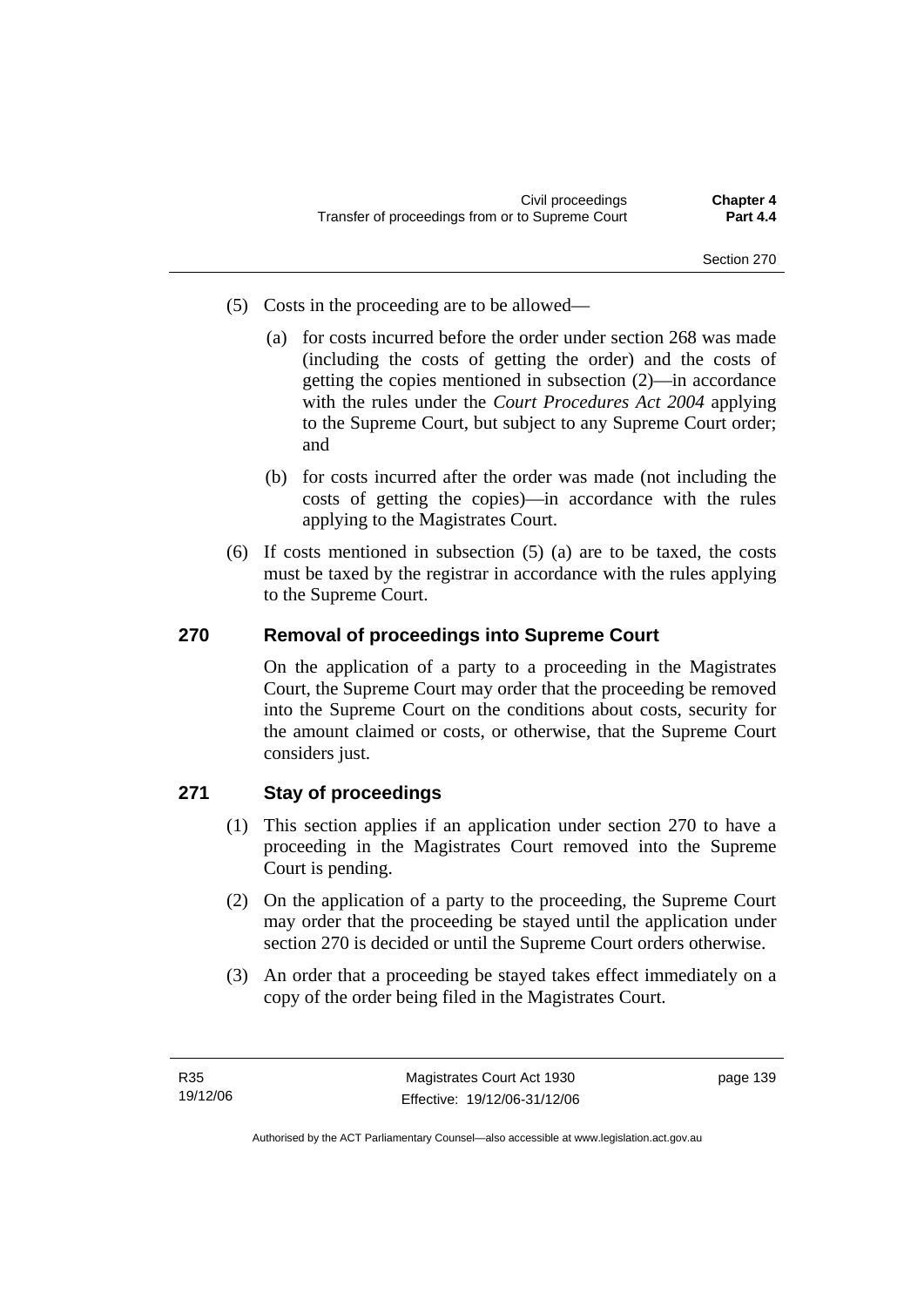**Chapter 4 Civil proceedings**<br>**Part 4.5 Civil anneals Civil appeals** 

Section 272

# **Part 4.5 Civil appeals**

#### **272 Definitions for pt 4.5**

In this part:

*appeal* means an appeal to the Supreme Court—

- (a) from a judgment or order of the Magistrates Court, whether final or interlocutory, in a proceeding that the Magistrates Court has jurisdiction to hear and decide under this chapter, other than a proceeding in its jurisdiction under part 4.6 (Small Claims Court); or
- (b) from a judgment of the Small Claims Court.

*judgment*, in relation to a proceeding in the Small Claims Court, includes an order made in association with the proceeding, but does not include an interim order of the Small Claims Court under the rules.

#### **273 Jurisdiction**

- (1) The jurisdiction of the Supreme Court to hear and decide appeals is subject to the exceptions and conditions in this part.
- (2) Subsection (1) does not affect the operation of any other law that provides for the appellate jurisdiction of the Supreme Court.

#### **274 Cases in which appeal may be brought**

- (1) An appeal may be brought only with the leave of the Supreme Court.
- (2) However, an appeal may be brought as of right from a judgment or order—
	- (a) for, or for the payment of, an amount of \$2 000 or more; or

R35 19/12/06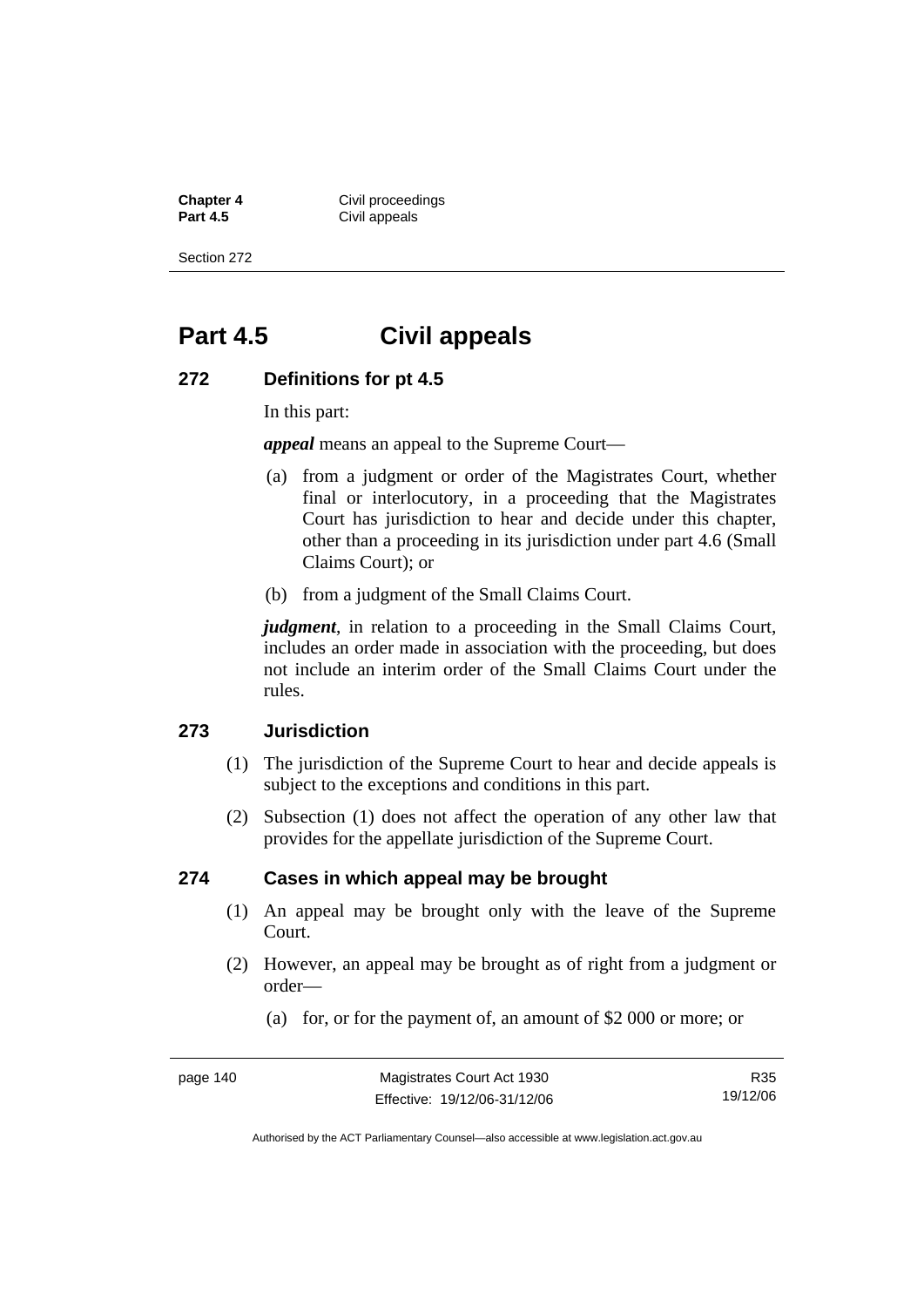- (b) in a proceeding in the Magistrates Court—
	- (i) in which the matter in issue amounts to, or is of the value of, \$2 000 or more; or
	- (ii) that involves directly or indirectly a claim, demand or question to or in relation to any property or any civil right amounting to, or of the value of, \$2 000 or more.
- (3) This section does not apply in relation to an appeal from a judgment of the Small Claims Court.

## **275 Appeals—Small Claims Court**

- (1) A party to a proceeding in the Small Claims Court may, with the Supreme Court's leave, appeal from a judgment of the Small Claims Court in the proceeding.
- (2) The Supreme Court may grant leave only if satisfied—
	- (a) that the decision of the Small Claims Court on a question of law was wrong; or
	- (b) that the conduct of the proceeding in the Small Claims Court was unfair to the applicant for leave to appeal.

#### **276 Evidence on appeal**

In an appeal, the Supreme Court must have regard to the evidence given in the proceeding in the Magistrates Court out of which the appeal arose, and has power to draw inferences of fact and, in its discretion, to receive further evidence.

# **U** 277 Powers of Supreme Court on appeal

- (1) On an appeal, the Supreme Court has the following powers in relation to the judgment or order appealed from:
	- (a) to confirm, reverse or vary the judgment or order;

page 141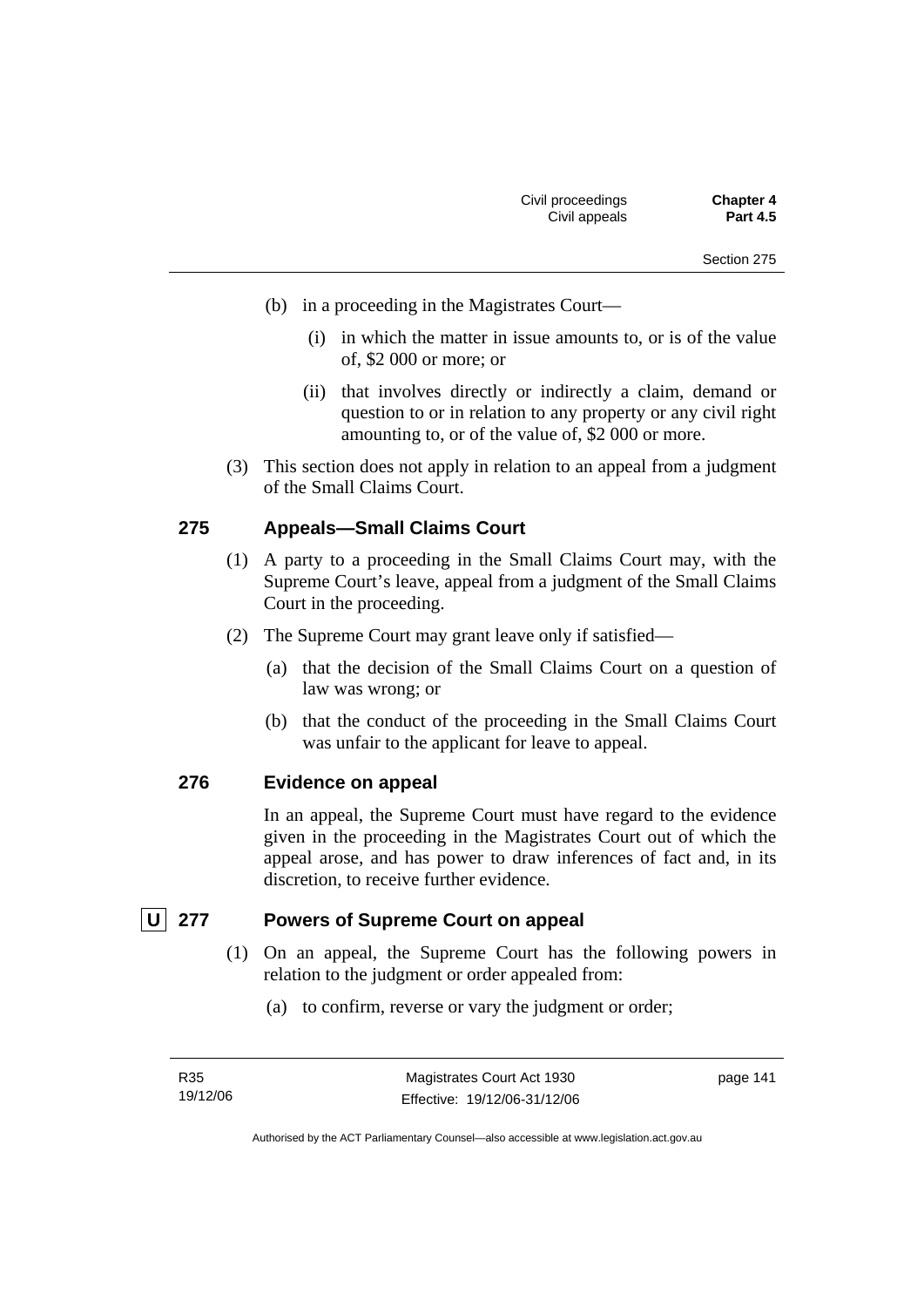| <b>Chapter 4</b> | Civil proceedings |
|------------------|-------------------|
| <b>Part 4.5</b>  | Civil appeals     |

- (b) to give any judgment or make any order it considers appropriate, or refuse to make an order;
- (c) to set aside the judgment or order (completely or in part), and remit the proceeding to the Magistrates Court for further hearing and decision, subject to any directions the Supreme Court considers appropriate;
- (d) to award execution from the Supreme Court or remit the proceeding to the Magistrates Court for the execution of the judgment or order of the Supreme Court.
- (2) A judgment or order of the Supreme Court made in a proceeding remitted under subsection (1) (d) has effect as if it were a judgment or order of the Magistrates Court and may be enforced by the Magistrates Court accordingly.
- (3) In this section:

*Magistrates Court*, in relation to an appeal from a judgment or order of the Small Claims Court, means the Small Claims Court.

page 142 Magistrates Court Act 1930 Effective: 19/12/06-31/12/06

R35 19/12/06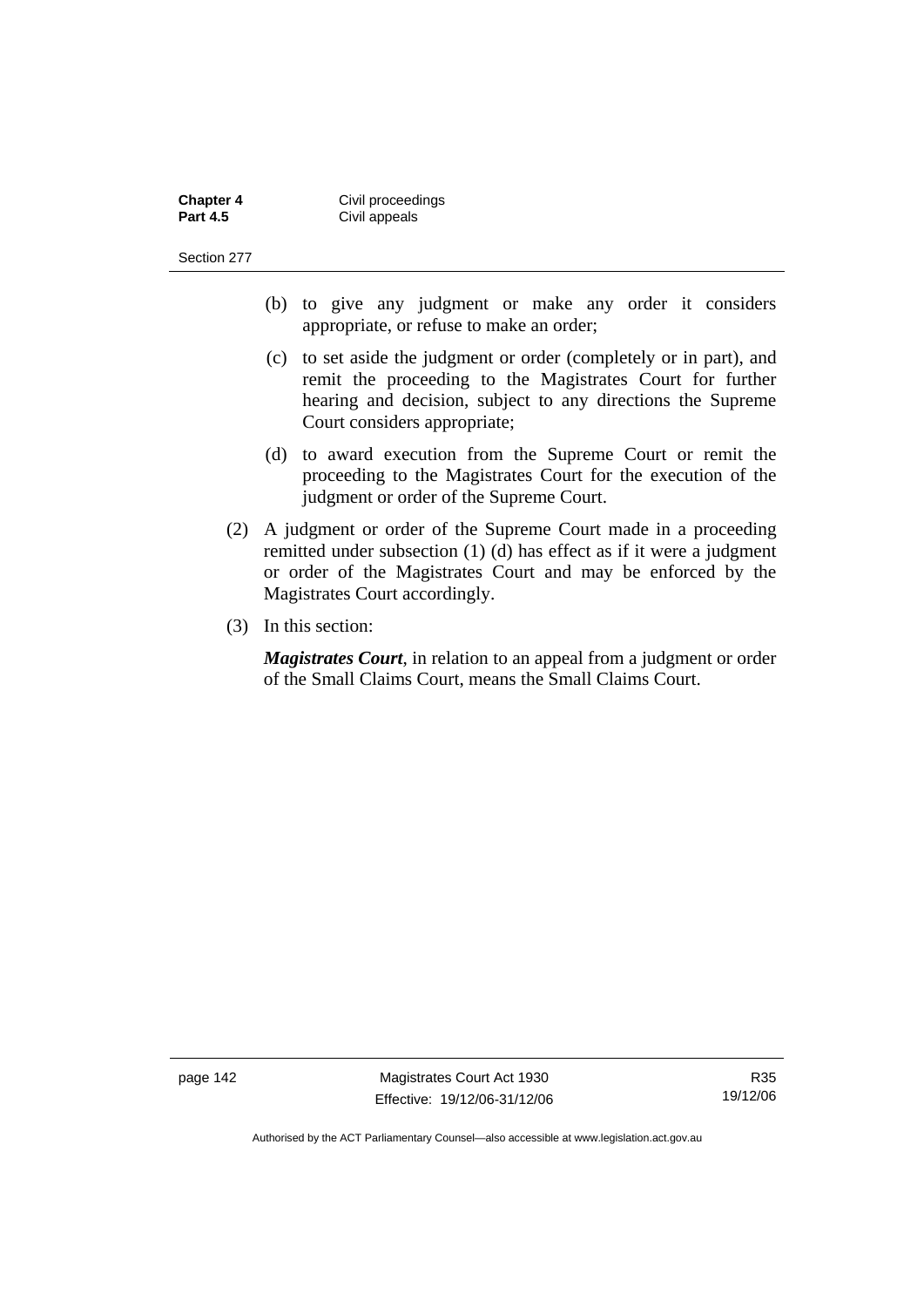# **Part 4.6 Small Claims Court**

## **278 Definitions for pt 4.6**

*applicant* means a person making an application.

*application* means an application to the Small Claims Court, whether made under the rules or another territory law.

*common boundaries determination* means a determination under the *Common Boundaries Act 1981*, and includes a variation of a determination.

*contract application* means an application in relation to a contract, and includes an application for damages for breach of contract.

*damages application* means an application for damages for negligence or for any other tort except nuisance or trespass.

*debt application* means an application for the recovery of a debt.

*debt declaration*, in relation to a proceeding, means an order declaring that—

- (a) the applicant is or is not indebted to the respondent; or
- (b) the applicant is or is not indebted to the respondent in a stated amount; or
- (c) the applicant is or is not indebted to the respondent in an amount that is more than a stated amount.

*goods application* means an application in relation to the provision of goods or services, and includes an application for damages for the detention of goods.

*inquiry* means an inquiry by the Small Claims Court under the rules.

*nuisance application* means an application for relief for nuisance.

page 143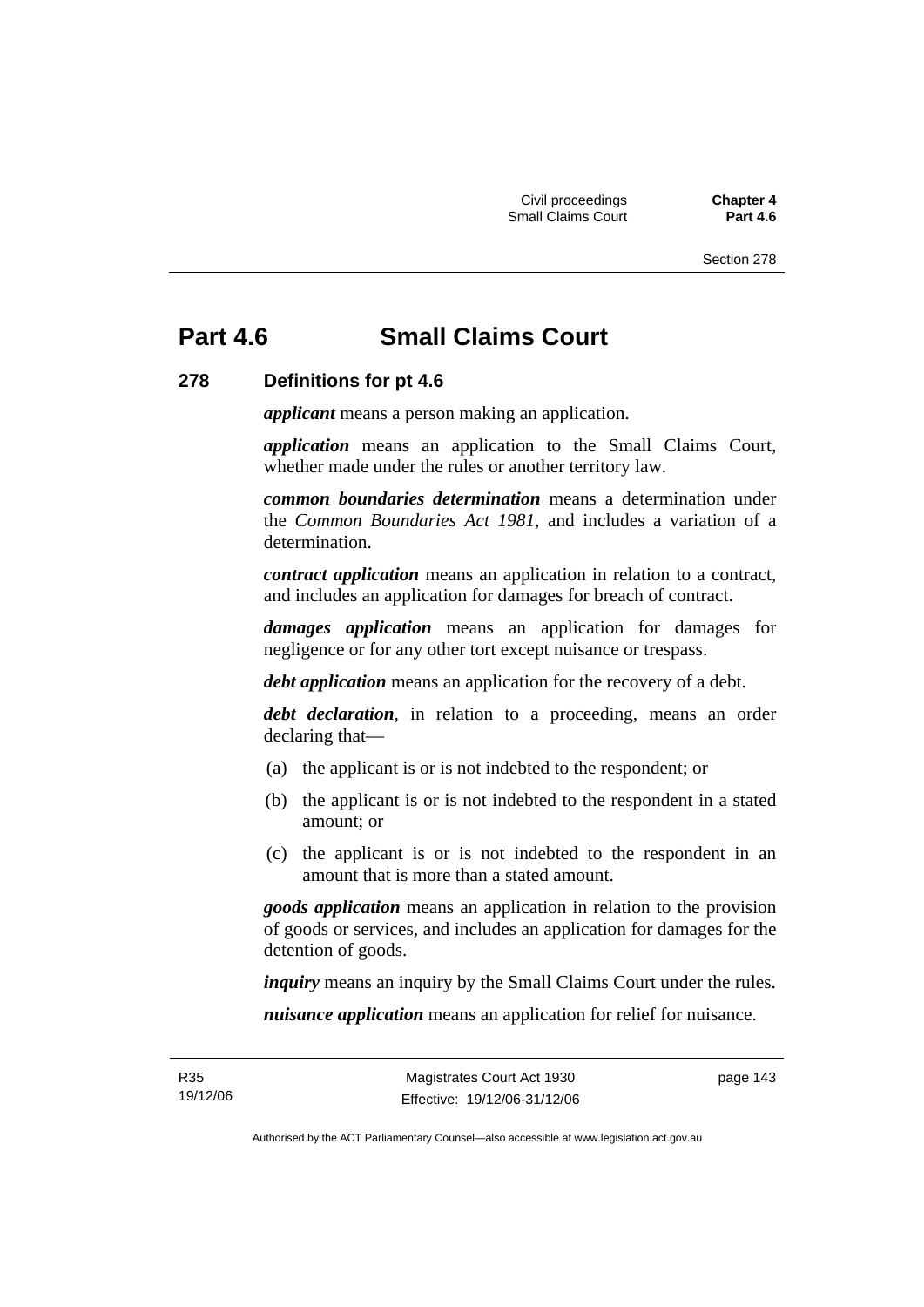| Chapter 4 | Civil proceedings         |
|-----------|---------------------------|
| Part 4.6  | <b>Small Claims Court</b> |

*proceeding* means a proceeding on an application.

*referee* means a referee appointed under this part.

*respondent* means the respondent to an application.

*rules* means rules under the *Court Procedures Act 2004* applying in relation to the Small Claims Court.

*trespass application* means an application for relief for trespass to land.

#### **279 Small Claims Court**

- (1) The Magistrates Court has jurisdiction to inquire into and decide applications for this part.
- (2) The Magistrates Court is to be known as the Small Claims Court when exercising jurisdiction under this part.

#### **280 Referees—appointment**

- (1) The Executive may appoint a person as a referee for this part.
- *Note 1* For the making of appointments (including acting appointments), see the Legislation Act, pt 19.3.
- *Note 2* In particular, an appointment may be made by naming a person or nominating the occupant of a position (see s 207).
- (2) A person is eligible for appointment as a referee if the person is—
	- (a) a lawyer; and
	- (b) a member of the staff of the Magistrates Court or any other entity exercising judicial powers under a territory law.
- (3) A person's appointment as referee ends if the person is no longer eligible for appointment under subsection (2).
	- *Note* A person's appointment also ends if the person resigns (see Legislation Act, s 210).

R35 19/12/06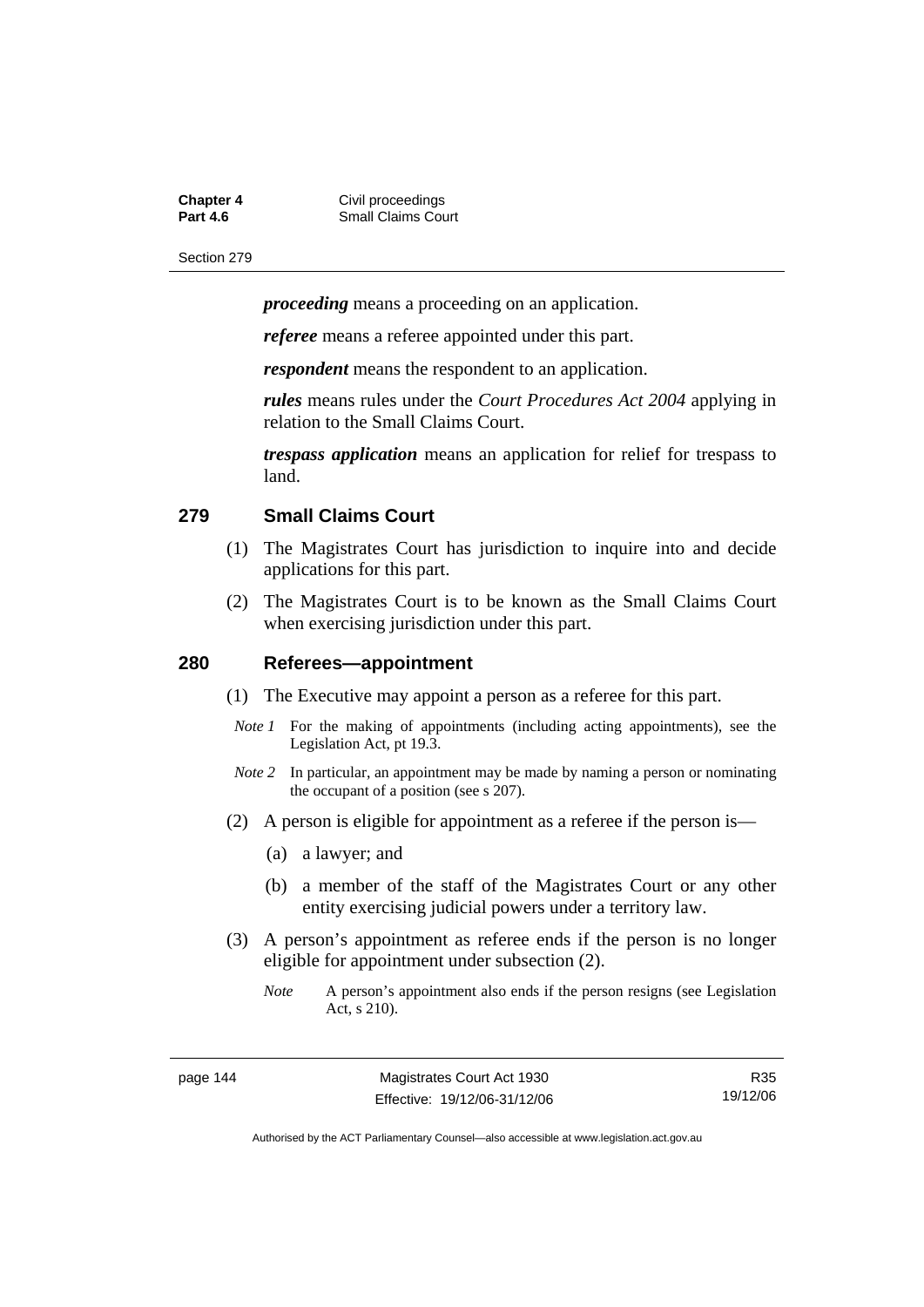## **281 Referees—functions**

- (1) A referee may exercise the jurisdiction of the Small Claims Court in an inquiry in a proceeding by way of a contract application, damages application, debt application or goods application, or for a debt declaration or common boundaries determination.
- (2) However, a referee only has jurisdiction in a proceeding in relation to an amount of not more than \$3 000, or the equivalent value of goods or services (including any associated damages), excluding any claim for interest, or for a lump sum instead of interest, decided by the Small Claims Court under the rules.
- (3) In exercising the jurisdiction of the Small Claims Court under this section, a referee—
	- (a) has all the functions of a magistrate; and
	- (b) is otherwise taken to be a magistrate for all purposes.

#### **282 Referees—oath or affirmation of office**

- (1) Before exercising functions as a referee, a referee must take an oath, or make an affirmation, before the Chief Justice.
- (2) An oath or affirmation under subsection (1) must be in accordance with the form in schedule 1.

#### **283 Jurisdiction**

- (1) The Small Claims Court has jurisdiction to inquire into the following applications:
	- (a) contract applications;
	- (b) damages applications;
	- (c) debt applications;
	- (d) goods applications;

page 145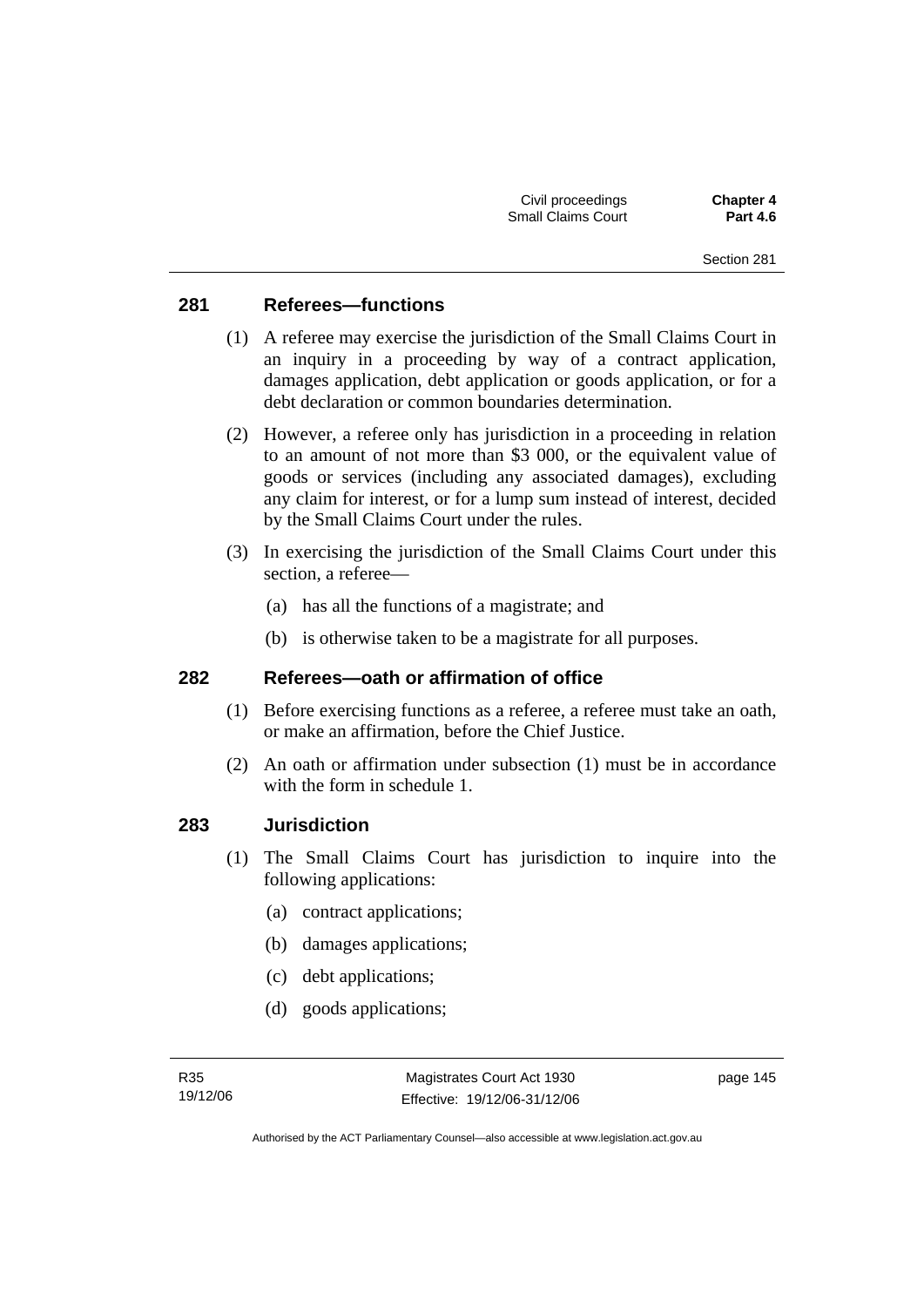**Chapter 4 Civil proceedings**<br>**Part 4.6 Collaims** Collaims Coll **Small Claims Court** 

Section 284

- (e) nuisance applications;
- (f) trespass applications;
- (g) applications for debt declarations;
- (h) applications for common boundaries determinations.
- (2) Section 257 (Personal actions at law—amount or value) and section 261 (Disputed debts) do not apply to a proceeding in the Small Claims Court.

#### **284 \$10 000 limit**

- (1) The Small Claims Court's jurisdiction is limited to applications claiming amounts of not more than \$10 000.
- (2) In relation to debt declarations, the Small Claims Court's jurisdiction is limited to applications for declarations for debts of not more than \$10 000.
- (3) The monetary limit on the Small Claims Court's jurisdiction does not include any claim for interest, or for a lump sum instead of interest, decided by the Small Claims Court under the rules.
- (4) In a goods application, the amount claimed is the value of the goods or services plus any amount claimed for damages for the detention of the goods.
- (5) If, apart from this section, a person would be entitled to make an application claiming an amount of more than \$10 000, the person may, by the application, abandon the excess by limiting the claim to \$10 000.
- (6) This section does not apply to an application for a common boundaries determination.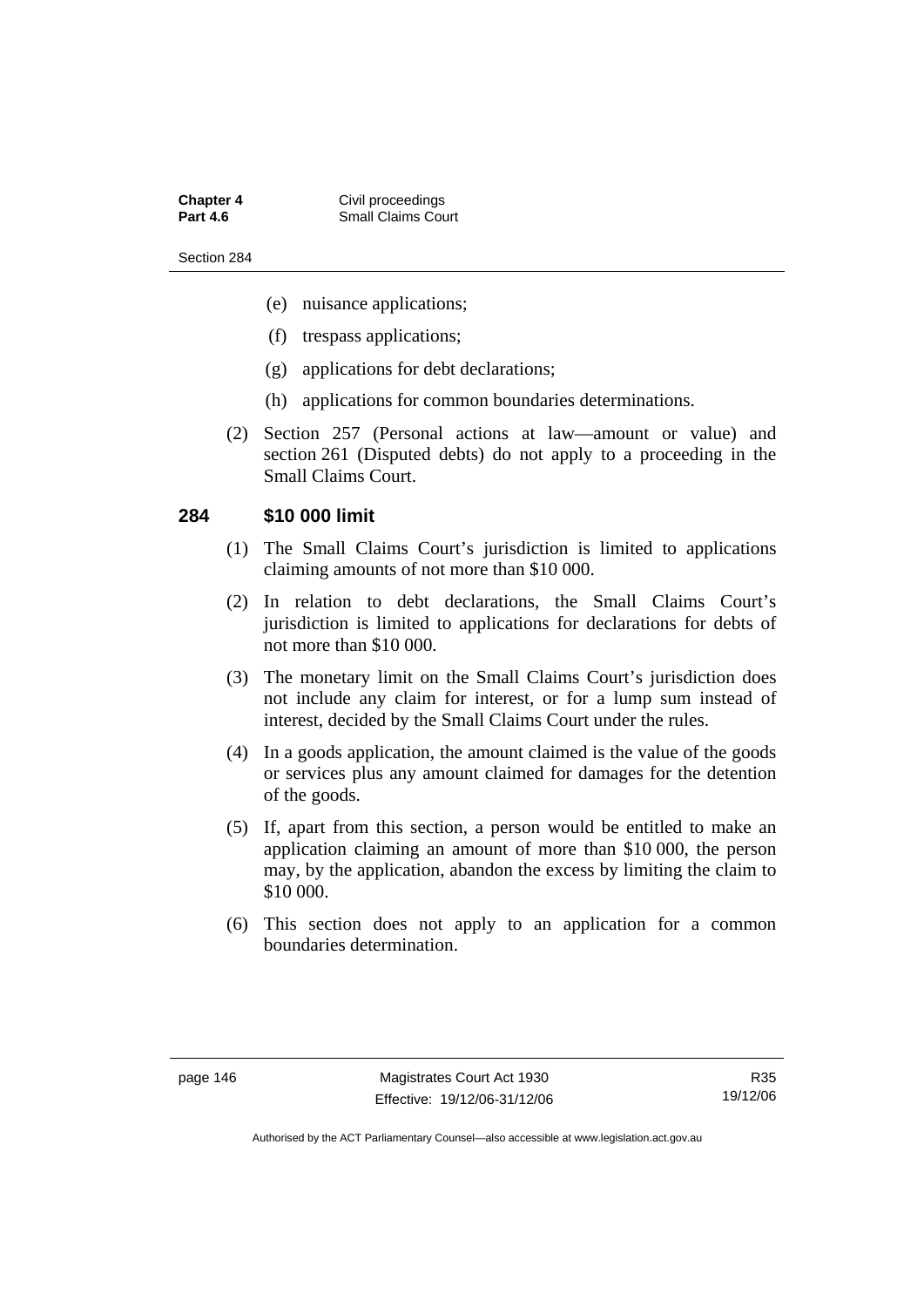| Civil proceedings  |  |
|--------------------|--|
| Small Claims Court |  |

**Chapter 4 Part 4.6** 

Section 285

# **285 Admissibility of conference proceedings in inquiries**

Evidence, or any statement, of words spoken or acts done at a conference under the rules is not admissible in an inquiry, unless the parties otherwise agree.

# **286 Small Claims Court's seal**

The Small Claims Court must have a seal.

R35 19/12/06

Magistrates Court Act 1930 Effective: 19/12/06-31/12/06 page 147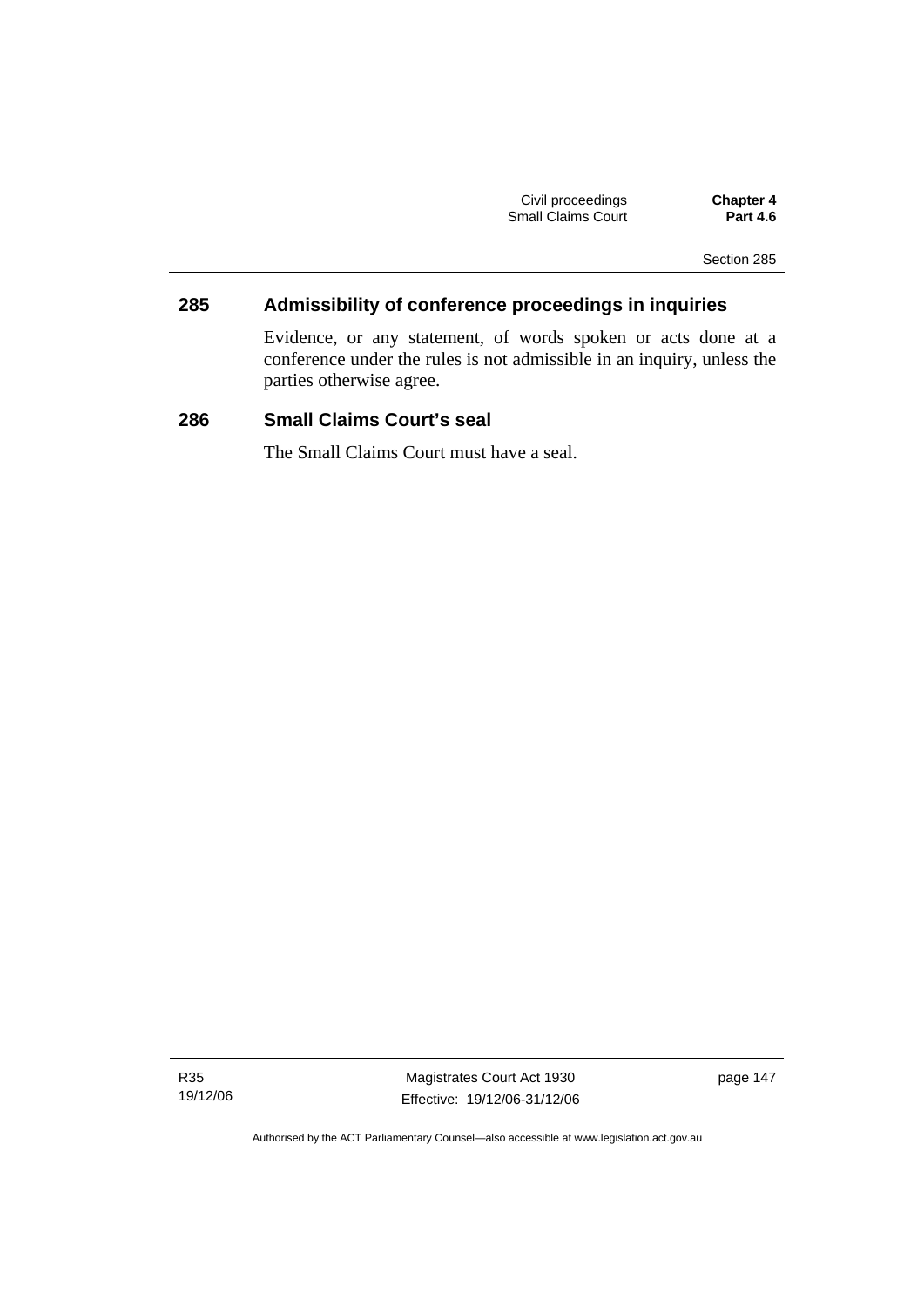**Chapter 5** Miscellaneous

**Part 5.1** Offences

Section 292

# **Chapter 5 Miscellaneous**

# **Part 5.1 Offences**

#### **292 Failure to comply with order in nuisance action**

A person must not contravene an order made by the court in a civil action for nuisance.

Maximum penalty: 50 penalty units, imprisonment for 6 months or both.

# **U** 294 Failure to comply with judgment for delivery of detained **goods**

A person who fails, without reasonable excuse, to comply with a judgment under the rules for the delivery of detained goods commits an offence.

Maximum penalty: 50 penalty units.

### **U 295 False or misleading statement by garnishee**

A garnishee under a garnishee order made by the court who knowingly makes a statement in a notice given under the rules to the judgment creditor that is false or misleading commits an offence.

Maximum penalty: 50 penalty units, imprisonment for 6 months or both.

 **U 296 Obligations of judgment creditor if garnishee pays too much** 

> If a judgment creditor receives an amount paid under a garnishee order in excess of the amount required to satisfy the judgment debt, the judgment creditor must—

R35 19/12/06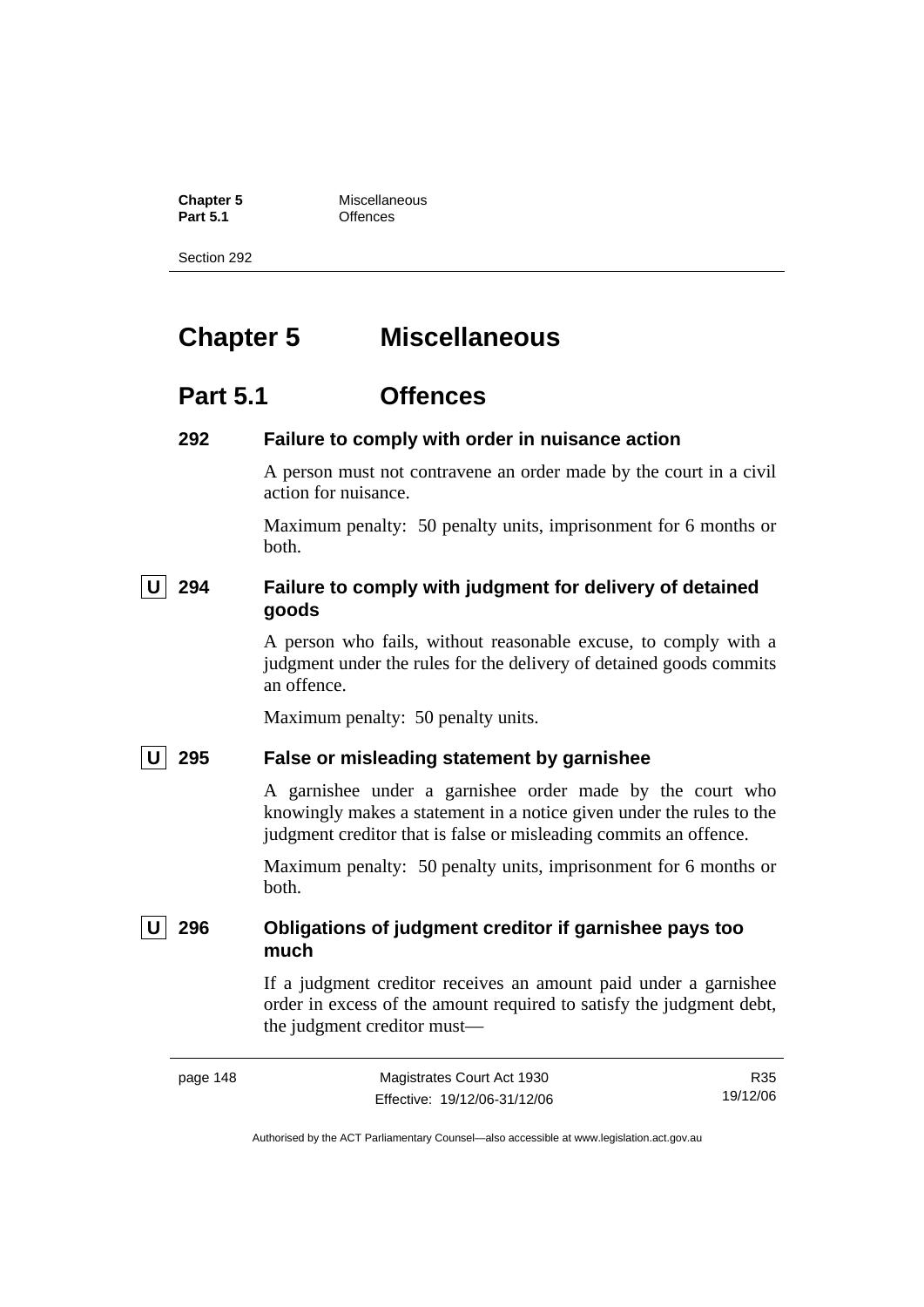- (a) notify the garnishee and the judgment debtor of the excess payment; and
- (b) pay the excess to the garnishee or the judgment debtor.

Maximum penalty: 10 penalty units.

# **U 297 Notice to be given if judgment debtor ceases employment**

If a garnishee order made by the court attaching earnings is in force and the judgment debtor ceases to be employed by the garnishee, the judgment debtor and the garnishee must within 21 days after the judgment debtor ceases to be so employed, each notify the registrar in writing—

- (a) that the judgment debtor has ceased employment with the garnishee; and
- (b) specifying the date when the employment ceased;

and, if the judgment debtor has a new employer, the judgment debtor must also specify in his or her notice—

- (c) the name and address of the new employer and the place of the new employment; and
- (d) the amount of his or her earnings from the new employer.

Maximum penalty: 10 penalty units.

# **298 Prejudice to employee**

 (1) An employer must not dismiss an employee, or otherwise prejudice an employee in his or her employment, because a garnishee order attaching the earnings of the employee has been made by the court.

Maximum penalty: 50 penalty units, imprisonment for 6 months or both.

 $(2)$  If—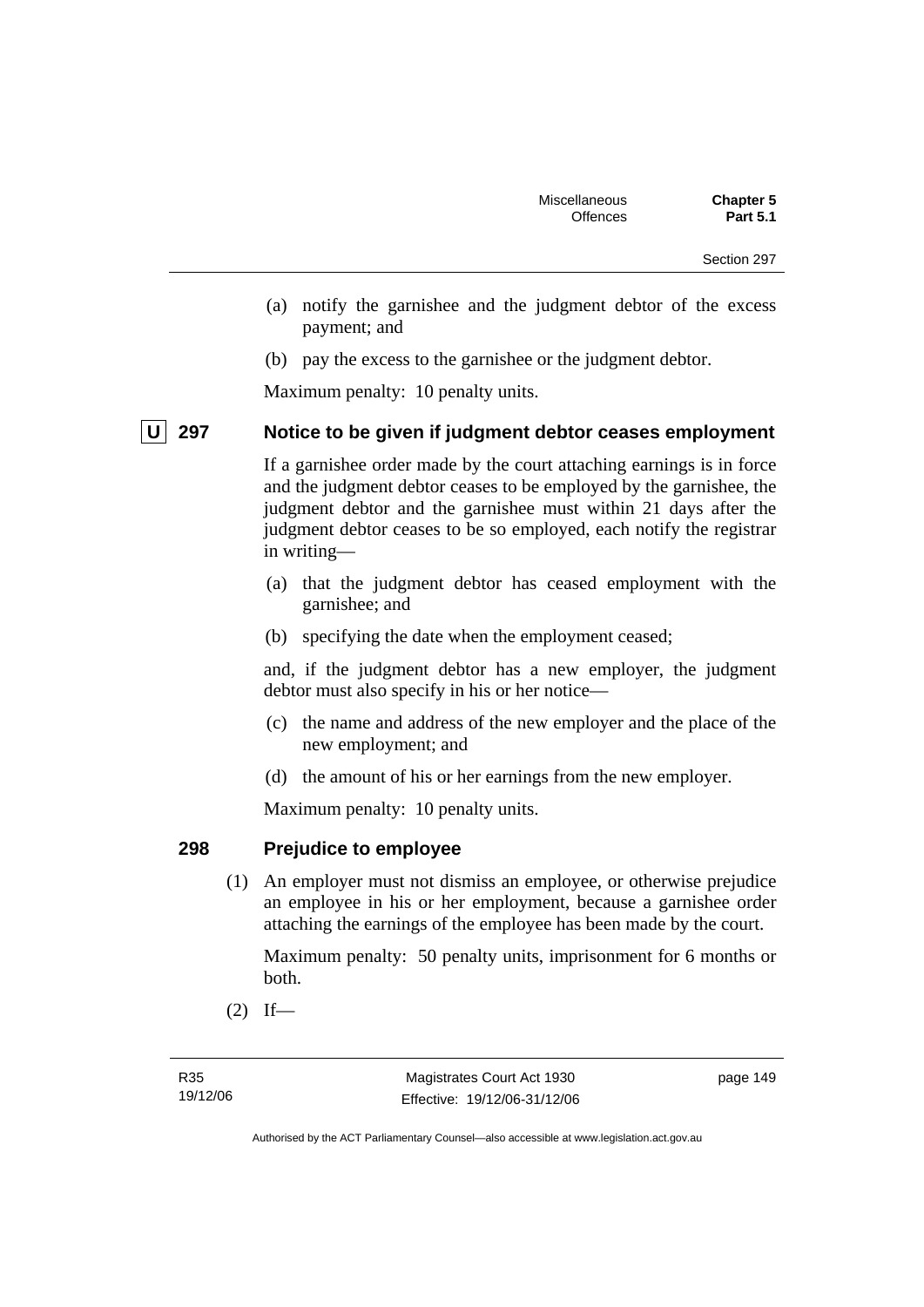| <b>Chapter 5</b> | Miscellaneous |
|------------------|---------------|
| <b>Part 5.1</b>  | Offences      |

- (a) an employee is dismissed or prejudiced within 6 months after a garnishee order is made; and
- (b) all the elements of the offence other than the reason for the employer's action are proved;

the onus of proving that the dismissal or prejudice was not because of the garnishee order is on the employer.

 (3) A conviction under subsection (1) does not limit, restrict or otherwise effect any obligation that the garnishee may have in relation to the judgment debtor or any right or remedy that the judgment debtor may have against the garnishee under any other law in force in the ACT.

## **U 299 Interference with seized property etc**

A person who knows that property has been seized under section 347 or is the subject of a notice under section 350 must not, except with the consent of the court or the written consent of the bailiff by whom the property was seized or the notice was served—

- (a) interfere with or dispose of the property; or
- (b) remove the property from the place where it was seized or where it was situated when the notice was served; or
- (c) cause, permit or suffer the property to be interfered with, disposed of or removed.

Maximum penalty: 50 penalty units, imprisonment for 6 months or both.

R35 19/12/06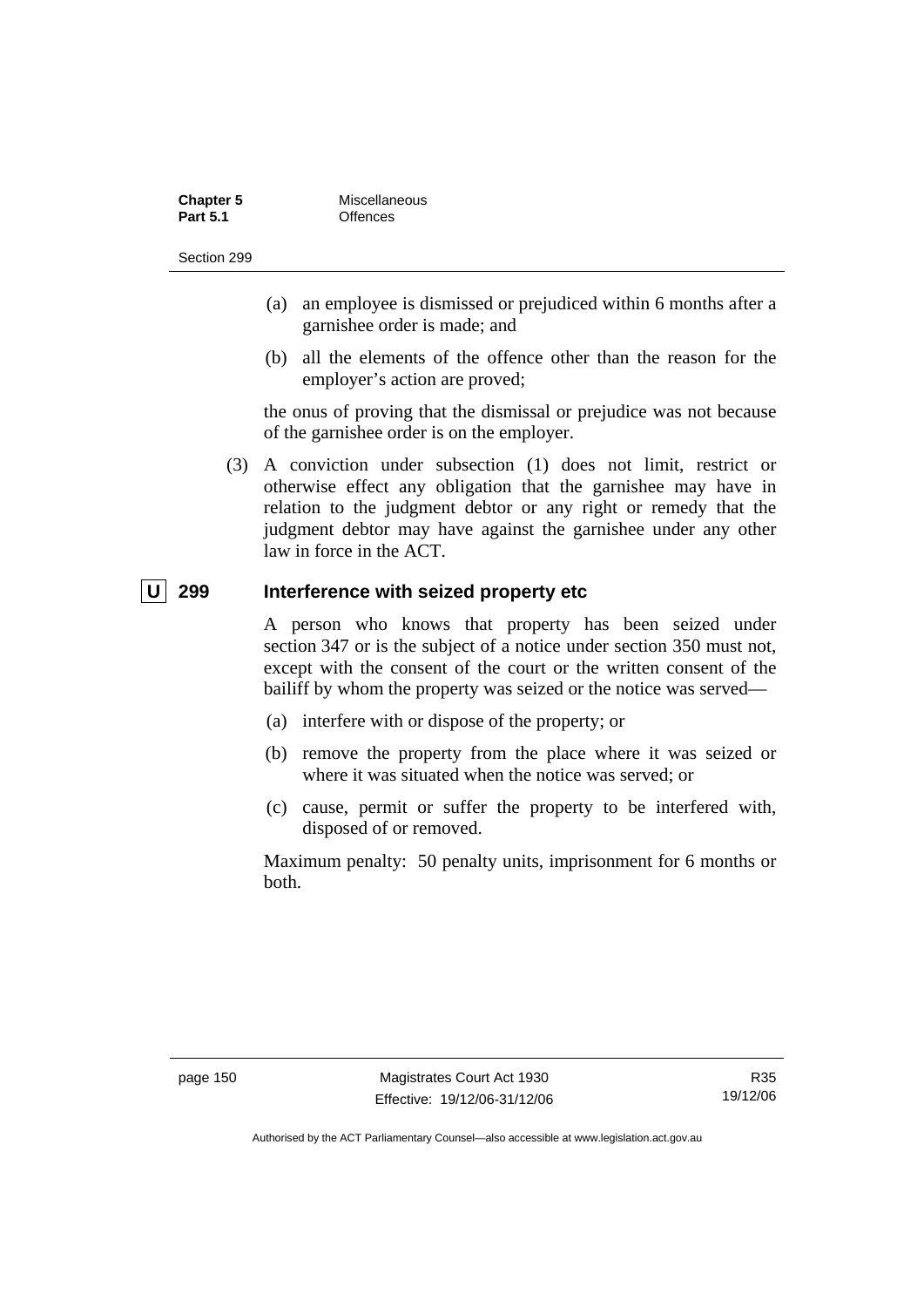| <b>Miscellaneous</b> | <b>Chapter 5</b> |
|----------------------|------------------|
| <b>Offences</b>      | <b>Part 5.1</b>  |

# **302 Contravention of Small Claims Court order in trespass proceeding**

A person must not contravene an order of the Small Claims Court in a proceeding on a trespass application (within the meaning of part 4.6).

Maximum penalty: 50 penalty units, imprisonment for 6 months or both.

R35 19/12/06

Magistrates Court Act 1930 Effective: 19/12/06-31/12/06 page 151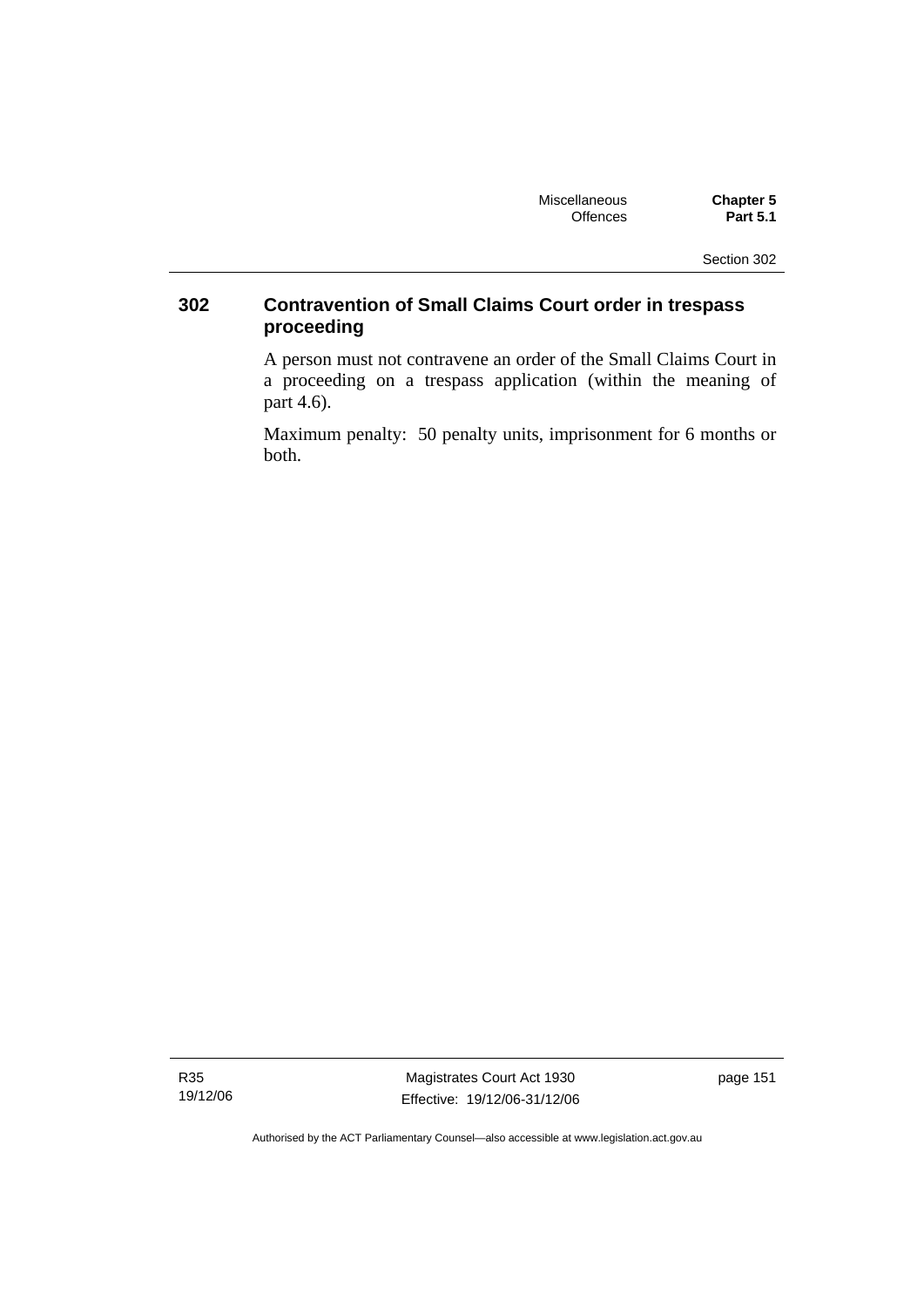**Chapter 5** Miscellaneous **Part 5.2** Other

Section 307

# **Part 5.2 Other**

#### **307 Contempt of court**

- (1) A person is in contempt of the Magistrates Court if the person—
	- (a) contravenes an order of the court or an undertaking given to the court; or
	- (b) commits a contempt in the face or in the hearing of the court; or
	- (c) commits any other contempt of court.

#### **Examples—par (b)**

- 1 insulting a magistrate, the registrar, deputy registrar, bailiff or other court officer during the officer's sitting or attendance in court
- 2 interrupting a proceeding of the court or misbehaving in court
- 3 obstructing or assaulting someone in attendance in court
- 4 disobeying a direction of the court at the hearing of a proceeding
- *Note* An example is part of the Act, is not exhaustive and may extend, but does not limit, the meaning of the provision in which it appears (see Legislation Act, s 126 and s 132).
- (2) The Magistrates Court has the same power to deal with contempt of the Magistrates Court as the Supreme Court has to deal with contempt of the Supreme Court.
- (3) However, a contempt mentioned in subsection (1) (a) may be dealt with as a contempt of court only if there is no other effective way to enforce the order or undertaking.
- (4) To remove any doubt, this section does not limit the Supreme Court's power to deal with contempt of the Magistrates Court.

#### **308 Magistrates Court's seal**

The Magistrates Court must have a seal.

page 152 Magistrates Court Act 1930 Effective: 19/12/06-31/12/06

R35 19/12/06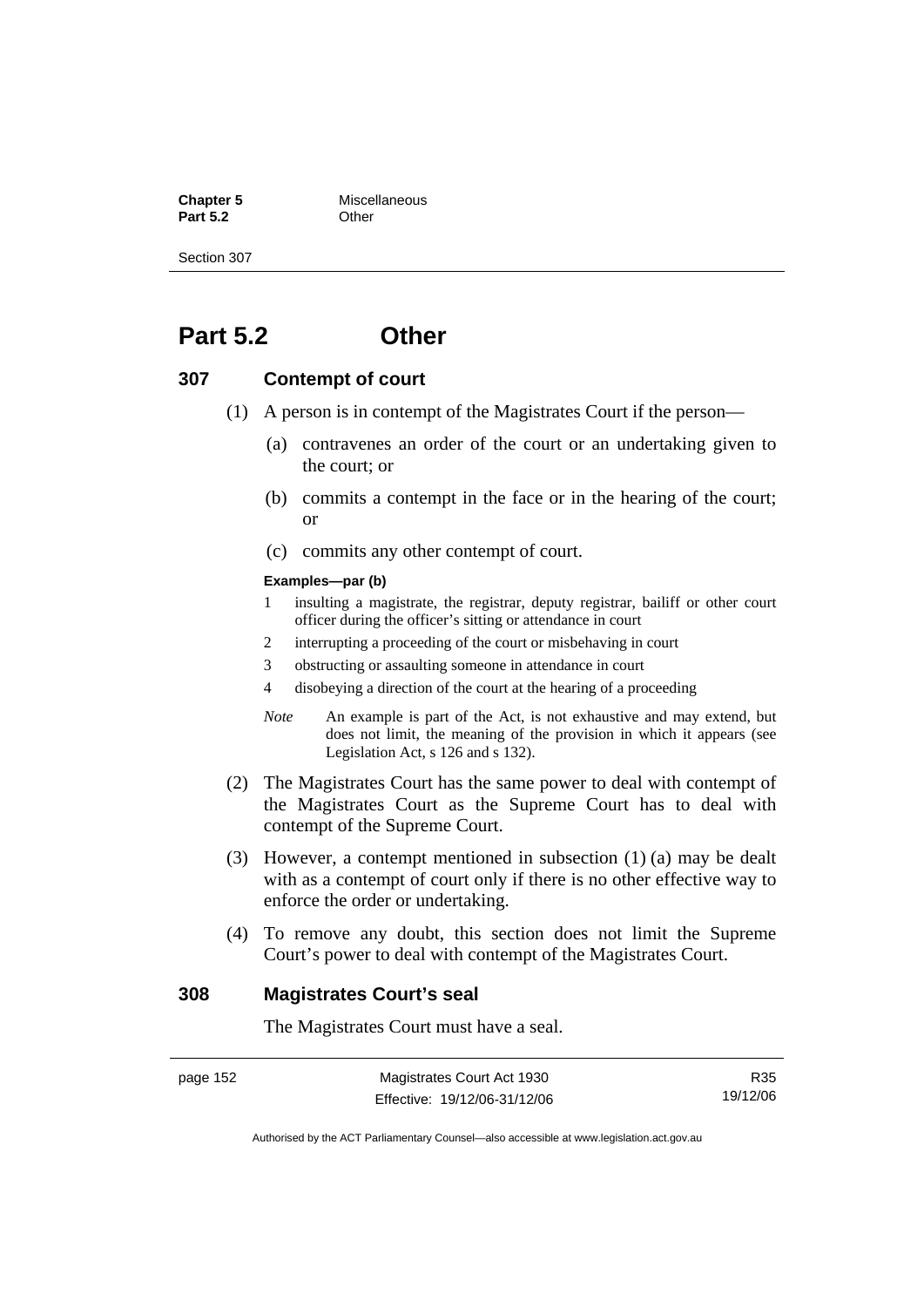## **309 Directions about procedure etc**

- (1) If the procedure for taking a step in a proceeding is not set out in this Act or the law under which the step is to be taken, the court may give a direction in relation to—
	- (a) the procedure to be followed in relation to the step; and
	- (b) any other relevant matter in relation to the step.
- (2) Without limiting subsection (1), the court may give a direction in relation to the procedure to be followed in relation to circle sentencing for certain Aboriginal or Torres Strait Islander offenders, and any other relevant matter in relation to circle sentencing.
- (3) To remove any doubt, a direction mentioned in subsection (2) is not taken to—
	- (a) establish a court; or
	- (b) limit the Magistrates Court's discretion in sentencing an offender.
- (4) In this section:

# *Aboriginal or Torres Strait Islander offender* means an offender who—

- (a) is a descendant of an Aboriginal person or Torres Strait Islander; and
- (b) identifies as an Aboriginal person or Torres Strait Islander; and
- (c) is accepted as an Aboriginal person or Torres Strait Islander by an Aboriginal or Torres Strait Islander community.

*circle sentencing* means the step in a sentencing proceeding for involving members of the Aboriginal or Torres Strait Islander community and others in relation to the sentencing by the court.

page 153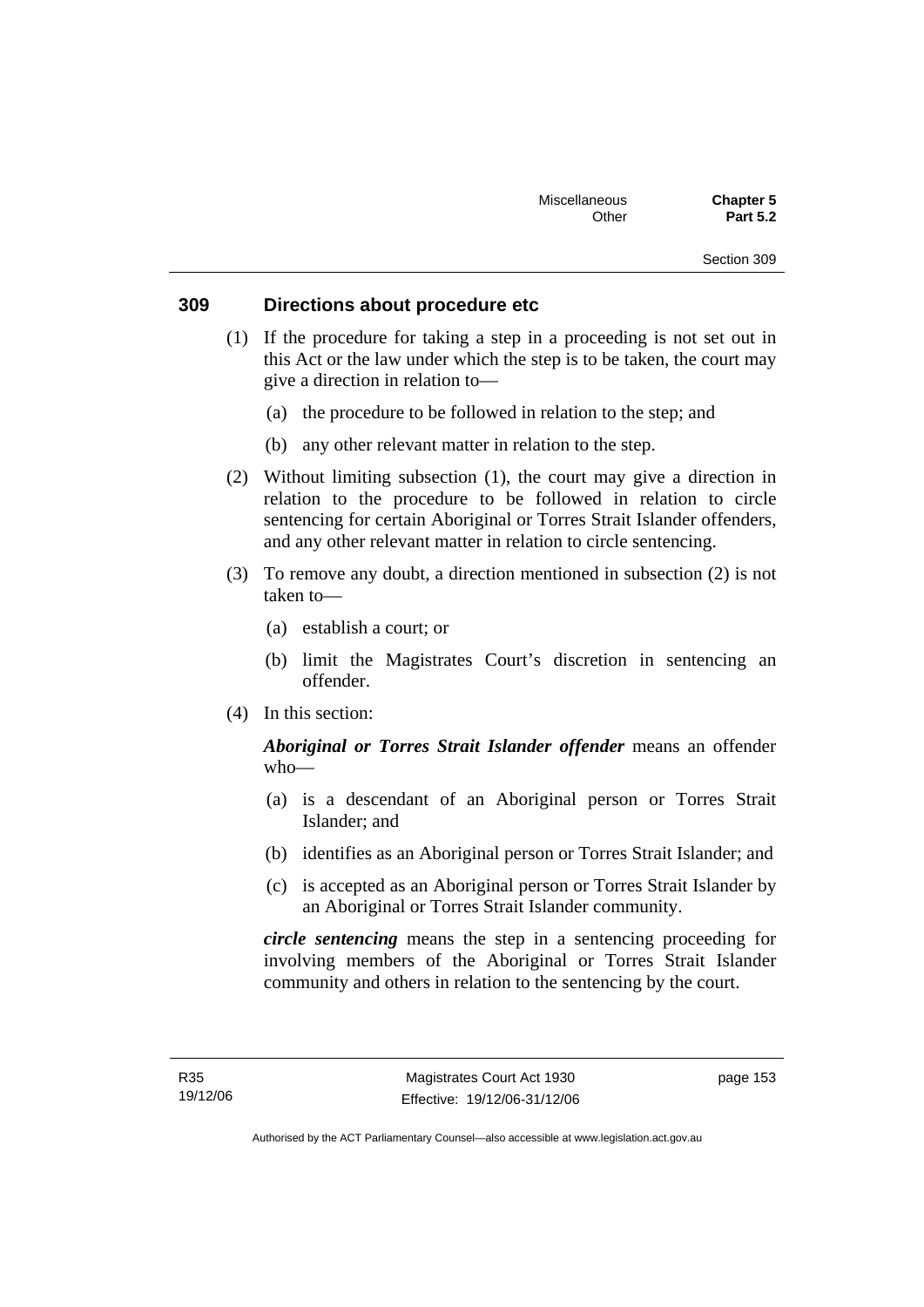| <b>Chapter 5</b> | Miscellaneous |
|------------------|---------------|
| <b>Part 5.2</b>  | Other         |

## **310 Hearings generally to be in public**

- (1) The hearing of a proceeding before the Magistrates Court must be in public.
- (2) However, if the magistrate presiding at a hearing is of the opinion that it is desirable in the public interest or in the interests of justice to do so, the magistrate may, by order—
	- (a) direct that the hearing or part of the hearing take place in private and give directions about the people who may be present; and
	- (b) give directions prohibiting or restricting the publication of evidence given at the hearing, whether in public or in private, or of matters contained in documents lodged with the court or received in evidence by the court for the purposes of the proceeding; and
	- (c) give directions prohibiting or restricting the disclosure to some or all of the parties to the proceeding of evidence given at the hearing, or of a matter contained in a document lodged with the court or received in evidence by the court for the purposes of the proceeding.
- (3) A person who, without reasonable excuse, contravenes an order under subsection (2) commits an offence.

Maximum penalty: 100 penalty units, imprisonment for 1 year or both.

- (4) Subsection (1)—
	- (a) does not apply in relation to a civil matter that, under another territory law, may be dealt with otherwise than in open court; and
	- (b) is subject to any other territory law that restricts who may be present at a hearing.

R35 19/12/06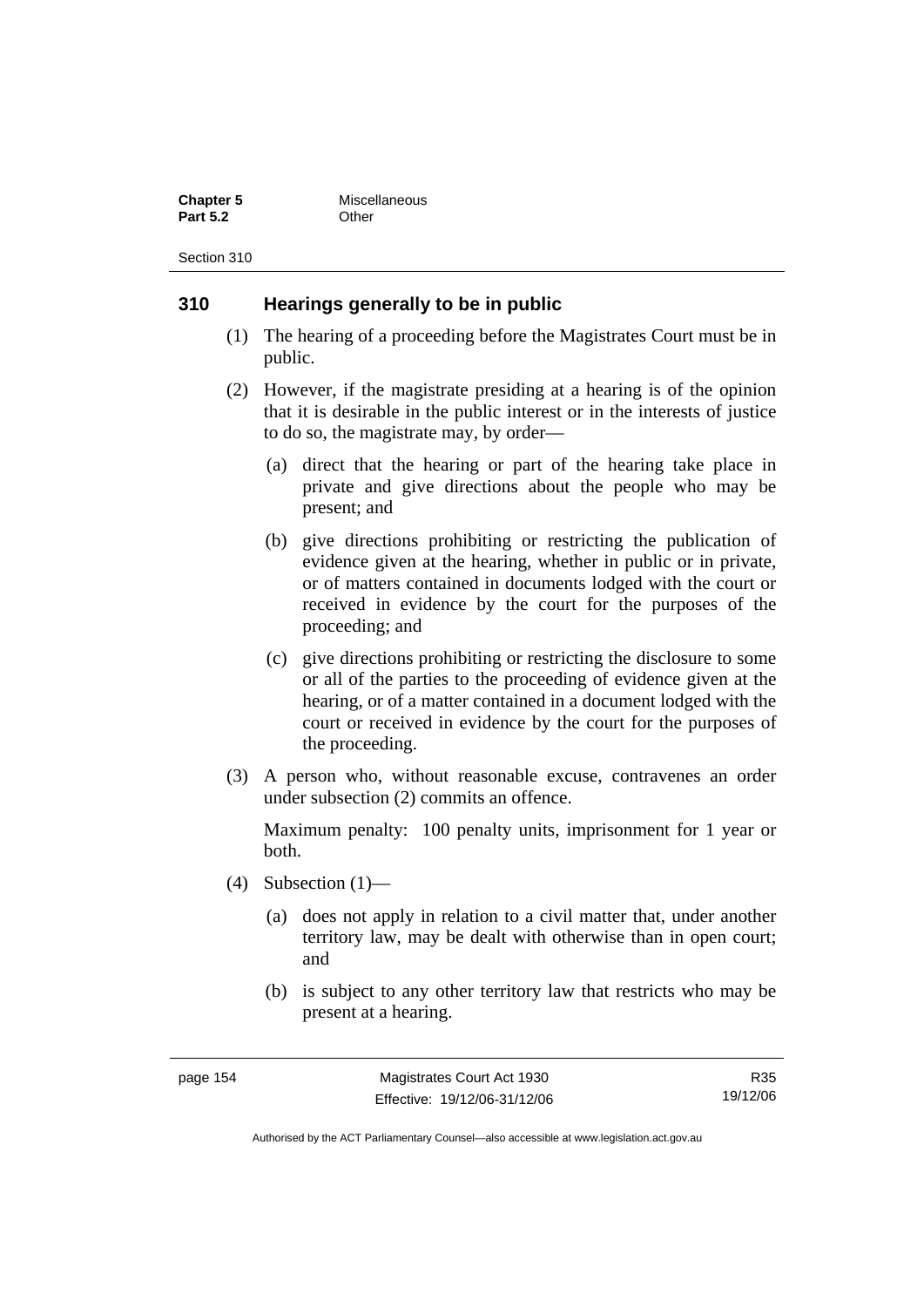- Section 311
- (5) This section applies in relation to the conduct of a conference or inquiry in the Small Claims Court as if—
	- (a) a reference to the hearing of a proceeding were a reference to the conduct of the conference or inquiry; and
	- (b) a reference to the magistrate presiding were a reference to the person presiding at the conference or inquiry; and
	- (c) all other necessary changes, and any other changes prescribed by rule, were made.

## **311 Appearance by audiovisual or audio links etc**

- (1) This section applies if, in relation to a proceeding or a part of a proceeding (the *relevant proceeding*), the court has—
	- (a) given a direction under the *Evidence (Miscellaneous Provisions) Act 1991*, section 20 (1) (Territory courts may take evidence and submissions from outside ACT); or
	- (b) made an order under the *Court Procedures Rules 2006*, rule 6703 (Evidence by telephone etc) about receiving evidence or submissions by telephone, video link or another form of communication in the proceeding.
- (2) If this section applies, a person who, in a relevant proceeding—
	- (a) is required or entitled to appear personally, whether as a party or as a witness; or
	- (b) is entitled to appear for another person;

may appear in the relevant proceeding and participate or give evidence in accordance with the direction or order.

 (3) A person who appears in a relevant proceeding in accordance with this section is taken to be before the court.

page 155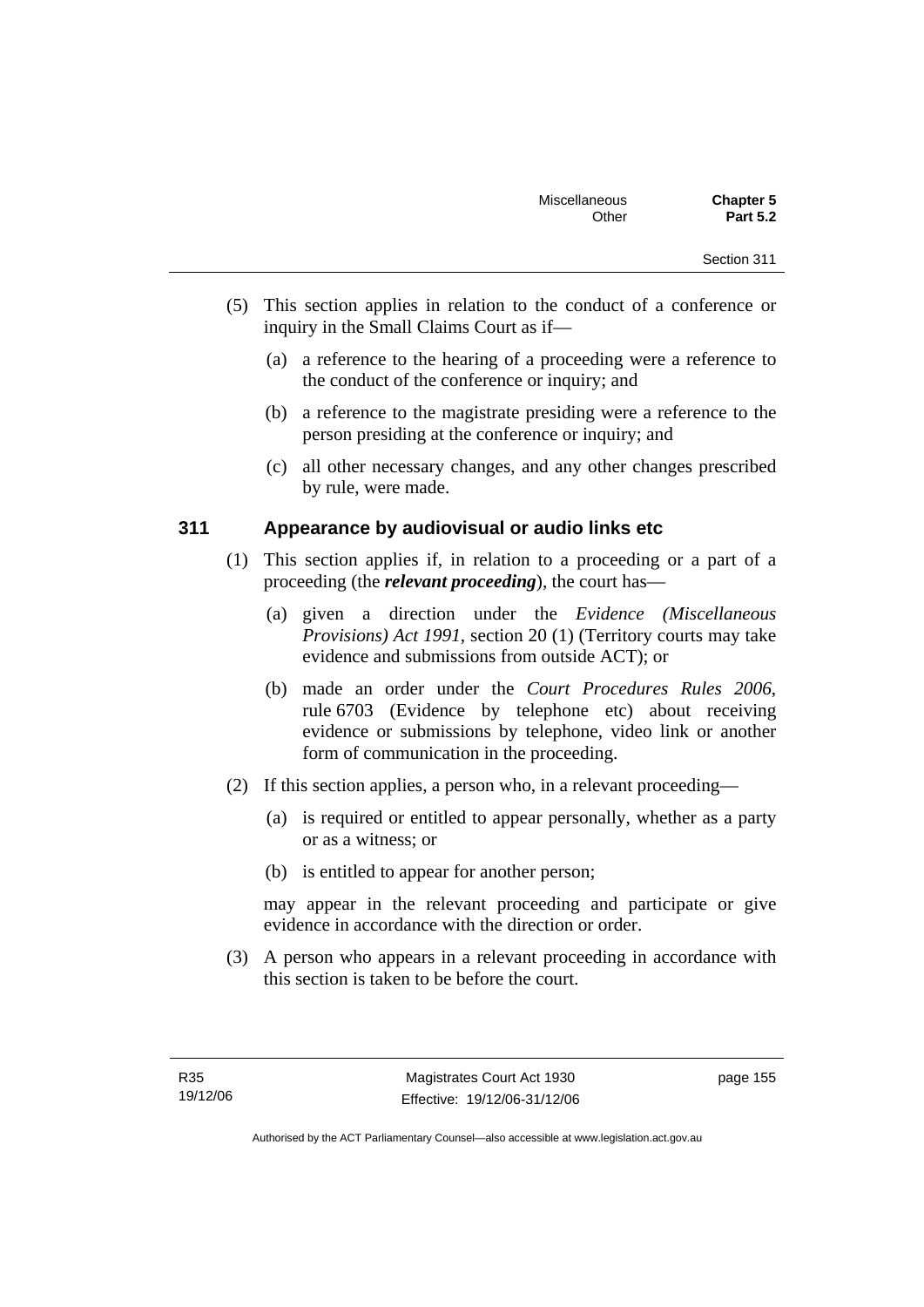| <b>Chapter 5</b> | Miscellaneous |
|------------------|---------------|
| <b>Part 5.2</b>  | Other         |

(4) In this Act:

*appearance*, in relation to a proceeding and whether by a party or anyone else, includes appearance in accordance with this section if this section applies.

(5) In this section:

*proceeding* does not include a proceeding about bail.

#### **312 Failure to give evidence—committal**

- (1) This section applies if the court is satisfied—
	- (a) that a witness before the court has contravened any of the following provisions of the Criminal Code (the *relevant Code provisions*):
		- (i) section 720 (Failing to produce document or other thing);
		- (ii) section 721 (Failing to take oath);
		- (iii) section 722 (Failing to answer question or give information); or
	- (b) a person has contravened any of the relevant Code provisions in relation to an examination before the registrar under the rules.
- (2) The court may—
	- (a) adjourn the proceeding for not longer than 8 days; and
	- (b) order that the person be remanded in custody until the earlier of the following:
		- (i) the date to which the proceeding is adjourned;

R35 19/12/06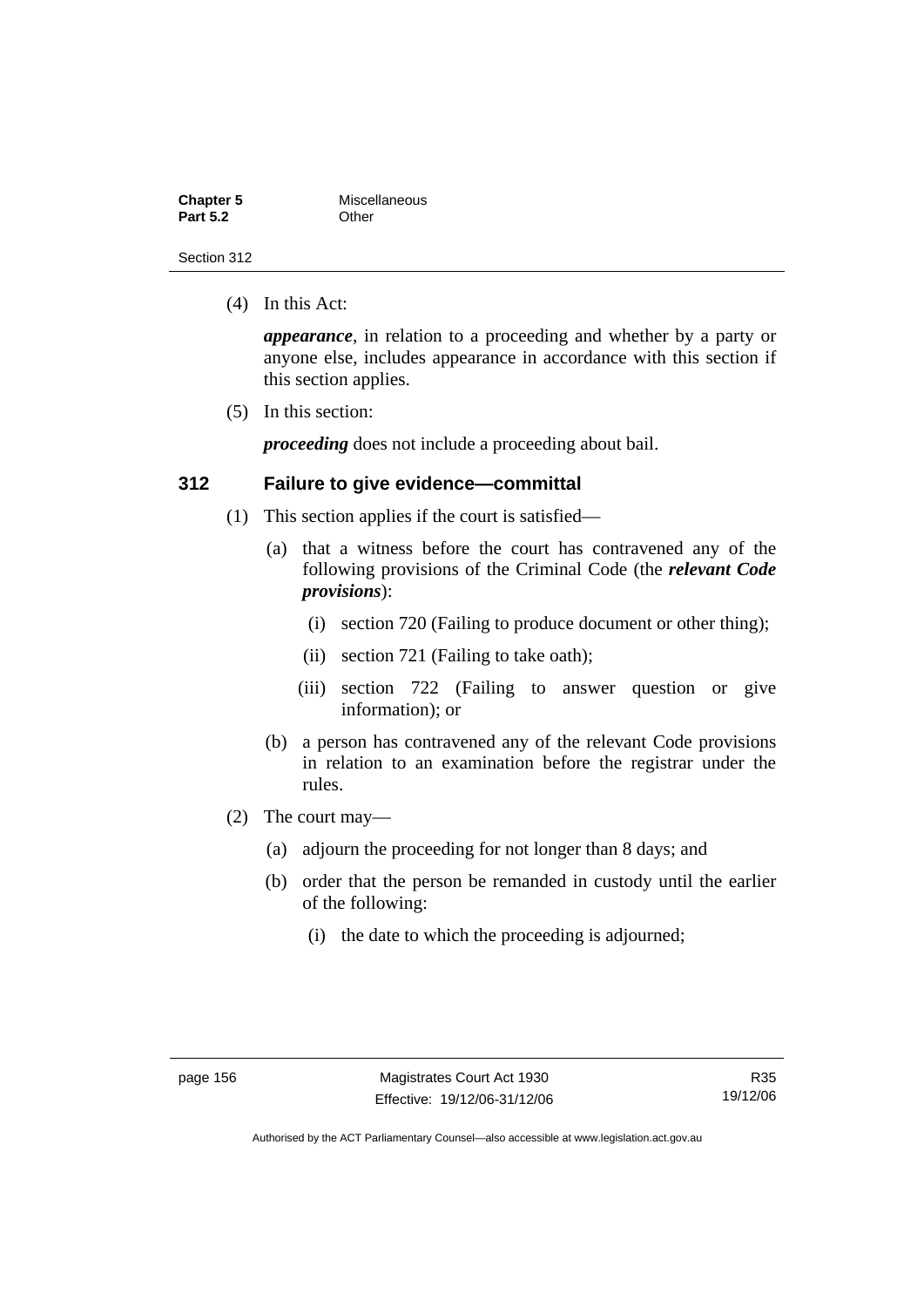- Section 314
- (ii) the person agrees to comply with the relevant Code provisions.
- *Note* The court must issue a warrant for the remand of the person in the chief executive's custody (see *Crimes (Sentence Administration) Act 2005*, s 17).
- $(3)$  If—
	- (a) the court has adjourned the proceeding, and ordered the person's remand, under subsection (2) or this subsection; and
	- (b) the person is later brought before the court; and
	- (c) the person does not consent to comply with the relevant Code provisions;

the court may exercise the powers mentioned in subsection (2) in relation to the person.

- (4) The periods for which a person is remanded under this section must not total more than 28 days.
- (5) However, the court must not commit a person under subsection (2) or (3) if the person is punished for an offence against any or the relevant Code provisions in relation to the contravention mentioned in subsection (1).

# **314 Registrar to give directions for preparation of transcript**

 (1) If an application has been made for a copy of a transcript of depositions of which a record was made in accordance with section 316 (2), the registrar must give the directions the registrar considers necessary for ensuring that a transcript of the record is prepared and, for the purpose of enabling the transcript to be prepared, the record must be produced out of the custody of the registrar.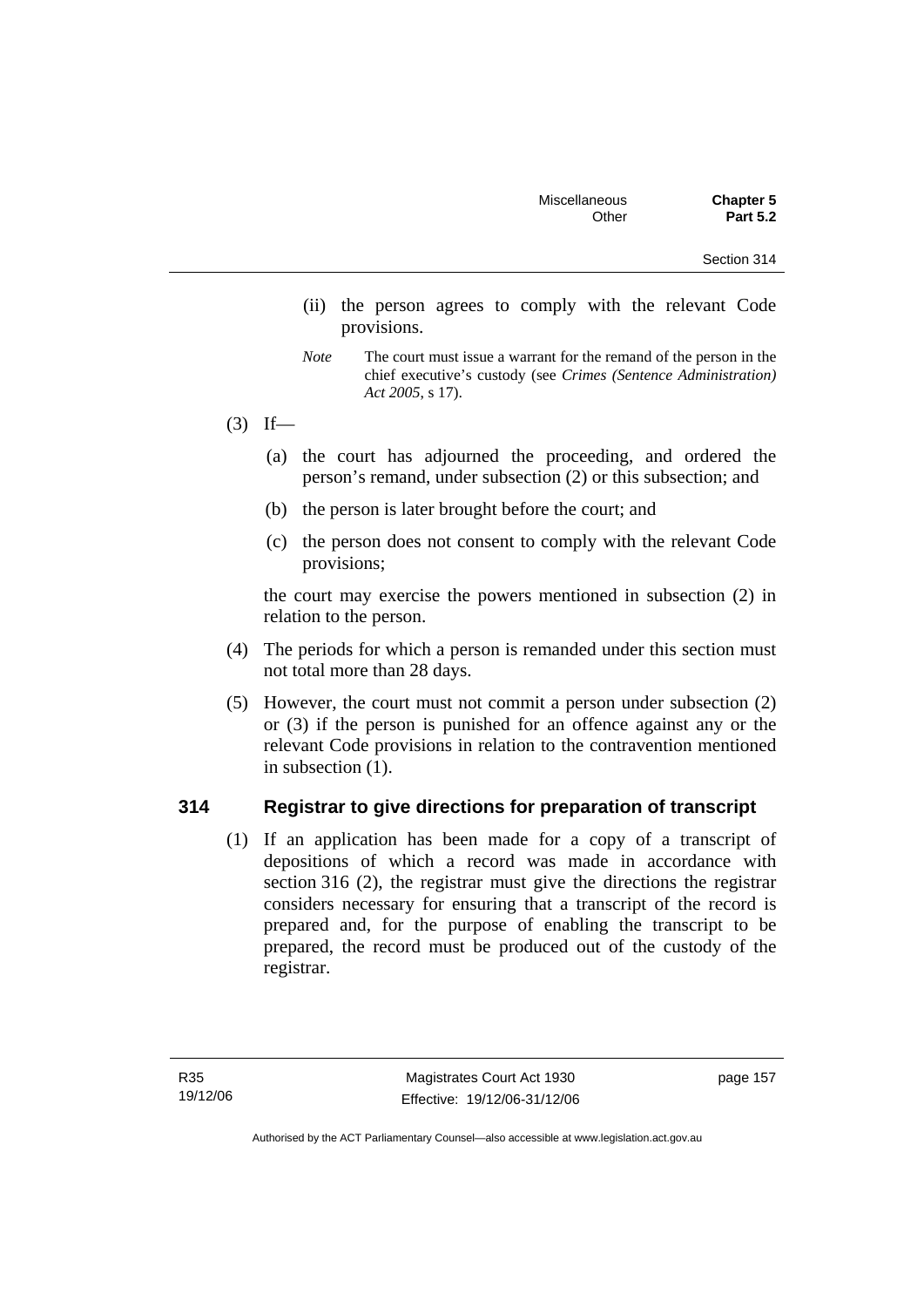| <b>Chapter 5</b> | Miscellaneous |
|------------------|---------------|
| <b>Part 5.2</b>  | Other         |

 (2) If a transcript of a record is prepared in accordance with directions given under subsection (1), the person who prepared the transcript, or under whose supervision the transcript was prepared, must certify on the transcript, by signed writing, that the transcript is a true transcript of a record produced out of the custody of the registrar.

#### **315 Applications for transcripts**

- (1) Subject to this section, if a record of any proceeding is constituted  $by-$ 
	- (a) an audiovisual or a sound recording made in accordance with section 316 (2); or
	- (b) a shorthand or similar record made in accordance with section 316 (2); or
	- (c) writing taken down in accordance with section 316 (3); or
	- (d) a written statement or statements in accordance with section 90AA or section 110 (2):

a person may make application to the registrar for a copy or a transcript of all or part of the record.

- (2) The registrar must give the applicant a copy of the record or a transcript or a copy of the transcript of the record if—
	- (a) the applicant is a party to the proceeding; or
	- (b) for an applicant who is not a party to the proceeding—the registrar or a magistrate is satisfied that the applicant has good reason for applying.
- (3) If a person applies for a transcript that has not been prepared, the registrar may require the applicant to deposit with the registrar in advance an amount that the registrar considers will not exceed the amount of the fee determined under the *Court Procedures Act 2004*, part 3 for the preparation of the transcript.

R35 19/12/06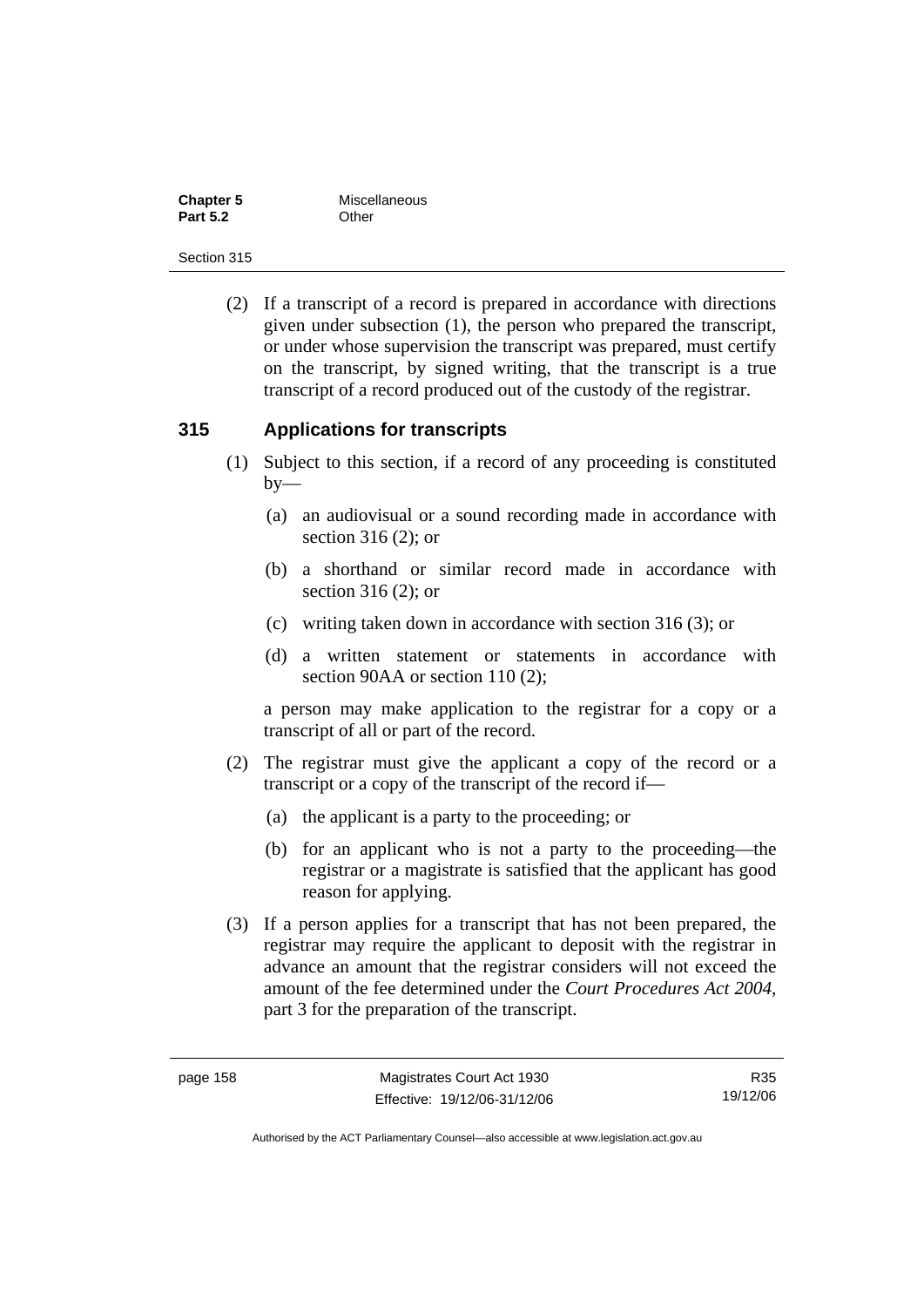- Section 315
- (4) Subject to subsections (5) and (6), if the registrar receives an application in accordance with this section—
	- (a) the registrar must, for an application relating to depositions; and
	- (b) the registrar may, in any other case;

give to the applicant a copy of the record or a copy of a transcript of the record relating to the depositions or other matter.

- (5) The registrar must not give a copy of the record or a copy of a transcript under subsection (4) (a) unless there is written on the copy a certificate signed by the registrar stating that the copy is a true copy of the record or a true copy of a transcript of the record produced out of the custody of the registrar.
- (6) This section does not require the registrar to give a copy of a transcript of any proceeding if—
	- (a) the proceeding was recorded by means of an audiovisual or a sound recording made in accordance with section 316 (2); and
	- (b) the application for the copy was made after the end of 7 years after the date of completion of the proceeding to which the record relates; and
	- (c) the registrar does not have the record or a transcript of the record in his or her custody.
- (7) If an amount deposited by a person under subsection (3) exceeds the fee determined under the *Court Procedures Act 2004*, part 3 for the preparation of the transcript, there is payable to the person the amount of the excess.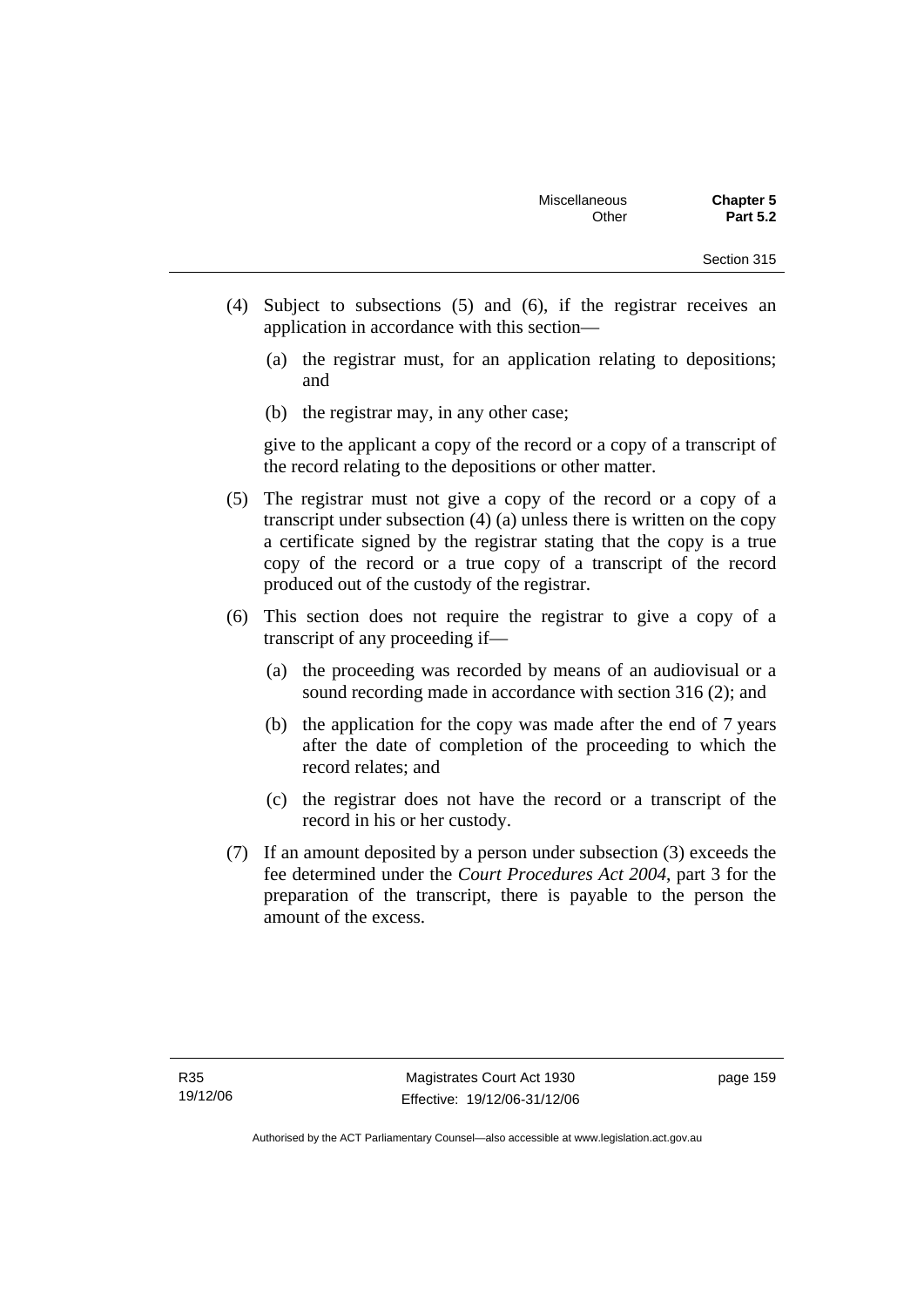| <b>Chapter 5</b> | Miscellaneous |
|------------------|---------------|
| <b>Part 5.2</b>  | Other         |

## **316 Record of proceedings**

(1) In this section:

*deposition* includes a statement made by an accused person in reply to the question mentioned in section 92 (1), but does not include a written statement admitted under section 90AA or section 110 (2).

- (2) Subject to subsection (3), a record of the depositions of a witness in any proceeding must be made—
	- (a) in a proceeding in relation to bail and if, in relation to proceeding or a part of the proceeding, the court has given a direction under the *Evidence (Miscellaneous Provisions) Act 1991*, section 20 (1) (Territory courts may take evidence and submissions from outside ACT) or section 32 (1) (Use of link in proceedings) that evidence be taken or a submission be made by audiovisual link—by means of audiovisual recording apparatus or sound-recording apparatus; and
	- (b) in any other case—
		- (i) by means of sound-recording apparatus; or
		- (ii) if the court so directs, by means of shorthand or any similar means.
- (3) If the court so directs, the depositions of a witness in any proceeding must not be recorded in accordance with subsection (2), but must be taken down in writing, and, after being read over to the witness or given to the witness to read, signed by the witness and the magistrate constituting the court.
- (4) The registrar has the custody of any record of depositions made in accordance with subsection (2).
- (5) The registrar may erase the record of the depositions of a witness recorded by means of recording apparatus and the record of any other part of a proceeding made by means of recording apparatus

R35 19/12/06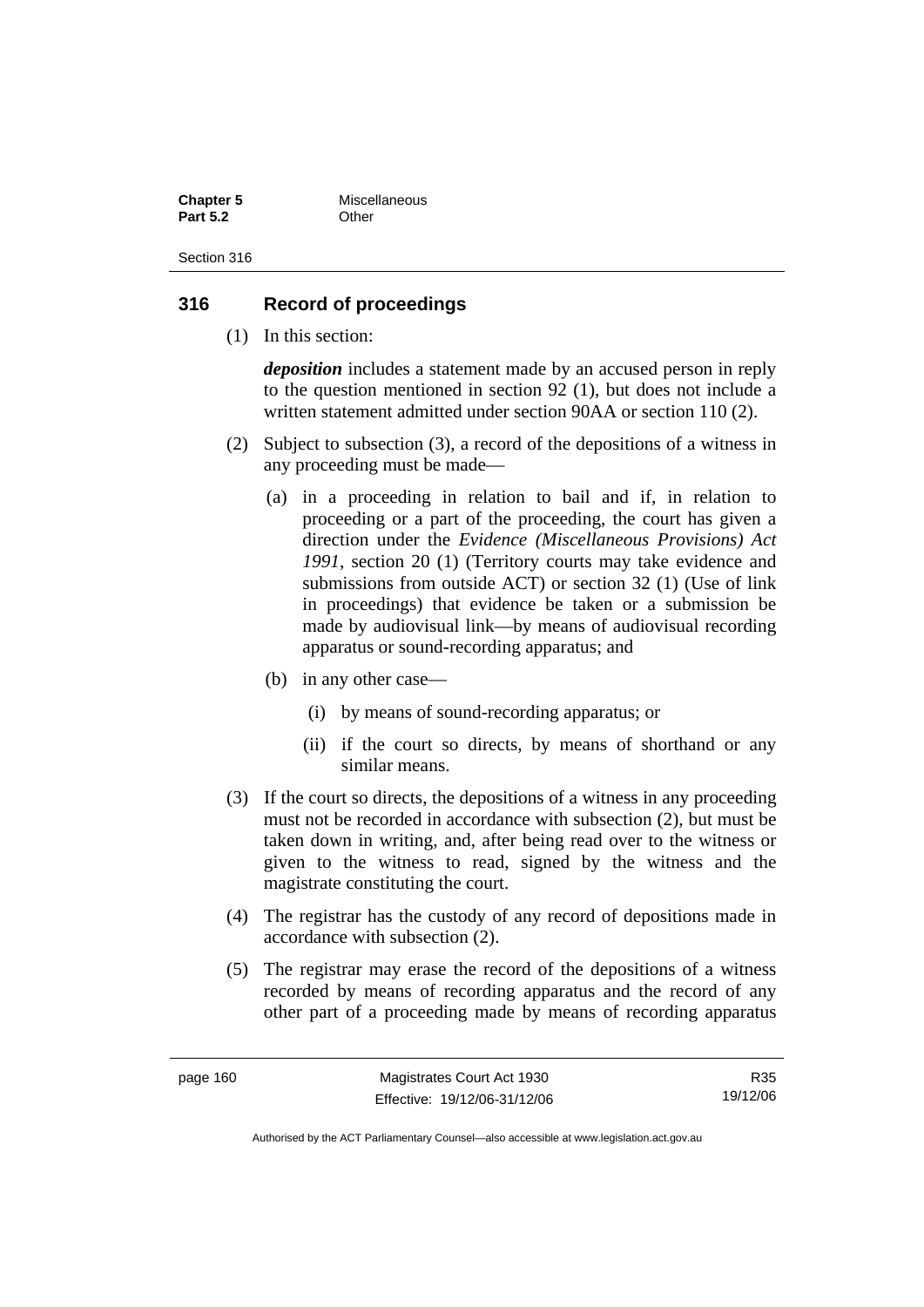after the end of 7 years after the date of completion of the proceeding in which the record was made.

- (6) However, the sound recording of any part of a proceeding—
	- (a) in which a person charged with an indictable offence is committed to take his or her trial before the Supreme Court; or
	- (b) in which evidence is taken under a request mentioned in section 263 (Requests under conventions relating to legal proceedings in civil and commercial matters); or
	- (c) under the *Safety, Rehabilitation and Compensation Act 1988* (Cwlth); or
	- (d) under the *Workers Compensation Act 1951* (other than prosecutions for offences against that Act);

must not be erased unless a transcript of the record of that part of the proceeding has been prepared.

 (7) This section applies in relation to a proceeding before a magistrate as if a reference to the court were a reference to a magistrate.

# **317 Record of proceedings and transcript**

- (1) If a record made by means of recording apparatus, shorthand or similar means is produced out of the custody of the registrar and the record purports to be a record made in accordance with section 316 (2) of the depositions of a witness in any proceeding, the record is evidence that the person made the depositions in the proceeding.
- $(2)$  If—
	- (a) a recording is produced out of the custody of the registrar; and
	- (b) the recording contains a record of comments that purport—

page 161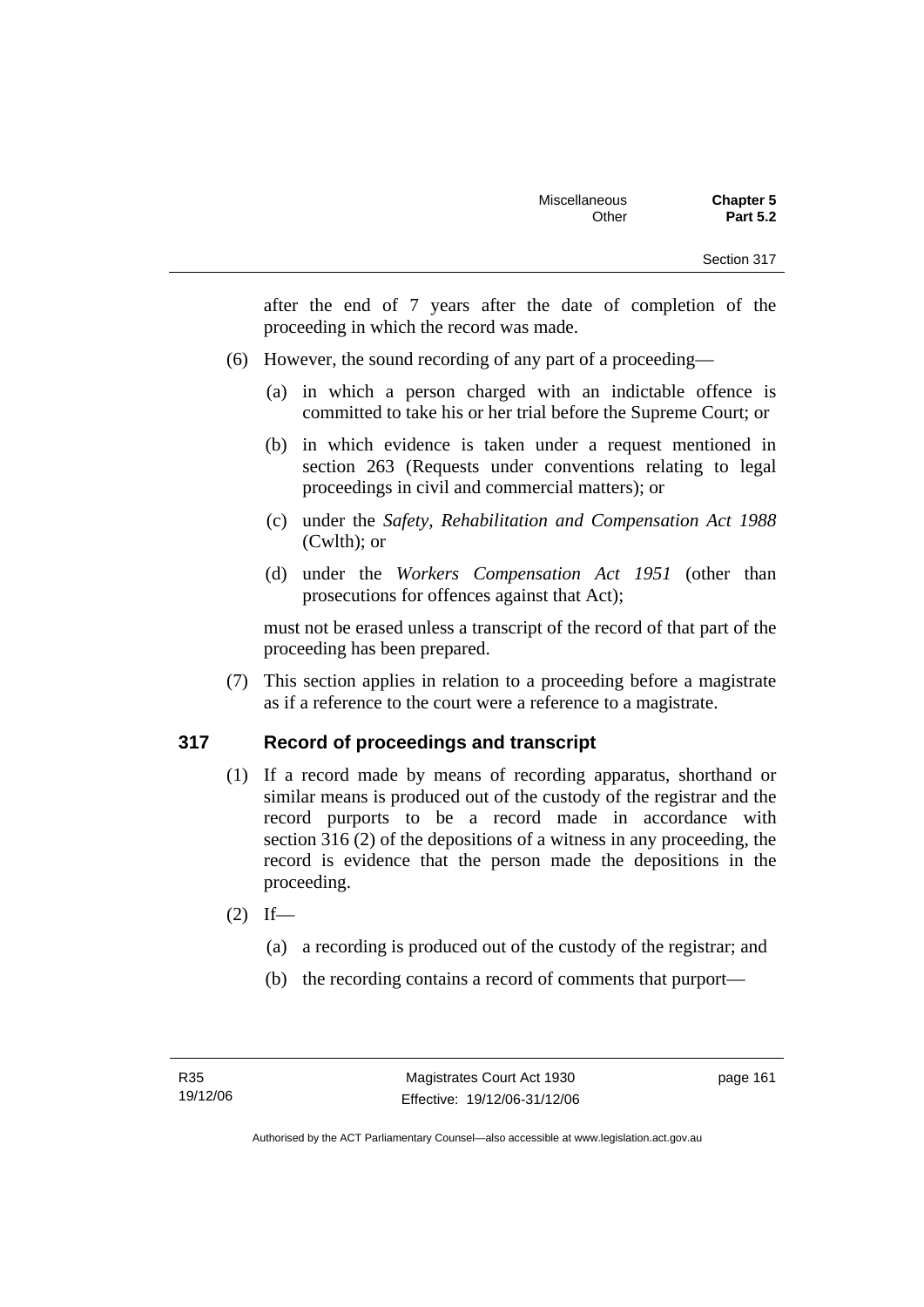| <b>Chapter 5</b> | Miscellaneous |
|------------------|---------------|
| <b>Part 5.2</b>  | Other         |
| Section 317      |               |

- (i) to have been made at the same time as a recording made in accordance with section 316 (2) of the depositions of a person in any proceeding; and
- (ii) to have been made for the purpose of identifying the proceeding, voices recorded on the lastmentioned recording or anything else so recorded;

the firstmentioned recording is evidence of the identity of the proceeding, of the voices or of the thing.

- $(3)$  If—
	- (a) a document purports to be a transcript, or a copy of a transcript, of a record made in accordance with section 316 (2) of depositions made by a person in any proceeding; and
	- (b) the document bears a certificate that purports to be a certificate given in accordance with section 314 (2) or section 315 (6);

the document is evidence that the person made the depositions in the proceeding.

- (4) If a document—
	- (a) purports to be the depositions of a witness in any proceeding as taken down in writing and signed in accordance with section 316 (3); or
	- (b) purports to be a copy of the depositions of a witness in any proceeding as so taken down in writing and signed and bears a certificate that purports to be a certificate given in accordance with section 315 (6):

the document is evidence that the witness made the depositions in the proceeding.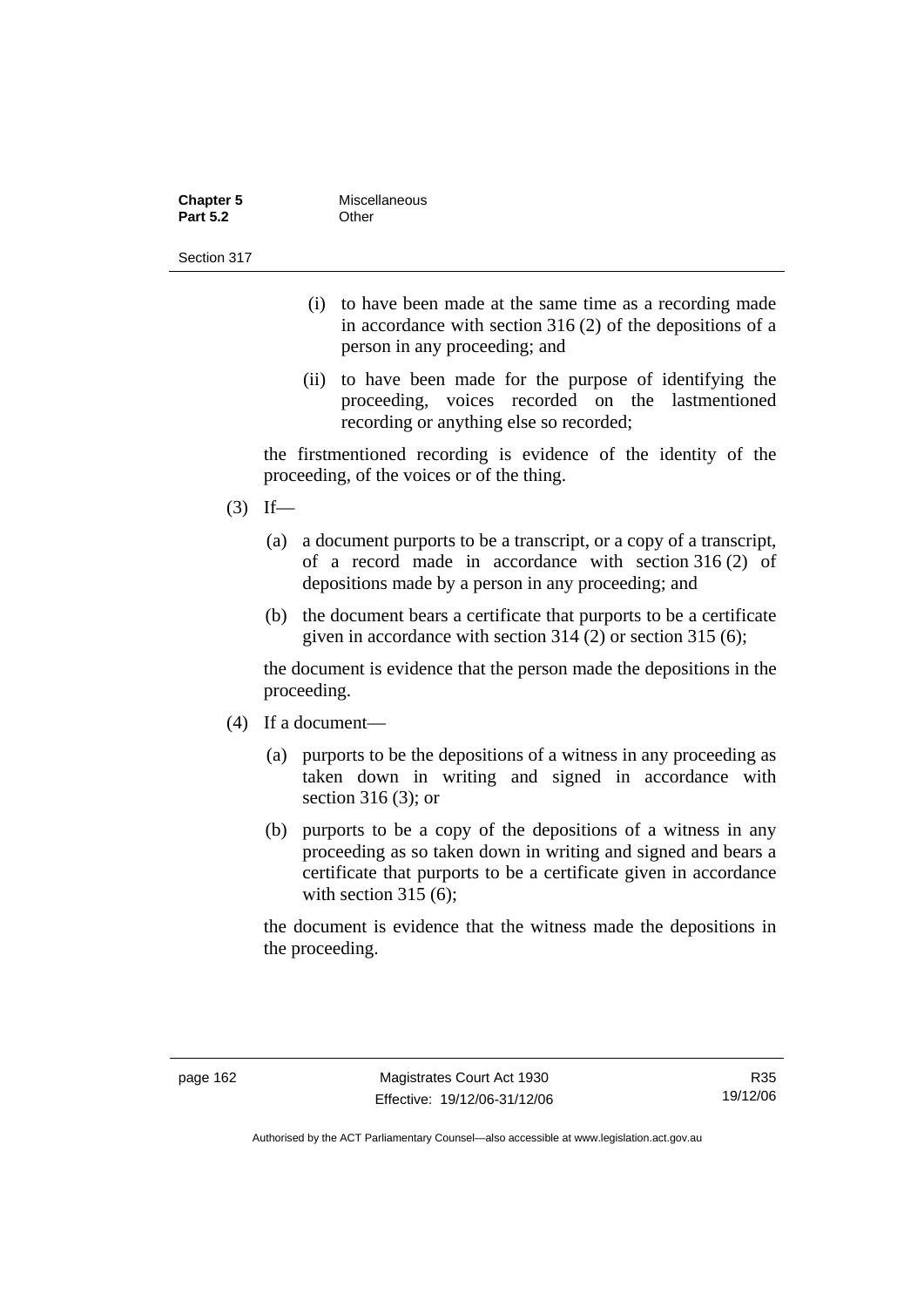(5) In this section:

*recording apparatus* means the recording apparatus, whether audiovisual or sound, by means of which a record of depositions of witnesses has been made under section 316 (2).

# **318 Person about to leave ACT may be ordered to be examined or produce documents**

- (1) If, by evidence on oath, a magistrate is satisfied that any person is able to give material evidence or to produce relevant or material documents relating to any information or claim pending before a court, and that the person is likely to be absent from the ACT when the case comes on for hearing, the magistrate may, on the application of any party, order that the evidence of the person be taken or the documents be produced before the magistrate, at any time before the hearing, in the same way as the evidence would be taken or the documents be produced at the hearing and after reasonable notice of the intended examination or production is given to the other party.
- (2) If an order under subsection (1) is served on a person, it must be accompanied by a form to be completed by the person to claim his or her reasonable costs and expenses of attending the examination or production.
- (3) A person is not entitled to refuse to comply with an order under subsection (1) because the person was not given the form mentioned in subsection (2) when the order was served on the person.
- (4) The taking of depositions before a magistrate under subsection (1) is a proceeding for section 316 (Recordings of proceedings).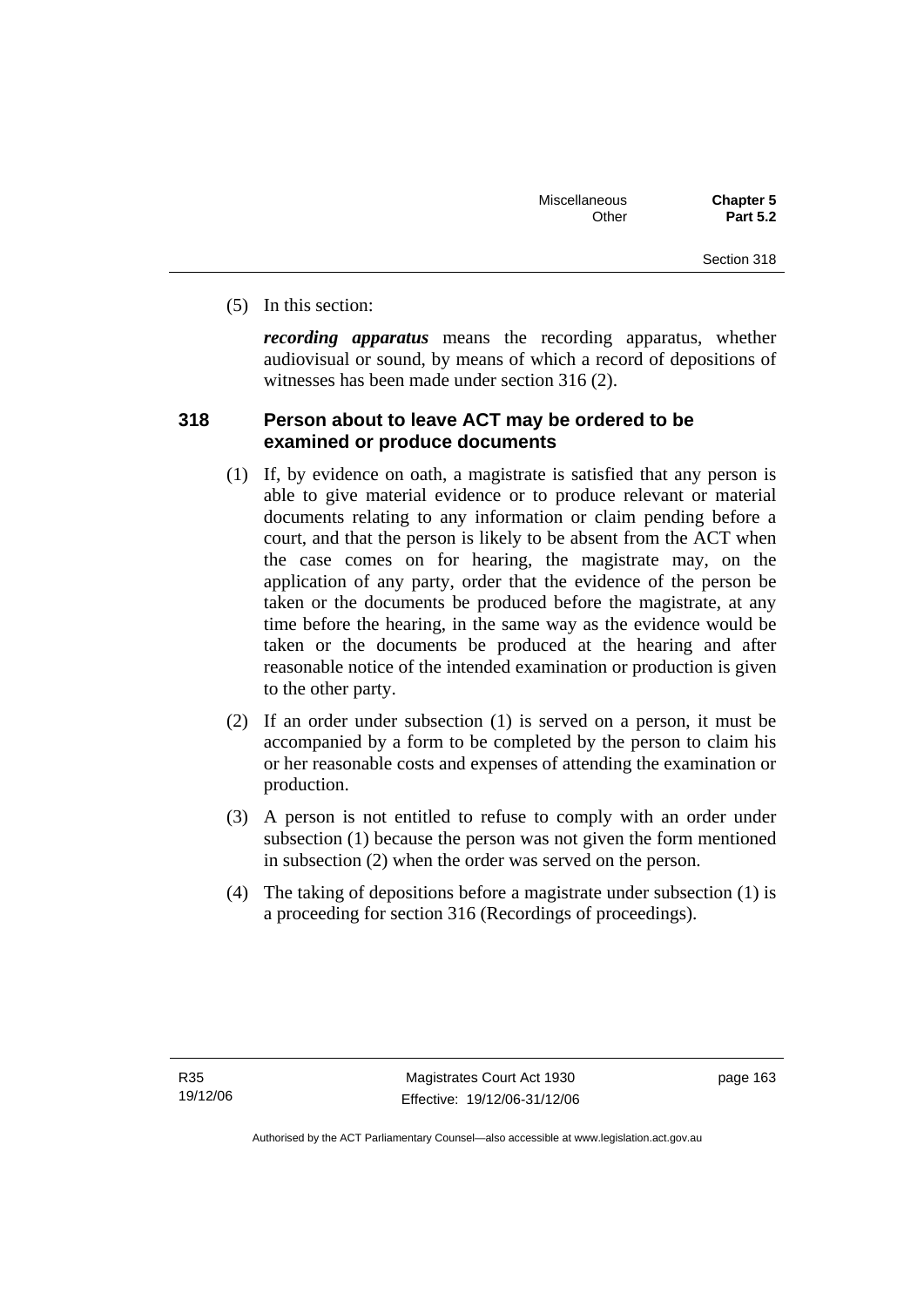**Chapter 5** Miscellaneous **Part 5.2** Other

Section 319

#### **319 Witnesses' rights and liabilities**

On service on any person of an order made under section 318, the person must attend at the time and place appointed by the order, and has all the rights and liabilities that the person would have if the person was duly required by subpoena to appear to give evidence or to produce documents on the hearing.

#### **320 Depositions to be given to registrar**

- (1) If depositions are taken before a magistrate under section 318, there must be given to the registrar—
	- (a) the record of the depositions made in accordance with section 316 (2) or the document containing the depositions as taken down in writing and signed in accordance with section 316 (3); and
	- (b) any documents produced to the magistrate.
- (2) If documents are produced by a person not giving evidence, the documents, must, when given to the registrar, be accompanied by a certificate signed by the magistrate stating the name of the person producing them.
- (3) If the court is satisfied that the person who made the depositions is not in the ACT, his or her depositions may be read by any party.
- (4) Any documents so given to the registrar may, subject to all just exceptions, be put in at the hearing as if produced at the hearing by the person producing them.

#### **321 Regulation-making power**

The Executive may make regulations for this Act.

*Note* A regulation must be notified, and presented to the Legislative Assembly, under the Legislation Act.

R35 19/12/06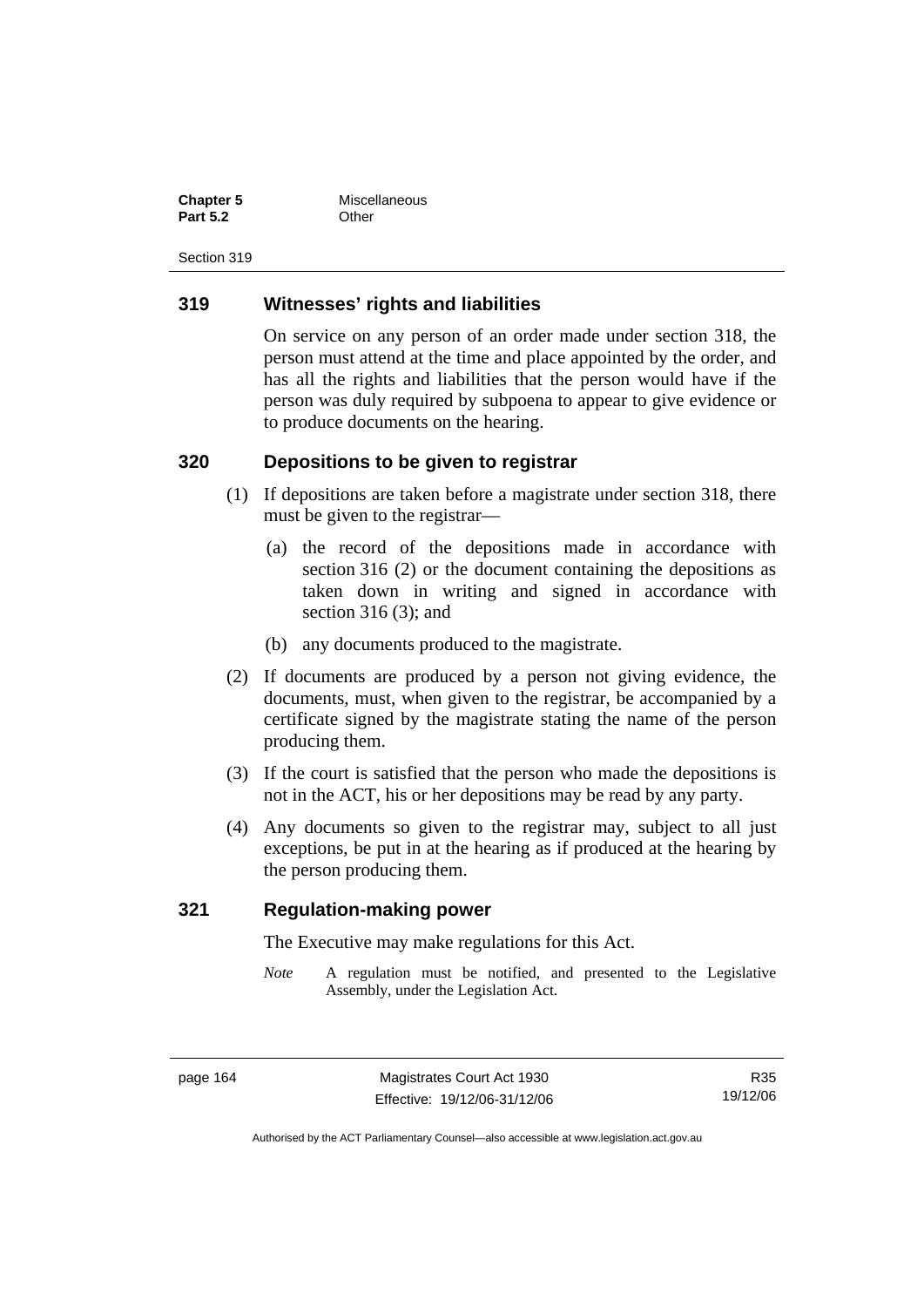# **Schedule 1 Oath and affirmation of office**

(see s 10)

**Oath** 

I, [*name*], do swear that I will well and truly serve in the office of and that I will do right to all manner of people according to law, without fear or favour, affection or ill will. So help me God!

#### Affirmation

I, [*name*], do solemnly and sincerely affirm and declare that I will well and truly serve in the office of and that I will do right to all manner of people, according to law, without fear or favour, affection or ill will.

R35 19/12/06

Magistrates Court Act 1930 Effective: 19/12/06-31/12/06 page 165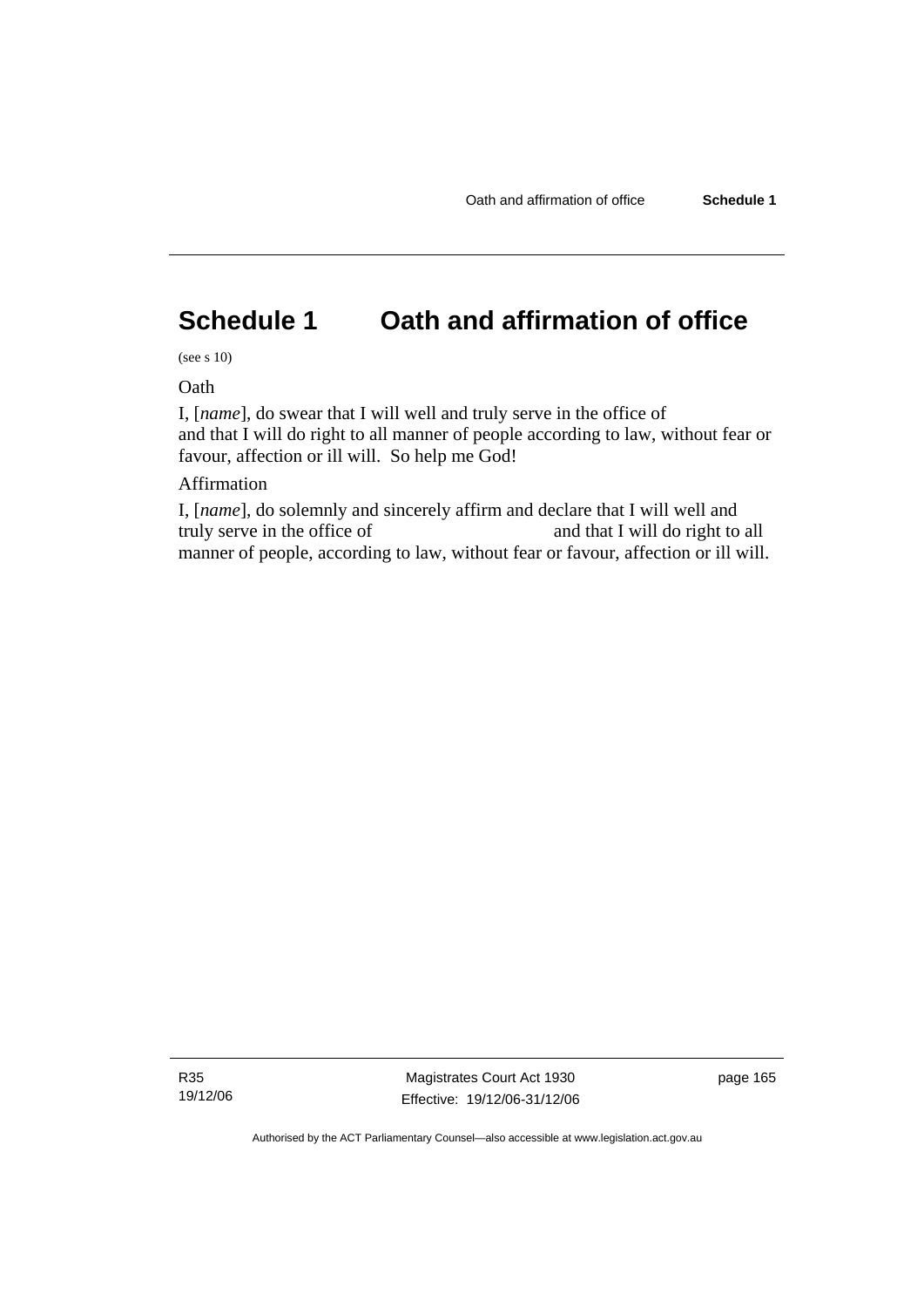# **Dictionary**

(see s 2)

*Note 1* The Legislation Act contains definitions and other provisions relevant to this Act.

*Note 2* For example, the Legislation Act, dict, pt 1 defines the following terms:

- corrections officer
- **function**
- judge
- lawyer.

*administering authority*, for an infringement notice offence, for part 3.8 (Infringement notices for certain offences)—see section 117.

*another jurisdiction*, for part 3.8 (Infringement notices for certain offences)—see section 117.

*appeal*, for part 4.5 (Civil appeals)—see section 272.

*appearance*—see section 311 (4).

*applicant*, for part 4.6 (Small Claims Court)—see section 278.

*application*, for part 4.6 (Small Claims Court)—see section 278.

*authorised person*, for part 3.8 (Infringement notices for certain offences)—see section 134A (3).

*bailiff* means a bailiff under this Act.

*certified copies*, of depositions, for division 3.5.6 (Indictable offences—other provisions)—see section 105A.

*claim* means a claim under the rules.

*committal order*—see the *Crimes (Sentence Administration) Act 2005*, section 10.

R35 19/12/06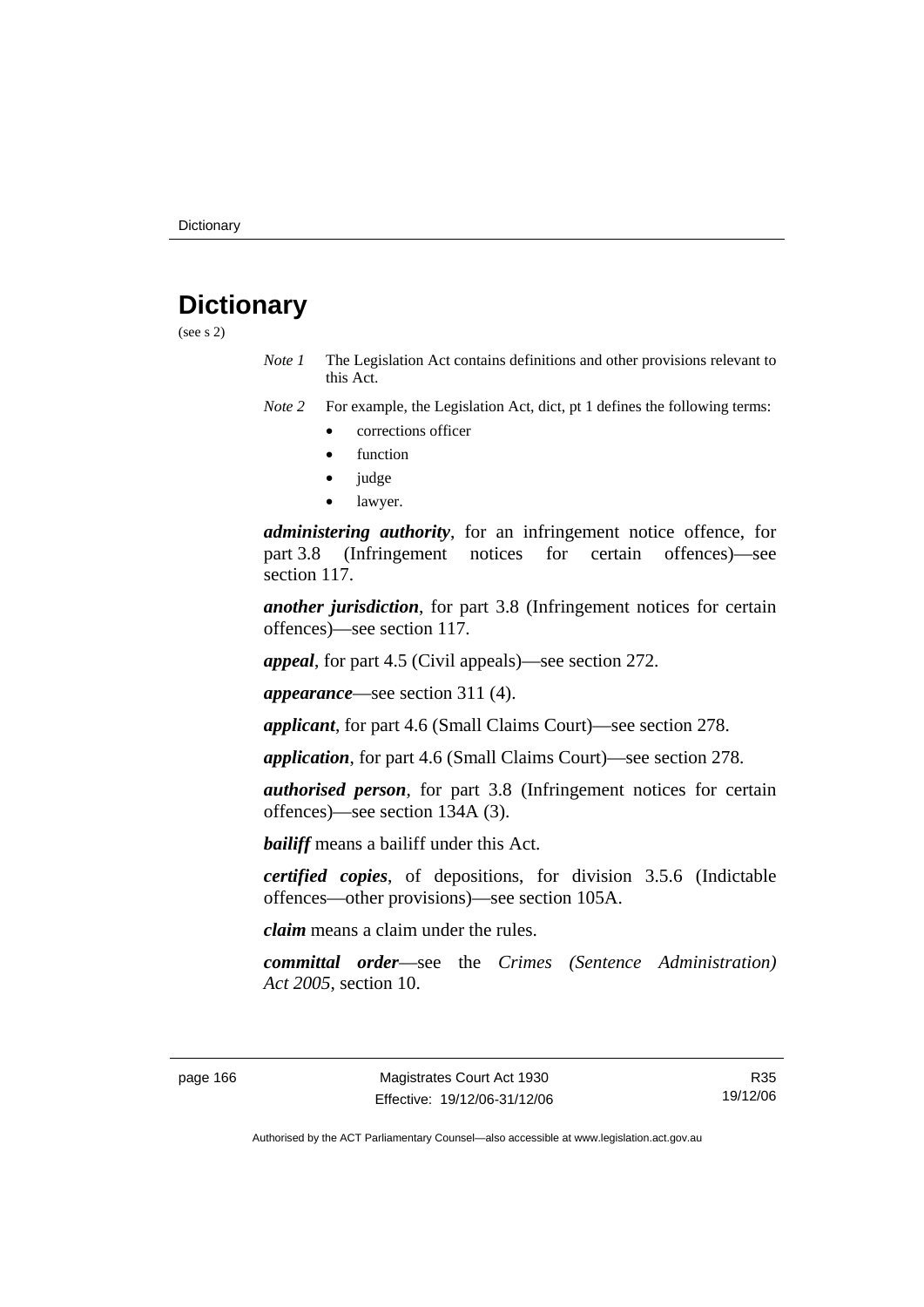*common boundaries determination*, for part 4.6 (Small Claims Court)—see section 278.

*contract application*, for part 4.6 (Small Claims Court)—see section 278.

*conviction*—

- (a) means conviction by a magistrate for an offence; and
- (b) for division 3.9.3 (Reciprocal enforcement of fines against bodies corporate)—see section 166A.

*court* means the Magistrates Court.

*Crimes Act*, for chapter 3 (Criminal proceedings)—see section 18A.

*damages application*, for part 4.6 (Small Claims Court)—see section 278.

*date of service*, of an infringement notice or reminder notice that has been, or is to be, served on a person, for part 3.8 (Infringement notices for certain offences)—see section 117.

*debt application*, for part 4.6 (Small Claims Court)—see section 278.

*debt declaration*, in relation to a proceeding, for part 4.6 (Small Claims Court)—see section 278.

*decision*, for chapter 3 (Criminal proceedings)—see section 18A.

*default notice*, for division 3.9.2 (Enforcement of fines)—see section 146.

*defendant*—

- (a) for chapter 3 (Criminal proceedings)—see section 18A; and
- (b) for part 3.7 (Service and pleading by post for certain offences)—see section 116A (1).

*driver*, of a vehicle, for part 3.8 (Infringement notices for certain offences)—see section 117.

page 167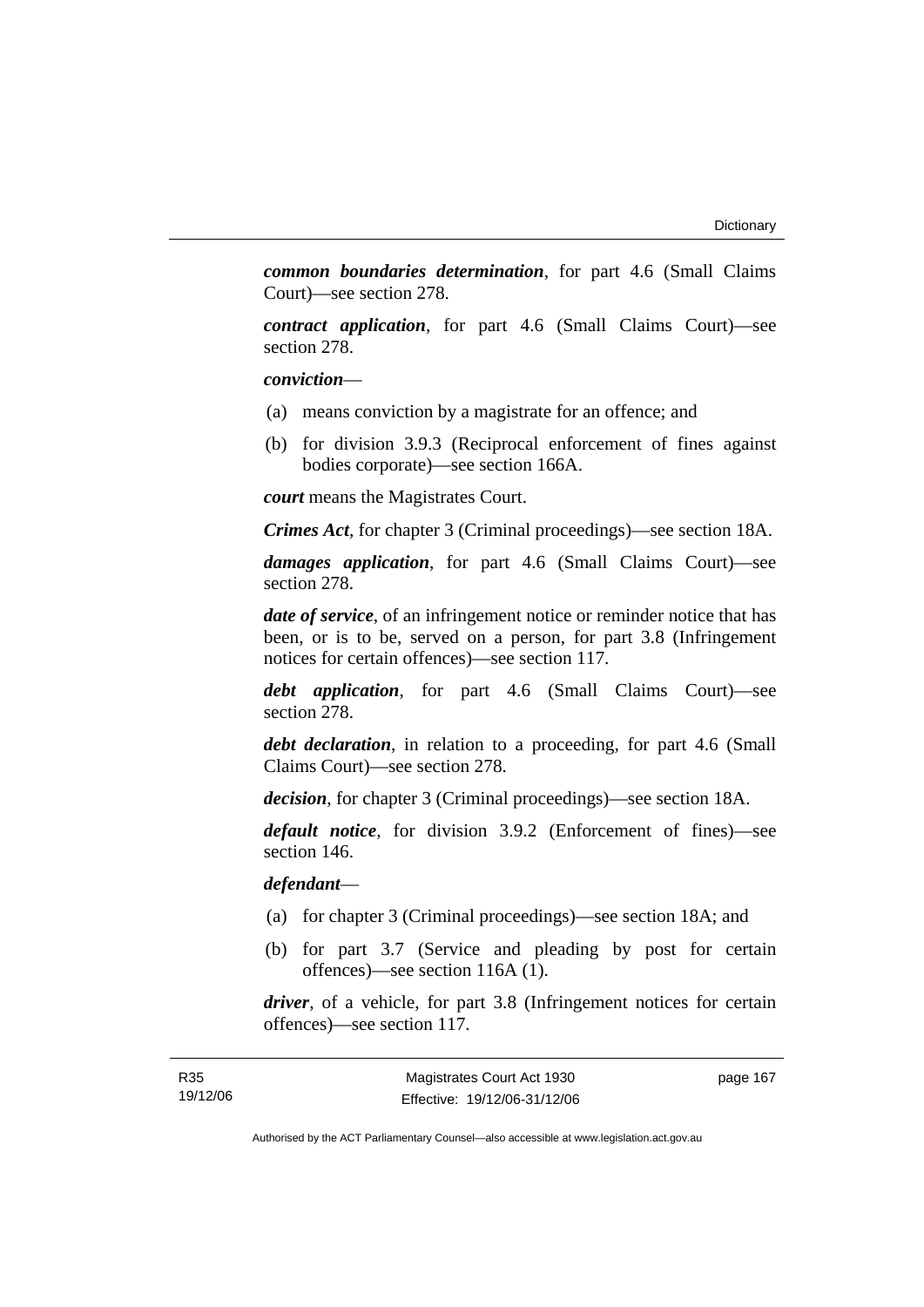#### *fine*—

- (a) for division 3.9.2 (Enforcement of fines)—see section 146; and
- (b) for division 3.9.3 (Reciprocal enforcement of fines against bodies corporate)—see section 166A.

*fine defaulter*, for division 3.9.2 (Enforcement of fines)—see section 146.

*goods application*, for part 4.6 (Small Claims Court)—see section 278.

*government agency*, for division 3.9.2 (Enforcement of fines)—see section 146.

*hearing* includes the examination of a person charged with an indictable offence.

*home address*, of a person, for part 3.8 (Infringement notices for certain offences)—see section 117.

*illegal user declaration*, for part 3.8 (Infringement notices for certain offences)—see section 131D.

*indictable offence* means an offence that may be prosecuted before the Supreme Court by charge or indictment.

*indictment* means an information for an indictable offence presented by an authorised officer to a court with jurisdiction to try the accused person.

*information* includes a complaint brought to enforce a criminal penalty or forfeiture under a territory law.

*infringement notice*, for part 3.8 (Infringement notices for certain offences)—see section 117.

*infringement notice offence*, for part 3.8 (Infringement notices for certain offences)—see section 117.

R35 19/12/06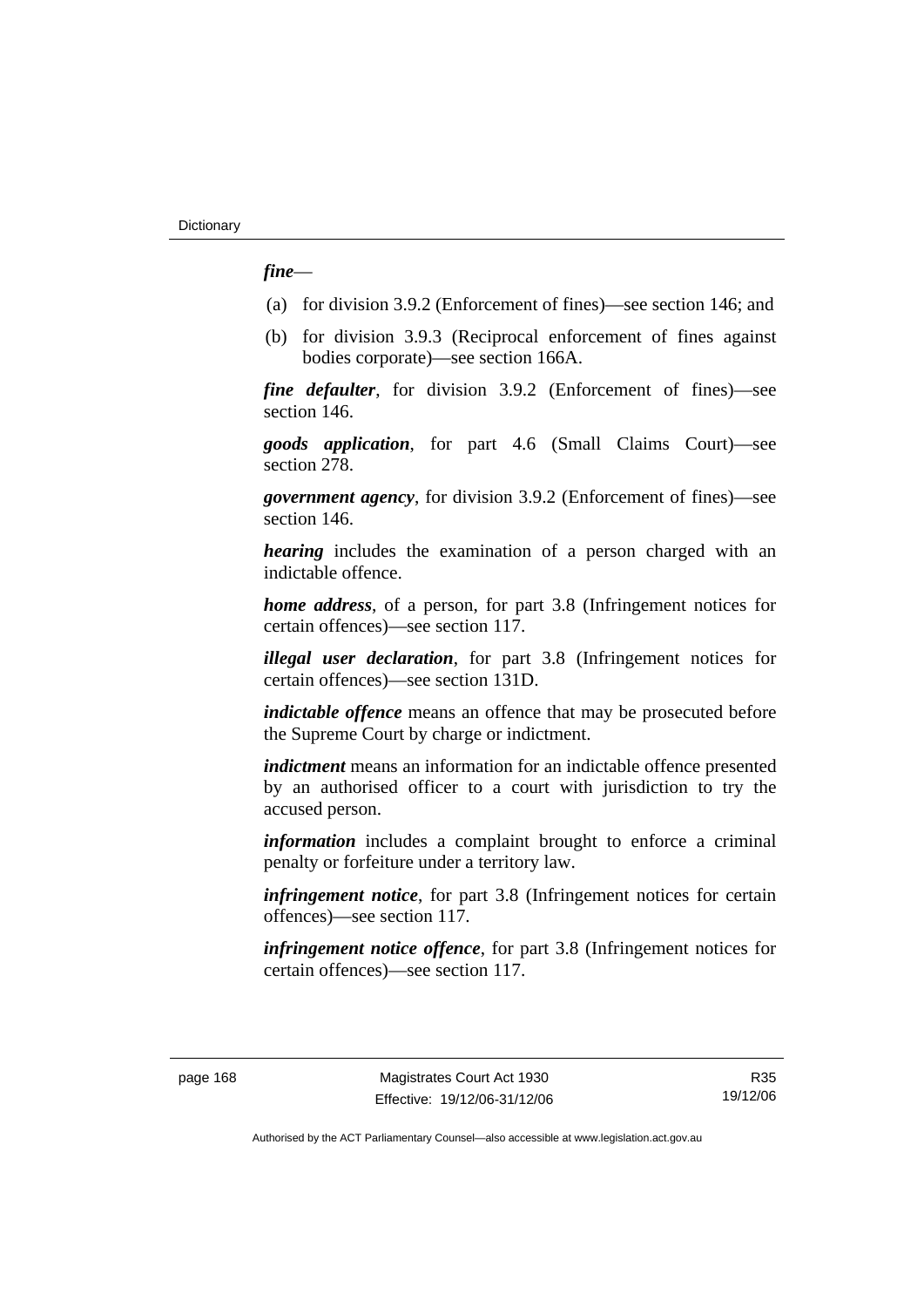*infringement notice penalty*, for a person for an infringement notice offence, for part 3.8 (Infringement notices for certain offences)—see section 117.

*inquiry*, for part 4.6 (Small Claims Court)—see section 278.

*judgment*, in relation to a proceeding in the Small Claims Court, for part 4.5 (Civil appeals)—see section 272.

*jury*, for part 3.5 (Proceedings for indictable offences)—see section 88A.

*known offender declaration*, for part 3.8 (Infringement notices for certain offences)—see section 131E.

*law in force in the ACT*, for part 3.7 (Service and pleading by post for certain offences)—see section 116A (1).

#### *magistrate*—

- (a) means the Chief Magistrate, a magistrate, or a special magistrate and, if a function of a magistrate is exercisable by a registrar, includes a registrar exercising the function; and
- (b) for division 2.2.1 (Magistrates other than special magistrates) see section 6.

*notice of intention to defend form*, for part 3.7 (Service and pleading by post for certain offences) (other than section 116B (2))—see section 116A (2).

*notice to defendant form*, for part 3.7 (Service and pleading by post for certain offences) (other than section 116B (2))—see section 116A (2).

*nuisance application*, for part 4.6 (Small Claims Court)—see section 278.

*outstanding fine*, for division 3.9.2 (Enforcement of fines)—see section 146.

page 169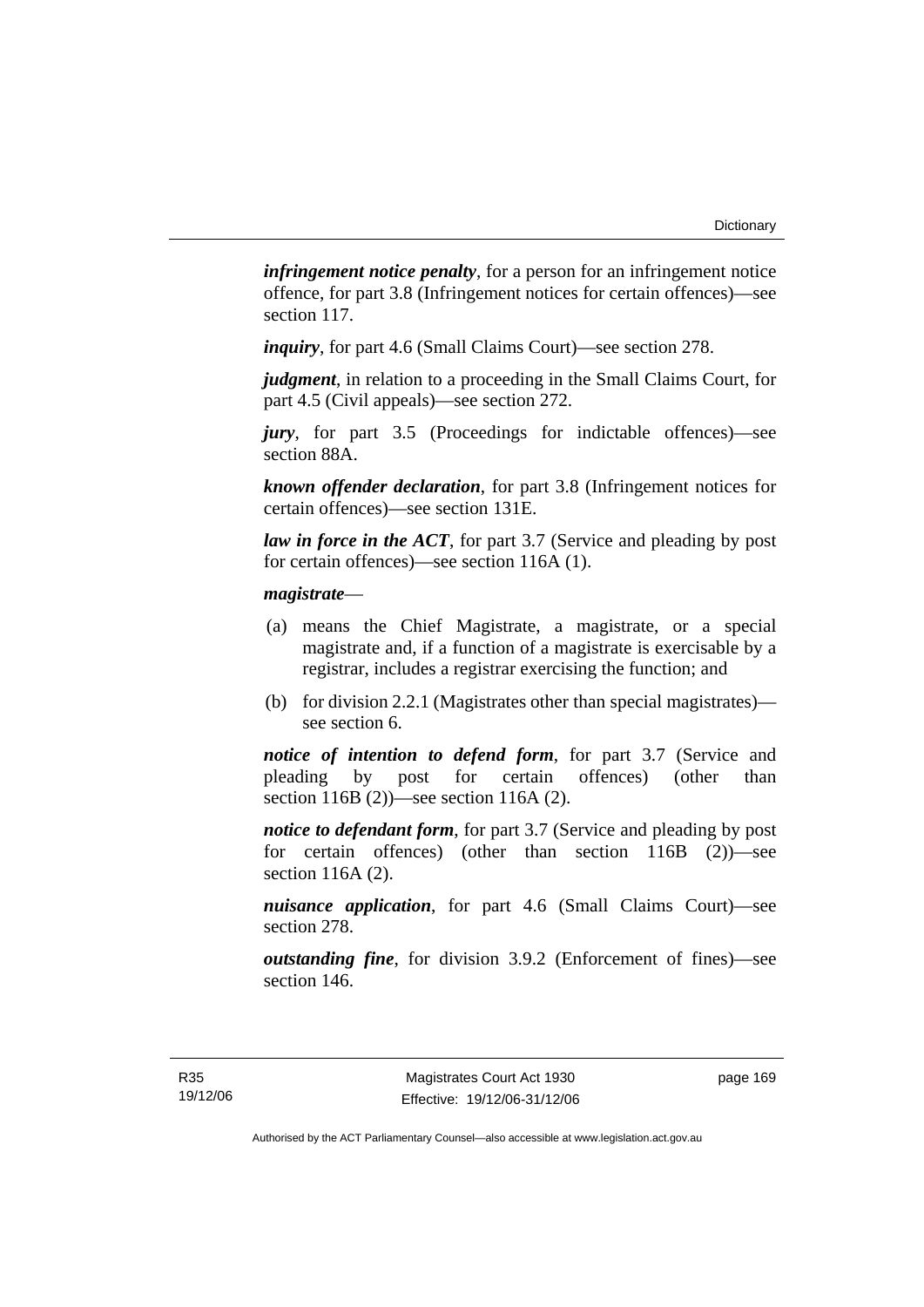*penalty notice*, for division 3.9.2 (Enforcement of fines)—see section 146.

*plea of guilty form*, for part 3.7 (Service and pleading by post for certain offences) (other than section 116B (2))—see section 116A (2).

*prescribed offence*, for part 3.7 (Service and pleading by post for certain offences)—see section 116AA.

*proceeding*, for part 4.6 (Small Claims Court)—see section 278.

*reciprocating court*, for division 3.9.3 (Reciprocal enforcement of fines against bodies corporate)—see section 166A.

*referee*, for part 4.6 (Small Claims Court)—see section 278.

*reference appeal*, for division 3.10.2A (Reference appeals in criminal matters)—see section 219AB (2).

*registered*, for a vehicle, for part 3.8 (Infringement notices for certain offences)—see section 117.

*registrar* means the registrar of the Magistrates Court, and includes a deputy registrar of the court.

*relevant officer*, in relation to a reciprocating court, for division 3.9.3 (Reciprocal enforcement of fines against bodies corporate)—see section 166A.

*reminder notice*, for part 3.8 (Infringement notices for certain offences)—see section 117.

*respondent*, for part 4.6 (Small Claims Court)—see section 278.

*responsible person*, for a vehicle, for part 3.8 (Infringement notices for certain offences)—see the *Road Transport (General) Act 1999*, section 10 and section 11.

R35 19/12/06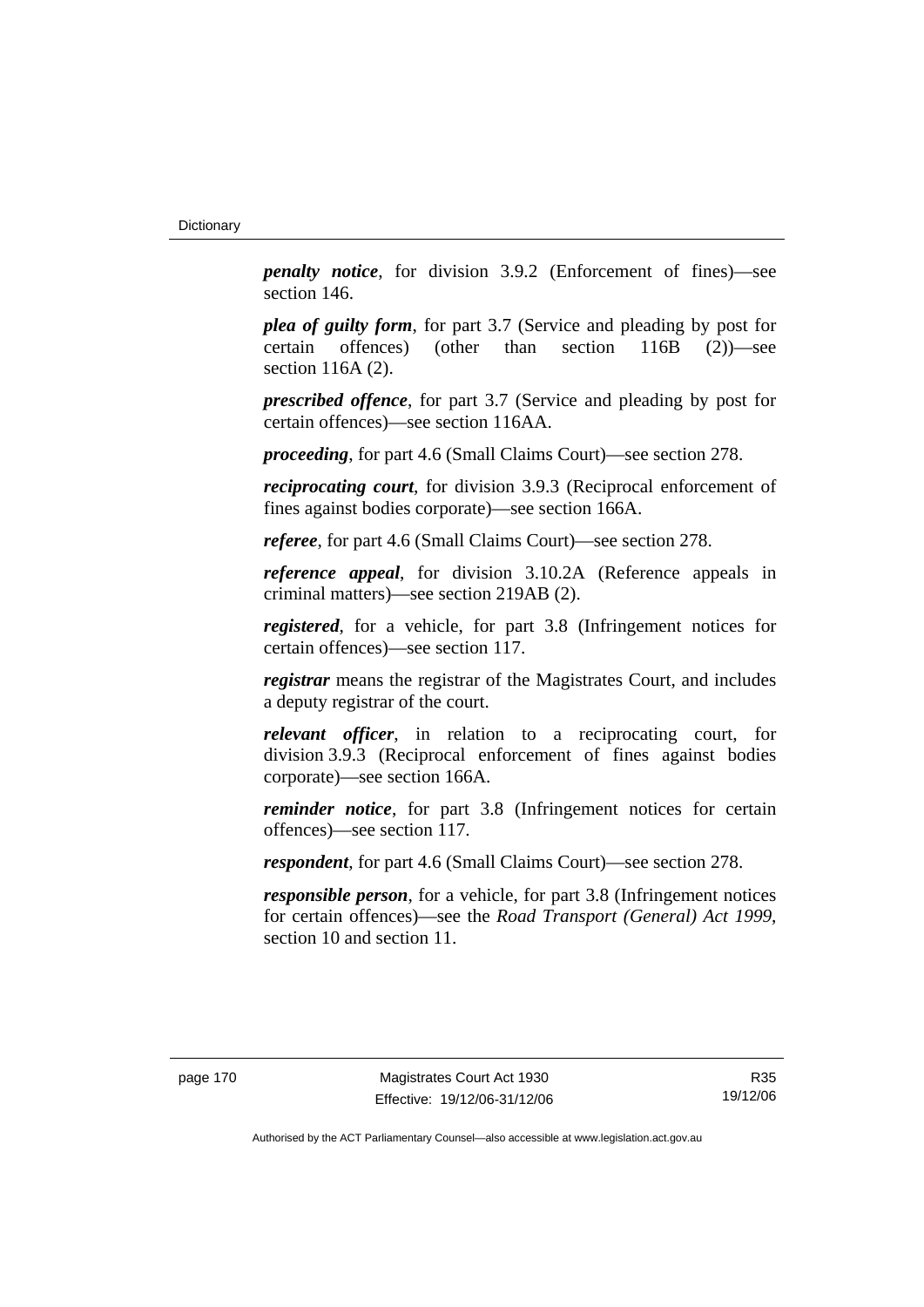*rules*—

- (a) means rules under the *Court Procedures Act 2004* applying in relation to the Magistrates Court; and
- (b) for part 4.6 (Small Claims Court)—see section 278.

*Small Claims Court* means the Magistrates Court when it is exercising jurisdiction under part 4.6.

*sold vehicle declaration*, for part 3.8 (Infringement notices for certain offences)—see section 131F.

*State*, for division 3.9.3 (Reciprocal enforcement of fines against bodies corporate)—see section 166A.

*summary conviction* means conviction by a magistrate for an offence.

*territory entity*, for division 3.9.2 (Enforcement of fines)—see the *Auditor-General Act 1996*, dictionary.

*territory fine*, for division 3.9.3 (Reciprocal enforcement of fines against bodies corporate)—see section 166A.

*trespass application*, for part 4.6 (Small Claims Court)—see section 278.

*unknown offender declaration*, for part 3.8 (Infringement notices for certain offences)—see section 131G.

*vehicle*, for part 3.8 (Infringement notices for certain offences)—see the *Road Transport (Vehicle Registration) Act 1999*, dictionary.

*vehicle-related offence*, for part 3.8 (Infringement notices for certain offences)—see section 117.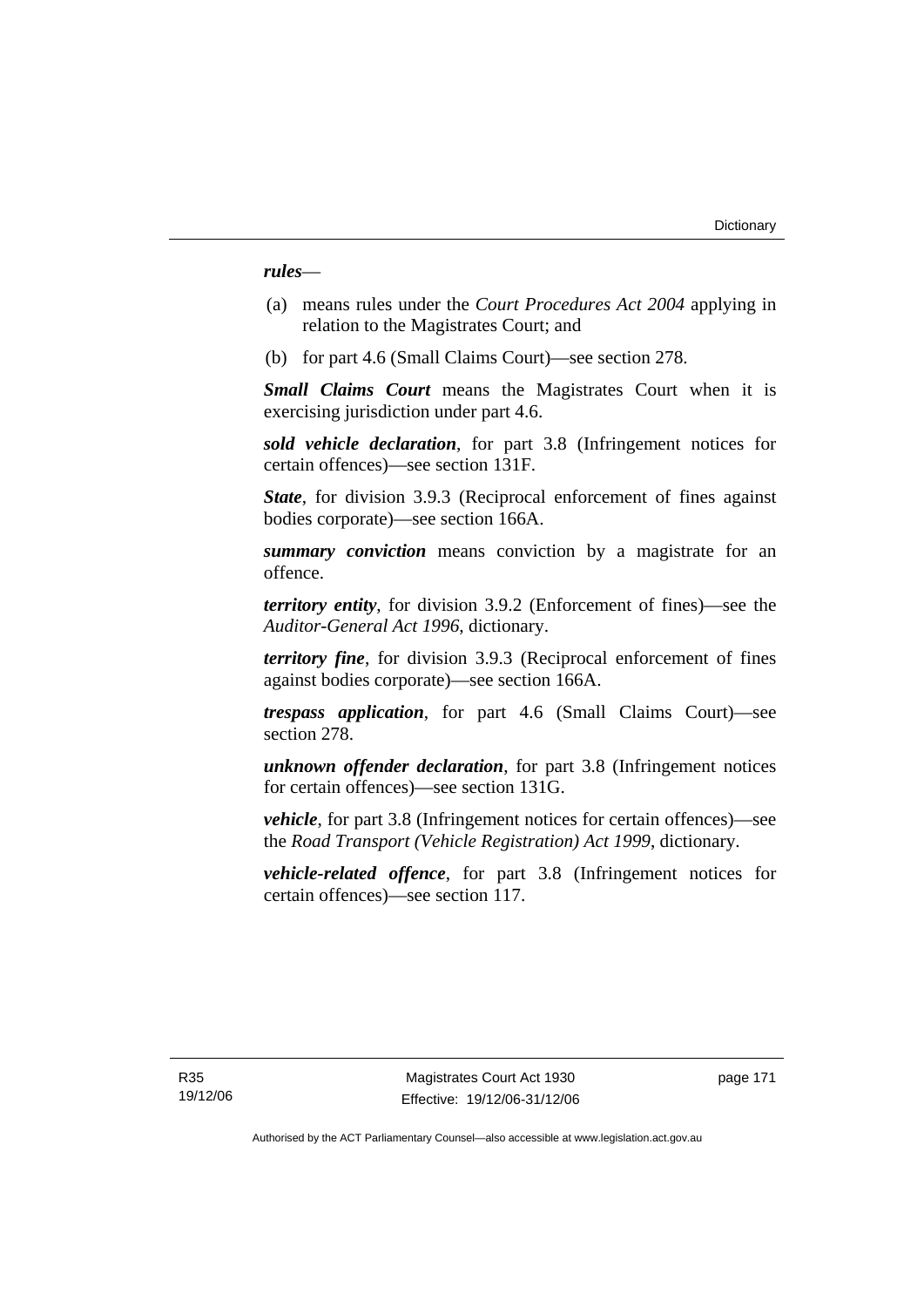1 About the endnotes

## **Endnotes**

## **1 About the endnotes**

Amending and modifying laws are annotated in the legislation history and the amendment history. Current modifications are not included in the republished law but are set out in the endnotes.

Not all editorial amendments made under the *Legislation Act 2001*, part 11.3 are annotated in the amendment history. Full details of any amendments can be obtained from the Parliamentary Counsel's Office.

Uncommenced amending laws and expiries are listed in the legislation history and the amendment history. These details are underlined. Uncommenced provisions and amendments are not included in the republished law but are set out in the last endnote.

If all the provisions of the law have been renumbered, a table of renumbered provisions gives details of previous and current numbering.

The endnotes also include a table of earlier republications.

| $am = amended$                               | $ord = ordinance$                         |
|----------------------------------------------|-------------------------------------------|
| $amdt = amendment$                           | $orig = original$                         |
| $ch = chapter$                               | par = paragraph/subparagraph              |
| $def = definition$                           | $pres = present$                          |
| $dict = dictionary$                          | $prev = previous$                         |
| $disallowed = disallowed by the Legislative$ | $(\text{prev}) = \text{previously}$       |
| Assembly                                     | $pt = part$                               |
| $div = division$                             | $r = rule/subrule$                        |
| $exp = expires/expired$                      | $remum = renumbered$                      |
| $Gaz = gazette$                              | $reloc = relocated$                       |
| $hdg =$ heading                              | $R[X]$ = Republication No                 |
| $IA = Interpretation Act 1967$               | $RI = reissue$                            |
| $ins = inserted/added$                       | $s = section/subsection$                  |
| $LA =$ Legislation Act 2001                  | $sch = schedule$                          |
| $LR =$ legislation register                  | $sdiv = subdivision$                      |
| $LRA =$ Legislation (Republication) Act 1996 | $sub = substituted$                       |
| $mod = modified/modification$                | SL = Subordinate Law                      |
| $o = order$                                  | underlining = whole or part not commenced |
| $om = omitted/repealed$                      | or to be expired                          |
|                                              |                                           |

## **2 Abbreviation key**

page 172 Magistrates Court Act 1930 Effective: 19/12/06-31/12/06

R35 19/12/06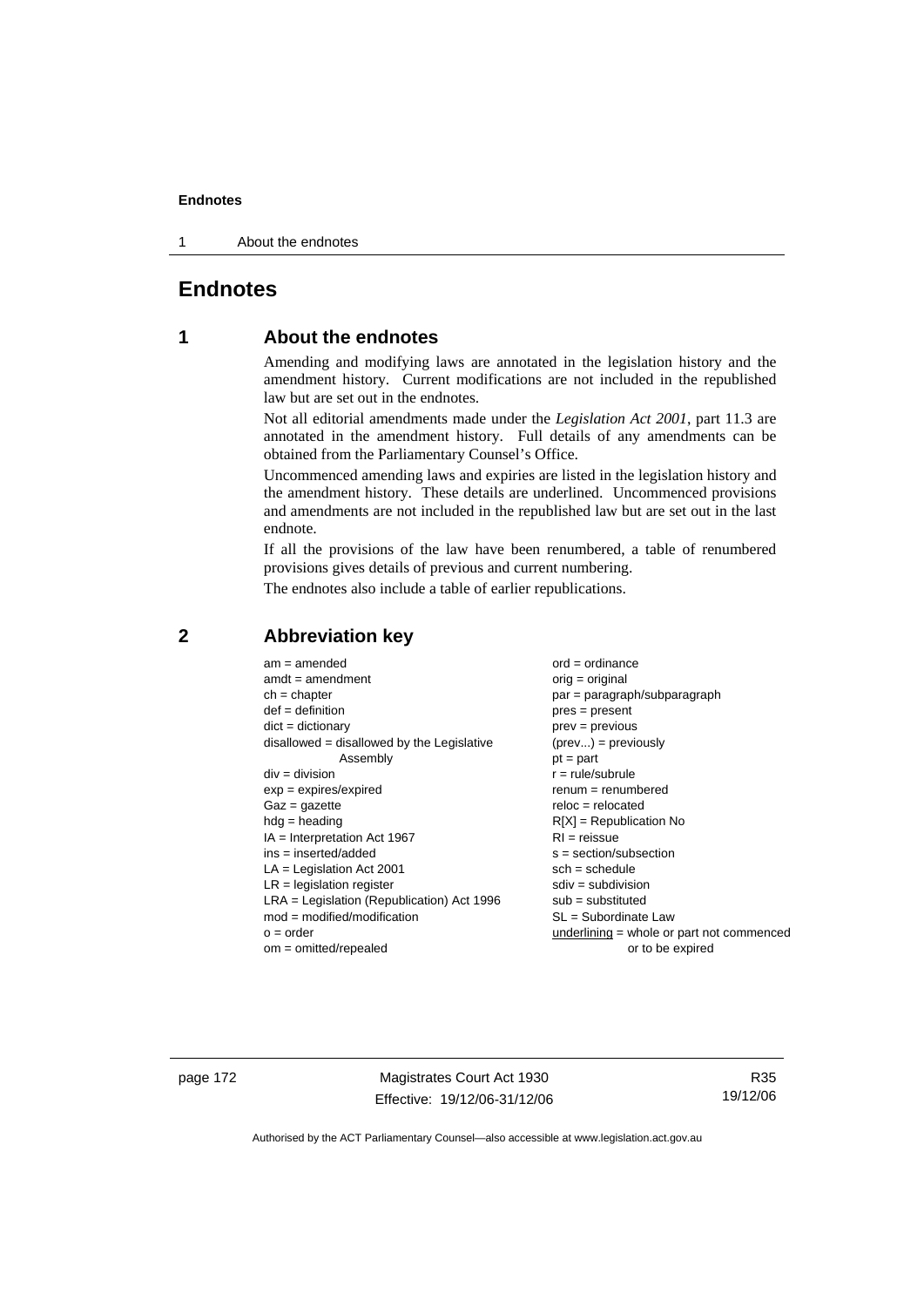## **3 Legislation history**

This Act was originally a Commonwealth ordinance—the *Magistrates Court Act 1930* No 21 (Cwlth).

The *ACT Self-Government (Consequential Provisions) Act 1988* No 109 (Cwlth), s 12) converted some former Commonwealth ordinances in force in the ACT into ACT enactments. This allowed the ACT Legislative Assembly to amend and repeal the laws. This Act was converted into an ACT enactment on 1 July 1990.

As with most ordinances in force in the ACT, the name was changed from *Ordinance* to *Act* by the *Self-Government (Citation of Laws) Act 1989* No 21, s 5 on its conversion to an ACT enactment on 1 July 1990.

Before 11 May 1989, ordinances commenced on their notification day unless otherwise stated (see *Seat of Government (Administration) Act 1910* (Cwlth), s 12).

After 11 May 1989 and before 10 November 1999, Acts commenced on their notification day unless otherwise stated (see *Australian Capital Territory (Self-Government) Act 1988* (Cwlth) s 25).

#### **Legislation before becoming Territory enactment**

#### **Magistrates Court Act 1930 No 21**

notified 21 November 1930 commenced 21 November 1930

as amended by

#### **Court of Petty Sessions Ordinance 1932 No 21**

notified 17 November 1932 commenced 17 November 1932

#### **Court of Petty Sessions Ordinance 1934 No 17**  notified 19 July 1934

commenced 19 July 1934

## **Money Lenders Ordinance 1936 No 13**

notified 9 April 1936 commenced 1 May 1936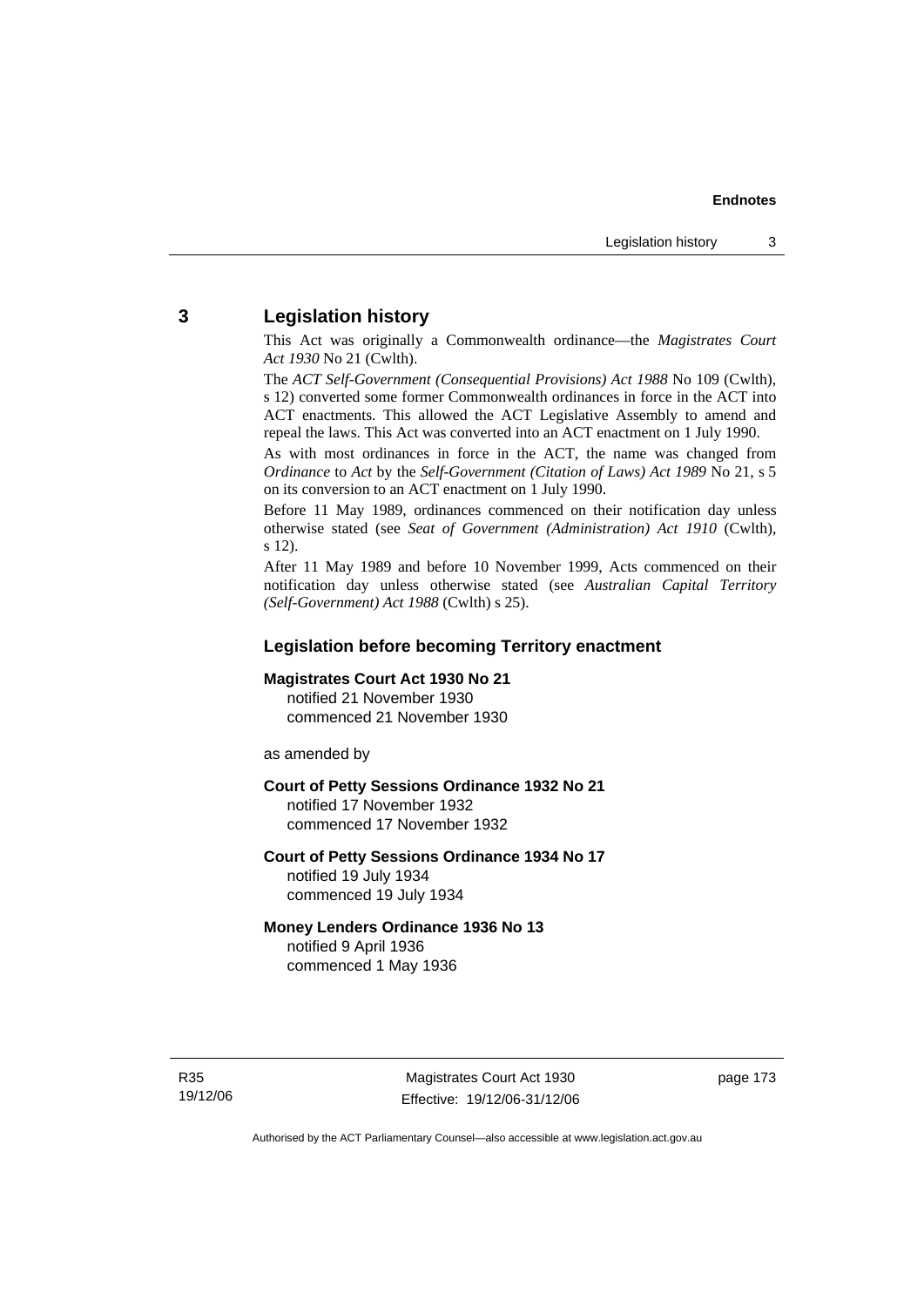| 3 | Legislation history                                                                                                                            |
|---|------------------------------------------------------------------------------------------------------------------------------------------------|
|   | <b>Court of Petty Sessions Ordinance 1937 No 5</b><br>notified 27 May 1937<br>commenced 27 May 1937                                            |
|   | Court of Petty Sessions Ordinance (No 2) 1937 No 28<br>notified 23 December 1937<br>commenced 23 December 1937                                 |
|   | Seat of Government (Designation) Ordinance 1938 No 25 (as amd by<br>Ord 1938 No 35)<br>notified 8 September 1938<br>commenced 8 September 1938 |
|   | <b>Ordinances Revision Ordinance 1938 No 35</b><br>notified 15 December 1938<br>commenced 15 December 1938                                     |
|   | Court of Petty Sessions Ordinance 1940 No 20<br>notified 7 November 1940<br>commenced 7 November 1940                                          |
|   | Court of Petty Sessions Ordinance (No 2) 1940 No 22<br>notified 12 December 1940<br>commenced 12 December 1940                                 |
|   | Court of Petty Sessions Ordinance 1949 No 13<br>notified 1 December 1949<br>commenced 1 December 1949                                          |
|   | Court of Petty Sessions Ordinance 1951 No 7<br>notified 26 July 1951<br>commenced 26 July 1951                                                 |
|   | Court of Petty Sessions Ordinance (No 2) 1951 No 12<br>notified 14 December 1951<br>commenced 14 December 1951                                 |
|   | Court of Petty Sessions Ordinance 1953 No 14<br>notified 12 November 1953<br>commenced 3 December 1953                                         |

page 174 Magistrates Court Act 1930 Effective: 19/12/06-31/12/06

R35 19/12/06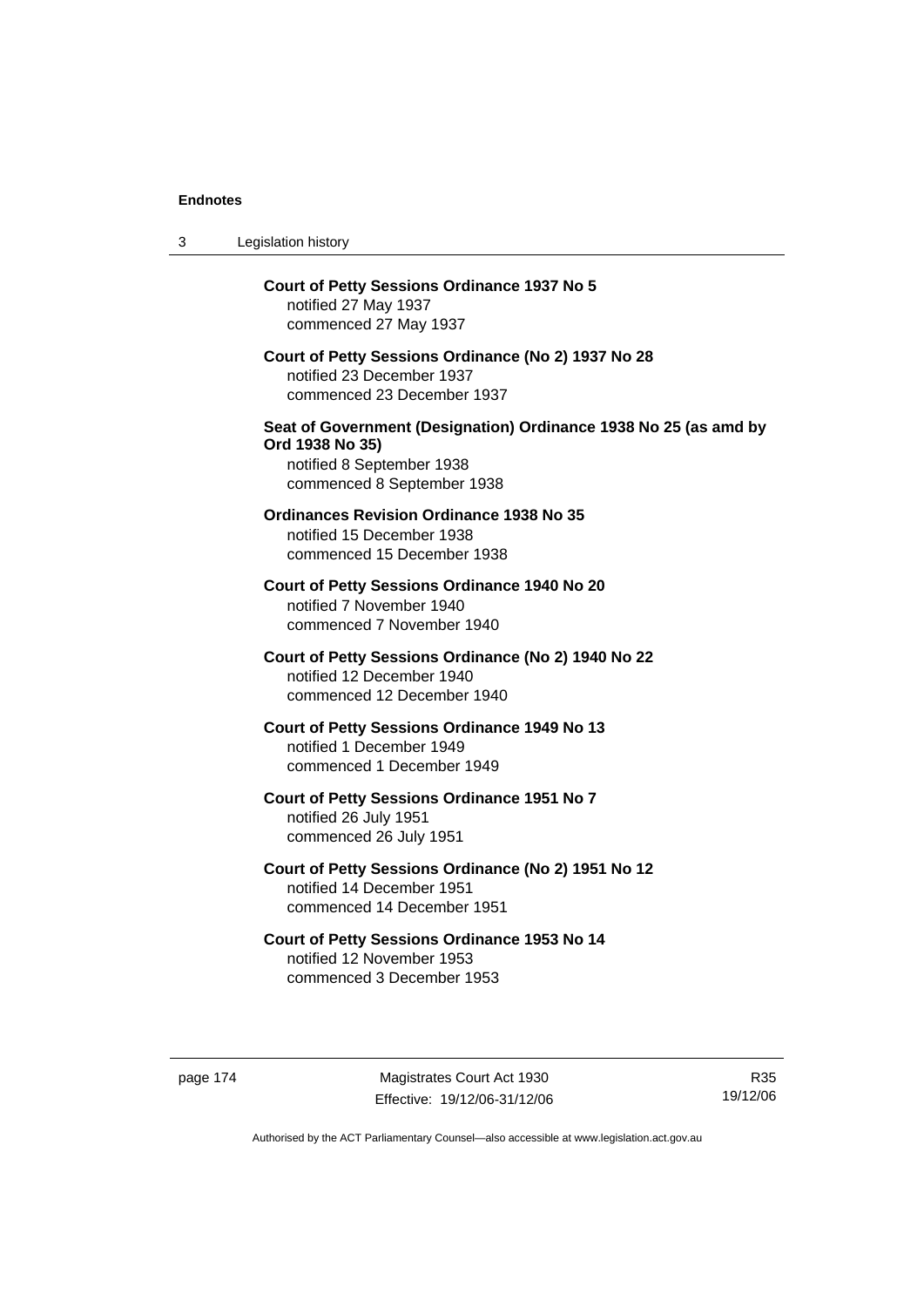Legislation history 3

## **Court of Petty Sessions Ordinance 1958 No 12**  notified 24 July 1958 commenced 24 July 1958 **Court of Petty Sessions Ordinance 1961 No 2**  notified 29 March 1961 commenced 29 March 1961 **Court of Petty Sessions Ordinance 1966 No 2**  notified 10 February 1966 commenced 14 February 1966 **Court of Petty Sessions Ordinance 1967 No 1**  notified 9 February 1967 commenced 9 February 1967 **Court of Petty Sessions Ordinance 1968 No 25**  notified 19 December 1968 commenced 1 January 1969 (Cwlth Gaz 1968 p 7565) **Court of Petty Sessions Ordinance 1969 No 12**  notified 20 June 1969 commenced 20 June 1969 **Court of Petty Sessions Ordinance 1970 No 15**  notified 19 March 1970 commenced 19 March 1970 **Court of Petty Sessions Ordinance 1972 No 37**  notified 16 November 1972 s 1, s 2, s 6, s 14, commenced 16 November 1972 remainder commenced 1 February 1973 (Cwlth Gaz 1972 No 118) **Court of Petty Sessions Ordinance 1973 No 48**  notified 17 December 1973 commenced 17 December 1973 **Court of Petty Sessions Ordinance 1974 No 14**  notified 17 April 1974 commenced 17 April 1974

R35 19/12/06

Magistrates Court Act 1930 Effective: 19/12/06-31/12/06 page 175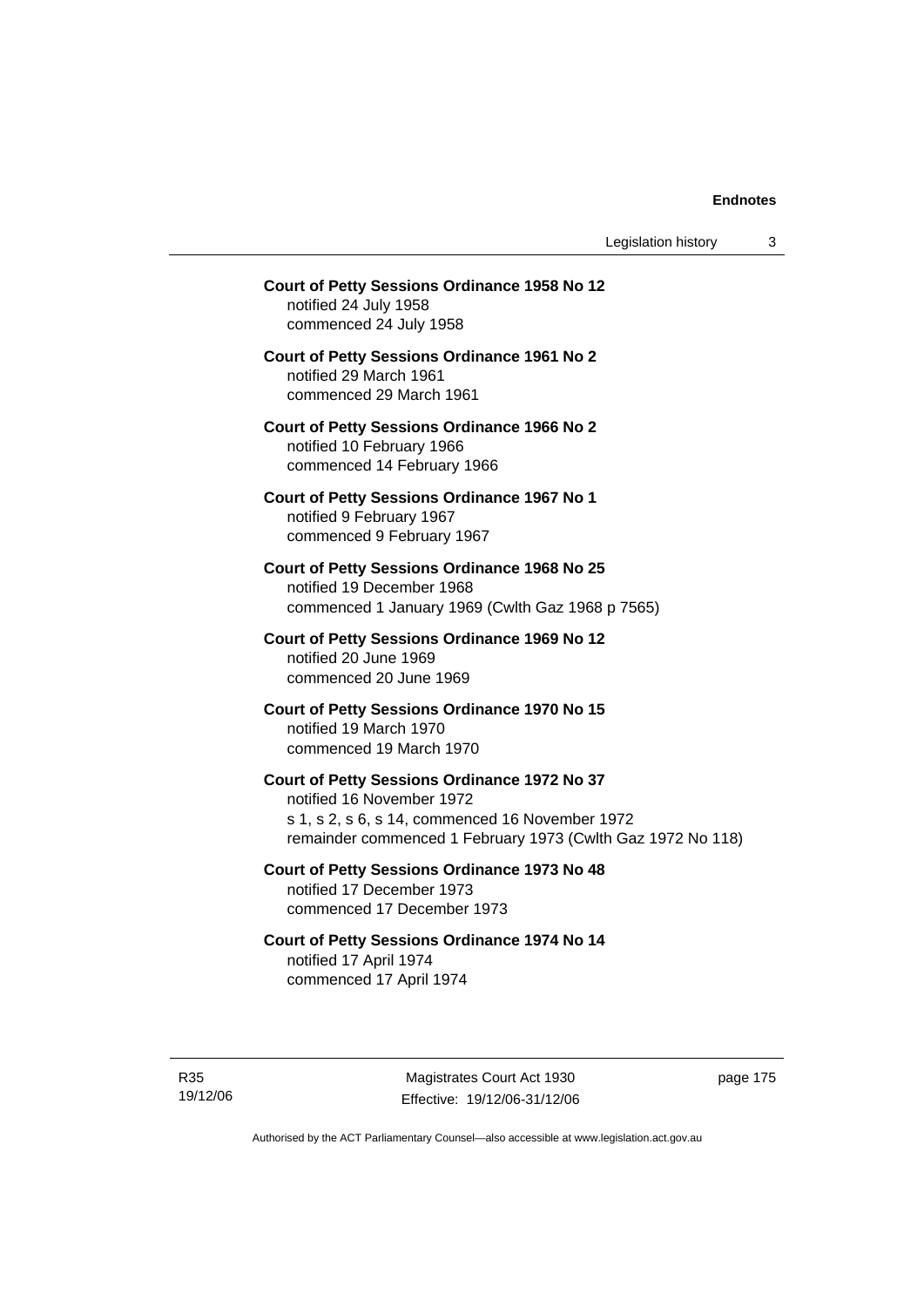| 3 | Legislation history                                                                                                                                                                  |
|---|--------------------------------------------------------------------------------------------------------------------------------------------------------------------------------------|
|   | Ordinances Revision (Age of Majority) Ordinance 1974 No 47<br>notified 24 October 1974<br>commenced 1 November 1974                                                                  |
|   | Court of Petty Sessions (Amendment) Ordinance 1976 No 42<br>notified 13 September 1976<br>commenced 13 September 1976                                                                |
|   | Court of Petty Sessions (Amendment) Ordinance 1977 No 4<br>notified 24 March 1977<br>ss 1-3, 10 commenced 24 March 1977<br>remainder commenced 28 March 1977 (Cwlth Gaz 1977 No S52) |
|   | Court of Petty Sessions (Amendment) Ordinance (No 2) 1977 No 34<br>notified 28 July 1977<br>commenced 28 July 1977                                                                   |
|   | Court of Petty Sessions (Amendment) Ordinance (No 3) 1977 No 56<br>notified 6 October 1977<br>ceased to have effect because not tabled                                               |
|   | Court of Petty Sessions (Amendment) Ordinance (No 4) 1977 No 61<br>notified 21 November 1977<br>commenced 21 November 1977                                                           |
|   | <b>Ordinances Revision Ordinance 1978 No 46</b><br>notified 28 December 1978<br>commenced 28 December 1978                                                                           |
|   | Court of Petty Sessions (Amendment) Ordinance 1979 No 33<br>notified 14 November 1979<br>commenced 14 November 1979                                                                  |
|   | Court of Petty Sessions (Amendment) Ordinance (No 2) 1979 No 41<br>notified 18 December 1979<br>commenced 18 December 1979                                                           |
|   | Court of Petty Sessions (Amendment) Ordinance 1980 No 4<br>notified 20 March 1980<br>commenced 1 April 1980 (Cwlth Gaz 1980 No S66)                                                  |

page 176 Magistrates Court Act 1930 Effective: 19/12/06-31/12/06

R35 19/12/06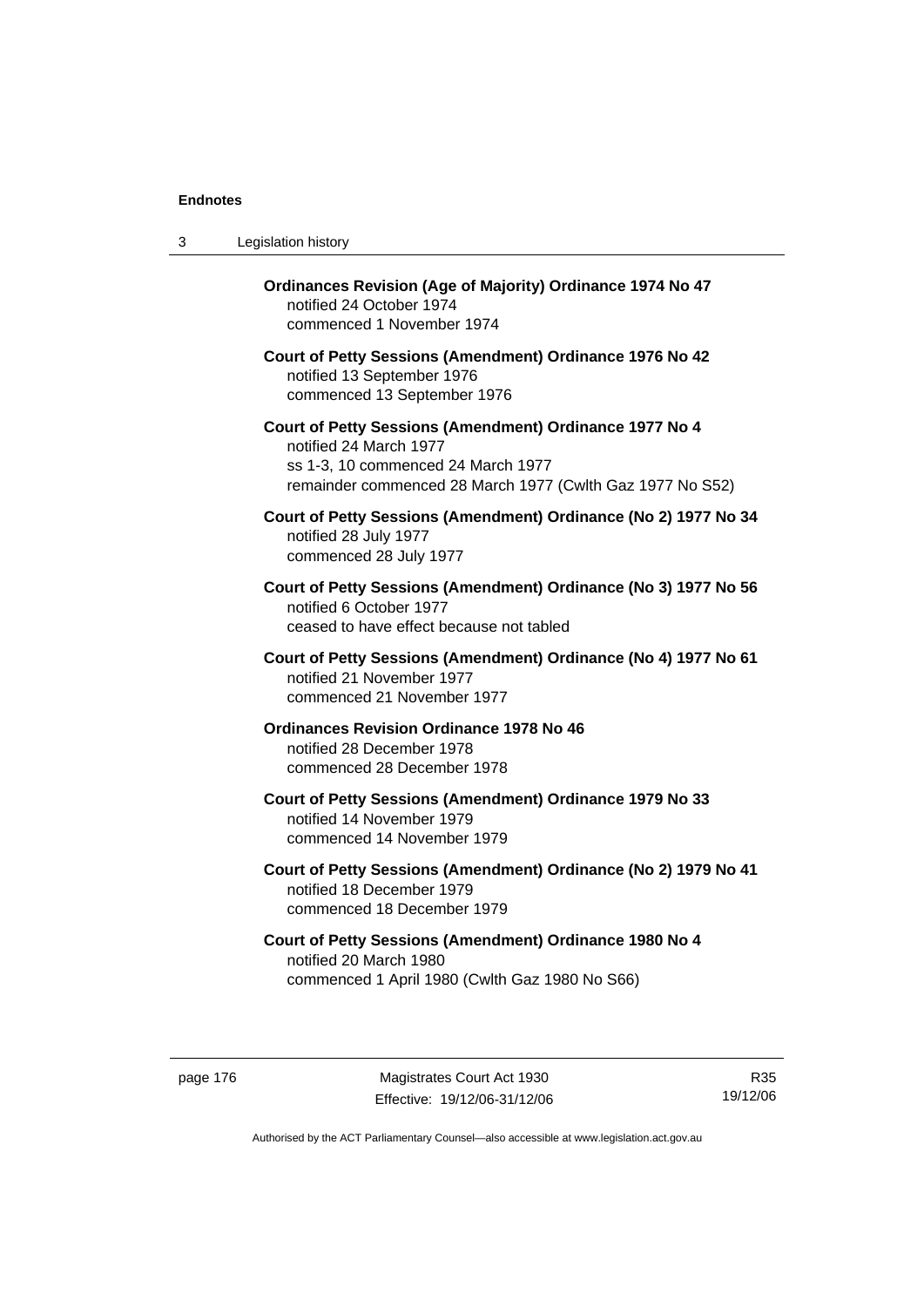|                      | Court of Petty Sessions (Amendment) Ordinance (No 2) 1980 No 10<br>notified 26 March 1980<br>commenced 26 March 1980                        |
|----------------------|---------------------------------------------------------------------------------------------------------------------------------------------|
|                      | Court of Petty Sessions (Amendment) Ordinance 1982 No 2<br>notified 26 February 1982<br>commenced 1 September 1982 (Cwlth Gaz 1982 No S178) |
|                      | Court of Petty Sessions (Amendment) Ordinance (No 2) 1982 No 3<br>notified 26 February 1982<br>commenced 26 February 1982                   |
|                      | Court of Petty Sessions (Amendment) Ordinance 1984 No 9<br>notified 11 April 1984<br>commenced 11 April 1984                                |
|                      | Court of Petty Sessions (Amendment) Ordinance (No 2) 1984 No 10<br>notified 11 April 1984<br>commenced 11 April 1984                        |
| notified 1 June 1984 | Court of Petty Sessions (Amendment) Ordinance (No 3) 1984 No 16<br>commenced 1 June 1984                                                    |
|                      | Court of Petty Sessions (Amendment) Ordinance (No 4) 1984 No 61<br>notified 2 November 1984<br>commenced 2 November 1984                    |
|                      | Court of Petty Sessions (Amendment) Ordinance (No 5) 1984 No 62<br>notified 2 November 1984<br>commenced 2 November 1984                    |
|                      | Court of Petty Sessions (Amendment) Ordinance 1985 No 17<br>notified 17 April 1985<br>commenced 17 April 1985                               |
|                      | Court of Petty Sessions (Amendment) Ordinance (No 2) 1985 No 18<br>notified 17 April 1985<br>commenced 17 April 1985                        |
|                      | Court of Petty Sessions (Amendment) Ordinance (No 3) 1985 No 41<br>notified 5 September 1985<br>commenced 5 September 1985                  |

R35 19/12/06

Magistrates Court Act 1930 Effective: 19/12/06-31/12/06 page 177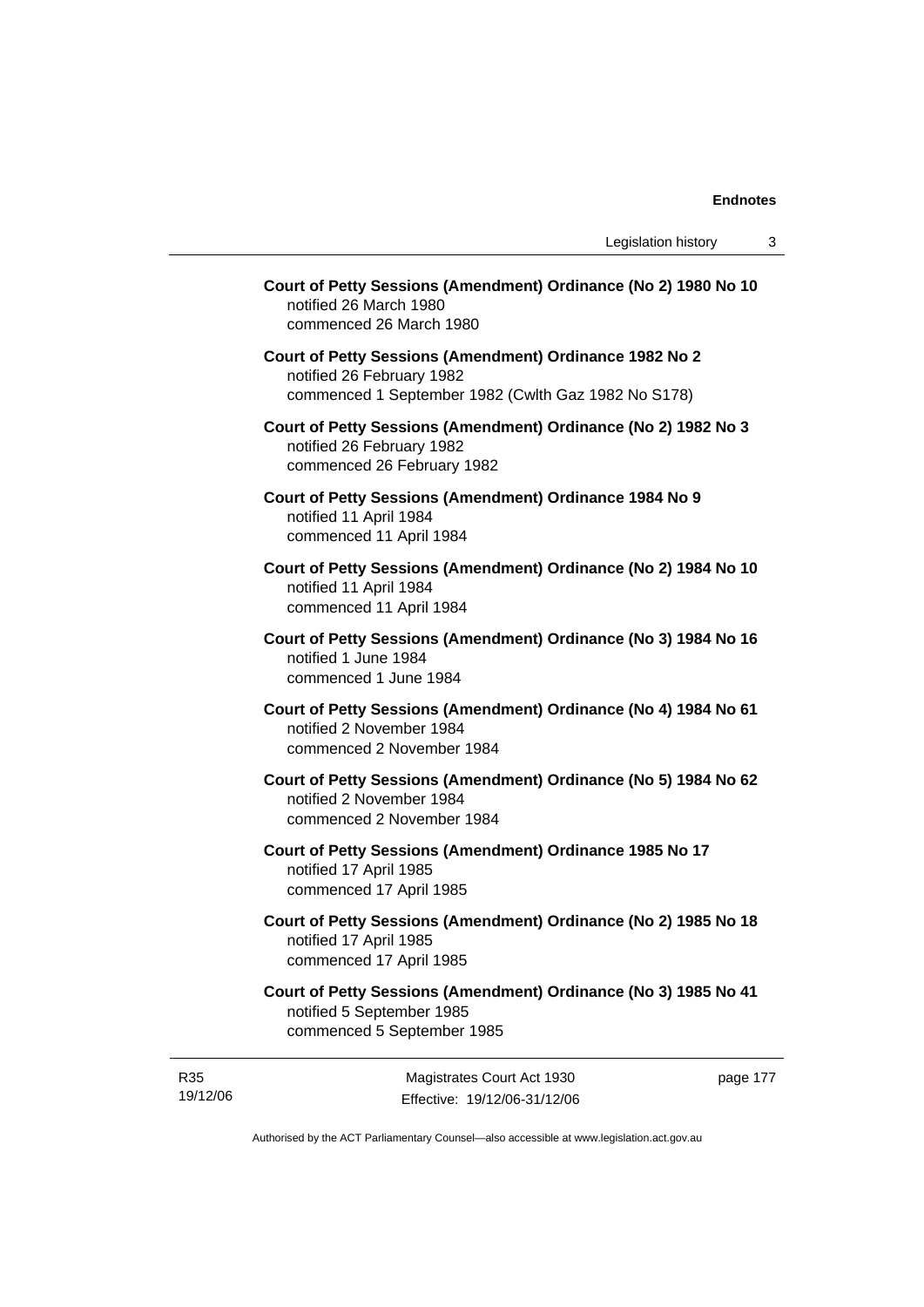3 Legislation history

#### **Limitation Ordinance 1985 No 66**

notified 19 December 1985 commenced 19 December 1985

#### **Magistrates Court Ordinance 1985 No 67**

notified 19 December 1985 commenced 1 February 1986 (Cwlth Gaz 1986 No G3)

#### **Magistrates Court (Amendment) Ordinance 1986 No 33**  notified 7 August 1986 commenced 7 August 1986

## **Domestic Violence (Miscellaneous Amendments) Ordinance 1986 No 53**

notified 4 September 1986 commenced 1 October 1986 (Cwlth Gaz 1986 No S484)

#### **Crimes (Amendment) Ordinance (No 4) 1986 No 57**  notified 3 October 1986 commenced 3 October 1986

## **Magistrates Court (Amendment) Ordinance (No 2) 1986 No 71**  notified 30 October 1986 commenced 1 April 1987 (Cwlth Gaz 1987 No S52)

#### **Magistrates Court (Amendment) Ordinance (No 3) 1986 No 74**  notified 14 November 1986 commenced 14 November 1986

## **Magistrates Court (Amendment) Ordinance (No 4) 1986 No 83**  notified 22 December 1986 commenced 22 December 1986

## **Magistrates Court (Amendment) Ordinance 1987 No 56**  notified 21 October 1987 commenced 21 October 1987

## **Magistrates Court (Amendment) Ordinance 1988 No 45**  notified 27 July 1988 commenced 27 July 1988

page 178 Magistrates Court Act 1930 Effective: 19/12/06-31/12/06

R35 19/12/06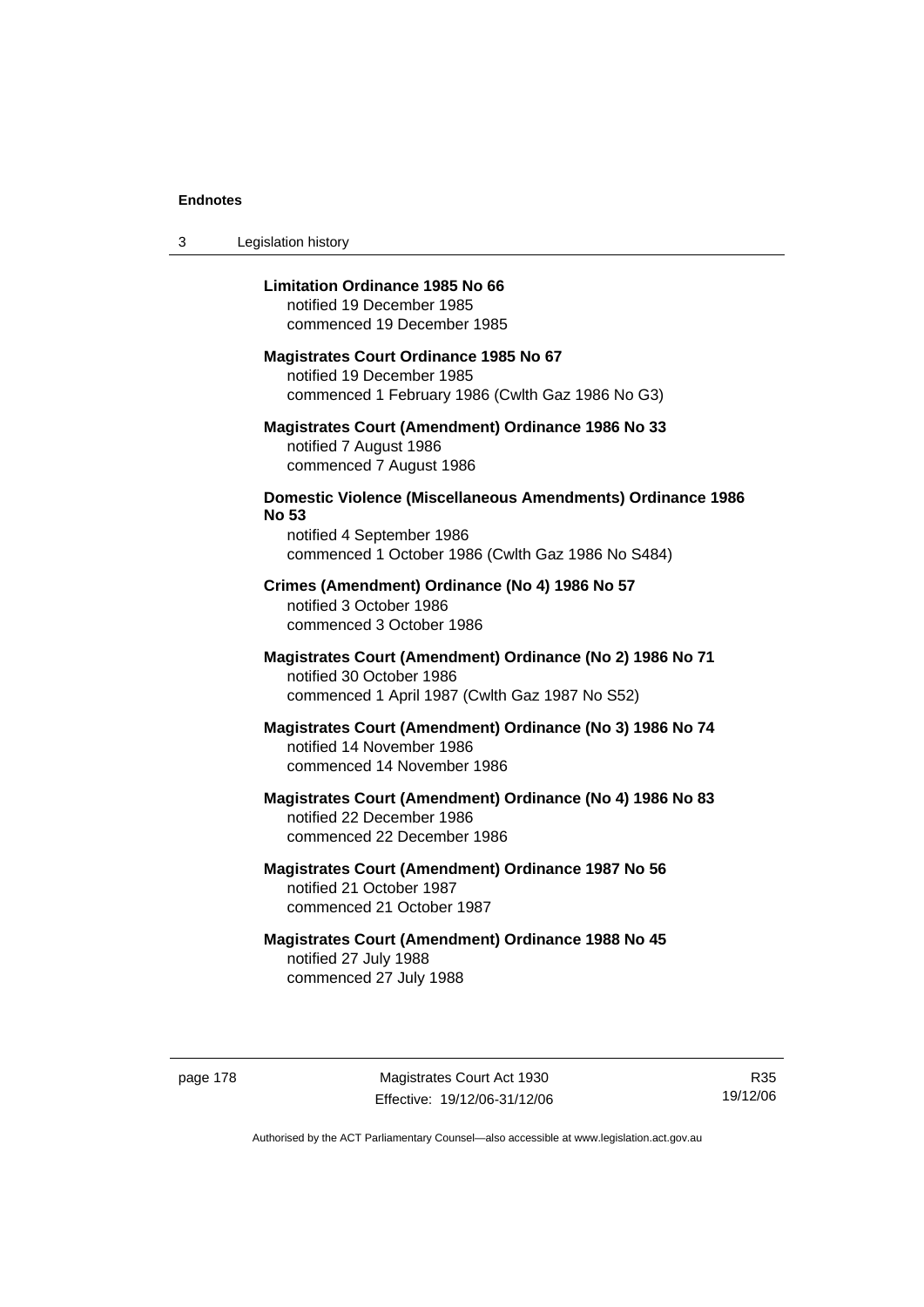## **Magistrates Court (Amendment) Ordinance 1989 No 55**

notified 30 June 1989 commenced 1 July 1989

**Magistrates Court (Amendment) Ordinance (No 2) 1989 No 59**  notified 25 October 1989 s 11, s 12, s 14 commenced 27 June 1990 (Cwlth Gaz 1990 No GN25) remainder commenced 25 October 1989

#### **Magistrates Court (Amendment) Ordinance (No 3) 1989 No 60**  notified 20 December 1989 commenced 14 February 1990 (Cwlth Gaz 1990 No GN5)

**Crimes (Amendment) Ordinance 1990 No 1**  notified 23 May 1990

commenced 23 May 1990

**Self-Government (Consequential Amendments) Ordinance 1990 No 5**  notified 27 June 1990 s 1, s 2 commenced 27 June 1990 remainder commenced 1 July 1990

**Magistrates Court (Appeals Against Sentence) Ordinance 1990 No 9**  notified 29 June 1990 commenced 29 June 1990

#### **Legislation after becoming Territory enactment**

## **Magistrates Court (Amendment) Act 1990 No 65**  notified 24 December 1990 commenced 24 December 1990

#### **Weapons (Consequential Amendments) Act 1991 No 9 sch**

notified 3 April 1991 (Gaz 1991 No S19) s 1, s 2 commenced 3 April 1991 (s 2 (1)) sch commenced 3 October 1991 (s 2 (2))

#### **Magistrates Court (Amendment) Act 1991 No 38**

notified 20 September 1991 ss 1-3 commenced 20 September 1991 remainder commenced 25 September 1991 (Gaz 1991 No S103)

R35 19/12/06

Magistrates Court Act 1930 Effective: 19/12/06-31/12/06 page 179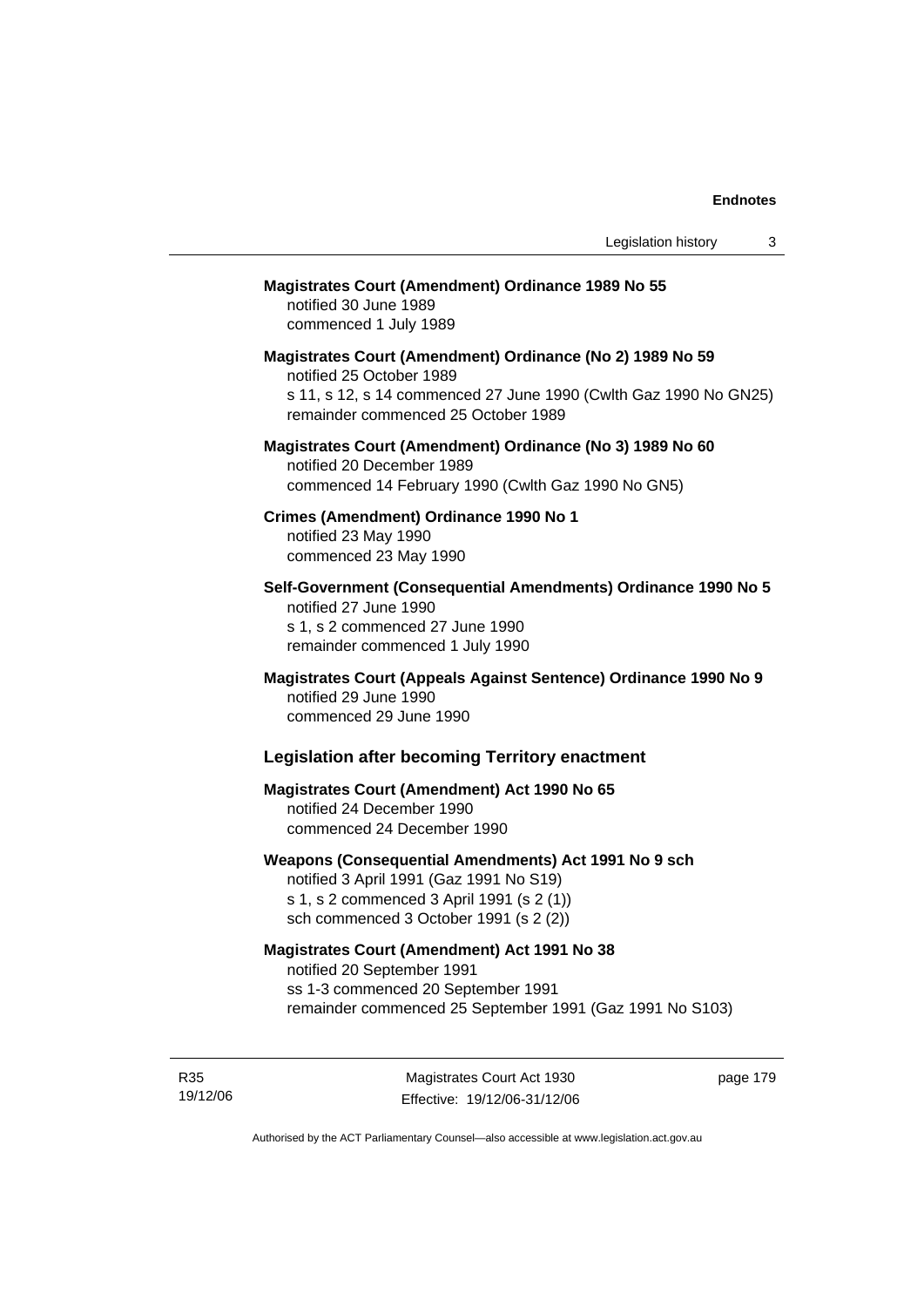| -3 | Legislation history |  |
|----|---------------------|--|
|----|---------------------|--|

#### **Magistrates and Coroner's Courts (Registrar) Act 1991 No 44**

notified 20 September 1991 (Gaz 1991 No S95) s 1, s 2 commenced 20 September 1991 (s 2 (1)) remainder commenced 25 September 1991 (s 2 (2) and Gaz 1991 No S103)

#### **Magistrates Court (Amendment) Act (No 2) 1991 No 79**

notified 11 December 1991 ss 1-3 commenced 11 December 1991 remainder commenced 11 June 1992

#### **Workers' Compensation (Consequential Amendments) Act 1991 No 106 sch**

notified 15 January 1991 (Gaz 1992 No S3) s 1, s 2 commenced 15 January 1992 (s 2 (1)) remainder commenced 22 January 1992 (s 2 (2) and Gaz 1992 No S9)

#### **Magistrates Court (Amendment) Act (No 3) 1991 No 112**

notified 10 January 1992 s 1, s 2 commenced 10 January 1992 remainder commenced 18 May 1992 (Gaz 1992 No S57)

#### **Bail (Consequential Amendments) Act 1992 No 9**

notified 28 May 1992 (Gaz 1992 No S59) s 1, s 2 commenced 28 May 1992 (s 2 (1)) remainder commenced 28 November 1992 (s 2 (3))

**Statute Law Revision (Miscellaneous Provisions) Act 1992 No 23 sch 1** 

notified 4 June 1992 (Gaz 1992 No S71) commenced 4 June 1992

#### **Protection Orders (Reciprocal Arrangements) (Consequential Amendments) Act 1992 No 37 pt 3**

notified 8 July 1992 (Gaz 1992 No S103) ss 1-6 and 8-11 commenced 8 July 1992 (s 2 (1)) s 7, s 12 commenced 3 August 1992 (s 2 (2) and Gaz 1992 No S130)

#### **Evidence (Amendment) Act 1993 No 2**

notified 1 March 1993 commenced 1 March 1993

page 180 Magistrates Court Act 1930 Effective: 19/12/06-31/12/06

R35 19/12/06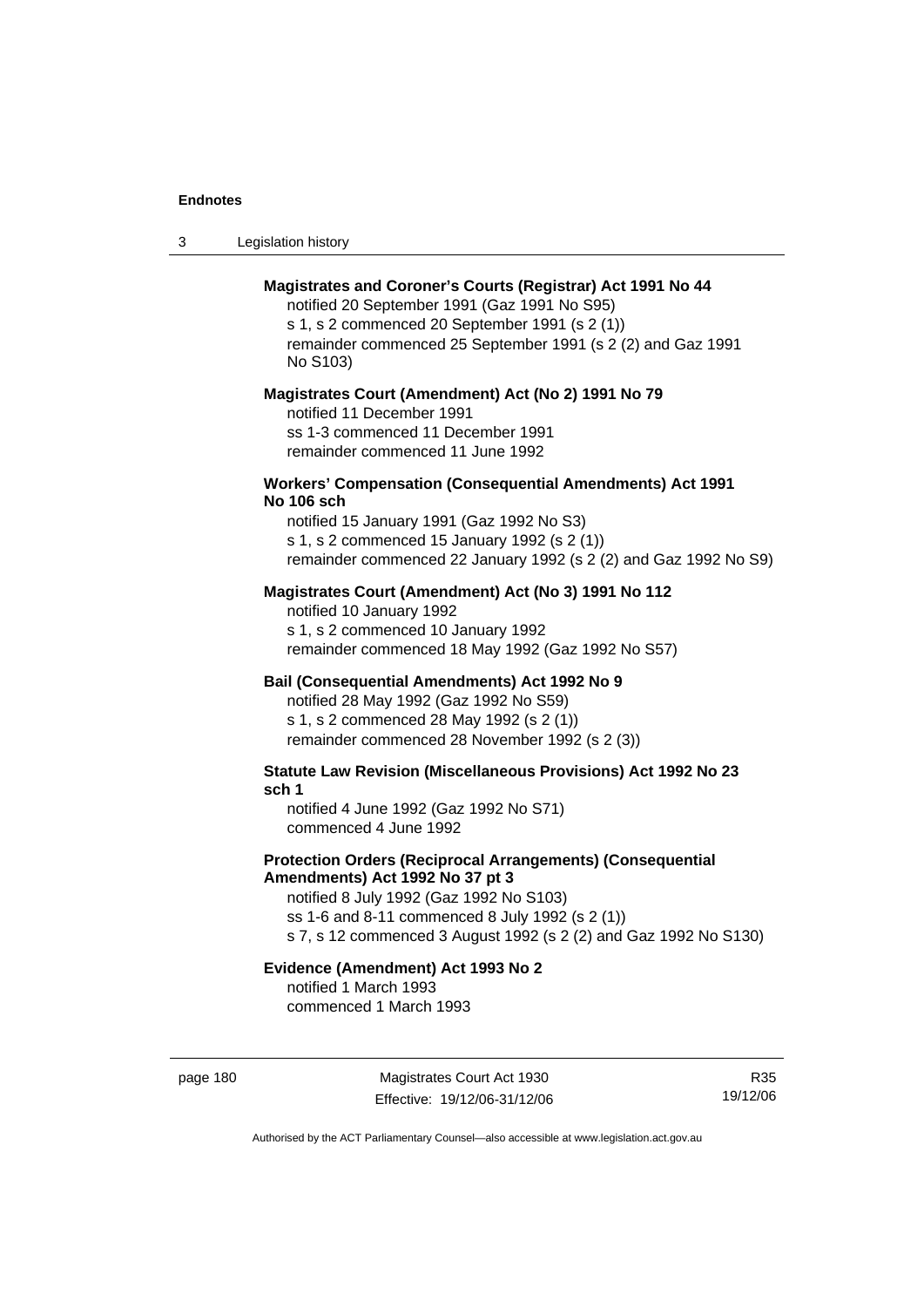#### **Magistrates Court (Amendment) Act 1993 No 4**

notified 1 March 1993 ss 1-3 commenced 1 March 1993 ss 4-19, 21-24, 26-32 commenced 8 March 1993 (Gaz 1993 No 32) remainder commenced 1 September 1993

#### **Magistrates Court (Amendment) Act (No 2) 1993 No 48**

notified 27 August 1993 ss 1-3 commenced 27 August 1993 remainder commenced 27 September 1993 (s 2 (2) and Gaz 1993 No S201)

#### **Supreme Court (Amendment) Act (No 2) 1993 No 91**

notified 17 December 1993 commenced 17 December 1993

#### **Magistrates Court (Amendment) Act 1994 No 4**

notified 14 March 1994 ss 1-4, s 10, s 12, s 13 commenced 14 March 1994 remainder commenced 1 July 1994 (s 2 (2))

#### **Judicial Commissions (Consequential Amendments) Act 1994 No 10**  notified 14 March 1994 (Gaz 1994 No S44) commenced 14 March 1994 (s 2)

#### **Public Sector Management (Consequential and Transitional Provisions) Act 1994 No 38**

notified 30 June 1994 (Gaz 1994 No S121) s 1, s 2 commenced 30 June 1994 (s 2 (1)) remainder commenced 1 July 1994 (s 2 (2) and Gaz 1994 No S142)

#### **Mental Health (Consequential Provisions) Act 1994 No 45**

notified 7 September 1994 (Gaz 1994 No S177) s 1, s 2 commenced 7 September 1994 (s 2 (1)) remainder commenced 6 February 1995 (s 2 (2) and Gaz 1995 No S33)

#### **Magistrates Court (Enforcement of Judgments) Act 1994 No 61**  notified 11 October 1994

s 1, s 2 commenced 11 October 1994

remainder commenced 10 April 1995 (Gaz 1995 No S75)

R35 19/12/06 page 181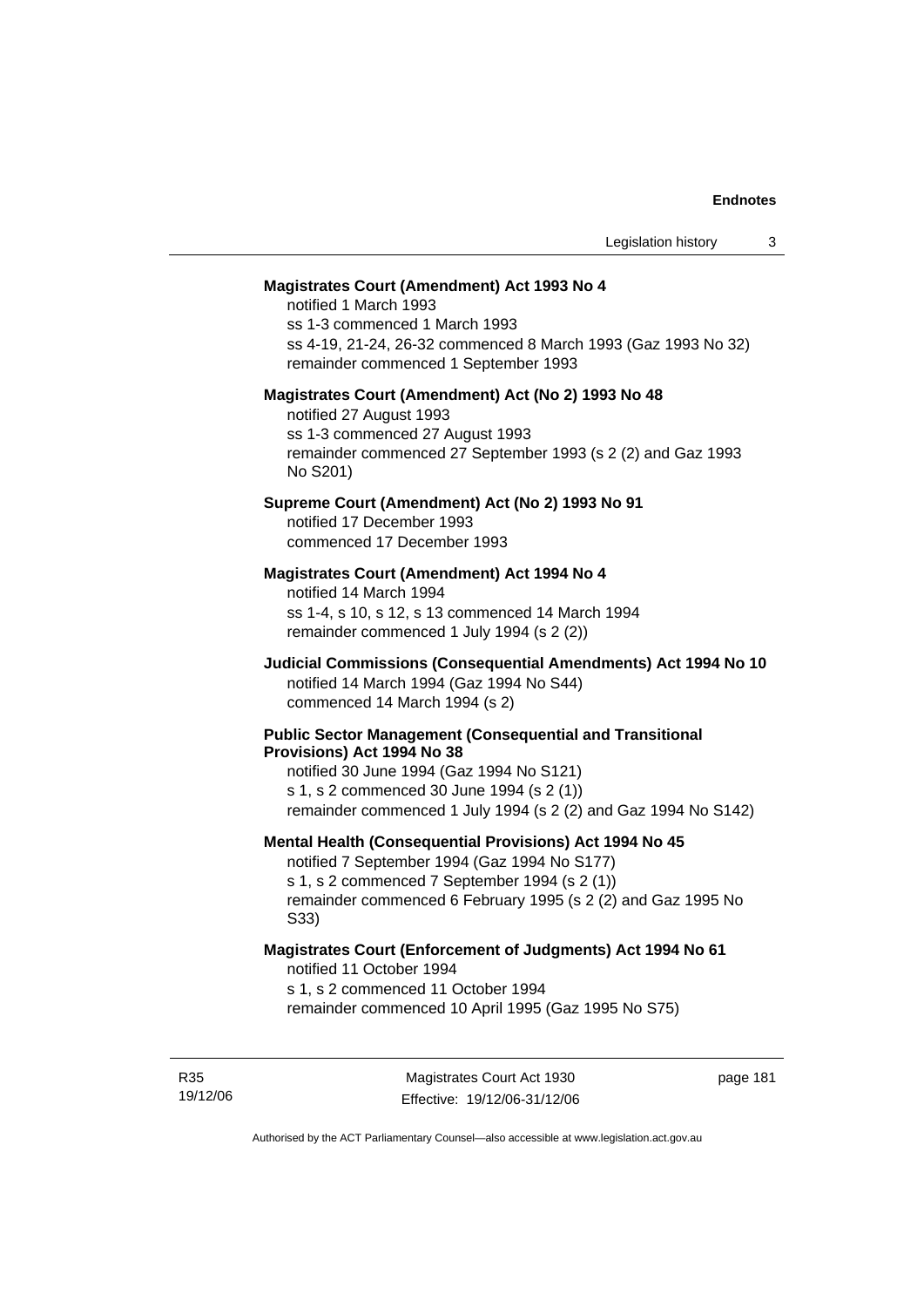| -3 | Legislation history |  |
|----|---------------------|--|
|----|---------------------|--|

#### **Coroners (Amendment) Act (No 2) 1994 No 66**

notified 11 October 1994 commenced 11 October 1994

#### **Statute Law Revision (Penalties) Act 1994 No 81 sch**

notified 29 November 1994 (Gaz 1994 No S253) s 1, s 2 commenced 29 November 1994 (s 2 (1)) remainder commenced 29 November 1994 (s 2 (2) and Gaz 1994 No S269)

#### **Magistrates Court (Amendment) Act 1995 No 41**

notified 7 November 1995 s 1, s 2 commenced 7 November 1995 remainder commenced 7 May 1996

#### **Statute Law Revision Act 1995 No 46 sch**

notified 18 December 1995 (Gaz 1995 No S306) amdts commenced 18 December 1995 (s 2)

#### **Magistrates Court (Amendment) Act 1996 No 6**

notified 12 March 1996 ss 1-3 commenced 12 March 1996 s 7 commenced 25 September 1991 remainder commenced 12 September 1996

#### **Criminal Injuries Compensation (Amendment) Act 1996 No 68**

notified 20 December 1996 ss 1-3 commenced 20 December 1996 remainder commenced 1 January 1997 (Gaz 1996 No S352)

#### **Firearms Act 1996 No 74**

notified 20 December 1996 s 1, s 2 commenced 20 December 1996 remainder commenced 17 May 1997 (Gaz 1997 No S135)

#### **Magistrates Court (Amendment) Act (No 2) 1996 No 82**

notified 20 December 1996 ss 1-3 commenced 20 December 1996 remainder commenced 1 January 1997 (Gaz 1996 No S353)

page 182 Magistrates Court Act 1930 Effective: 19/12/06-31/12/06

R35 19/12/06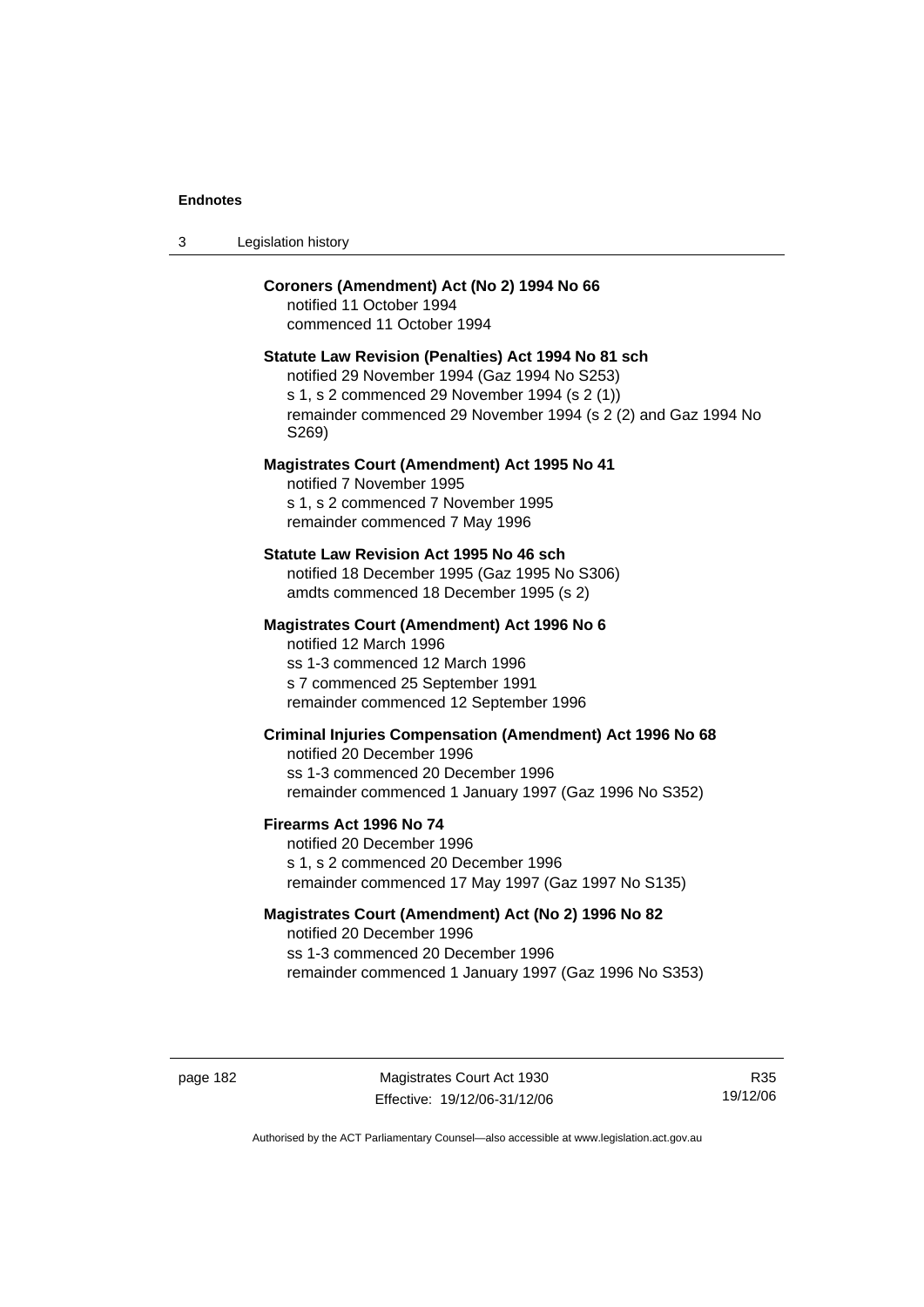#### **Magistrates Court (Amendment) Act 1997 No 25**

notified 29 May 1997 ss 1-3 commenced 29 May 1997 remainder commenced 30 May 1997 (s 2 (2) and Gaz 1997 No S149)

#### **Remuneration Tribunal (Consequential Amendments) Act 1997 No 41 sch 1 (as am by Act 2002 No 49 amdt 3.222)**

notified 19 September 1997 (Gaz 1997 No S264) commenced 24 September 1997 (s 2 as am by Act 2002 No 49 amdt 3.222)

## **Magistrates Court (Civil Jurisdiction) (Amendment) Act 1997 No 94**

notified 1 December 1997 ss 1-3 commenced 1 December 1997 remainder commenced 25 May 1998 (Gaz 1998 No S140)

#### **Legal Practitioners (Consequential Amendments) Act 1997 No 96 sch 1**

notified 1 December 1997 (Gaz 1997 No S380) s 1, s 2 commenced 1 December 1997 (s 2 (1)) sch 1 commenced 1 June 1998 (s 2 (2))

#### **Magistrates Court (Amendment) Act 1998 No 25**

notified 10 July 1998 s 1, s 2 commenced 10 July 1998 remainder commenced 1 January 1999 (Gaz 1998 No 50)

#### **Magistrates Court (Amendment) Act (No 2) 1998 No 38**

notified 14 October 1998 ss 1-3 commenced 14 October 1998 remainder commenced 19 October 1998 (Gaz 1998 No 41)

#### **Statute Law Revision (Penalties) Act 1998 No 54 sch**

notified 27 November 1998 (Gaz 1998 No S207) s 1, s 2 commenced 27 November 1998 (s 2 (1)) remainder commenced 9 December 1998 (s 2 (2) and Gaz 1998 No 49)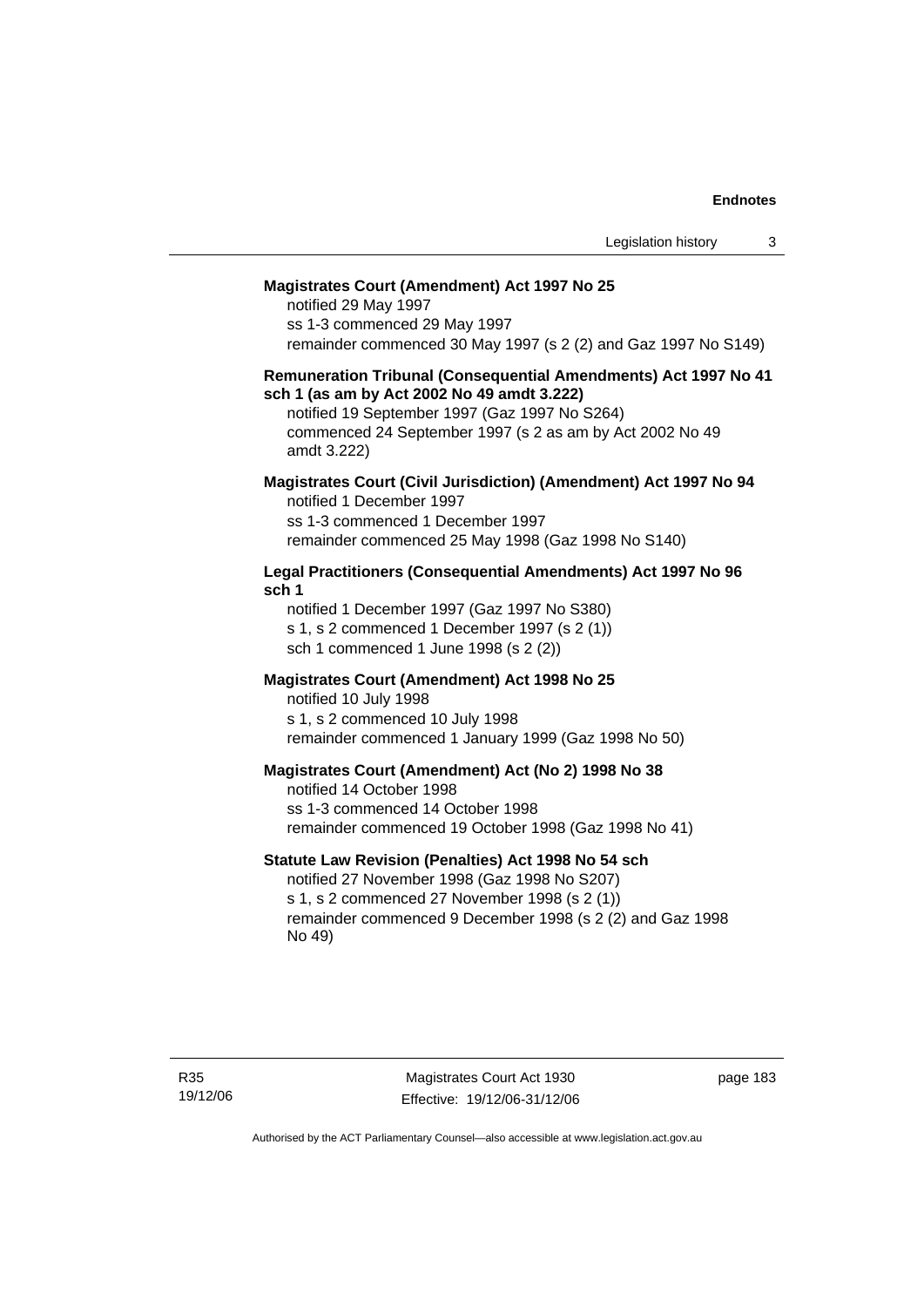3 Legislation history

#### **Custodial Escorts (Consequential Provisions) Act 1998 No 67**

notified 23 December 1998 (Gaz 1998 No S212) s 1, s 2 commenced 23 December 1998 (s 2 (1)) remainder commenced 23 December 1998 (s 2 (2) and Gaz 1998 No 51)

#### **Children's Services (Amendment) Act 1999 No 12**  notified 23 March 1999

commenced 1 May 1999

#### **Courts and Tribunals (Audio Visual and Audio Linking) Act 1999 No 22**

notified 14 April 1999 (Gaz 1999 No S16) s 1, s 2 commenced 14 April 1999 (s 2 (1)) remainder commenced 1 September 1999 (s 2 (2) and Gaz 1999 No 35)

## **Magistrates Court (Amendment) Act 1999 No 34**

notified 2 July 1999 commenced 2 July 1999

#### **Magistrates Court Amendment Act (No 2) 1999 No 59**

notified 10 November 1999 (Gaz 1999 No 45 and 1999 No 47) commenced 10 November 1999

#### **Children's Services Amendment Act (No 2) 1999 No 61**

notified 10 November 1999 s 1, s 2 commenced 10 November 1999 remainder commenced 1 December 1999

#### **Children and Young People (Consequential Amendments) Act 1999 No 64 sch 2**

notified 10 November 1999 (Gaz 1999 No 45) s 1, s 2 commenced 10 November 1999 (s 2 (1)) remainder commenced 10 May 2000 (s 2 (2))

## **Law Reform (Miscellaneous Provisions) Act 1999 No 66 sch 3**

notified 10 November 1999 (Gaz 1999 No 45) commenced 10 November 1999 (s 2)

page 184 Magistrates Court Act 1930 Effective: 19/12/06-31/12/06

R35 19/12/06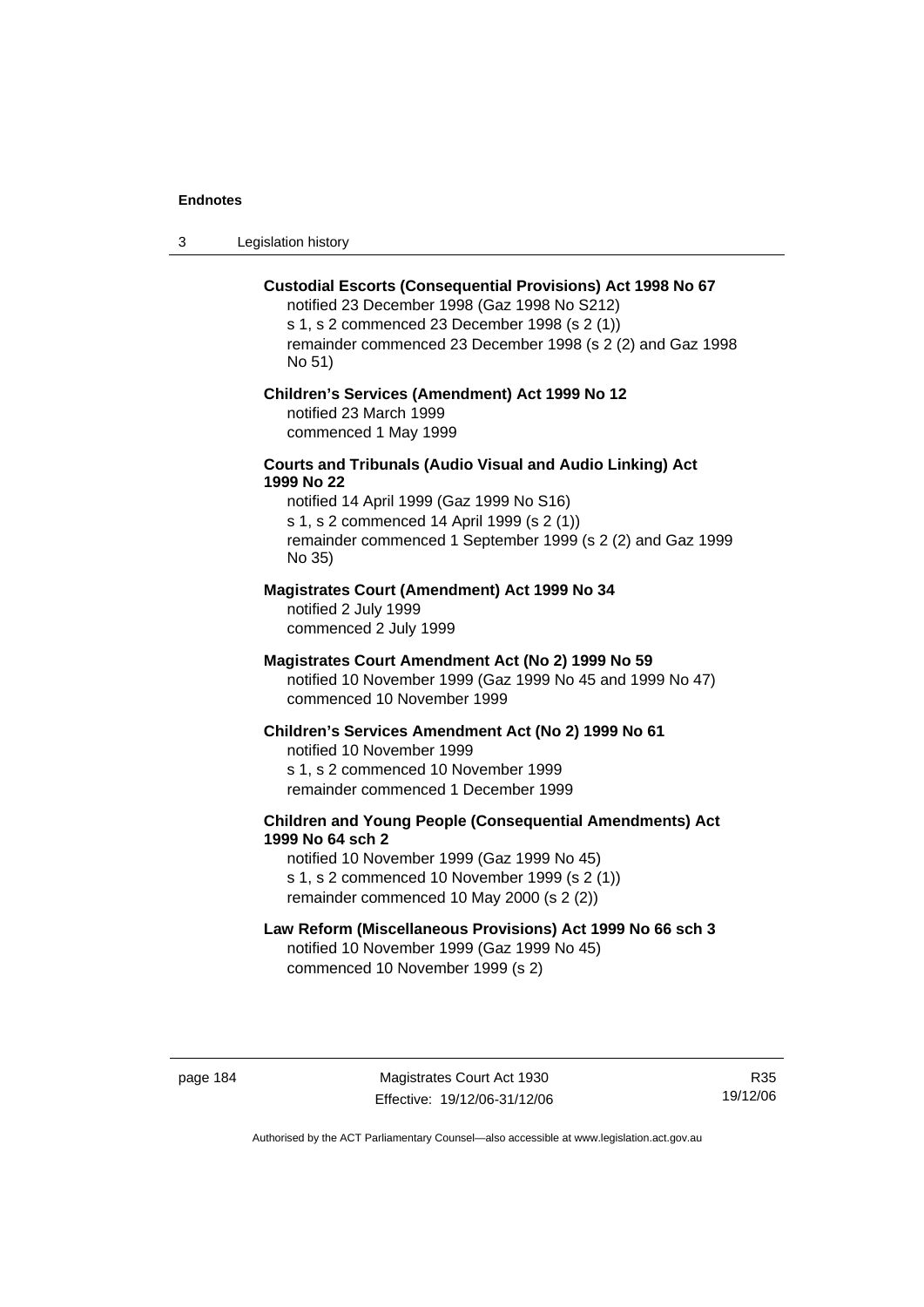#### **Road Transport Legislation Amendment Act 1999 No 79 sch 3**

notified 23 December 1999 (Gaz 1999 No S65)

s 1, s 2 commenced 23 December 1999 (IA s 10B) remainder commenced 1 March 2000 (s 2 (2) and Gaz 2000 No S5)

**Victims of Crime (Financial Assistance) (Amendment) Act 1999 No 91 sch 2** 

notified 23 December 1999 (Gaz 1999 No S65) s 1, s 2 commenced 23 December 1999 (IA s 10B) remainder commenced 24 December (s 2 (2) and Gaz 1999 No S69)

#### **Justice and Community Safety Legislation Amendment Act 2000 No 1 sch**

notified 9 March 2000 (Gaz 2000 No 10) s 1, s 2 commenced 9 March 2000 (s 2 (1)) amdts commenced 9 September 2000 (s 2 (3))

#### **Justice and Community Safety Legislation Amendment Act 2000 (No 3) No 17 sch 1**

notified 1 June 2000 (Gaz 2000 No 22) commenced 1 June 2000 (s 2)

## **Magistrates Court Amendment Act 2000 No 60**

notified 5 October 2000 (Gaz 2000 No 40) commenced 5 October 2000 (s 2)

#### **Leases (Commercial and Retail) Act 2001 No 18 s 174**

notified 19 April 2001 (Gaz 2001 No 16)

s 1, s 2 commenced 19 April 2001 (IA s 10B)

s 174 commenced 1 July 2002 (s 2)

No S65)

#### **Legislation (Consequential Amendments) Act 2001 No 44 pt 237**

notified 26 July 2001 (Gaz 2001 No 30) s 1, s 2 commenced 26 July 2001 (IA s 10B) pt 237 commenced 12 September 2001 (s 2 and see Gaz 2001

## **Statute Law Amendment Act 2001 (No 2) 2001 No 56 pt 3.37**

notified 5 September 2001 (Gaz 2001 No S65) commenced 5 September 2001 (s 2 (1))

R35 19/12/06 page 185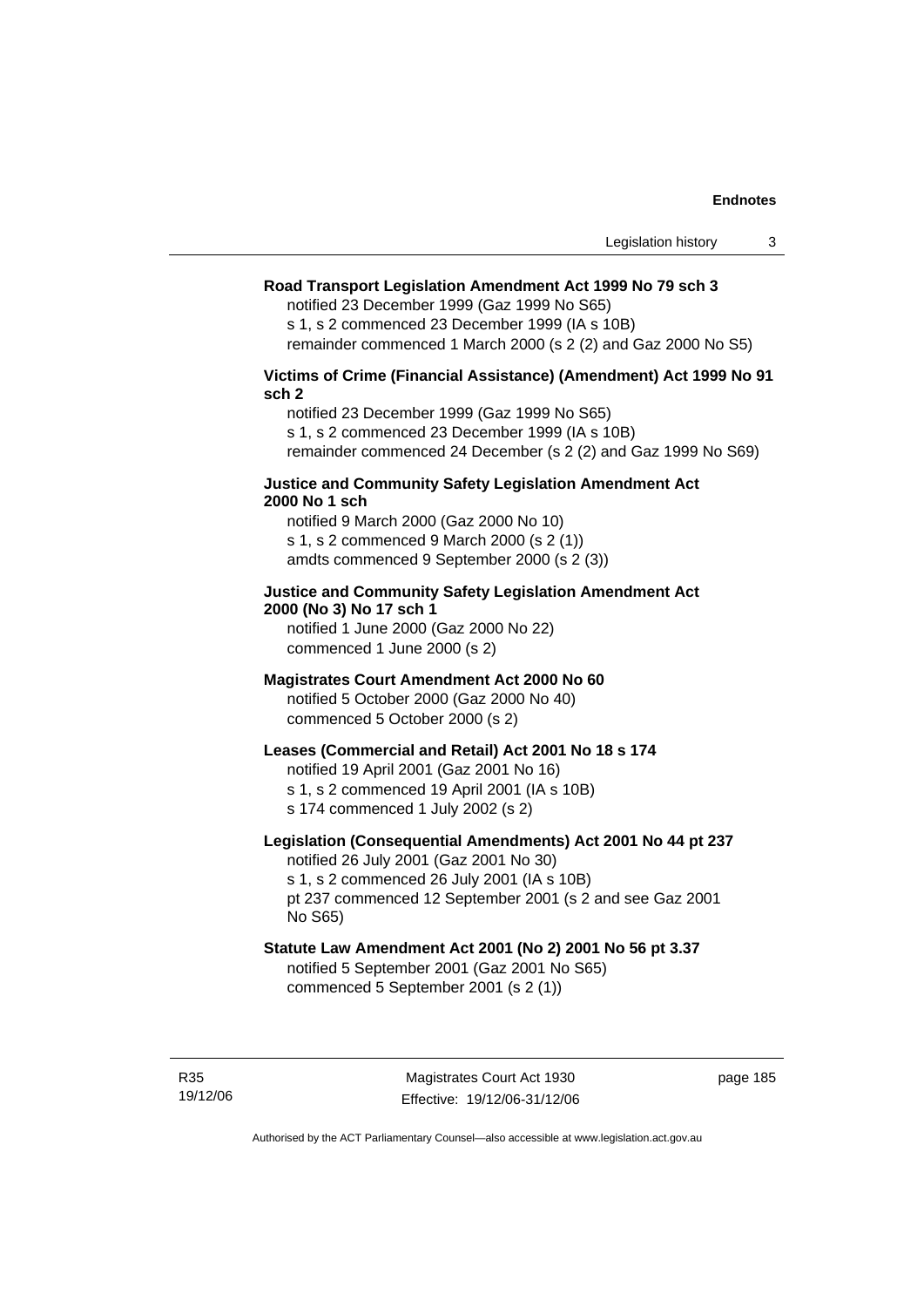| Legislation history<br>-3 |  |
|---------------------------|--|
|---------------------------|--|

#### **Road Transport (Public Passenger Services) Act 2001 No 62 pt 1.1**

notified 10 September 2001 (Gaz 2001 No S66)

s 1, s 2 commenced 10 September 2001 (IA s 10B)

pt 1.1 commences 1 December 2001 (s 2 and CN 2001 No 2)

#### **Crimes Legislation Amendment Act 2001 No 63 pt 8**

notified 10 September 2001 (Gaz 2001 No S66)

s 1, s 2 commenced 10 September 2001 (IA s 10B)

pt 8 commenced 27 September 2001 (s 2 (2) and CN 2001 No 3)

#### **Criminal Code 2001 Act No 64 sch 1 (as am by Criminal Code Amendment Act 2002 No 2)**

notified 10 September 2001 (Gaz 2001 No S66) repealed before commencement by Criminal Code 2002 No 51 s 126

#### **Justice and Community Safety Legislation Amendment Act 2001 No 70 sch 1**

notified LR 14 September 2001 amdt commenced 14 September 2001 (s 2 (5))

#### **Fair Trading Legislation Amendment Act 2001 No 77 pt 4**

notified LR 14 September 2001 s 1, s 2 commenced 14 September 2001 (LA s 75) pt 4 commenced 14 March 2002 (LA s 79)

#### **Protection Orders (Consequential Amendments) Act 2001 No 90 sch 1 pt 8**

notified LR 27 September 2001 s 1, s 2 commenced 27 September 2001 (LA s 75) sch 1 pt 8 commenced 27 March 2002 (s 2 and LA s 79)

#### **Criminal Code Amendment Act 2002 No 2 s 4**

notified LR 7 March 2002

s 1, s 2 commenced 7 March 2002 (LA s 75)

remainder commenced 9 March 2002 (s 2)

*Note* This Act only amends the Criminal Code 2001 Act No 64. The Criminal Code 2001 was repealed before it commenced (see Act 2002 No 51 s 126)

page 186 Magistrates Court Act 1930 Effective: 19/12/06-31/12/06

R35 19/12/06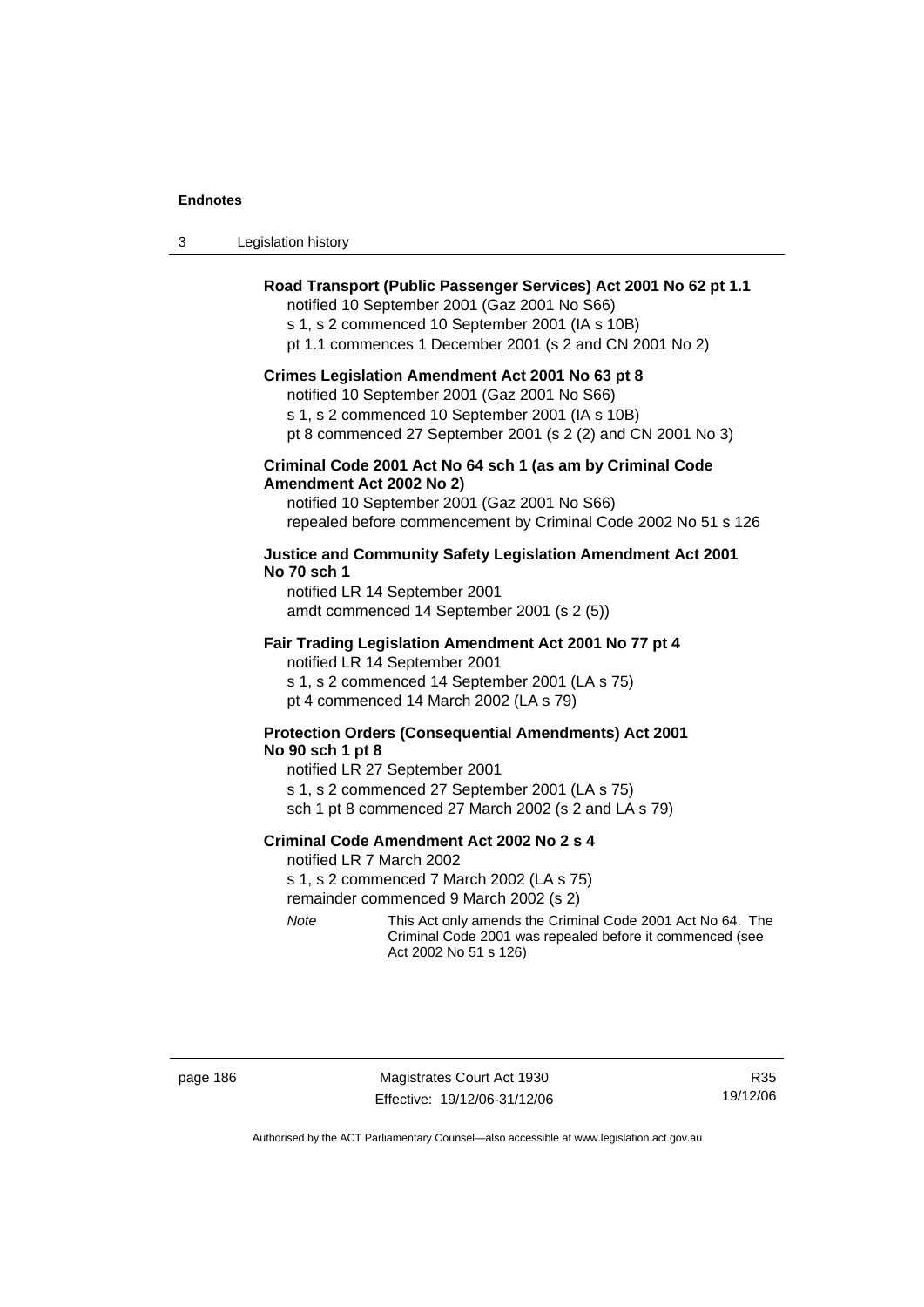#### **Statute Law Amendment Act 2002 No 30 pt 3.46**

notified LR 16 September 2002

s 1, s 2 taken to have commenced 19 May 1997 (LA s 75 (2)) pt 3.46 commenced 17 September 2002 (s 2 (1))

#### **Magistrates Court (Refund of Fees) Amendment Act 2002 No 36**

notified LR 10 October 2002

s 1, s 2 commenced 10 October 2002 (LA s 75 (1)) remainder commenced 11 October 2002 (s 2)

#### **Statute Law Amendment Act 2002 (No 2) No 49 amdt 3.222**

notified LR 20 December 2002

s 1, s 2 taken to have commenced 7 October 1994 (LA s 75 (2))

amdt 3.222 taken to have commenced 24 September 1997 (s 2 (3))

*Note* This Act only amends the Remuneration Tribunal (Consequential Amendments) Act 1997 No 41.

#### **Justice and Community Safety Legislation Amendment Act 2003 A2003-2 pt 14**

notified LR 3 March 2003

s 1, s 2 commenced 3 March 2003 (LA s 75 (1))

pt 14 commenced 31 March 2003 (s 2 (2))

#### **Evidence (Miscellaneous Provisions) Amendment Act 2003 A2003-48 sch 2 pt 2.8**

notified LR 31 October 2003

s 1, s 2 commenced 31 October 2003 (LA s 75 (1)) sch 2 pt 2.8 commenced 30 April 2004 (s 2 and LA s 79)

#### **Statute Law Amendment Act 2003 (No 2) A2003-56 sch 3 pt 3.14**

notified LR 5 December 2003

s 1, s 2 commenced 5 December 2003 (LA s 75 (1)) sch 3 pt 3.14 commenced 19 December 2003 (s 2)

#### **Sexuality Discrimination Legislation Amendment Act 2004 A2004-2 sch 2 pt 2.6**

notified LR 18 February 2004

s 1, s 2 commenced 18 February 2004 (LA s 75 (1))

sch 2 pt 2.6 commenced 22 March 2004 (s 2 and CN2004-4)

R35 19/12/06 page 187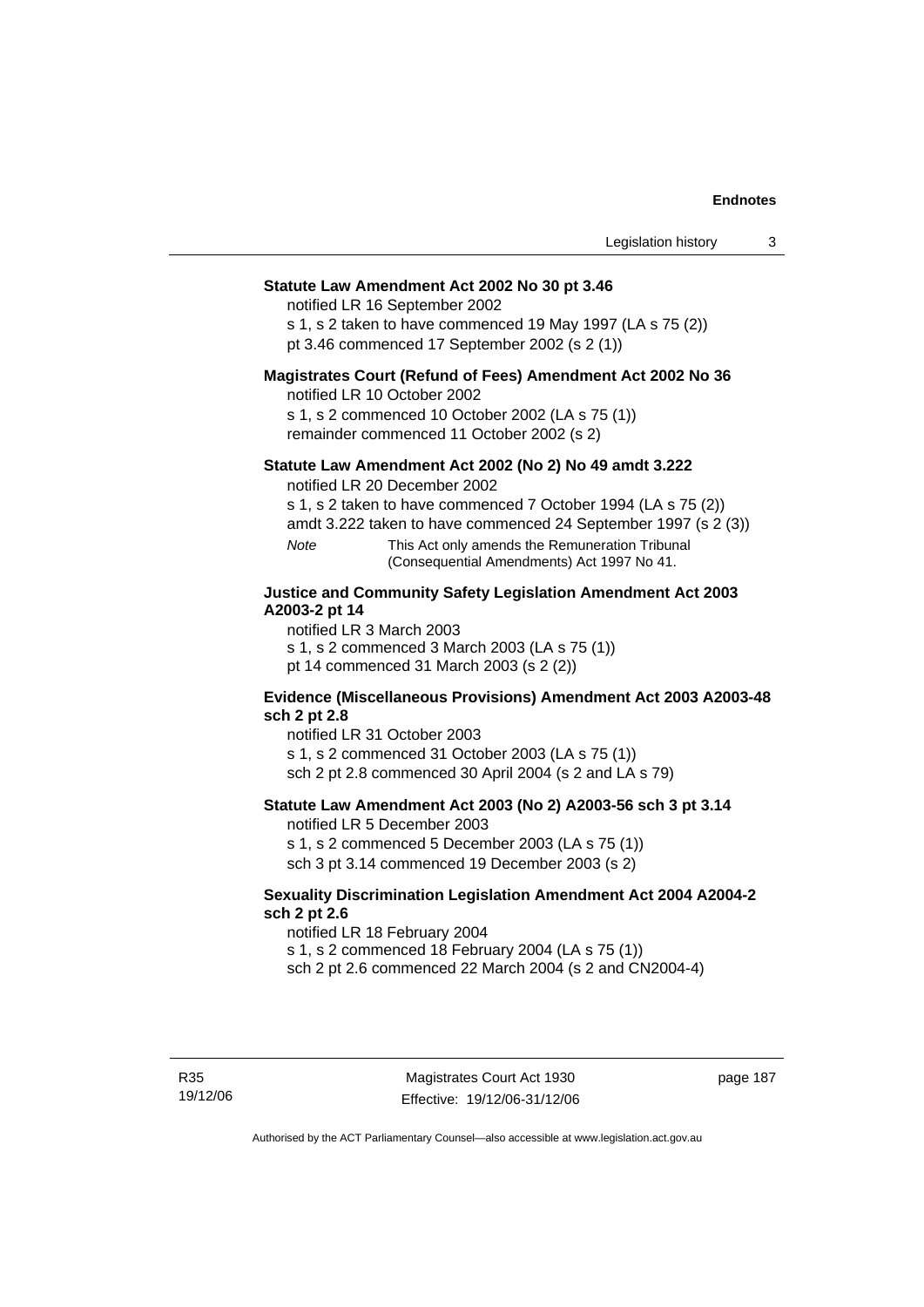| Legislation history |
|---------------------|
|                     |

#### **Bail Amendment Act 2004 A2004-14 sch 2 pt 2.2**

notified LR 26 March 2004 s 1, s 2 commenced 26 March 2004 (LA s 75 (1)) sch 2 pt 2.2 commenced 26 June 2004 (s 2 (1))

#### **Criminal Code (Theft, Fraud, Bribery and Related Offences) Amendment Act 2004 A2004-15 sch 3 pt 3.4**

notified LR 26 March 2004 s 1, s 2 commenced 26 March 2004 (LA s 75 (1)) sch 3 pt 3.4 commenced 9 April 2004 (s 2 (1))

#### **Statute Law Amendment Act 2004 A2004-42 sch 1 pt 1.4**

notified LR 11 August 2004 s 1, s 2 commenced 11 August 2004 (LA s 75 (1)) amdt 1.10, amdt 1.11 commenced 30 September 2004(s 2 (2) and see Litter Act 2004 A2004-47, s 2 and CN2004-22) sch 1 pt 1.4 remainder commenced 25 August 2004 (s 2 (1))

#### **Litter Act 2004 A2004-47 sch 1**

notified LR 16 August 2004 s 1, s 2 commenced 16 August 2004 (LA s 75 (1)) sch 1 commenced 30 September 2004 (s 2 and CN2004-22)

#### **Court Procedures (Consequential Amendments) Act 2004 A2004-60 sch 1 pt 1.40, pt 1.51 (in part)**

notified LR 2 September 2004 s 1, s 2 commenced 2 September 2004 (LA s 75 (1)) sch 1 pt 1.40, pt 1.51 commenced 10 January 2005 (s 2 and see Court Procedures Act 2004 A2004-59, s 2 and CN2004-29)

#### **Justice and Community Safety Legislation Amendment Act 2005 A2005-5 pt 8**

notified LR 23 February 2005 s 1, s 2 commenced 23 February 2005 (LA s 75 (1)) pt 8 commenced 24 February 2005 (s 2 (2))

#### **Crimes Amendment Act 2005 A2005-7 pt 4**

notified LR 23 February 2005

s 1, s 2 commenced 23 February 2005 (LA s 75 (1))

pt 4 commenced 24 February 2005 (s 2)

page 188 Magistrates Court Act 1930 Effective: 19/12/06-31/12/06

R35 19/12/06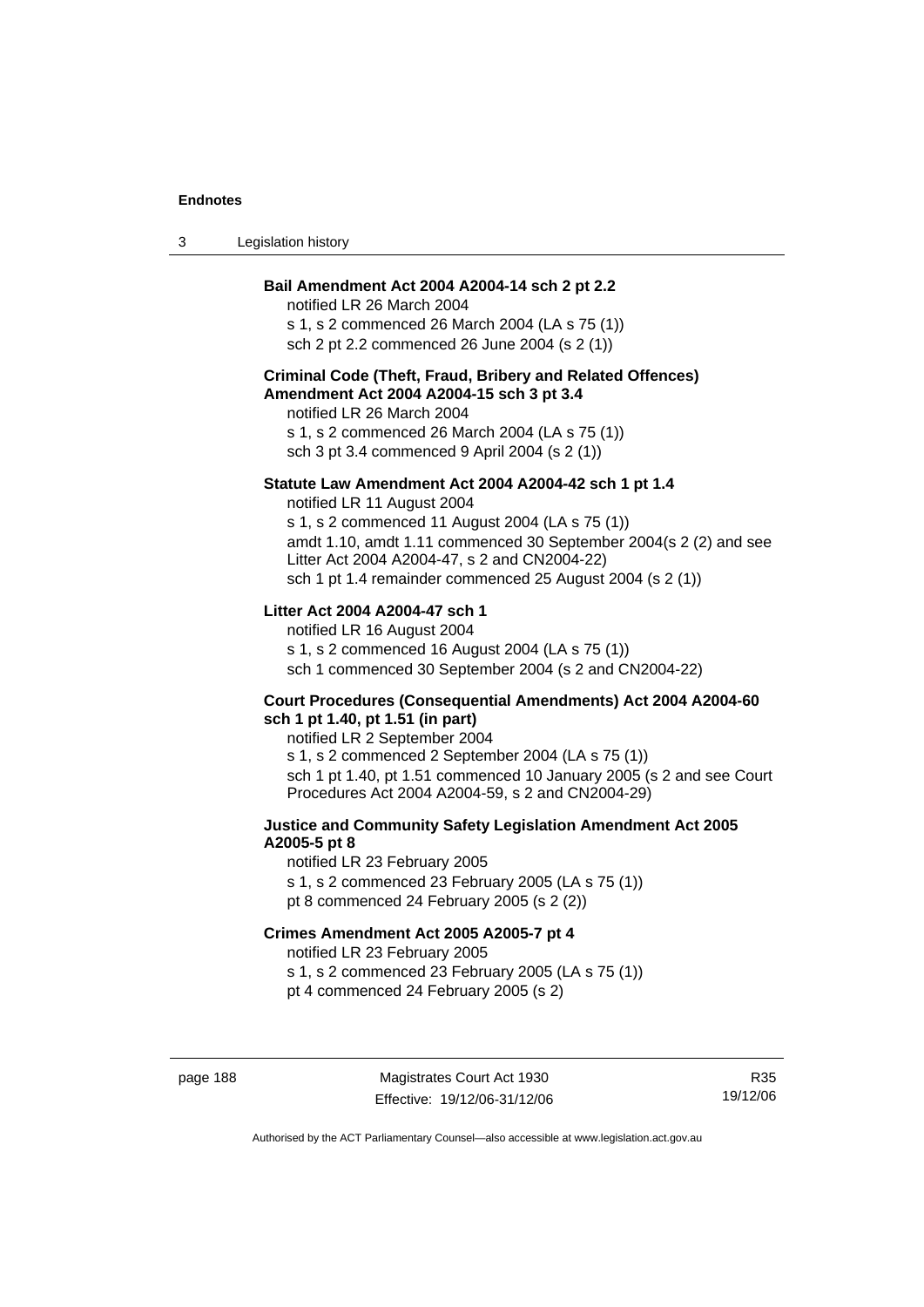#### **Domestic Violence and Protection Orders Amendment Act 2005 A2005-13 sch 1 pt 1.12**

notified LR 24 March 2005 s 1, s 2 commenced 24 March 2005 (LA s 75 (1)) sch 1 pt 1.12 commenced 25 March 2005 (s 2)

#### **Statute Law Amendment Act 2005 A2005-20 sch 3 pt 3.35**

notified LR 12 May 2005

s 1, s 2 taken to have commenced 8 March 2005 (LA s 75 (2)) sch 1 pt 3.35 commenced 2 June 2005 (s 2 (1))

#### **Criminal Code (Administration of Justice Offences) Amendment Act 2005 A2005-53 sch 1 pt 1.20**

notified LR 26 October 2005 s 1, s 2 commenced 26 October 2005 (LA s 75 (1)) sch 1 pt 1.20 commenced 23 November 2005 (s 2)

#### **Justice and Community Safety Legislation Amendment Act 2005 (No 4) A2005-60 sch 1 pt 1.19**

notified LR 1 December 2005

s 1, s 2 taken to have commenced 23 November 2005 (LA s 75 (2)) sch 1 pt 1.19 commenced 22 December 2005 (s 2 (4))

#### **Sentencing Legislation Amendment Act 2006 A2006-23 sch 1 pt 1.27**  notified LR 18 May 2006

s 1, s 2 commenced 18 May 2006 (LA s 75 (1)) sch 1 pt 1.27 commenced 2 June 2006 (s 2 (1) and see Crimes (Sentence Administration) Act 2005 A2005-59 s 2, Crimes (Sentencing) Act 2005 A2005-58, s 2 and LA s 79)

**Justice and Community Safety Legislation Amendment Act 2006 A2006-40 sch 2 pt 2.23 (as am by A2006-55 pt 4)**  notified LR 28 September 2006

s 1, s 2 commenced 28 September 2006 (LA s 75 (1)) sch 2 pt 2.23 commences 1 January 2007 (s 2 (4))

## **Court Legislation Amendment Act 2006 A2006-55 pt 4, pt 5**  notified LR 18 December 2006

s 1, s 2 commenced 18 December 2006 (LA s 75 (1)) pt 4 commences 1 January 2007 (LA s 79A and A2006-40)

pt 5 commenced 19 December 2006 (s 2)

R35 19/12/06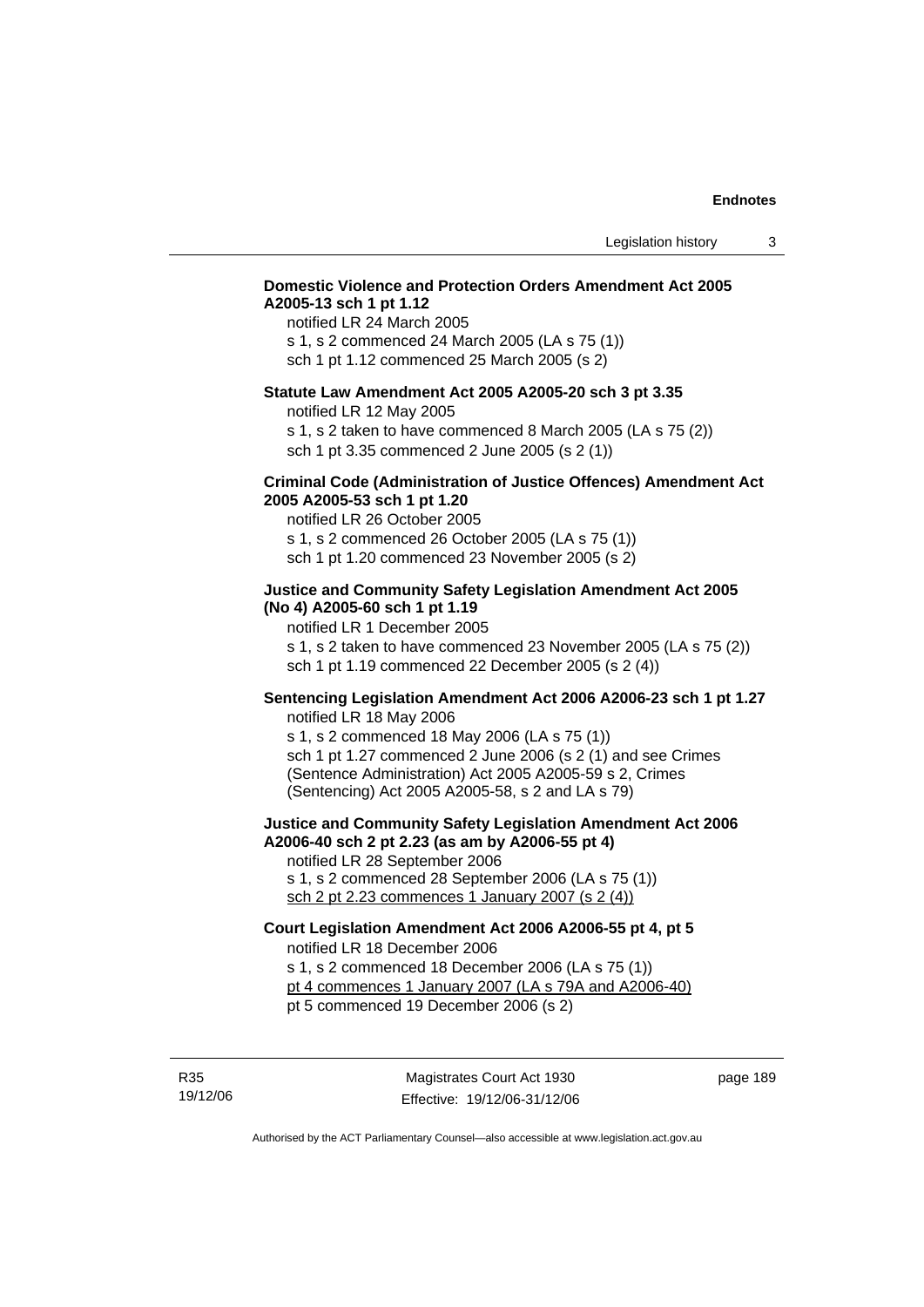4 Amendment history

## **4 Amendment history**

The *Magistrates Court (Enforcement of Judgments) Act 1994* No 61 s 28 amended the Act by reversing the order of masculine and feminine pronouns. The amendments have been incorporated in the republication but have not been noted in the amendment history.

|          | <b>Title</b><br>title               | am 1985 No 67                                                                                                                                                                                                                                                                                   |     |
|----------|-------------------------------------|-------------------------------------------------------------------------------------------------------------------------------------------------------------------------------------------------------------------------------------------------------------------------------------------------|-----|
|          | Preliminary<br>ch 1 hdg             | ins A2004-60 amdt 1.181                                                                                                                                                                                                                                                                         |     |
|          | <b>Preliminary</b><br>pt 1 hdg      | om A2004-60 amdt 1.181                                                                                                                                                                                                                                                                          |     |
|          | <b>Name of Act</b><br>s 1           | sub A2003-56 amdt 3.161                                                                                                                                                                                                                                                                         |     |
|          | <b>Dictionary</b><br>s 2            | om 1978 No 46<br>ins A2004-60 amdt 1.182<br>am A2005-20 amdt 3.193                                                                                                                                                                                                                              |     |
|          | <b>Notes</b><br>s 3                 | om 1994 No 61<br>ins A2004-60 amdt 1.182<br>(2), (3) exp 10 January 2006 (s 3 (3))                                                                                                                                                                                                              |     |
|          | s 3A                                | Offences against Act-application of Criminal Code etc<br>ins A2005-53 amdt 1.107<br>om A2006-55 s 12                                                                                                                                                                                            |     |
|          | ch 2 hdg                            | <b>Magistrates Court and magistrates</b><br>ins A2004-60 amdt 1.184                                                                                                                                                                                                                             |     |
|          | pt 2 hdg                            | Appointment and jurisdiction of magistrates<br>renum as pt 2.2 hdg                                                                                                                                                                                                                              |     |
|          | The court<br>pt $2.1$ hdg           | ins A2004-60 amdt 1.184                                                                                                                                                                                                                                                                         |     |
|          | <b>Constitution of court</b><br>s 4 | orig s 4 am 1937 No 28; 1953 No 14<br>sub 1958 No 12<br>am 1968 No 25; 1972 No 37<br>om 1974 No 14<br>(prev s 18) am 1940 No 20; 1985 No 67; ord 1990 No 5; 2001<br>No 44 amdt 1.2750; A2004-60 amdt 1.195, amdt 1.196<br>reloc by A2004-60 amdt 1.197<br>am A2005-20 amdt 3.194; A2006-55 s 13 |     |
| page 190 |                                     | Magistrates Court Act 1930                                                                                                                                                                                                                                                                      | R35 |

Effective: 19/12/06-31/12/06

19/12/06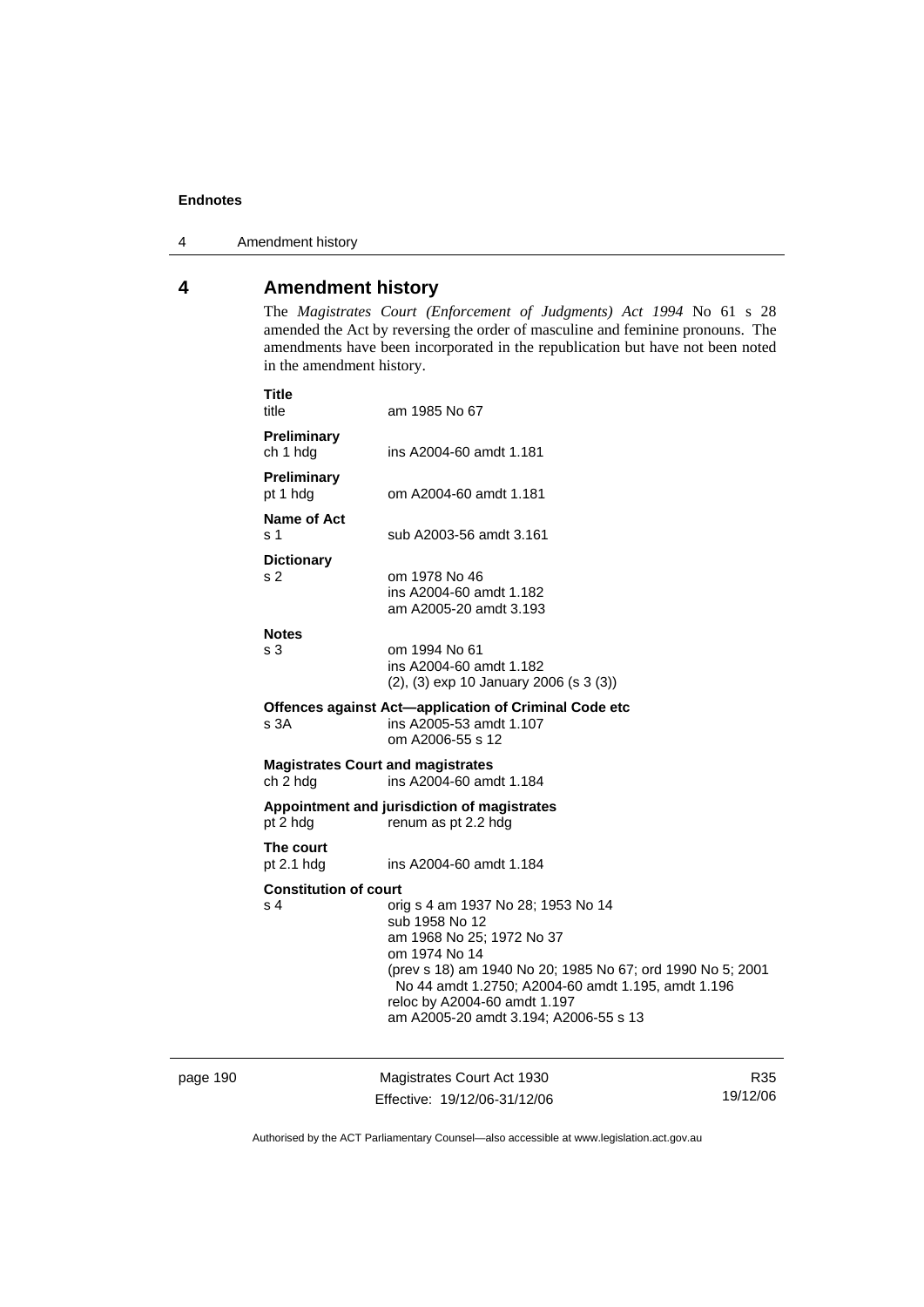#### **Arrangement of court business**

| s 5                              | <u>stangement or court business</u><br>am 1937 No 28; 1938 No 35; 1951 No 7; 1951 No 12; 1953<br>No 14;1958 No 12; 1967 No 1; 1968 No 25; 1973 No 48;<br>1976 No 42; 1980 No 4; 1984 No 62; 1985 No 17; 1985<br>No 41; 1985 No 67; 1986 No 74; 1989 No 59; 1989 No 60;<br>ord 1990 No 5; 1991 No 38; 1991 No 44; 1992 No 9; 1993<br>No 4; 1993 No 91; 1994 No 4; 1996 No 6; 1996 No 82; 1997<br>No 96; 1998 No 67; 1999 No 22 s 18; 1999 No 66 sch 3;<br>1999 No 79 s 5 sch 3; 2001 No 44 amdt 1.2748<br>om A2004-60 amdt 1.183<br>ins A2005-20 amdt 3.195 |
|----------------------------------|------------------------------------------------------------------------------------------------------------------------------------------------------------------------------------------------------------------------------------------------------------------------------------------------------------------------------------------------------------------------------------------------------------------------------------------------------------------------------------------------------------------------------------------------------------|
| pt $2.2$ hdg                     | Appointment and jurisdiction of magistrates<br>(prev pt 2 hdg) renum A2004-60 amdt 1.184                                                                                                                                                                                                                                                                                                                                                                                                                                                                   |
| div 2.2.1 hdg                    | Magistrates other than special magistrates<br>(prev pt 2 div 1 hdg) ins 1977 No 4<br>am 1985 No 67<br>renum as div 2.1 hdg R8 LA<br>sub and renum A2004-60 amdt 1.186<br>sub A2005-20 amdt 3.196                                                                                                                                                                                                                                                                                                                                                           |
| s 6                              | Meaning of <i>magistrate</i> in div 2.2.1<br>sub 1951 No 12<br>am ord 1990 No 5<br>om A2004-60 amdt 1.183<br>ins A2005-20 amdt 3.196                                                                                                                                                                                                                                                                                                                                                                                                                       |
| s 6A hdg<br>s 6A                 | Meaning of <i>magistrate</i> in div 2.2.1<br>sub A2004-60 amdt 1.187<br>ins 1977 No 4<br>am 1985 No 67<br>om A2005-20 amdt 3.196                                                                                                                                                                                                                                                                                                                                                                                                                           |
| s 7                              | Appointment of Chief Magistrate and other magistrates<br>sub 1949 No 13<br>am 1951 No 7; 1951 No 12; 1973 No 48<br>sub 1977 No 4; 1985 No 67<br>am ord 1990 No 5<br>sub A2005-20 amdt 3.196                                                                                                                                                                                                                                                                                                                                                                |
| s 7A                             | Eligibility for appointment as magistrate<br>ins A2005-20 amdt 3.196                                                                                                                                                                                                                                                                                                                                                                                                                                                                                       |
| Seniority of magistrates<br>s 7B | ins A2005-20 amdt 3.196                                                                                                                                                                                                                                                                                                                                                                                                                                                                                                                                    |
| s 7C                             | <b>Conditions of appointment of magistrates</b><br>ins A2005-20 amdt 3.196                                                                                                                                                                                                                                                                                                                                                                                                                                                                                 |

R35 19/12/06

Magistrates Court Act 1930 Effective: 19/12/06-31/12/06 page 191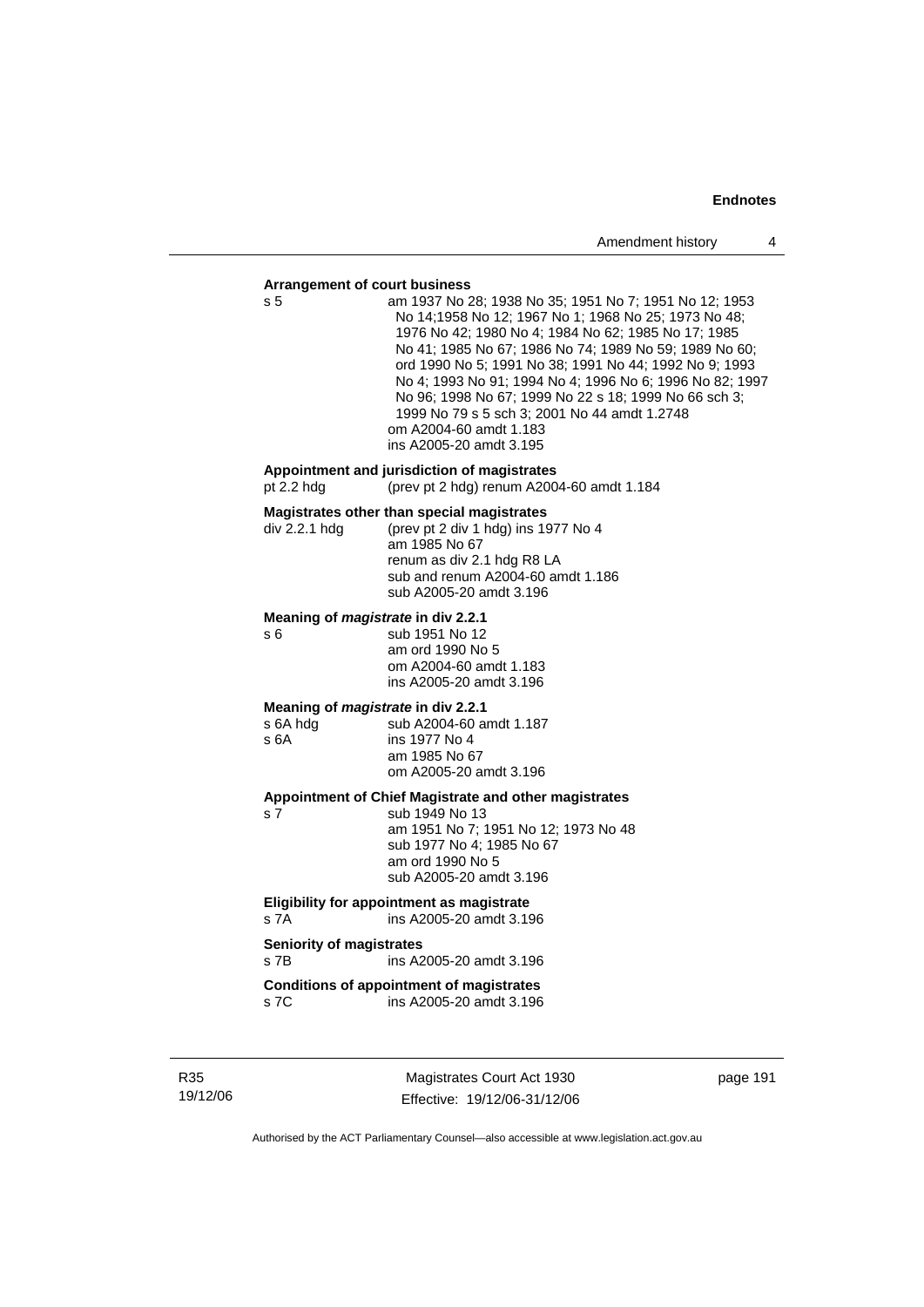| 4 | Amendment history |
|---|-------------------|
|---|-------------------|

**Term of appointment of magistrates**  s 7D ins A2005-20 amdt 3.196 **Acting Chief Magistrate**  s 7E ins A2005-20 amdt 3.196 **Retirement**  ins A2005-20 amdt 3.196 **Magistrates not to do other work**  s 7G ins A2005-20 amdt 3.196 **Rights of public servants**  ins A2005-20 amdt 3.196 **Special magistrates**  div 2.2.2 hdg (prev pt 2 div 2 hdg) ins 1977 No 4 renum as div 2.2 hdg R8 LA renum A2004-60 amdt 1.189 sub A2005-20 amdt 3.197 **Appointment of special magistrates**  s 8 am 1949 No 13 sub 1977 No 4 am 1997 No 96 sub A2005-20 amdt 3.197 **Term of appointment of special magistrates**  s 8A ins 1973 No 48 om 1977 No 4 ins A2005-20 amdt 3.197 **Conditions of appointment of special magistrates**  s 8B ins 1973 No 48 om 1977 No 4 ins A2005-20 amdt 3.197 **Registrar and other court officers**  div 2.2.3 hdg (prev pt 2 div 3 hdg) ins 1977 No 4 am 1985 No 67; 1991 No 44 renum as div 2.3 hdg R8 LA sub and renum A2004-60 amdt 1.190 sub A2005-20 amdt 3.198 **Appointment of registrar etc**  s 9 sub 1977 No 4 am 1985 No 67 om A2005-20 amdt 3.196 ins A2005-20 amdt 3.198 **Staff assisting registrar**  s 9A ins A2005-20 amdt 3.198

page 192 Magistrates Court Act 1930 Effective: 19/12/06-31/12/06

R35 19/12/06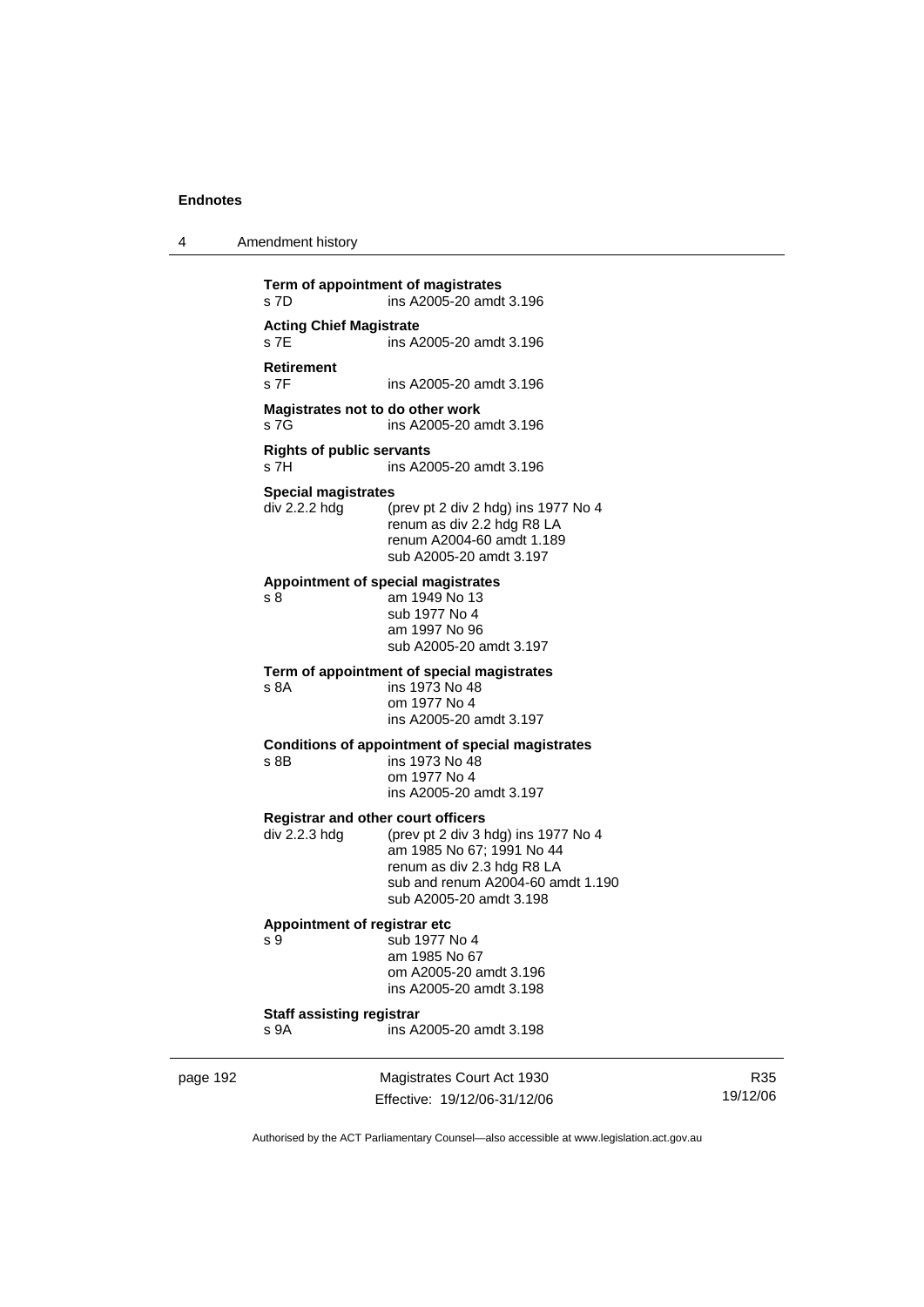Amendment history 4

| s 9B                             | ins A2005-20 amdt 3.198                                  |
|----------------------------------|----------------------------------------------------------|
|                                  | sub A2006-40 amdt 2.129 (as am A2006-55 s 10)            |
|                                  | Terms and conditions of appointment                      |
| s 10                             | am 1938 No 35; 1973 No 48                                |
|                                  | sub 1977 No 4                                            |
|                                  | am ord 1990 No 5                                         |
|                                  | sub 1997 No 41                                           |
|                                  | om A2005-20 amdt 3.196                                   |
| <b>Tenure of office</b>          |                                                          |
| s 10A                            | ins 1977 No 4                                            |
|                                  | om A2005-20 amdt 3.196                                   |
| <b>Resignation</b>               |                                                          |
| $s$ 10 $B$                       | ins 1977 No 4                                            |
|                                  | am ord 1990 No 5<br>om A2005-20 amdt 3.196               |
|                                  |                                                          |
| <b>Acting Chief Magistrate</b>   |                                                          |
| s, 10C                           | ins 1977 No 4                                            |
|                                  | am 1985 No 67; ord 1990 No 5<br>om A2005-20 amdt 3.196   |
|                                  |                                                          |
| Retirement                       |                                                          |
| s 10D                            | ins 1977 No 4<br>sub 1994 No 10                          |
|                                  | om A2005-20 amdt 3.196                                   |
|                                  |                                                          |
| $s$ 10 $F$                       | Magistrates not to undertake other work<br>ins 1977 No 4 |
|                                  | am 1993 No 4; 1996 No 6                                  |
|                                  | om A2005-20 amdt 3.196                                   |
| <b>Rights of public servants</b> |                                                          |
| s 10F                            | ins 1977 No 4                                            |
|                                  | sub 1994 No 38                                           |
|                                  | om A2005-20 amdt 3.196                                   |
|                                  | Arrangement of business of courts                        |
| s 10G                            | ins 1977 No 4                                            |
|                                  | am 1985 No 67; 1986 No 74; 1994 No 66                    |
|                                  | sub 1999 No 12                                           |
|                                  | am 1999 No 61 s 6; 1999 No 64 s 4 sch 2; A2004-60        |
|                                  | amdt 1.188<br>om A2005-20 amdt 3.196                     |

Magistrates Court Act 1930 Effective: 19/12/06-31/12/06 page 193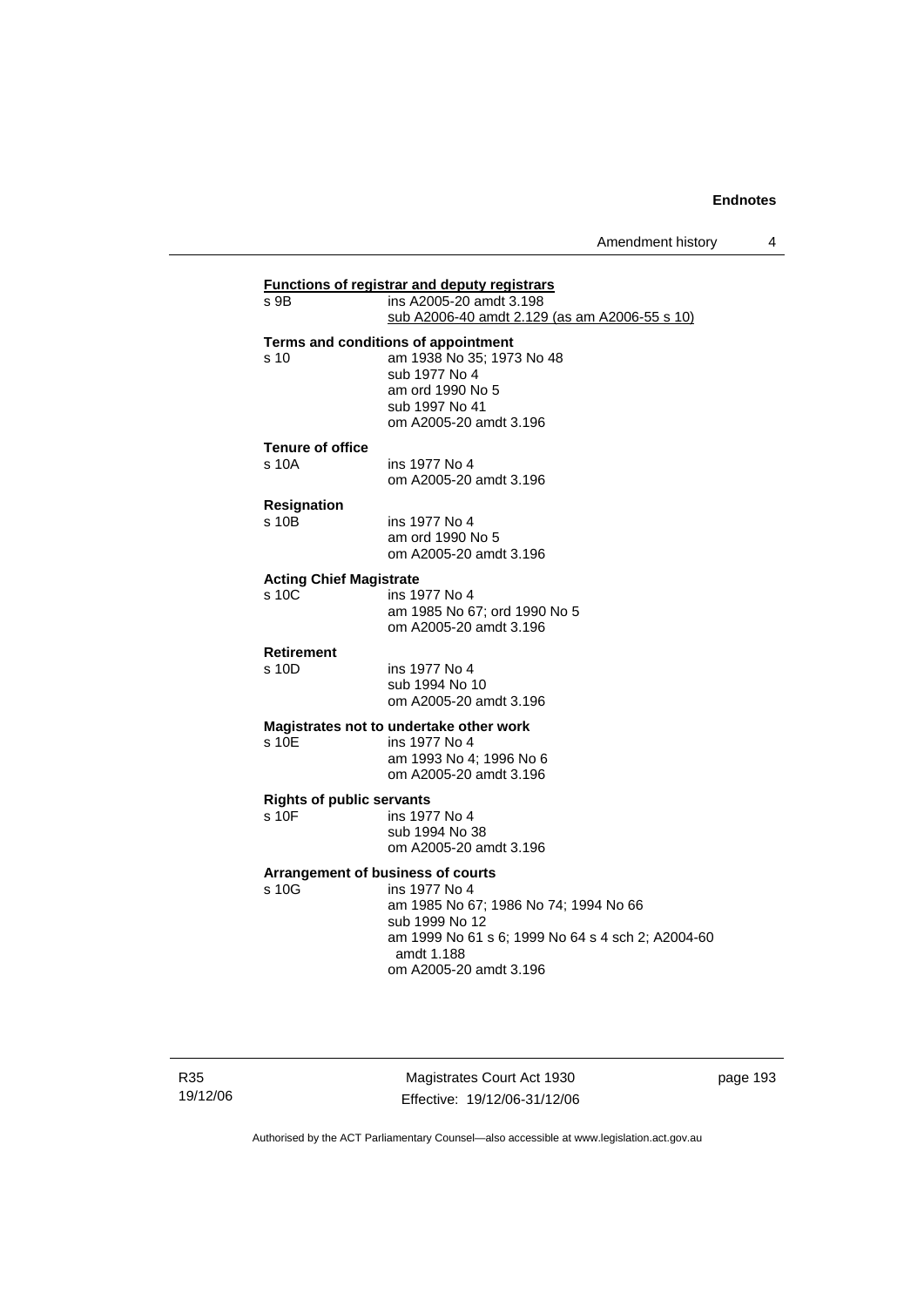4 Amendment history

#### **Appointment of special magistrates**

| s 10H                   | ins 1977 No 4          |
|-------------------------|------------------------|
|                         | am ord 1990 No 5       |
|                         | om A2005-20 amdt 3.197 |
| <b>Tenure of office</b> |                        |
| s 10J                   | ins 1977 No 4          |
|                         | sub 1994 No 10         |
|                         | am 1996 No 6           |
|                         | om A2005-20 amdt 3.197 |
| <b>Resignation</b>      |                        |
| s 10K                   | ins 1977 No 4          |

 am ord 1990 No 5 om A2005-20 amdt 3.197

#### **Terms and conditions of appointment**

| s 10L | ins 1977 No 4          |
|-------|------------------------|
|       | am ord 1990 No 5       |
|       | sub 1997 No 41         |
|       | om A2005-20 amdt 3.197 |
|       |                        |

#### **Appointment of registrar etc**

| am 1991 No 44             |
|---------------------------|
| ins 1977 No 4             |
| am 1985 No 67; 1991 No 44 |
| sub 1993 No 4             |
| om A2005-20 amdt 3.198    |
|                           |

#### **Staff assisting registrar**

| s 10MA | ins 1994 No 38         |
|--------|------------------------|
|        | om A2005-20 amdt 3.198 |

#### **Duties of registrar**

| s 10N hdq | am 1991 No 44          |
|-----------|------------------------|
| s 10N     | ins 1977 No 4          |
|           | am 1991 No 44          |
|           | om A2005-20 amdt 3.198 |
|           |                        |

#### **Jurisdiction of magistrates**

| div 2.2.4 hda | (prev pt 2 div 4 hdg) ins 1977 No 4 |
|---------------|-------------------------------------|
|               | renum as div 2.4 hdg R8 LA          |
|               | renum A2004-60 amdt 1.191           |
|               |                                     |

#### **Oath etc of office**

| s 10P | ins 1977 No 4                            |
|-------|------------------------------------------|
|       | am ord 1990 No 5; 2001 No 44 amdt 1.2749 |
|       | sub A2005-20 amdt 3.199                  |
|       |                                          |

# **Acts done beyond ACT**

renum as s 11

| page 194 |  |
|----------|--|
|----------|--|

page 194 Magistrates Court Act 1930 Effective: 19/12/06-31/12/06

R35 19/12/06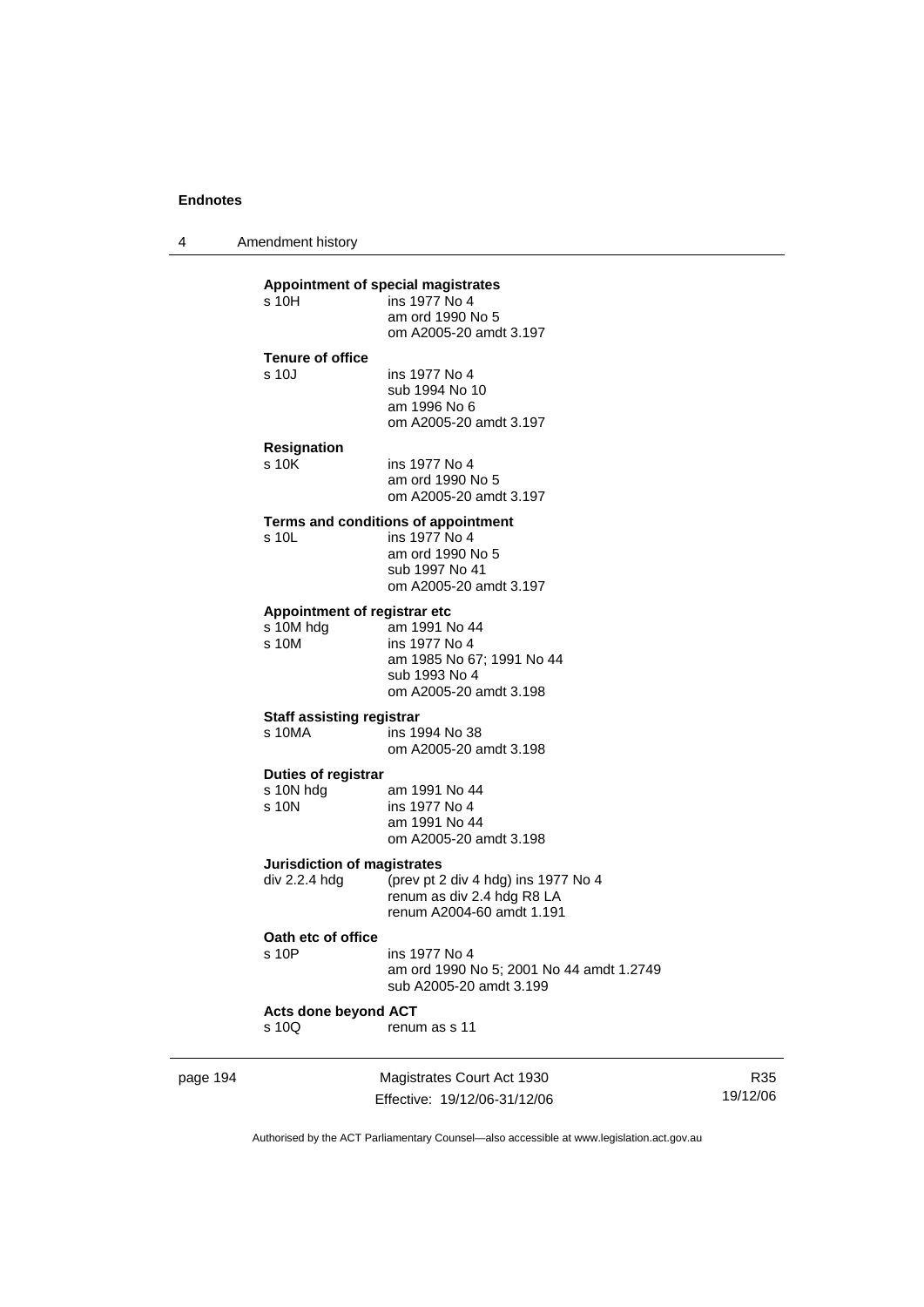#### **Acts done beyond ACT**

| s 11 hdg<br>s 11                                  | am 1991 No 44<br>orig s 11 am 1991 No 44; 1994 No 61; 1996 No 6<br>reloc to Magistrates Court Rules 1932, pt 19 as rule 99 by<br>A2005-20 amdt 3.202<br>(prev s 10Q) ins 1977 No 4<br>am A2005-20 amdt 3.200<br>renum A2005-20 amdt 3.201 |
|---------------------------------------------------|-------------------------------------------------------------------------------------------------------------------------------------------------------------------------------------------------------------------------------------------|
| Acts by magistrate out of court etc<br>s 12 hdg   | am 1991 No 44                                                                                                                                                                                                                             |
| s 12                                              | am 1937 No 28; 1986 No 74; 1991 No 44; 1996 No 6<br>sub A2005-20 amdt 3.203                                                                                                                                                               |
|                                                   | Making of enforcement order after case decided                                                                                                                                                                                            |
| s 13 hdg<br>s 13                                  | sub A2006-40 amdt 2.130<br>am 1991 No 44; 1994 No 61<br>sub A2005-20 amdt 3.203; A2006-23 amdt 1.220<br>am A2006-40 amdt 2.131                                                                                                            |
| <b>Warrants of execution after appeal</b><br>s 14 | om 1972 No 37                                                                                                                                                                                                                             |
|                                                   | Process not invalid only because of death of magistrate etc                                                                                                                                                                               |
| s 15 hdg<br>s 15                                  | am 1991 No 44<br>am 1991 No 44; 1994 No 61<br>sub A2005-20 amdt 3.204<br>am A2006-40 amdt 2.132                                                                                                                                           |
| Order instead of mandamus order                   |                                                                                                                                                                                                                                           |
| s 16 hdg<br>s 16                                  | sub A2006-40 amdt 2.133<br>am 1937 No 28; 1977 No 4; 1991 No 44; 1996 No 6;<br>A2004-60 amdt 1.192; A2006-40 amdt 2.134, amdt 2.135                                                                                                       |
| s 17 hdg<br>s 17                                  | Magistrates may exercise functions of justices of peace<br>sub A2005-20 amdt 3.205<br>am 1937 No 28; ord 1990 No 5                                                                                                                        |
| pt 2.3 hdg                                        | Protection of magistrates in execution of their office<br>ins A2004-60 amdt 1.193                                                                                                                                                         |
| s 17A                                             | Magistrate sued for act not within jurisdiction<br>(prev s 231) am 1937 No 28; 1953 No 14; 1994 No 61<br>reloc by A2004-60 amdt 1.370<br>am A2005-20 amdt 3.206, amdt 3.207                                                               |
| s 17B                                             | Magistrate sued for act not within jurisdiction<br>(prev s 232) reloc by A2004-60 amdt 1.370                                                                                                                                              |
|                                                   |                                                                                                                                                                                                                                           |

R35 19/12/06

Magistrates Court Act 1930 Effective: 19/12/06-31/12/06 page 195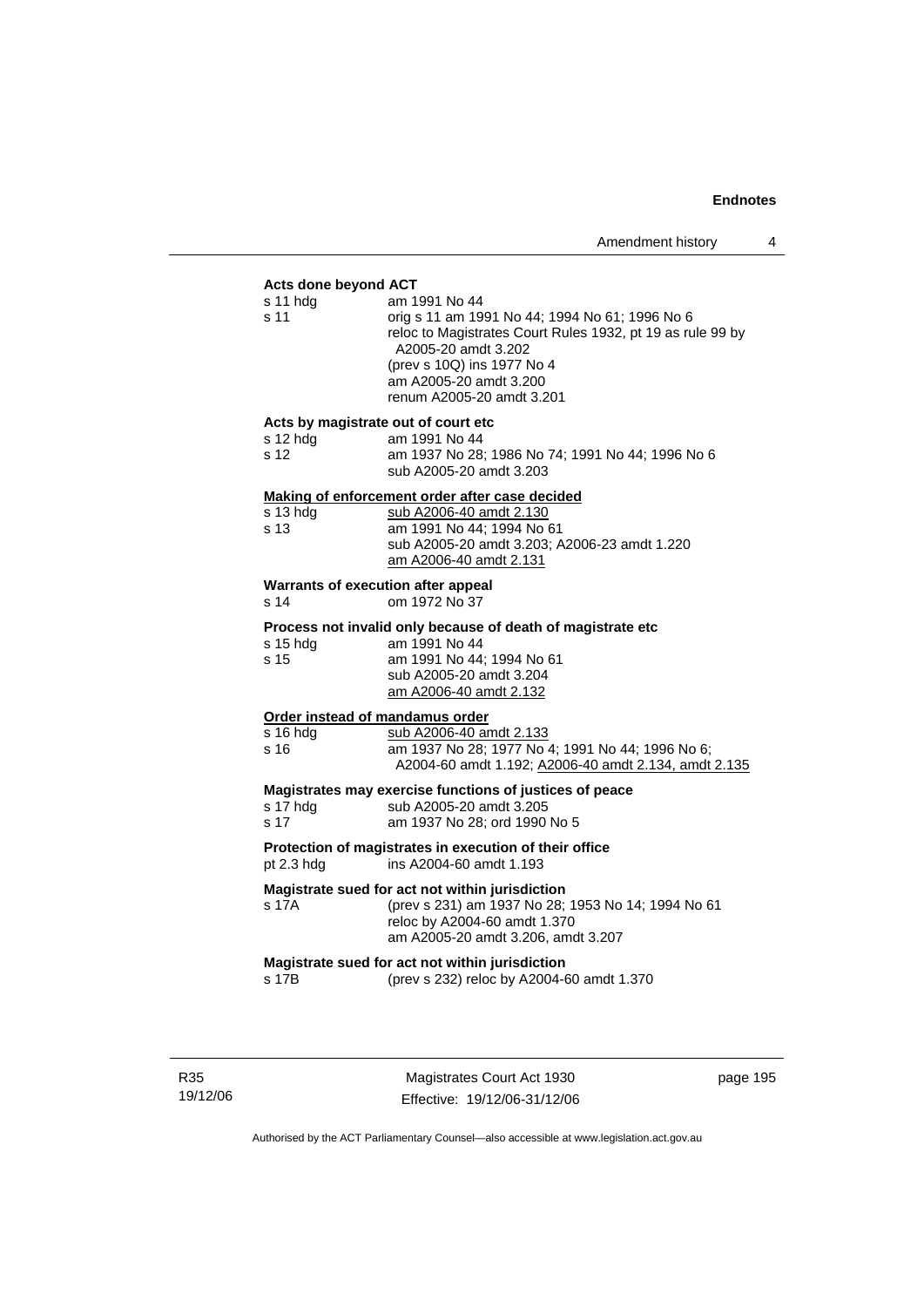| 4 | Amendment history                       |                                                                                                                                                                                                                |
|---|-----------------------------------------|----------------------------------------------------------------------------------------------------------------------------------------------------------------------------------------------------------------|
|   | s 17C hdg<br>s 17C                      | Committal or enforcement order by magistrate on order of court<br>sub A2006-40 amdt 2.136<br>(prev s 233) am 1994 No 61<br>reloc by A2004-60 amdt 1.370<br>am A2006-23 amdt 1.221; A2006-40 amdt 2.137         |
|   | s 17D                                   | No action for acts done under Supreme Court order<br>(prev s 234) am 1937 No 28<br>reloc by A2004-60 amdt 1.370<br>sub A2005-20 amdt 3.208                                                                     |
|   | s 17E                                   | No action if proceeding confirmed on appeal<br>(prev s 235) am 1994 No 61<br>reloc by A2004-60 amdt 1.370<br>am A2006-23 amdt 1.222, amdt 1.223; A2006-40<br>amdts 2.137-2.139                                 |
|   | Actions in cases prohibited<br>s 17F    | (prev s 236) am 1937 No 28<br>reloc by A2004-60 amdt 1.370<br>am A2005-20 amdt 3.209                                                                                                                           |
|   | <b>Payment into court</b><br>s 17G      | (prev s 239) am 1937 No 28; 1986 No 74<br>reloc by A2004-60 amdt 1.370<br>sub A2005-20 amdt 3.210                                                                                                              |
|   | s 17H                                   | No action against magistrate for judicial acts in Magistrates Court<br>(prev s 240) am 1985 No 67<br>reloc by A2004-60 amdt 1.370                                                                              |
|   | s 17l                                   | Magistrate sued for acts within magistrate's jurisdiction only liable in case of<br>malice and absence of reasonable and probable cause<br>(prev s 241) reloc by A2004-60 amdt 1.370<br>am A2005-20 amdt 3.211 |
|   | <b>Verdict for defendant</b><br>s 17J   | (prev s 242) am 1937 No 28; 1986 No 74<br>sub 1996 No 6<br>reloc by A2004-60 amdt 1.370                                                                                                                        |
|   | <b>Damages</b><br>s 17K                 | (prev s 243) am 1966 No 2<br>sub 1994 No 61<br>reloc by A2004-60 amdt 1.370                                                                                                                                    |
|   | <b>Criminal proceedings</b><br>ch 3 hdg | ins A2004-60 amdt 1.198                                                                                                                                                                                        |

page 196 Magistrates Court Act 1930 Effective: 19/12/06-31/12/06

R35 19/12/06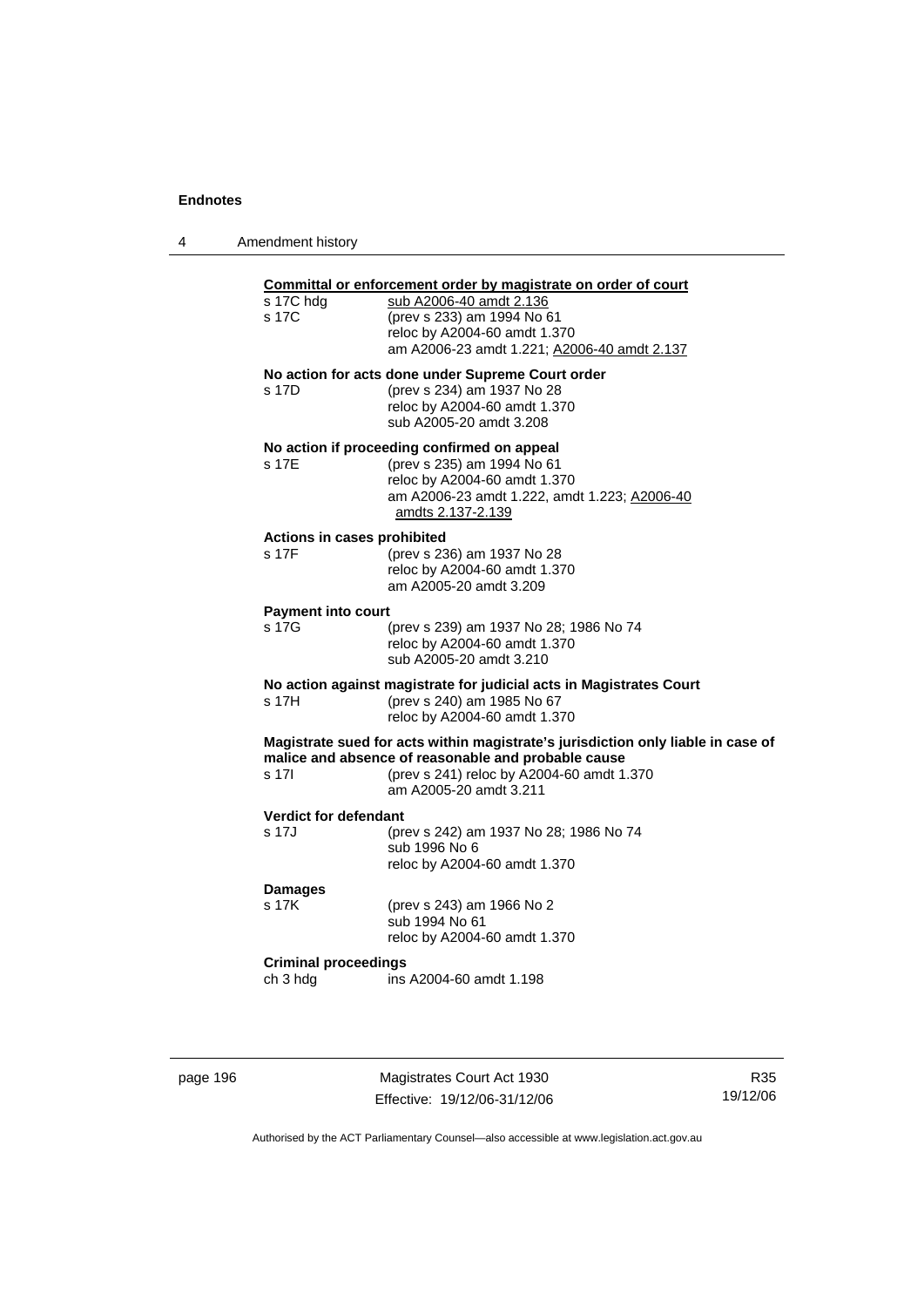Amendment history 4

| <b>Magistrates Court</b><br>pt 3 hdg       | sub 1985 No 67<br>om A2004-60 amdt 1.194                                                                                                                                                                                                                                                                                                                                                      |
|--------------------------------------------|-----------------------------------------------------------------------------------------------------------------------------------------------------------------------------------------------------------------------------------------------------------------------------------------------------------------------------------------------------------------------------------------------|
| Preliminary<br>pt 3.1 hdg                  | ins A2004-60 amdt 1.198                                                                                                                                                                                                                                                                                                                                                                       |
| div 3.1 hdg                                | <b>Establishment of Magistrates Court</b><br>(prev pt 3 div 1 hdg) am 1985 No 67<br>renum R8 LA<br>om A2004-60 amdt 1.194                                                                                                                                                                                                                                                                     |
| <b>Constitution of court</b><br>s 18       | reloc as s 4                                                                                                                                                                                                                                                                                                                                                                                  |
| div 3.2 hdg                                | <b>Jurisdiction of Magistrates Court</b><br>(prev pt 3 div 2 hdg) am 1985 No 67<br>renum R8 LA<br>om A2004-60 amdt 1.199                                                                                                                                                                                                                                                                      |
| Definitions for ch 3<br>s 18A              | ins A2004-60 amdt 1.198<br>def <i>administrator</i> ins A2004-60 amdt 1.198<br>om A2006-23 amdt 1.224<br>def <i>Crimes Act</i> ins A2004-60 amdt 1.198<br>def <i>decision</i> ins A2004-60 amdt 1.198<br>def <i>defendant</i> ins A2004-60 amdt 1.198<br>def escort ins A2004-60 amdt 1.198<br>om A2006-23 amdt 1.224<br>def superintendent ins A2004-60 amdt 1.198<br>om A2006-23 amdt 1.224 |
| <b>Criminal jurisdiction</b><br>pt 3.2 hdg | ins A2004-60 amdt 1.199                                                                                                                                                                                                                                                                                                                                                                       |
| <b>Jurisdiction of court</b><br>s 19       | am 1937 No 28; 1985 No 67; 1986 No 74; ord 1990 No 5;<br>1999 No 66 sch 3; 2001 No 44 amdt 1.2751; 2001 No 56<br>amdt 3.447, amdt 3.448; A2004-60 amdt 1.200; A2005-20<br>amdt 3.212                                                                                                                                                                                                          |
| Civil jurisdiction of the court<br>s 20    | am 1936 No 13; 1967 No 1; 1969 No 12; 1977 No 4<br>om 1986 No 74                                                                                                                                                                                                                                                                                                                              |
| s 20A                                      | Civil jurisdiction of court in action for nuisance<br>ins 1961 No 2<br>am 1967 No 1<br>om 1986 No 74                                                                                                                                                                                                                                                                                          |

R35 19/12/06

Magistrates Court Act 1930 Effective: 19/12/06-31/12/06 page 197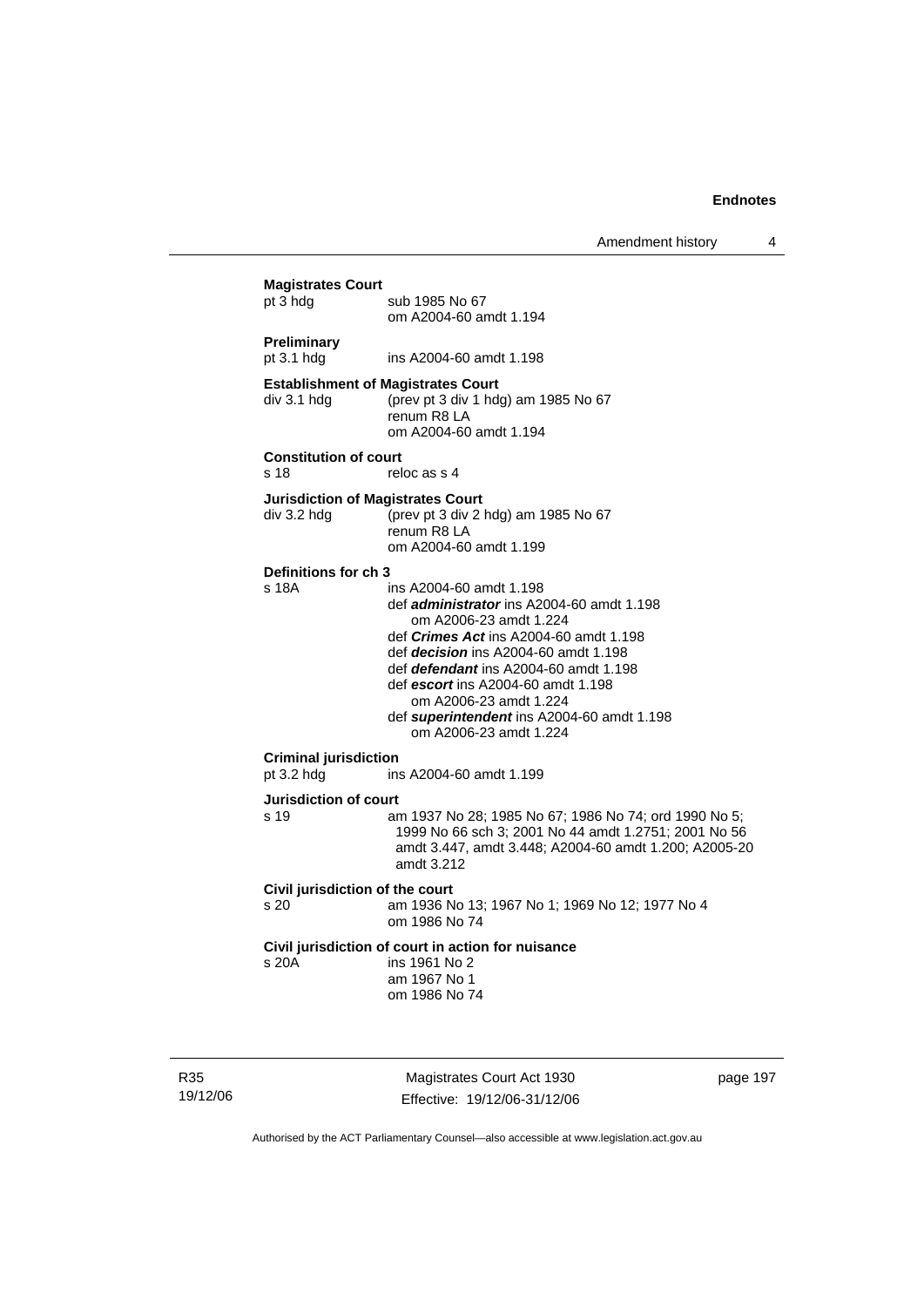| 4 | Amendment history |
|---|-------------------|
|---|-------------------|

**Jurisdiction of court if defendant absent from ACT**  s 21 am 1937 No 28; 1958 No 12; 1986 No 74; 1996 No 6 **Ex parte order may be set aside**  s 23 am 1970 No 15 sub 1974 No 14 am 1979 No 33; 1986 No 74; 1989 No 60; 1991 No 44; 1991 No 112; 1993 No 4; 1993 No 48; 1998 No 25; A2004-60 amdts 1.201-1.209 reloc to Magistrates Court Rules 1932, pt 4 as rule 10 by A2004-60 amdt 1.210 **Ex parte conviction may be set aside on application by informant**  s 23AA ins 1982 No 3 am A2004-60 amdts 1.211-1.215 reloc to Magistrates Court Rules 1932, pt 4 as rule 11 by A2004-60 amdt 1.216 **Requests under conventions regarding legal proceedings in civil and commercial matters**  s 23A ins 1932 No 21 om A2004-60 amdt 1.217 **Rectification of certain orders etc**  s 23B ins 1985 No 18 am 1991 No 44; A2004-60 amdt 1.218; A2005-20 amdt 3.213, amdt 3.214 om A2006-23 amdt 1.225 **Beginning criminal proceedings**  pt 3.3 hdg (prev pt 4 hdg) sub and renum A2004-60 amdt 1.219 **Beginning criminal proceedings—general**  div 3.3.1 hdg (prev pt 4 div 1 hdg) renum as div 4.1 hdg R8 LA sub and renum A2004-60 amdt 1.220 **Cases excepted from court's jurisdiction**  s 24 om 1986 No 74 **Removal of civil cases to the Supreme Court**  s 24A ins 1937 No 28 om 1986 No 74 **Procedure after removal of cases**  s 24B ins 1937 No 28 am 1953 No 14; 1980 No 10; 1985 No 67 om 1986 No 74

page 198 Magistrates Court Act 1930 Effective: 19/12/06-31/12/06

R35 19/12/06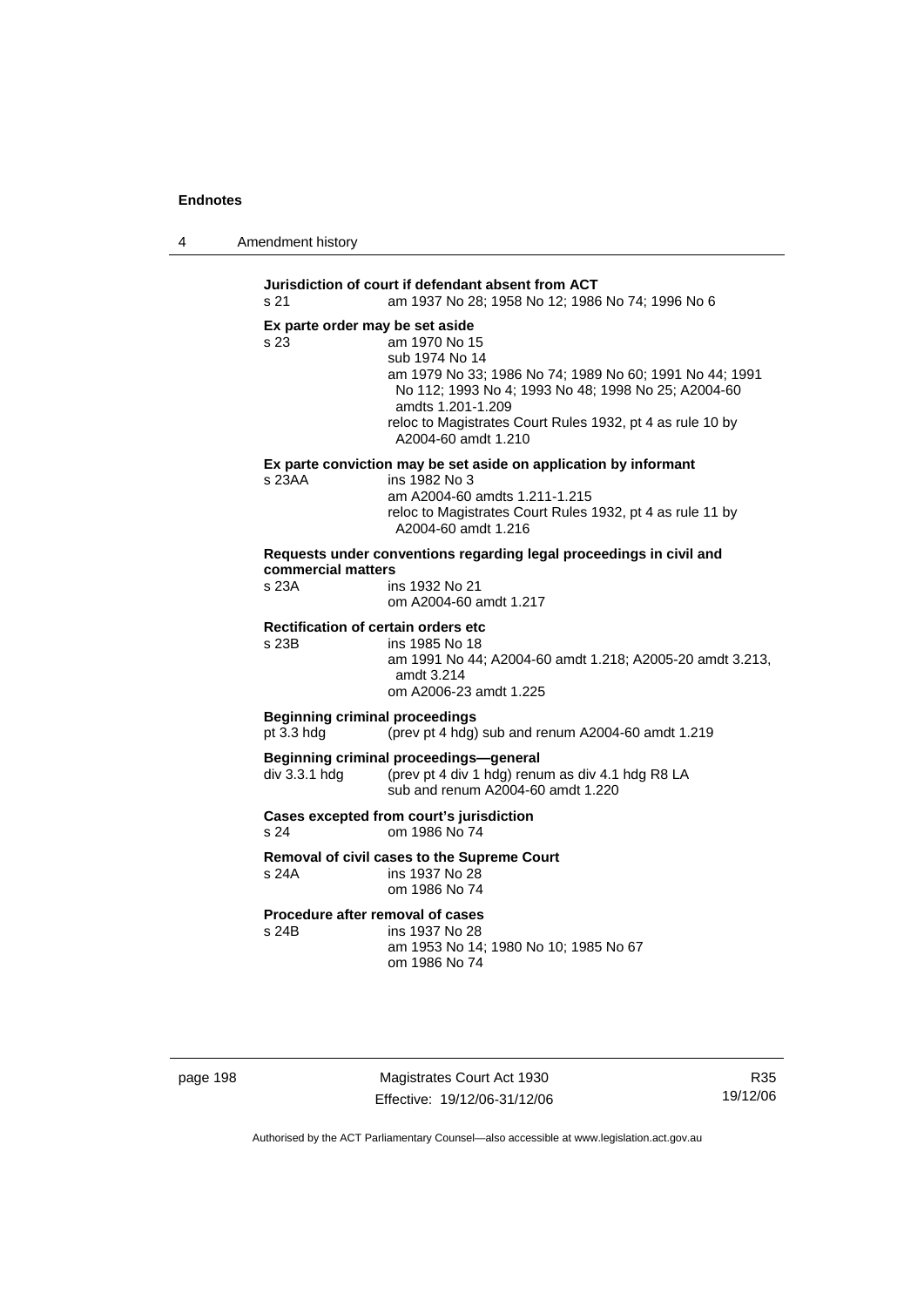|                                          | Amendment history                                                                                                  | 4 |
|------------------------------------------|--------------------------------------------------------------------------------------------------------------------|---|
| <b>Informations</b><br>s 25              | sub 1974 No 14<br>am 1986 No 74; 1996 No 6<br>sub A2005-20 amdt 3.215                                              |   |
| <b>Informations</b><br>$div$ 3.3.2 hdg   | (prev pt 4 div 2 hdg) renum as div 4.2 hdg R8 LA<br>renum A2004-60 amdt 1.221                                      |   |
| <b>Laying of informations</b><br>s 26    | am 1991 No 38; 1993 No 4; 1994 No 4                                                                                |   |
| s 27                                     | Description of people and property and of offences<br>am ord 1990 No 5                                             |   |
| s 27A                                    | Authority to appear etc in place of informant<br>ins 1974 No 14<br>om 1985 No 17                                   |   |
| Form of information<br>s 30              | sub A2005-20 amdt 3.216                                                                                            |   |
| <b>Limitation of proceedings</b><br>s 31 | am 1989 No 59; ord 1990 No 5; 1996 No 6; 1999 No 59 s 3<br>om 2001 No 63 s 58                                      |   |
| s 32                                     | Commencement of action by entry of complaint<br>am 1961 No 2<br>om 1986 No 74                                      |   |
| s 33                                     | Complaint may be for 1 or more matters<br>am 1967 No 1; 1969 No 12; 1977 No 4<br>om 1986 No 74                     |   |
| s 34                                     | Demands not to be divided into 2 suits or complaints<br>om 1986 No 74                                              |   |
| Infant may sue<br>s 35                   | am 1974 No 47<br>om 1986 No 74                                                                                     |   |
| Copy of information or complaint<br>s 36 | om 1986 No 74                                                                                                      |   |
| Summonses<br>div 3.3.3 hdg               | (prev pt 4 div 4 hdg) renum as div 4.4 hdg R8 LA<br>renum A2004-60 amdt 1.221                                      |   |
| s 37                                     | When magistrate may issue summons<br>am 1986 No 74; 1989 No 55; ord 1990 No 5; 1991 No 38;<br>1993 No 4; 1996 No 6 |   |
|                                          |                                                                                                                    |   |

R35 19/12/06

Magistrates Court Act 1930 Effective: 19/12/06-31/12/06 page 199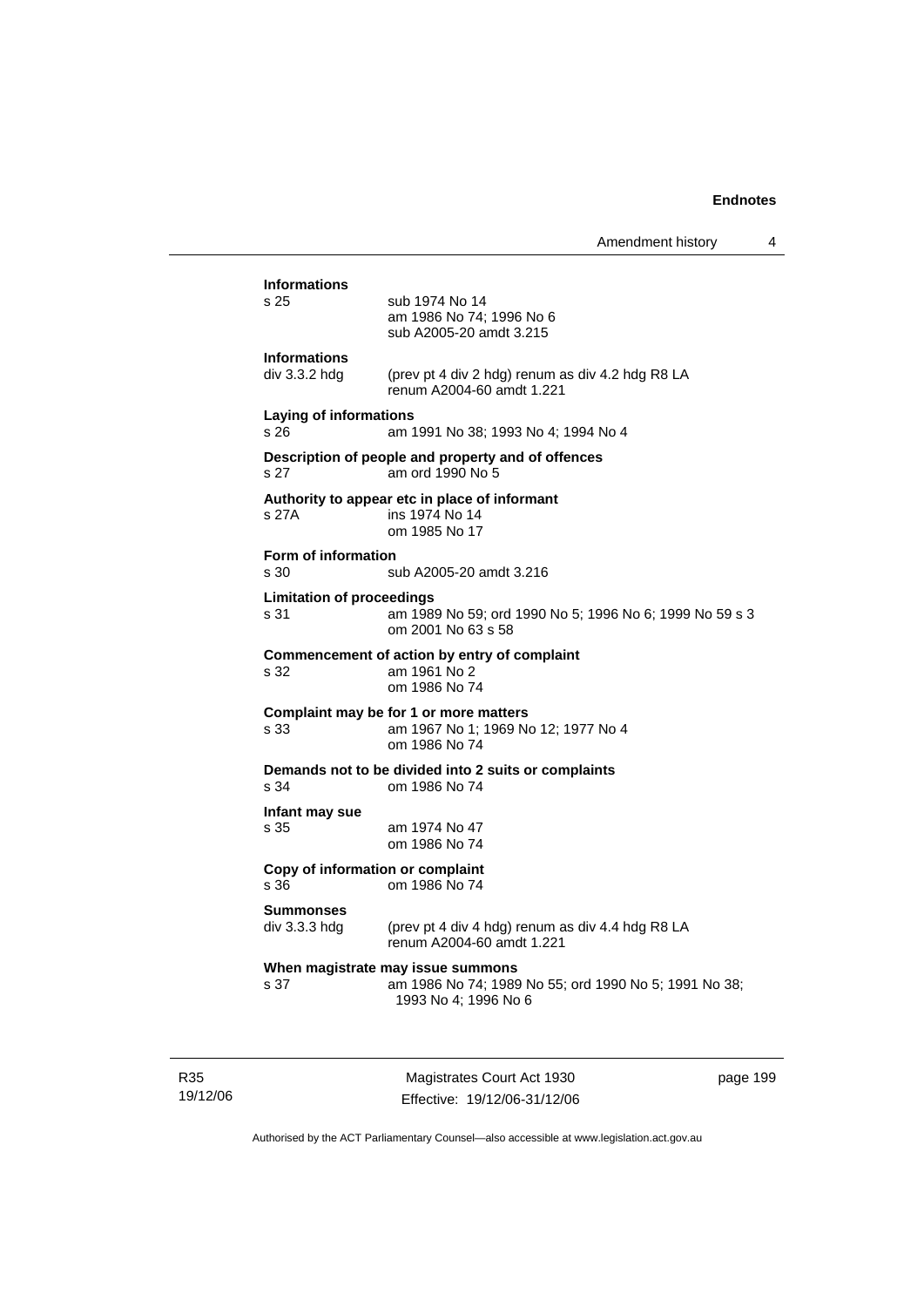```
Form of summons 
                 am 1937 No 28; 1979 No 33; 1986 No 74; 1996 No 6
Ex parte proceedings 
                 om 1986 No 74
Signature and contents of summons<br>s 40 am 1979 No 33
                 am 1979 No 33
                  om 1996 No 6 
Service of summons 
s 41 sub 1937 No 28
                  am 1953 No 14; 1986 No 74; 1991 No 44; ss renum R10 LA; 
                  A2005-20 amdt 3.217 
Warrants 
div 3.3.4 hdg (prev pt 4 div 5 hdg) renum as div 4.5 hdg R8 LA 
                  renum A2004-60 amdt 1.221 
                  sub A2005-20 amdt 3.218 
Issue of warrant and summons<br>S 42 am 1974 No
                 am 1974 No 14, 1979 No 33; ss renum R10 LA
                  sub A2005-20 amdt 3.219 
Procedure on filing indictment 
s 43 am 1937 No 28; ord 1990 No 5; 1992 No 9; 1996 No 6; 
                  A2006-23 amdt 1.226; A2006-40 amdt 2.140
Warrants to be signed and, where so required, sealed 
s 46 om 1996 No 6 
Form of arrest warrant 
s 47 am 1998 No 67 
                  sub A2005-20 amdt 3.220 
Sunday warrants 
s 49 am A2005-20 amdt 3.221 
Bail of persons arrested without a warrant 
s 50 am 1991 No 44 
                  om 1992 No 9 
Hearings generally to be in public 
s 51 reloc as s 310
Exclusion of strangers 
s 52 om 1996 No 6 
Hearing of criminal proceedings 
pt 3.4 hdg (prev pt 5 hdg) sub and renum A2004-60 amdt 1.222 
Hearing of criminal proceedings—general 
div 3.4.1 hdg (prev pt 5 div 1 hdg) renum as div 5.1 hdg R8 LA
```
page 200 Magistrates Court Act 1930 Effective: 19/12/06-31/12/06

R35 19/12/06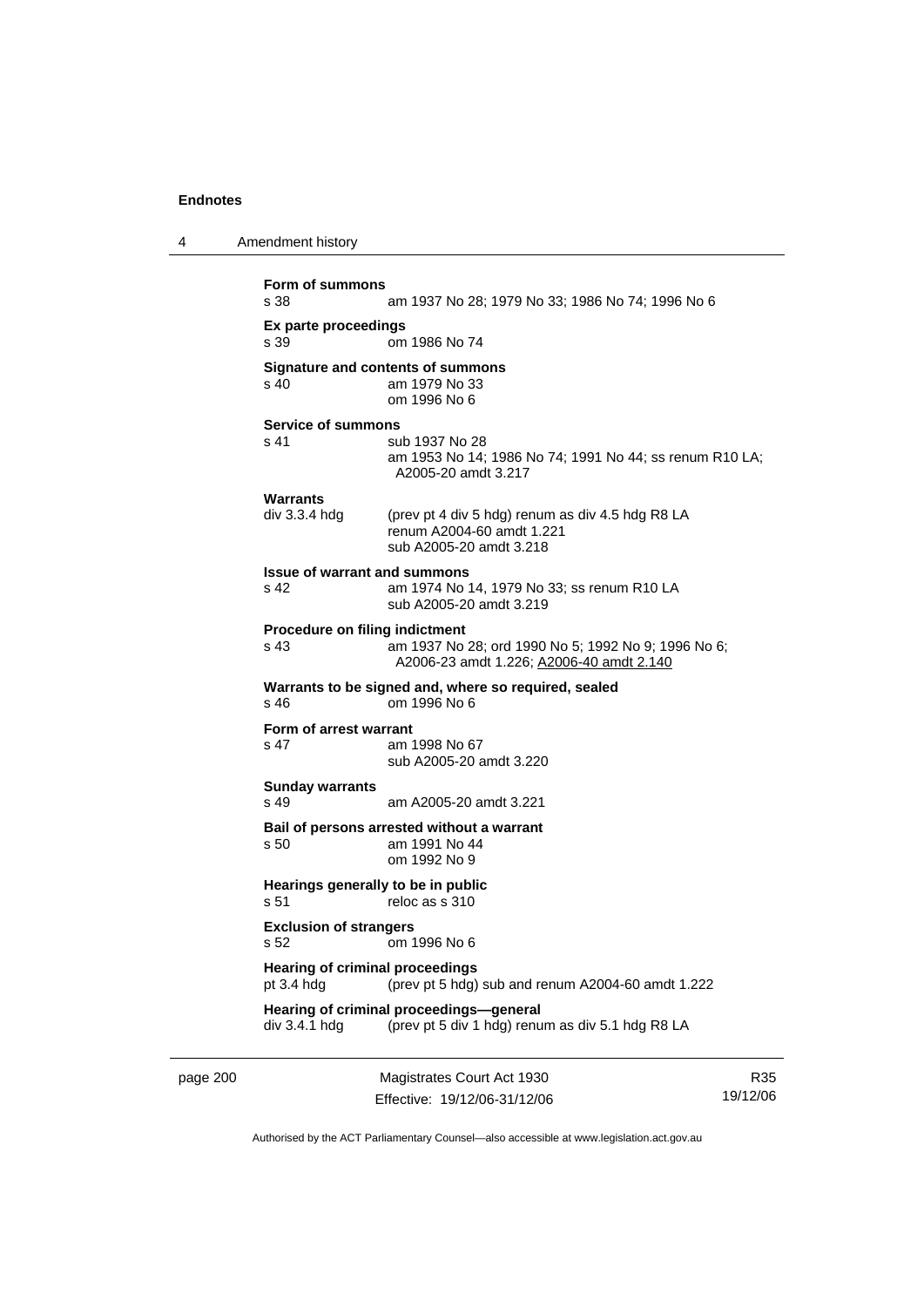### sub and renum A2004-60 amdt 1.223

| <b>Conduct of case generally</b><br>s 53       | am 1986 No 74; 1996 No 6<br>sub A2005-20 amdt 3.222                                                                                            |
|------------------------------------------------|------------------------------------------------------------------------------------------------------------------------------------------------|
| s 54                                           | If both parties present in court to hear case<br>am 1986 No 74; 1991 No 79; 1993 No 2; 1996 No 6<br>sub A2005-20 amdt 3.222                    |
| <b>Interpreter</b><br>s 54AA                   | ins 1991 No 79<br>om 1993 No 2                                                                                                                 |
| <b>Record of proceedings</b><br>s.54A          | reloc as s 316                                                                                                                                 |
| <b>Warrants for witnesses</b><br>div 3.4.2 hdg | (prev pt 5 div 2 hdg) renum as div 5.2 hdg R8 LA<br>sub and renum A2004-60 amdt 1.232<br>sub A2005-20 amdt 3.223                               |
| <b>Examination to be on oath</b><br>s 55       | om A2005-20 amdt 3.224                                                                                                                         |
| s 56                                           | Power to order witnesses out of Court<br>am 1986 No 74<br>om 1996 No 6                                                                         |
| s 57                                           | Husband or wife of complainant or defandant to be competent witness<br>om 1986 No 74                                                           |
| s 58                                           | Defendant and husband or wife, when competent in criminal proceedings<br>om A2004-2 amdt 2.14                                                  |
| Proof of negative etc<br>s 59                  | am ord 1990 No 5<br>om A2004-15 amdt 3.20                                                                                                      |
| s 60                                           | Record of proceedings and transcript<br>reloc as s 317                                                                                         |
| s 60A                                          | Informant may request witnesses to attend<br>ins 1996 No 6<br>reloc to Magistrates Court Rules 1932, pt 4 as rule 12 by<br>A2004-60 amdt 1.239 |
| s 61 hdg<br>s 61                               | Power of magistrate to summon witnesses<br>sub A2004-60 amdt 1.240<br>am 1986 No 74<br>sub 1996 No 6<br>am A2004-60 amdt 1.241                 |

R35 19/12/06

Magistrates Court Act 1930 Effective: 19/12/06-31/12/06 page 201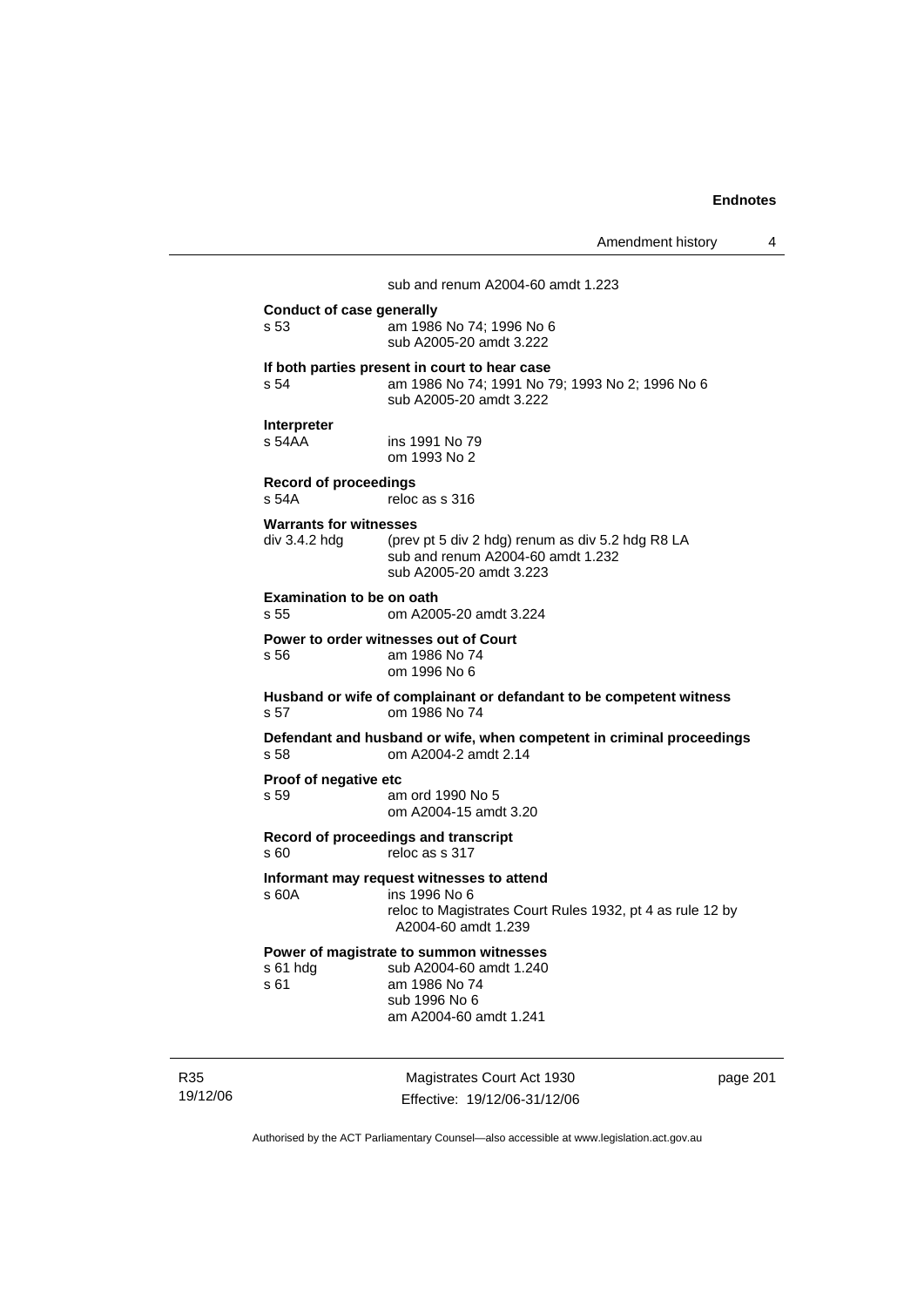4 Amendment history reloc to Magistrates Court Rules 1932, pt 4 as rule 13 by A2004-60 amdt 1.242 **Service of subpoena on witness**  s 62 hdg am A2004-60 amdt 1.243 s 62 sub 1937 No 28; 1996 No 6 am A2004-60 amdt 1.243, amdt 1.244 reloc to Magistrates Court Rules 1932, pt 4 as rule 14 by A2004-60 amdt 1.245 **Witnesses entitled to claim expenses**  s 62A ins 1996 No 6 reloc to Magistrates Court Rules 1932, pt 4 as rule 15 by A2004-60 amdt 1.246 **Warrant to bring witness to court**  s 63 am 1967 No 1 sub 1996 No 6 am A2004-60 amdts 1.247-1.249 (2), (3) exp 1 July 2006 (s 63 (3)) ss renum R34 LA **Warrant in the first instance**  s 64 am A2004-60 amdt 1.250 **Refusal of witness to be examined**  s 65 am 1976 No 42; 1986 No 74 om 1994 No 61 **Production of documents before magistrate**  s 66 am 1937 No 28; A2004-60 amdts 1.251-1.253 reloc to Magistrates Court Rules 1932, pt 4 as rule 16 by A2004-60 amdt 1.254 **Setting aside summons**  s 66A ins 1987 No 56 am A2004-60 amdt 1.255, amdt 1.256 reloc to Magistrates Court Rules 1932, pt 4 as rule 17 by A2004-60 amdt 1.257 **Person about to leave ACT may be ordered to be examined or produce documents**  s 67 reloc as s 318 **Examination of witnesses—application of Magistrates Court (Civil Jurisdiction) Act**  s 67A ins 1986 No 74 am ord 1990 No 5; 1995 No 46 om A2004-60 amdt 1.262

page 202 Magistrates Court Act 1930 Effective: 19/12/06-31/12/06

R35 19/12/06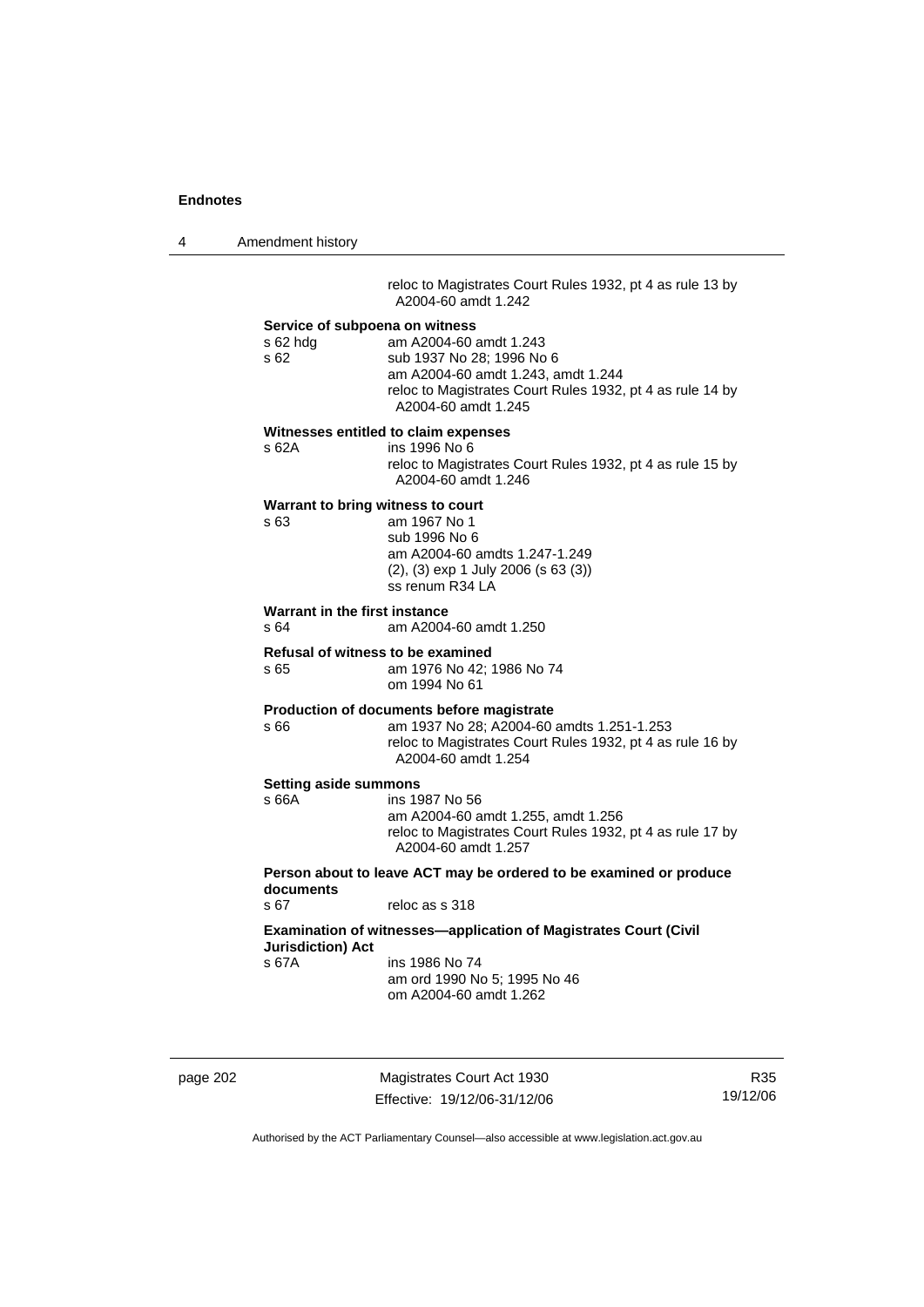| s 67B                                              | Affidavits-application of Magistrates Court (Civil Jurisdiction) Act<br>ins 1986 No 74<br>am ord 1990 No 5; 1995 No 46<br>om A2004-60 amdt 1.262 |
|----------------------------------------------------|--------------------------------------------------------------------------------------------------------------------------------------------------|
| Witnesses' rights and liabilities<br>s 68          | reloc as s 319                                                                                                                                   |
| s 69                                               | Depositions to be delivered to registrar<br>reloc as s 320                                                                                       |
| Remand<br>div 3.4.3 hdg                            | (prev pt 5 div 3 hdg) renum as div 5.3 hdg R8 LA<br>renum A2004-60 amdt 1.270<br>sub A2006-23 amdt 1.227                                         |
| <b>Remand of defendant</b><br>s 70                 | am 1977 No 61; 1996 No 6<br>sub 1996 No 82<br>am 1998 No 67<br>sub A2004-14 amdt 2.4; A2006-23 amdt 1.227                                        |
| <b>Verbal remand</b><br>s 71                       | am 1996 No 6<br>om 1996 No 82                                                                                                                    |
| s 72                                               | Bringing remanded defendant before court<br>sub A2006-23 amdt 1.227                                                                              |
| s 72A                                              | Bail application hearings-audiovisual links<br>ins 1999 No 22 s 21<br>am 2000 No 17 s 3 sch 1; A2003-48 amdt 2.10<br>sub A2006-23 amdt 1.227     |
| s 72B                                              | Defendant's appearance in non-bail proceedings-audiovisual links<br>ins 1999 No 22 s 21<br>am A2004-60 amdt 1.271<br>sub A2006-23 amdt 1.227     |
| s 73                                               | Bail of defendant during examination<br>am 1992 No 9                                                                                             |
| <b>Committal and recognisance</b><br>div 3.4.4 hdg | (prev pt 5 div 4 hdg) renum as div 5.4 hdg R8 LA<br>renum A2004-60 amdt 1.272                                                                    |
| <b>Extended application of div 3.4.4</b><br>s 73A  | ins 1986 No 74<br>am 1995 No 46<br>sub A2004-60 amdt 1.273                                                                                       |
|                                                    |                                                                                                                                                  |

R35 19/12/06

Magistrates Court Act 1930 Effective: 19/12/06-31/12/06 page 203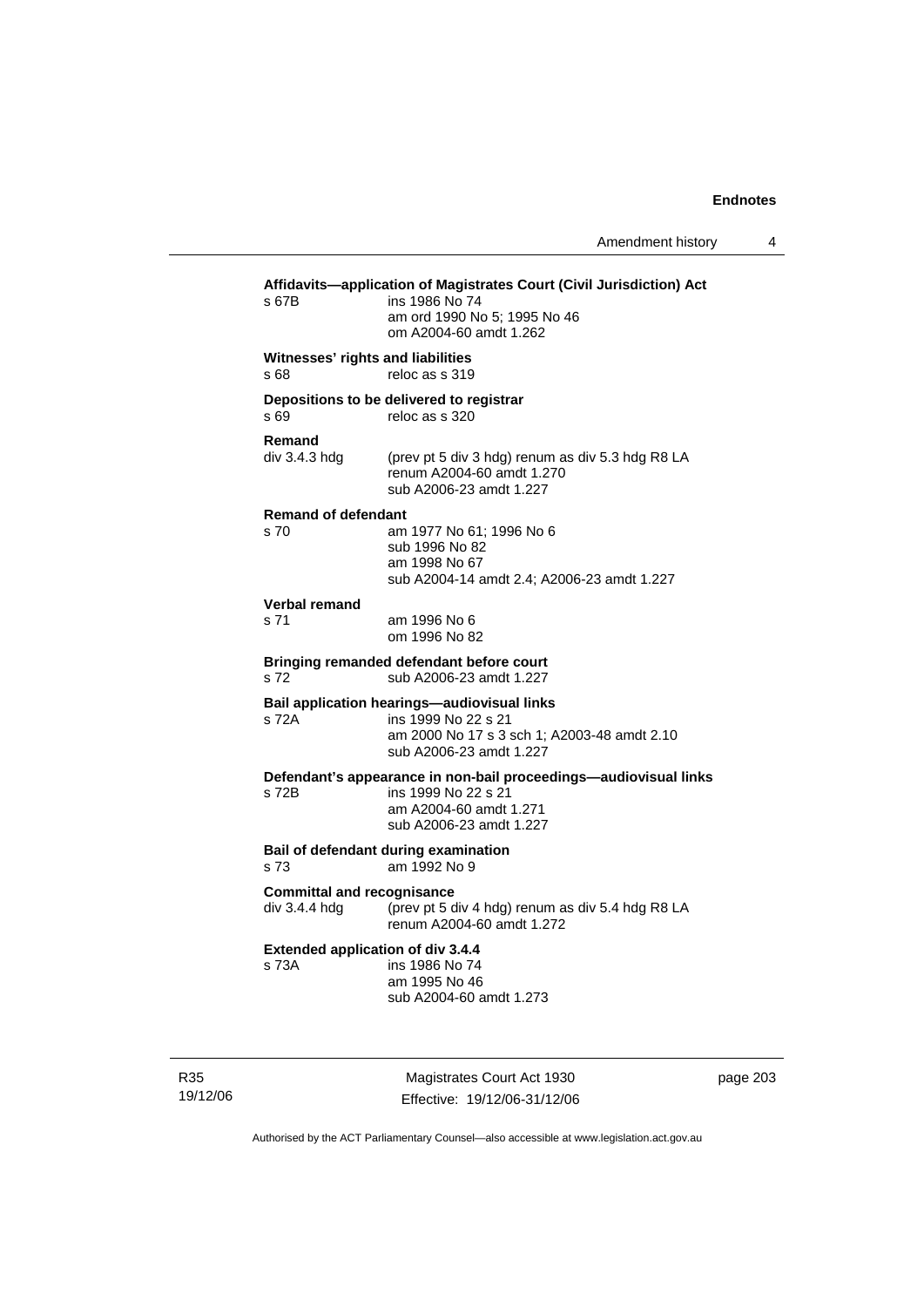4 Amendment history

**Remand of defendant before decision**  s 74 am 1996 No 6; 1996 No 82 sub A2006-23 amdt 1.228 **Remand of witness or defendant after decision**  s 75 sub 1976 No 42 am 1996 No 82 sub A2006-23 amdt 1.228 **Witnesses may be discharged on recognisance**  s 76 am 1986 No 74; 1994 No 61; A2004-60 amdt 1.274 **Recognisances**  s 77 am 1970 No 15; 1992 No 9 **Issue of warrant for non-appearance**  s 78 am 1992 No 9; A2004-60 amdt 1.275; A2005-20 amdt 3.225 **Recognisances taken out of court**  s 79 am 1974 No 14; 1976 No 42; 1991 No 44; 1992 No 9; 1996 No 6 sub A2005-20 amdt 3.226 am A2006-23 amdt 1.229 **Forfeited recognisances—how enforced**  s 80 am 1974 No 14; 1984 No 62; 1986 No 53; ord 1990 No 5; 1992 No 9; 1996 No 6 **Arrest of principal by sureties**  s 81 am 1937 No 28; 1976 No 42 om 1992 No 9 **Conveying people to custody**  s 82 am 1976 No 42; 1996 No 82 om A2006-23 amdt 1.230 **Adjournment of criminal proceedings**  div 3.4.5 hdg (prev pt 5 div 5 hdg) renum as div 5.5 hdg R8 LA sub and renum A2004-60 amdt 1.276 **Particular cases may be adjourned**<br>s 84 am 1986 No 74; 1 am 1986 No 74; 1992 No 9; 1996 No 6; A2005-20 amdt 3.227 sub A2006-23 amdt 1.231 **Proceeding if either party not present at adjourned hearing**  s 85 am 1986 No 74; 1996 No 6 sub A2005-20 amdt 3.228 **Proceeding if both parties present at adjourned hearing**  s 86 am 1996 No 6 sub A2005-20 amdt 3.228

page 204 Magistrates Court Act 1930 Effective: 19/12/06-31/12/06

R35 19/12/06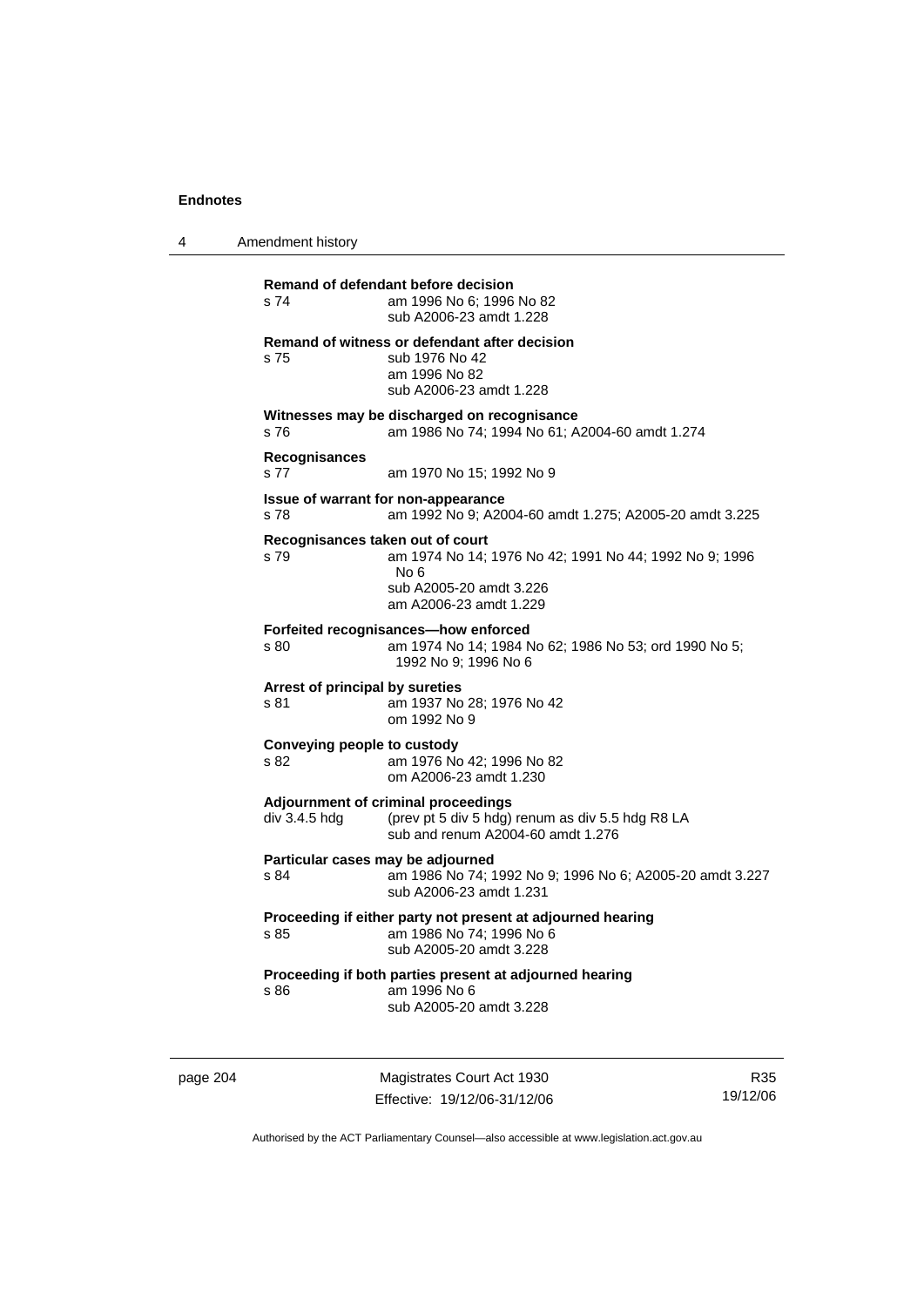Amendment history 4

|                 | s 87                                            | Witness to attend adjourned etc hearing<br>am 1977 No 61                                                                                                                                  |          |
|-----------------|-------------------------------------------------|-------------------------------------------------------------------------------------------------------------------------------------------------------------------------------------------|----------|
|                 |                                                 | sub A2005-20 amdt 3.228                                                                                                                                                                   |          |
|                 | <b>Postponement of hearing</b><br>s 88          | am 1986 No 74; 1991 No 44                                                                                                                                                                 |          |
|                 | $pt$ 3.5 hdg                                    | Proceedings for indictable offences<br>(prev pt 6 hdg) sub and renum A2004-60 amdt 1.277                                                                                                  |          |
|                 | <b>Preliminary</b><br>div 3.5.1 hdg             | (prev pt 6 div 1A hdg) ins 1987 No 56<br>renum as div 6.1A hdg R8 LA<br>renum A2004-60 amdt 1.278                                                                                         |          |
|                 | Meaning of jury in pt 3.5<br>s 88A hdg<br>s 88A | sub A2004-60 amdt 1.279<br>ins 1987 No 56                                                                                                                                                 |          |
|                 | div 3.5.2 hdg                                   | Indictable offences-beginning of proceedings<br>(prev pt 6 div 1 hdg) renum as div 6.1 hdg R8 LA<br>sub and renum A2004-60 amdt 1.280                                                     |          |
|                 | <b>Disobedience of summons</b><br>s 89          | am 1977 No 61<br>sub A2005-20 amdt 3.229                                                                                                                                                  |          |
|                 | s 89A                                           | Accused person may be excused from attendance before court<br>ins 1977 No 61<br>am 1987 No 56; 1992 No 9; 1996 No 6; A2005-20 amdt 3.230,<br>amdt 3.231                                   |          |
|                 | s 90                                            | Procedure if informant proposes to tender written statements to court<br>sub 1958 No 12<br>am 1967 No 1<br>sub 1974 No 14<br>am 1977 No 61; 1991 No 44; 1996 No 6; A2005-20<br>amdt 3.232 |          |
|                 | $s$ 90AA                                        | Written statements may be admitted in evidence<br>ins 1974 No 14<br>am 1991 No 44; 1996 No 6; A2005-20 amdt 3.233,<br>amdt 3.234; ss renum R29 LA (see A2005-20 amdt 3.235)               |          |
|                 | s 90AB                                          | Preliminary examination if written statements not tendered<br>ins 1974 No 14<br>am 1977 No 61; 1996 No 6<br>sub A2005-20 amdt 3.236                                                       |          |
|                 | s 90ABA hdg<br>s 90ABA                          | Attendance not required under s 90AA or s 90AB if order made under s 89A<br>sub A2005-20 amdt 3.237<br>ins 1977 No 61                                                                     |          |
| R35<br>19/12/06 |                                                 | Magistrates Court Act 1930<br>Effective: 19/12/06-31/12/06                                                                                                                                | page 205 |

Authorised by the ACT Parliamentary Counsel—also accessible at www.legislation.act.gov.au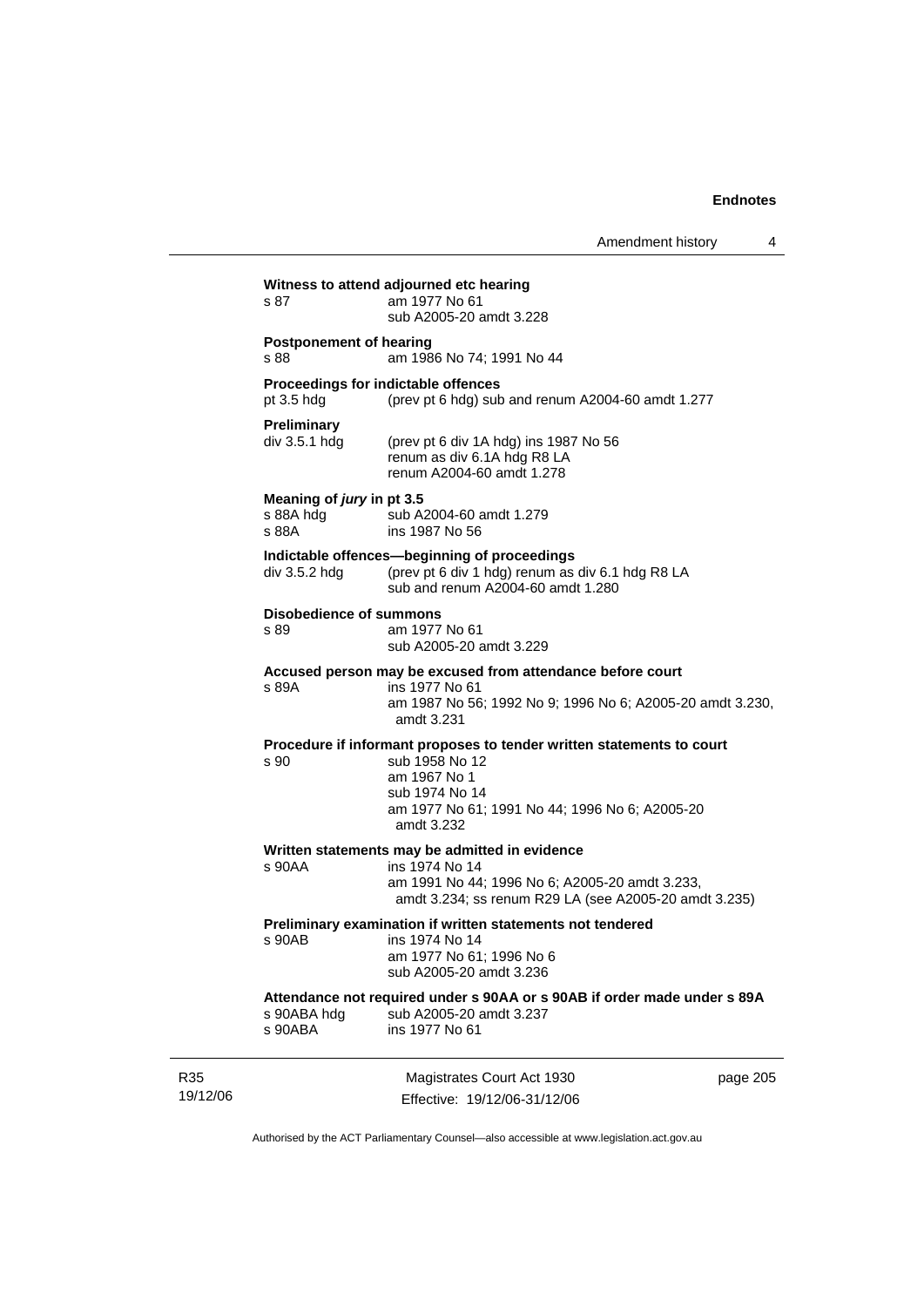4 Amendment history

### **Plea of guilty in committal proceeding**

| s 90A | ins 1958 No 12                                            |
|-------|-----------------------------------------------------------|
|       | am 1985 No 41; ord 1990 No 5; 1996 No 6; ss renum R10 LA; |
|       | A2004-60 amdt 1.281; A2005-20 amdts 3.238-3.240;          |
|       | ss renum R29 LA (see A2005-20 amdt 3.241)                 |
|       |                                                           |

### **Court may discharge accused**

s 91 am 1974 No 14; 1987 No 56 sub A2005-20 amdt 3.242

### **Proceeding if evidence sufficient to put accused on trial**

s 92 am 1951 No 12; 1958 No 12; 1967 No 1; 1974 No 14; 1977 No 61; 1985 No 41; 1986 No 74; 1987 No 56

**Committal for sentence for indictable offence tried summarily**  s 92A ins 1974 No 14

# **Depositions as evidence**

ins 1985 No 41

### **Admissions and confessions**

s 93 am 1958 No 12; 1967 No 1; 1996 No 6; A2005-20 amdt 3.243

### **Indictable offences—proceedings after hearing of evidence**  div 3.5.3 hdg (prev pt 6 div 2 hdg) renum as div 6.2 hdg R8 LA

sub and renum A2004-60 amdt 1.282

### **Discharge or committal for trial**

s 94 am 1937 No 28; 1976 No 42; 1987 No 56; 1996 No 6 sub A2005-20 amdt 3.244 am A2006-23 amdt 1.232

#### **Depositions of dead or absent people**

### s 95 sub 1958 No 12

 am 1967 No 1; 1989 No 59; 1996 No 6; A2004-60 amdt 1.283, amdt 1.284; A2005-20 amdt 3.245

#### **Indictable offences—costs**

div 3.5.4 hdg (prev pt 6 div 2A hdg) ins 1984 No 9 renum as div 6.2A hdg R8 LA sub and renum A2004-60 amdt 1.285

#### **Discontinued proceeding**

s 97 am 1937 No 28 om 1958 No 12 ins 1984 No 9 am 1987 No 56

### **Indictable offences—witness recognisances**

div 3.5.5 hdg (prev pt 6 div 3 hdg) am 1992 No 9 renum as div 6.3 hdg R8 LA sub and renum A2004-60 amdt 1.286

page 206 Magistrates Court Act 1930 Effective: 19/12/06-31/12/06

R35 19/12/06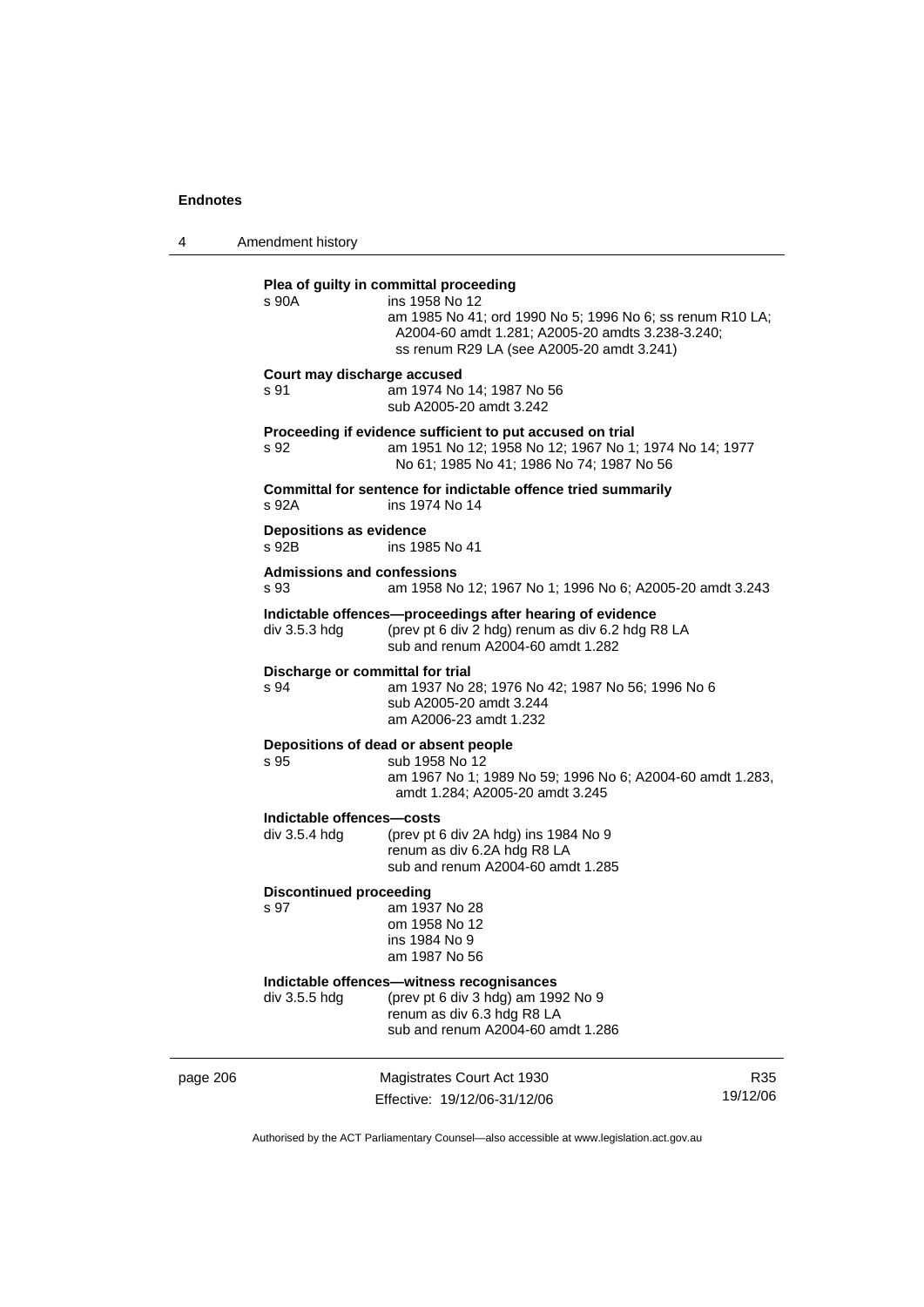| s 98                          | am 1937 No 28                                                       |
|-------------------------------|---------------------------------------------------------------------|
|                               | om 1989 No 59                                                       |
|                               | Admission of persons committed for trial to bail                    |
| s 99                          | am 1937 No 28; 1976 No 42; 1989 No 59                               |
|                               | om 1992 No 9                                                        |
|                               | Admission of persons committed for trial and are in prison awaiting |
| trial to bail                 |                                                                     |
| s 100                         | am 1937 No 28; 1976 No 42; 1989 No 59<br>om 1992 No 9               |
|                               | Recognisances to be transmitted to Crown Solicitor                  |
| s 101                         | am 1967 No 1; 1976 No 42; 1985 No 17                                |
|                               | om 1992 No 9                                                        |
| <b>Warrant of deliverance</b> |                                                                     |
| s 102                         | am 1976 No 42                                                       |
|                               | om 1992 No 9                                                        |
| Recognisance of witnesses etc |                                                                     |
| s 103                         | am 1974 No 14; 1996 No 6                                            |
|                               | Court may remand noncompliant witness                               |
| s 105                         | am 1976 No 42                                                       |
|                               | sub A2005-20 amdt 3.246; A2006-23 amdt 1.233                        |
|                               | Indictable offences-other provisions                                |
| div 3.5.6 hdg                 | (prev pt 6 div 4 hdg) renum as div 6.4 hdg R8 LA                    |
|                               | sub and renum A2004-60 amdt 1.287                                   |
|                               | Meaning of certified copy of depositions in div 3.5.6               |
| s 105A                        | ins A2004-60 amdt 1.288                                             |
|                               | sub A2005-20 amdt 3.247                                             |
|                               | Giving depositions etc to director of public prosecutions           |
| s <sub>106</sub>              | am 1967 No 1; 1985 No 17; 1985 No 41; 1992 No 9; A2005-20           |
|                               | amdt 3.248                                                          |
|                               | Giving documents to proper officer of court                         |
| s 107                         | am 1967 No 1; 1985 No 17; 1996 No 6; 1999 No 66 sch 3;              |
|                               | A2005-20 amdt 3.249; A2006-40 amdt 2.141, amdt 2.142                |
|                               | Accused person may obtain copies of depositions etc                 |
| s 108                         | am 1967 No 1; 1999 No 66 sch 3                                      |
|                               | sub A2005-20 amdt 3.250                                             |
|                               | Proceedings for offences punishable summarily                       |
|                               |                                                                     |

R35 19/12/06

Magistrates Court Act 1930 Effective: 19/12/06-31/12/06 page 207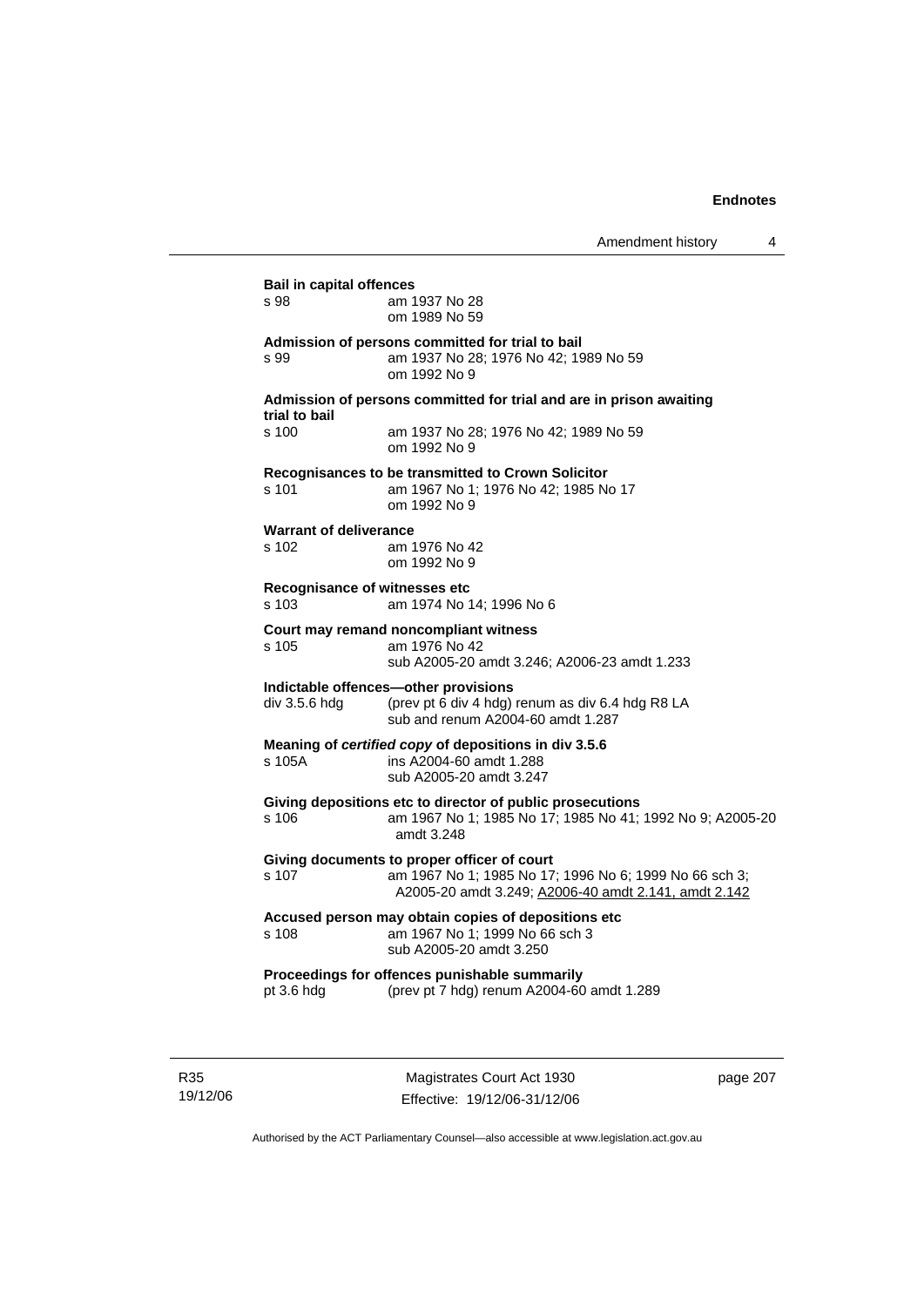| 4 | Amendment history                              |                                                                                                                                                                                                                                                                                                                                 |  |
|---|------------------------------------------------|---------------------------------------------------------------------------------------------------------------------------------------------------------------------------------------------------------------------------------------------------------------------------------------------------------------------------------|--|
|   | s 108A                                         | Indictable offences dealt with summarily<br>ins 1985 No 41<br>am A2004-60 amdt 1.290                                                                                                                                                                                                                                            |  |
|   | s 109                                          | Dismissal or adjournment in absence of informant<br>sub 1996 No 6<br>am A2005-20 amdt 3.251                                                                                                                                                                                                                                     |  |
|   | s 110 hdg<br>s 110                             | Hearing in absence of defendant<br>sub A2005-20 amdt 3.252<br>am 1974 No 14; 1986 No 83; 1989 No 59; 1996 No 6;<br>A2005-20 amdts 3.253-3.256                                                                                                                                                                                   |  |
|   | s 111                                          | Adjournment if defendant does not appear<br>sub A2005-20 amdt 3.257<br>am A2006-23 amdt 1.234                                                                                                                                                                                                                                   |  |
|   | <b>Both parties appearing</b><br>s 112         | am 1996 No 6<br>om A2005-20 amdt 3.258                                                                                                                                                                                                                                                                                          |  |
|   | s 114                                          | If defendant does not admit the case<br>am 1937 No 28<br>sub A2005-20 amdt 3.259                                                                                                                                                                                                                                                |  |
|   | s 115                                          | <b>Conduct of summary proceeding</b><br>am 1996 No 6<br>sub A2005-20 amdt 3.259                                                                                                                                                                                                                                                 |  |
|   | s 116                                          | Conduct of summary proceedings regulated<br>am 1996 No 6<br>om A2005-20 amdt 3.259                                                                                                                                                                                                                                              |  |
|   | pt 3.7 hdg                                     | Service and pleading by post for certain offences<br>(prev pt 7A hdg) ins 1974 No 14<br>sub 1979 No 33<br>renum A2004-60 amdt 1.291                                                                                                                                                                                             |  |
|   | Definitions for pt 3.7<br>s 116A hdg<br>s 116A | sub A2004-60 amdt 1.292<br>ins 1974 No 14<br>sub 1979 No 33<br>am ord 1990 No 5; 1993 No 4; 1996 No 6; 1998 No 54; 1999<br>No 79 sch 3; A2004-60 amdt 1.294<br>sub A2005-20 amdt 3.260<br>def <i>defendant</i> ins A2005-20 amdt 3.260<br>def <i>law in force in the ACT</i> ins A2004-60 amdt 1.293<br>sub A2005-20 amdt 3.260 |  |

page 208 Magistrates Court Act 1930 Effective: 19/12/06-31/12/06

R35 19/12/06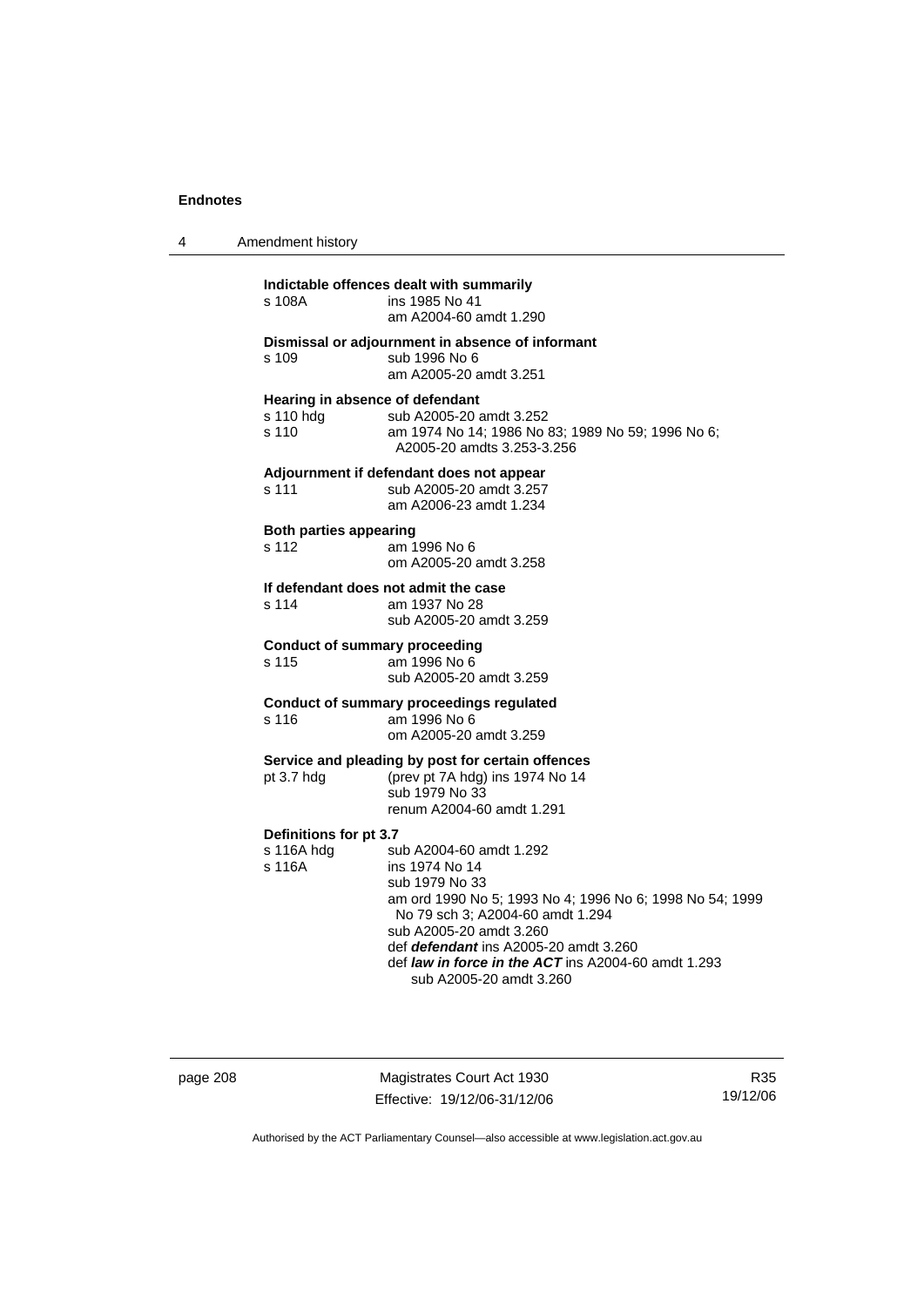### def *prescribed offence* am A1984-10 s 2; ord 1990 No 5

sch 1 sub A1993-4 s 10 om A1999-79 sch 3

### **Meaning of** *prescribed offence* **for pt 3.7**

s 116AA hdg sub A2004-60 amdt 1.295 s 116AA ins 1999 No 79 s 5 sch 3 am 2001 No 62 amdts 1.1-1.3; A2004-60 amdt 1.296; A2005-20 amdt 3.261

#### **Service of summons for prescribed offence**

| s 116B hdg | sub A2004-60 amdt 1.297                                 |
|------------|---------------------------------------------------------|
| s 116B     | ins 1974 No 14                                          |
|            | sub 1979 No 33                                          |
|            | am 1993 No 4; A2004-60 amdt 1.298; A2005-20 amdt 3.262, |
|            | amdt 3.263                                              |

### **Giving of notice by registrar**

| s 116BA | ins 1993 No 4           |
|---------|-------------------------|
|         | sub A2005-20 amdt 3.264 |

### **Proof of service**

s 116C ins 1974 No 14 sub 1979 No 33 am 1991 No 44; 1993 No 4; 1996 No 6; A2005-20 amdt 3.265, amdt 3.266

#### **Pleas to prescribed offence**

s 116D hdg sub A2004-60 amdt 1.299 s 116D ins 1974 No 14 sub 1979 No 33 am 1991 No 44; 1993 No 4

# **Procedure if plea of guilty entered**<br>s 116E **ins 1974** No 14

ins 1974 No 14 sub 1979 No 33 am 1991 No 44; 1993 No 4

### **Procedure if notice of intention to defend given**

s 116F ins 1974 No 14 sub 1979 No 33 am 1991 No 44; 1993 No 4

#### **Procedure if defendant pleads not guilty**  s 116FA ins 1989 No 59

# **Procedure if defendant does not plead**<br>s 116G ins 1974 No 14

ins 1974 No 14 sub 1979 No 33

am 1989 No 59; 1991 No 44; 1993 No 4

R35 19/12/06

Magistrates Court Act 1930 Effective: 19/12/06-31/12/06 page 209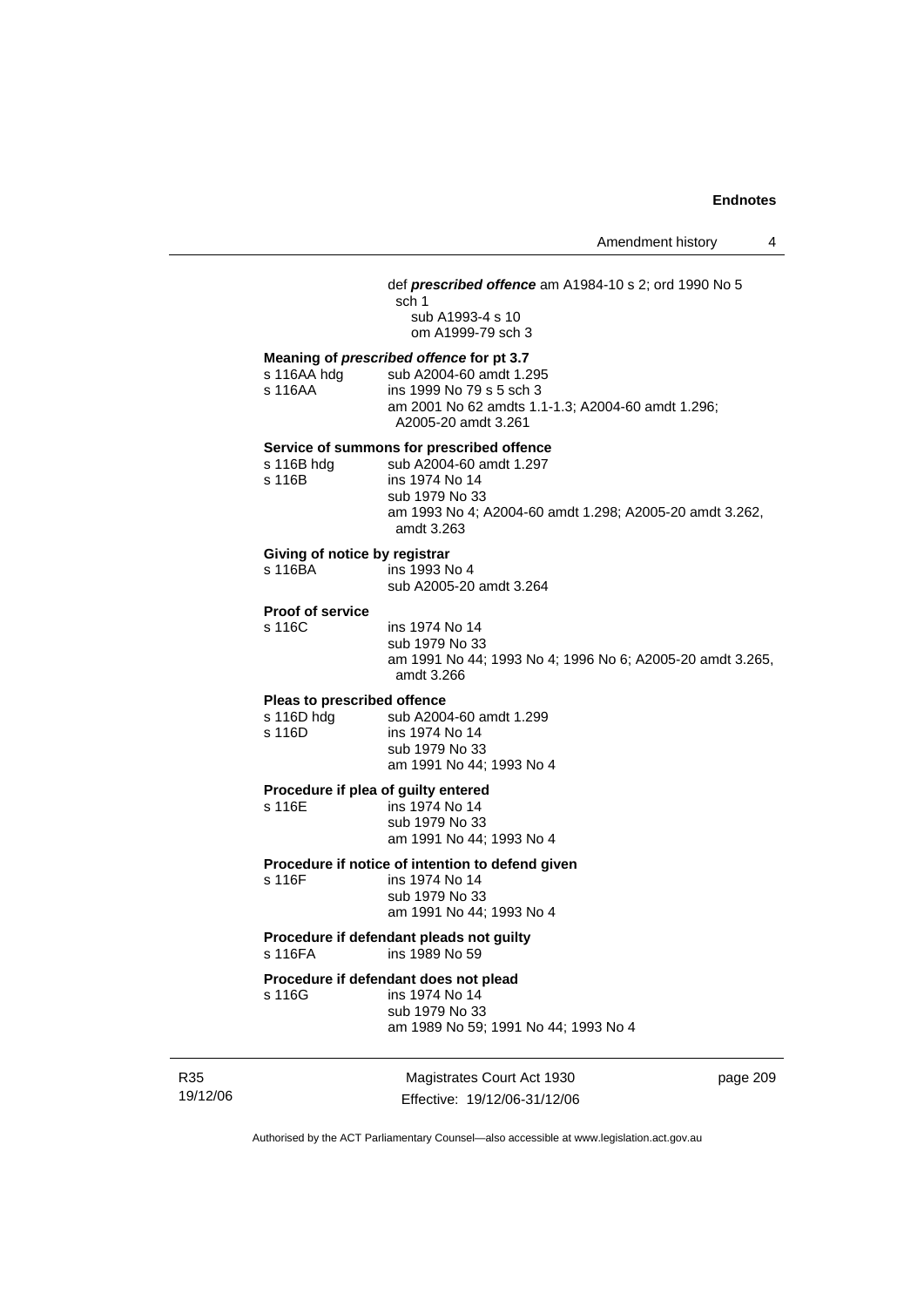4 Amendment history

| s 116H hdg<br>s 116H         | Restricted penalties under pt 3.7<br>sub A2004-60 amdt 1.300<br>ins 1974 No 14<br>sub 1979 No 33; 1993 No 4<br>am 1996 No 6; 1998 No 25; A2003-56 amdt 3.162; A2005-20<br>amdt 3.267, amdt 3.268; ss renum R29 LA (see A2005-20<br>amdt 3.269)                                                                                                                                                                                                                                                                                                                                                                                                                                                                                                                                                                                                                   |
|------------------------------|------------------------------------------------------------------------------------------------------------------------------------------------------------------------------------------------------------------------------------------------------------------------------------------------------------------------------------------------------------------------------------------------------------------------------------------------------------------------------------------------------------------------------------------------------------------------------------------------------------------------------------------------------------------------------------------------------------------------------------------------------------------------------------------------------------------------------------------------------------------|
| s 116l hdg<br>s 116l         | Consequences of conviction in absence of defendant<br>sub A2005-20 amdt 3.270<br>ins 1974 No 14<br>sub 1979 No 33<br>am 1991 No 44; 1993 No 4; 1996 No 6; A2004-60 amdt 1.301                                                                                                                                                                                                                                                                                                                                                                                                                                                                                                                                                                                                                                                                                    |
| Date of conviction<br>s 116J | ins 1974 No 14<br>om 1979 No 33                                                                                                                                                                                                                                                                                                                                                                                                                                                                                                                                                                                                                                                                                                                                                                                                                                  |
| pt 3.8 hdg                   | Infringement notices for certain offences<br>(prev pt 8 hdg) om 1986 No 74<br>ins 2001 No 77 s 21<br>renum A2004-60 amdt 1.302                                                                                                                                                                                                                                                                                                                                                                                                                                                                                                                                                                                                                                                                                                                                   |
| Preliminary<br>div 3.8.1 hdg | ins 2001 No 77 s 21<br>renum A2004-60 amdt 1.303                                                                                                                                                                                                                                                                                                                                                                                                                                                                                                                                                                                                                                                                                                                                                                                                                 |
| Definitions for pt 3.8       |                                                                                                                                                                                                                                                                                                                                                                                                                                                                                                                                                                                                                                                                                                                                                                                                                                                                  |
| s 117 hdg<br>s 117           | sub A2004-60 amdt 1.304<br>om 1986 No 74<br>ins 2001 No 77 s 21<br>def another jurisdiction ins A2004-47 amdt 1.1<br>def <i>authorised person</i> sub 2002 No 30 amdt 3.587;<br>A2004-60 amdt 1.305<br>def <i>driver</i> ins A2004-47 amdt 1.1<br>def <i>home address</i> ins A2004-47 amdt 1.1<br>def illegal user declaration ins A2004-47 amdt 1.1<br>def known offender declaration ins A2004-47 amdt 1.1<br>def registered ins A2004-47 amdt 1.1<br>def registered operator ins A2004-47 amdt 1.1<br>om A2005-20 amdt 3.271<br>def responsible person ins A2004-47 amdt 1.1<br>def sold vehicle declaration ins A2004-47 amdt 1.1<br>def trader's plate ins A2004-47 amdt 1.1<br>om A2005-20 amdt 3.271<br>def unknown offender declaration ins A2004-47 amdt 1.1<br>def vehicle ins A2004-47 amdt 1.1<br>def vehicle related offence ins A2004-47 amdt 1.1 |

page 210 Magistrates Court Act 1930 Effective: 19/12/06-31/12/06

R35 19/12/06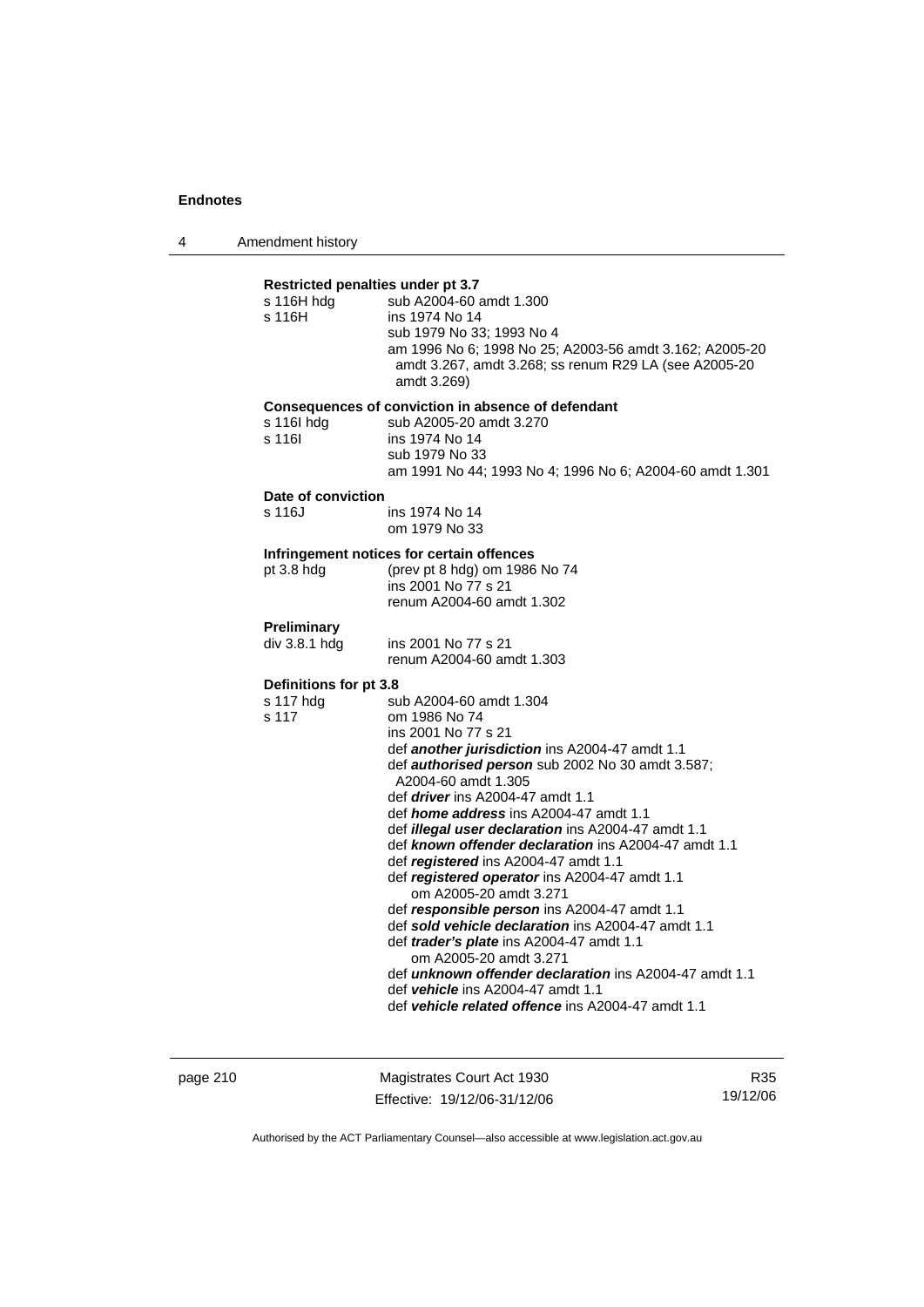### **Purpose and effect of pt 3.8**

| r urpose anu enect or pro.o             |                                                                                                           |
|-----------------------------------------|-----------------------------------------------------------------------------------------------------------|
| s 118 hdg                               | sub A2004-60 amdt 1.306                                                                                   |
| s 118                                   | om 1986 No 74                                                                                             |
|                                         | ins 2001 No 77 s 21                                                                                       |
| s 119                                   | Regulations about infringement notice offences<br>om 1986 No 74<br>ins 2001 No 77 s 21<br>am A2003-2 s 70 |
| Infringement and reminder notices       |                                                                                                           |
| div 3.8.2 hdg                           | (prev div 8.2 hdg) ins 2001 No 77 s 21<br>renum A2004-60 amdt 1.307                                       |
| Service of infringement notices         |                                                                                                           |
| s 120                                   | om 1986 No 74                                                                                             |
|                                         | ins 2001 No 77 s 21                                                                                       |
|                                         | am A2004-42 amdt 1.8, amdt 1.9<br>sub A2004-47 amdt 1.2                                                   |
|                                         |                                                                                                           |
| <b>Contents of infringement notices</b> |                                                                                                           |
| s 121                                   | om 1986 No 74<br>ins 2001 No 77 s 21                                                                      |
|                                         |                                                                                                           |
|                                         | Additional information in infringement notices<br>om 1986 No 74                                           |
| s 122                                   | ins 2001 No 77 s 21                                                                                       |
|                                         |                                                                                                           |
| s 123                                   | Time for payment of infringement notice penalty<br>sub 1937 No 28                                         |
|                                         | om 1986 No 74                                                                                             |
|                                         | ins 2001 No 77 s 21                                                                                       |
| <b>Extension of time to pay penalty</b> |                                                                                                           |
| s 124                                   | om 1986 No 74                                                                                             |
|                                         | ins 2001 No 77 s 21                                                                                       |
|                                         | Effect of payment of infringement notice penalty                                                          |
| s 125                                   | am 1937 No 28                                                                                             |
|                                         | om 1986 No 74                                                                                             |
|                                         | ins 2001 No 77 s 21                                                                                       |
|                                         | Application for withdrawal of infringement notice                                                         |
| s 126                                   | om 1986 No 74                                                                                             |
|                                         | ins 2001 No 77 s 21                                                                                       |
| Withdrawal of infringement notice       |                                                                                                           |
| s 127                                   | sub 1937 No 28                                                                                            |

 om 1986 No 74 ins 2001 No 77 s 21

R35 19/12/06

Magistrates Court Act 1930 Effective: 19/12/06-31/12/06 page 211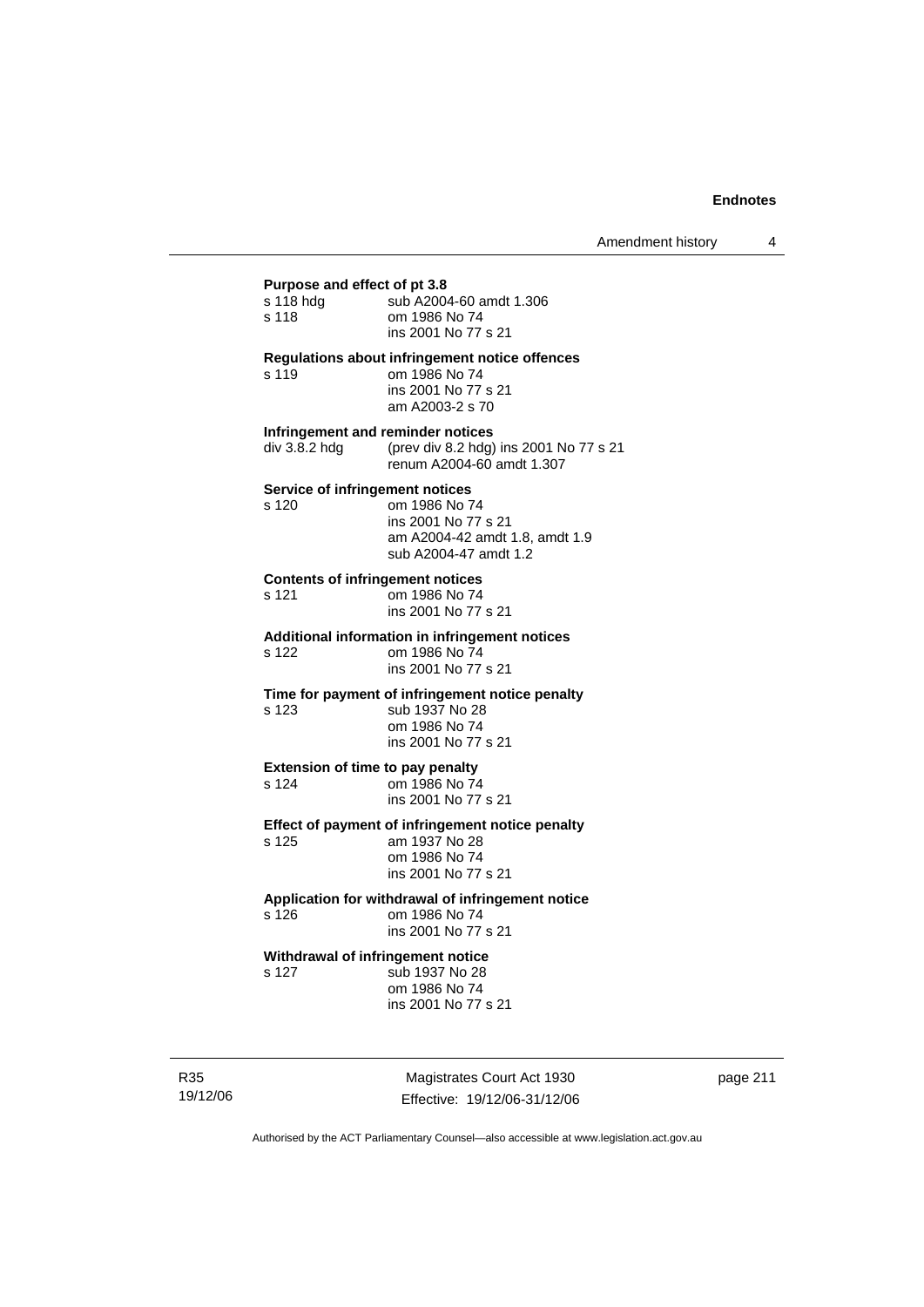4 Amendment history

### **Guidelines about withdrawal of infringement notices**

s 128 am 1937 No 28 om 1986 No 74 ins 2001 No 77 s 21 **Reminder notices**  s 129 sub 1967 No 1 am 1980 No 4 om 1986 No 74 ins 2001 No 77 s 21 **Contents of reminder notices**  s 130 om 1986 No 74 ins 2001 No 77 s 21

### **Additional information in reminder notices**

| s 131 | om 1986 No 74       |
|-------|---------------------|
|       | ins 2001 No 77 s 21 |

### **Additional provisions for vehicle-related offences**

div 3.8.3 hdg (prev div 8.2A hdg) ins A2004-47 amdt 1.3 renum R26 LA

**Meaning of** *infringement notice*<br>s 131A ins A2004-47 ins A2004-47 amdt 1.3

#### **Service of infringement notice on responsible person for vehicles**  s 131B ins A2004-47 amdt 1.3

 am A2004-42 amdt 1.10; ss renum R25 LA (see A2004-60 amdt 1.11)

### **Liability for vehicle-related offences**

s 131C ins A2004-47 amdt 1.3

# **Illegal user declarations**<br>s 131D **ins A2**

ins A2004-47 amdt 1.3

**Known offender declarations**  s 131E ins A2004-47 amdt 1.3

# **Sold vehicle declarations**

ins A2004-47 amdt 1.3

### **Unknown offender declarations**  s 131G ins A2004-47 amdt 1.3

# **Disputing liability for infringement notices**<br>div 3.8.4 hdg (prev div 8.3 hdg) ins 200

(prev div 8.3 hdg) ins 2001 No 77 s 21 sub and renum A2004-60 amdt 1.308 and R26 LA

page 212 Magistrates Court Act 1930 Effective: 19/12/06-31/12/06

R35 19/12/06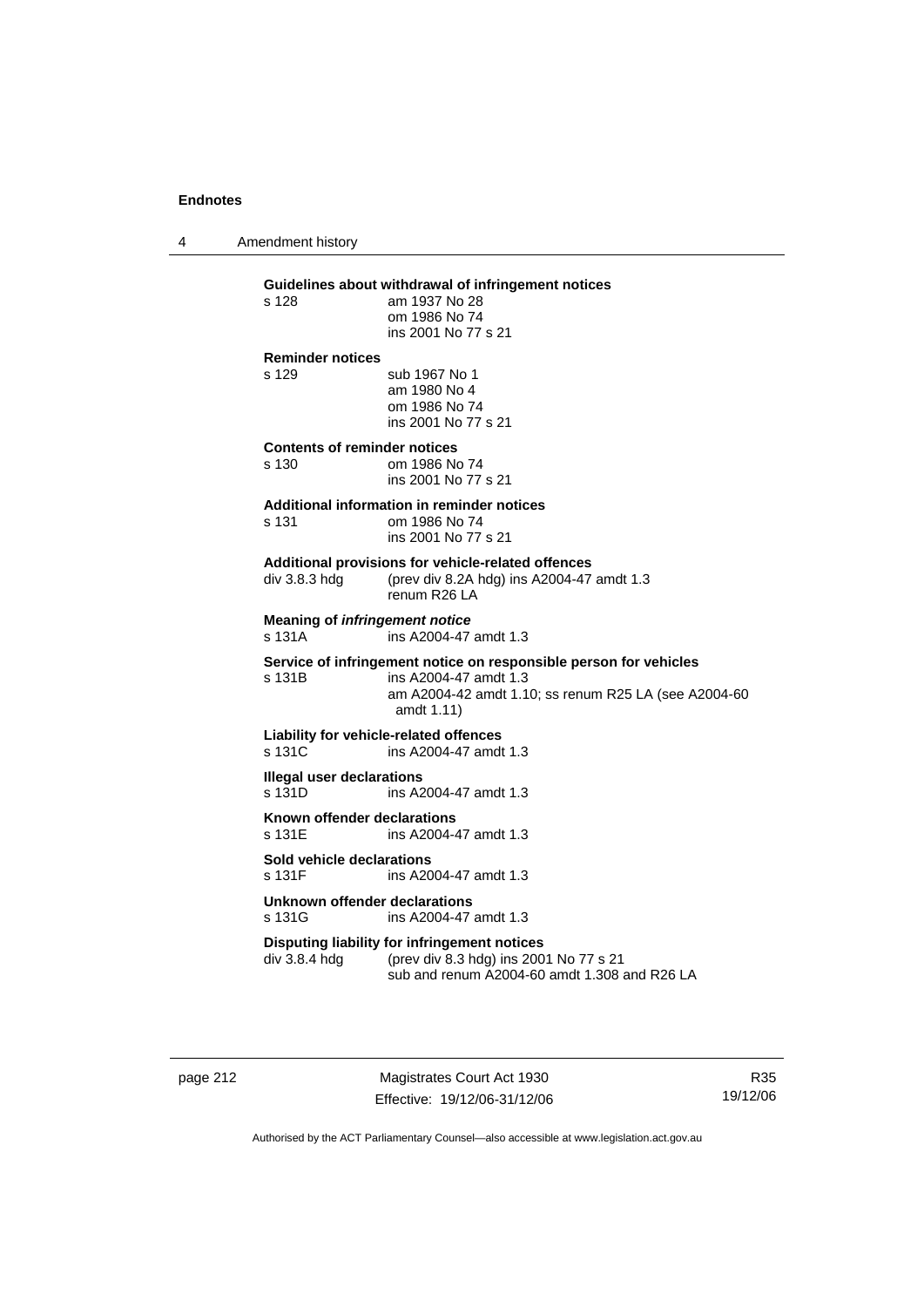### **Disputing liability for infringement notice offence**<br>s 132 am 1967 No 1: 1969 No 12: 1977 am 1967 No 1; 1969 No 12; 1977 No 4 om 1986 No 74 ins 2001 No 77 s 21 **Extension of time to dispute liability**  s 133 am 1937 No 28 om 1986 No 74 ins 2001 No 77 s 21 **Procedure if liability disputed**  s 134 ins 2001 No 77 s 21 am A2004-42 amdt 1.12 **Infringement notices—other provisions**<br>div 3.8.5 hdg (prev div 8.4 hdg) ins 2 (prev div 8.4 hdg) ins 2001 No 77 s 21 sub and renum A2004-60 amdt 1.309 and R26 LA **Authorised people for infringement notice offences**  s 134A ins 1968 No 25 om 1986 No 74 ins 2002 No 30 amdt 3.588 **Money recovered by infant or person of unsound mind**  ins 1968 No 25 am 1978 No 46 om 1986 No 74 **Delegation of administering authority's functions**  s 135 am 1937 No 28 om 1986 No 74 ins 2001 No 77 s 21 sub 2002 No 30 amdt 3.589 **Evidentiary certificates**  s 136 om 1986 No 74 ins 2001 No 77 s 21 **Default summons**  s 137 om 1986 No 74 **Service of default summons**  s 138 om 1986 No 74 **Ground of defence to be in writing lodged with the clerk**  s 139 am 1937 No 28; 1958 No 12; 1970 No 15 om 1986 No 74 **Trial**  s 140 am 1958 No 12; 1970 No 15 om 1986 No 74

R35 19/12/06

Magistrates Court Act 1930 Effective: 19/12/06-31/12/06 page 213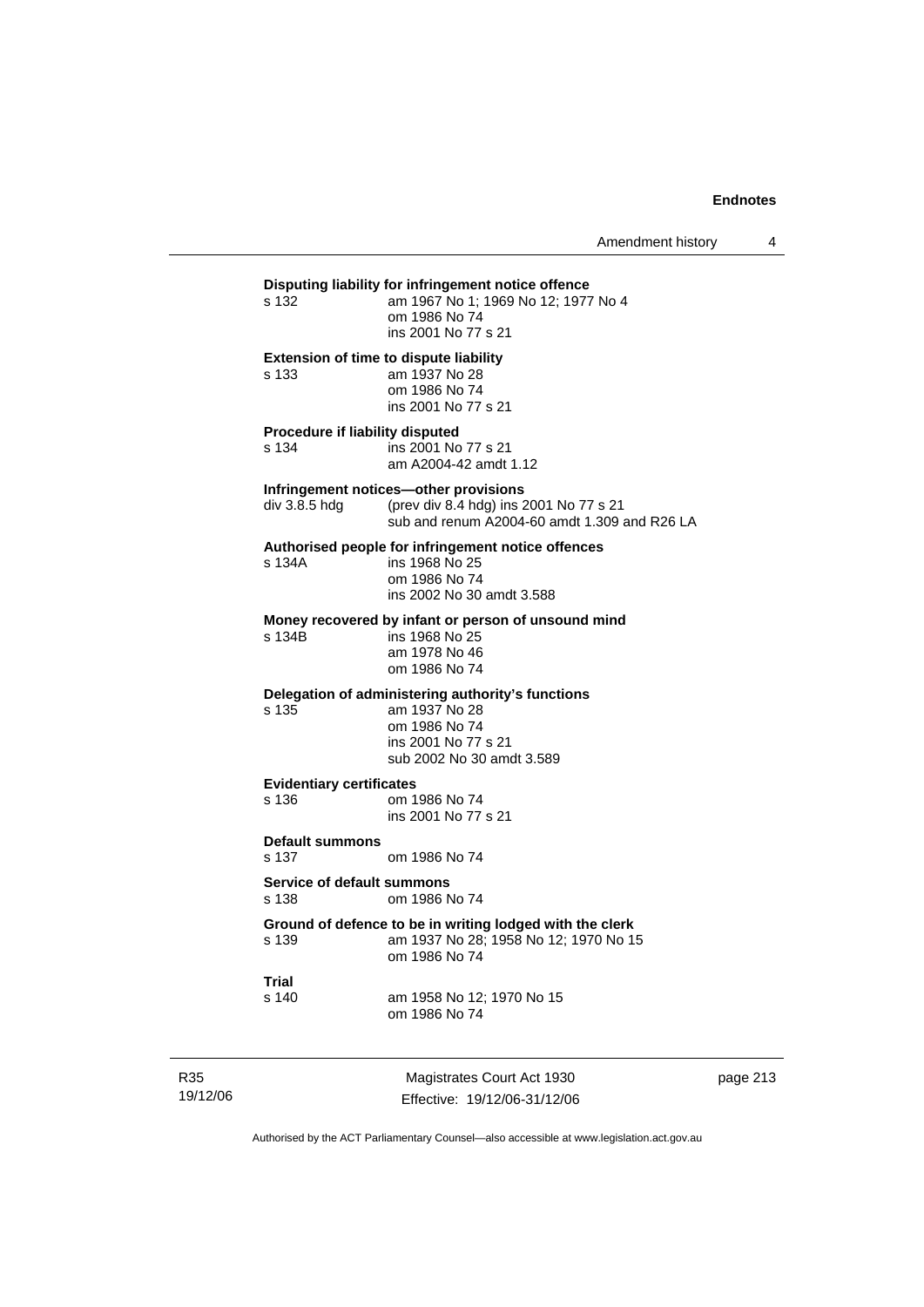| 4 | Amendment history |
|---|-------------------|
|---|-------------------|

|          | pt $3.9$ hdg                                    | <b>Enforcement of criminal decisions</b><br>(prev pt 9 hdg) sub and renum A2004-60 amdt 1.310                                                                                                                                                                                                                                                                                                                                                                                                                                 |     |
|----------|-------------------------------------------------|-------------------------------------------------------------------------------------------------------------------------------------------------------------------------------------------------------------------------------------------------------------------------------------------------------------------------------------------------------------------------------------------------------------------------------------------------------------------------------------------------------------------------------|-----|
|          | div 3.9.1 hdg                                   | Enforcement of criminal decisions-general<br>(prev pt 9 div 1 hdg) renum R8 LA<br>sub and renum A2004-60 amdt 1.311                                                                                                                                                                                                                                                                                                                                                                                                           |     |
|          | s 141                                           | Minute of decision and notice to defendant<br>am 1972 No 37; ord 1990 No 5; 1991 No 44; 1993 No 4; 1996<br>No 6; 1996 No 68; 1998 No 25; 1999 No 91 sch 2; ss renum<br>R10 LA; A2006-23 amdts 1.235, 1.236; A2006-40 amdt 2.143                                                                                                                                                                                                                                                                                               |     |
|          | <b>Formal convictions and orders</b><br>s 142   | am 1937 No 28; 1991 No 44; A2005-20 amdt 3.272; A2006-40<br>amdt 2.144                                                                                                                                                                                                                                                                                                                                                                                                                                                        |     |
|          | s 143                                           | <b>Consequences if information dismissed</b><br>am 1986 No 74; 1991 No 44<br>sub A2005-20 amdt 3.273                                                                                                                                                                                                                                                                                                                                                                                                                          |     |
|          | s 144                                           | Copies of informations and other documents<br>sub 1967 No 1<br>am 1980 No 10; 1986 No 74; 1991 No 38; 1991 No 44; 1994<br>No 4; A2006-23 amdt 1.237                                                                                                                                                                                                                                                                                                                                                                           |     |
|          | Imprisonment in first instance<br>s 145         | am 1996 No 6<br>om A2006-23 amdt 1.238                                                                                                                                                                                                                                                                                                                                                                                                                                                                                        |     |
|          | <b>Enforcement of fines</b><br>div 3.9.2 hdg    | (prev pt 9 div 2 hdg) sub 1994 No 61<br>am 1998 No 25<br>renum as div 9.2 hdg R8 LA<br>renum A2004-60 amdt 1.312                                                                                                                                                                                                                                                                                                                                                                                                              |     |
|          | Definitions for div 3.9.2<br>s 146 hdg<br>s 146 | sub A2004-60 amdt 1.313<br>om 1986 No 57<br>ins 1989 No 60<br>sub 1991 No 112<br>am A2006-23 amdt 1.239<br>def <i>chief police officer</i> ins A1998-25 s 8<br>om A2004-60 amdt 1.314<br>def <i>default notice</i> ins A1998-25 s 8<br>def <i>fine</i> ins A1998-25 s 8<br>am A1999-91 sch 2; A2005-20 amdt 3.274; A2006-23<br>amdt 1.240, amdt 1.241<br>(e) note exp 2 June 2011 (see A2005-58 s 147 (2) (b) (i))<br>def fine defaulter ins A1998-25 s 8<br>def government agency ins A1998-25 s 8<br>am A2005-20 amdt 3.275 |     |
| page 214 |                                                 | Magistrates Court Act 1930                                                                                                                                                                                                                                                                                                                                                                                                                                                                                                    | R35 |

Authorised by the ACT Parliamentary Counsel—also accessible at www.legislation.act.gov.au

19/12/06

Effective: 19/12/06-31/12/06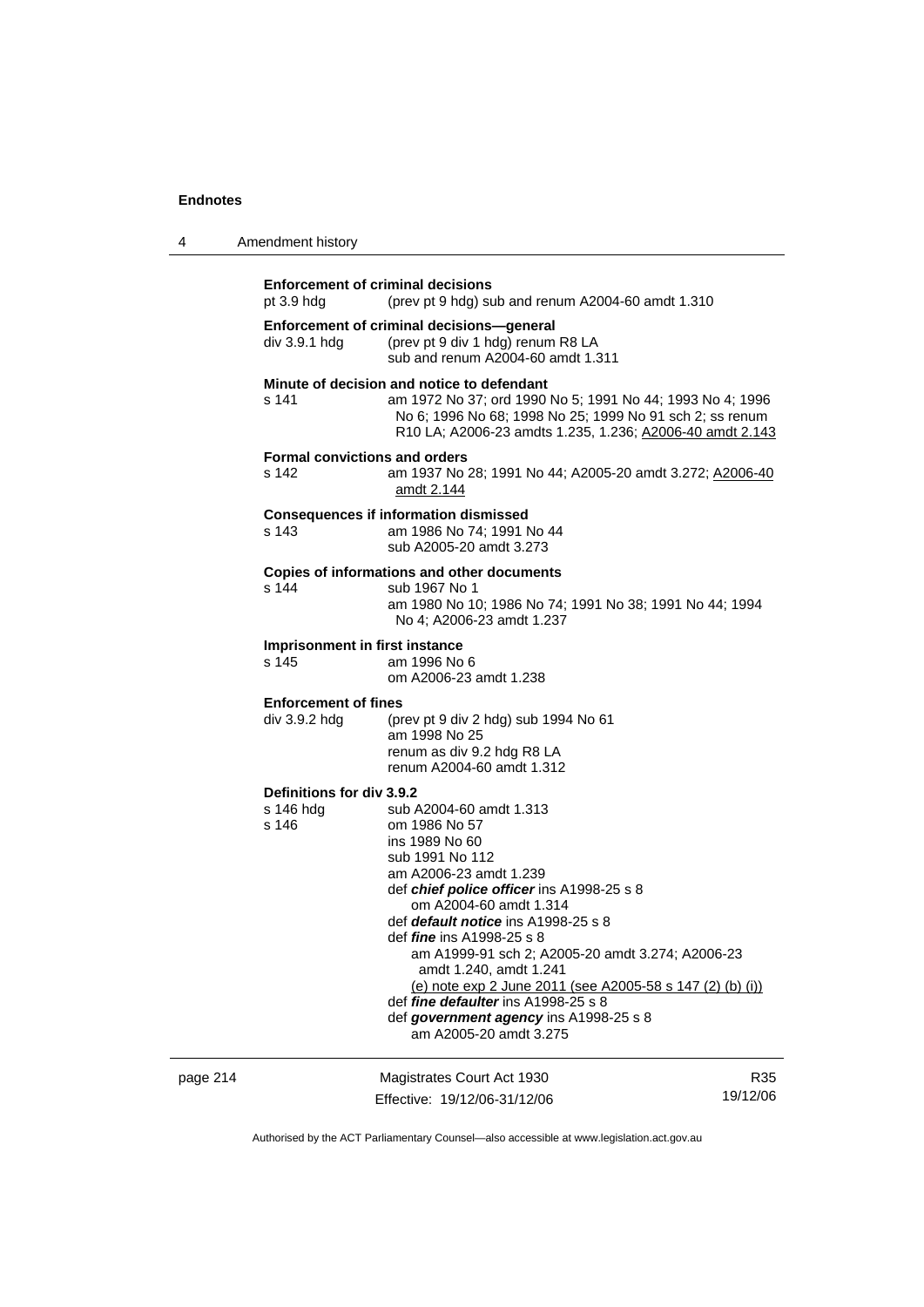|                                            | Amendment history<br>4                                                                                                                                                                                                                                                              |
|--------------------------------------------|-------------------------------------------------------------------------------------------------------------------------------------------------------------------------------------------------------------------------------------------------------------------------------------|
|                                            | def outstanding fine ins A1998-25 s 8<br>sub A2005-20 amdt 3.276<br>def parking offence om A1998-25 s 8<br>def penalty notice ins A1998-25 s 8<br>def Territory entity ins A1998-25 s 8<br>sub A2004-60 amdt 1.315<br>def <i>traffic</i> offence am A1993-4 s 21<br>om A1998-25 s 8 |
| s 146A                                     | No imprisonment for breach of reparation order<br>ins ord 1990 No 1<br>am 1996 No 6<br>om 1998 No 25                                                                                                                                                                                |
| <b>Payment of fine</b><br>s 147            | am 1968 No 25; 1977 No 34; 1986 No 74; 1989 No 60; ord<br>1990 No 5; 1991 No 112; 1992 No 23; 1993 No 4; 1994 No 4;<br>1994 No 45; 1994 No 61; 1995 No 46<br>sub 1998 No 25                                                                                                         |
| Notice of address etc<br>s 147A            | ins 1989 No 60<br>am 1991 No 44; 1991 No 112; 1993 No 48<br>sub 1998 No 25                                                                                                                                                                                                          |
| Access to particulars of address<br>s 147B | ins 1998 No 25                                                                                                                                                                                                                                                                      |
| <b>Doubtful service</b><br>s 147C          | ins 1998 No 25                                                                                                                                                                                                                                                                      |
| Court may allow time to pay<br>s 148       | am 1974 No 14; 1979 No 33; 1991 No 44; 1998 No 25;<br>ss renum R10 LA; A2005-20 amdt 3.277                                                                                                                                                                                          |
| <b>Penalty notice</b><br>s 149             | om 1986 No 74<br>ins 1998 No 25                                                                                                                                                                                                                                                     |
| <b>Default</b><br>s 150                    | am 1974 No 14; 1977 No 34; 1979 No 33; 1986 No 74; 1989<br>No 60; 1991 No 112; 1993 No 4; 1999 No 79 s 5 sch 3<br>sub 1998 No 25<br>am A2004-60 amdt 1.316                                                                                                                          |
| s 150A                                     | Parking offences-further orders in respect of natural persons<br>ins 1989 No 60<br>am 1991 No 44; 1991 No 112; 1993 No 48<br>om 1998 No 25                                                                                                                                          |
|                                            |                                                                                                                                                                                                                                                                                     |

R35 19/12/06

Magistrates Court Act 1930 Effective: 19/12/06-31/12/06 page 215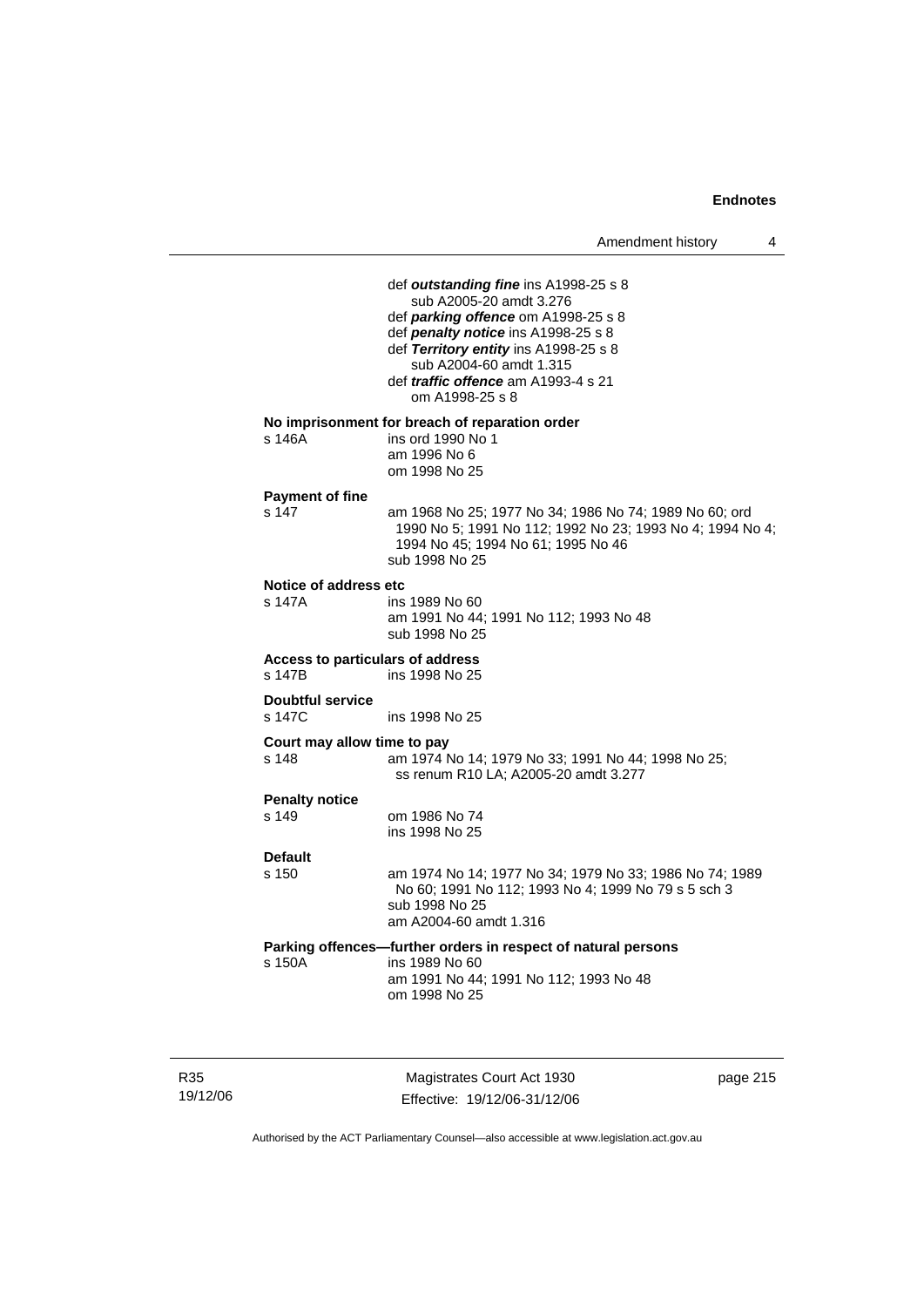4 Amendment history

| <b>Further orders-service</b>  | am 1991 No 44; 1991 No 112; 1993 No 48; 1994 No 61                                               |
|--------------------------------|--------------------------------------------------------------------------------------------------|
|                                | om 1998 No 25                                                                                    |
|                                |                                                                                                  |
| s 150C                         | ins 1989 No 60                                                                                   |
|                                | am 1991 No 44<br>om 1998 No 25                                                                   |
| Default notice                 |                                                                                                  |
| s 151                          | orig s 151 renum as s 185<br>ins 1998 No 25                                                      |
| <b>Special arrangements</b>    |                                                                                                  |
| s 152                          | orig s 152 renum as s 186                                                                        |
|                                | ins 1998 No 25<br>am A2006-23 amdt 1.242                                                         |
|                                |                                                                                                  |
| s 153                          | Notice for suspension of driver licence etc<br>am 1937 No 28; 1940 No 22; 1989 No 60; 1991 No 44 |
|                                | om 1998 No 25                                                                                    |
|                                | sub 1999 No 79 s 5 sch 3                                                                         |
|                                | am A2006-23 amdt 1.243                                                                           |
|                                | Parking offences-instalment payments                                                             |
| s 153A                         | ins 1989 No 60                                                                                   |
|                                | am 1991 No 44<br>om 1998 No 25                                                                   |
|                                |                                                                                                  |
| s 153B                         | Consequence of non-compliance with certain orders<br>ins 1989 No 60                              |
|                                | am 1991 No 44                                                                                    |
|                                | om 1998 No 25                                                                                    |
| <b>Part payments</b>           |                                                                                                  |
| s 153C                         | ins 1989 No 60                                                                                   |
|                                | am 1991 No 44                                                                                    |
|                                | om 1998 No 25                                                                                    |
| Access to personal information |                                                                                                  |
| s 154                          | orig s 154 renum as s 187                                                                        |
|                                | ins 1998 No 25                                                                                   |
|                                | Ascertainment of capacity to pay fine                                                            |
| s 154A                         | ins 1998 No 25<br>am A2004-60 amdts 1.317-1.320                                                  |
|                                | reloc to Magistrates Court Rules 1932, pt 4 as rule 18 by                                        |
|                                | A2004-60 amdt 1.321                                                                              |

page 216 Magistrates Court Act 1930 Effective: 19/12/06-31/12/06

R35 19/12/06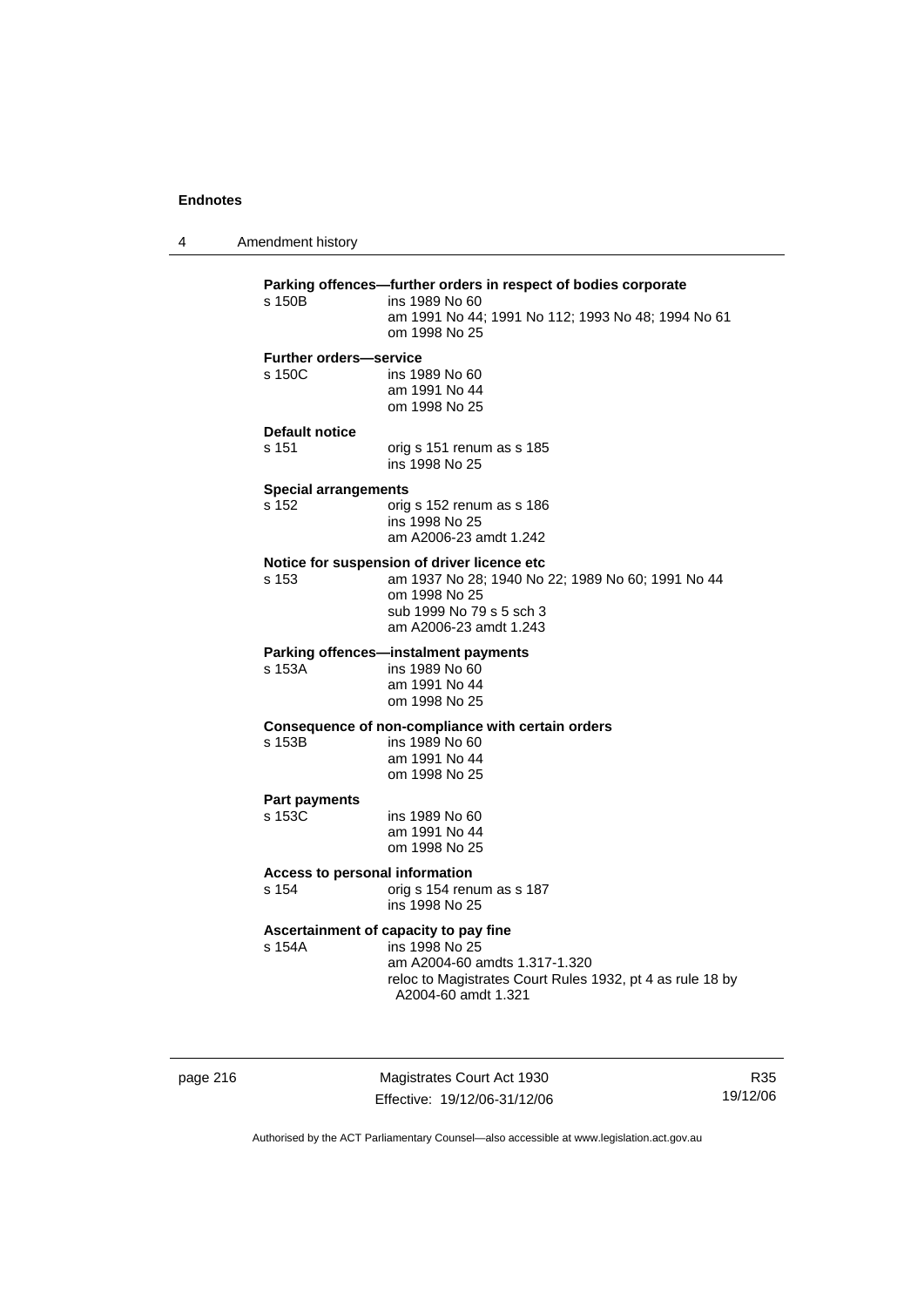# **Garnishee orders and writs of execution**

ins 1998 No 25 am A2004-60 amdt 1.322, amdt 1.323 reloc to Magistrates Court Rules 1932, pt 4 as rule 19 by A2004-60 amdt 1.324

#### **Application of Magistrates Court (Civil Jurisdiction) Rules, pt 19**

| s 154C hdg | sub A2004-60 amdt 1.325                                   |
|------------|-----------------------------------------------------------|
| s 154C     | ins 1998 No 25                                            |
|            | am A2004-60 amdts 1.326-1.334                             |
|            | reloc to Magistrates Court Rules 1932, pt 4 as rule 20 by |
|            | A2004-60 amdt 1.335                                       |

### **Fine defaulters—imprisonment**

| s 154D | ins 1998 No 25                                             |
|--------|------------------------------------------------------------|
|        | sub A2006-23 amdt 1.244                                    |
|        | (4) note exp 2 June 2011 (see A2005-58 s 147 (2) (b) (ii)) |
|        |                                                            |

### **Fine amounts to be paid to registrar**

| s 155 hdg | am 1991 No 44                                     |
|-----------|---------------------------------------------------|
| s 155     | am 1991 No 44                                     |
|           | sub A2005-20 amdt 3.278<br>om A2006-23 amdt 1.244 |
|           |                                                   |

#### **Costs to be paid to clerk by registrar of motor vehicles**

| s 155A hdg | am 1991 No 44              |
|------------|----------------------------|
| s 155A     | ins 1989 No 60             |
|            | am 1991 No 44; 1991 No 112 |
|            | om 1998 No 25              |

### **Execution to stop on payment**

s 156 am 1977 No 34 sub A2005-20 amdt 3.278 om A2006-23 amdt 1.244

**Outstanding fine discharged by payment** 

s 157 am 1976 No 42; 1977 No 34; 1991 No 44; 1998 No 25; A2004-60 amdt 1.336 sub A2006-23 amdt 1.244

### **Outstanding fine satisfied by imprisonment**

s 158 am 1986 No 74; 1991 No 44 om 1994 No 61 ins 1998 No 25 sub A2006-23 amdt 1.244

R35 19/12/06

Magistrates Court Act 1930 Effective: 19/12/06-31/12/06 page 217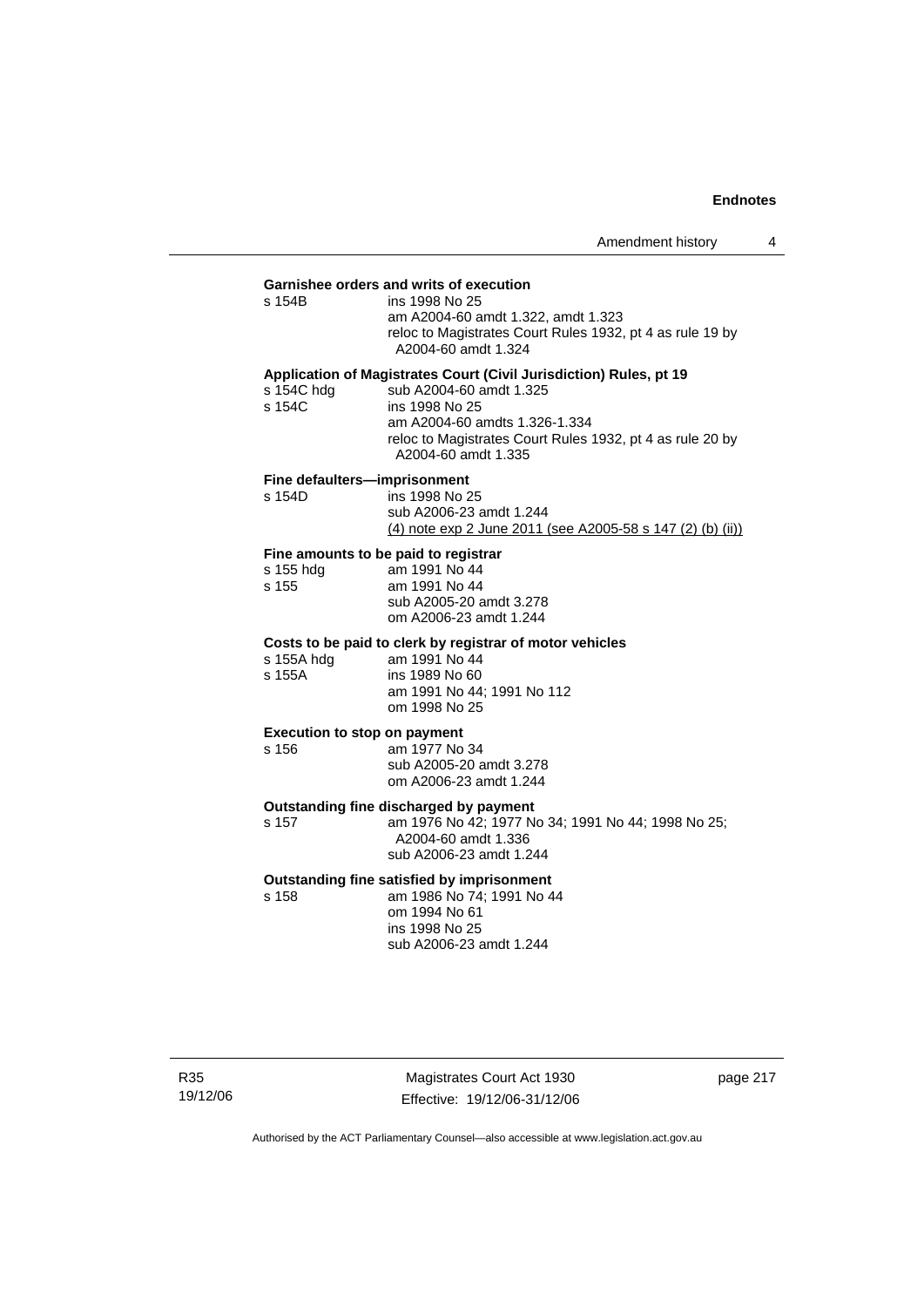4 Amendment history

| Remission                                 |                                                                                                   |
|-------------------------------------------|---------------------------------------------------------------------------------------------------|
| s 159 hdg                                 | am 1991 No 44                                                                                     |
| s 159                                     | am 1991 No 44<br>om 1994 No 61                                                                    |
|                                           | ins 1998 No 25                                                                                    |
|                                           | om A2006-23 amdt 1.245                                                                            |
|                                           | Conviction or order quashed or set aside                                                          |
| s 160                                     | om 1994 No 61<br>ins 1998 No 25                                                                   |
|                                           | am 1999 No 79 s 5 sch 3                                                                           |
|                                           | Other enforcement provisions not affected                                                         |
| s 161                                     | am 1986 No 74<br>om 1994 No 61                                                                    |
|                                           | ins 1998 No 25                                                                                    |
| <b>Procedure on execution</b>             |                                                                                                   |
| s 162                                     | am 1953 No 14; 1967 No 1; 1991 No 44; 1994 No 81<br>om 1994 No 61                                 |
| Warrant of distress after appeal<br>s 163 | om 1972 No 37                                                                                     |
|                                           | Money, Australian notes and bank notes may be seized and choses in action                         |
| may be seized, sued on and sold<br>s 164  | am ord 1990 No 5                                                                                  |
|                                           | om 1994 No 61                                                                                     |
| Time of application to be recorded        |                                                                                                   |
| s 165                                     | am 1953 No 14; 1991 No 44<br>om 1994 No 61                                                        |
|                                           | Warrant of execution, when to be executed                                                         |
| s 166                                     | am 1967 No 1; 1994 No 81                                                                          |
|                                           | om 1994 No 61                                                                                     |
|                                           | Reciprocal enforcement of fines against bodies corporate                                          |
| div 3.9.3 hdg                             | (prev pt 9 div 2A hdg) ins 1982 No 2<br>renum as div 9.2A hdg R8 LA                               |
|                                           | renum A2004-60 amdt 1.337                                                                         |
| Definitions for div 3.9.3                 |                                                                                                   |
| s 166A hdq<br>s 166A                      | sub A2004-60 amdt 1.338<br>ins 1982 No 2                                                          |
|                                           | def <i>fine</i> am A2005-20 amdt 3.279                                                            |
|                                           | def reciprocating court sub A2005-20 amdt 3.280<br>def relevant officer am A1991-44 s 7 and sch 1 |
|                                           | def State am A2004-60 amdt 1.339                                                                  |
|                                           |                                                                                                   |

page 218 Magistrates Court Act 1930 Effective: 19/12/06-31/12/06

R35 19/12/06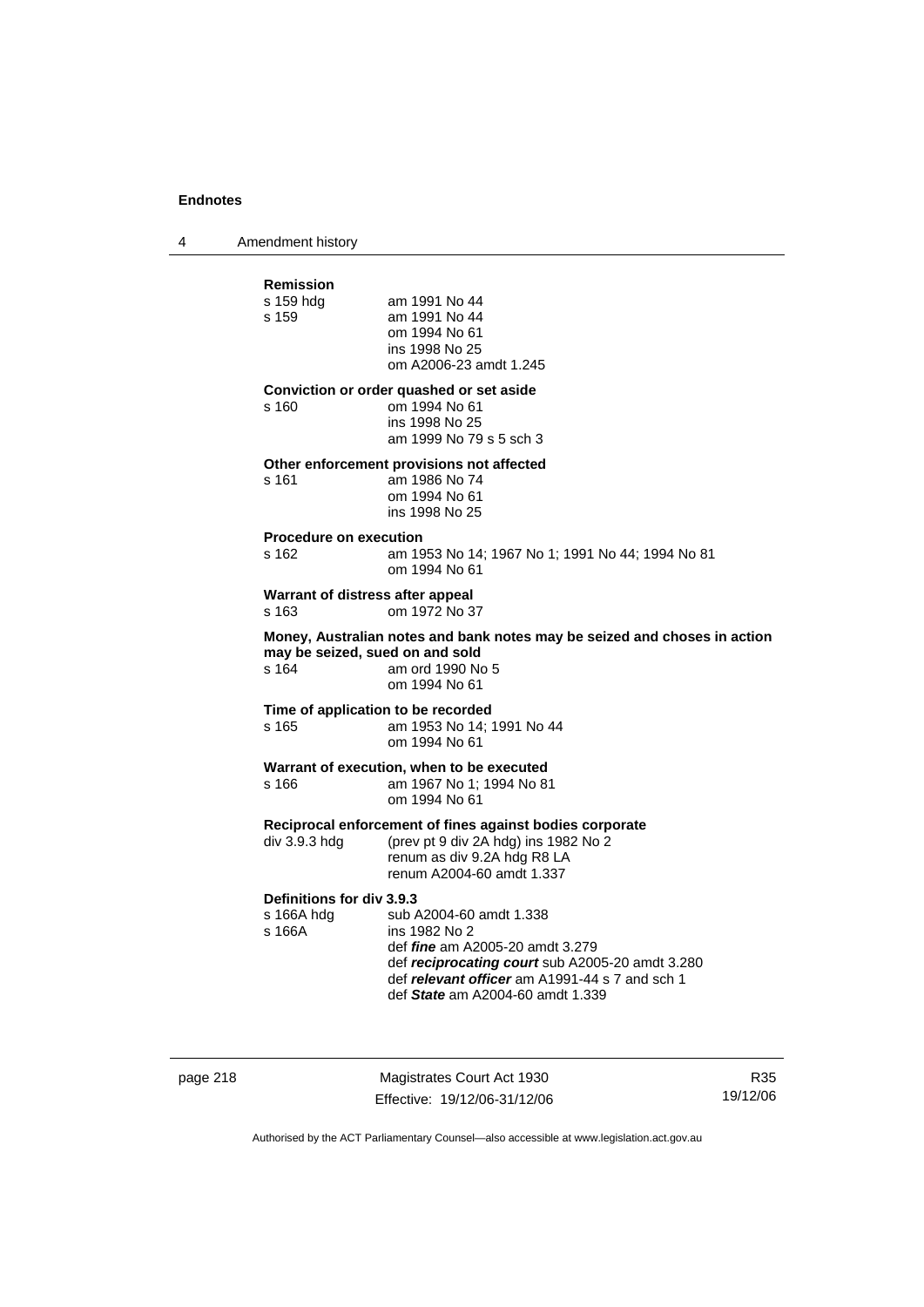### **Declarations relating to reciprocating courts**

| s 166B                                         | ins 1982 No 2<br>am 2001 No 44 amdts 1.2752-1.2754; A2005-20 amdt 3.281                                                                                                              |
|------------------------------------------------|--------------------------------------------------------------------------------------------------------------------------------------------------------------------------------------|
| <b>Enforcement of fine</b><br>s 166C           | ins 1982 No 2<br>am 1991 No 44; 1994 No 61; A2004-60 amdt 1.340,<br>amdt 1.341; A2005-20 amdts 3.282-3.284; ss renum R29 LA<br>(see A2005-20 amdt 3.285); A2006-40 amdts 2.145-2.147 |
| s 166D                                         | Effect of enforcement by reciprocating court<br>ins 1982 No 2<br>am 1991 No 44                                                                                                       |
| s 166E hdg<br>s 166E                           | Registrar to notify payment of territory fine<br>am 1991 No 44<br>ins 1982 No 2<br>am 1991 No 44                                                                                     |
| Adverse claim to goods seized<br>s 167         | am 1953 No 14<br>om 1986 No 74                                                                                                                                                       |
| Rules in Interpleader summons<br>s 168         | om 1986 No 74                                                                                                                                                                        |
| <b>Right of landlord not affected</b><br>s 169 | om 1986 No 74                                                                                                                                                                        |
| s 170                                          | Oral examination of debtor as to debts owing to him<br>am 1968 No 25; 1991 No 44<br>om 1994 No 61                                                                                    |
| Order nisi for attachment of debt<br>s 171     | am 1937 No 28; 1991 No 44<br>om 1994 No 61                                                                                                                                           |
| Service of order nisi to bind debts<br>s 172   | am 1993 No 4<br>om 1994 No 61                                                                                                                                                        |
| s 173                                          | Where garnishee does not dispute debt<br>sub 1968 No 25<br>am 1970 No 15; 1991 No 44<br>om 1994 No 61                                                                                |
| Where garnishee disputes debt<br>s 174         | am 1986 No 74<br>om 1994 No 61                                                                                                                                                       |
| Issue may be filed<br>s 175                    | om 1994 No 61                                                                                                                                                                        |

R35 19/12/06

Magistrates Court Act 1930 Effective: 19/12/06-31/12/06 page 219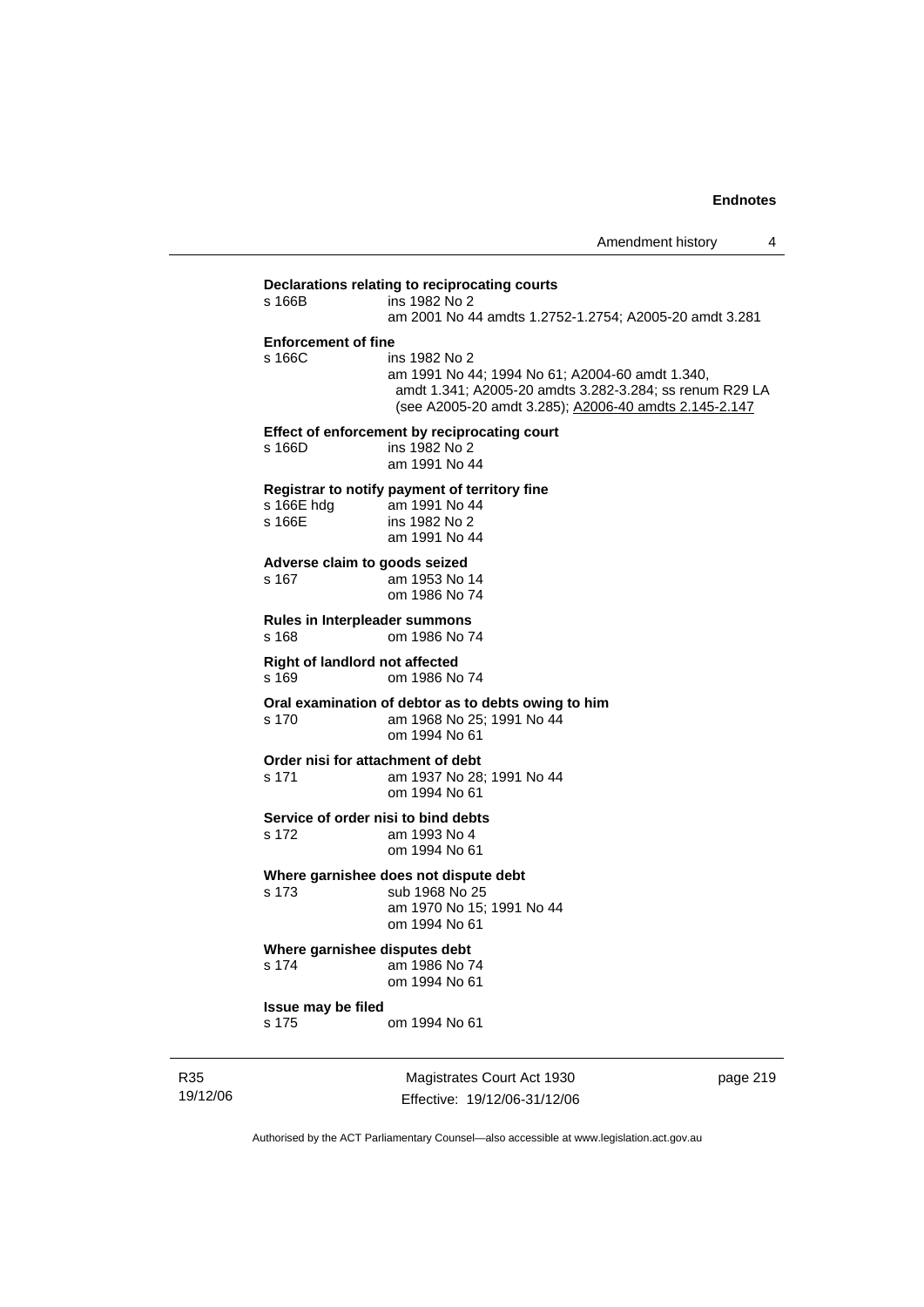4 Amendment history

**Where third party claims lien or charge on debt**  s 176 om 1994 No 61 **Court may order warrant to levy amount or issue to be tried**  s 177 om 1994 No 61 **Payment by debtor under order to be valid discharge**  am 1937 No 28 om 1994 No 61 **Debt attachment book**  s 179 am 1991 No 44 om 1994 No 61 **Costs of attachment**  om 1994 No 61 **Defendants in civil cases not to be imprisoned except under certain circumstances**  s 181 am 1937 No 28; 1991 No 44 om 1994 No 61 **Warrant in default of compliance**  s 182 am 1991 No 44 om 1994 No 61 **Ex parte order of commitment**  am 1991 No 44 om 1994 No 61 **Enforcement of criminal decisions—other provisions**  div 3.9.4 hdg (prev pt 9 div 6 hdg) renum as div 9.6 hdg R8 LA sub and renum A2004-60 amdt 1.342 **Enforcement of costs against informant**  s 184 orig s 184 am 1991 No 44 om 1994 No 61 ins 1998 No 25 s 17 **Committal to prison—orders not involving payment of amount**<br>s 185 corig s 185 sub 1967 No 1 orig s 185 sub 1967 No 1 om 1972 No 37 (prev s 151) am 1977 No 34; 1996 No 6 renum 1998 No 25 am A2005-20 amdts 3.286-3.288 om A2006-23 amdt 1.246

page 220 Magistrates Court Act 1930 Effective: 19/12/06-31/12/06

R35 19/12/06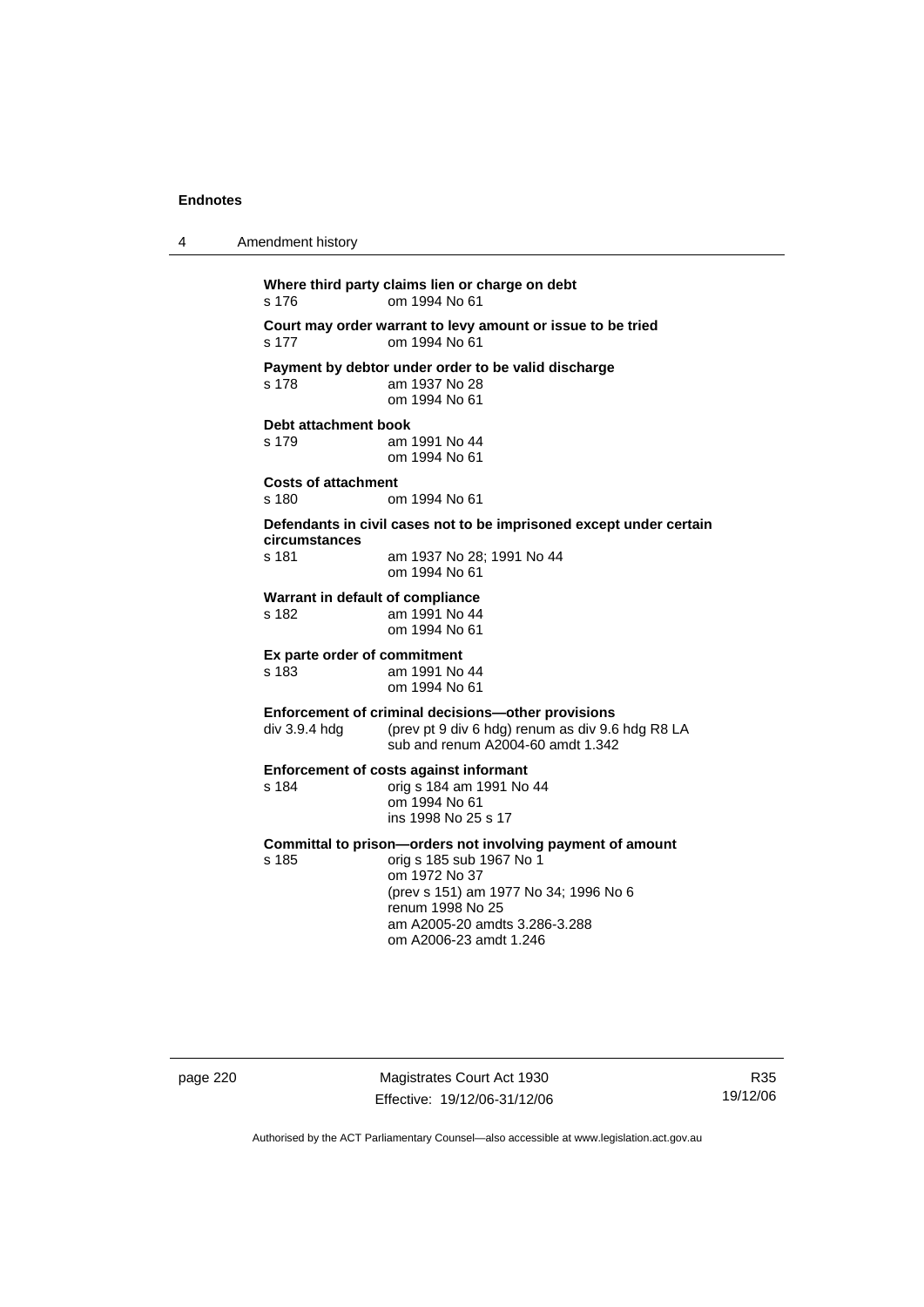| Warrant of commitment to prison<br>s 186   | orig s 186 om 1994 No 61<br>(prev s 152) sub 1996 No 6<br>renum 1998 No 25<br>am 1998 No 67; ss renum R10 LA<br>om A2006-23 amdt 1.246                                                                                                  |
|--------------------------------------------|-----------------------------------------------------------------------------------------------------------------------------------------------------------------------------------------------------------------------------------------|
| s 187                                      | Warrant of commitment if defendant already in prison<br>orig s 187 om 1994 No 61<br>(prev s 154) renum 1998 No 25<br>am A2005-20 amdt 3.289<br>om A2006-23 amdt 1.246                                                                   |
| Mitigation of payment by court<br>s 188    | am 1967 No 1; 1982 No 3; 1985 No 41; ord 1990 No 5; 1994<br>No 81<br>om A2006-23 amdt 1.246                                                                                                                                             |
| s 189                                      | Scale of imprisonment for nonpayment of money<br>am 1967 No 1; 1977 No 34; 1978 No 46<br>sub 1993 No 4<br>am 1994 No 61<br>om 1998 No 25                                                                                                |
| Proceeds of warrants of execution<br>s 190 | sub 1986 No 74<br>am ord 1990 No 5; 1991 No 44<br>om 1994 No 61                                                                                                                                                                         |
| s 191 hdg<br>s 191                         | Accounts to be kept of amounts received<br>am 2001 No 44 amdt 1.2755<br>sub A2004-60 amdt 1.343<br>am 1967 No 1; 1979 No 33; 1991 No 44; 1994 No 81; 2001<br>No 44 amdt 1.2756; A2004-60 amdt 1.344, amdt 1.345;<br>A2006-23 amdt 1.247 |
| s 192                                      | Executors and administrators may enforce orders in civil matters<br>am 1991 No 44<br>om 1994 No 61                                                                                                                                      |
| Forfeited goods may be sold<br>s 193       | am ord 1990 No 5; A2005-20 amdt 3.290                                                                                                                                                                                                   |
| s 194 hdg<br>s 194                         | Enforcement order not void for form only<br>sub A2006-40 amdt 2.148<br>am 1994 No 61<br>sub A2006-23 amdt 1.248<br>am A2006-40 amdt 2.149                                                                                               |

R35 19/12/06

Magistrates Court Act 1930 Effective: 19/12/06-31/12/06 page 221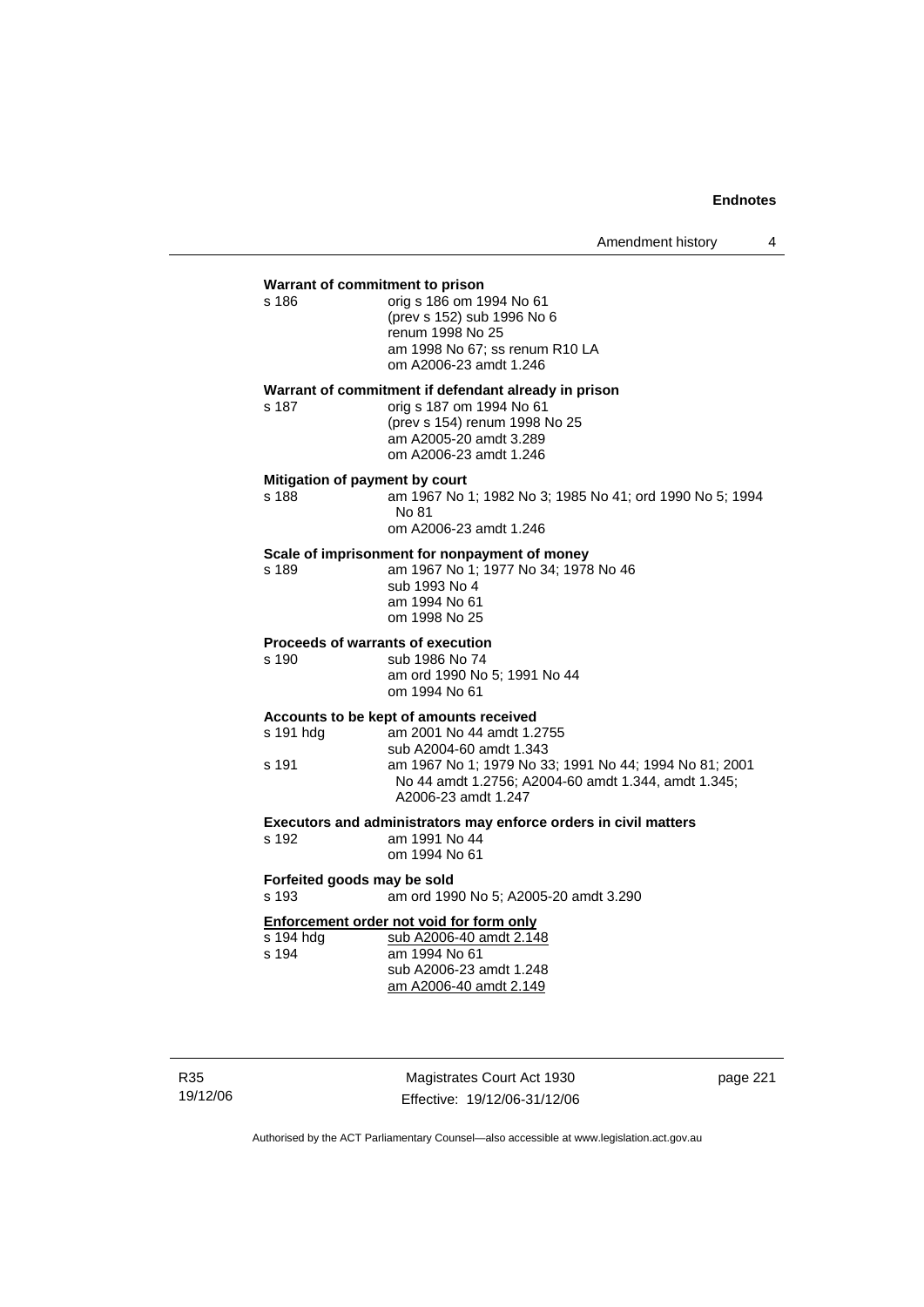4 Amendment history

| s 195                                      | Convictions etc to be given to Supreme Court registrar<br>am 1937 No 28; 1992 No 23<br>sub A2005-20 amdt 3.291                                              |
|--------------------------------------------|-------------------------------------------------------------------------------------------------------------------------------------------------------------|
| Definitions for pt 10<br>s 196             | am 1937 No 28<br>sub 1990 No 65<br>am 1992 No 37; 2000 No 60 s 4<br>om 2001 No 90 amdt 1.79                                                                 |
| <b>Power to make</b><br>s 197              | sub 1990 No 65<br>om 2001 No 90 amdt 1.79                                                                                                                   |
| <b>Entitlement to apply</b><br>s 198       | sub 1990 No 65<br>am 1998 No 38; 2000 No 60 s 5<br>om 2001 No 90 amdt 1.79                                                                                  |
| s 198A                                     | Powers exercisable in care and protection proceedings<br>ins 1999 No 64 s 4 sch 2<br>om 2001 No 90 amdt 1.79                                                |
| s 198B                                     | Special requirements-applications by community advocate or employer<br>ins 2000 No 60 s 6<br>om 2001 No 90 amdt 1.79                                        |
| <b>Hearing dates</b><br>s 199              | am 1937 No 28<br>sub 1990 No 65<br>am 1991 No 44<br>om 2001 No 90 amdt 1.79                                                                                 |
| s 200                                      | Parties-applications by persons other than aggrieved persons<br>am 1937 No 28<br>sub 1990 No 65<br>am 1998 No 38; 2000 No 60 s 7<br>om 2001 No 90 amdt 1.79 |
| s 201                                      | Parties-applications involving children<br>sub 1990 No 65<br>am 1991 No 44<br>om 2001 No 90 amdt 1.79                                                       |
| <b>Representation of children</b><br>s 202 | sub 1990 No 65<br>om 2001 No 90 amdt 1.79                                                                                                                   |

page 222 Magistrates Court Act 1930 Effective: 19/12/06-31/12/06

R35 19/12/06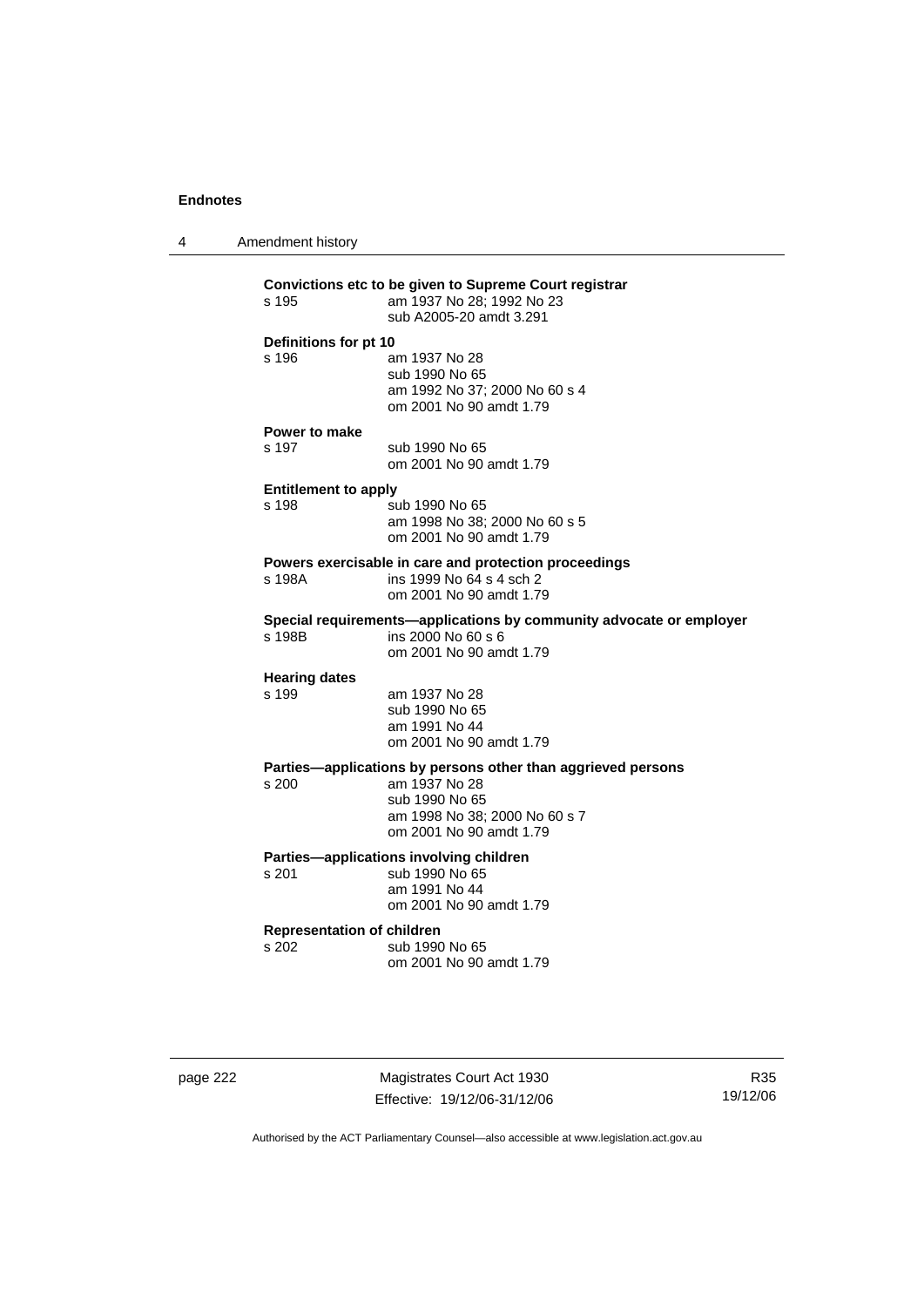Amendment history 4

**Hearing of applications**<br>s 203 sub 1 sub 1990 No 65 am 1995 No 46; 1999 No 34 om 2001 No 90 amdt 1.79 **Matters to be taken into account**  s 204 sub 1990 No 65 om 2001 No 90 amdt 1.79 **Restrictions in orders**  am 1986 No 74 sub 1990 No 65 om 2001 No 90 amdt 1.79 **Consent orders**  sub 1990 No 65 om 2001 No 90 amdt 1.79 **Jurisdiction under s 206**  s 206AA ins 1999 No 34 om 2001 No 90 amdt 1.79 **Service of applications**<br>**s** 206A **ins 1** ins 1990 No 65 am 1991 No 44; 2000 No 60 s 8; 2001 No 44 amdt 1.2757 om 2001 No 90 amdt 1.79 **Procedure in absence of respondent**<br>s 206B ins 1990 No 65 ins 1990 No 65 om 2001 No 90 amdt 1.79 **Interim restraining orders**  s 206C ins 1990 No 65 om 2001 No 90 amdt 1.79 **Seizure of firearms**  s 206D ins 1990 No 65 am 1991 No 9; 1996 No 74; 1997 No 25 om 2001 No 90 amdt 1.79 **Explaining proposed orders**  s 206E ins 1990 No 65 am 1992 No 37 om 2001 No 90 amdt 1.79 **Counselling**  s 206F ins 1990 No 65 om 2001 No 90 amdt 1.79 **Power of court to make orders where person charged**  ins 1990 No 65 om 2001 No 90 amdt 1.79

R35 19/12/06

Magistrates Court Act 1930 Effective: 19/12/06-31/12/06 page 223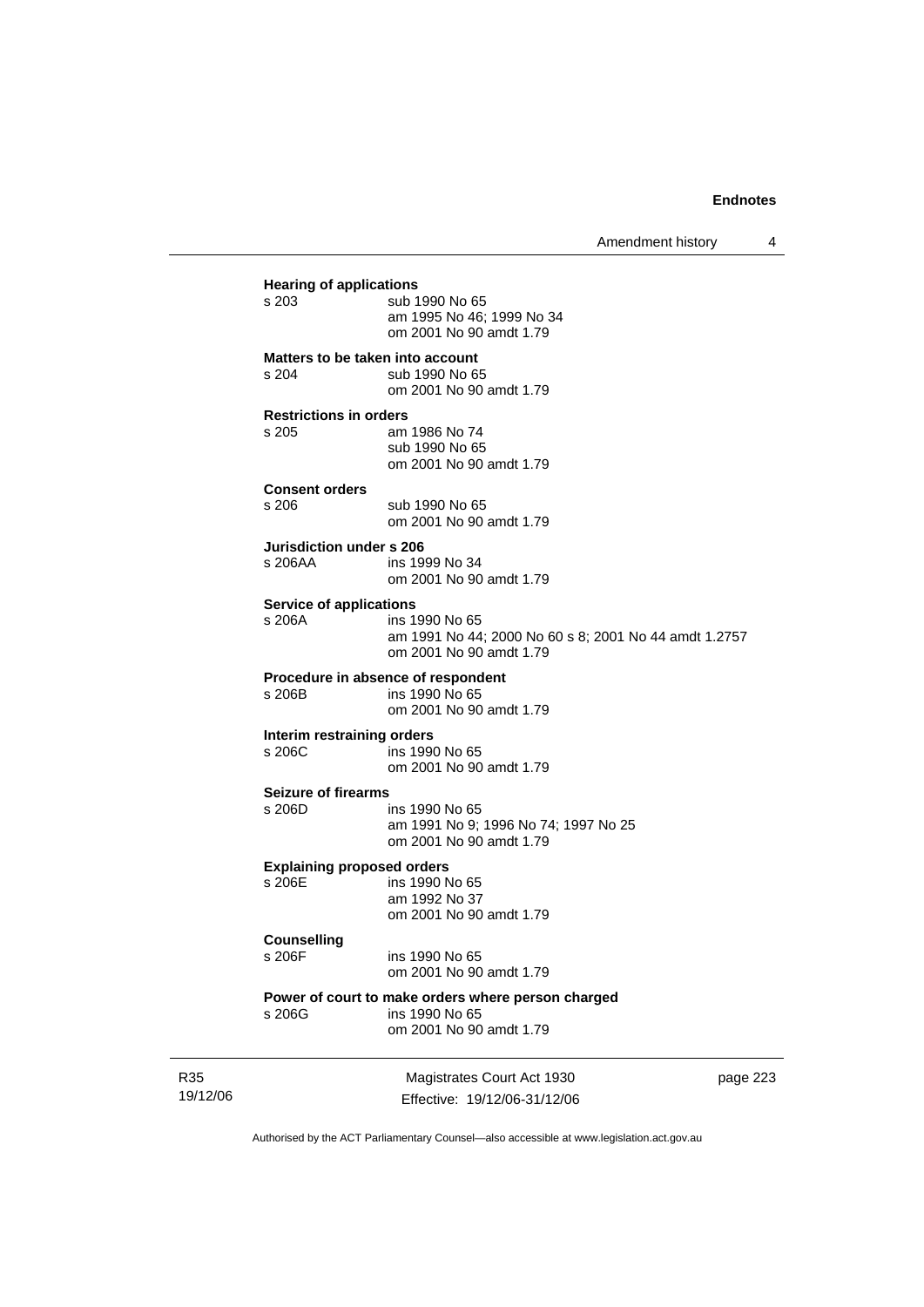4 Amendment history

**Duration of orders**  ins 1990 No 65 om 2001 No 90 amdt 1.79 **Exercise of certain powers by registrar**  s 206I ins 2001 No 70 amdt 1.67 om 2001 No 90 amdt 1.79 **Variation and revocation of orders**  s 206J ins 1990 No 65 am 1991 No 44; 1999 No 64 s 4 sch 2 om 2001 No 90 amdt 1.79 **Service etc of orders**<br>s 206K ins ins 1990 No 65 am 1991 No 44; 1996 No 51; 2001 No 44 amdt 1.2758, amdt 1.2759 om 2001 No 90 amdt 1.79 **Offence**  s 206L ins 1990 No 65 am 1992 No 37; 1994 No 81; 1997 No 25 om 2001 No 90 amdt 1.79 **Service other than personal service**  s 206M ins 1990 No 65 om 2001 No 90 amdt 1.79 **Service by police officers**  s 206N ins 1990 No 65 am 1991 No 44 om 2001 No 90 amdt 1.79 **Restriction on publication of reports of proceedings**  s 206P ins 1990 No 65 am 1994 No 81; 1998 No 38 om 2001 No 90 amdt 1.79 **Limits of restriction on publication**  s 206PA ins 1998 No 38 om 2001 No 90 amdt 1.79 **Application not invalid only because made under wrong Act**  s 206PB ins 1998 No 38 om 2001 No 90 amdt 1.79 **Appeals**  s 206Q ins 1990 No 65 am 1995 No 46 om 2001 No 90 amdt 1.79

page 224 Magistrates Court Act 1930 Effective: 19/12/06-31/12/06

R35 19/12/06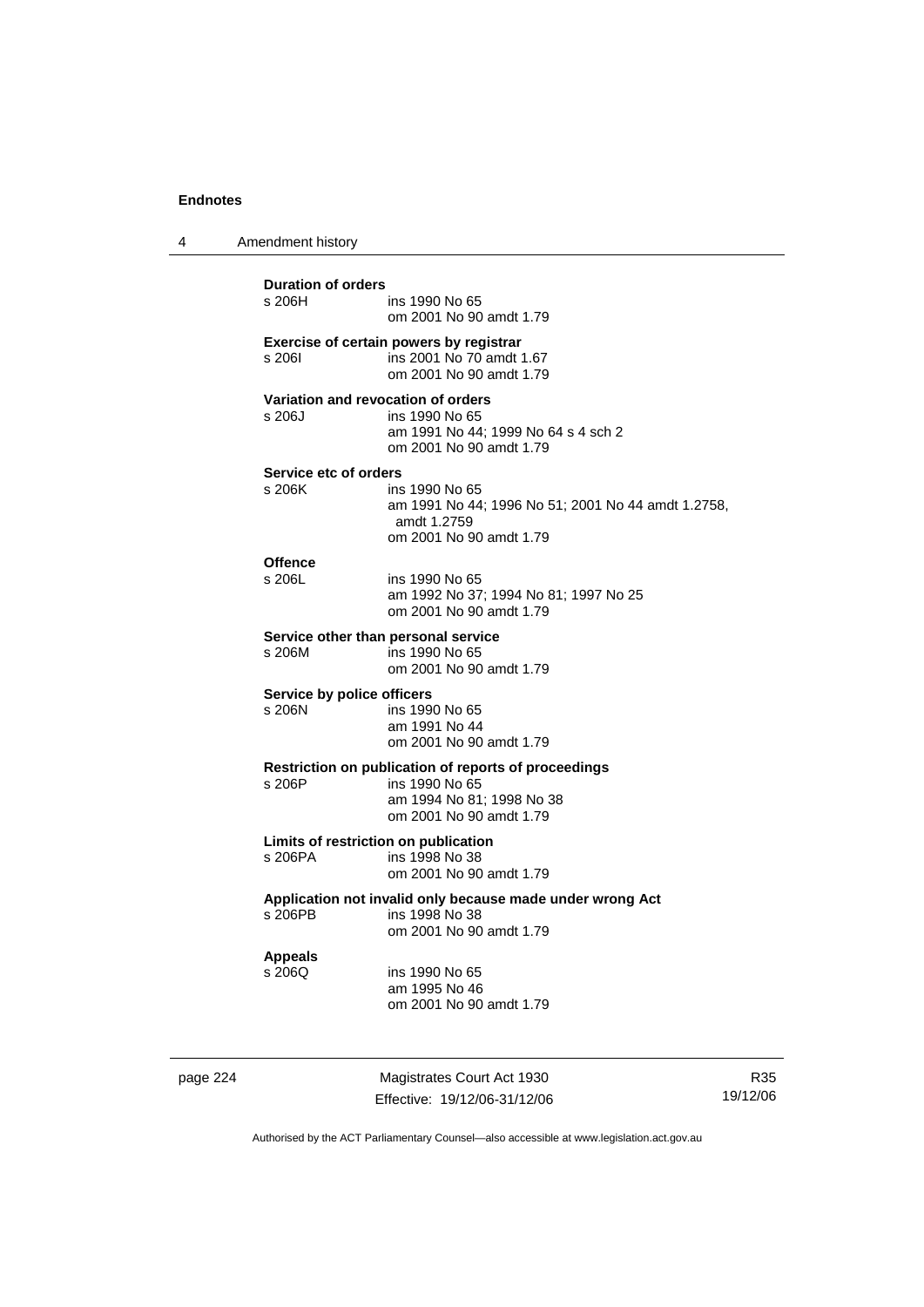## **Application of Crimes Act**

| repriodent of ormoo rece<br>s 206R                        | ins 1990 No 65<br>om 2001 No 90 amdt 1.79                                                                                                                                                                                                                                                                                                                 |
|-----------------------------------------------------------|-----------------------------------------------------------------------------------------------------------------------------------------------------------------------------------------------------------------------------------------------------------------------------------------------------------------------------------------------------------|
| <b>Criminal appeals</b><br>pt 3.10 hdg                    | (prev pt 11 hdg) sub 1972 No 37<br>sub and renum A2004-60 amdt 1.346                                                                                                                                                                                                                                                                                      |
| div 3.10.1 hdg                                            | <b>Criminal appeals-jurisdiction of Supreme Court</b><br>(prev pt 11 div 1 hdg) ins 1972 No 37<br>renum as div 11.1 hdg R8 LA<br>sub and renum A2004-60 amdt 1.347                                                                                                                                                                                        |
| <b>Jurisdiction of Supreme Court</b><br>s 207             | sub 1937 No 28<br>am 1967 No 1; 1968 No 25<br>sub 1972 No 37<br>am 1985 No 67; 1990 No 65; 2001 No 90 amdt 1.80;<br>A2004-60 amdts 1.348-1.350; A2005-5 s 30                                                                                                                                                                                              |
| Appeals in criminal matters<br>div 3.10.2 hdg             | (prev pt 11 div 2 hdg) ins 1972 No 37<br>renum as div 11.2 hdg R8 LA<br>sub and renum A2004-60 amdt 1.351                                                                                                                                                                                                                                                 |
| Appeals to which div 3.10.2 applies<br>s 208 hdg<br>s 208 | sub A2004-60 amdt 1.352<br>sub 1937 No 28<br>am 1953 No 14; 1958 No 12; 1968 No 25<br>sub 1972 No 37<br>am 1984 No 16; 1985 No 41; 1985 No 67; 1986 No 33; 1986<br>No 74; 1990 No 65; 1992 No 9; 1994 No 61; 1996 No 6;<br>A2004-60 amdts 1.353-1.355; A2005-7 s 16; pars renum R27<br>LA (see A2005-7 s 17); A2006-23 amdt 1.249; A2006-55<br>s 14, s 15 |
| Appeals in other cases<br>s 208A                          | ins 1958 No 12<br>am 1967 No 1; 1968 No 25<br>om 1972 No 37                                                                                                                                                                                                                                                                                               |
| s 208B                                                    | Substituted service of notice of appeal<br>ins 1958 No 12<br>om 1972 No 37                                                                                                                                                                                                                                                                                |
| Institution of appeal<br>s 209                            | am 1934 No 17                                                                                                                                                                                                                                                                                                                                             |

 sub 1937 No 28 am 1967 No 1 sub 1972 No 37 am 1984 No 61; 1985 No 67

R35 19/12/06

Magistrates Court Act 1930 Effective: 19/12/06-31/12/06 page 225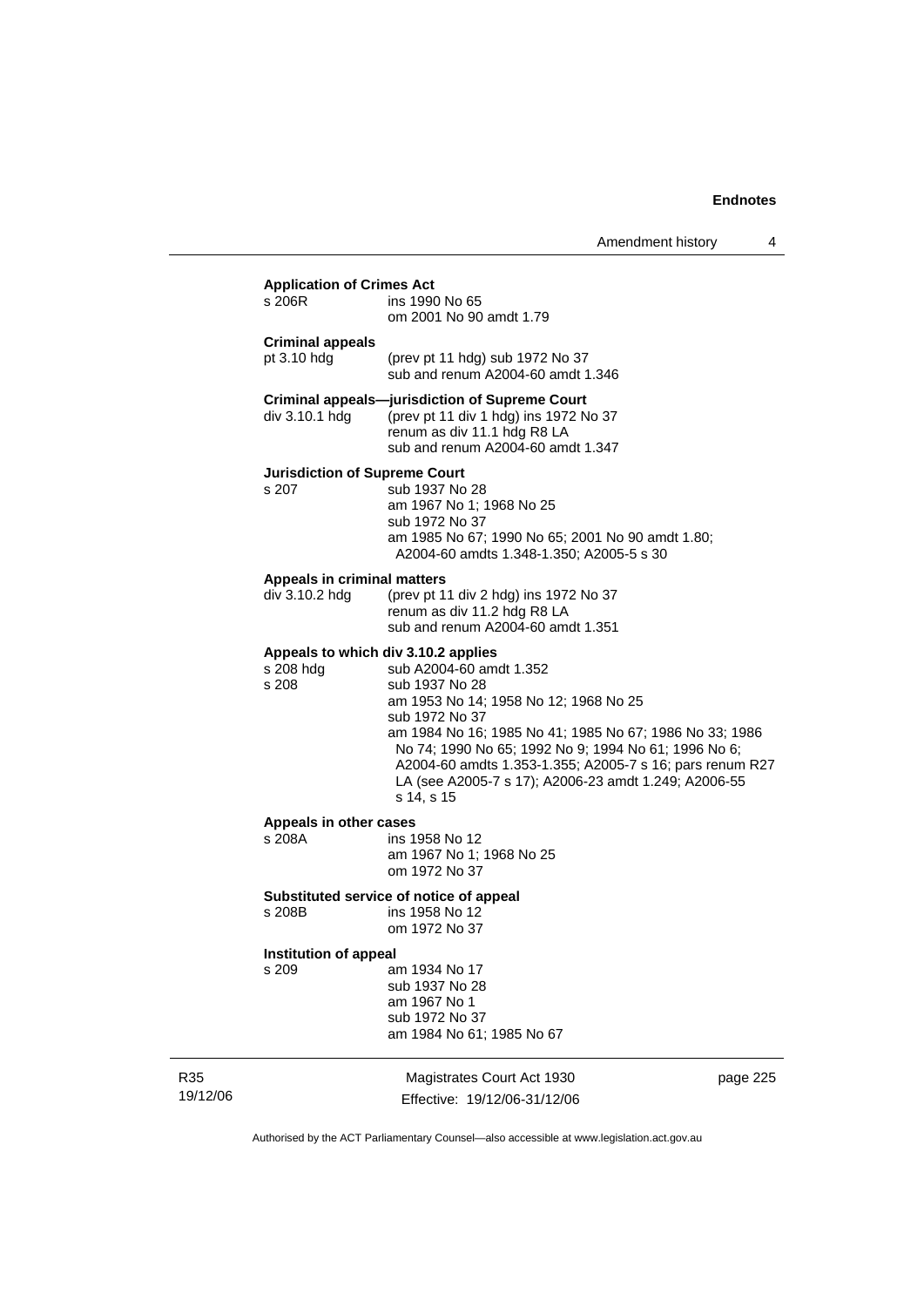4 Amendment history

 sub 1986 No 74 am A2005-5 s 31; A2005-7 s 18; A2006-40 amdt 2.150

**Substituted service of notice of appeal** 

s 210 am 1934 No 17 sub 1937 No 28; 1972 No 37

**When appeal deemed to be duly instituted** 

s 211 sub 1937 No 28; 1972 No 37; 1985 No 18 om 1986 No 74

### **When appeal deemed to be duly instituted**

s 212 sub 1937 No 28; 1958 No 12 am 1967 No 1 sub 1972 No 37 om 1985 No 18

### **Increase in amount of security**

s 213 sub 1937 No 28; 1972 No 37

om 1985 No 18

### **Appeals in cases other than civil cases**

s 214 sub 1937 No 28 am 1967 No 1 sub 1972 No 37 am 1984 No 61; 1990 No 65; A2004-60 amdt 1.356; A2005-20 amdt 3.292

### **Appeals in relation to grant of bail**

s 214A ins 1986 No 33 om 1992 No 9

#### **Appeals in civil cases**

s 215 om 1937 No 28

 ins 1972 No 37 am 1985 No 67 om 1986 No 74

### **Stay of execution pending appeal in certain cases**

s 216 om 1937 No 28 ins 1972 No 37

> am 1984 No 62; 1986 No 74; 1992 No 9; 1995 No 41; A2005-7 s 19; A2006-23 amdt 1.250, amdt 1.251

# **Execution not to be stayed in other cases except by order of Supreme Court s 217** om 1937 No 28

om 1937 No 28 ins 1972 No 37 om 1986 No 74

page 226 Magistrates Court Act 1930 Effective: 19/12/06-31/12/06

R35 19/12/06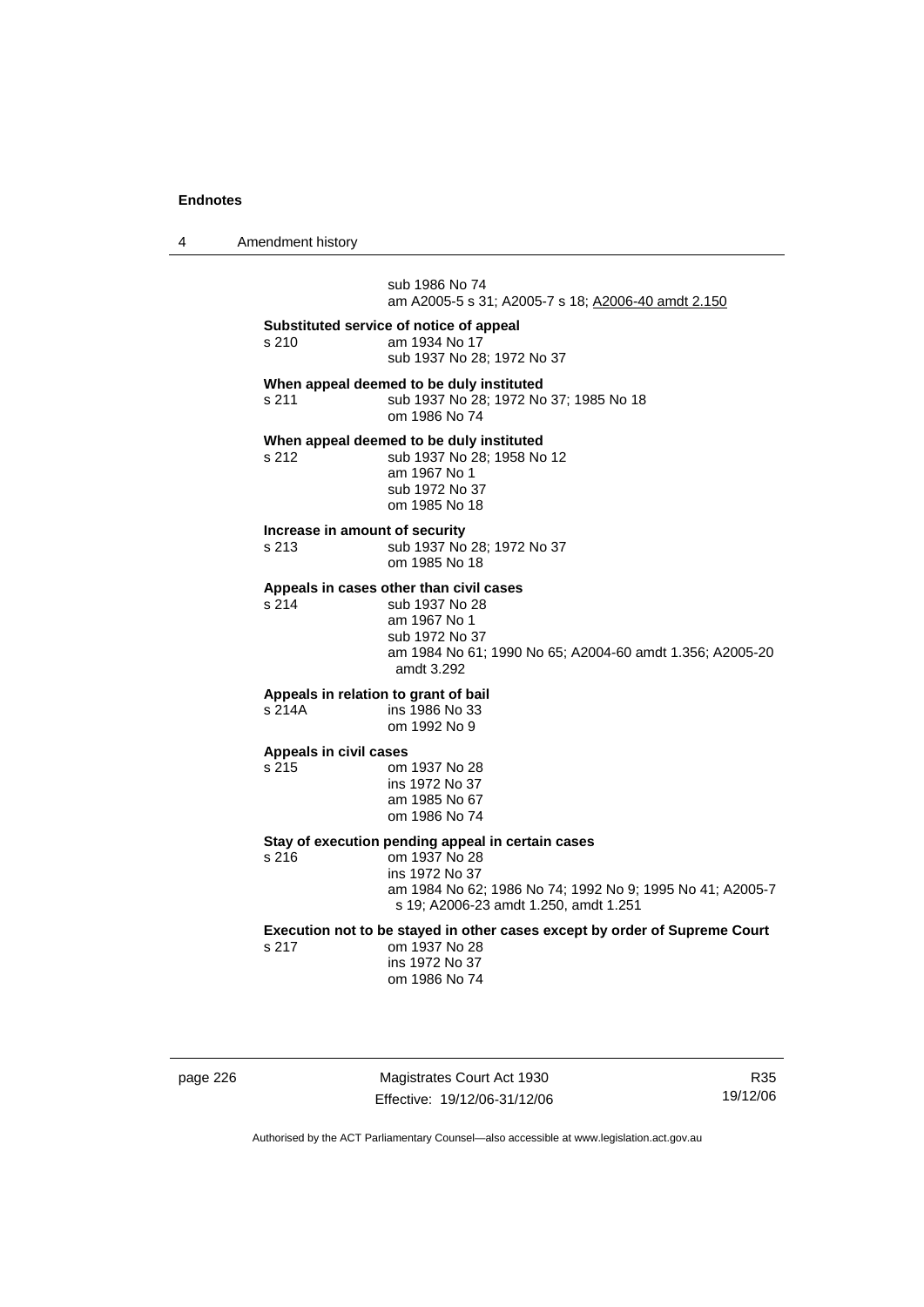| <b>Orders by Supreme Court on appeals</b>                               |                                                                                                                                                                                                    |  |
|-------------------------------------------------------------------------|----------------------------------------------------------------------------------------------------------------------------------------------------------------------------------------------------|--|
| s <sub>218</sub>                                                        | om 1937 No 28<br>ins 1972 No 37<br>sub 1984 No 61                                                                                                                                                  |  |
|                                                                         | am 1985 No 67; A2004-60 amdt 1.357, amdt 1.358                                                                                                                                                     |  |
| $s219$ hdg<br>s 219                                                     | Barring right of appeal under div 3.10.2 if order to review granted<br>sub A2004-60 amdt 1.359<br>om 1937 No 28<br>ins 1972 No 37<br>am 1985 No 67; 1986 No 74; A2004-60 amdt 1.360,<br>amdt 1.361 |  |
| Reference appeals in criminal matters<br>$div 3.10.2A$ ins A2005-5 s 32 |                                                                                                                                                                                                    |  |
| What is a reference appeal?<br>ins $A2005-5$ s $32$<br>s 219A           |                                                                                                                                                                                                    |  |
| Reference appeal following acquittal on indictment                      |                                                                                                                                                                                                    |  |
| s 219AB                                                                 | ins A2005-5 s 32<br>am A2006-55 s 15; A2006-40 amdt 2.151                                                                                                                                          |  |
| s 219AC ins A2005-5 s 32                                                | Who may be heard at reference appeal                                                                                                                                                               |  |
|                                                                         | Reference anneal decision does not affect trial verdict                                                                                                                                            |  |

**Reference appeal decision does not affect trial verdict**  s 219AD ins A2005-5 s 32

### **Orders to review in criminal matters**

div 3.10.3 hdg (prev pt 11 div 3 hdg) ins 1972 No 37 renum as div 11.3 hdg R8 LA sub and renum A2004-60 amdt 1.362

# **Interpretation**

ins 1972 No 37 om 1994 No 61

### **Appeals by way of orders to review**

s 219B ins 1972 No 37 am 1974 No 14; 1979 No 41; 1984 No 16; 1985 No 41; 1985 No 67; ord 1990 No 9; 1994 No 61; 1996 No 6; pars renum R10 LA; A2004-60 amdts 1.363-1.366; A2005-20 amdt 3.293; A2006-23 amdt 1.252; A2006-55 s 16

#### **Grant of order nisi to review**

s 219C ins 1972 No 37

 am 1974 No 14; 1979 No 41; 1984 No 61; 1985 No 41; 1985 No 67; ord 1990 No 9; 1996 No 6; pars renum R10 LA; A2005-5 s 33; A2005-20 amdts 3.294-3.296; pars and ss renum R29 LA (see A2005-20 amdt 3.297)

R35 19/12/06

Magistrates Court Act 1930 Effective: 19/12/06-31/12/06 page 227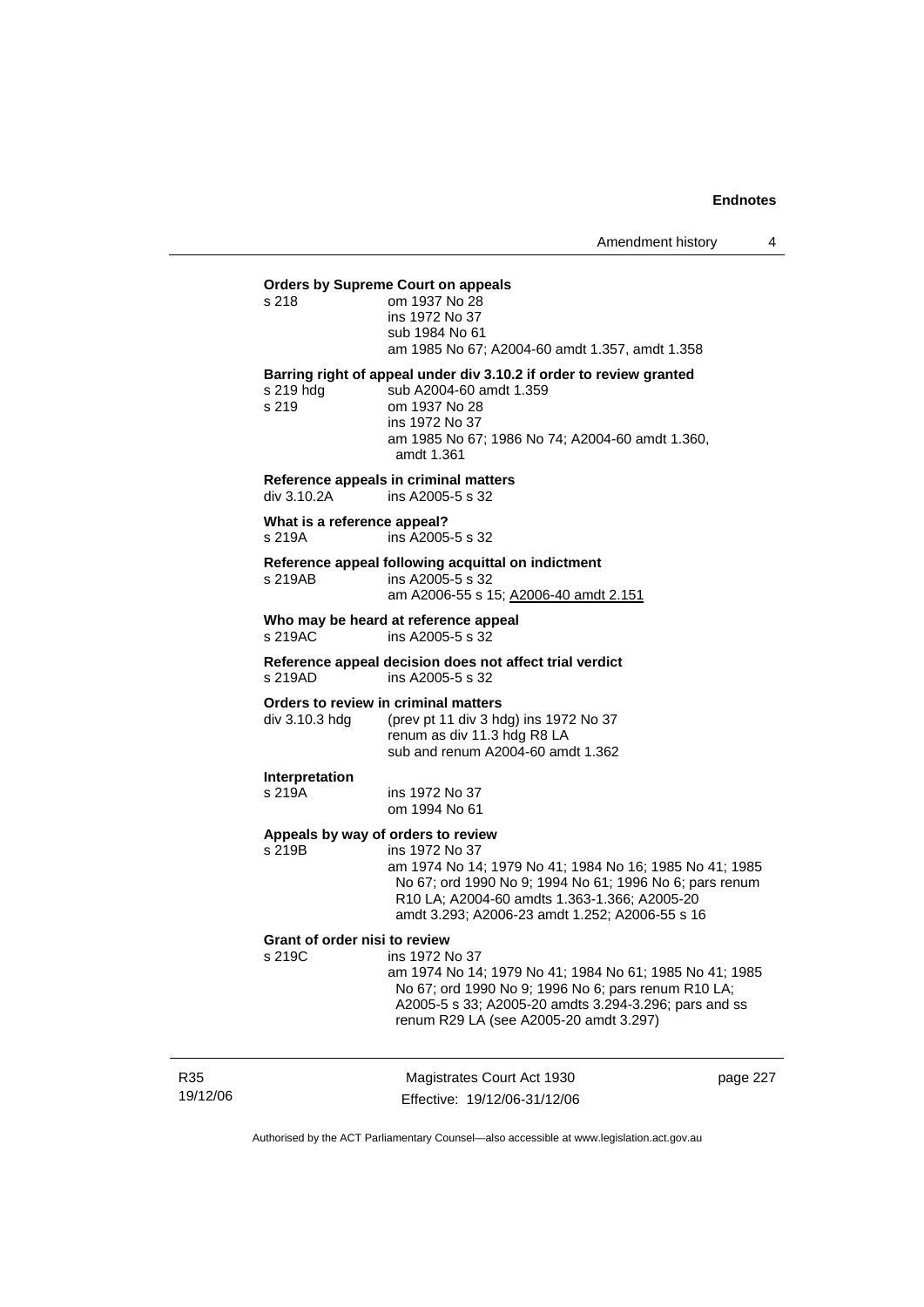4 Amendment history

# **Security for costs and stay of execution**

ins 1972 No 37 am 1985 No 41; 1985 No 67; ord 1990 No 9; 1992 No 9; 1996 No 6; ss renum R10 LA om A2006-40 amdt 2.152

#### **Non-appearance of applicant**

s 219E ins 1972 No 37 am 1996 No 6 om A2006-40 amdt 2.152

### **Powers of Supreme Court**

s 219F ins 1972 No 37 am 1974 No 14; 1979 No 41; 1985 No 41; 1985 No 67; ord 1990 No 9; ss and pars renum R10 LA; A2004-60 amdt 1.367; A2006-40 amdt 2.153

# **Interpretation**

ins 1984 No 62 am 1986 No 74 om 1992 No 9

### **Warrant of apprehension of appellant**

s 219H ins 1984 No 62 om 1992 No 9

### **Power of Court where person apprehended**

s 219J ins 1984 No 62 om 1992 No 9

# **Effect of apprehension of appellant**<br>s 219K ins 1984 No 62

ins 1984 No 62 om 1992 No 9

#### **Stay of execution not affected**

s 219L ins 1984 No 62 om 1992 No 9

### **Criminal appeals—other provisions**

div 3.10.4 hdg (prev pt 11 div 4 hdg) ins 1972 No 37 renum as div 11.4 hdg R8 LA sub and renum A2004-60 amdt 1.368

### **Forfeiture of recognisance**

s 220 am 1937 No 28; 1972 No 37 sub 1984 No 62 om 1992 No 9

#### **Magistrate may order appellant to be liberated**  s 221 om 1937 No 28

page 228 Magistrates Court Act 1930 Effective: 19/12/06-31/12/06

R35 19/12/06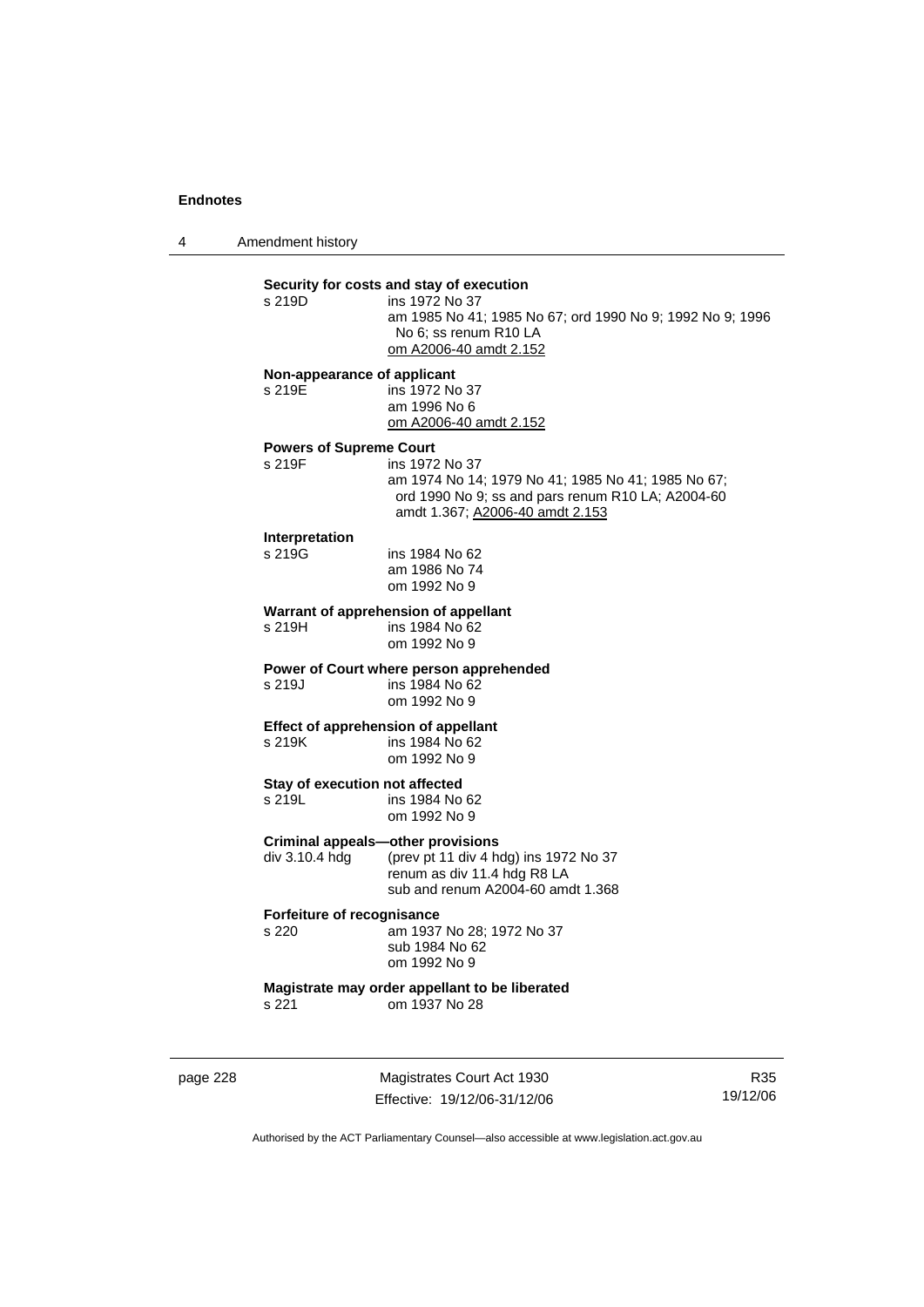|                                                    | 4<br>Amendment history                                                                                                                                                               |
|----------------------------------------------------|--------------------------------------------------------------------------------------------------------------------------------------------------------------------------------------|
| s 222                                              | <b>Control of Supreme Court over summary convictions</b><br>am 1937 No 28; 1985 No 67; 1986 No 74; A2005-20<br>amdts 3.298-3.300; A2006-23 amdts 1.253-1.255; A2006-40<br>amdt 2.154 |
| <b>Amendment of documents</b><br>s 223             | am 1937 No 28; 1985 No 67; 1986 No 74<br>sub A2005-20 amdt 3.301<br>am A2006-23 amdt 1.256                                                                                           |
| In cases of certiorari order<br>s 224 hdg<br>s 224 | sub A2006-40 amdt 2.156<br>am 1937 No 28; A2005-20 amdt 3.302; A2006-40 amdt 2.156                                                                                                   |
| <b>Notice dispensed with</b><br>s 225              | am 1937 No 28; 1967 No 1; 1985 No 17; A2005-20<br>amdt 3.302; A2006-40 amdt 2.157, amdt 2.158                                                                                        |
| Power of court to admit to bail<br>s 226           | am 1937 No 28; 1992 No 9; A2005-20 amdt 3.302; A2006-23<br>amdt 1.257; A2006-40 amdt 2.159                                                                                           |
| s 227                                              | Respecting the amendment of convictions etc<br>am 1937 No 28; 1985 No 67; 1996 No 6; A2005-20<br>amdt 3.302                                                                          |
| No summons or information<br>s 228                 | am 1986 No 74<br>sub A2005-20 amdt 3.303                                                                                                                                             |
| s 230                                              | Provisions applicable in relation to security given for costs of appeal<br>am 1937 No 28<br>sub 1972 No 37<br>am 1985 No 18; 1991 No 44<br>om A2006-40 amdt 2.160                    |
| s 231                                              | Magistrate sued for act not within jurisdiction<br>reloc as s 17A                                                                                                                    |
|                                                    | No action against magistrate after order nisi to quash conviction has been                                                                                                           |
| granted<br>s 232                                   | reloc as s 17B                                                                                                                                                                       |
| s 233                                              | Warrant or writ by magistrate on order of court<br>reloc as s 17C                                                                                                                    |
| s 234                                              | No action for acts done under order of Supreme Court<br>reloc as s 17D                                                                                                               |
| s 235                                              | No action where proceedings confirmed on appeal<br>reloc as s 17E                                                                                                                    |

R35 19/12/06

Magistrates Court Act 1930 Effective: 19/12/06-31/12/06 page 229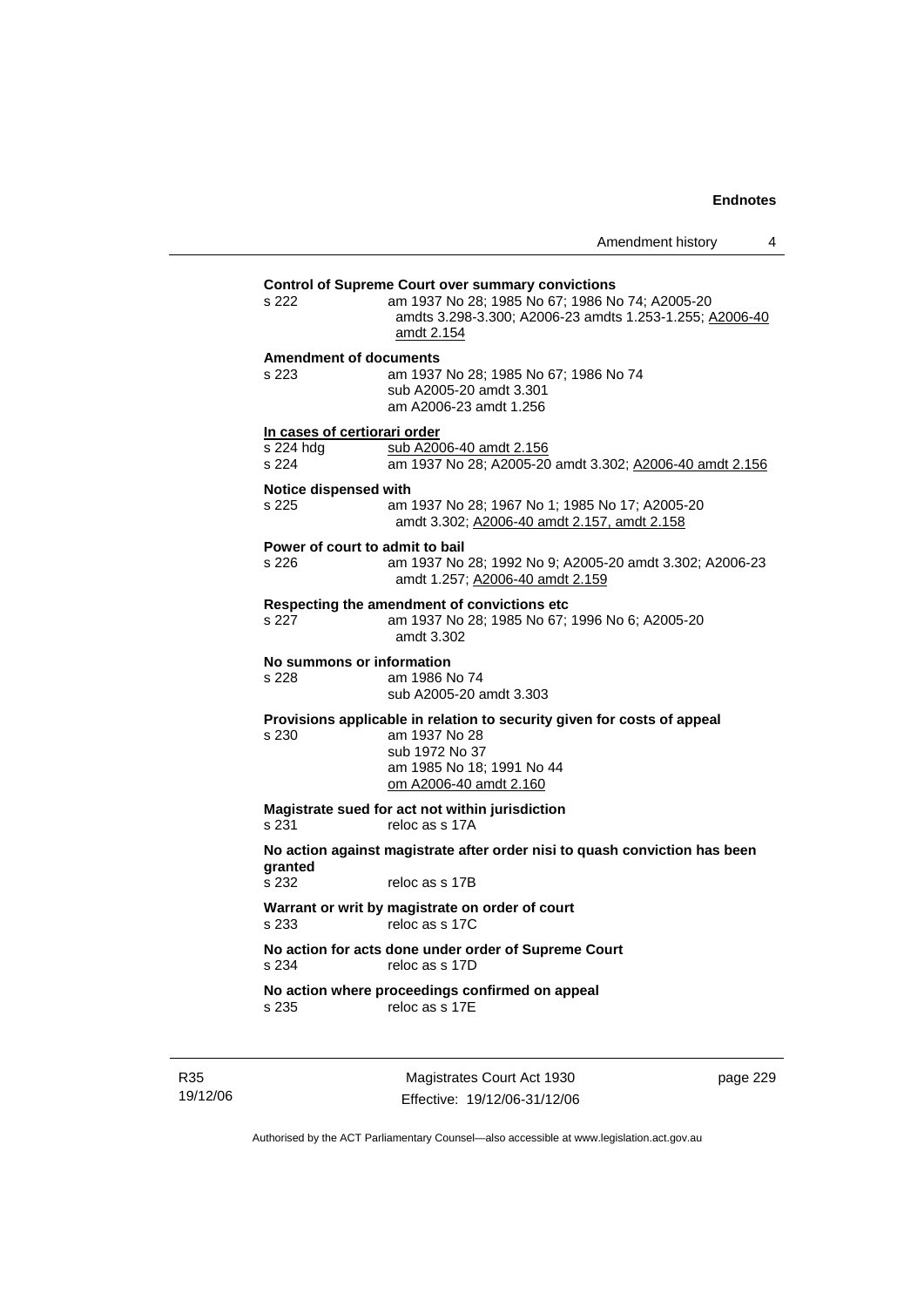| 4 | Amendment history |
|---|-------------------|
|---|-------------------|

**Actions in cases prohibited**  reloc as s 17F **Limitation of actions**  om 1985 No 66 **Notice of actions**  om 1985 No 66 **Payment of amounts into court**  s 239 reloc as s 17G **No action against magistrate for judicial acts in Magistrates Court**  s 240 reloc as s 17H **Magistrate sued for acts within his or her jurisdiction only liable in case of malice and absence of reasonable and probable cause**  reloc as s 17I **Verdict for defendant**  s 242 reloc as s 17J **Damages**  reloc as s 17K **Costs in criminal matters**  pt 3.11 hdg (prev pt 13 hdg) sub 1953 No 14 am 1994 No 4 sub and renum A2004-60 amdt 1.371 **Award of costs in criminal matters**  s 244 hdg sub A2004-60 amdt 1.372<br>s 244 sam 1937 No 28: 1953 No am 1937 No 28; 1953 No 14; 1986 No 74; 1994 No 61; A2004-60 amdts 1.373-1.375 **Court fees**  s 245 sub 1953 No 14; 1980 No 10 am 1991 No 38; 1991 No 44 om 1994 No 4 **Remission of fees**  s 245A ins 1937 No 28 sub 1986 No 83 am 1989 No 55; ord 1990 No 5; 1991 No 44; 1993 No 4 om 1994 No 4 **Solicitor's costs**  sub 1937 No 28 om 1986 No 74

page 230 Magistrates Court Act 1930 Effective: 19/12/06-31/12/06

R35 19/12/06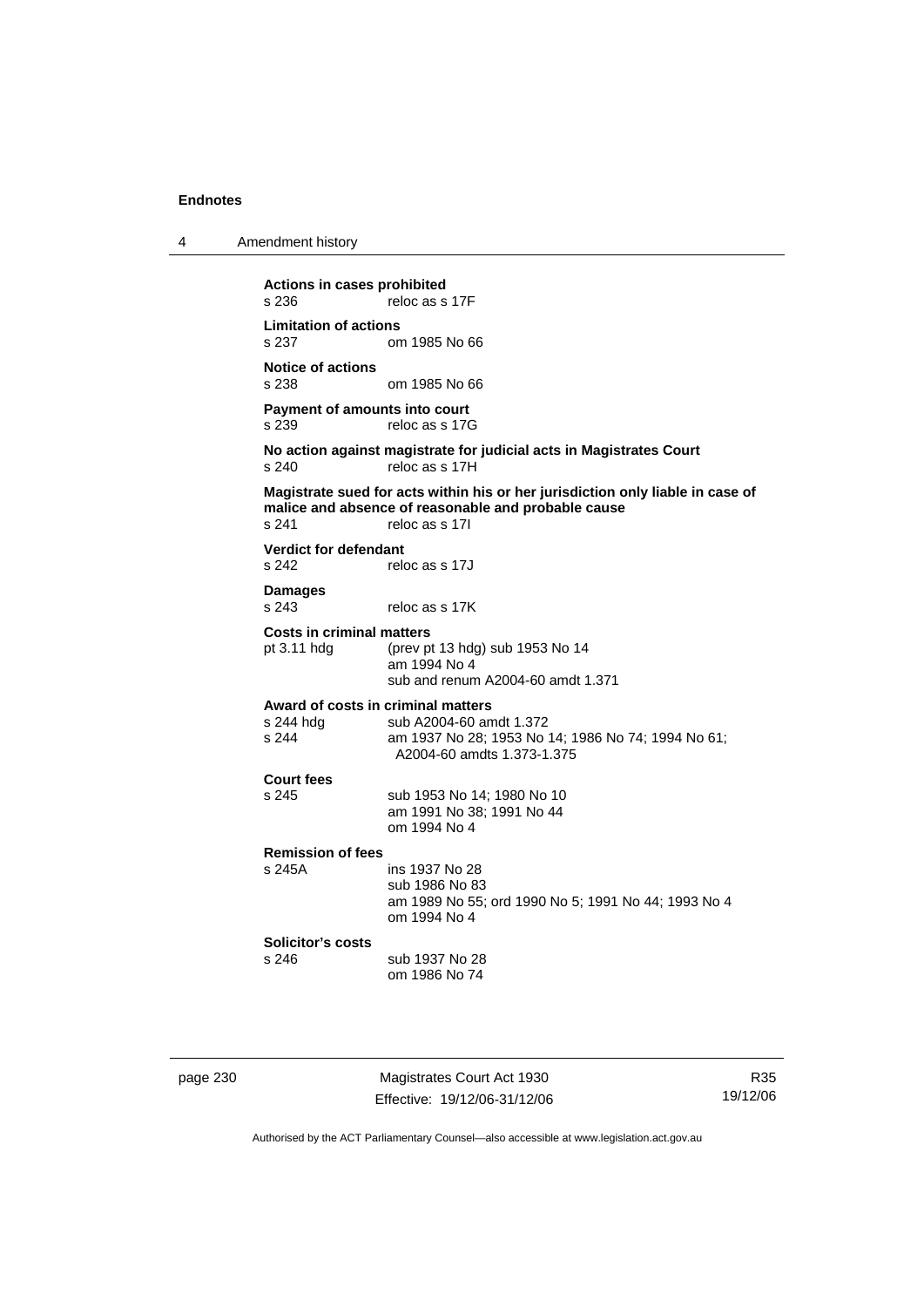# **Witnesses expenses**

sub 1953 No 14: 1967 No 1 am 1996 No 6; A2004-60 amdt 1.376 reloc to Magistrates Court Rules 1932, pt 4 as rule 21 by A2004-60 amdt 1.377

#### **Definitions for pt 13A**

s 248 om 1994 No 61 s 49 ins 2001 No 1 s 3 sch am 2001 No 18 s 174 om A2004-60 amdt 1.378

#### **Determination of fees**

s 248A ins 1974 No 14 am 1986 No 53; ord 1990 No 5 om 1992 No 9 ins 1994 No 4 am 1997 No 94; 1998 No 25 sub 2000 No 1 s 3 sch am 2001 No 44 amdt 1.2760 om A2004-60 amdt 1.378

### **Payment of fees**

s 248B ins 1974 No 14

 am 1986 No 53; ord 1990 No 5 om 1992 No 9 ins 1994 No 4 sub 2000 No 1 s 3 sch am 2001 No 44 amdt 1.2761 om A2004-60 amdt 1.378

# **Remission, refund, deferral, waiver and exemption of fees**

 $ins 1974$  No 14 om 1992 No 9 ins 1994 No 4 am 1994 No 45; No. 1995 No 46; 1997 No 96; 1999 No 66 sch 3; 1999 No 64 s 4 sch 2 sub 2000 No 1 s 3 sch am 2002 No 36 s 4 (4), (5) exp 11 October 2003 (s 248C (5)) om A2004-60 amdt 1.378

### **Recovery of fees in non-criminal proceedings if fees otherwise not payable**

s 248D ins 1974 No 14 am 1986 No 53 om 1992 No 9 ins 1994 No 4 sub 2000 No 1 s 3 sch om A2004-60 amdt 1.378

R35 19/12/06

Magistrates Court Act 1930 Effective: 19/12/06-31/12/06 page 231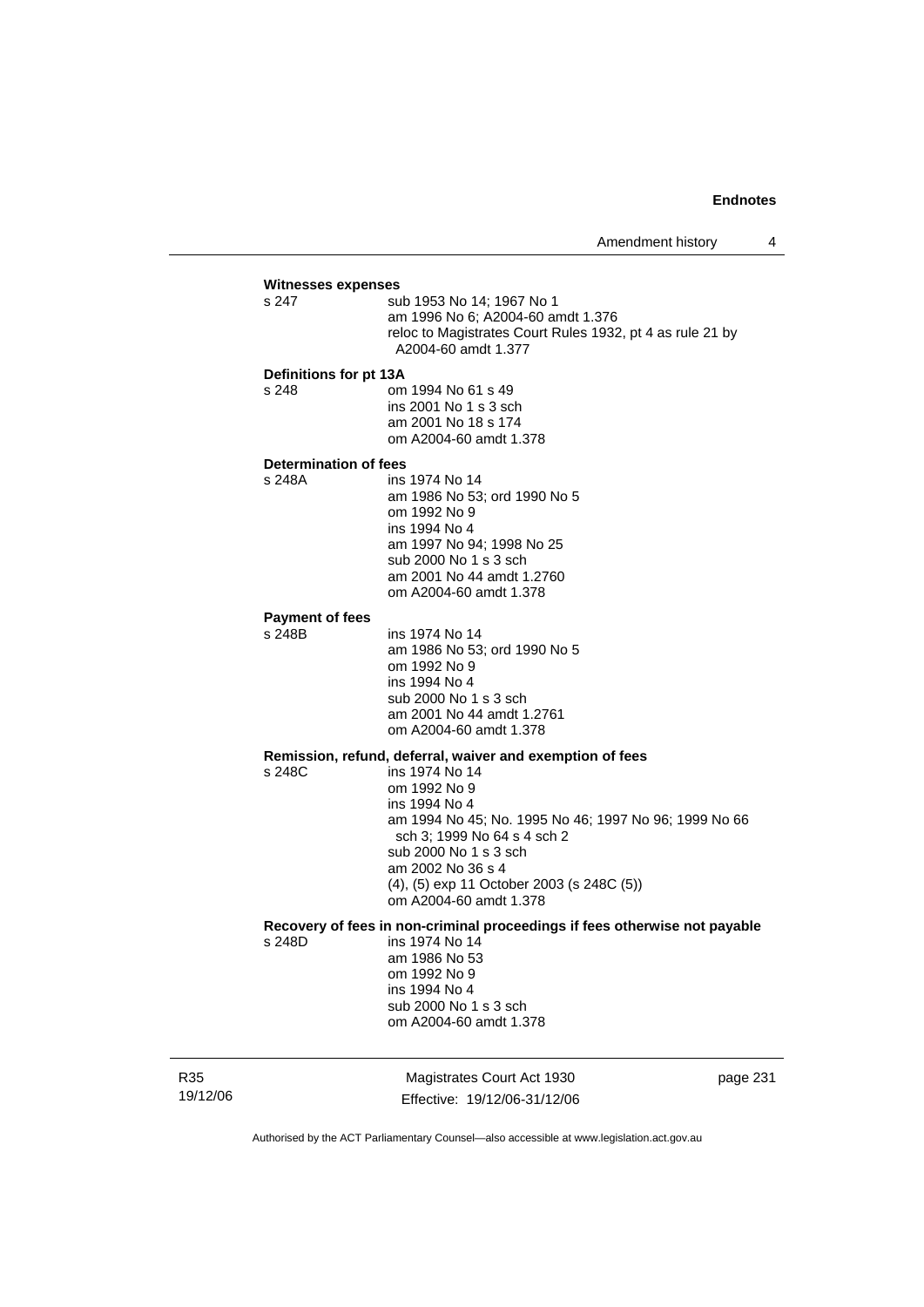4 Amendment history

**Recovery of fees in criminal proceedings if fees not otherwise payable**  ins 1994 No 4 sub 2000 No 1 s 3 sch om A2004-60 amdt 1.378 **Review of decisions**  s 248F ins 1994 No 4 am 1996 No 6 sub 2000 No 1 s 3 sch om A2004-60 amdt 1.378 **Securities in criminal matters**  pt 3.12 hdg (prev pt 14 hdg) sub and renum A2004-60 amdt 1.379 **Securities taken under Act**  s 249 am 1991 No 44; A2004-60 amdts 1.380-1.383; A2005-20 amdt 3.304 **Recovery of amount due under security**  s 250 ins 1937 No 28 am 1986 No 74; 1991 No 44; 1992 No 9; A2004-60 amdt 1.384; A2006-23 amdt 1.258 **Enforcement of payment of sum due by principal**<br>s 251 cm 1937 No 28 s 251 om 1937 No 28 am A2006-23 amdt 1.258 **Sums paid by surety may be recovered from principal**  s 252 am 1937 No 28; 1986 No 74; 1992 No 9; A2004-60 amdt 1.384; A2006-23 amdt 1.258 **Payment enforced by security**<br>s 253 am 1992 No s 253 am 1992 No 9; A2004-60 amdt 1.384; A2006-23 amdt 1.258 **Enforcement of recognisance**<br>s 254 sub 1974 No sub 1974 No 14 am 1986 No 53; 1986 No 74; ord 1990 No 5; 1991 No 44; 1992 No 9; 1994 No 61; A2006-23 amdt 1.259; A2006-40 amdt 2.161, amdt 2.162 **Directions about procedure**  s 254A reloc as s 309 **Appearance by audiovisual or audio links**  reloc as s 311 **Contempt in face of court**  s 255 reloc as s 290 **Failure to give evidence—offence**  s 255AA reloc as s 291

page 232 Magistrates Court Act 1930 Effective: 19/12/06-31/12/06

R35 19/12/06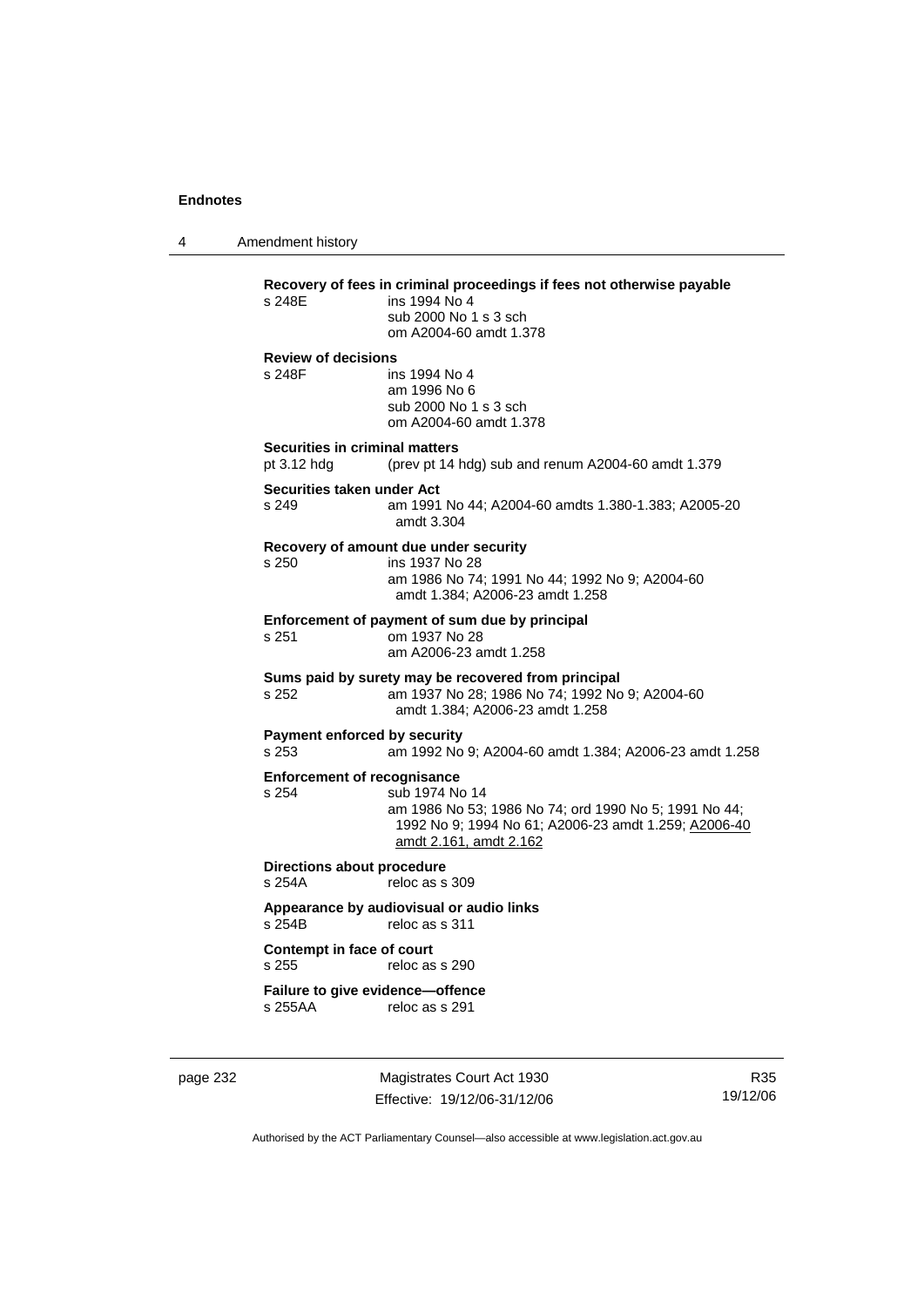Amendment history 4

19/12/06 Magistrates Court Act 1930 Effective: 19/12/06-31/12/06 page 233 **Failure to give evidence—committal**<br>s 255AB reloc as s 312 reloc as s 312 **Commitment to remand centre**  s 255A reloc as s 313 **Registrar to give directions for preparation of transcript**  s 255B reloc as s 314 **Applications for transcripts**  s 255C reloc as s 315 **Civil proceedings**  ins A2004-60 amdt 1.386 **Commencement of proceedings**  pt 4 hdg renum as pt 3.3 hdg **Preliminary**  pt 4.1 hdg ins A2004-60 amdt 1.386 **General**  div 4.1 hdg renum as div 3.3.1 hdg **Application of ch 4**  bracketed note exp 10 January 2006 (s 3 (3)) s 256 am 1967 No 1; 1970 No 15; 1974 No 14; 1979 No 33; 1993 No 4; 2001 No 44 amdts 1.2762-1.2764 (8)-(11) exp 12 September 2002 (s 256 (11)) om A2004-60 amdt 1.412 ins A2004-60 amdt 1.386 am A2005-13 amdt 1.43 **Civil jurisdiction**  pt 4.2 hdg ins A2004-60 amdt 1.386 **Informations**  renum as pt 3.3.2 hdg **Personal actions at law—amount or value**  s 257 hdg bracketed note exp 10 January 2006 (s 3 (3)) s 257 am 1937 No 28 om 1986 No 74 ins 1991 No 38 om 1994 No 4 ins A2004-60 amdt 1.386 **Power of court to grant relief**  s 258 hdg bracketed note exp 10 January 2006 (s 3 (3))<br>s 258 am 1932 No 21; 1937 No 28; 1953 No 14; 19 am 1932 No 21; 1937 No 28; 1953 No 14; 1986 No 74; ord 1990 No 5; 1991 No 44; 2001 No 44 amdts 1.2765-1.2768

Authorised by the ACT Parliamentary Counsel—also accessible at www.legislation.act.gov.au

R35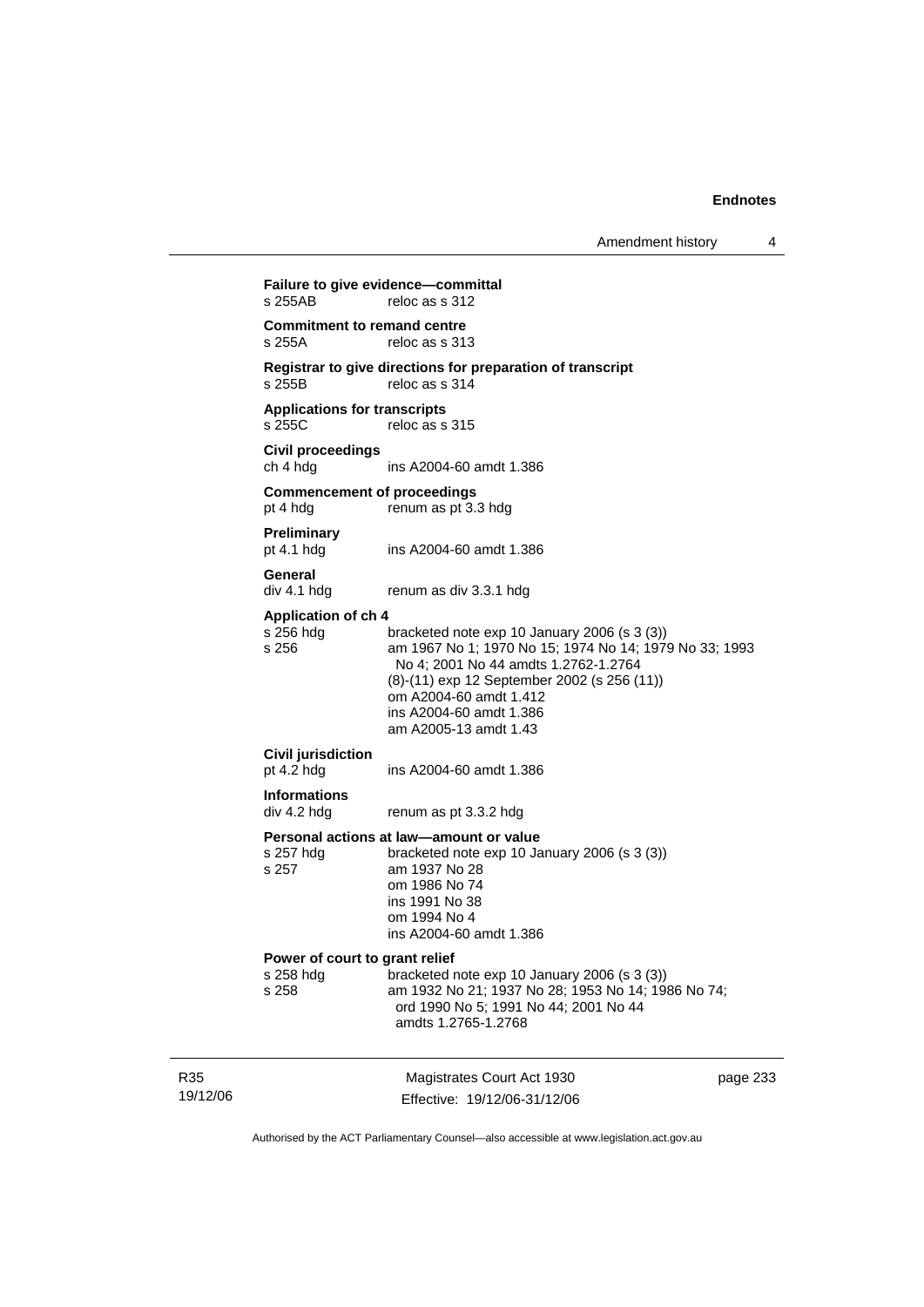4 Amendment history

 om A2004-60 amdt 1.412 ins A2004-60 amdt 1.386 **Rules of equity to prevail**  bracketed note exp 10 January 2006 (s 3 (3)) s 259 **ins 1999** No 34 om 2001 No 90 amdt 1.81 ins A2004-60 amdt 1.386 **Nuisance**  bracketed note exp 10 January 2006 (s  $3(3)$ ) s 260 ins A2004-60 amdt 1.386 **Disputed debts**  s 261 hdg bracketed note exp 10 January 2006 (s 3 (3)) s 261 ins A2004-60 amdt 1.386 **Cause of action arising, or defendant resident, outside ACT**  s 262 hdg bracketed note exp 10 January 2006 (s 3 (3)) s 262 ins A2004-60 amdt 1.386 **Requests under conventions relating to legal proceedings in civil and commercial matters**  s 263 ins A2004-60 amdt 1.386 **Proceedings affecting title to land**  s 264 hdg bracketed note exp 10 January 2006 (s 3 (3)) s 264 ins A2004-60 amdt 1.386 **Disputes under Residential Tenancies Act**  s 265 hdg bracketed note exp 10 January 2006 (s 3 (3))

s 265 ins A2004-60 amdt 1.386

**Complaints under Utilities Act, pt 12**  bracketed note exp 10 January 2006 (s  $3(3)$ ) s 266 ins A2004-60 amdt 1.386

**Case stated for Supreme Court** 

pt 4.3 hdg (prev pt 4 div 3 hdg) om A1986-74 ins A2004-60 amdt 1.386

## **Case stated**

s 267 hdg bracketed note exp 10 January 2006 (s 3 (3)) s 267 ins A2004-60 amdt 1.386

**Transfer of proceedings from or to Supreme Court**  pt 4.4 hdg ins A2004-60 amdt 1.386

### **Summonses**

div 4.4 hdg renum as div 3.3.3 hdg

page 234 Magistrates Court Act 1930 Effective: 19/12/06-31/12/06

R35 19/12/06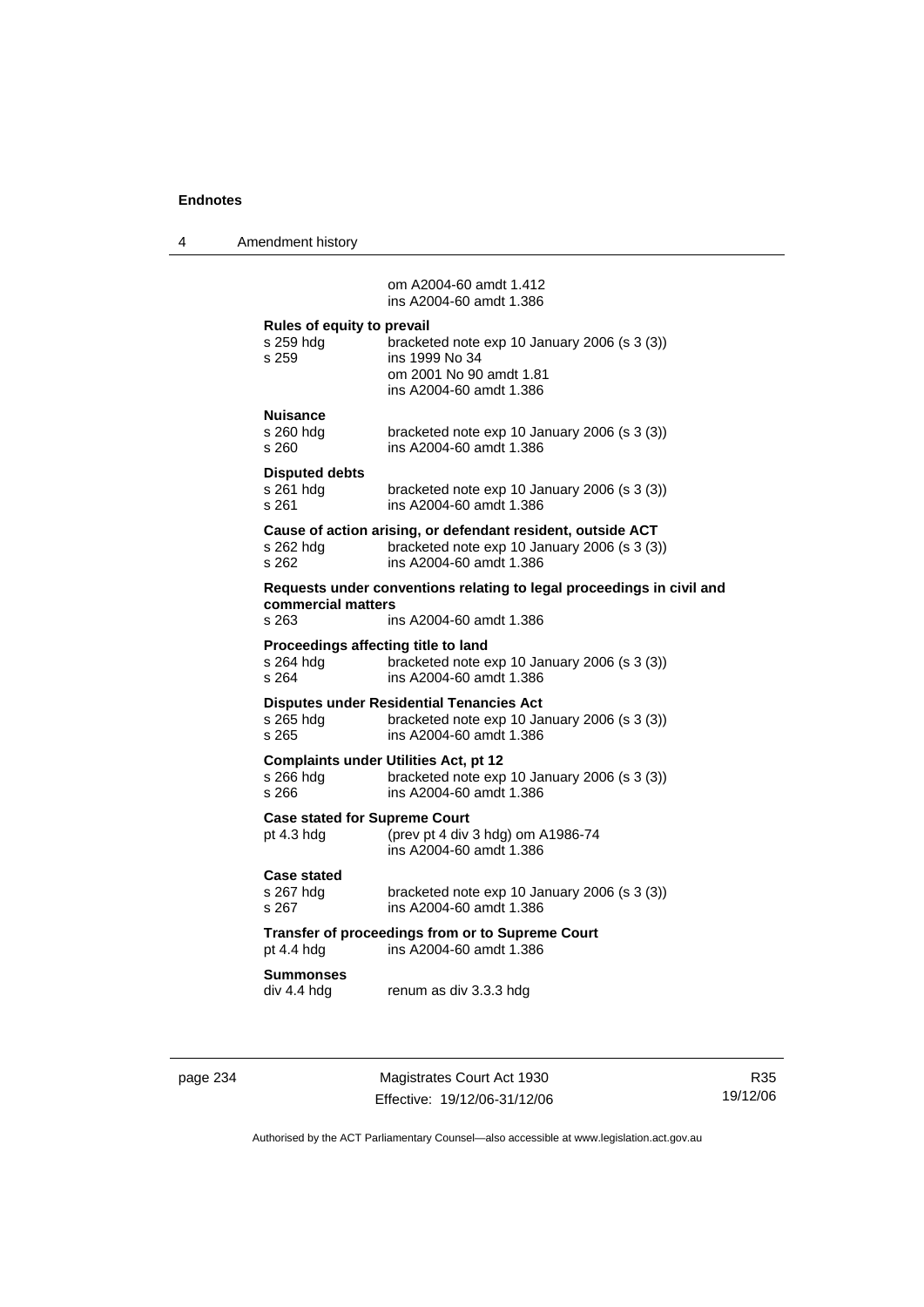| s 268 hdg                                            | <b>Transfer of action from Supreme Court</b><br>bracketed note exp 10 January 2006 (s 3 (3))                                                            |  |
|------------------------------------------------------|---------------------------------------------------------------------------------------------------------------------------------------------------------|--|
| s 268                                                | ins A2004-60 amdt 1.386                                                                                                                                 |  |
| s 269 hdg<br>s 269                                   | Procedure on transfer of action from Supreme Court<br>bracketed note exp 10 January 2006 (s 3 (3))<br>ins A2004-60 amdt 1.386<br>am A2006-40 amdt 2.163 |  |
| s 270 hdg<br>s 270                                   | Removal of proceedings into Supreme Court<br>bracketed note exp 10 January 2006 (s 3 (3))<br>ins A2004-60 amdt 1.386                                    |  |
| <b>Stay of proceedings</b>                           |                                                                                                                                                         |  |
| s 271 hdg<br>s 271                                   | bracketed note exp 10 January 2006 (s 3 (3))<br>ins A2004-60 amdt 1.386                                                                                 |  |
| <b>Civil appeals</b><br>pt 4.5 hdg                   | ins A2004-60 amdt 1.386                                                                                                                                 |  |
| <b>Warrants of arrest</b>                            |                                                                                                                                                         |  |
| div 4.5 hdg                                          | renum as div 3.3.4 hdg                                                                                                                                  |  |
| Definitions for pt 4.5                               |                                                                                                                                                         |  |
| s 272 hdg                                            | bracketed note exp 10 January 2006 (s 3 (3))                                                                                                            |  |
| s 272                                                | ins A2004-60 amdt 1.386                                                                                                                                 |  |
|                                                      |                                                                                                                                                         |  |
| Jurisdiction                                         |                                                                                                                                                         |  |
| s 273 hdg<br>s 273                                   | bracketed note exp 10 January 2006 (s 3 (3))<br>ins A2004-60 amdt 1.386                                                                                 |  |
|                                                      | Cases in which appeal may be brought                                                                                                                    |  |
| s 274 hdg                                            | bracketed note exp 10 January 2006 (s 3 (3))                                                                                                            |  |
| s 274                                                | ins A2004-60 amdt 1.386                                                                                                                                 |  |
| <b>Appeals-Small Claims Court</b>                    |                                                                                                                                                         |  |
| s 275 hdg                                            | bracketed note exp 10 January 2006 (s 3 (3))                                                                                                            |  |
| s 275                                                | ins A2004-60 amdt 1.386                                                                                                                                 |  |
|                                                      |                                                                                                                                                         |  |
| <b>Evidence on appeal</b>                            |                                                                                                                                                         |  |
| s 276 hdg<br>s 276                                   | bracketed note exp 10 January 2006 (s 3 (3))<br>ins A2004-60 amdt 1.386                                                                                 |  |
|                                                      |                                                                                                                                                         |  |
|                                                      | <b>Powers of Supreme Court on appeal</b>                                                                                                                |  |
| s 277 hdg                                            | bracketed note exp 10 January 2006 (s 3 (3))                                                                                                            |  |
| s 277                                                | ins A2004-60 amdt 1.386<br>om A2006-40 amdt 2.164                                                                                                       |  |
|                                                      |                                                                                                                                                         |  |
| <b>Small Claims Court</b><br>ins A2004-60 amdt 1.386 |                                                                                                                                                         |  |
| pt 4.6 hdg                                           |                                                                                                                                                         |  |
|                                                      |                                                                                                                                                         |  |
|                                                      |                                                                                                                                                         |  |

page 235

Authorised by the ACT Parliamentary Counsel—also accessible at www.legislation.act.gov.au

Magistrates Court Act 1930 Effective: 19/12/06-31/12/06

R35 19/12/06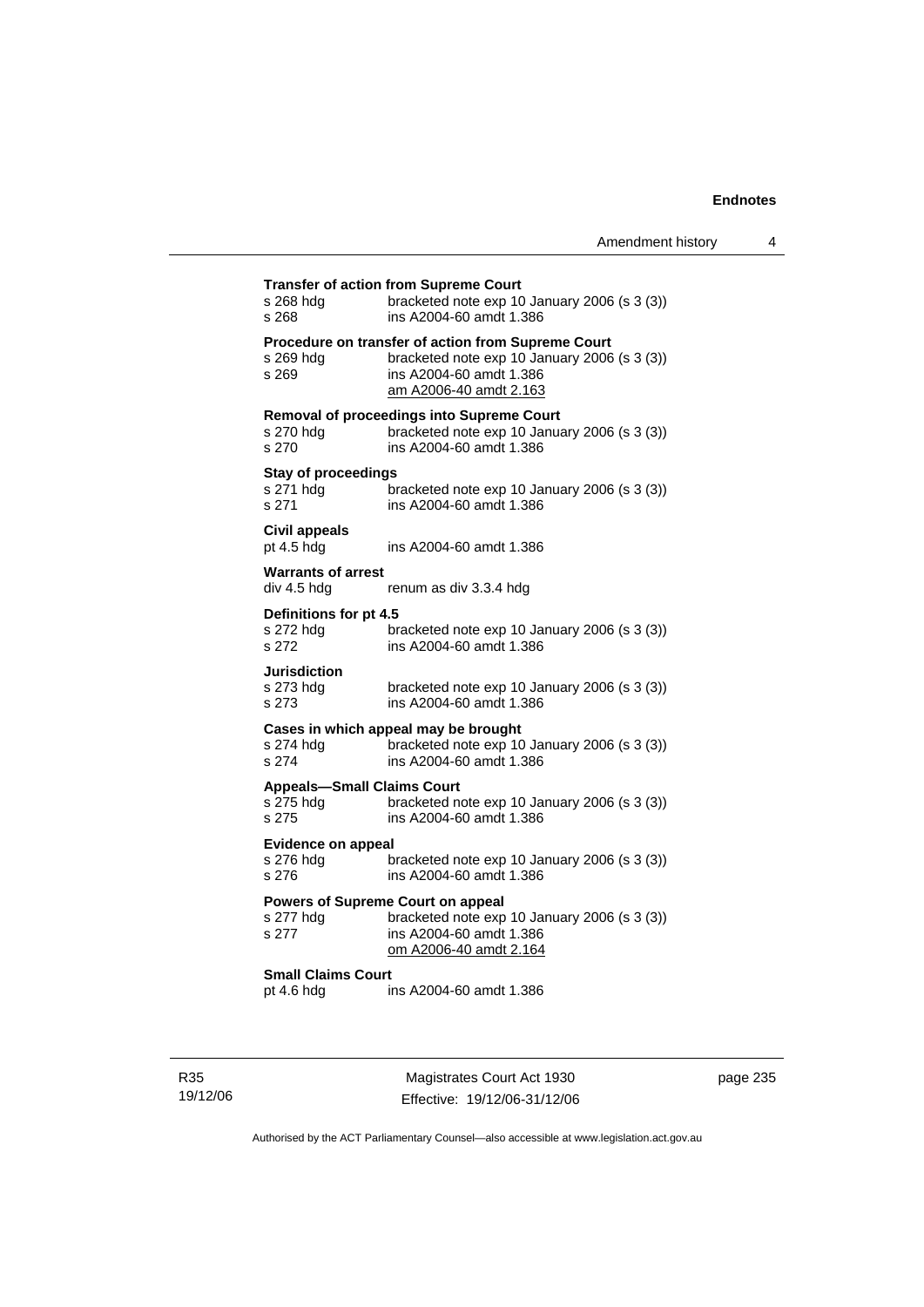| 4 | Amendment history                               |                                                                                                                                 |  |
|---|-------------------------------------------------|---------------------------------------------------------------------------------------------------------------------------------|--|
|   | Definitions for pt 4.6<br>s 278 hdg<br>s 278    | bracketed note $exp 10$ January 2006 (s 3 (3))<br>ins A2004-60 amdt 1.386                                                       |  |
|   | <b>Small Claims Court</b><br>s 279 hdg<br>s 279 | bracketed note exp 10 January 2006 (s 3 (3))<br>ins A2004-60 amdt 1.386                                                         |  |
|   | Referees-appointment<br>s 280 hdg<br>s 280      | bracketed note $exp 10$ January 2006 (s 3 (3))<br>ins A2004-60 amdt 1.386                                                       |  |
|   | Referees-functions<br>s 281 hdg<br>s 281        | bracketed note $exp 10$ January 2006 (s 3 (3))<br>ins A2004-60 amdt 1.386                                                       |  |
|   | s 282 hdg<br>s 282                              | Referees-oath or affirmation of office<br>bracketed note exp 10 January 2006 (s 3 (3))<br>ins A2004-60 amdt 1.386               |  |
|   | <b>Jurisdiction</b><br>s 283 hdg<br>s 283       | bracketed note exp 10 January 2006 (s 3 (3))<br>ins A2004-60 amdt 1.386                                                         |  |
|   | \$10 000 limit<br>s 284 hdg<br>s 284            | bracketed note exp 10 January 2006 (s 3 (3))<br>ins A2004-60 amdt 1.386                                                         |  |
|   | s 285 hdg<br>s 285                              | Admissibility of conference proceedings in inquiries<br>bracketed note exp 10 January 2006 (s 3 (3))<br>ins A2004-60 amdt 1.386 |  |
|   | <b>Small Claims Court's seal</b><br>s 286       | ins A2005-60 amdt 1.108                                                                                                         |  |
|   | <b>Miscellaneous</b><br>ch 5 hdg                | (prev pt 15 hdg) sub and renum A2004-60 amdt 1.387                                                                              |  |
|   | <b>Hearing</b><br>pt 5 hdg                      | renum as pt 3.4 hdg                                                                                                             |  |
|   | <b>Offences</b><br>pt 5.1 hdg                   | ins A2004-60 amdt 1.387                                                                                                         |  |
|   | General<br>div 5.1 hdg                          | renum as div 3.4.1 hdg                                                                                                          |  |

**Evidence** 

**Remand** 

page 236 Magistrates Court Act 1930 Effective: 19/12/06-31/12/06

renum as div 3.4.2 hdg

renum as div 3.4.3 hdg

R35 19/12/06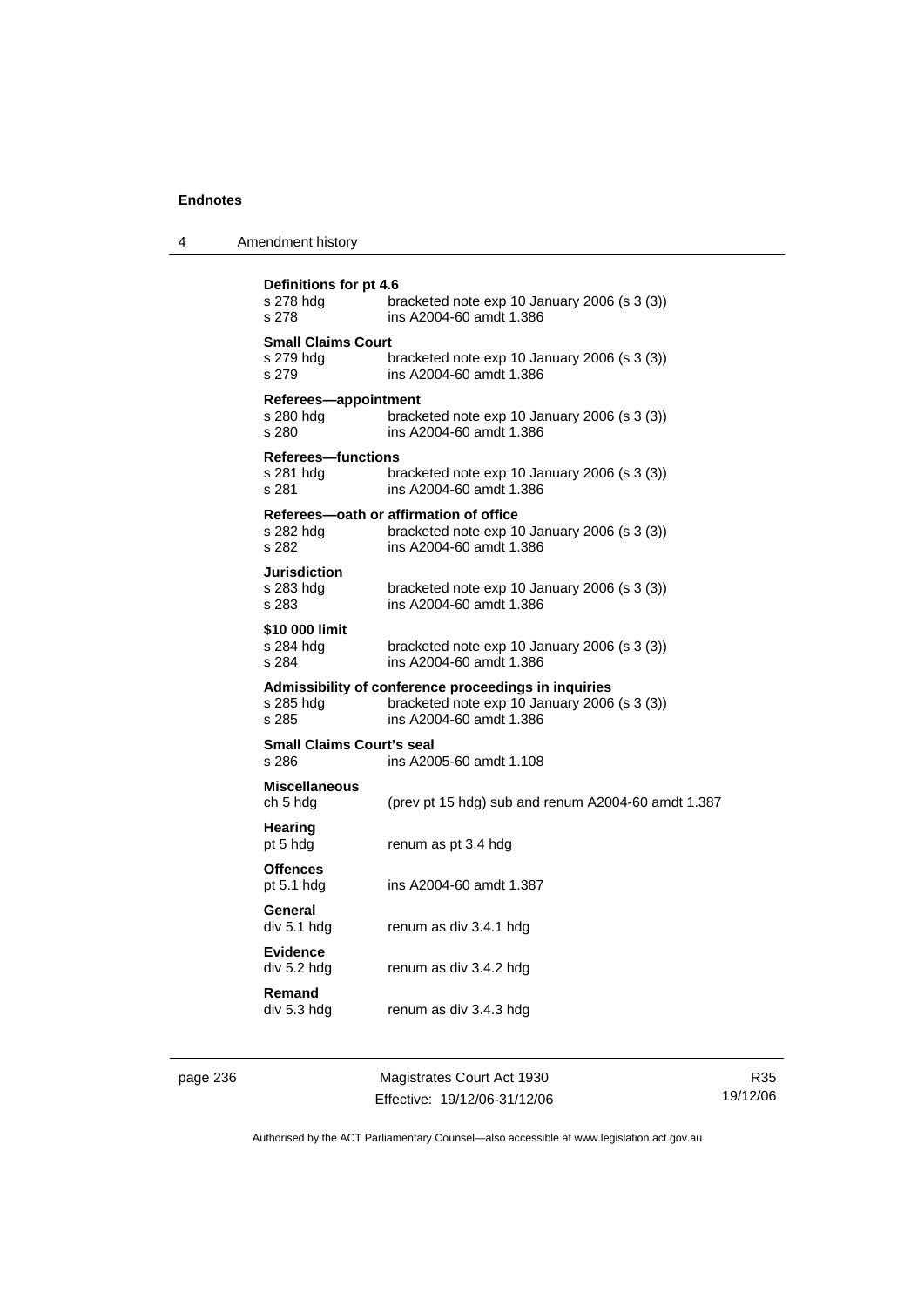|                 | <b>Committal and recognisance</b><br>div 5.4 hda                           | renum as div 3.4.4 hdg                                                                                                                                                                                                                                                                |          |
|-----------------|----------------------------------------------------------------------------|---------------------------------------------------------------------------------------------------------------------------------------------------------------------------------------------------------------------------------------------------------------------------------------|----------|
|                 | <b>Adjournment of proceedings</b><br>div 5.5 hdg<br>renum as div 3.4.5 hdg |                                                                                                                                                                                                                                                                                       |          |
|                 | Contempt in face of court<br>s 290                                         | (prev s 255) am 1967 No 1; 1972 No 37; ord 1990 No 5<br>sub 1993 No 4<br>am 1994 No 66; 1994 No 81; 1999 No 22 s 23; ss renum R10<br>LA; A2004-60 amdt 1.391<br>renum A2004-60 amdt 1.392<br>am A2005-53 amdt 1.108; ss renum R30 LA (see A2005-53<br>amdt 1.109)<br>om A2006-55 s 17 |          |
|                 | s 291 hdg<br>s 291                                                         | Failure to give evidence-offence<br>(prev s 255AA hdg) sub A2004-60 amdt 1.393<br>(prev s 255AA) ins 1994 No 61<br>am 1995 No 46; 1996 No 6; 1998 No 25; 1998 No 54;<br>A2004-60 amdt 1.394, amdt 1.395<br>reloc from s 255AA by A2004-60 amdt 1.396<br>om A2005-53 amdt 1.110        |          |
|                 | s 292 hdg<br>s 292                                                         | Failure to comply with order in nuisance action<br>ins A2004-60 amdt 1.412<br>bracketed note exp 10 January 2006 (s 3 (3))<br>reloc from Magistrates Court (Civil Jurisdiction) Act 1982<br>s 8 (2) by A2004-60 amdt 1.450                                                            |          |
|                 | s 293 hdg<br>s 293                                                         | <b>Failure to comply with Magistrates Court subpoena</b><br>bracketed note exp 10 January 2006 (s 3 (3))<br>(1) reloc from Magistrates Court (Civil Jurisdiction) Act 1982<br>s 187 (7) by A2004-60 amdt 1.488<br>(2), (3) ins A2004-60 amdt 1.412<br>om A2005-53 amdt 1.111          |          |
|                 | s 294 hdg<br>s 294                                                         | Failure to comply with judgment for delivery of detained goods<br>ins A2004-60 amdt 1.412<br>bracketed note exp 10 January 2006 (s 3 (3))<br>reloc from Magistrates Court (Civil Jurisdiction) Act 1982<br>s 217 (4) by A2004-60 amdt 1.502<br>om A2006-40 amdt 2.164                 |          |
|                 | s 295 hdg<br>s 295                                                         | False or misleading statement by garnishee<br>ins A2004-60 amdt 1.412<br>bracketed note exp 10 January 2006 (s 3 (3))<br>reloc from Magistrates Court (Civil Jurisdiction) Act 1982<br>s 329 (2) by A2004-60 amdt 1.524<br>om A2006-40 amdt 2.164                                     |          |
| R35<br>19/12/06 |                                                                            | Magistrates Court Act 1930<br>Effective: 19/12/06-31/12/06                                                                                                                                                                                                                            | page 237 |

Authorised by the ACT Parliamentary Counsel—also accessible at www.legislation.act.gov.au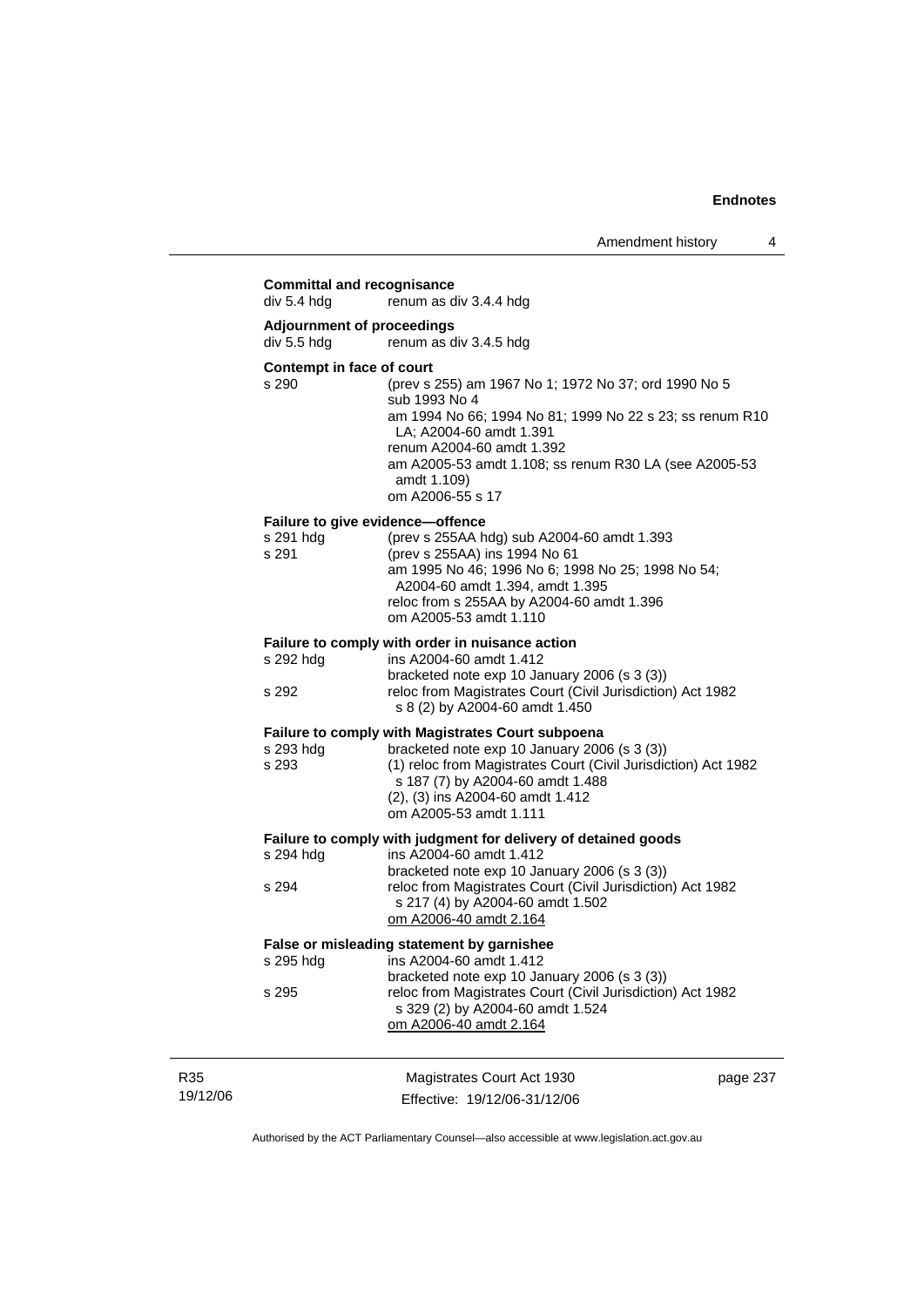| 4 | Amendment history                        |                                                                                                                                                                                                                                                                        |
|---|------------------------------------------|------------------------------------------------------------------------------------------------------------------------------------------------------------------------------------------------------------------------------------------------------------------------|
|   | s 296 hdg<br>s 296                       | Obligations of judgment creditor if garnishee pays too much<br>ins A2004-60 amdt 1.412<br>bracketed note exp 10 January 2006 (s 3 (3))<br>reloc from Magistrates Court (Civil Jurisdiction) Act 1982<br>s 337 (1) by A2004-60 amdt 1.527<br>om A2006-40 amdt 2.164     |
|   | s 297 hdg<br>s 297                       | Notice to be given if judgment debtor ceases employment<br>ins A2004-60 amdt 1.412<br>bracketed note exp 10 January 2006 (s 3 (3))<br>reloc from Magistrates Court (Civil Jurisdiction) Act 1982<br>s 340 (1) by A2004-60 amdt 1.531<br>om A2006-40 amdt 2.164         |
|   | <b>Prejudice to employee</b><br>s 298    | reloc from Magistrates Court (Civil Jurisdiction) Act 1982 s 341<br>by A2004-60 amdt 1.535                                                                                                                                                                             |
|   | s 299                                    | Interference with seized property etc<br>reloc from Magistrates Court (Civil Jurisdiction) Act 1982 s 379<br>by A2004-60 amdt 1.537<br>om A2006-40 amdt 2.164                                                                                                          |
|   | s 300 hdg<br>s 300                       | Failure to comply with Small Claims Court subpoena<br>bracketed note exp 10 January 2006 (s 3 (3))<br>(1) reloc from Magistrates Court (Civil Jurisdiction) Act 1982<br>s 448 (1) by A2004-60 amdt 1.563<br>(2), (3) ins A2004-60 amdt 1.412<br>om A2005-53 amdt 1.112 |
|   | s 301                                    | Witness before Small Claims Court to answer questions<br>reloc from Magistrates Court (Civil Jurisdiction) Act 1982 s 449<br>by A2004-60 amdt 1.568<br>om A2005-53 amdt 1.112                                                                                          |
|   | s 302 hdg<br>s 302                       | Contravention of Small Claims Court order in trespass proceeding<br>ins A2004-60 amdt 1.412<br>bracketed note exp 10 January 2006 (s 3 (3))<br>reloc from Magistrates Court (Civil Jurisdiction) Act 1982<br>s 460 (2) by A2004-60 amdt 1.574                          |
|   | Other<br>pt 5.2 hdg                      | ins A2004-60 amdt 1.412                                                                                                                                                                                                                                                |
|   | <b>Contempt of court</b><br>s 307        | ins A2006-55 s 18                                                                                                                                                                                                                                                      |
|   | <b>Magistrates Court's seal</b><br>s 308 | ins A2005-60 amdt 1.109                                                                                                                                                                                                                                                |
|   |                                          |                                                                                                                                                                                                                                                                        |

page 238 Magistrates Court Act 1930 Effective: 19/12/06-31/12/06

R35 19/12/06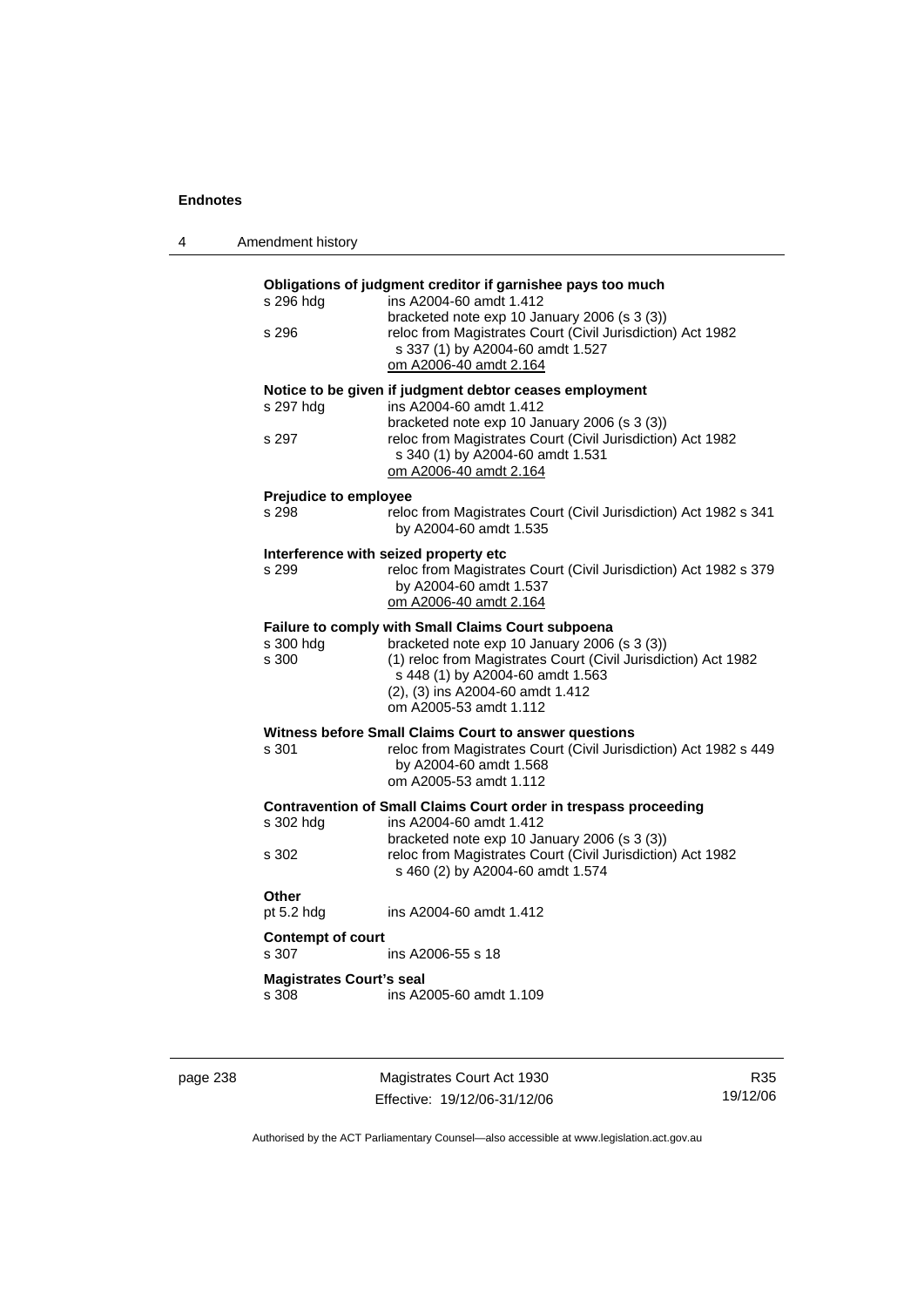#### **Directions about procedure etc**

| s 309 | (prev s 254A) ins 1989 No 59 |
|-------|------------------------------|
|       | reloc by A2004-60 amdt 1.385 |
|       | sub A2006-55 s 19            |

#### **Hearings generally to be in public**

| s 310 hda | (prev s 51 hdg) sub A2004-60 amdt 1.224 |
|-----------|-----------------------------------------|
| s 310     | (prev s 51) am 1986 No 74               |
|           | sub 1996 No 6                           |
|           | am A2004-60 amdts 1.225-1.227           |
|           | reloc by A2004-60 amdt 1.228            |

#### **Appearance by audiovisual or audio links etc**

| s 311 | (prev s 254B) ins 1999 No 22 s 22                     |
|-------|-------------------------------------------------------|
|       | am 2000 No 17 s 3 sch 1; A2003-48 amdt 2.11; A2004-60 |
|       | amdt 1.388; ss renum R26 LA (see A2004-60 amdt 1.389) |
|       | reloc by A2004-60 amdt 1.390                          |
|       | am A2005-20 amdt 3.305                                |
|       | sub A2006-55 s 20                                     |

#### **Failure to give evidence—committal**

| s 312 hdg | (prev s 255AB hdg) sub A2004-60 amdt 1.397 |
|-----------|--------------------------------------------|
| s 312     | (prev s 255AB) ins 1994 No 61              |
|           | am 1995 No 46; A2004-60 amdts 1.398-1.400  |
|           | reloc by A2004-60 amdt 1.401               |
|           | sub A2005-53 amdt 1.113                    |
|           | am A2006-23 amdts 1.260-1.262              |

#### **Commitment to remand centre**

| s 313 | (prev s 255A) ins 1976 No 42         |
|-------|--------------------------------------|
|       | am 1995 No 41: 1996 No 6: 1998 No 25 |
|       | reloc by A2004-60 amdt 1.402         |
|       | om A2006-23 amdt 1.263               |

#### **Registrar to give directions for preparation of transcript**

| s 314 hdg | (prev s 255B hdg) am 1991 No 44                |
|-----------|------------------------------------------------|
| s 314     | (prev s 255B) ins 1980 No 4                    |
|           | am 1986 No 71: 1991 No 44: A2004-60 amdt 1.403 |
|           | reloc by A2004-60 amdt 1.404                   |

# **Applications for transcripts**

(prev s 255C) ins 1980 No 4 am 1986 No 71; 1986 No 83; 1988 No 45; 1991 No 38; 1991 No 44; 1993 No 4; 1994 No 4; 1999 No 22 s 24; A2004-60 amdts 1.405-1.409; ss renum R26 LA (see A2004-60 amdt 1.410) reloc by A2004-60 amdt 1.411

R35 19/12/06

Magistrates Court Act 1930 Effective: 19/12/06-31/12/06 page 239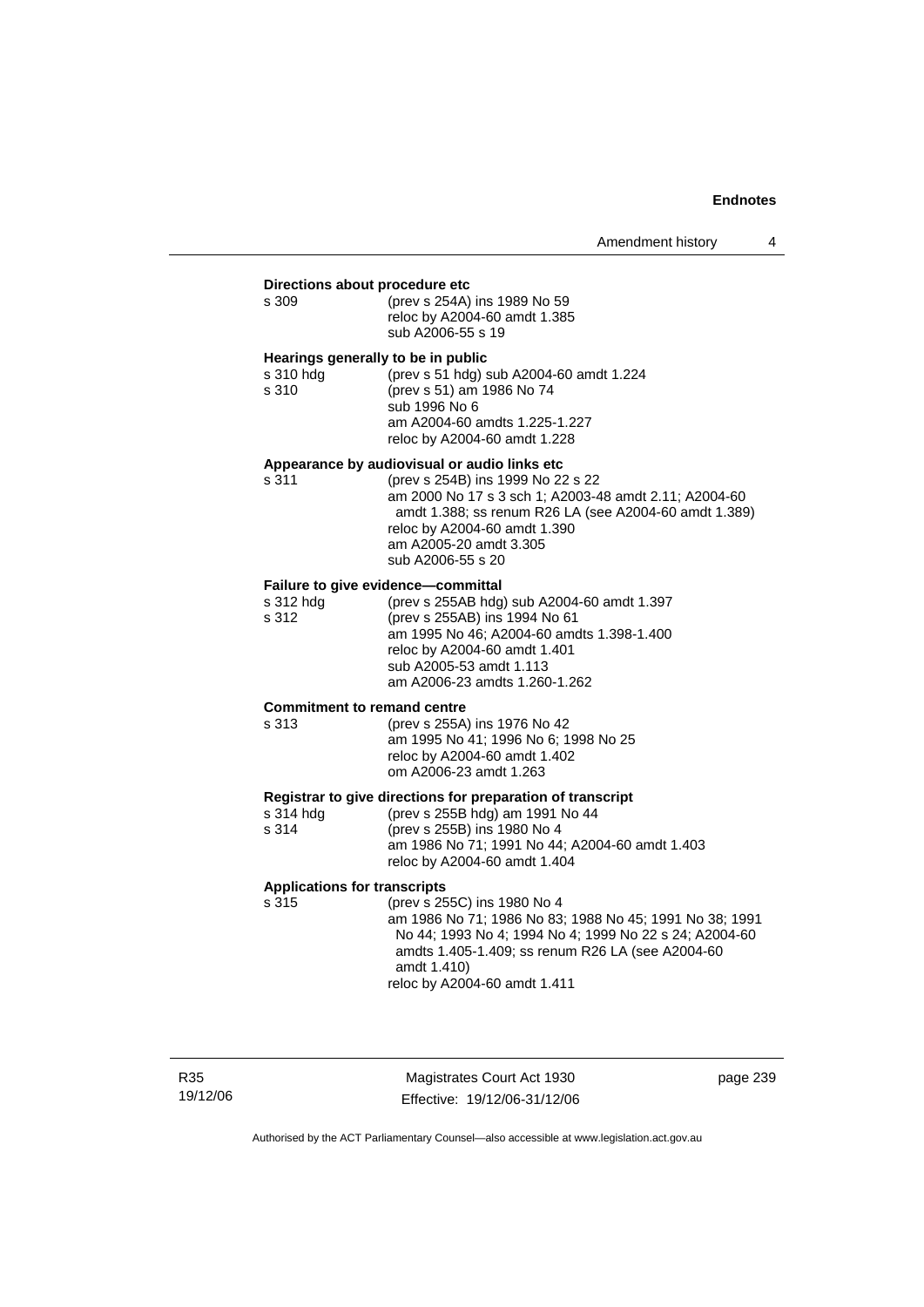4 Amendment history

#### **Record of proceedings**

|                                            | s 316 hdg<br>s 316                         | (prev s 54A hdg) sub A2004-60 amdt 1.229<br>(prev s 54A) ins 1980 No 4<br>am 1985 No 41; 1986 No 71; 1986 No; 1986 No 74; 1986<br>No 83; ord 1990 No 5; 1991 Nos 44 and 106; 1999 No 22<br>s 19; 1999 No 66 sch 3; 2000 No 17 s 3 sch 1; ss renum R10<br>LA; A2003-48 amdt 2.9; A2004-60 amdt 1.230<br>reloc by A2004-60 amdt 1.231<br>pars renum R26 LA<br>am A2005-20 amdt 3.306 |
|--------------------------------------------|--------------------------------------------|------------------------------------------------------------------------------------------------------------------------------------------------------------------------------------------------------------------------------------------------------------------------------------------------------------------------------------------------------------------------------------|
|                                            |                                            | Record of proceedings and transcript                                                                                                                                                                                                                                                                                                                                               |
|                                            | s 317                                      | (prev s 60) sub 1958 No 12; 1967 No 1                                                                                                                                                                                                                                                                                                                                              |
|                                            |                                            | am 1972 No 37<br>sub 1974 No 14; 1980 No 4                                                                                                                                                                                                                                                                                                                                         |
|                                            |                                            | am 1991 No 44; 1999 No 22 s 20; A2004-60                                                                                                                                                                                                                                                                                                                                           |
|                                            |                                            | amdts 1.233-1.237                                                                                                                                                                                                                                                                                                                                                                  |
|                                            |                                            | reloc by A2004-60 amdt 1.238                                                                                                                                                                                                                                                                                                                                                       |
|                                            |                                            | Person about to leave ACT may be ordered to be examined or produce                                                                                                                                                                                                                                                                                                                 |
|                                            | documents<br>s 318 hdg                     | (prev s 67 hdg) am A2004-60 amdt 1.258                                                                                                                                                                                                                                                                                                                                             |
|                                            | s 318                                      | (prev s 67) am 1980 No 4; 1986 No 74; 1996 No 6; ss renum                                                                                                                                                                                                                                                                                                                          |
|                                            |                                            | R10 LA; A2004-60 amdt 1.259, amdt 1.260                                                                                                                                                                                                                                                                                                                                            |
|                                            |                                            | reloc by A2004-60 amdt 1.261                                                                                                                                                                                                                                                                                                                                                       |
|                                            | Witnesses' rights and liabilities<br>s 319 |                                                                                                                                                                                                                                                                                                                                                                                    |
|                                            |                                            | (prev s 68) am 1996 No 6; A2004-60 amdt 1.263, amdt 1.264<br>reloc by A2004-60 amdt 1.265                                                                                                                                                                                                                                                                                          |
|                                            | Depositions to be given to registrar       |                                                                                                                                                                                                                                                                                                                                                                                    |
|                                            | s 320 hdg                                  | (prev s 69 hdg) am 1991 No 44                                                                                                                                                                                                                                                                                                                                                      |
|                                            | s 320                                      | (prev s 69) am 1958 No 12; 1967 No 1; 1980 No 4; 1991                                                                                                                                                                                                                                                                                                                              |
|                                            |                                            | No 44; A2004-60 amdts 1.266-1.268<br>reloc by A2004-60 amdt 1.269                                                                                                                                                                                                                                                                                                                  |
|                                            | <b>Regulation-making power</b>             |                                                                                                                                                                                                                                                                                                                                                                                    |
|                                            | s 321                                      | ins A2004-60 amdt 1.412                                                                                                                                                                                                                                                                                                                                                            |
| Proceedings in case of indictable offences |                                            |                                                                                                                                                                                                                                                                                                                                                                                    |
|                                            | pt 6 hdg                                   | renum as pt 3.5 hdg                                                                                                                                                                                                                                                                                                                                                                |
|                                            | <b>Preliminary</b>                         |                                                                                                                                                                                                                                                                                                                                                                                    |
|                                            | div 6.1A hdg                               | renum as div 3.5.1 hdg                                                                                                                                                                                                                                                                                                                                                             |
|                                            | Institution of proceedings                 |                                                                                                                                                                                                                                                                                                                                                                                    |
|                                            | div 6.1 hdg                                | renum as div 3.5.2 hdg                                                                                                                                                                                                                                                                                                                                                             |
|                                            |                                            | Proceedings subsequent to hearing of evidence                                                                                                                                                                                                                                                                                                                                      |
|                                            | div 6.2 hdg                                | renum as div 3.5.3 hdg                                                                                                                                                                                                                                                                                                                                                             |
|                                            |                                            |                                                                                                                                                                                                                                                                                                                                                                                    |

page 240 Magistrates Court Act 1930 Effective: 19/12/06-31/12/06

R35 19/12/06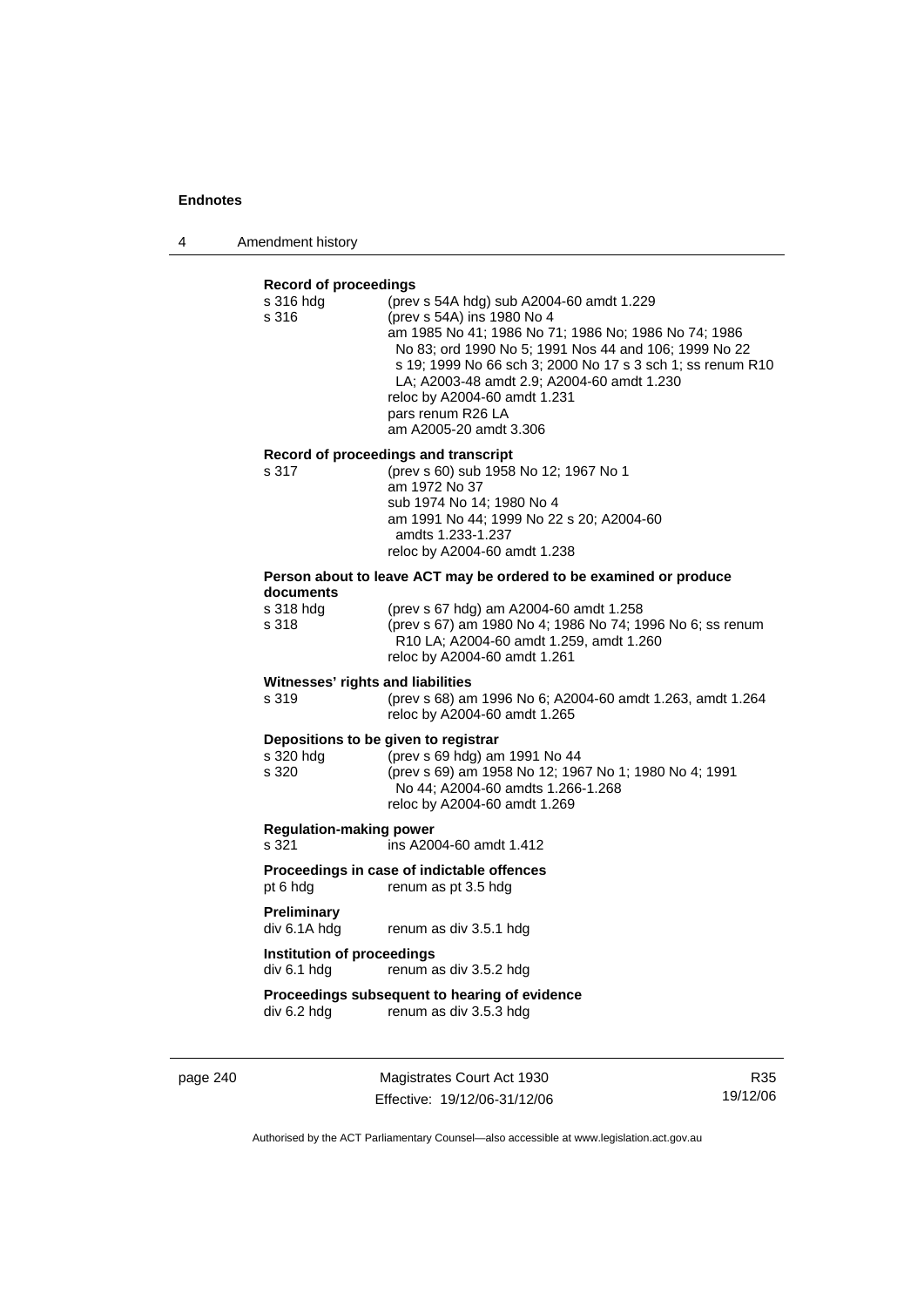Amendment history 4

**Costs**  renum as div 3.5.4 hdg **Recognisances of witnesses**  div 6.3 hdg renum as div 3.5.5 hdg **Miscellaneous**  renum as div 3.5.6 hdg **Proceedings for offences punishable summarily**  pt 7 hdg renum as pt 3.6 hdg **Service and pleading by post for certain offences**  pt 7A hdg renum as pt 3.7 hdg **Infringement notices for certain offences**  pt 8 hdg renum as pt 3.8 hdg **Preliminary**  div 8.1 hdg renum as div 3.8.1 hdg **Infringement and reminder notices**  div 8.2 hdg renum as div 3.8.2 hdg **Additional provisions for vehicle-related offences**  div 8.2A hdg renum as div 3.8.3 hdg **Disputing liability**  div 8.3 hdg renum as div 3.8.4 hdg **Miscellaneous**  div 8.4 hdg renum as div 3.8.5 hdg **Enforcement of decisions**  pt 9 hdg renum as pt 3.9 hdg **General**  div 9.1 hdg renum as div 3.9.1 hdg **Enforcement of fines**  div 9.2 hdg renum as div 3.9.2 hdg **Reciprocal enforcement of fines against bodies corporate**  renum as div  $3.9.3$  hdg **Adverse claims**  pt 9 div 3 hdg om 1986 No 74 **Attachment of debts** pt 9 div 4 hdg or om 1994 No 61 **Imprisonment of fraudulent debtors**  pt 9 div 5 hdg om 1994 No 61

R35 19/12/06

Magistrates Court Act 1930 Effective: 19/12/06-31/12/06 page 241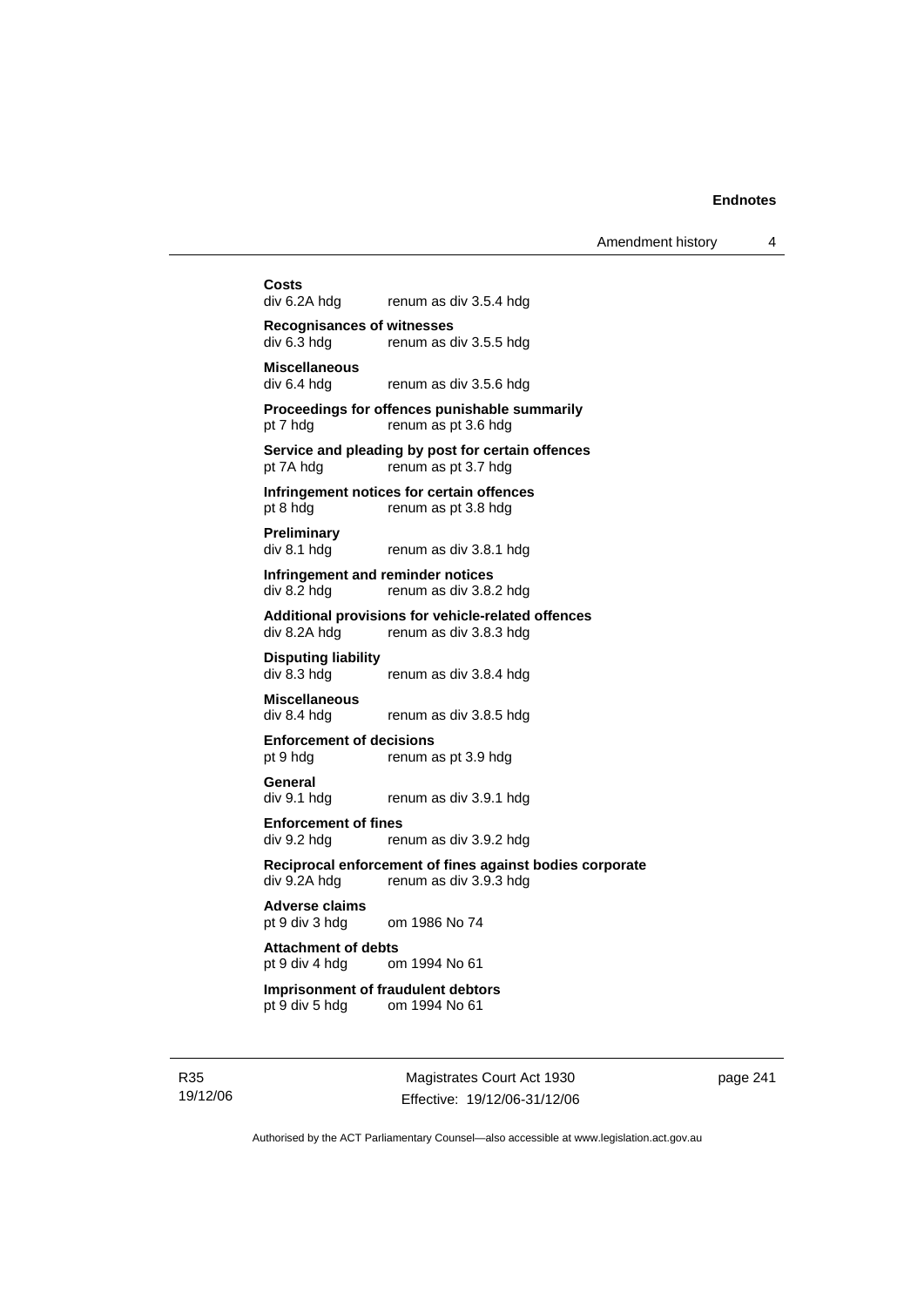4 Amendment history

**Miscellaneous**  renum as div 3.9.4 hdg **Restraining orders**  pt 10 hdg sub 1990 No 65 om 2001 No 90 amdt 1.79 **Appeals to Supreme Court**  pt 11 hdg renum as pt 3.10 hdg **Appellate jurisdiction of Supreme Court**  renum as div 3.10.1 hdg **Appeals**  div 11.2 hdg renum as div 3.10.2 hdg **Orders to review**  div 11.3 hdg renum as div 3.10.3 hdg **Absconding appellants**  pt 11 div 3A hdg ins 1984 No 62 om 1992 No 9 **General provisions**  renum as div 3.10.4 hdg **Protection of magistrates in the execution of their office**  pt 12 hdg om A2004-60 amdt 1.369 **Costs**  renum as pt 3.11 hdg **Court and tribunal fees**  pt 13A hdg orig pt 13A hdg ins 1974 No 14 om 1992 No 9 ins 1994 No 4 sub 2000 No 1 s 3 sch om A2004-60 amdt 1.378 **Securities**  pt 14 hdg renum as pt 3.12 hdg **Miscellaneous**  renum as ch 5 hdg **Transitional**  pt 16 hdg ins 1999 No 34 om 2001 No 90 amdt 1.81

page 242 Magistrates Court Act 1930 Effective: 19/12/06-31/12/06

R35 19/12/06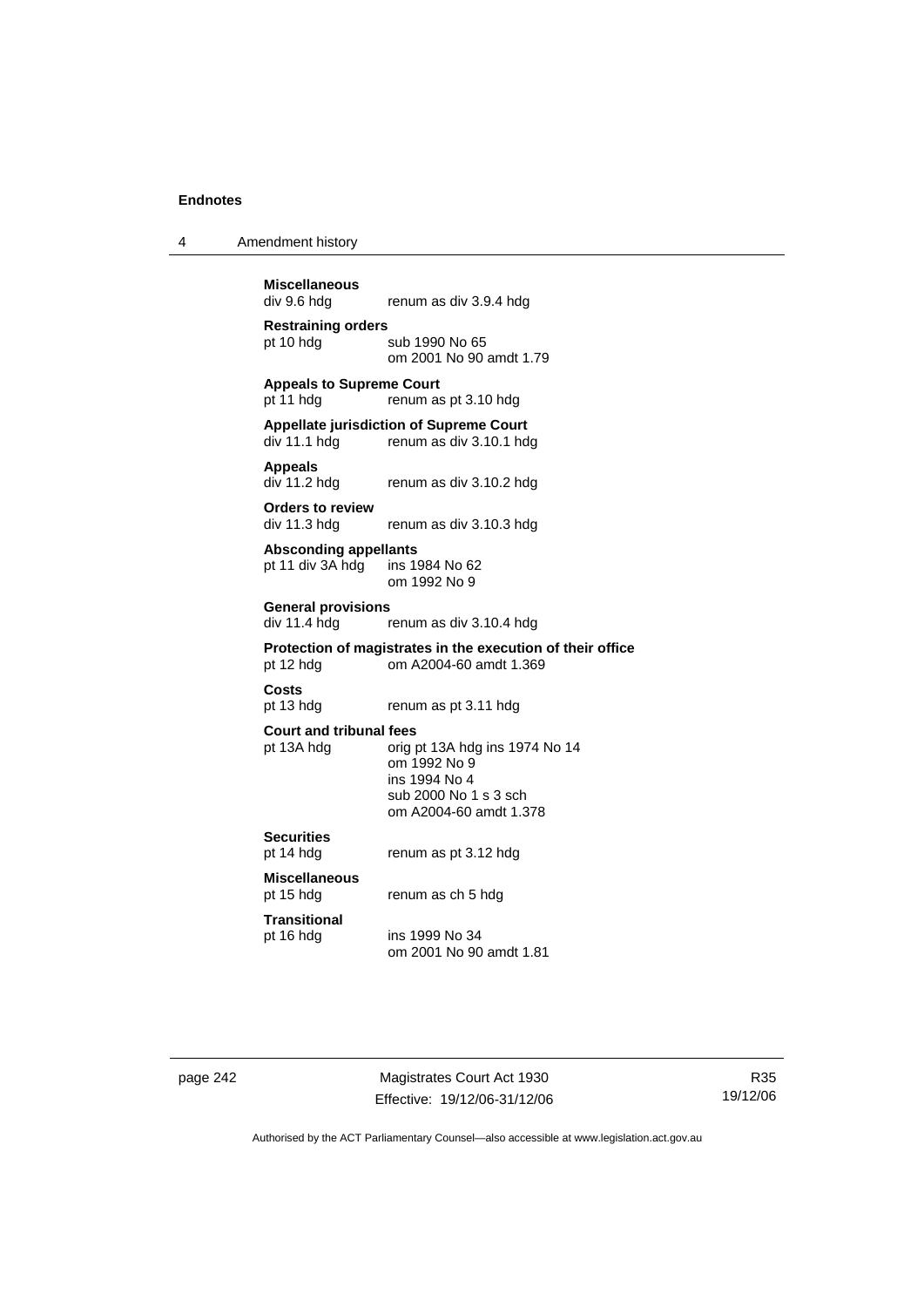|                 | Oath and affirmation of office<br>sch 1 | orig sch 1 am 1937 No 28; 1938 No 25 (as am 1938 No 35);<br>1938 No 35; 1953 No 14; 1958 No 12; 1966 No 2; 1967 No 1;<br>1968 No 25; 1972 No 37; 1974 No 14; 1976 No 42; 1977<br>No 34; 1977 No 61; 1978 No 46; 1979 No 33; 1984 No 62;<br>1985 No 67; 1986 No 74; 1989 No 59; 1990 No 65; 1991 No<br>44; 1992 No 9; 1992 No 37; 1993 No 4; 1994 No 61; 1996 No<br>6; 1996 No 82; 1998 No 67<br>om 2001 No 44 amdt 1.2769<br>(prev sch 2) am 1938 No 25 (as am 1938 No 35)<br>om 1977 No 4<br>ins 1977 No 4<br>am 1997 No 94<br>renum 2001 No 44 amdt 1.2770<br>am A2005-20 amdt 3.307                                                                                                           |          |
|-----------------|-----------------------------------------|--------------------------------------------------------------------------------------------------------------------------------------------------------------------------------------------------------------------------------------------------------------------------------------------------------------------------------------------------------------------------------------------------------------------------------------------------------------------------------------------------------------------------------------------------------------------------------------------------------------------------------------------------------------------------------------------------|----------|
|                 | Oath                                    |                                                                                                                                                                                                                                                                                                                                                                                                                                                                                                                                                                                                                                                                                                  |          |
|                 | sch <sub>2</sub>                        | renum as sch 1                                                                                                                                                                                                                                                                                                                                                                                                                                                                                                                                                                                                                                                                                   |          |
|                 | sch <sub>3</sub>                        | am 1938 No 25 (as am 1938 No 35); 1976 No 42; 1985 No 67;<br>1991 No 44<br>om 2001 No 44 amdt 1.2771                                                                                                                                                                                                                                                                                                                                                                                                                                                                                                                                                                                             |          |
|                 | <b>Fees</b>                             |                                                                                                                                                                                                                                                                                                                                                                                                                                                                                                                                                                                                                                                                                                  |          |
|                 | sch 4                                   | am 1937 No 5; 1937 No 28<br>om 1953 No 14                                                                                                                                                                                                                                                                                                                                                                                                                                                                                                                                                                                                                                                        |          |
|                 | sch <sub>5</sub>                        | om 1953 No 14                                                                                                                                                                                                                                                                                                                                                                                                                                                                                                                                                                                                                                                                                    |          |
|                 | Witnesses' expenses<br>sch 6            | om 1953 No 14                                                                                                                                                                                                                                                                                                                                                                                                                                                                                                                                                                                                                                                                                    |          |
|                 | <b>Dictionary</b><br>dict               | ins A2004-60 amdt 1.413<br>am A2006-23 amdt 1.264, amdt 1.265<br>def <i>administering authority</i> ins A2004-60 amdt 1.413<br>def <i>administrator</i> ins A2004-60 amdt 1.413<br>om A2006-23 amdt 1.266<br>def another jurisdiction ins A2004-60 amdt 1.413<br>def <i>appeal</i> ins A2004-60 amdt 1.413<br>def <i>appearance</i> ins A2004-60 amdt 1.413<br>def <i>applicant</i> ins A2004-60 amdt 1.413<br>def application ins A2004-60 amdt 1.413<br>def <b>authorised person</b> ins A2004-60 amdt 1.413<br>def <b>bailiff</b> ins A2004-60 amdt 1.413<br>def certified copies ins A2004-60 amdt 1.413<br>def claim ins A2004-60 amdt 1.413<br>def committal order ins A2006-23 amdt 1.267 |          |
| R35<br>19/12/06 |                                         | Magistrates Court Act 1930<br>Effective: 19/12/06-31/12/06                                                                                                                                                                                                                                                                                                                                                                                                                                                                                                                                                                                                                                       | page 243 |

Authorised by the ACT Parliamentary Counsel—also accessible at www.legislation.act.gov.au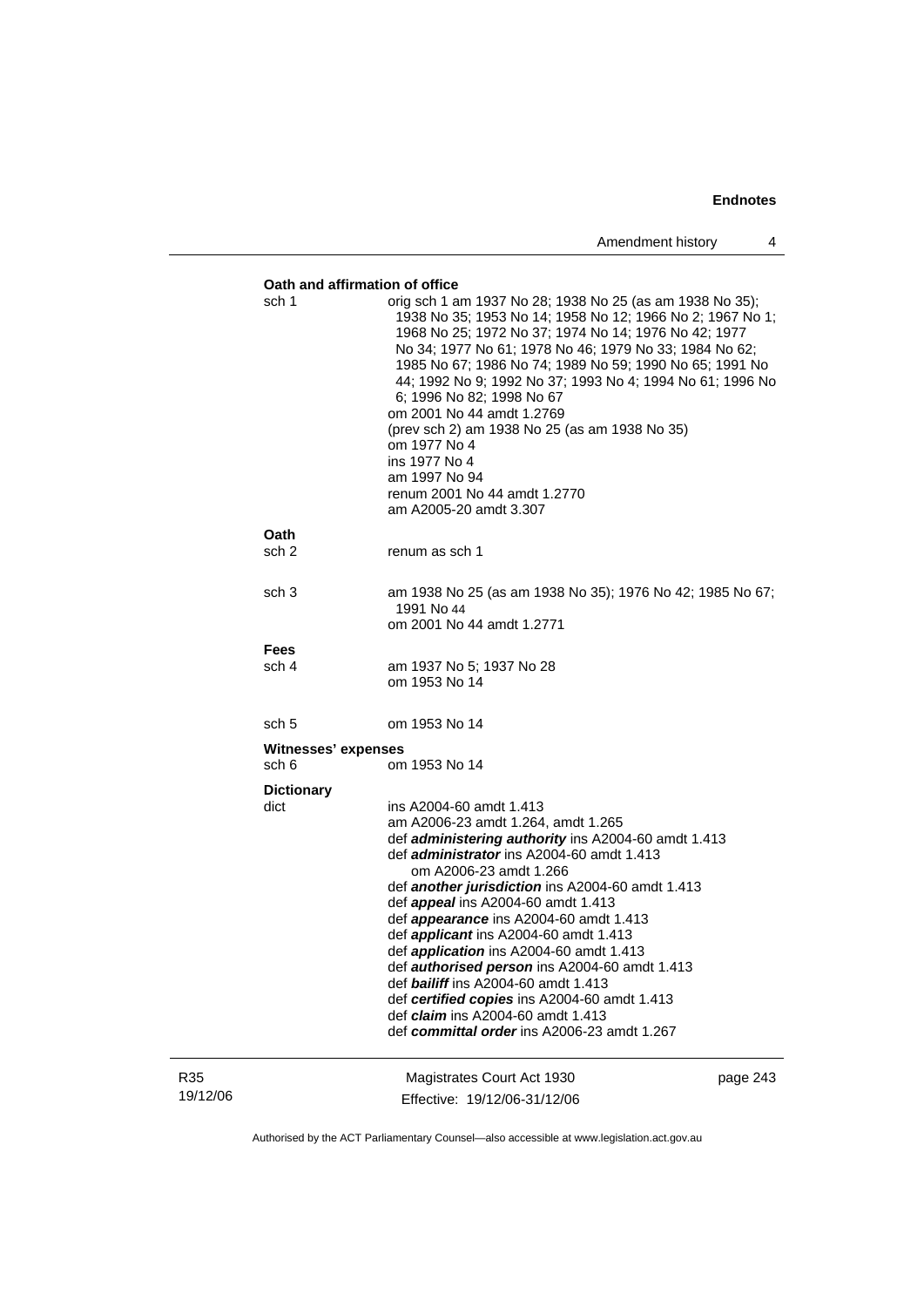4 Amendment history

 def *common boundaries determination* ins A2004-60 amdt 1.413 def *contract application* ins A2004-60 amdt 1.413 def *conviction* ins A2004-60 amdt 1.413 def *court* ins A2004-60 amdt 1.413 def *Crimes Act* ins A2004-60 amdt 1.413 def *damages application* ins A2004-60 amdt 1.413 def *date of service* ins A2004-60 amdt 1.413 def *debt application* ins A2004-60 amdt 1.413 def *debt declaration* ins A2004-60 amdt 1.413 def *decision* ins A2004-60 amdt 1.413 def *default notice* ins A2004-60 amdt 1.413 def *defendant* ins A2004-60 amdt 1.413 def *driver* ins A2004-60 amdt 1.413 def *escort* ins A2004-60 amdt 1.413 om A2006-23 amdt 1.268 def *fine* ins A2004-60 amdt 1.413 def *fine defaulter* ins A2004-60 amdt 1.413 def *goods application* ins A2004-60 amdt 1.413 def *government agency* ins A2004-60 amdt 1.413 def *hearing* ins A2004-60 amdt 1.413 def *home address* ins A2004-60 amdt 1.413 def *illegal user declaration* ins A2004-60 amdt 1.413 def *indictable offence* ins A2004-60 amdt 1.413 def *indictment* ins A2004-60 amdt 1.413 def *information* ins A2004-60 amdt 1.413 def *infringement notice* ins A2004-60 amdt 1.413 def *infringement notice offence* ins A2004-60 amdt 1.413 def *infringement notice penalty* ins A2004-60 amdt 1.413 def *inquiry* ins A2004-60 amdt 1.413 def *judgment* ins A2004-60 amdt 1.413 def *jury* ins A2004-60 amdt 1.413 def *known offender declaration* ins A2004-60 amdt 1.413 def *law in force in the ACT* ins A2004-60 amdt 1.413 def *magistrate* ins A2004-60 amdt 1.413 am A2005-20 amdt 3.308 def *notice of intention to defend form* ins A2005-20 amdt 3.309 def *notice to defendant form* ins A2005-20 amdt 3.309 def *nuisance application* ins A2004-60 amdt 1.413 def *outstanding fine* ins A2004-60 amdt 1.413 def *penalty notice* ins A2004-60 amdt 1.413 def *plea of guilty form* ins A2005-20 amdt 3.309 def *prescribed offence* ins A2004-60 amdt 1.413 def *proceeding* ins A2004-60 amdt 1.413 def *reciprocating court* ins A2004-60 amdt 1.413 def *referee* ins A2004-60 amdt 1.413

page 244 Magistrates Court Act 1930 Effective: 19/12/06-31/12/06

R35 19/12/06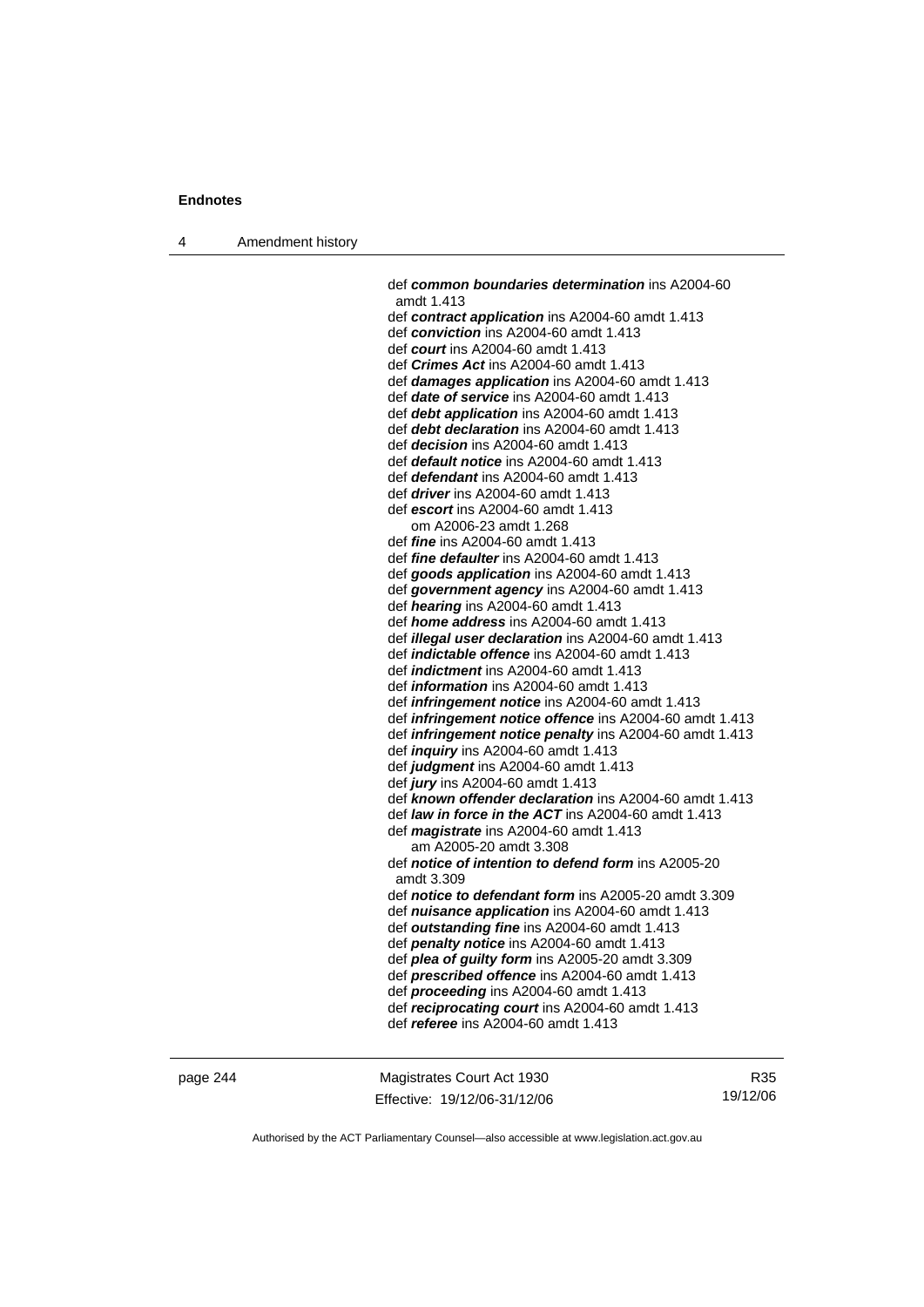def *reference appeal* ins A2005-5 s 34 def *registered* ins A2004-60 amdt 1.413 def *registered operator* ins A2004-60 amdt 1.413 om A2005-20 amdt 3.310 def *registrar* ins A2004-60 amdt 1.413 def *relevant officer* ins A2004-60 amdt 1.413 def *reminder notice* ins A2004-60 amdt 1.413 def *respondent* ins A2004-60 amdt 1.413 def *responsible person* ins A2004-60 amdt 1.413 def *rules* ins A2004-60 amdt 1.413 def *Small Claims Court* ins A2004-60 amdt 1.413 def *sold vehicle declaration* ins A2004-60 amdt 1.413 def *State* ins A2004-60 amdt 1.413 def *summary conviction* ins A2004-60 amdt 1.413 def *superintendent* ins A2004-60 amdt 1.413 om A2006-23 amdt 1.268 def *Territory entity* ins A2004-60 amdt 1.413 def *Territory fine* ins A2004-60 amdt 1.413 def *trader's plate* ins A2004-60 amdt 1.413 om A2005-20 amdt 3.310 def *trespass application* ins A2004-60 amdt 1.413 def *unknown offender declaration* ins A2004-60 amdt 1.413 def *vehicle* ins A2004-60 amdt 1.413

def *vehicle-related offence* ins A2005-20 amdt 3.311

R35 19/12/06

Magistrates Court Act 1930 Effective: 19/12/06-31/12/06 page 245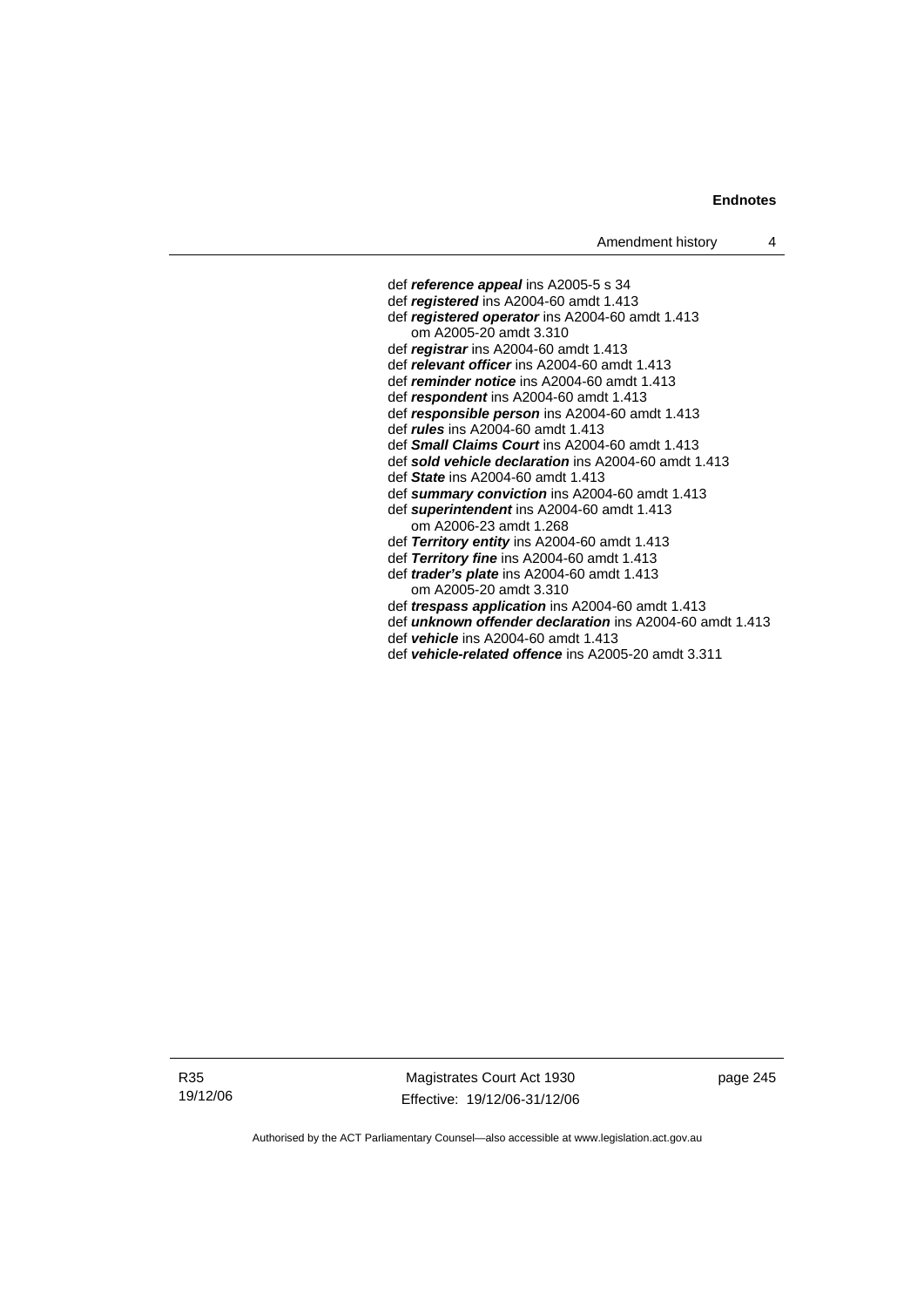5 Earlier republications

# **5 Earlier republications**

Some earlier republications were not numbered. The number in column 1 refers to the publication order.

Since 12 September 2001 every authorised republication has been published in electronic pdf format on the ACT legislation register. A selection of authorised republications have also been published in printed format. These republications are marked with an asterisk (\*) in column 1. Electronic and printed versions of an authorised republication are identical.

| <b>Republication</b><br>No and date | <b>Effective</b>            | Last<br>amendment<br>made by | <b>Republication</b><br>for                                                                                     |
|-------------------------------------|-----------------------------|------------------------------|-----------------------------------------------------------------------------------------------------------------|
| R <sub>1</sub><br>3 Aug 1992        | 3 Aug 1992-<br>27 Nov 1992  | A1992-37                     | initial republication<br>since self-<br>government and<br>includes<br>retrospective<br>amendments by<br>A1996-6 |
| R <sub>1</sub> (RI)<br>23 Feb 2006  | 3 Aug 1992-<br>27 Nov 1992  | A1992-37                     | reissue of printed<br>version                                                                                   |
| R <sub>1</sub> A<br>23 Feb 2006     | 23 Nov 1992-<br>28 Feb 1993 | A1992-37                     | amendments by<br>A1992-9 and<br>includes<br>retrospective<br>amendments by<br>A1996-6                           |
| R <sub>1</sub> B<br>23 Feb 2006     | 1 Mar 1993-<br>7 Mar 1993   | A1993-2                      | amendments by<br>A1993-2 and<br>includes<br>retrospective<br>amendments by<br>A1996-6                           |
| R1C<br>23 Feb 2006                  | 8 Mar 1993-<br>31 Aug 1993  | A1993-4                      | amendments by<br>A1993-4 and<br>includes<br>retrospective<br>amendments by<br>A1996-6                           |
|                                     |                             |                              |                                                                                                                 |

page 246 Magistrates Court Act 1930 Effective: 19/12/06-31/12/06

R35 19/12/06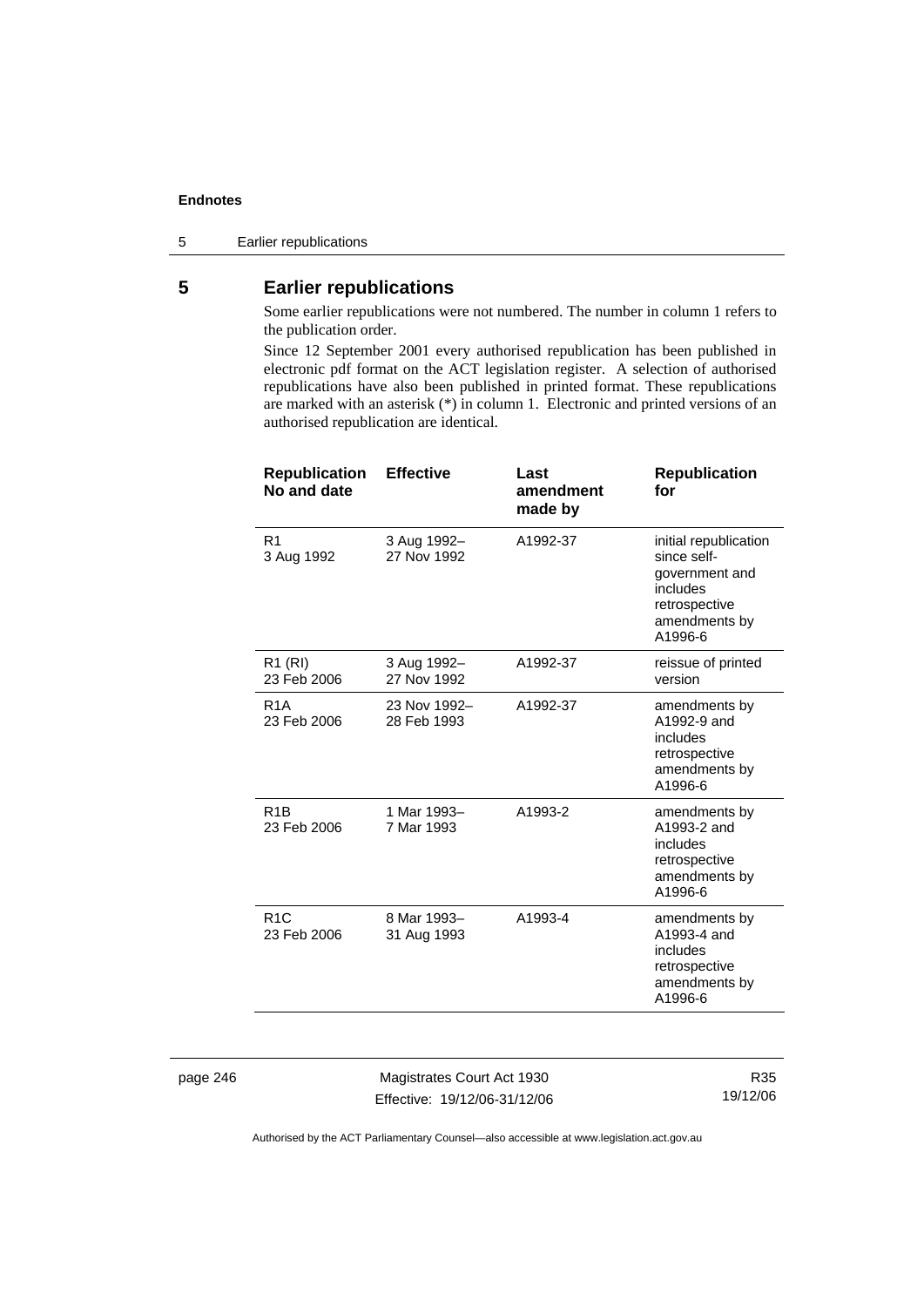Earlier republications 5

| <b>Republication</b><br>No and date | <b>Effective</b>             | Last<br>amendment<br>made by | <b>Republication</b><br>for                                                                                     |
|-------------------------------------|------------------------------|------------------------------|-----------------------------------------------------------------------------------------------------------------|
| R <sub>1</sub> D<br>23 Feb 2006     | 1 Sept 1993-<br>26 Sept 1993 | A1993-4                      | amendments by<br>A1993-4 and<br>includes<br>retrospective<br>amendments by<br>A1996-6                           |
| R <sub>1E</sub><br>23 Feb 2006      | 27 Sept 1993-<br>16 Dec 1993 | A1993-48                     | amendments by<br>A1993-48 and<br>includes<br>retrospective<br>amendments by<br>A1996-6                          |
| R <sub>2</sub><br>31 Dec 1993       | 17 Dec 1993-<br>13 Mar 1994  | A1993-91                     | amendments by<br>A1993-91 and<br>includes<br>retrospective<br>amendments by<br>A1996-6                          |
| $R2$ (RI)<br>23 Feb 2006            | 17 Dec 1993-<br>13 Mar 1994  | A1993-91                     | reissue of printed<br>version                                                                                   |
| R <sub>2</sub> A<br>23 Feb 2006     | 1 July 1994-<br>10 Oct 1994  | A1994-45                     | amendments by<br>A1994-4, A1994-10<br>and A1994-38 and<br>includes<br>retrospective<br>amendments by<br>A1996-6 |
| R <sub>2</sub> B<br>23 Feb 2006     | 11 Oct 1994-<br>28 Nov 1994  | A1994-66                     | amendments by<br>A1994-66 and<br>includes<br>retrospective<br>amendments by<br>A1996-6                          |

R35 19/12/06

Magistrates Court Act 1930 Effective: 19/12/06-31/12/06 page 247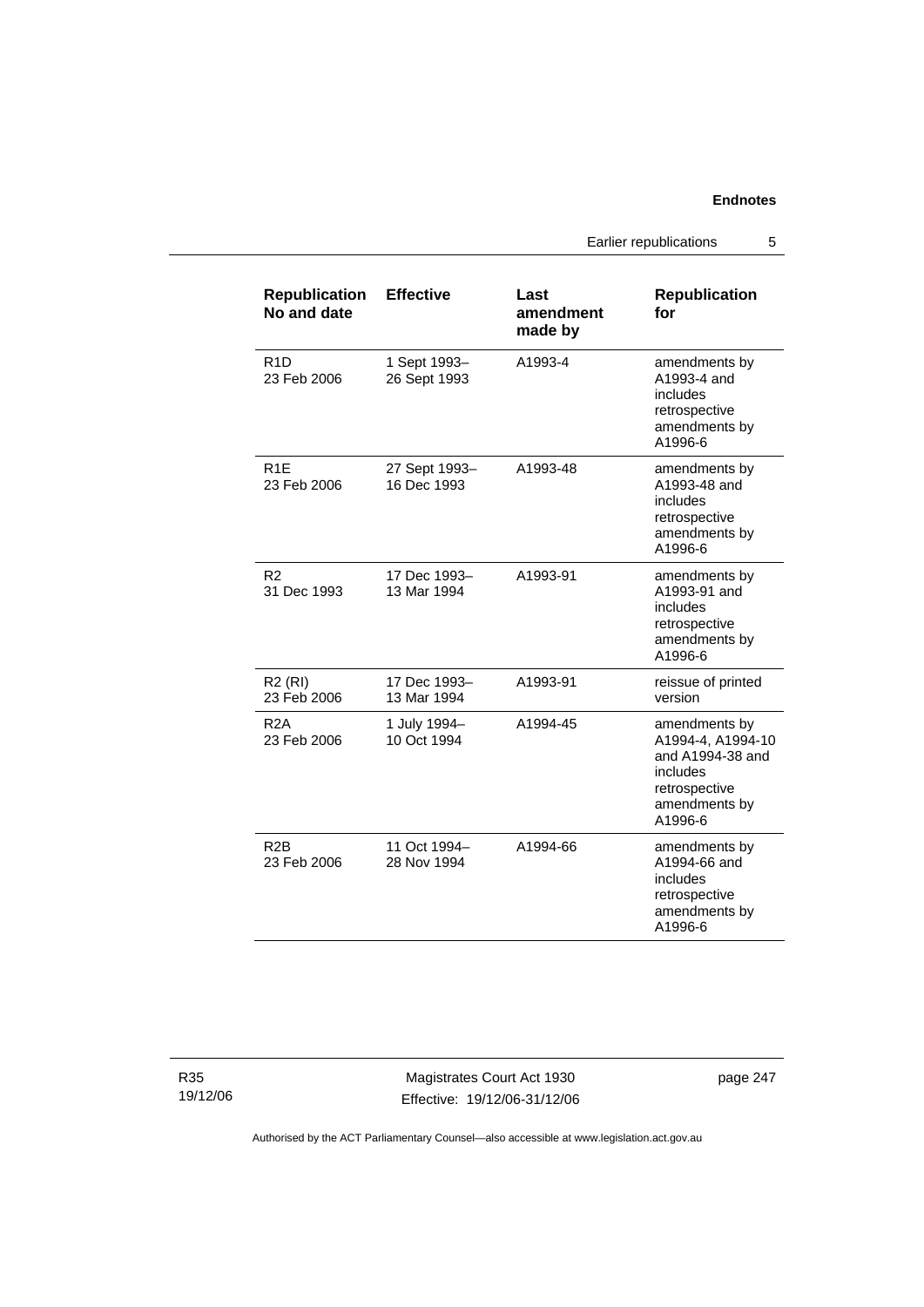| <b>Republication</b><br>No and date | <b>Effective</b>             | Last<br>amendment<br>made by | <b>Republication</b><br>for                                                                                         |
|-------------------------------------|------------------------------|------------------------------|---------------------------------------------------------------------------------------------------------------------|
| R <sub>3</sub><br>10 Apr 1995       | 10 Apr 1995-<br>17 Dec 1995  | A1994-81                     | amendments by<br>A1994-45,<br>A1994-61 and<br>A1994-81 and<br>includes<br>retrospective<br>amendments by<br>A1996-6 |
| R3 (RI)<br>23 Feb 2006              | 10 Apr 1995-<br>17 Dec 1995  | A1994-81                     | reissue of printed<br>version                                                                                       |
| R <sub>3</sub> A<br>23 Feb 2006     | 18 Dec 1995-<br>6 May 1996   | A1995-46                     | amendments by<br>A1995-46 and<br>includes<br>retrospective<br>amendments by<br>A1996-6                              |
| R <sub>3</sub> B<br>23 Feb 2006     | 12 Sept 1996-<br>31 Dec 1996 | A1996-6                      | amendments by<br>A1995-41 and<br>A1996-6                                                                            |
| R <sub>3</sub> C<br>23 Feb 2006     | 17 May 1997-<br>29 May 1997  | A1996-82                     | amendments by<br>A1996-68,<br>A1996-74 and<br>A1996-82                                                              |
| R4<br>30 May 1997                   | 30 May 1997-<br>22 Sept 1997 | A1997-25                     | amendments by<br>A1997-25                                                                                           |
| R4 (RI)<br>23 Feb 2006              | 30 May 1997-<br>22 Sept 1997 | A1997-25                     | reissue of printed<br>version                                                                                       |
| R4A<br>23 Feb 2006                  | 23 Sept 1997-<br>24 May 1998 | A1997-41                     | amendments by<br>A1997-41                                                                                           |
| R5<br>1 June 1998                   | 1 June 1998-<br>18 Oct 1998  | A1997-96                     | amendments by<br>A1997-94 and<br>A1997-96                                                                           |
| <b>R5 (RI)</b><br>23 Feb 2006       | 1 June 1998–<br>18 Oct 1998  | A1997-96                     | reissue of printed<br>version                                                                                       |

## 5 Earlier republications

page 248 Magistrates Court Act 1930 Effective: 19/12/06-31/12/06

R35 19/12/06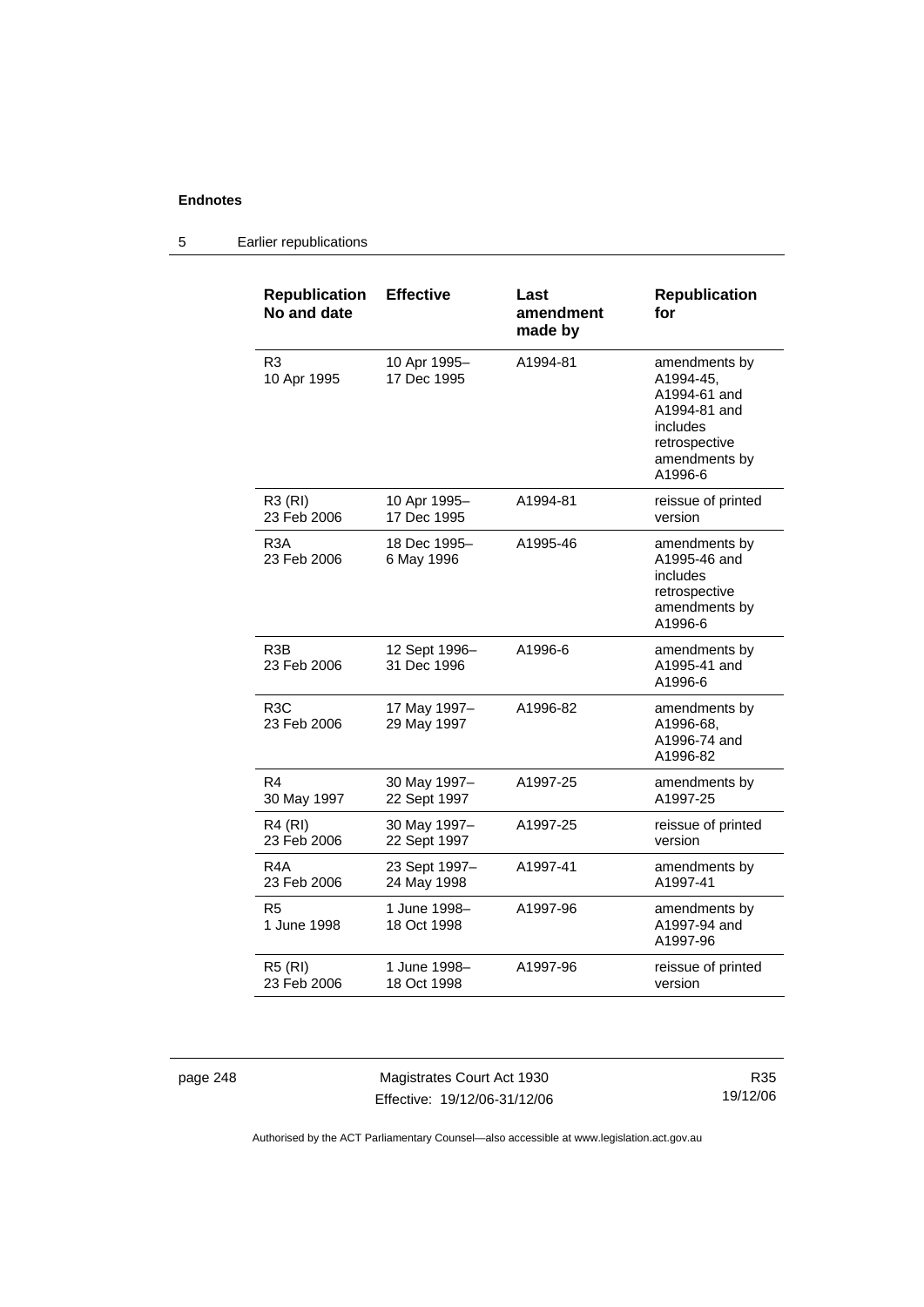Earlier republications 5

| <b>Republication</b><br>No and date | <b>Effective</b>             | Last<br>amendment<br>made by | <b>Republication</b><br>for                                         |
|-------------------------------------|------------------------------|------------------------------|---------------------------------------------------------------------|
| R6<br>31 Mar 1999                   | 31 Mar 1999-<br>30 Apr 1999  | A1999-12                     | amendments by<br>A1998-25,<br>A1998-38.<br>A1998-54 and<br>A1998-67 |
| R6 (RI)<br>23 Feb 2006              | 31 Mar 1999-<br>30 Apr 1999  | A1999-12                     | reissue of printed<br>version                                       |
| R6A<br>23 Feb 2006                  | 1 Sept 1999-<br>9 Nov 1999   | A1999-34                     | amendments by<br>A1999-12.<br>A1999-22 and<br>A1999-34              |
| R6B<br>23 Feb 2006                  | 24 Dec 1999-<br>29 Feb 2000  | A1999-91                     | amendments by<br>A1999-59,<br>A1999-61,<br>A1999-66 and<br>A1999-91 |
| R <sub>6</sub> C<br>23 Feb 2006     | 10 May 2000-<br>31 May 2000  | A2000-1                      | amendments by<br>A1999-64,<br>A1999-79 and<br>A2000-1               |
| R6D<br>23 Feb 2006                  | 1 June 2000-<br>8 Sept 2000  | A2000-17                     | amendments by<br>A2000-17                                           |
| R7<br>20 Nov 2000                   | 5 Oct 2000-<br>4 Sept 2001   | A2000-60                     | amendments by<br>A2000-1 and<br>A2000-60                            |
| <b>R7 (RI)</b><br>23 Feb 2006       | 5 Oct 2000-<br>4 Sept 2001   | A2000-60                     | reissue of printed<br>version                                       |
| R <sub>8</sub><br>12 Sept 2001      | 27 Sept 2001-<br>30 Nov 2001 | A2001-90                     | amendments by<br>A2001-44,<br>A2001-56,<br>A2001-63 and<br>A2001-70 |
| R9<br>3 Dec 2001                    | 1 Dec 2001-<br>13 Mar 2002   | A2001-90                     | amendments by<br>A2001-62                                           |

R35 19/12/06

Magistrates Court Act 1930 Effective: 19/12/06-31/12/06 page 249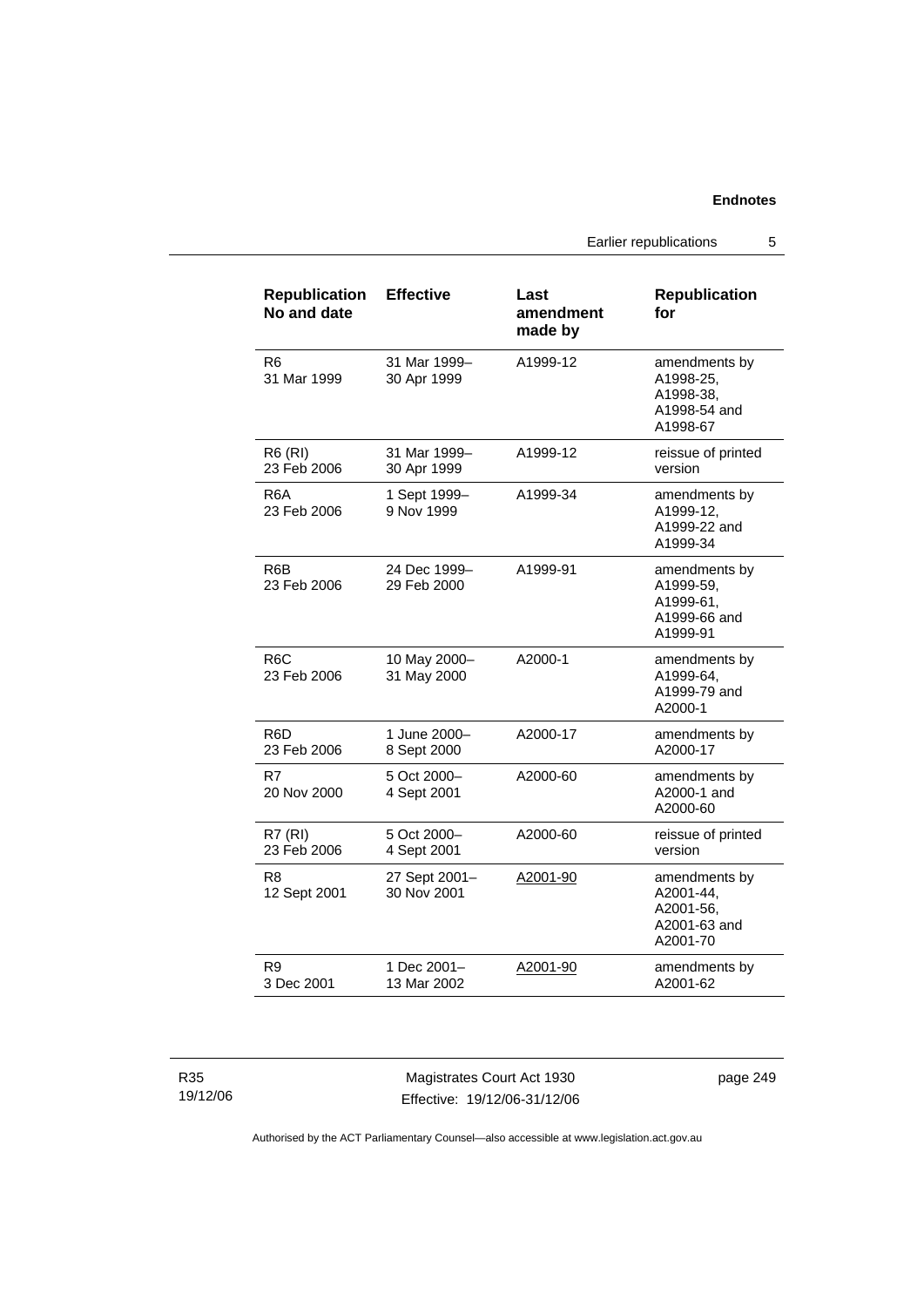| <b>Republication</b><br>No and date | <b>Effective</b>              | Last<br>amendment<br>made by | <b>Republication</b><br>for                                      |
|-------------------------------------|-------------------------------|------------------------------|------------------------------------------------------------------|
| R <sub>10</sub><br>14 Mar 2002      | 14 Mar 2002-<br>26 Mar 2002   | A2002-2                      | amendments by<br>A2001-77 and<br>A2002-2                         |
| R <sub>11</sub> *                   | 27 Mar 2002-                  | A2002-2                      | amendments by                                                    |
| 27 Mar 2002                         | 30 June 2002                  |                              | A2001-90                                                         |
| R <sub>12</sub>                     | 1 July 2002–                  | A2002-2                      | amendments by                                                    |
| 1 July 2002                         | 12 Sept 2002                  |                              | A2001-18                                                         |
| R <sub>13</sub><br>13 Sept 2002     | 13 Sept 2002-<br>16 Sept 2002 | A2002-2                      | commenced expiry                                                 |
| R <sub>14</sub>                     | 17 Sept 2002-                 | A2002-30                     | amendments by                                                    |
| 17 Sept 2002                        | 10 Oct 2002                   |                              | A2002-30                                                         |
| R <sub>15</sub>                     | 11 Oct 2002-                  | A2002-36                     | amendments by                                                    |
| 11 Oct 2002                         | 31 Dec 2002                   |                              | A2002-36                                                         |
| R <sub>16</sub><br>1 Jan 2003       | 1 Jan 2003-<br>30 Mar 2003    | A2002-36                     | repealed<br>amendments by<br>A2001-64                            |
| R <sub>16</sub> (RI)<br>12 Feb 2003 | 1 Jan 2003–<br>30 Mar 2003    | A2002-36                     | reissue to include<br>retrospective<br>amendments by<br>A2002-49 |
| R <sub>17</sub> *                   | 31 Mar 2003-                  | A2003-2                      | amendments by                                                    |
| 31 Mar 2003                         | 11 Oct 2003                   |                              | A2003-2                                                          |
| R <sub>18</sub><br>12 Oct 2003      | 12 Oct 2003-<br>18 Dec 2003   | A2003-2                      | commenced expiry                                                 |
| R <sub>19</sub>                     | 19 Dec 2003-                  | A2003-56                     | amendments by                                                    |
| 19 Dec 2003                         | 21 Mar 2004                   |                              | A2003-56                                                         |
| R <sub>20</sub>                     | 22 Mar 2004-                  | A2004-2                      | amendments by                                                    |
| 22 Mar 2004                         | 8 Apr 2004                    |                              | A2004-2                                                          |
| R <sub>21</sub>                     | 9 Apr 2004-                   | A2004-15                     | amendments by                                                    |
| 9 Apr 2004                          | 29 Apr 2004                   |                              | A2004-15                                                         |
| R22                                 | 30 Apr 2004-                  | A2004-15                     | amendments by                                                    |
| 30 Apr 2004                         | 25 June 2004                  |                              | A2003-48                                                         |

## 5 Earlier republications

page 250 Magistrates Court Act 1930 Effective: 19/12/06-31/12/06

R35 19/12/06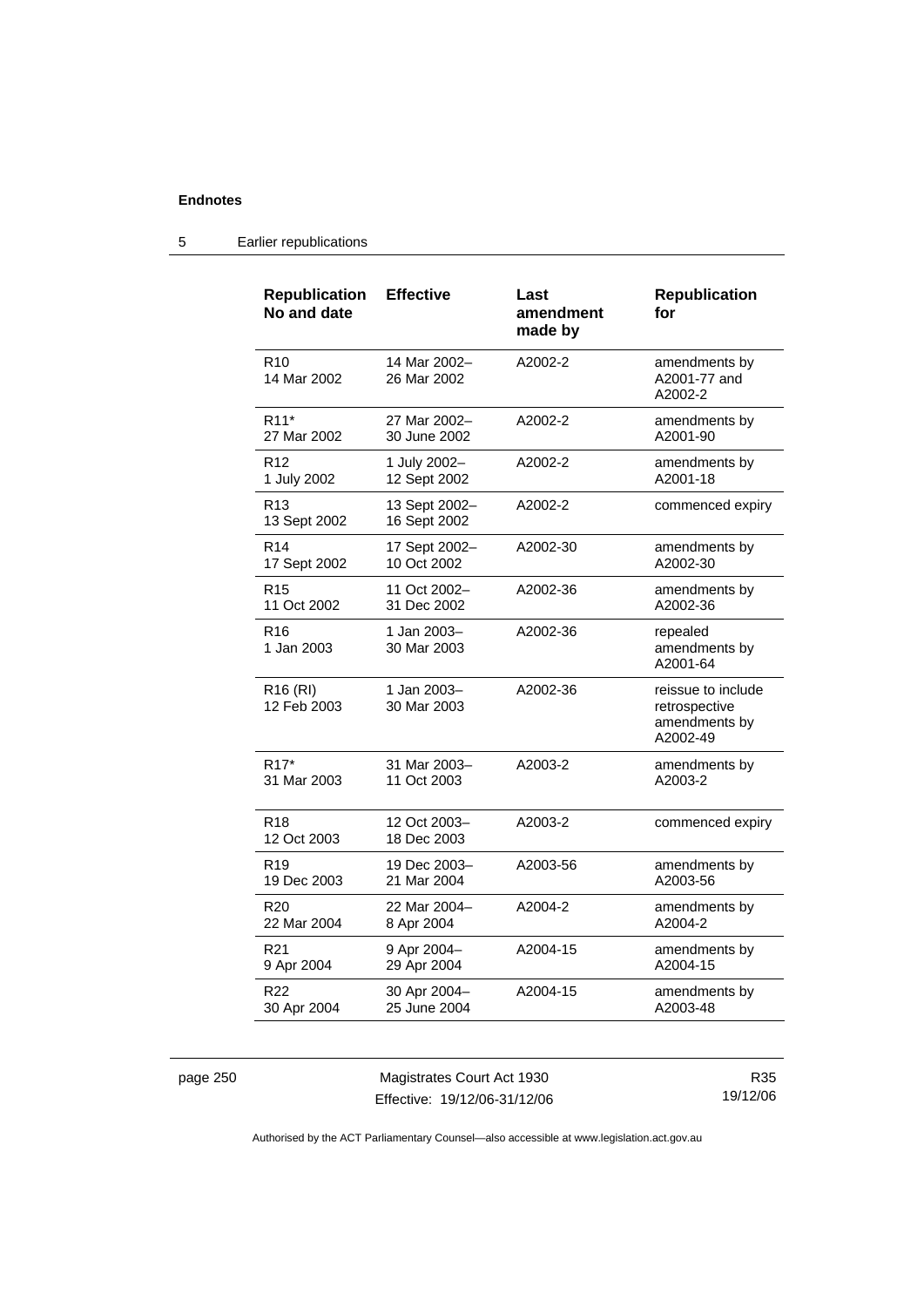Earlier republications 5

| <b>Republication</b><br>No and date | <b>Effective</b>             | Last<br>amendment<br>made by | <b>Republication</b><br>for                                                            |
|-------------------------------------|------------------------------|------------------------------|----------------------------------------------------------------------------------------|
| R <sub>23</sub><br>26 June 2004     | 26 June 2004-<br>24 Aug 2004 | A2004-15                     | amendments by<br>A2004-14                                                              |
| R <sub>24</sub><br>25 Aug 2004      | 25 Aug 2004-<br>29 Sept 2004 | A2004-47                     | amendments by<br>A2004-42                                                              |
| R25<br>30 Sept 2004                 | 30 Sept 2004-<br>9 Jan 2005  | A2004-47                     | amendments by<br>A2004-42 and<br>A2004-47                                              |
| R26 (RI)<br>8 June 2005             | 10 Jan 2005-<br>23 Feb 2005  | A2004-60                     | amendments by<br>A2004-60 and<br>includes textual<br>correction in s 312               |
| <b>R27 (RI)</b><br>8 June 2005      | 24 Feb 2005–<br>24 Mar 2005  | A2005-7                      | amendments by<br>A2005-5 and<br>A2005-7 and<br>includes textual<br>correction in s 312 |
| R28 (RI)<br>8 June 2005             | 25 Mar 2005-<br>1 June 2005  | A2005-13                     | amendments by<br>A2005-13 and<br>includes textual<br>correction in s 312               |
| R29 (RI)<br>8 June 2005             | 2 June 2005-<br>22 Nov 2005  | A2005-20                     | amendments by<br>A2005-20 and<br>includes textual<br>correction in s 312               |
| R30<br>23 Nov 2005                  | 23 Nov 2005-<br>21 Dec 2005  | A2005-53                     | amendments by<br>A2005-53                                                              |
| R31<br>22 Dec 2005                  | 22 Dec 2005-<br>10 Jan 2006  | A2005-60                     | amendments by<br>A2005-60                                                              |
| R32*<br>11 Jan 2006                 | 11 Jan 2006-<br>1 June 2006  | A2005-60                     | commenced expiry                                                                       |
| R33<br>2 June 2006                  | 2 June 2006-<br>1 July 2006  | A2006-23                     | amendments by<br>A2006-23                                                              |
| R34<br>2 July 2006                  | 2 July 2006-<br>18 Dec 2006  | A2006-23                     | commenced expiry                                                                       |

R35 19/12/06

Magistrates Court Act 1930 Effective: 19/12/06-31/12/06 page 251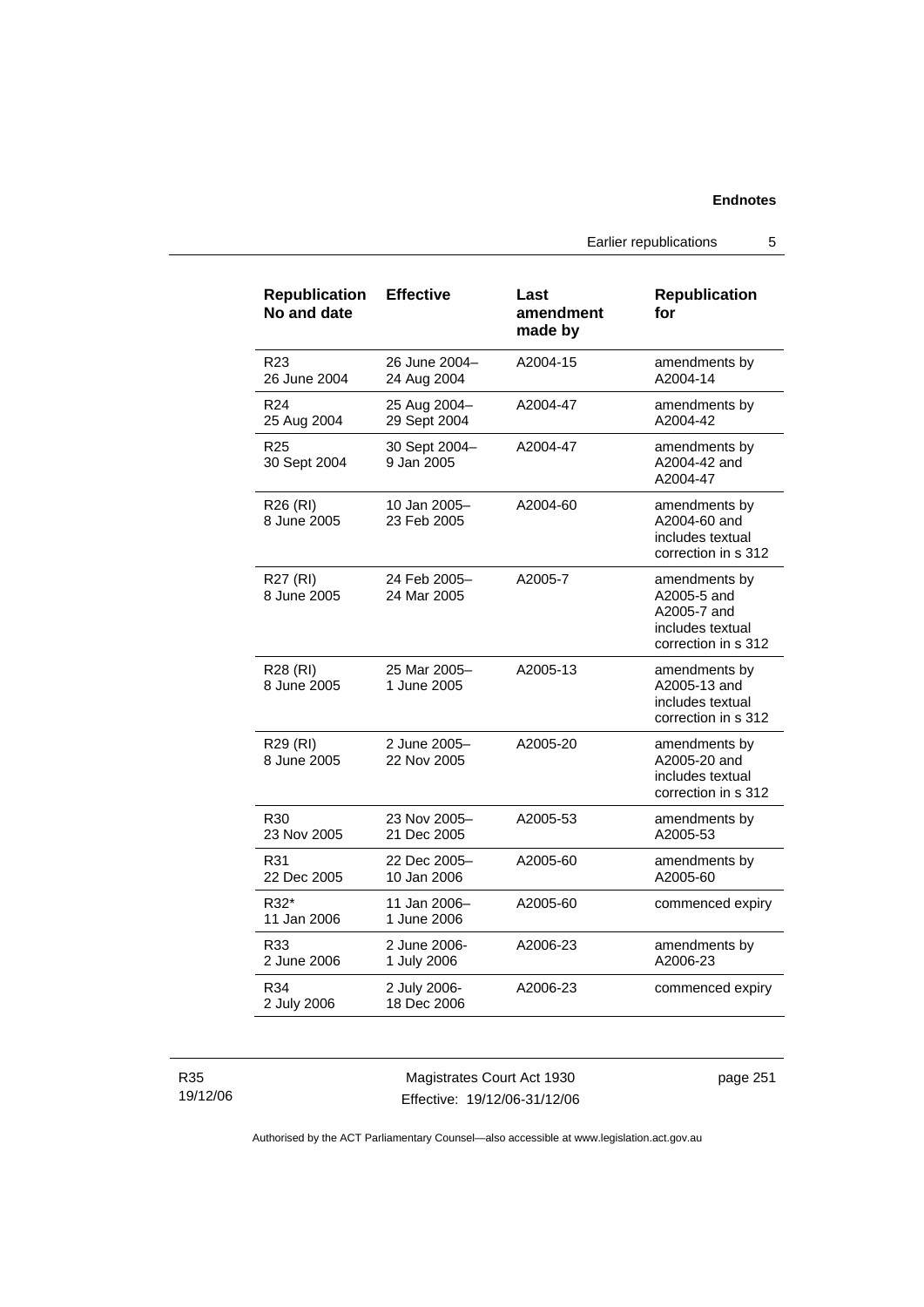6 Uncommenced amendments

## **6 Uncommenced amendments**

The following amendments have not been included in this republication because they were uncommenced at the republication date:

 **Justice and Community Safety Legislation Amendment Act 2006 A2006-40 sch 2 pt 2.23 (as am by A2006-55 pt 4)** 

# **Part 2.23 Magistrates Court Act 1930**

## **[2.129] Section 9B**

*substitute* 

## **9B Functions of registrar and deputy registrars**

- (1) The registrar has power to administer oaths and may exercise the other functions given to the registrar under this Act, another territory law or an order of the court.
- (2) Subject to this Act and to any directions of the registrar, a deputy registrar may exercise the functions of the registrar under this Act or another territory law.
	- *Note* A reference to an Act includes a reference to the statutory instruments made or in force under the Act, including regulations and rules (see Legislation Act, s 104).
- (3) The exercise of a function by a deputy registrar does not affect the power of the registrar to exercise the function.

# **[2.130] Section 13 heading**

*substitute* 

## **13 Making of enforcement order after case decided**

R35 19/12/06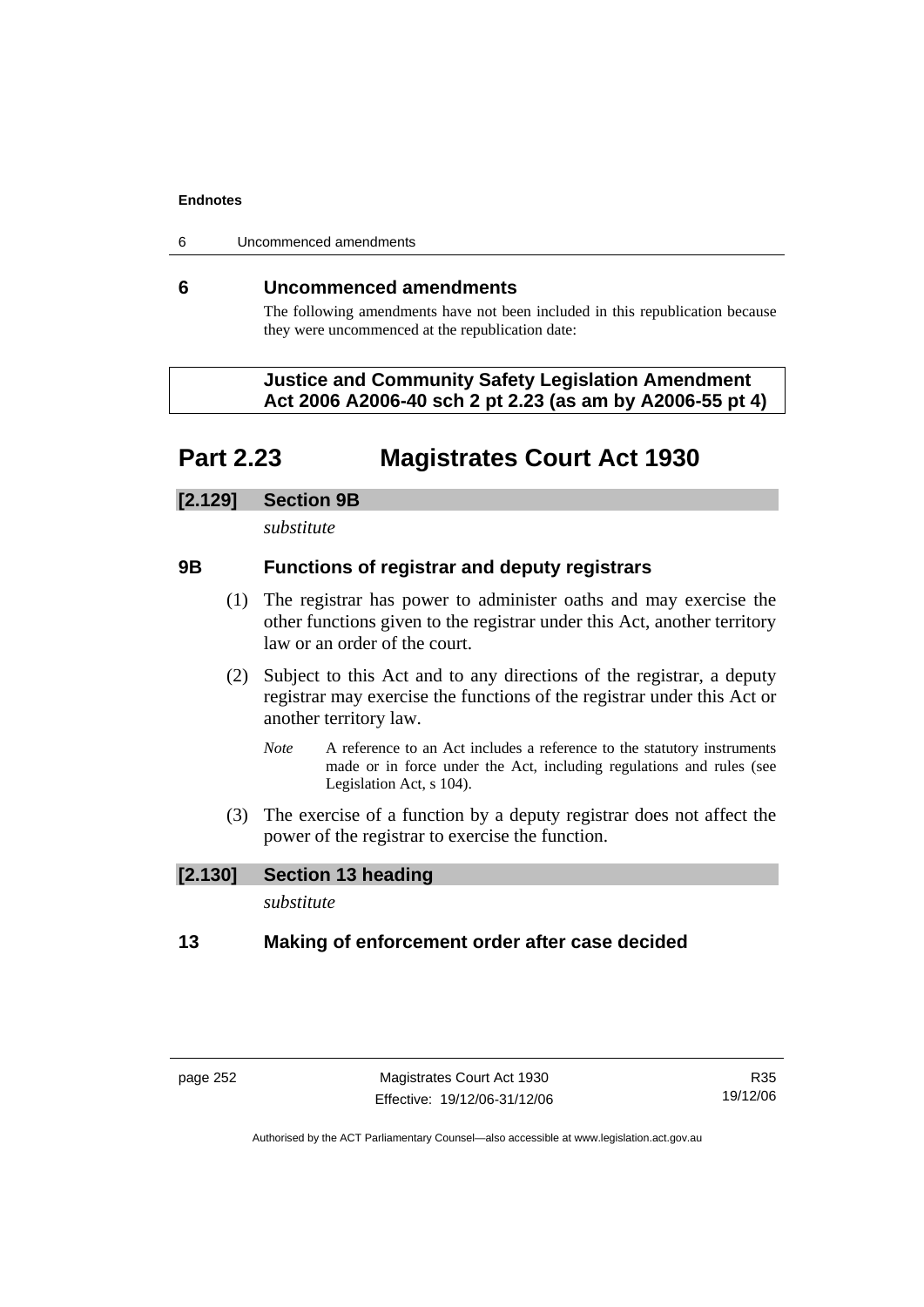| Uncommenced amendments |  |
|------------------------|--|
|------------------------|--|

| [2.131] | <b>Section 13</b>                         |
|---------|-------------------------------------------|
|         | omit                                      |
|         | issue a writ of execution                 |
|         | substitute                                |
|         | make an enforcement order                 |
| [2.132] | <b>Section 15</b>                         |
|         | omit                                      |
|         | summons, warrant or writ issued           |
|         | substitute                                |
|         | summons or warrant issued, or order made, |
| [2.133] | <b>Section 16 heading</b>                 |
|         | substitute                                |
| 16      | Order instead of mandamus order           |
| [2.134] | <b>Section 16 (1)</b>                     |
|         | omit                                      |
|         | , on affidavit of the facts,              |
| [2.135] | <b>Section 16 (1)</b>                     |
|         | omit                                      |
|         | , after due service of the order,         |

page 253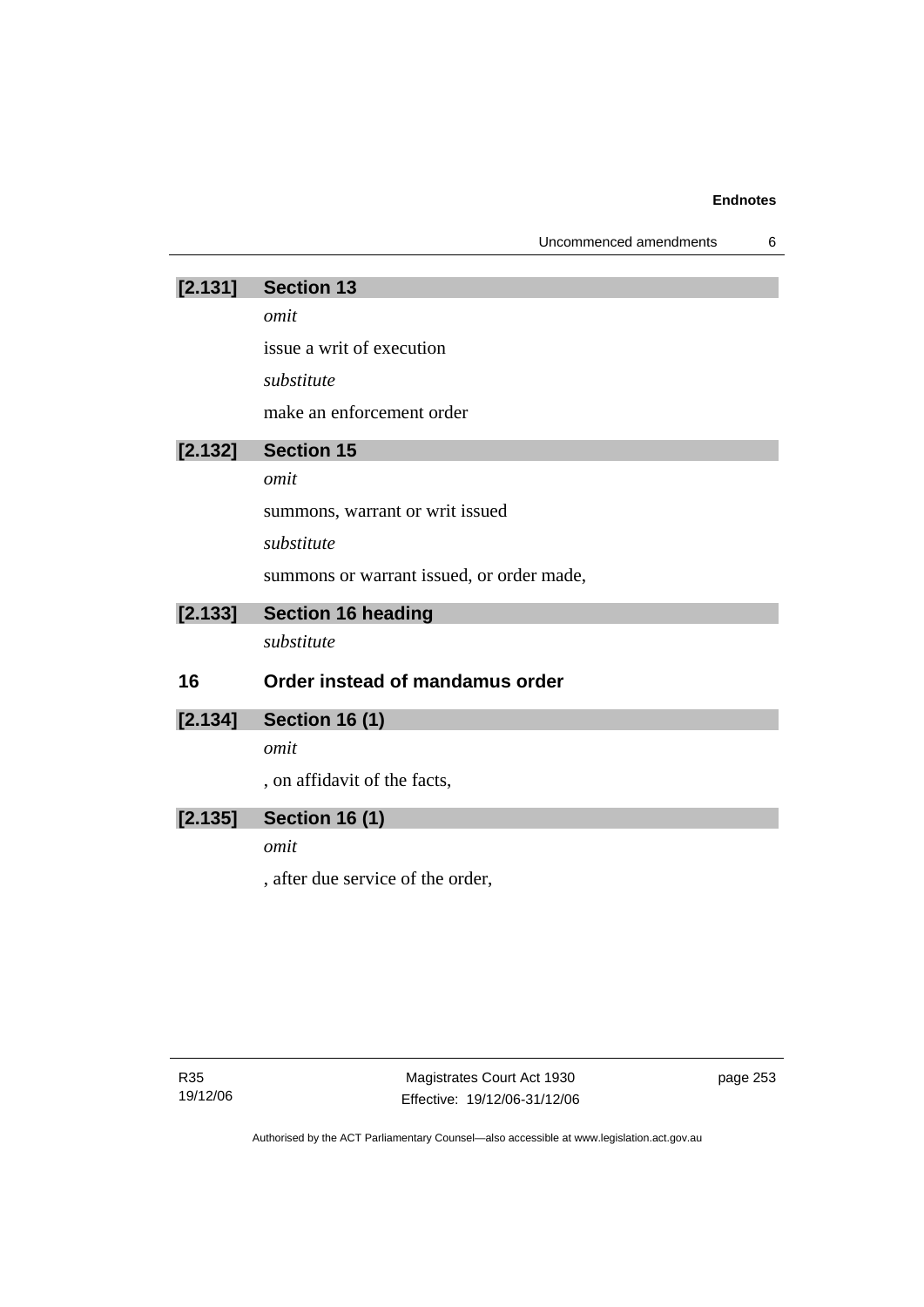| 6 | Uncommenced amendments |
|---|------------------------|
|---|------------------------|

| [2.136] |  | <b>Section 17C heading</b> |
|---------|--|----------------------------|
|---------|--|----------------------------|

*substitute* 

# **17C Committal or enforcement order by magistrate on order of court**

*omit* 

writ of execution is issued

*substitute* 

enforcement order is made

# **[2.138] Section 17E**

*omit* 

granting of the committal order or writ,

*substitute* 

making of the committal order or enforcement order,

# **[2.139] Section 17E**

*omit* 

granted the committal order or writ

*substitute* 

made the committal order or enforcement order

# **[2.140] Section 43 (2) (a)**

*omit* 

writ of habeas corpus

*substitute* 

habeas corpus order or another order

page 254 Magistrates Court Act 1930 Effective: 19/12/06-31/12/06

R35 19/12/06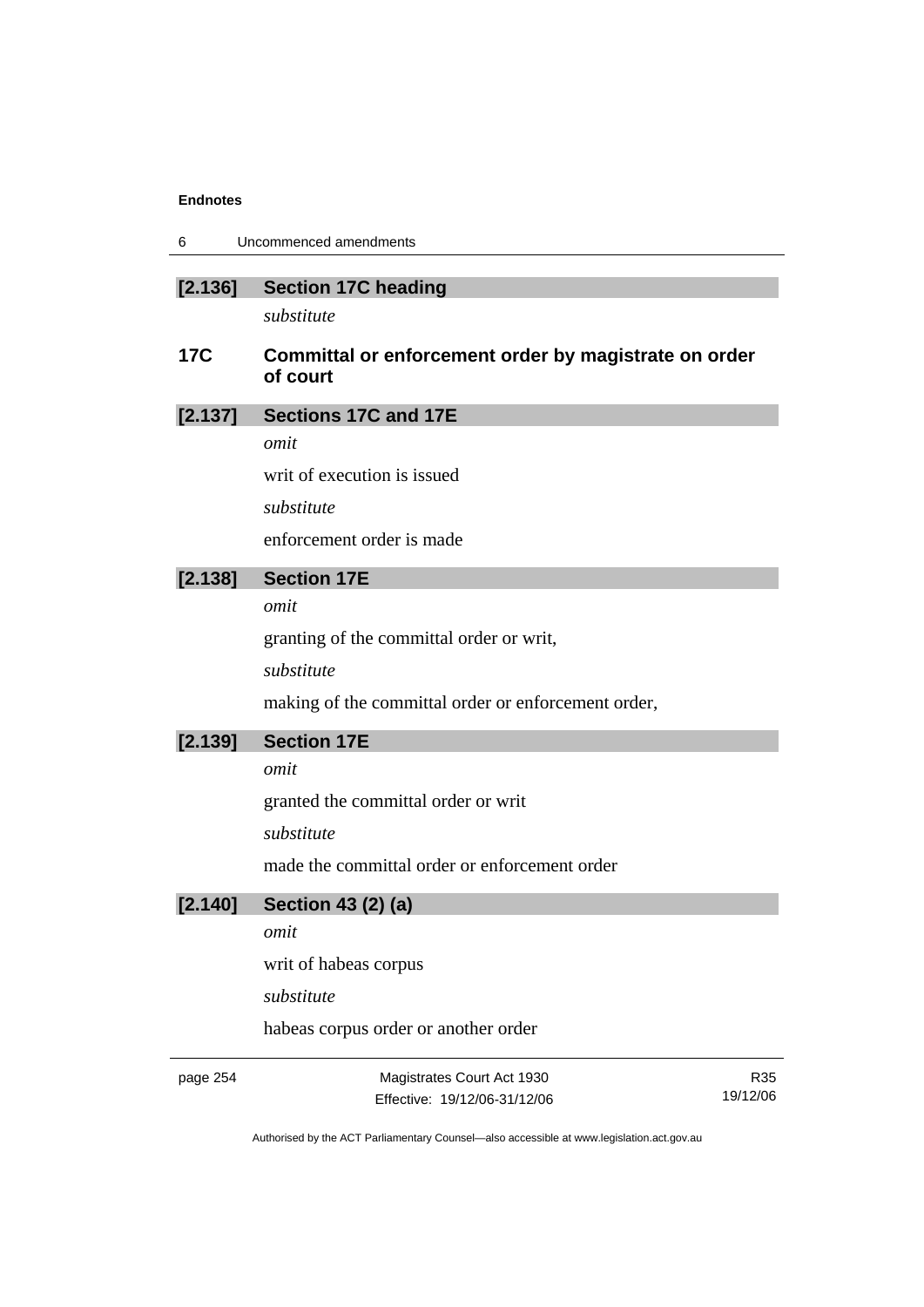| Uncommenced amendments |  |
|------------------------|--|
|                        |  |

# **[2.141] Section 107 (1)**

*omit* 

certiorari

*substitute* 

certiorari order

# **[2.142] Section 107 (1)**

*omit* 

, or on a rule or order directed to him or her instead of that writ,

## **[2.143] Section 141 (4) (b)**

*substitute* 

(b) an enforcement order.

| <b>Section 142 (2)</b> | [2.144] |  |  |  |
|------------------------|---------|--|--|--|
|------------------------|---------|--|--|--|

*omit* 

return to a writ of habeas corpus or other writ

*substitute* 

habeas corpus order or another order

# **[2.145] Section 166C (2) (b)**

*omit* 

issue a writ of execution

*substitute* 

make an enforcement order

# **[2.146] Section 166C (2) (c)**

*substitute* 

R35 19/12/06

Magistrates Court Act 1930 Effective: 19/12/06-31/12/06 page 255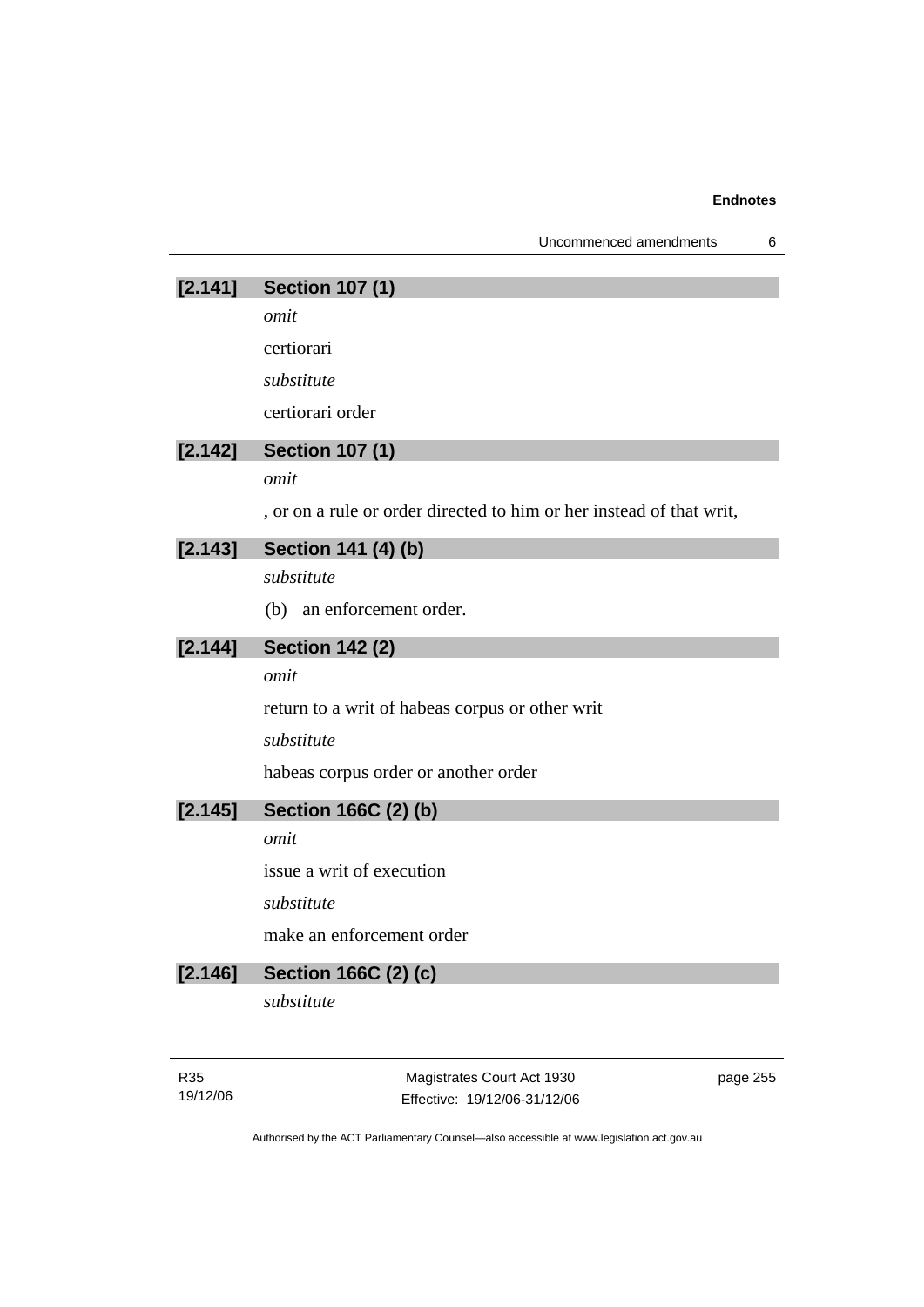6 Uncommenced amendments

 (c) subject to this section, this Act and the rules applying to civil proceedings in the Magistrates Court apply in relation to an enforcement order made under paragraph (b) as if the order had been made in a civil proceeding in the court.

# **[2.147] Section 166C (4) to (6)**

*substitute* 

- $(4)$  If—
	- (a) an enforcement order is made under subsection (2) in relation to a fine; and
	- (b) before enforcement, the registrar receives a notification mentioned in subsection (3) in relation to the fine;

the registrar must stay the order.

- (5) On the stay of the order, the registrar must—
	- (a) if the amount of the fine has been paid in full—set aside the order; or
	- (b) if part of the amount of the fine remains unpaid—amend the order to show the amount still unpaid.
- (6) If an enforcement order is amended under subsection (5) (b), the order must be enforced in relation to the amount of the fine shown in the order as unpaid.

## **[2.148] Section 194 heading**

*substitute* 

## **194 Enforcement order not void for form only**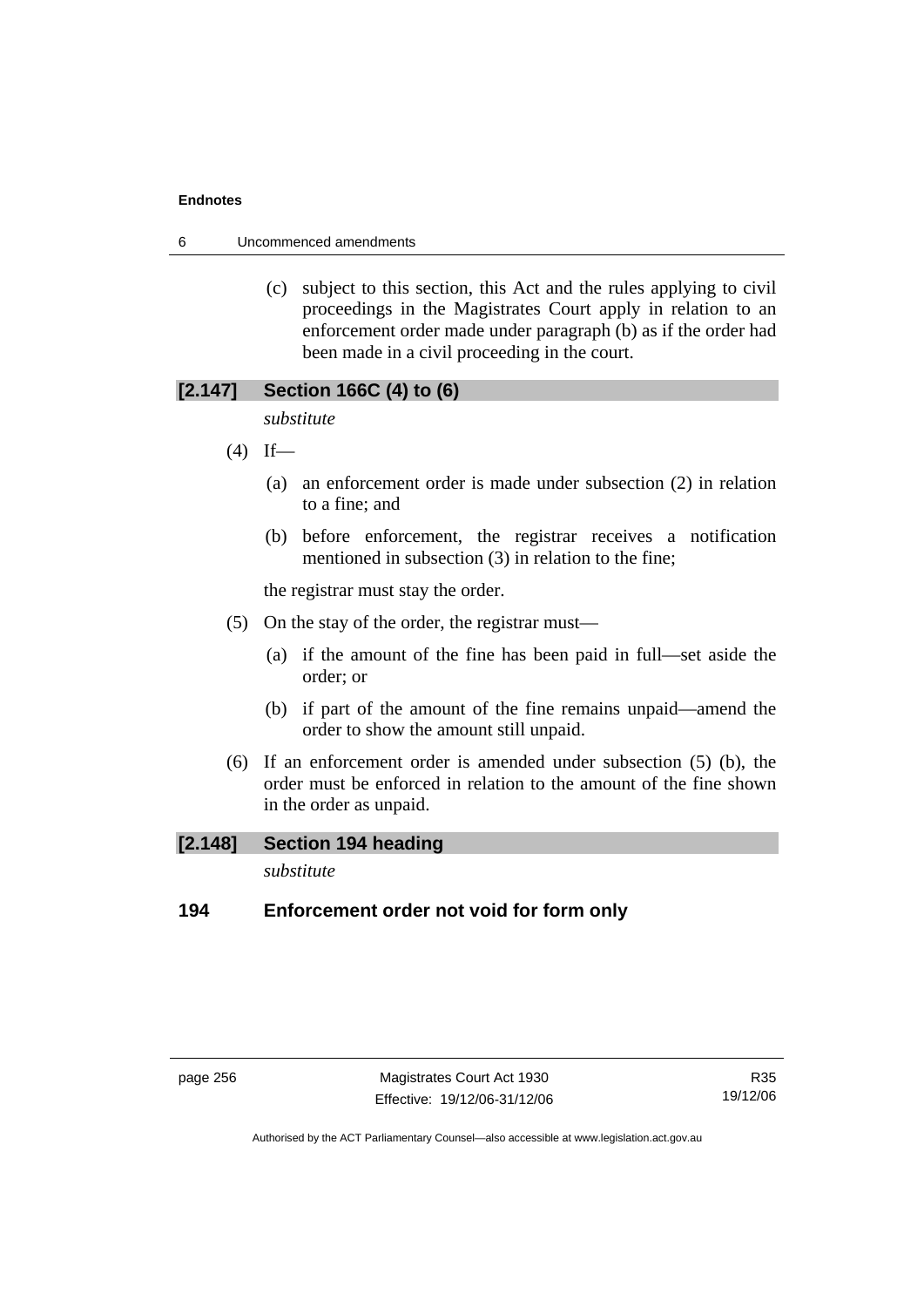| Uncommenced amendments |  |
|------------------------|--|
|------------------------|--|

| [2.149] | <b>Section 194</b>                                                                                                                                           |
|---------|--------------------------------------------------------------------------------------------------------------------------------------------------------------|
|         | omit                                                                                                                                                         |
|         | A writ of execution                                                                                                                                          |
|         | substitute                                                                                                                                                   |
|         | An enforcement order                                                                                                                                         |
| [2.150] | Section 209 (2) (b) (ii)                                                                                                                                     |
|         | omit                                                                                                                                                         |
|         | informant                                                                                                                                                    |
|         | substitute                                                                                                                                                   |
|         | director of public prosecutions                                                                                                                              |
| [2.151] | <b>Section 219AB (3)</b>                                                                                                                                     |
|         | omit                                                                                                                                                         |
| [2.152] | Sections 219D and 219E                                                                                                                                       |
|         | omit                                                                                                                                                         |
| [2.153] | Section 219F (2) (d) (ii)                                                                                                                                    |
|         | substitute                                                                                                                                                   |
|         | make any other order the Supreme Court considers<br>(ii)<br>necessary to decide the matter finally, including a<br>prohibition order or habeas corpus order. |
| [2.154] | <b>Section 222</b>                                                                                                                                           |
|         | omit                                                                                                                                                         |

on habeas corpus

*substitute* 

under a habeas corpus order or another order

R35 19/12/06

Magistrates Court Act 1930 Effective: 19/12/06-31/12/06 page 257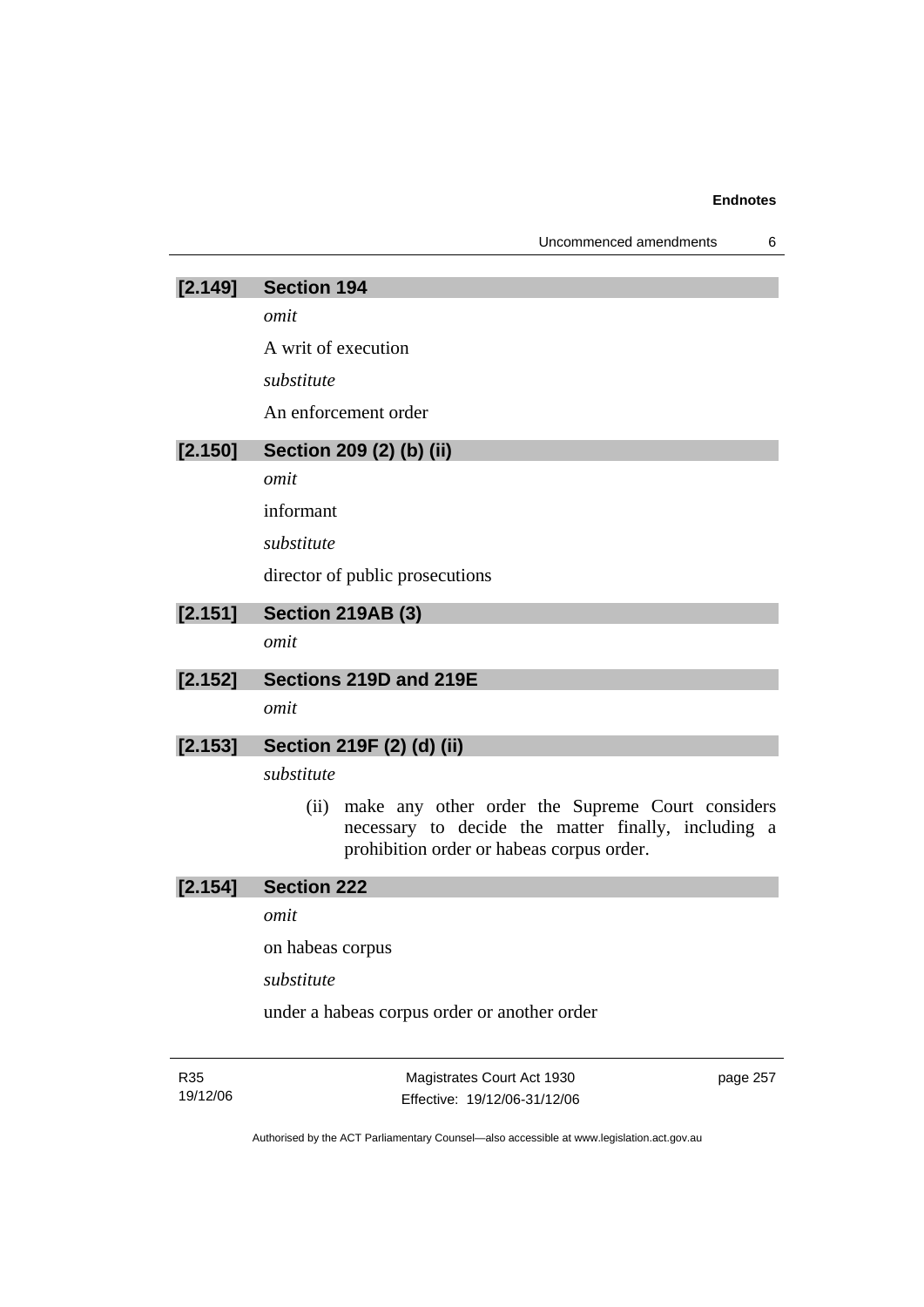| 6 | Uncommenced amendments |
|---|------------------------|
|---|------------------------|

| [2.155] |  | Section 224 heading |
|---------|--|---------------------|
|---------|--|---------------------|

*substitute* 

## **224 In cases of certiorari order**

# **[2.156] Section 224**

*omit* 

writ of certiorari

*substitute* 

certiorari order

# **[2.157] Section 225 (1)**

*substitute* 

 (1) The notice required by section 222 may be given either before or after the habeas corpus order, certiorari order or other order is made.

| [2.158]  | <b>Section 225 (2)</b>       |          |
|----------|------------------------------|----------|
|          | omit                         |          |
|          | writ                         |          |
|          | substitute                   |          |
|          | order                        |          |
| [2.159]  | <b>Section 226 (1)</b>       |          |
|          | omit                         |          |
|          | writ of habeas corpus        |          |
|          | substitute                   |          |
|          | a habeas corpus order        |          |
| [2.160]  | <b>Section 230</b>           |          |
|          | omit                         |          |
| page 258 | Magistrates Court Act 1930   | R35      |
|          | Effective: 19/12/06-31/12/06 | 19/12/06 |